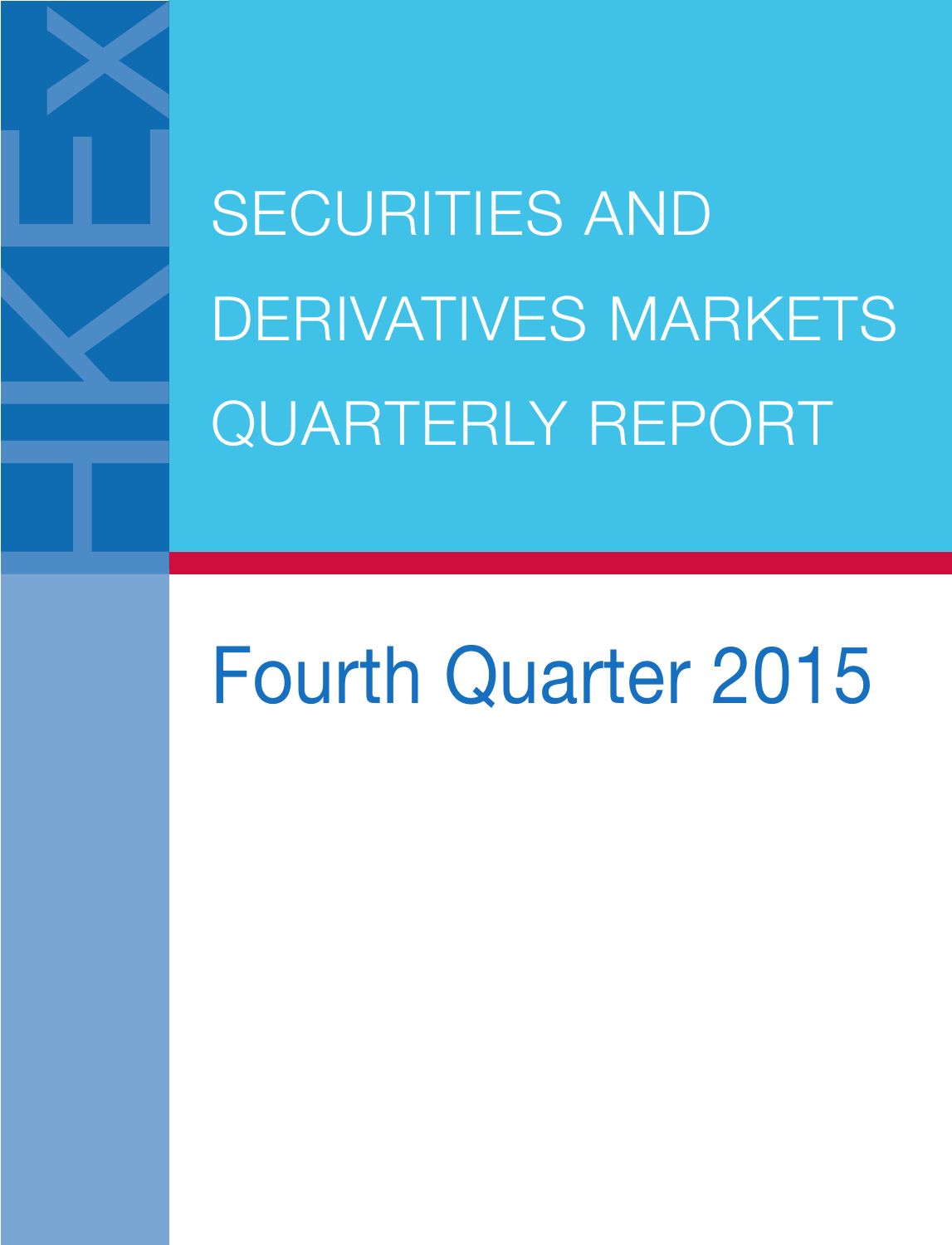#### **Main Board**

| <b>Highlights</b>                       |               | 4th Quarter 2015   | 4th Quarter 2014   |  |
|-----------------------------------------|---------------|--------------------|--------------------|--|
| No. of listed companies                 |               | 1,644              | 1,548              |  |
| No. of listed securities                |               | 8,792              | 8,856              |  |
| <b>Equities</b>                         |               |                    |                    |  |
| Ordinary shares                         |               | 1,645              | 1,549              |  |
| Preference shares                       |               | 8                  | $6\phantom{1}$     |  |
| <b>Warrants</b>                         |               | 4,602              | 4,948              |  |
| Equity                                  |               | 12                 | 10                 |  |
| Derivative                              |               | 4,590              | 4,938              |  |
| Equity linked instrument                |               | $\mathbf{0}$       | $\mathbf{0}$       |  |
| Callable bull/bear contracts            |               | 1,630              | 1,579              |  |
| Unit trusts/mutual funds                |               | 145                | 134                |  |
| Debt securities                         |               | 762                | 640                |  |
| No. of trading only stocks              |               |                    |                    |  |
| Nasdaq stocks                           |               | $\boldsymbol{6}$   | $\overline{7}$     |  |
| <b>iShares</b>                          |               | $\overline{2}$     | $\overline{2}$     |  |
|                                         |               |                    |                    |  |
| No. of trading days                     |               | 63                 | 62                 |  |
| Total turnover in value (HK\$ mil.) *   |               | 4,489,395.39       | 4,970,894.65       |  |
| Total turnover in shares (Mil. shs)     |               | 13, 163, 614. 65   | 9,522,466.16       |  |
| Total number of trades (deals)          |               | 69,922,588         | 71,011,185         |  |
| Total market capitalisation (HK\$ mil.) |               | 24,425,554.96      | 24,892,419.04      |  |
| Average P/E ratio (times)               |               | 9.90               | 10.94              |  |
| Average dividend yield (%)              |               | 3.46               | 3.44               |  |
| Number of exchange participants         |               |                    |                    |  |
|                                         | $-$ Trading   | 515                | 500                |  |
|                                         | - Non-trading | 35                 | 40                 |  |
| Turnover in value (HK\$ mil.)           |               |                    |                    |  |
|                                         | Highest       | 112,095.13 (04/11) | 147,757.45 (05/12) |  |
|                                         | Lowest        | 37,862.23 (29/12)  | 50,172.64 (24/10)  |  |
| Turnover in shares (Mil. shs)           |               |                    |                    |  |
|                                         | Highest       | 289,932.02 (07/10) | 209,008.19 (09/12) |  |
|                                         | Lowest        | 116,738.93 (29/12) | 96,730.04 (29/12)  |  |
| Total number of trades (deals)          |               |                    |                    |  |
|                                         | Highest       | 1,625,567 (04/11)  | 1,791,690 (09/12)  |  |
|                                         | Lowest        | 699,115 (28/12)    | 818,188 (23/10)    |  |
|                                         |               |                    |                    |  |

\* Included turnover value traded in non-HKD currency securities.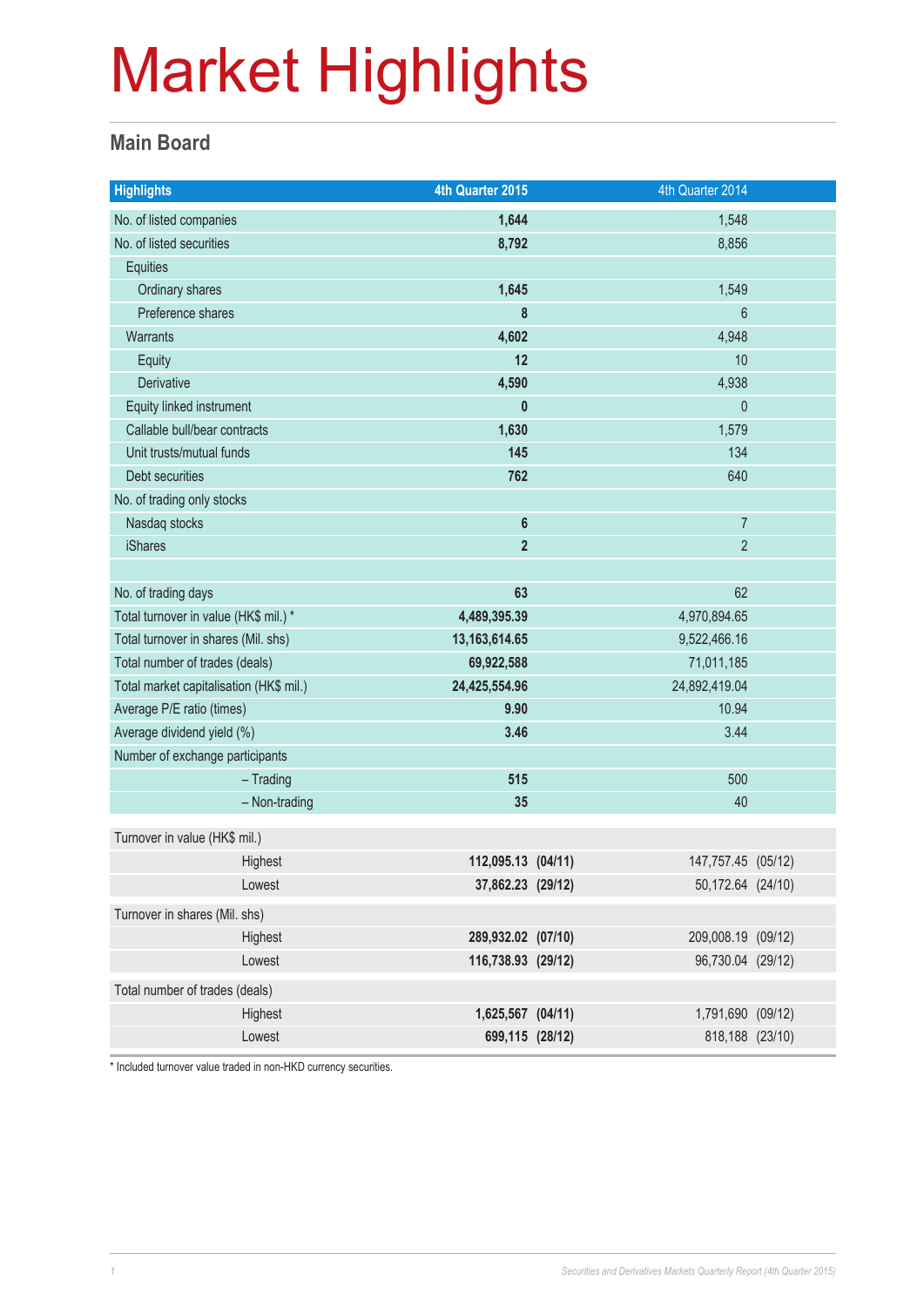### **Growth Enterprise Market (GEM)**

| 4th Quarter 2015 |         | 4th Quarter 2014                                                                                            |                                          |
|------------------|---------|-------------------------------------------------------------------------------------------------------------|------------------------------------------|
| 222              |         | 204                                                                                                         |                                          |
| 223              |         | 204                                                                                                         |                                          |
| 222              |         | 204                                                                                                         |                                          |
| 1                |         | $\mathbf{0}$                                                                                                |                                          |
|                  |         |                                                                                                             |                                          |
|                  |         |                                                                                                             |                                          |
| 39,890.49        |         | 34,223.56                                                                                                   |                                          |
| 136,365.95       |         | 77,002.94                                                                                                   |                                          |
| 1,213,644        | 888,648 |                                                                                                             |                                          |
| 258, 175.74      |         | 179,409.87                                                                                                  |                                          |
| 76.93            |         | 11.59                                                                                                       |                                          |
| 0.30             |         | 0.65                                                                                                        |                                          |
|                  |         |                                                                                                             |                                          |
|                  |         |                                                                                                             |                                          |
|                  |         |                                                                                                             | 325.66 (15/12)                           |
|                  |         |                                                                                                             |                                          |
|                  |         |                                                                                                             |                                          |
|                  |         |                                                                                                             | 804.23 (03/10)                           |
|                  |         |                                                                                                             |                                          |
|                  |         |                                                                                                             | 20,758 (23/10)                           |
|                  |         |                                                                                                             | 9,087 (15/12)                            |
|                  | 63      | 1,312.73 (02/10)<br>373.52 (15/12)<br>5,456.13 (11/11)<br>967.00 (29/12)<br>39,676 (12/10)<br>9,477 (15/12) | 62<br>810.40 (23/10)<br>2,580.80 (21/11) |

\* Included turnover value traded in non-HKD currency securities.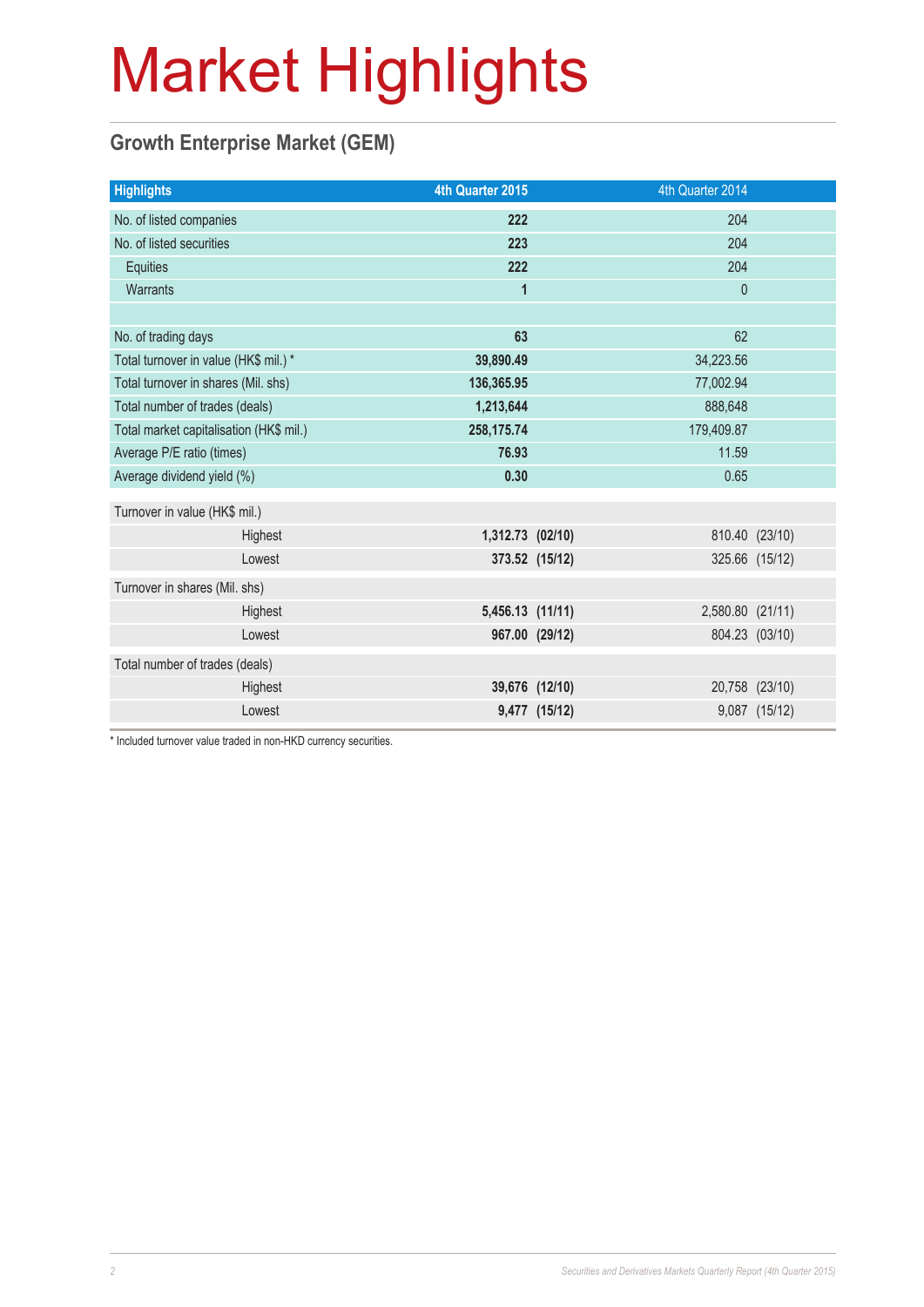### **Derivatives Market Highlights**

| <b>Highlights</b>                                                                                                                   | 4th Quarter 2015 | 4th Quarter 2014 |
|-------------------------------------------------------------------------------------------------------------------------------------|------------------|------------------|
| All futures and options products (excluding stock options)                                                                          |                  |                  |
| No. of trading days                                                                                                                 | 63.0             | 62.0             |
| Total contract volume                                                                                                               | 25,213,371       | 19,930,509       |
| Equity index products                                                                                                               | 24,997,317       | 19,746,185       |
| <b>Equity products</b>                                                                                                              | 116,277          | 122,185          |
| Interest rates products                                                                                                             | 3                | $\mathbf{0}$     |
| <b>RMB Currency Futures</b>                                                                                                         | 83,160           | 53,349           |
| Gold Futures <sup>#</sup>                                                                                                           |                  | $\Omega$         |
| London Metal Mini Futures *                                                                                                         | 16,614           | 8,790            |
| Average daily contract volume                                                                                                       | 400,212          | 321,460          |
|                                                                                                                                     |                  |                  |
| Total open interest as at the quarter end (contracts)                                                                               | 2,439,302        | 1,640,259        |
| Equity index products                                                                                                               | 2,395,818        | 1,613,541        |
| <b>Equity products</b>                                                                                                              | 20,088           | 14,916           |
| Interest rates products                                                                                                             | $\mathbf{0}$     | 5                |
| <b>RMB Currency Futures</b>                                                                                                         | 23,046           | 9,747            |
| Gold Futures <sup>#</sup>                                                                                                           |                  | $\mathbf{0}$     |
| London Metal Mini Futures *                                                                                                         | 350              | 2,050            |
| * Trading in London Metal Mini Futures commenced on 01 Dec 2014<br># Trading in Gold Futures suspended with effect from 27 May 2015 |                  |                  |
| <b>Stock options</b>                                                                                                                |                  |                  |
| No. of newly introduced stock options classes                                                                                       | $\overline{2}$   | 3                |
| No. of stock options as at the quarter end                                                                                          |                  |                  |
| <b>Class</b>                                                                                                                        | 84               | 80               |
| <b>Series</b>                                                                                                                       | 29,876           | 23,440           |
| Total premium (HK\$ mil.)                                                                                                           | 9,781.44         | 15,471.60        |
| Call                                                                                                                                | 4,413.07         | 8,287.38         |
| Put                                                                                                                                 | 5,368.37         | 7,184.22         |
| Average daily premium (HK\$ mil.)                                                                                                   | 155.26           | 249.54           |
| Total contract volume                                                                                                               | 15,195,091       | 23,238,909       |
| Call                                                                                                                                | 7,713,258        | 12,540,059       |
| Put                                                                                                                                 | 7,481,833        | 10,698,850       |
| Average daily contract volume                                                                                                       | 241,192          | 374,821          |
| Total open interest as at the quarter end (contracts)                                                                               | 4,827,678        | 6,320,147        |
| Call                                                                                                                                | 2,456,981        | 3,135,430        |
| Put                                                                                                                                 | 2,370,697        | 3,184,717        |
| Total number of trades                                                                                                              | 689,909          | 892,086          |
| Average daily number of trades                                                                                                      | 10,951           | 14,388           |
| Total contracts exercised                                                                                                           | 2,091,602        | 2,397,501        |
| Average premium per contract (HK\$)                                                                                                 | 643.72           | 665.76           |
| Average contract per trade (contracts)                                                                                              | 22               | 26               |
| Put volume/call volume                                                                                                              | 0.97             | 0.85             |
| Average daily contract volume/open interest                                                                                         | 5.0%             | 5.9%             |
|                                                                                                                                     |                  |                  |
| All futures and options products                                                                                                    |                  |                  |
| Total contract volume                                                                                                               | 40,408,462       | 43,169,418       |
| Total open interest as at the quarter end (contracts)                                                                               | 7,266,980        | 7,960,406        |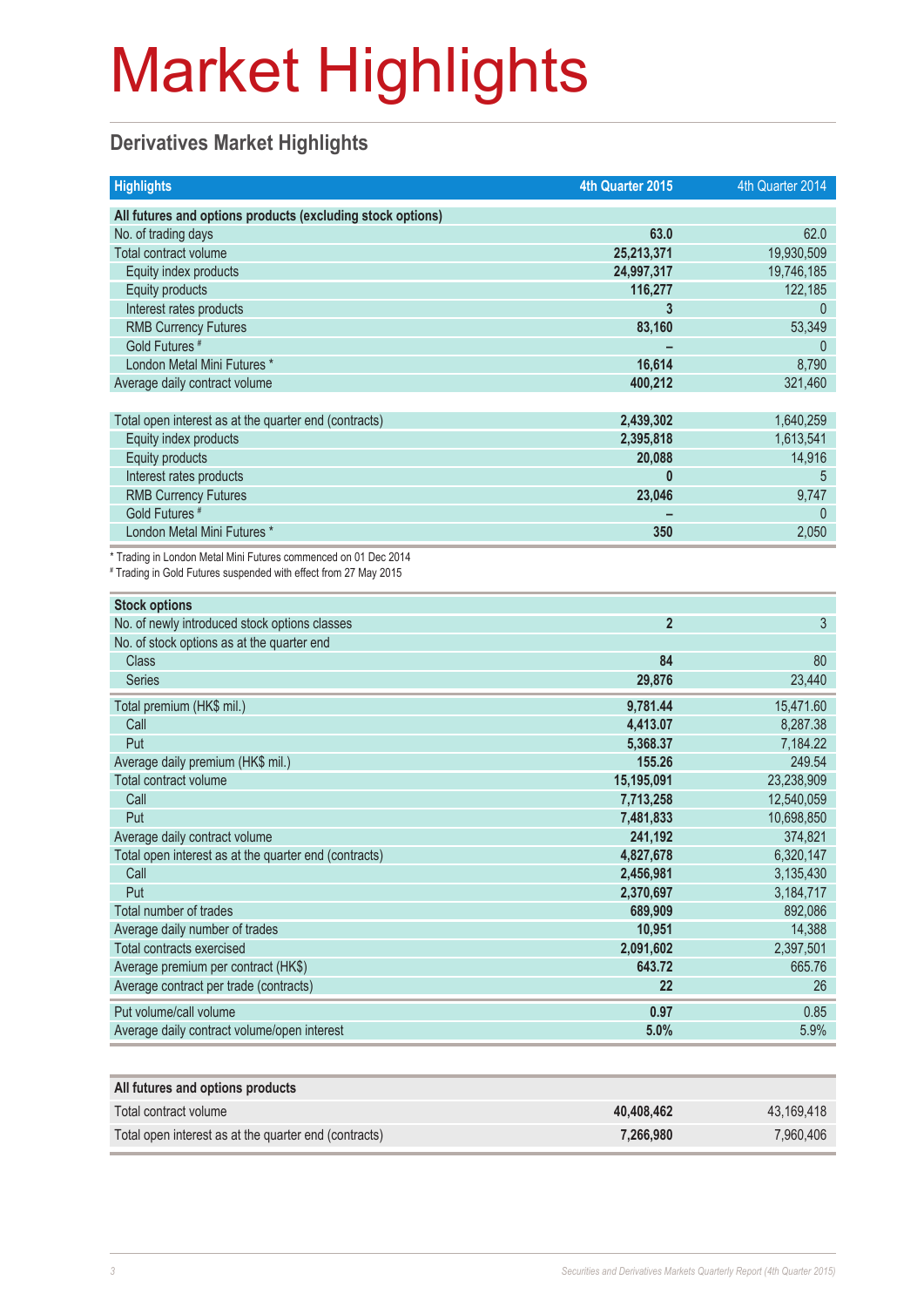### **Clearing and Settlement Statistics**

| <b>Securities Market</b>                                                        | 4th Quarter 2015        | 4th Quarter 2014 |
|---------------------------------------------------------------------------------|-------------------------|------------------|
| Average Daily Exchange Trades Handled by CCASS                                  |                         |                  |
| - Number of trades                                                              | 1,106,299               | 1,151,087        |
| - Value of trades (HK\$bil.)                                                    | 70.7                    | 80.1             |
| - Share quantity Involved (bil shares)                                          | 210.8                   | 154.7            |
| Average Daily Settlement Instructions ("SIs") Settled by CCASS                  |                         |                  |
| - Number of SIs                                                                 | 89,652                  | 92,208           |
| - Value of SIs (HK\$bil.)                                                       | 188.4                   | 220.1            |
| - Share quantity involved (bil. Shares)                                         | 47.7                    | 58.2             |
| Average Daily Investor SIs ("ISIs") Settled by CCASS                            |                         |                  |
| - Number of ISIs                                                                | 267                     | 415              |
| - Value of ISIs (HK\$mil.)                                                      | 101.5                   | 249.4            |
| - Share quantity involved (mil. shares)                                         | 61.5                    | 651.4            |
| Average Daily Settlement Efficiency of CNS Stock Positions on Due Day (T+2) (%) | 99.92                   | 99.88            |
| Average Daily Settlement Efficiency of CNS Stock Positions on the Day following |                         |                  |
| the Due Day $(T+3)$ (%)                                                         | 99.99                   | 99.99            |
| Average Daily Buy-ins Executed on T+3                                           |                         |                  |
| - Number of brokers involved                                                    | $\overline{3}$          | 5                |
| - Number of buy-ins                                                             | $\overline{\mathbf{4}}$ | 8                |
| - Value of buy-ins (HK\$mil)                                                    | 2.2                     | 14.3             |
| Shares Deposited in the CCASS Depository *                                      |                         |                  |
| - Number of shares (bil shares)                                                 | 5,467.2                 | 4,450.1          |
| - Percentage of total issued shares of the admitted securities                  | 74.50                   | 71.29            |
| - Value of shares (HK\$bil)                                                     | 15,071.2                | 14,911.9         |
| - Percentage of the total market capitalisation of the admitted securities      | 56.58                   | 54.09            |
| <b>Derivatives Market</b>                                                       |                         |                  |
| Open Interest                                                                   |                         |                  |
| - Equity Index Futures                                                          | 573,542                 | 421,177          |
| - Stock Futures                                                                 | 20,088                  | 14,916           |
| - Gold Futures ^                                                                |                         | $\theta$         |
| - Interest Rates Futures                                                        | $\mathbf{0}$            | 5                |
| - RMB Currency Futures                                                          | 23,046                  | 9,747            |
| - London Metal Mini Futures #                                                   | 350                     | 2,050            |
| - Equity Index Options                                                          | 1,822,276               | 1,192,364        |
| - Stock Options                                                                 | 4,827,678               | 6,320,147        |
| <b>Cumulative Stock Options Exercised</b>                                       |                         |                  |
| - Share quantity involved (mil. shs)                                            | 2,555                   | 3,583            |
| - Value of shares (HK\$bil.)                                                    | 41                      | 51               |

\* Share quantity and market value of securities in non-HKD currency are included

^ Trading in Gold Futures suspended with effect from 27 May 2015

# Trading in London Metal Mini Futures commenced on 01 Dec 2014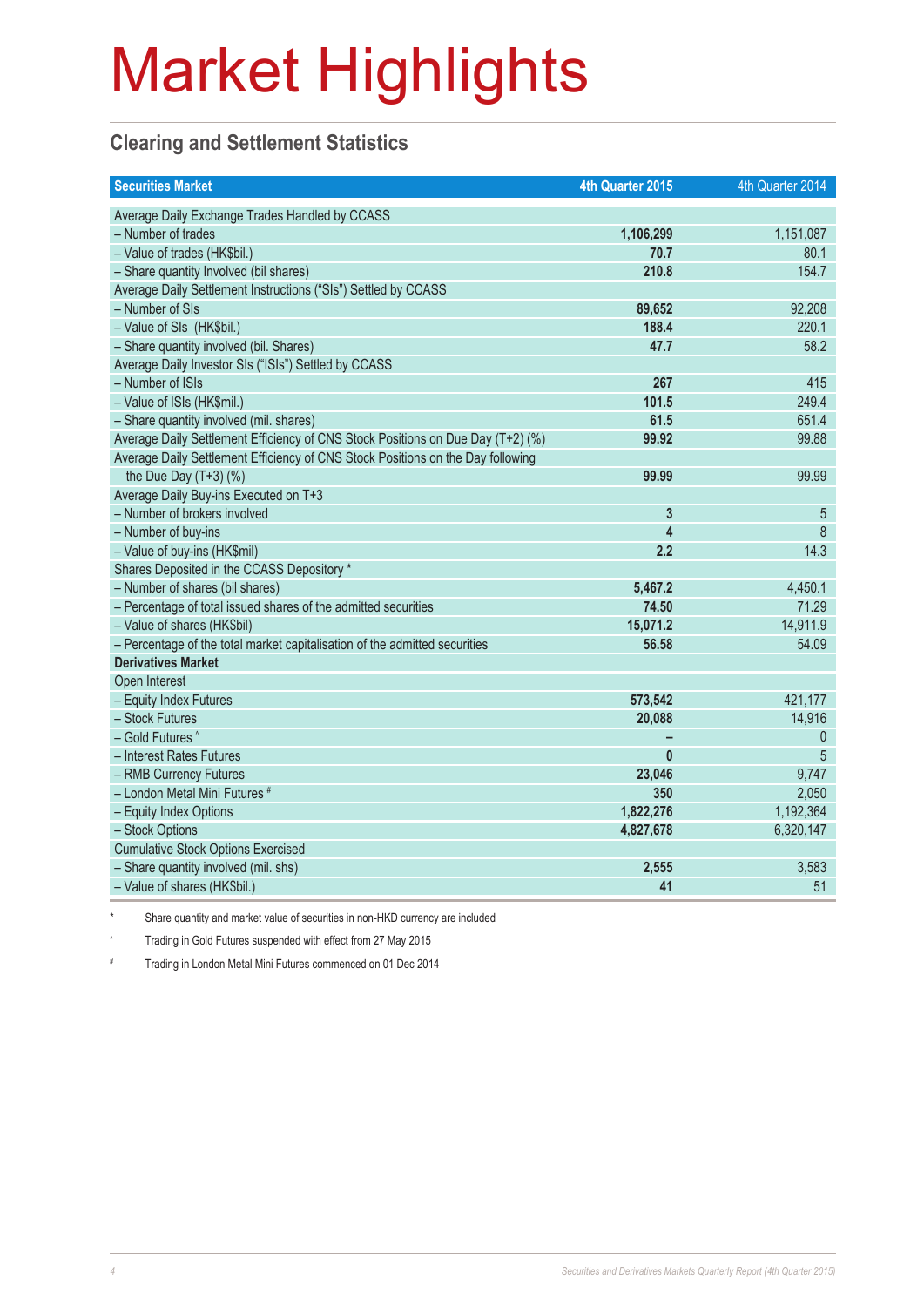### **Equity Turnover**

|      |                | <b>Share</b><br>(Mil. shs) | <b>Value</b><br>(HK\$ mil.) | No. of deals |
|------|----------------|----------------------------|-----------------------------|--------------|
|      |                |                            |                             |              |
| 2014 | Q4             | 946,664.36                 | 3,489,289.62                | 56,518,377   |
| 2015 | Q <sub>1</sub> | 774,786.99                 | 3,405,759.83                | 56,467,243   |
|      | Q <sub>2</sub> | 2,486,785.70               | 6,796,873.72                | 94,261,256   |
|      | Q <sub>3</sub> | 1,241,453.02               | 4,136,147.76                | 73,808,111   |
|      | Q4             | 944,007.06                 | 2,888,836.92                | 56, 185, 286 |

### **Equity Trading Statistics**

|      |                | No. of<br>trading days | <b>Average daily</b><br>turnover (HK\$ mil.) | Average value<br>per deal |
|------|----------------|------------------------|----------------------------------------------|---------------------------|
| 2014 | Q4             | 62                     | 56,278.86                                    | 61,737                    |
| 2015 | Q <sub>1</sub> | 61                     | 55,832.13                                    | 60,314                    |
|      | Q2             | 60                     | 113,281.23                                   | 72,107                    |
|      | Q <sub>3</sub> | 63                     | 65,653.14                                    | 56,039                    |
|      | Q4             | 63                     | 45,854.55                                    | 51,416                    |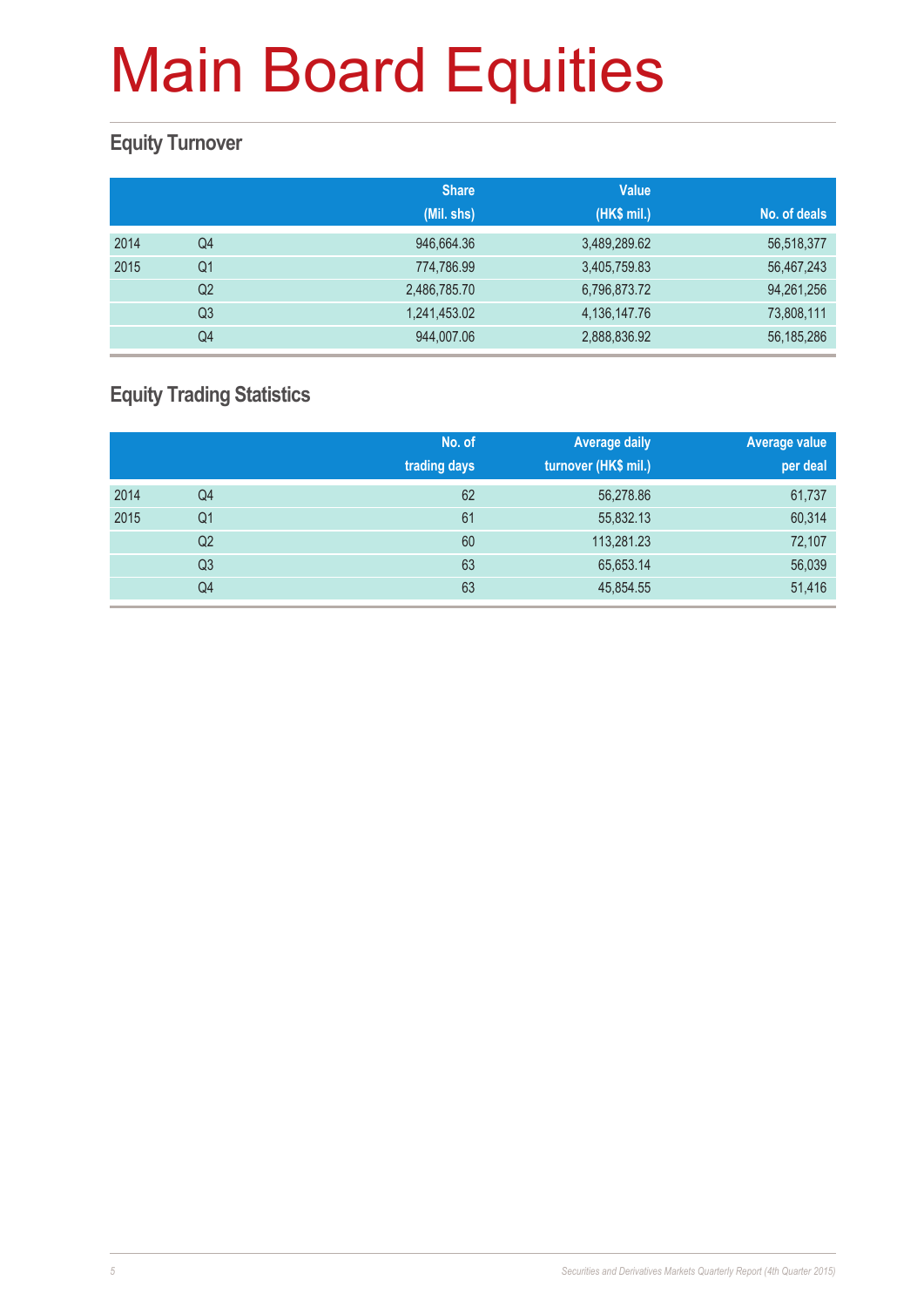#### **20 Most Advanced Stocks**

for 4th quarter 2015

|                |       |                        |                 | <b>Closing price</b>    |                  |
|----------------|-------|------------------------|-----------------|-------------------------|------------------|
| Rank           | Code  | <b>Stock</b>           | End of Dec 2015 | End of Sep 2015         | $\frac{9}{6}$ up |
| 1              | 00143 | <b>GLOBAL TECH</b>     | 0.440           | 0.065                   | 576.92           |
| $\overline{2}$ | 01831 | <b>SHIFANG HLDG</b>    | 2.360           | 0.460                   | 413.04           |
| 3              | 01143 | <b>TELEFIELD</b>       | 9.950           | 1.990                   | 400.00           |
| 4              | 00708 | <b>EVERG HEALTH</b>    | 2.320           | 1.020                   | 127.45           |
| $\overline{5}$ | 00632 | PEARLORIENT OIL        | 0.415           | 0.190                   | 118.42           |
| $6\phantom{.}$ | 00431 | <b>G CHINA FIN</b>     | 1.400           | 0.680<br>$\overline{A}$ | 105.88           |
| $\overline{7}$ | 00943 | <b>EFORCE HOLD-NEW</b> | 0.750           | $\overline{A}$<br>0.365 | 105.48           |
| $\bf 8$        | 00399 | <b>INNOVATIVE PHAR</b> | 1.220           | 0.600                   | 103.33           |
| 9              | 00439 | <b>KUANGCHI</b>        | 3.230           | 1.590                   | 103.14           |
| 10             | 00075 | Y.T. REALTY            | 5.900           | 2.950                   | 100.00           |
| 11             | 01025 | <b>WUMART</b>          | 6.200           | 3.120                   | 98.72            |
| 12             | 00970 | <b>SPARKLE ROLL</b>    | 0.660           | 0.340                   | 94.12            |
| 13             | 00365 | <b>SUN EAST TECH</b>   | 1.400           | 0.730                   | 91.78            |
| 14             | 01616 | <b>SILVERMAN HL</b>    | 3.050           | 1.610                   | 89.44            |
| 15             | 00120 | <b>COSMOPOL INT'L</b>  | 0.380           | 0.203                   | 87.19            |
| 16             | 01812 | <b>CHENMING PAPER</b>  | 5.540           | 2.990                   | 85.28            |
| 17             | 02322 | <b>NOBLE CENTURY</b>   | 3.630           | 1.960                   | 85.20            |
| 18             | 01362 | <b>SIS MOBILE</b>      | 2.130           | 1.200                   | 77.50            |
| 19             | 01094 | C P PROCUREMENT        | 0.220           | 0.124                   | 77.42            |
| 20             | 01317 | <b>MAPLELEAF EDU</b>   | 3.810           | 2.150                   | 77.21            |

A Adjusted

#### **20 Most Declined Stocks**

for 4th quarter 2015

|                |             |                        | <b>Closing price</b> |                         |          |
|----------------|-------------|------------------------|----------------------|-------------------------|----------|
| <b>Rank</b>    | <b>Code</b> | <b>Stock</b>           | End of Dec 2015      | End of Sep 2015         | % down   |
| 1              | 00862       | <b>VISION VALUES</b>   | 0.500                | 1.950                   | $-74.36$ |
| $\overline{2}$ | 00061       | <b>NORTH ASIA RES</b>  | 0.035                | 0.102                   | $-65.69$ |
| 3              | 00397       | <b>JUN YANG FIN</b>    | 0.061                | 0.176                   | $-65.34$ |
| 4              | 00764       | <b>ETERNITY INV</b>    | 0.230                | 0.480                   | $-52.08$ |
| 5              | 00650       | <b>SHUN CHEONG</b>     | 2.830                | 5.900                   | $-52.03$ |
| $6\phantom{.}$ | 00642       | <b>PALADIN PREF</b>    | 0.650                | 1.350                   | $-51.85$ |
| $\overline{7}$ | 00692       | <b>CHINA HOUSEHOLD</b> | 0.150                | 0.310                   | $-51.61$ |
| $\bf 8$        | 02222       | <b>NVC LIGHTING</b>    | 0.870                | 1.760                   | $-50.57$ |
| 9              | 00183       | <b>WINFULL GP</b>      | 0.200                | 0.395                   | $-49.37$ |
| 10             | 00776       | <b>JF FURNISHINGS</b>  | 4.500                | 8.510                   | $-47.12$ |
| 11             | 00904       | C CULIANGWANG          | 0.440                | 0.830<br>$\overline{A}$ | $-46.99$ |
| 12             | 03889       | <b>GLOBAL SWEET</b>    | 0.176                | 0.330                   | $-46.67$ |
| 13             | 00209       | <b>WINSHINE ENT</b>    | 0.580                | 1.070                   | $-45.79$ |
| 14             | 02326       | <b>BEP INT'L HOLD</b>  | 0.650                | 1.160                   | $-43.97$ |
| 15             | 00990       | THEME INT'L            | 0.170                | 0.300                   | $-43.33$ |
| 16             | 01159       | <b>JIMEI INT ENT</b>   | 3.830                | 6.600                   | $-41.97$ |
| 17             | 00381       | KIU HUNG INT'L         | 0.085                | 0.145                   | $-41.38$ |
| 18             | 00442       | <b>KTL INT'L</b>       | 2.640                | 4.500<br>$\mathsf{A}$   | $-41.33$ |
| 19             | 00627       | <b>U-RIGHT INT'L</b>   | 0.435                | 0.740                   | $-41.22$ |
| 20             | 02010       | <b>REAL NUTRI</b>      | 0.790                | 1.320                   | $-40.15$ |

A Adjusted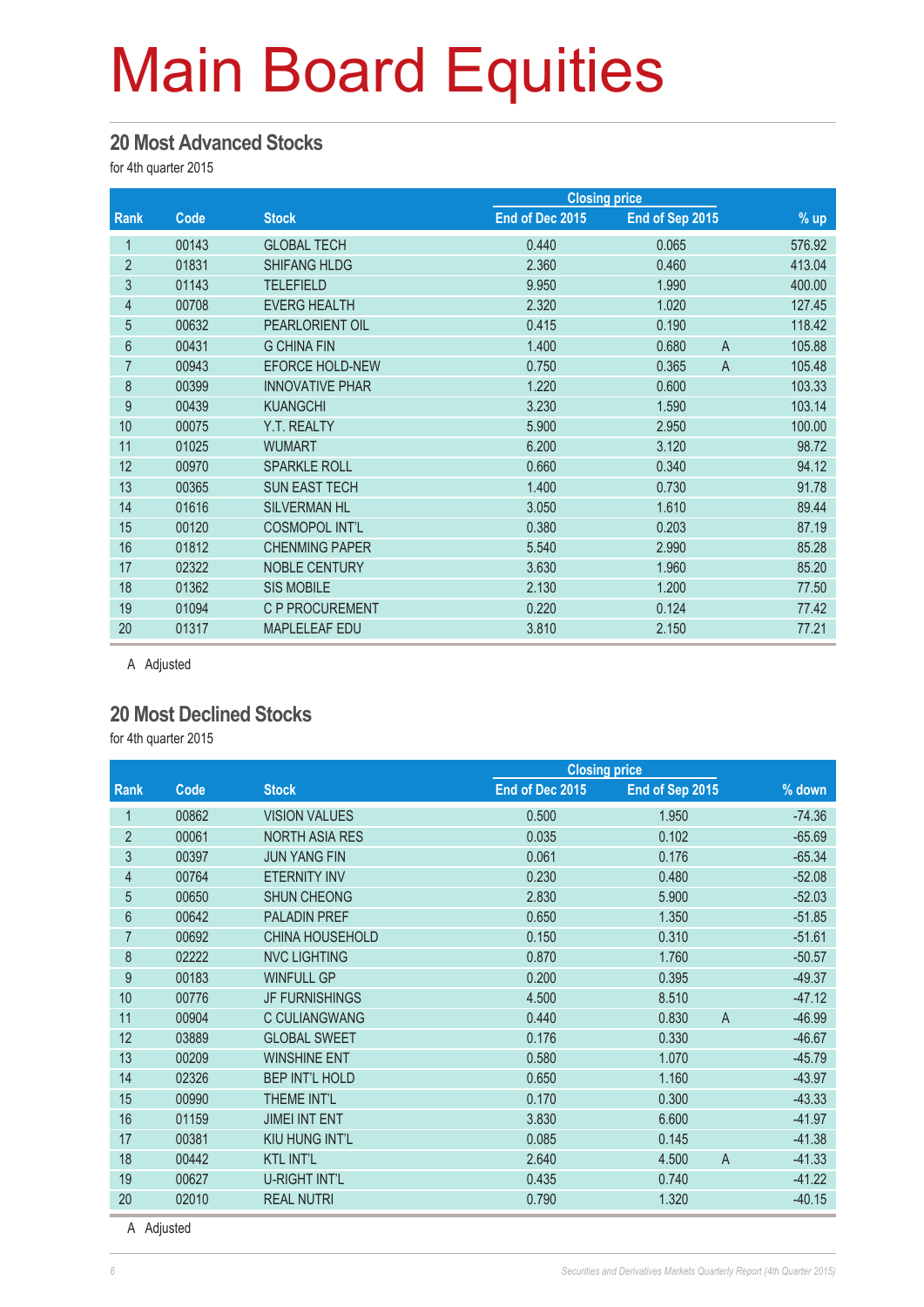#### **20 Most Active Stocks by Value**

for 4th quarter 2015

| Rank             | Code  | <b>Stock</b>           | Turnover (HK\$ mil.) | % of total |
|------------------|-------|------------------------|----------------------|------------|
| 1                | 00700 | <b>TENCENT</b>         | 149,703.75           | 5.18       |
| $\overline{2}$   | 00941 | <b>CHINA MOBILE</b>    | 86,774.64            | 3.00       |
| 3                | 02318 | <b>PING AN</b>         | 85,820.20            | 2.97       |
| $\overline{4}$   | 00939 | <b>CCB</b>             | 84,195.13            | 2.91       |
| 5                | 01398 | <b>ICBC</b>            | 70,209.76            | 2.43       |
| $\,6\,$          | 00388 | <b>HKEX</b>            | 68,484.34            | 2.37       |
| $\overline{7}$   | 01299 | AIA                    | 66,388.35            | 2.30       |
| 8                | 03988 | <b>BANK OF CHINA</b>   | 66,373.71            | 2.30       |
| $\boldsymbol{9}$ | 02628 | <b>CHINA LIFE</b>      | 58,883.34            | 2.04       |
| 10               | 00005 | <b>HSBC HOLDINGS</b>   | 58,776.99            | 2.03       |
| 11               | 00883 | <b>CNOOC</b>           | 42,321.38            | 1.46       |
| 12               | 00688 | CHINA OVERSEAS         | 34,731.77            | 1.20       |
| 13               | 00857 | <b>PETROCHINA</b>      | 34,413.35            | 1.19       |
| 14               | 00001 | <b>CKH HOLDINGS</b>    | 33,238.10            | 1.15       |
| 15               | 00762 | <b>CHINA UNICOM</b>    | 31,206.38            | 1.08       |
| 16               | 00386 | SINOPEC CORP           | 30,369.19            | 1.05       |
| 17               | 00027 | <b>GALAXY ENT</b>      | 30,331.64            | 1.05       |
| 18               | 01928 | <b>SANDS CHINA LTD</b> | 29,662.70            | 1.03       |
| 19               | 03968 | <b>CM BANK</b>         | 29,335.97            | 1.02       |
| 20               | 01288 | <b>ABC</b>             | 26, 197. 26          | 0.91       |
| <b>Total</b>     |       |                        | 1,117,417.96         | 38.68      |

#### **20 Most Active Stock by Shares**

| Rank           | Code  | <b>Stock</b>         | <b>Turnover (Mil. shs)</b> | % of total |
|----------------|-------|----------------------|----------------------------|------------|
| 1              | 00261 | <b>CCT LAND</b>      | 69,342.74                  | 7.35       |
| $\overline{2}$ | 01246 | <b>NGAISHUN HOLD</b> | 55,877.37                  | 5.92       |
| 3              | 00397 | <b>JUN YANG FIN</b>  | 25,968.61                  | 2.75       |
| $\overline{4}$ | 00736 | <b>CHINA PPT INV</b> | 21,441.11                  | 2.27       |
| $\overline{5}$ | 01076 | <b>IMPERIAL PAC</b>  | 20,187.81                  | 2.14       |
| 6              | 03988 | <b>BANK OF CHINA</b> | 18,741.09                  | 1.99       |
| 7              | 00939 | <b>CCB</b>           | 15,345.26                  | 1.63       |
| 8              | 01398 | <b>ICBC</b>          | 14,604.91                  | 1.55       |
| 9              | 00364 | PING SHAN TEA        | 11,502.70                  | 1.22       |
| 10             | 00981 | <b>SMIC</b>          | 10,910.65                  | 1.16       |
| 11             | 01288 | <b>ABC</b>           | 8,420.82                   | 0.89       |
| 12             | 02324 | <b>CAPITAL VC</b>    | 8,263.33                   | 0.88       |
| 13             | 00299 | <b>NEW SPORTS</b>    | 7,946.18                   | 0.84       |
| 14             | 00745 | CN CULTURE GP        | 7,916.42                   | 0.84       |
| 15             | 02669 | CHINA OVS PPT        | 6,361.75                   | 0.67       |
| 16             | 01217 | <b>CH INNOVATION</b> | 6,311.93                   | 0.67       |
| 17             | 00493 | <b>GOME</b>          | 6,174.14                   | 0.65       |
| 18             | 00651 | CHI O SHIPBLDG       | 6,137.27                   | 0.65       |
| 19             | 00857 | <b>PETROCHINA</b>    | 5,971.17                   | 0.63       |
| 20             | 00386 | SINOPEC CORP         | 5,942.58                   | 0.63       |
| <b>Total</b>   |       |                      | 333,367.83                 | 35.31      |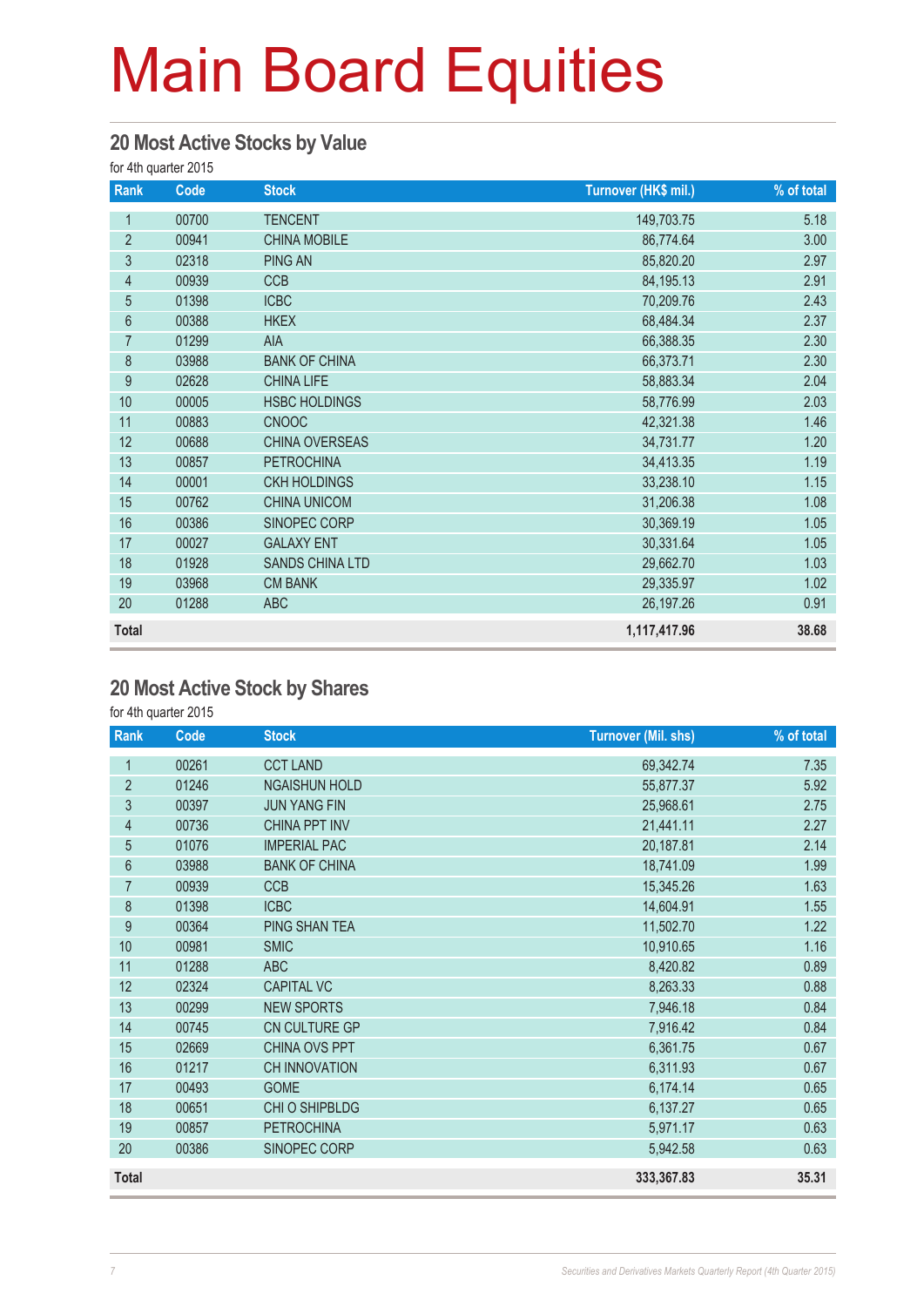#### **Market Capitalisation of listed companies for Main Board**

|      |                | HK\$ mil.     |
|------|----------------|---------------|
| 2014 | Q4             | 24,892,419.04 |
| 2015 | Q <sub>1</sub> | 26,534,266.95 |
|      | Q2             | 28,754,383.61 |
|      | Q3             | 22,965,987.58 |
|      | Q4             | 24,425,554.96 |

#### **Market Capitalisation by Hang Seng Industry Classification System \* - Main Board**  Quarter-end figures



\* Hang Seng Industry Classification System (HSICS) is provided by Hang Seng Indexes Company Limited.

Note: New Hang Seng Industry Classification System took effect on 9 September 2013.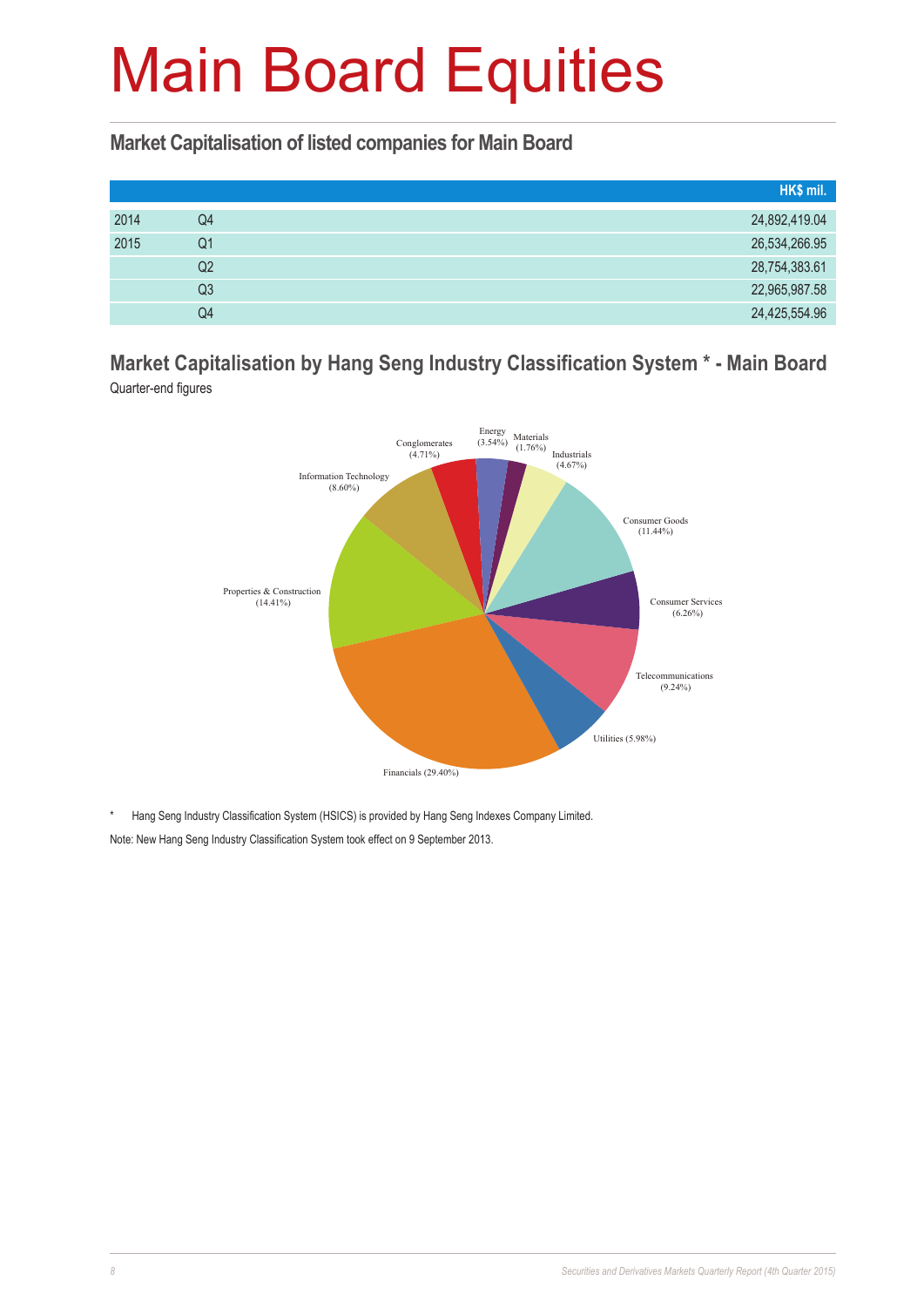#### **50 Leading Companies by Market Capitalisation**

as at the 4th quarter end 2015

|                     |                |                                                                                     | <b>Market capitalisation</b> |                    |
|---------------------|----------------|-------------------------------------------------------------------------------------|------------------------------|--------------------|
| Rank                | Code           | <b>Company</b>                                                                      | (HK\$ mil.)                  | % of market total  |
| 1                   | 00941          | China Mobile Ltd.                                                                   | 1,791,604.75                 | 7.33               |
| $\overline{2}$      | 00700          | Tencent Holdings Ltd.                                                               | 1,433,965.36                 | 5.87               |
| 3                   | 00939          | China Construction Bank Corporation - H Shares                                      | 1,276,615.97                 | 5.23               |
| 4                   | 00005          | <b>HSBC Holdings plc</b>                                                            | 1,218,480.05                 | 4.99               |
| 5                   | 01299          | AIA Group Ltd.                                                                      | 561,453.08                   | 2.30               |
| $6\phantom{a}$      | 02378          | Prudential plc *                                                                    |                              | 463,041.89<br>N.A. |
| 7                   | 01398          | Industrial and Commercial Bank of China Ltd. - H Shares                             | 406,196.13                   | 1.66               |
| 8                   | 00001          | CK Hutchison Holdings Ltd.                                                          | 403,722.37                   | 1.65               |
| 9                   | 00267          | CITIC Ltd.                                                                          | 399,118.40                   | 1.63               |
| 10                  | 00883          | CNOOC Ltd.                                                                          | 360,304.97                   | 1.48               |
| 11                  | 02318          | Ping An Insurance (Group) Co. of China Ltd. - H Shares                              | 320,245.81                   | 1.31               |
| 12                  | 03988          | Bank of China Ltd. - H Shares                                                       | 289,333.08                   | 1.18               |
| 13                  | 00011          | Hang Seng Bank Ltd.                                                                 | 281,996.80                   | 1.15               |
| 14                  | 00016          | Sun Hung Kai Properties Ltd.                                                        | 270,819.74                   | 1.11               |
| 15                  | 00688          | China Overseas Land & Investment Ltd.                                               | 268,207.81                   | 1.10               |
| 16                  | 02388          | BOC Hong Kong (Holdings) Ltd.                                                       | 250,574.89                   | 1.03               |
| 17                  | 00388          | Hong Kong Exchanges and Clearing Ltd.                                               | 239,894.46                   | 0.98               |
| 18                  | 00945          | Manulife Financial Corporation *                                                    |                              | N.A.<br>233,651.06 |
| 19                  | 00762          | China Unicom (Hong Kong) Ltd.                                                       | 226,299.92                   | 0.93               |
| 20                  | 00066          | MTR Corporation Ltd.                                                                | 224,913.11                   | 0.92               |
| 21                  | 02888          | <b>Standard Chartered PLC</b>                                                       | 214,385.84                   | 0.88               |
| 22                  | 01928          | Sands China Ltd.                                                                    | 214,237.20                   | 0.88               |
| 23                  | 01113          | Cheung Kong Property Holdings Ltd.                                                  | 194,527.80                   | 0.80               |
| 24                  | 03328          | Bank of Communications Co., Ltd. - H Shares                                         | 191, 164. 77                 | 0.78               |
| 25                  | 02628          | China Life Insurance Co. Ltd. - H Shares                                            | 186,401.43                   | 0.76               |
| 26                  | 01038          | Cheung Kong Infrastructure Holdings Ltd.                                            | 180,908.07                   | 0.74               |
| 27                  | 00003          | Hong Kong and China Gas Co. Ltd., The                                               | 175,726.40                   | 0.72               |
| 28                  | 00002          | CLP Holdings Ltd.                                                                   | 166,366.77                   | 0.68               |
| 29                  | 00566          | Hanergy Thin Film Power Group Ltd.                                                  | 163,231.16                   | 0.67               |
| 30                  | 00012          | Henderson Land Development Co. Ltd.                                                 | 157,069.79                   | 0.64               |
| 31                  | 01109          | China Resources Land Ltd.                                                           | 156,639.23                   | 0.64               |
| 32                  | 00006          | Power Assets Holdings Ltd.                                                          | 152,172.86                   | 0.62               |
| 33                  | 00805          | Glencore plc *                                                                      |                              | 135,286.74<br>N.A. |
| 34                  | 01972          | Swire Properties Ltd.                                                               | 131,040.00                   | 0.54               |
| 35                  | 00004          | Wharf (Holdings) Ltd., The                                                          | 130,334.18                   | 0.53               |
| 36                  | 00019<br>00386 | Swire Pacific Ltd.                                                                  | 126,378.25                   | 0.52               |
| 37<br>38            | 00857          | China Petroleum & Chemical Corporation - H Shares<br>PetroChina Co. Ltd. - H Shares | 119,402.89<br>107,182.41     | 0.49<br>0.44       |
| 39                  | 00530          | Goldin Financial Holdings Ltd.                                                      | 106,490.75                   | 0.44               |
| 40                  | 00656          | Fosun International Ltd.                                                            | 104,179.56                   | 0.43               |
| 41                  | 00027          | Galaxy Entertainment Group Ltd.                                                     | 104,137.69                   | 0.43               |
| 42                  | 01288          | Agricultural Bank of China Ltd. - H Shares                                          | 97,442.07                    | 0.40               |
| 43                  | 03333          | Evergrande Real Estate Group Ltd.                                                   | 95,287.31                    | 0.39               |
| 44                  | 01044          | Hengan International Group Co. Ltd.                                                 | 89,163.69                    | 0.37               |
| 45                  | 02601          | China Pacific Insurance (Group) Co., Ltd. - H Shares                                | 88,532.07                    | 0.36               |
| 46                  | 00992          | Lenovo Group Ltd.                                                                   | 87,425.11                    | 0.36               |
| 47                  | 00966          | China Taiping Insurance Holdings Co. Ltd.                                           | 86,256.44                    | 0.35               |
| 48                  | 03968          | China Merchants Bank Co., Ltd. - H Shares                                           | 84,013.49                    | 0.34               |
| 49                  | 00101          | Hang Lung Properties Ltd.                                                           | 79,330.18                    | 0.32               |
| 50                  | 02799          | China Huarong Asset Management Co., Ltd. - H Shares                                 | 76,884.63                    | 0.31               |
|                     |                |                                                                                     |                              |                    |
| <b>Total</b>        |                |                                                                                     | 14,090,058.76                | 57.69              |
| <b>Market Total</b> |                |                                                                                     | 24,425,554.96                | 100.00             |

Notes:

\* not included in Market Total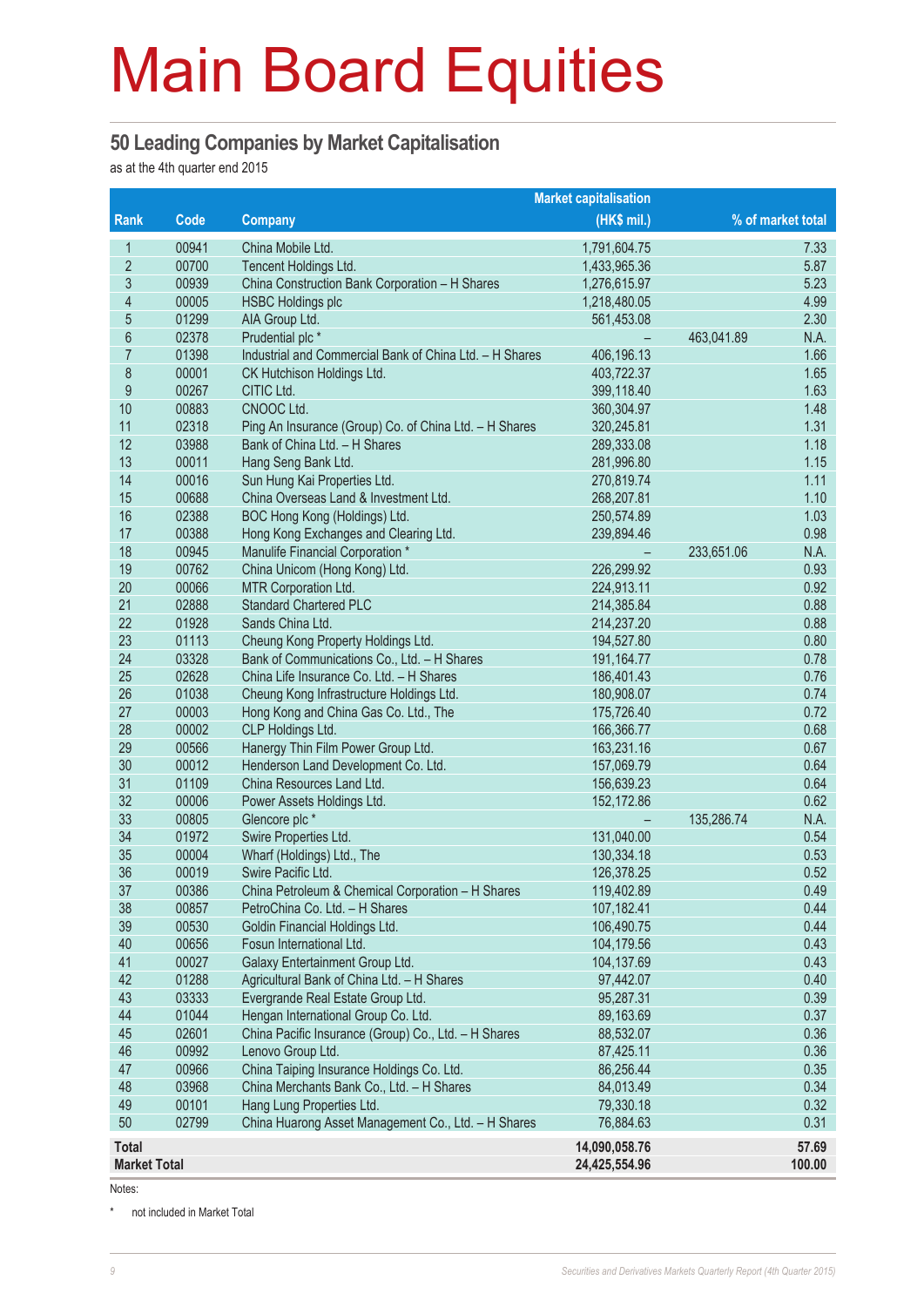### **Short Selling (value)**

|      |    | Short selling turnover (HK\$ mil.) | Market turnover (HK\$ mil.) * | % of market total |
|------|----|------------------------------------|-------------------------------|-------------------|
| 2014 | Q4 | 537,312.82                         | 5,005,118.22                  | 10.74             |
| 2015 | Q1 | 502.684.62                         | 5,272,006.50                  | 9.53              |
|      | Q2 | 812.595.30                         | 9,894,068.82                  | 8.21              |
|      | Q3 | 673,434.03                         | 6,395,260.35                  | 10.53             |
|      | Q4 | 467,982.84                         | 4,529,285.89                  | 10.33             |

Included Market total for Main Board and GEM

### **Short Selling (share)**

|      |    | <b>Short selling turnover (Mil. shs)</b> | Market turnover (Mil. shs) * | % of market total |
|------|----|------------------------------------------|------------------------------|-------------------|
| 2014 | Q4 | 50,290.13                                | 9,599,469.09                 | 0.52              |
| 2015 | Q1 | 42,342.54                                | 11,464,887.20                | 0.37              |
|      | Q2 | 66,878.15                                | 14,614,838.29                | 0.46              |
|      | Q3 | 63,796.36                                | 14,314,202.23                | 0.45              |
|      | Q4 | 45,874.78                                | 13,299,980.60                | 0.34              |

Included Market total for Main Board and GEM

#### **New Listing Companies Statistics**

|      |    | No. of newly<br>listed companies | No. of companies<br>transferred from GEM* | <b>Funds raised</b><br>(HK\$ mil.) # |
|------|----|----------------------------------|-------------------------------------------|--------------------------------------|
| 2014 | Q4 | 27                               |                                           | 100,054.42                           |
| 2015 | Q1 | 16                               | 3                                         | 19,653.73                            |
|      | Q2 | 16                               | 2                                         | 108,838.86                           |
|      | Q3 | 19                               |                                           | 26,086.55                            |
|      | Q4 | 39                               | C                                         | 104,743.10                           |

Included only the transfers of listing from GEM to Main Board pursuant to the revised Rule 9.24 of GEM Listing Rules and to the new Chapter 9A of the Main Board Listing Rules effective from 1 July 2008

# All funds raised are attributed to the initial public offers of newly listed companies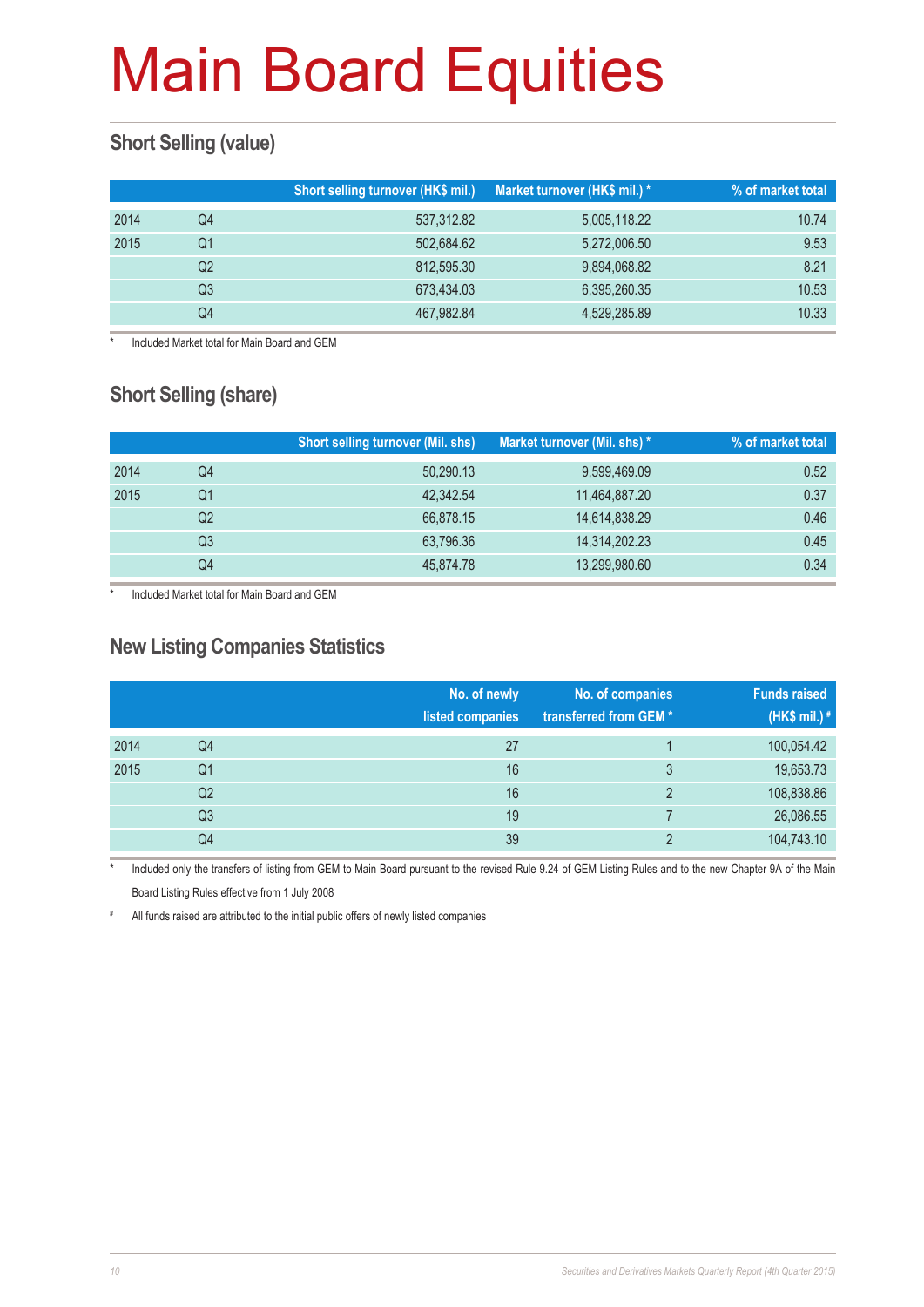#### **Newly Listed Companies**

for 4th quarter 2015

| Code         | <b>Company name</b>                                          |            |                | Listing date No. of issued shares Funds raised (HK\$ mil.) |
|--------------|--------------------------------------------------------------|------------|----------------|------------------------------------------------------------|
| 01970        | IMAX China Holding, Inc.                                     | 2015/10/08 | 355,325,000    | 2,210.30                                                   |
| 02199        | Regina Miracle International (Holdings) Ltd.                 | 2015/10/08 | 1,224,250,000  | 1,899.80                                                   |
| 01527        | Zhejiang Tengy Environmental Technology Co., Ltd. - H Shares | 2015/10/12 | 35,000,000     | 381.50                                                     |
| 01476        | Hengtai Securities Co., Ltd. - H Shares                      | 2015/10/15 | 450,846,000    | 1,767.32                                                   |
| 01533        | Lanzhou Zhuangyuan Pasture Co., Ltd. - H Shares              | 2015/10/15 | 35,130,000     | 186.19                                                     |
| 01532        | China Partytime Culture Holdings Ltd.                        | 2015/10/16 | 756,234,000    | 193.73                                                     |
| 02669        | China Overseas Property Holdings Ltd.                        | 2015/10/23 | 3,286,860,460  |                                                            |
| 01508        | China Reinsurance (Group) Corporation - H Shares             | 2015/10/26 | 6,679,416,700  | 16,394.93                                                  |
| 02799        | China Huarong Asset Management Co., Ltd. - H Shares          | 2015/10/30 | 25,043,852,918 | 19,696.70                                                  |
| 01389        | Major Holdings Ltd. *                                        | 2015/10/30 | 960,000,000    |                                                            |
| 01495        | Jiyi Household International Holdings Ltd.                   | 2015/11/06 | 360,000,000    | 115.20                                                     |
| 03908        | China International Capital Corporation Ltd. - H Shares      | 2015/11/09 | 1,520,177,369  | 7,228.03                                                   |
| 01556        | Chinney Kin Wing Holdings Ltd.                               | 2015/11/11 | 1,500,000,000  | 225.68                                                     |
| 01452        | Denox Environmental & Technology Holdings Ltd.               | 2015/11/12 | 500,000,000    | 262.50                                                     |
| 03799        | Dali Foods Group Co. Ltd.                                    | 2015/11/20 | 13,694,117,500 | 8,894.12                                                   |
| 00932        | RM Group Holdings Ltd. *                                     | 2015/11/20 | 516,300,000    |                                                            |
| 02120        | Wenzhou Kangning Hospital Co., Ltd. - H Shares               | 2015/11/20 | 20,240,000     | 783.29                                                     |
| 01538        | Zhong Ao Home Group Ltd.                                     | 2015/11/25 | 800,000,000    | 421.12                                                     |
| 06865        | Flat Glass Group Co., Ltd. - H Shares                        | 2015/11/26 | 450,000,000    | 945.00                                                     |
| 00722        | UMP Healthcare Holdings Ltd.                                 | 2015/11/27 | 736,000,000    | 379.04                                                     |
| 01561        | Manfield Chemical Holdings Ltd.                              | 2015/12/01 | 600,000,000    | 150.00                                                     |
| 01492        | China ZhongDi Dairy Holdings Co. Ltd.                        | 2015/12/02 | 2,174,078,000  | 471.12                                                     |
| 03866        | Bank of Qingdao Co., Ltd. - H Shares                         | 2015/12/03 | 1,763,034,980  | 4,949.02                                                   |
| 00416        | Bank of Jinzhou Co., Ltd. - H Shares                         | 2015/12/07 | 1,517,320,000  | 7,070.71                                                   |
| 03996        | China Energy Engineering Corporation Ltd. - H Shares         | 2015/12/10 | 9,262,436,000  | 14,727.27                                                  |
| 01341        | Clear Lift Holdings Ltd.                                     | 2015/12/10 | 1,000,000,000  | 120.00                                                     |
| 00331        | FSE Engineering Holdings Ltd.                                | 2015/12/10 | 450,000,000    | 309.38                                                     |
| 01447        | SFK Construction Holdings Ltd.                               | 2015/12/10 | 400,000,000    | 135.00                                                     |
| 01979        | Ten Pao Group Holdings Ltd.                                  | 2015/12/11 | 1,000,000,000  | 137.50                                                     |
| 02289        | Chuangmei Pharmaceutical Co., Ltd. - H Shares                | 2015/12/14 | 28,000,000     | 240.80                                                     |
| 03600        | Modern Dental Group Ltd.                                     | 2015/12/15 | 1,000,000,000  | 1,050.00                                                   |
| 01786        | CRCC High-Tech Equipment Corporation Ltd. - H Shares         | 2015/12/16 | 531,900,000    | 2,792.48                                                   |
| 01662        | Yee Hop Holdings Ltd.                                        | 2015/12/18 | 500,000,000    | 125.00                                                     |
| 01197        | China Hengshi Foundation Co. Ltd.                            | 2015/12/21 | 1,000,000,000  | 537.50                                                     |
| 06196        | Bank of Zhengzhou Co., Ltd. - H Shares                       | 2015/12/23 | 1,320,000,000  | 5,082.00                                                   |
| 01543        | Guangdong Join-Share Financing Guarantee Invest Co Ltd-H Shs | 2015/12/23 | 293,333,334    | 398.93                                                     |
| 01568        | Sundart Holdings Ltd.                                        | 2015/12/29 | 2,000,000,000  | 690.00                                                     |
| 01558        | YiChang HEC ChangJiang Pharmaceutical Co., Ltd. - H Shares   | 2015/12/29 | 225,659,450    | 1,351.98                                                   |
| 01548        | <b>Genscript Biotech Corporation</b>                         | 2015/12/30 | 1,600,000,000  | 524.00                                                     |
| 03678        | Holly Futures Co., Ltd. - H Shares                           | 2015/12/30 | 249,700,000    | 606.77                                                     |
| 01799        | Xinte Energy Co., Ltd. - H Shares                            | 2015/12/30 | 292,698,830    | 1,289.20                                                   |
| <b>Total</b> |                                                              |            |                | 104,743.10                                                 |

\* Transfers of listing from GEM to Main Board pursuant to the revised Rule 9.24 of the GEM Listing Rules and to the new Chapter 9A of the Main Board Listing Rules effective from 1 July 2008.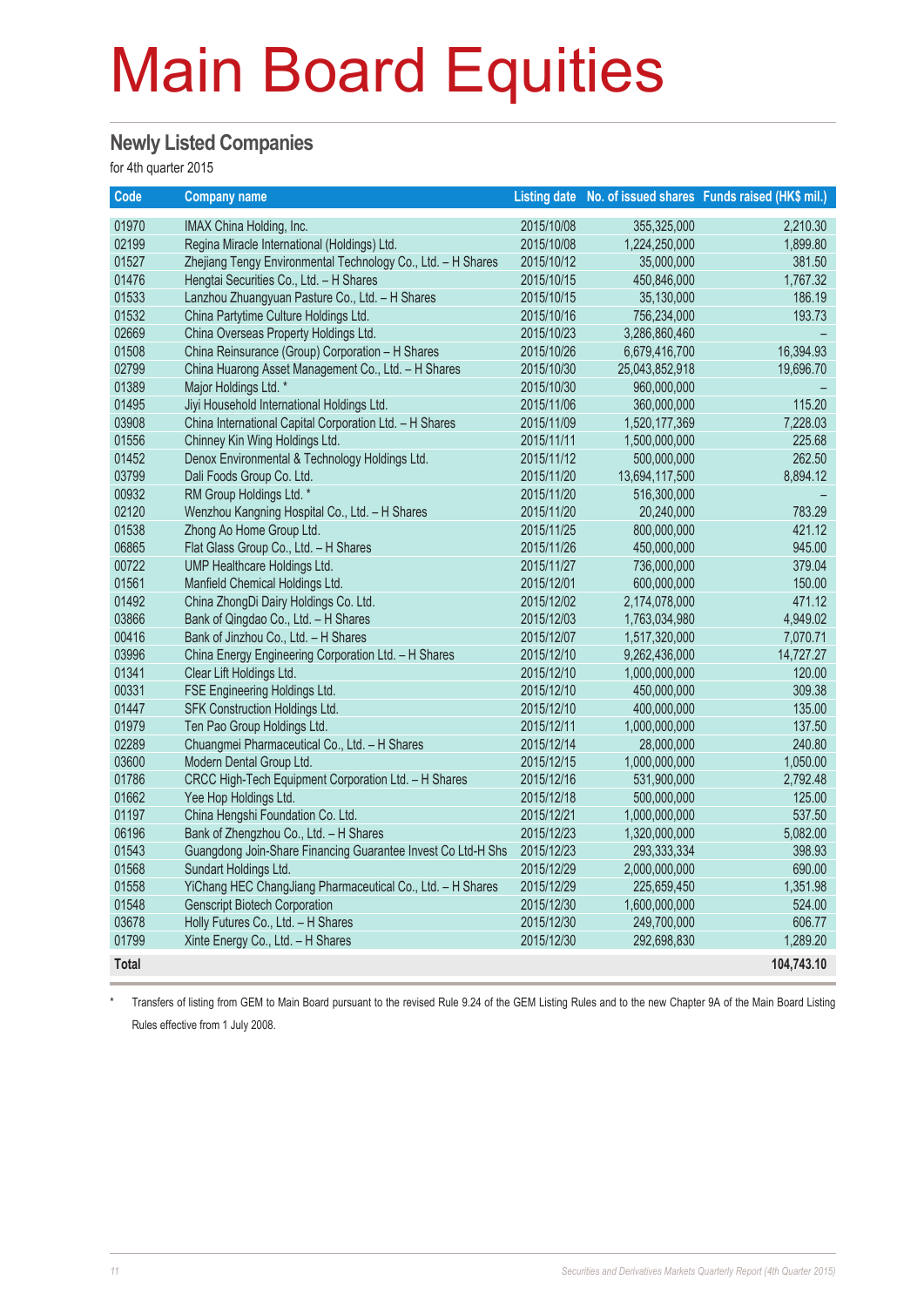#### **Withdrawal of Listed Companies**

| <b>Code</b> | Company name                                  | Last trading date | Delisted date |
|-------------|-----------------------------------------------|-------------------|---------------|
| 02266       | Dorsett Hospitality International Ltd.        | 2015/10/05        | 2015/10/19    |
| 00350       | Jingwei Textile Machinery Co. Ltd. - H Shares | 2015/12/21        | 2015/12/29    |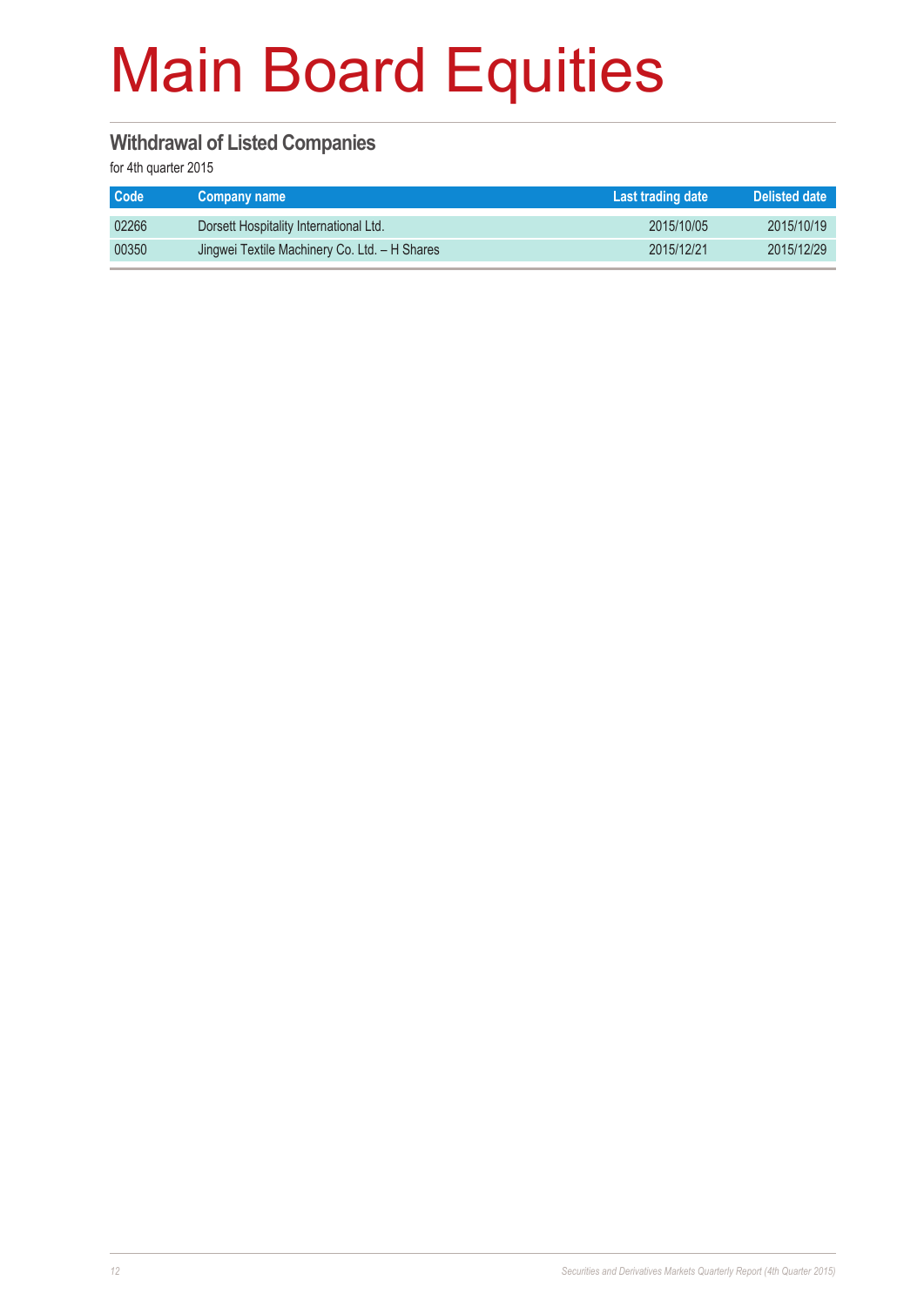#### **Company Name Changes**

for 4th quarter 2015

| Code  | Old name                                    | New name                                          | <b>Effective date</b> | <b>Adoption date</b> |
|-------|---------------------------------------------|---------------------------------------------------|-----------------------|----------------------|
| 01661 | Wisdom Holdings Group                       | Wisdom Sports Group                               | 2015/08/28            | 2015/10/05           |
| 01663 | Sino Harbour Property Group Ltd.            | Sino Harbour Holdings Group Ltd.                  | 2015/08/24            | 2015/10/06           |
| 00726 | South East Group Ltd.                       | China Minsheng Drawin Technology Group Ltd.       | 2015/09/10            | 2015/10/06           |
| 00139 | China Jinhai International Group Ltd.       | China Soft Power Technology Holdings Ltd.         | 2015/09/14            | 2015/10/08           |
| 00399 | United Gene High-Tech Group Ltd.            | Innovative Pharmaceutical Biotech Ltd.            | 2015/09/09            | 2015/10/08           |
| 02213 | Yi Hua Department Store Holdings Ltd.       | Yi Hua Holdings Ltd.                              | 2015/08/31            | 2015/10/20           |
| 01003 | 21 Holdings Ltd.                            | Huanxi Media Group Ltd.                           | 2015/09/22            | 2015/10/22           |
| 00412 | Heritage International Holdings Ltd.        | China Innovative Finance Group Ltd.               | 2015/09/24            | 2015/10/22           |
| 00291 | China Resources Enterprise, Ltd.            | China Resources Beer (Holdings) Co. Ltd.          | 2015/10/16            | 2015/10/23           |
| 00282 | Next Media Ltd. *                           | Next Digital Ltd.                                 | 2015/10/20            | 2015/10/29           |
| 00299 | SinoCom Software Group Ltd.                 | New Sports Group Ltd.                             | 2015/09/18            | 2015/11/02           |
| 01282 | World Wide Touch Technology (Holdings) Ltd. | China Goldjoy Group Ltd.                          | 2015/10/08            | 2015/11/05           |
| 00030 | ABC Communications (Holdings) Ltd.          | Ban Loong Holdings Ltd.                           | 2015/10/27            | 2015/11/12           |
| 00201 | Magnificent Estates Ltd.                    | Magnificent Hotel Investments Ltd.                | 2015/11/11            | 2015/11/25           |
| 00993 | Simsen International Corporation Ltd.       | Huarong International Financial Holdings Ltd.     | 2015/10/05            | 2015/11/27           |
| 00136 | Mascotte Holdings Ltd.                      | HengTen Networks Group Ltd.                       | 2015/10/26            | 2015/12/02           |
| 01811 | CGN Meiya Power Holdings Co., Ltd.          | CGN New Energy Holdings Co., Ltd.                 | 2015/11/09            | 2015/12/07           |
| 00221 | PNG Resources Holdings Ltd.                 | Easy One Financial Group Ltd.                     | 2015/11/13            | 2015/12/07           |
| 00094 | Greenheart Group Ltd. #                     | Greenheart Group Ltd.                             | 2015/11/18            | 2015/12/11           |
| 00810 | Opes Asia Development Ltd.                  | China Internet Investment Finance Holdings Ltd.   | 2015/11/16            | 2015/12/11           |
| 00431 | Greater China Holdings Ltd.                 | Greater China Financial Holdings Ltd.             | 2015/11/19            | 2015/12/14           |
| 01182 | C Y Foundation Group Ltd.                   | Success Dragon International Holdings Ltd.        | 2015/10/30            | 2015/12/16           |
| 01863 | Sijia Group Co. Ltd.                        | China Longevity Group Co. Ltd.                    | 2015/11/10            | 2015/12/16           |
| 00380 | China Pipe Group Ltd.                       | Softpower International Ltd.                      | 2015/11/17            | 2015/12/17           |
| 01166 | Solartech International Holdings Ltd. #     | Solartech International Holdings Ltd.             | 2015/12/03            | 2015/12/21           |
| 00245 | China Seven Star Holdings Ltd.              | China Minsheng Financial Holding Corporation Ltd. | 2015/12/10            | 2015/12/22           |
| 01096 | Active Group Holdings Ltd.                  | Sino Energy International Holdings Group Ltd.     | 2015/11/30            | 2015/12/23           |
| 00559 | Guocang Group Ltd.                          | DeTai New Energy Group Ltd.                       | 2015/11/25            | 2015/12/23           |
| 00905 | Mastermind Capital Ltd.                     | Global Mastermind Capital Ltd.                    | 2015/12/02            | 2015/12/29           |
|       |                                             |                                                   |                       |                      |

Change of English name only

# Change of Chinese name only

\*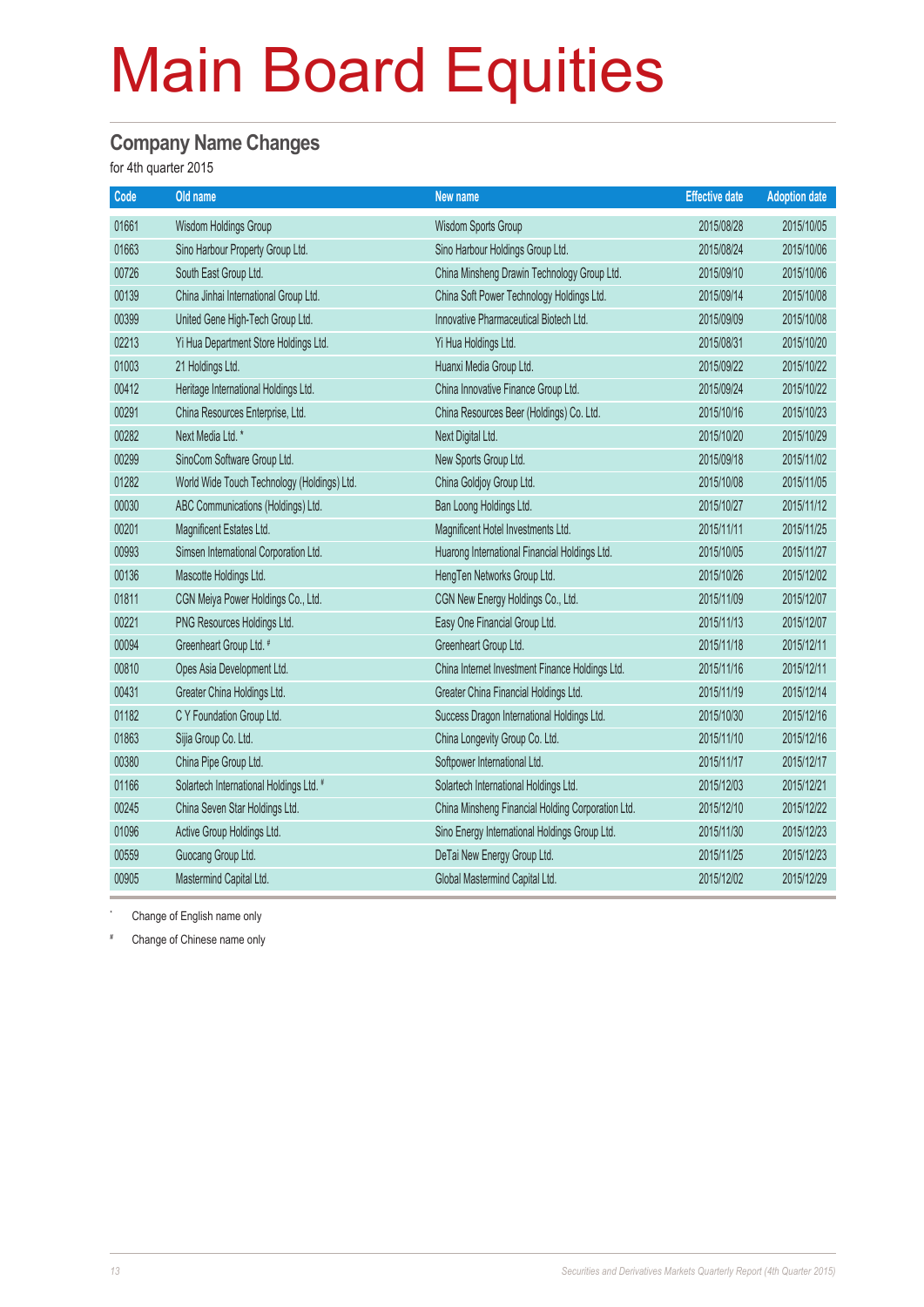#### **Bonus Issues/Bonus Warrants**

| Code  | Company                                        | <b>Particulars</b> | Ex-date    |
|-------|------------------------------------------------|--------------------|------------|
| 02319 | China Mengniu Dairy Co. Ltd.                   | 1 for $1$          | 2015/10/13 |
| 02342 | Comba Telecom Systems Holdings Ltd.            | 1 for 10           | 2015/10/15 |
| 00211 | Styland Holdings Ltd.                          | 2 wts for 10       | 2015/10/16 |
| 01819 | Fuguiniao Co., Ltd. - H Shares                 | $1.5$ for 1        | 2015/10/22 |
| 03993 | China Molybdenum Co., Ltd. - H Shares          | 20 for 10          | 2015/11/03 |
| 00091 | International Standard Resources Holdings Ltd. | 1 wt for 5         | 2015/11/12 |
| 01177 | Sino Biopharmaceutical Ltd.                    | 1 for $2$          | 2015/11/13 |
| 01271 | Grand Ming Group Holdings Ltd.                 | 1 for 10           | 2015/12/02 |
| 02324 | Capital VC Ltd.                                | 1 for $1$          | 2015/12/15 |
| 01566 | China Animation Characters Co. Ltd.            | 1 for $1$          | 2015/12/18 |
| 00039 | China Beidahuang Industry Group Holdings Ltd.  | 1 for $1$          | 2015/12/29 |
| 01020 | Sinoref Holdings Ltd.                          | 1 wt for 5         | 2015/12/30 |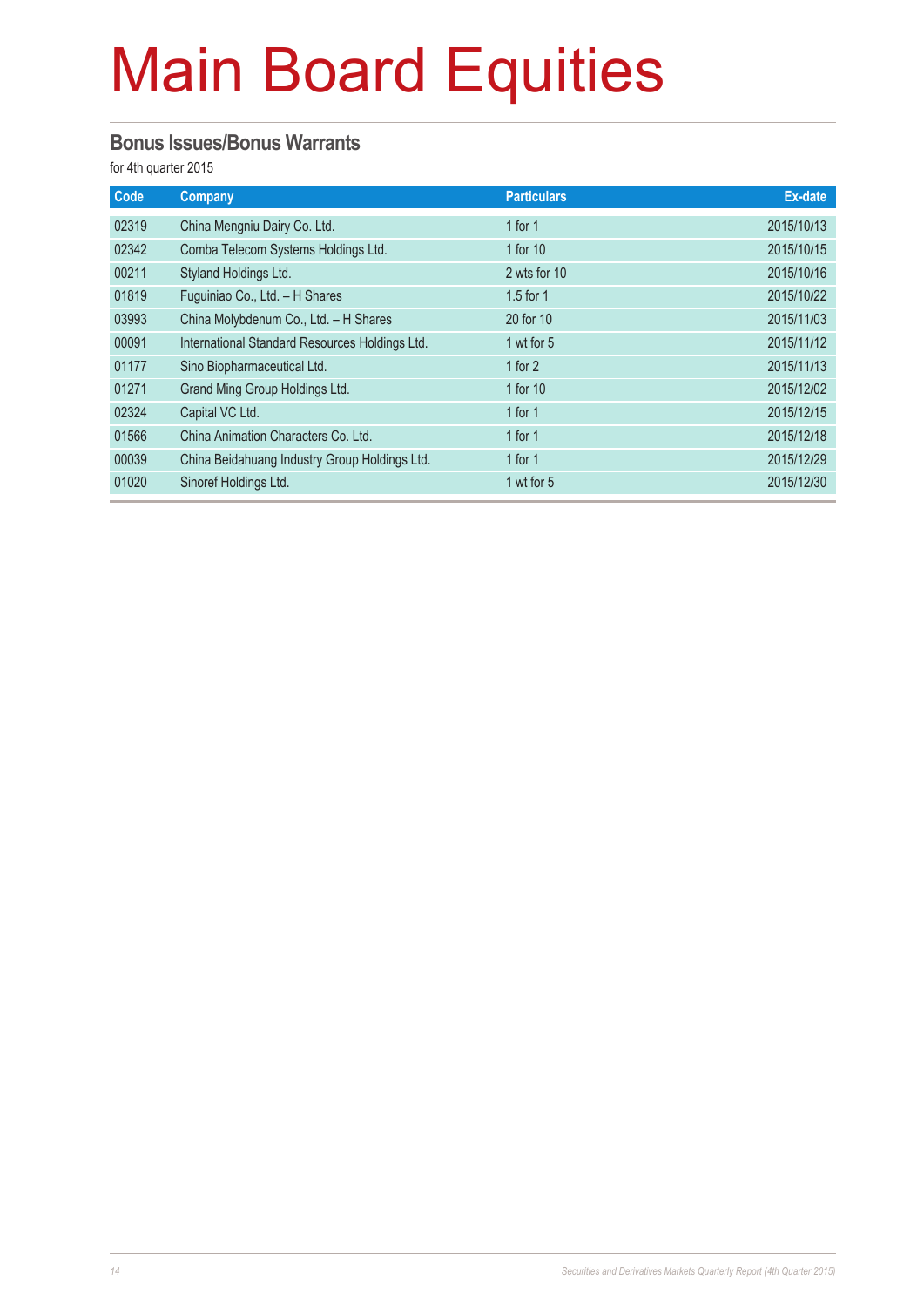#### **Share Split/Consolidation**

| Code  | <b>Company</b>                                | <b>Particulars</b>      | <b>Effective date</b> |
|-------|-----------------------------------------------|-------------------------|-----------------------|
| 03628 | RENHENG Enterprise Holdings Ltd.              | Split 1 into 4          | 2015/10/02            |
| 00616 | Easyknit Enterprises Holdings Ltd.            | Consolidation 10 into 1 | 2015/10/08            |
| 02098 | Zall Development Group Ltd.                   | Split 1 into 3          | 2015/10/19            |
| 00442 | KTL International Holdings Group Ltd.         | Split 1 into 2          | 2015/10/23            |
| 00136 | HengTen Networks Group Ltd.                   | Consolidation 2 into 1  | 2015/10/27            |
| 01106 | Sino Haijing Holdings Ltd.                    | Split 1 into 10         | 2015/10/27            |
| 00269 | China Resources and Transportation Group Ltd. | Consolidation 20 into 1 | 2015/11/05            |
| 00326 | China Star Entertainment Ltd.                 | Consolidation 25 into 1 | 2015/11/09            |
| 00205 | SEEC Media Group Ltd.                         | Consolidation 2 into 1  | 2015/11/16            |
| 00265 | Orient Victory China Holdings Ltd.            | Split 1 into 5          | 2015/11/17            |
| 00904 | China Culiangwang Beverages Holdings Ltd.     | Consolidation 5 into 1  | 2015/11/25            |
| 06878 | Differ Group Holding Co. Ltd.                 | Split 1 into 4          | 2015/12/01            |
| 00943 | eForce Holdings Ltd.                          | Consolidation 4 into 1  | 2015/12/07            |
| 01226 | China Investment and Finance Group Ltd.       | Consolidation 5 into 1  | 2015/12/14            |
| 00149 | China Agri-Products Exchange Ltd.             | Consolidation 5 into 1  | 2015/12/22            |
| 03822 | Sam Woo Construction Group Ltd.               | Split 1 into 4          | 2015/12/23            |
| 00431 | Greater China Financial Holdings Ltd.         | Split 1 into 5          | 2015/12/28            |
| 00197 | Heng Tai Consumables Group Ltd.               | Consolidation 10 into 1 | 2015/12/30            |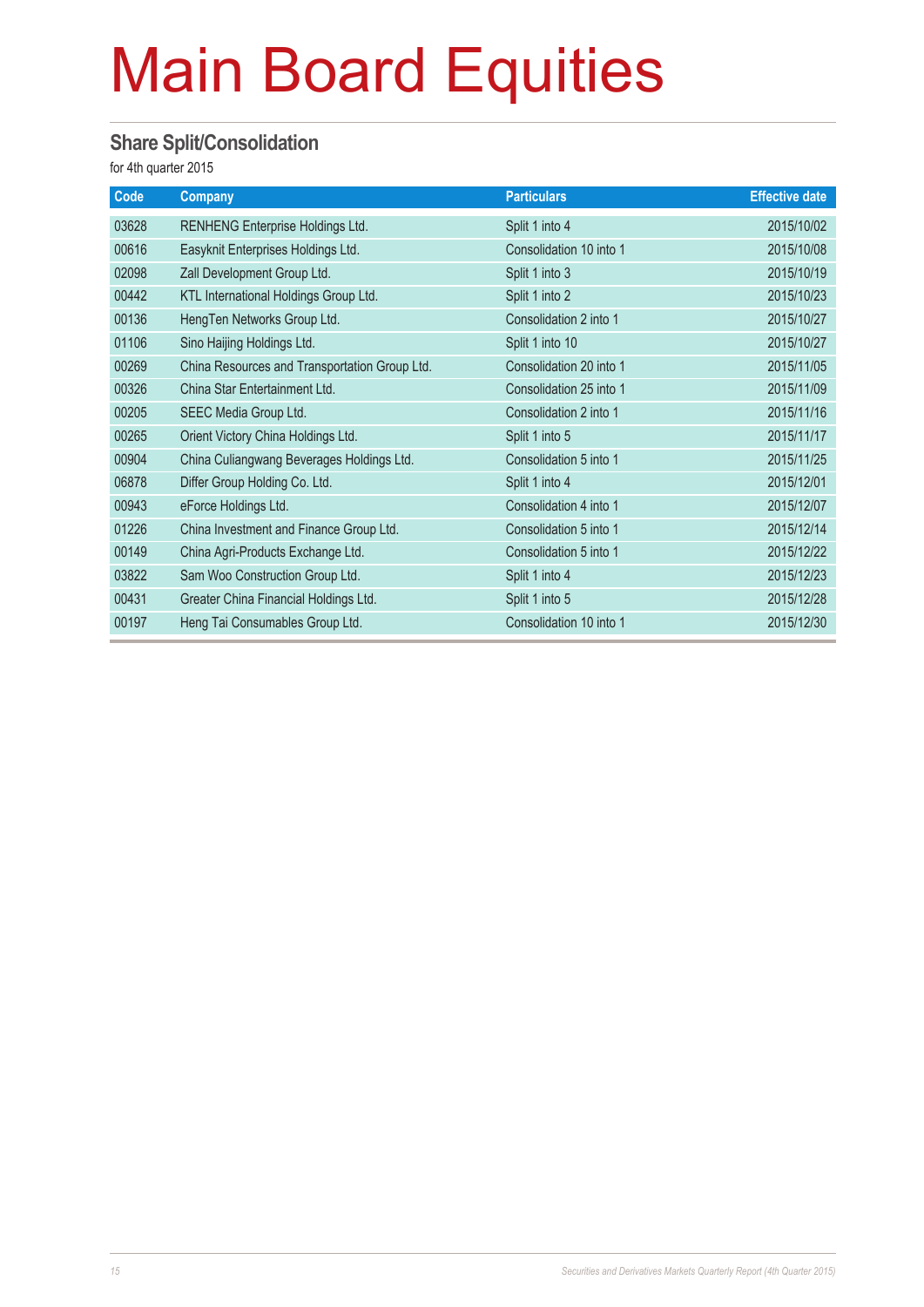#### **Rights Issues & Open Offers**

| <b>Month</b> | Code  | <b>Company</b>                                        | Ratio                           | Funds raised (HK\$ mil.) |
|--------------|-------|-------------------------------------------------------|---------------------------------|--------------------------|
| Oct          | 00091 | International Standard Resources Holdings Ltd.        | Open offer 1 for 4 @\$0.168     | 191.28                   |
|              | 01355 | Legend Strategy International Holdings Group Co. Ltd. | Open offer 1 for 4 $@$0.80$     | 62.96                    |
|              | 00801 | Golden Meditech Holdings Ltd.                         | Open offer 1 for 2 @\$1.00      | 985.70                   |
|              | 00656 | Fosun International Ltd.                              | Rts 56 for 500 @\$13.42         | 11,637.59                |
|              | 01195 | Kingwell Group Ltd.                                   | Open offer 1 for 9 @\$0.16      | 46.15                    |
|              | 00616 | Easyknit Enterprises Holdings Ltd.                    | Rts 20 for 1 @\$0.48            | 510.45                   |
|              |       |                                                       | (after consolidation 10 into 1) |                          |
| Nov          | 00705 | Ding He Mining Holdings Ltd.                          | Open offer 1 for 2 @\$0.10      | 183.65                   |
|              | 00352 | Fortune Sun (China) Holdings Ltd.                     | Rts 1 for 5 @\$0.85             | 34.51                    |
|              | 00601 | Group Sense (International) Ltd.                      | Open offer 1 for 1 @\$0.20      | 287.44                   |
|              | 00431 | Greater China Financial Holdings Ltd.                 | Rts 1 for 2 @\$2.20             | 474.37                   |
|              | 00521 | HNA International Investment Holdings Ltd.            | Rts 9 for 5 @\$0.376            | 2,755.54                 |
|              | 00108 | GR Properties Ltd.                                    | Rts 1 for 2 @\$1.30             | 343.13                   |
| Dec          | 00269 | China Resources and Transportation Group Ltd.         | Rts 4 for 1 @\$0.20             | 1,080.38                 |
|              |       |                                                       | (after consolidation 20 into 1) |                          |
|              | 01717 | Ausnutria Dairy Corporation Ltd.                      | Open offer 1 for 10 @\$2.20     | 249.55                   |
|              | 00620 | UDL Holdings Ltd.                                     | Open offer 2 for 5 @\$3.10      | 420.39                   |
|              | 01237 | Merry Garden Holdings Ltd.                            | Open offer 1 for 2 @\$0.20      | 171.59                   |
|              | 02888 | <b>Standard Chartered PLC</b>                         | Rts 2 for 7 @\$55.60            | 40,500.84                |
|              | 01225 | Lerado Group (Holding) Co. Ltd.                       | Open offer 3 for 1 @\$0.15      | 431.85                   |
|              | 00205 | SEEC Media Group Ltd.                                 | Open offer 5 for 1 @HKD 0.10    | 531.13                   |
|              | 00943 | eForce Holdings Ltd.                                  | Open offer 4 for 1 @\$0.35      | 336.65                   |
|              |       |                                                       | (after consolidation 4 into 1)  |                          |
| <b>Total</b> |       |                                                       |                                 | 61,235.15                |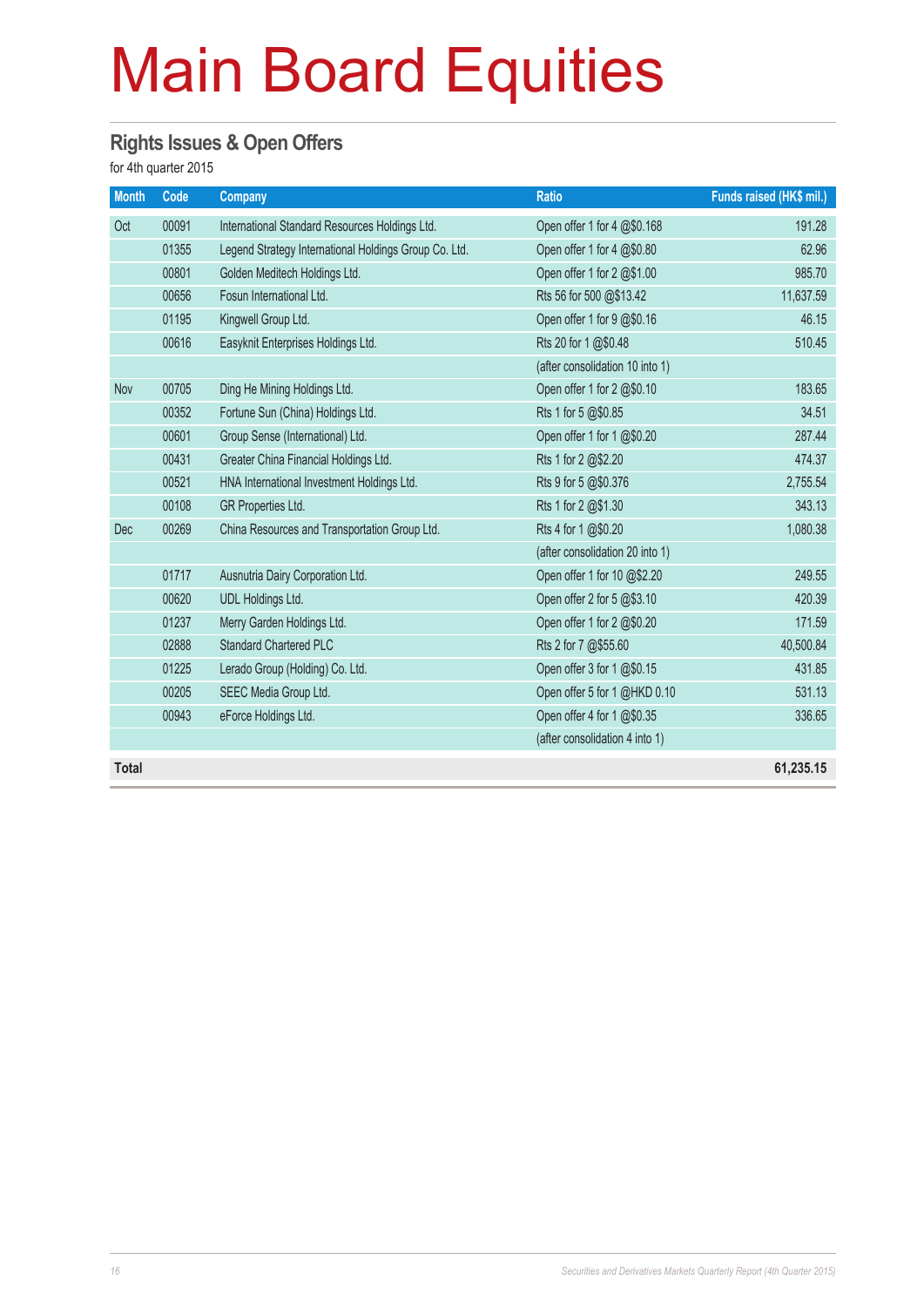### **Placing\***

|              |       |                        | No. of new      | <b>Placing price</b> | <b>Funds raised</b> |
|--------------|-------|------------------------|-----------------|----------------------|---------------------|
| <b>Month</b> | Code  | <b>Company</b>         | shares placed   | (HKS)                | (HK\$ mil.)         |
| 2015         |       |                        |                 |                      |                     |
| Oct          | 00090 | <b>AMBER ENERGY</b>    | 43,600,000      | 0.9700               | 42.29               |
|              | 00030 | <b>BAN LOONG HOLD</b>  | 30,000,000      | 0.1970               | 5.91                |
|              | 01194 | C PRECIOUSMETAL        | 917,200,000     | 0.2500               | 229.30              |
|              | 00572 | CH FOR YOU GP          | 700,000,000     | 0.1350               | 94.50               |
|              | 00204 | CHINA INV DEV          | 570,000,000     | 0.1480               | 84.36               |
|              | 00471 | <b>CMMB VISION</b>     | 60,332,830      | 0.1200               | 7.24                |
|              | 01019 | <b>CONVOY</b>          | 11,988,300,000  | 0.3500               | 4,195.91            |
|              | 00727 | <b>CROWNICORP</b>      | 260,000,000     | 1.3000               | 338.00              |
|              | 01363 | <b>CTEG</b>            | 200,000,000     | 2.5750               | 515.00              |
|              | 01037 | <b>DAIWA ASSOCIATE</b> | 225,000,000     | 1.1440               | 257.40              |
|              | 06878 | <b>DIFFER GP-NEW</b>   | 42,000,000      | 3.7000               | 155.40              |
|              | 00524 | <b>E-KONG GROUP</b>    | 104,200,000     | 0.5200               | 54.18               |
|              | 01102 | <b>ENVIRO ENERGY</b>   | 1,048,000,000   | 0.2000               | 209.60              |
|              | 01269 | <b>FIRST CAP GP</b>    | 76,800,000      | 2.0000               | 153.60              |
|              | 00809 | <b>GLOBAL BIO-CHEM</b> | 3,135,509,196   | 0.2300               | 721.17              |
|              | 00136 | <b>HENGTEN NET</b>     | 110,229,738,846 | 0.0061               | 672.40              |
|              | 00397 | <b>JUN YANG FIN</b>    | 12,031,350,000  | 0.1130               | 1,359.54            |
|              | 01555 | <b>MIE HOLDINGS</b>    | 276,300,000     | 0.9000               | 248.67              |
|              | 00276 | MONGOLIA ENERGY        | 14,449,760      | 0.2500               | 3.61                |
|              | 02322 | <b>NOBLE CENTURY</b>   | 81,000,000      | 1.7000               | 137.70              |
|              | 00265 | ORIENT VICTORY         | 372,466,100     | 0.7400               | 275.62              |
|              | 01663 | S HARBOURHOLD          | 32,000,000      | 1.5600               | 49.92               |
|              | 00981 | <b>SMIC</b>            | 961,849,809     | 0.6593               | 634.15              |
|              | 02188 | <b>TITANS ENERGY</b>   | 84,096,000      | 1.1900               | 100.07              |
|              | 00620 | <b>UDL HOLDINGS</b>    | 55,023,081      | 2.5000               | 137.56              |
|              | 00332 | YUANHENG GAS           | 300,000,000     | 0.6000               | 180.00              |
|              | 00332 | YUANHENG GAS           | 80,833,333      | 0.6000               | 48.50               |
|              | 00475 | <b>ZHONG FA ZHAN</b>   | 24,000,000      | 2.1000               | 50.40               |
| Nov          | 00630 | <b>AMCO UNITED</b>     | 874,100,000     | 0.2300               | 201.04              |
|              | 00899 | <b>ASIA RESOURCES</b>  | 1,330,000,000   | 0.3600               | 478.80              |
|              | 00718 | <b>BESTWAY INT'L</b>   | 250,180,000     | 0.6600               | 165.12              |
|              | 00963 | <b>BLOOMAGE BIOTEC</b> | 16, 145, 834    | 12.0000              | 193.75              |
|              | 00024 | <b>BURWILL</b>         | 100,000,000     | 0.3250               | 32.50               |
|              | 00721 | C FIN INT INV          | 3,900,000,000   | 0.2000               | 780.00              |
|              | 00871 | CH DREDG ENV           | 97,340,000      | 1.1300               | 109.99              |
|              | 00871 | CH DREDG ENV           | 108,004,000     | 1.1500               | 124.20              |
|              | 00009 | CHEUNG WO IHL          | 175,500,000     | 1.1400               | 200.07              |
|              | 00736 | <b>CHINA PPT INV</b>   | 809,000,000     | 0.1900               | 153.71              |
|              | 01322 | <b>CW GROUP HOLD</b>   | 93,781,682      | 3.6300               | 340.43              |
|              | 00729 | <b>FDG EVEHICLES</b>   | 1,000,000,000   | 0.5000               | 500.00              |
|              | 01175 | FU JI CATERING         | 107,260,000     | 0.9100               | 97.61               |
|              | 02280 | HC INTL                | 74,540,000      | 3.8200               | 284.74              |
|              | 02882 | <b>HKRH</b>            | 300,000,000     | 0.1230               | 36.90               |
|              | 00902 | <b>HUANENG POWER</b>   | 780,000,000     | 7.3200               | 5,709.60            |
|              | 01886 | <b>HUIYUAN JUICE</b>   | 14, 117, 705    | 3.2800               | 46.31               |
|              | 00106 | <b>LANDSEA PPT</b>     | 327,002,604     | 0.6529               | 213.50              |
|              | 00095 | <b>LVGEM CHINA</b>     | 800,000,000     | 2.2000               | 1,760.00            |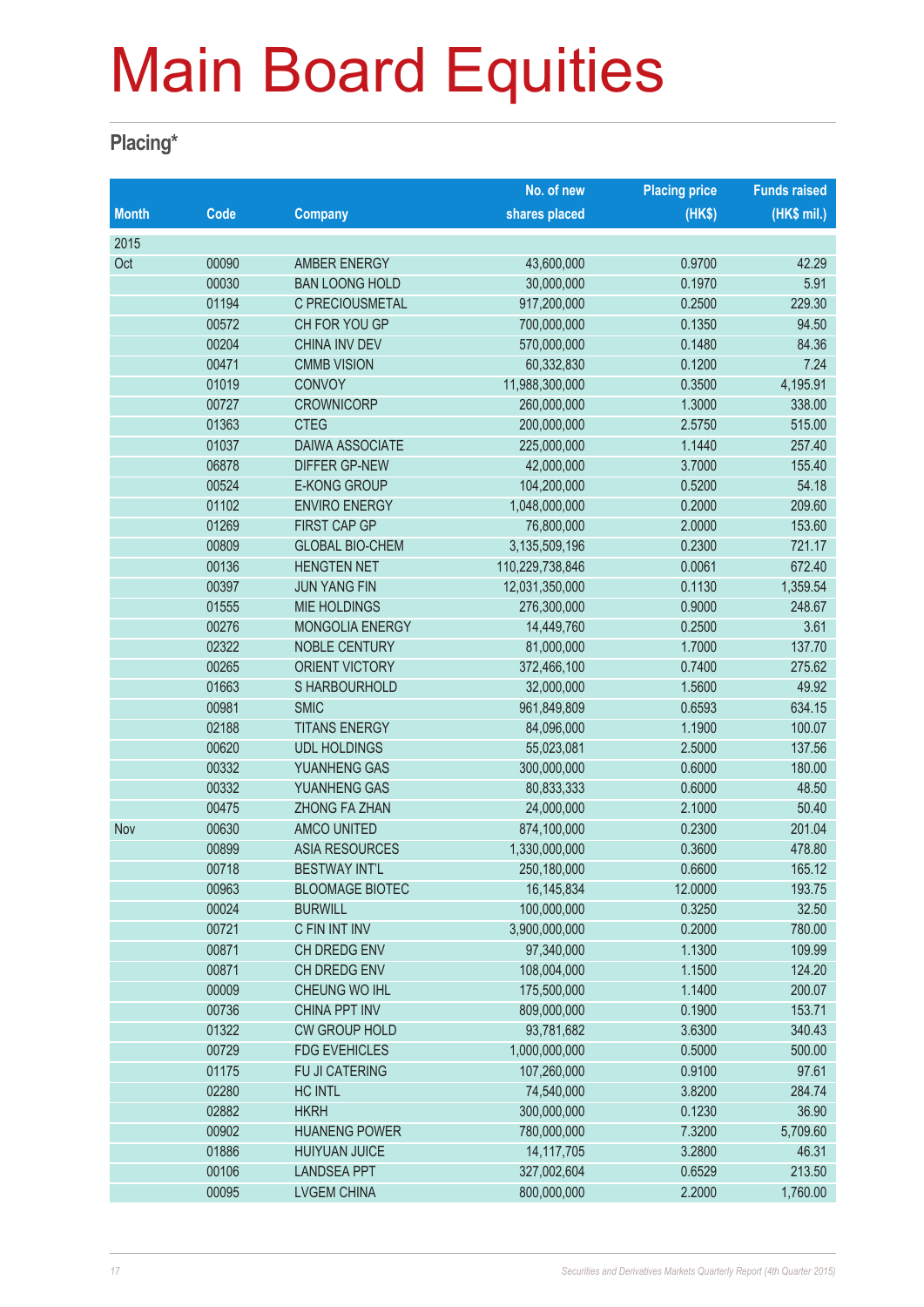|              |                |                                            | No. of new                | <b>Placing price</b> | <b>Funds raised</b> |
|--------------|----------------|--------------------------------------------|---------------------------|----------------------|---------------------|
| <b>Month</b> | Code           | <b>Company</b>                             | shares placed             | (HKS)                | (HK\$ mil.)         |
|              | 00299          | <b>NEW SPORTS</b>                          | 670,000,000               | 0.2360               | 158.12              |
|              | 00885          | <b>RENTIAN TECH</b>                        | 900,000,000               | 0.3200               | 288.00              |
|              | 00376          | <b>REORIENT GROUP</b>                      | 1,942,520,000             | 2.0000               | 3,885.04            |
|              | 00724          | SINO-TECH INT'L                            | 722,500,000               | 0.0470               | 33.96               |
|              | 01166          | SOLARTECH INT'L                            | 272,120,000               | 0.1700               | 46.26               |
|              | 00223          | <b>SRGL</b>                                | 30,000,000                | 0.1690               | 5.07                |
|              | 02012          | SUNSHINE OIL                               | 36,912,000                | 0.6300               | 23.25               |
|              | 02012          | <b>SUNSHINE OIL</b>                        | 78,125,000                | 0.6400               | 50.00               |
|              | 01143          | <b>TELEFIELD</b>                           | 79,700,000                | 2.4400               | 194.47              |
|              | 00570          | <b>TRAD CHI MED</b>                        | 197,749,762               | 4.2120               | 832.92              |
|              | 00539          | <b>VICTORY CITY</b>                        | 100,000,000               | 1.0000               | 100.00              |
|              | 00968          | <b>XINYI SOLAR</b>                         | 168,800,000               | 3.2200               | 543.54              |
|              | 00475          | ZHONG FA ZHAN                              | 3,000,000                 | 2.1000               | 6.30                |
|              | 02379          | ZHONGTIAN INT'L                            | 47,700,000                | 1.0800               | 51.52               |
| Dec          | 00833          | <b>ALLTRONICS</b>                          | 69,172,000                | 1.8800               | 130.04              |
|              | 00959          | <b>AMAX INT HOLD</b>                       | 24,000,000                | 0.6400               | 15.36               |
|              | 00519          | <b>APPLIED DEV</b>                         | 347,930,000               | 0.3200               | 111.34              |
|              | 01963          | <b>BCQ</b>                                 | 421,827,300               | 7.6500               | 3,226.98            |
|              | 01768          | <b>BRACELL</b>                             | 1,000,000                 | 0.8100               | 0.81                |
|              | 00721          | C FIN INT INV                              | 1,800,000,000             | 0.2000               | 360.00              |
|              | 04606          | <b>CCB 15USDPREF</b>                       | 152,500,000               | 156.0000             | 23,790.00           |
|              | 02229          | <b>CG DUNXIN</b>                           | 198,560,000               | 0.5500               | 109.21              |
|              | 00572          | CH FOR YOU GP                              | 900,000,000               | 0.1350               | 121.50              |
|              | 00340          | <b>CHINA MINING</b>                        | 4,000,000,000             | 0.1000               | 400.00              |
|              | 00866          | <b>CHINA QINFA</b>                         | 200,000,000               | 0.2490               | 49.80               |
|              | 02330          | <b>CHINA UPTOWN</b>                        | 188,288,000               | 0.3290               | 61.95               |
|              | 01332          | <b>CHNOE</b>                               | 575,063,972               | 0.1600               | 92.01               |
|              | 00479          | CIL HOLDINGS                               | 252,000,000               | 0.1000               | 25.20               |
|              | 02039          | <b>CIMC</b>                                | 286,096,100               | 13.4800              | 3,856.58            |
|              | 00471          | <b>CMMB VISION</b>                         | 757,499,997               | 0.1200               | 90.90               |
|              | 00245          | CN MINSHENG FIN                            | 26,316,000,000            | 0.1900               | 5,000.04            |
|              | 00383          | <b>COL CAPITAL</b>                         | 2,000,000,000             | 0.4500               | 900.00              |
|              | 01145          | <b>COURAGEMARINE</b>                       | 21,176,000                | 4.0000               | 84.70               |
|              | 00547          | <b>DIGITAL DOMAIN</b>                      | 560,000,000               | 0.4250               | 238.00              |
|              | 01269          | FIRST CAP GP                               | 92,160,000                | 2.0000               | 184.32              |
|              | 00607          | <b>FULLSHARE</b>                           | 448,717,500               | 1.5600               | 700.00              |
|              | 02882          | <b>HKRH</b>                                | 31,899,993                | 0.1230               | 3.92                |
|              | 02028          | <b>JOLIMARK</b><br><b>KASEN</b>            | 18,000,000                | 1.6000               | 28.80               |
|              | 00496          | <b>LAUNCH TECH</b>                         | 348,696,896               | 0.6000               | 209.22              |
|              | 02488          |                                            | 27,360,000                | 9.5700               | 261.84              |
|              | 03380          | <b>LOGAN PPT</b>                           | 557,554,000               | 2.7800               | 1,550.00            |
|              | 01555          | <b>MIE HOLDINGS</b>                        | 55,718,000                | 0.9500               | 52.93               |
|              | 00276          | MONGOLIA ENERGY                            | 33,298,239                | 0.2030               | 6.76                |
|              | 01227<br>00456 | <b>NATIONAL INV</b><br><b>NEW CITY DEV</b> | 52,085,920                | 0.4090<br>0.2470     | 21.30<br>33.61      |
|              | 02178          | PETRO-KING                                 | 136,060,042<br>93,480,000 | 0.7900               | 73.85               |
|              | 01348          | <b>QUALI-SMART</b>                         | 40,500,000                | 3.8800               | 157.14              |
|              | 01622          | <b>REDCO PPT</b>                           | 175,804,661               | 4.4300               | 778.81              |
|              | 01831          | <b>SHIFANG HLDG</b>                        | 167,000,000               | 0.7000               | 116.90              |
|              | 01207          | <b>SRE GROUP</b>                           | 14,900,000,000            | 0.1000               | 1,490.00            |
|              | 01201          | <b>TESSON HOLDINGS</b>                     | 200,000,000               | 0.8000               | 160.00              |
|              |                |                                            |                           |                      |                     |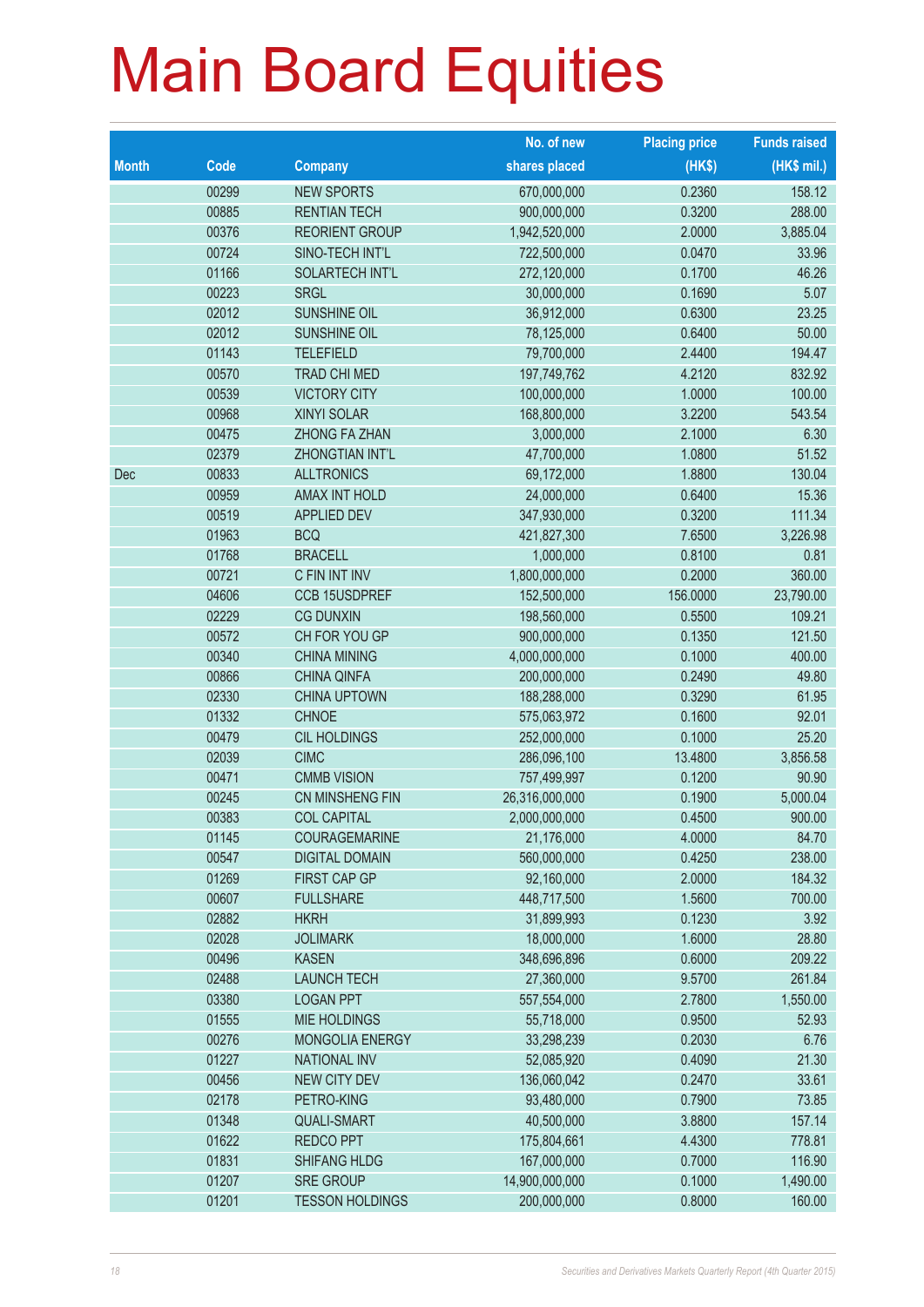| <b>Month</b> | Code  | Company        | No. of new<br>shares placed | <b>Placing price</b><br>(HKS) | <b>Funds raised</b><br>(HK\$ mil.) |
|--------------|-------|----------------|-----------------------------|-------------------------------|------------------------------------|
|              | 00648 | WAH YAN HEALTH | 435,424,554                 | 0.1120                        | 48.77                              |
|              | 06869 | YOFC           | 11,869,000                  | 7.1500                        | 84.86                              |
| <b>Total</b> |       |                |                             |                               | 73,236.17                          |

\* Due to the reporting time-lag, placing figures for the quarter are provisional.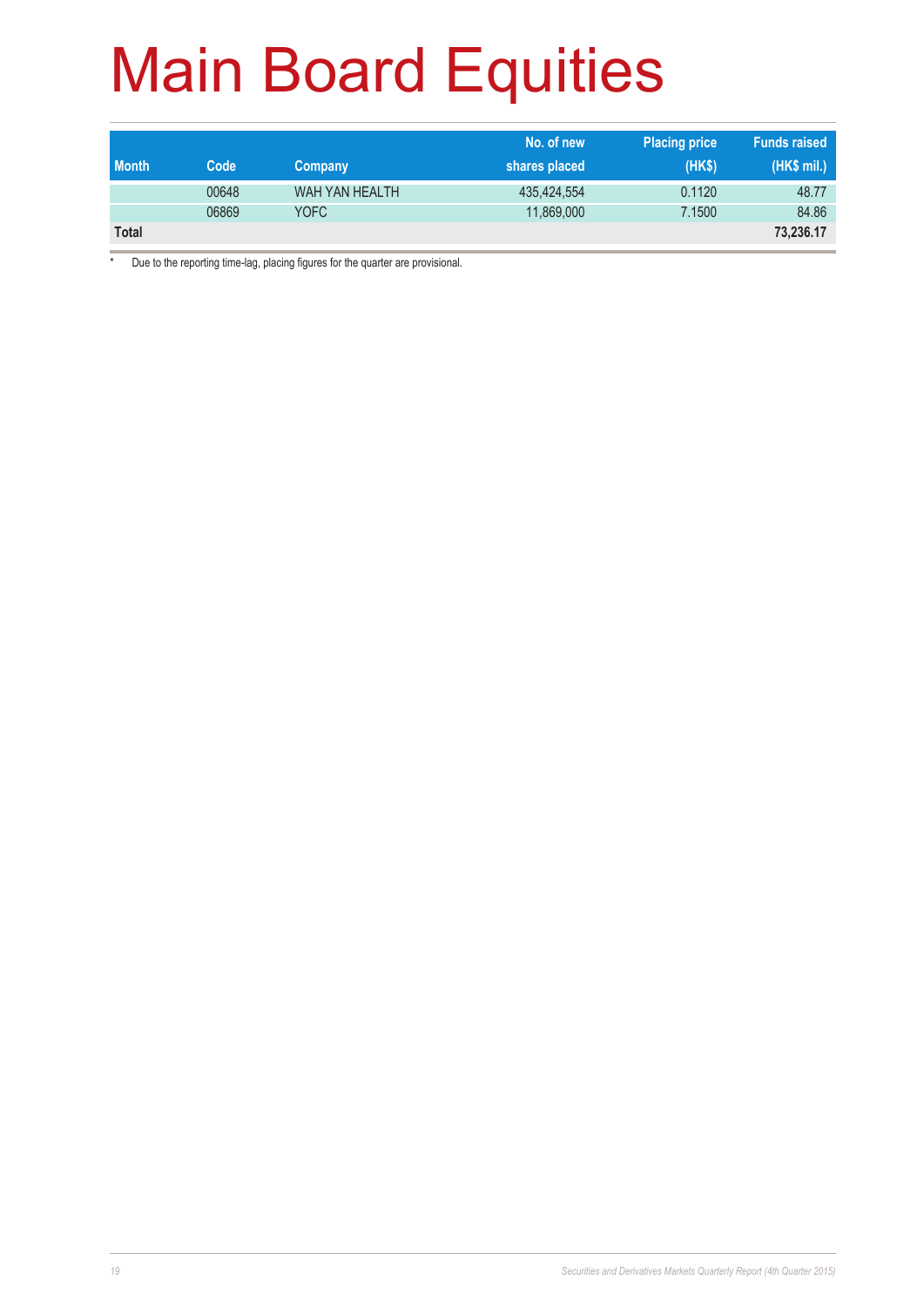### **Warrant Trading Statistics**

|      |                | <b>Equity wts</b><br>(HK\$ mil.) | <b>Derivative wts</b><br>(HK\$ mil.) | <b>Total</b><br>(HK\$ mil.) |
|------|----------------|----------------------------------|--------------------------------------|-----------------------------|
| 2014 | Q <sub>4</sub> | 1,124.93                         | 601,944.06                           | 603,068.99                  |
| 2015 | Q <sub>1</sub> | 1.242.98                         | 897,585.47                           | 898,828.45                  |
|      | Q <sub>2</sub> | 1.727.22                         | 1,721,585.57                         | 1,723,312.78                |
|      | Q3             | 723.63                           | 1,090,657.45                         | 1,091,381.08                |
|      | Q4             | 242.28                           | 794,250.41                           | 794,492.69                  |

### **Warrant Market Value**

|      |                |               | <b>Equity wts</b> |               | <b>Derivative wts</b> |           | <b>Total</b> |
|------|----------------|---------------|-------------------|---------------|-----------------------|-----------|--------------|
|      |                | <b>Number</b> | (HK\$ mil.)       | <b>Number</b> | (HK\$ mil.)           | Total no. | (HK\$ mil.)  |
| 2014 | Q4             | 10            | 3,031.11          | 4.938         | 146,741.31            | 4,948     | 149,772.41   |
| 2015 | Q1             | 12            | 2.484.83          | 4.806         | 148.902.89            | 4.818     | 151,387.72   |
|      | Q <sub>2</sub> | 14            | 4,383.11          | 5.680         | 197,036.57            | 5,694     | 201,419.68   |
|      | Q <sub>3</sub> | 13            | 2.472.60          | 5.633         | 84,057.90             | 5,646     | 86,530.49    |
|      | Q4             | 12            | 1,836.69          | 4,590         | 60,433.79             | 4,602     | 62,270.48    |

### **New Listing Statistics – Warrants**

|      |                | No. of newly listed<br>equity wts | No. of newly listed<br>derivative wts | <b>Amount raised</b><br>(HK\$ mil.) |
|------|----------------|-----------------------------------|---------------------------------------|-------------------------------------|
| 2014 | Q4             | 3                                 | 1,986                                 | 48,705.91                           |
| 2015 | Q1             | 2                                 | 1,498                                 | 40,081.11                           |
|      | Q <sub>2</sub> | っ                                 | 2,124                                 | 68,662.15                           |
|      | Q <sub>3</sub> |                                   | 1,552                                 | 46,018.14                           |
|      | Q4             | C                                 | 1,162                                 | 27,608.36                           |

### **Newly Listed Equity Warrants**

|              |                                                              | Initial issued |                            |            | <b>Amount raised</b> |
|--------------|--------------------------------------------------------------|----------------|----------------------------|------------|----------------------|
| Code         | <b>Equity warrants</b>                                       | amount (HK\$)  | <b>Listing date Expiry</b> |            | (HK\$ mil.)          |
| 01535        | Styland Holdings Ltd. Warrants 2016                          | 85,712,528     | 2015/11/06                 | 2016/11/04 |                      |
| 01425        | International Standard Resources Holdings Ltd. Warrants 2016 | 103,615,845    | 2015/12/01                 | 2016/11/30 |                      |
| <b>Total</b> |                                                              |                |                            |            |                      |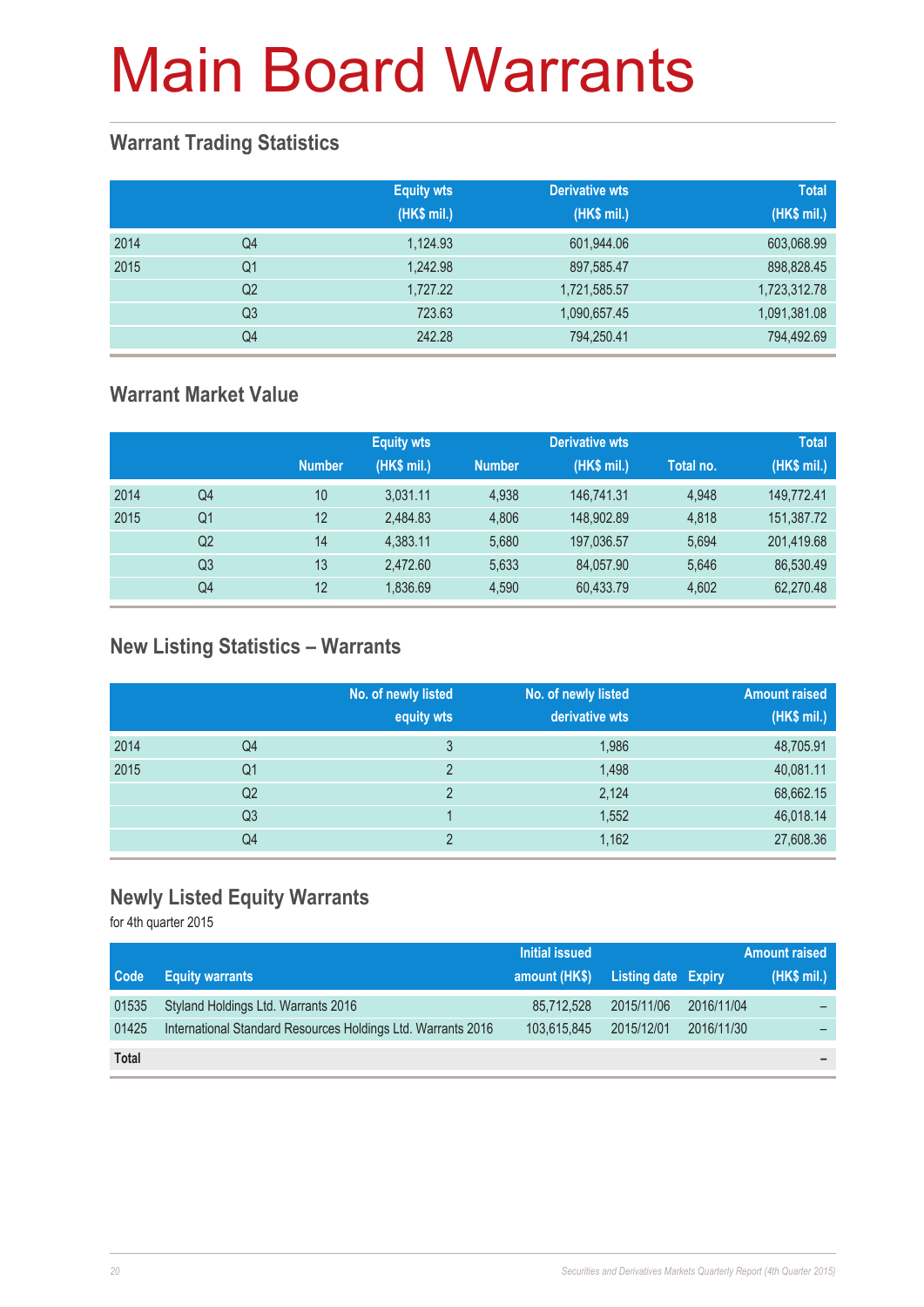#### **Newly Listed Derivative Warrants**

|                   |                                                              |               |                       | <b>Amount</b> |
|-------------------|--------------------------------------------------------------|---------------|-----------------------|---------------|
|                   |                                                              | No. of        |                       | raised        |
| $\overline{Code}$ | <b>Derivative warrants</b>                                   | issue (units) | Listing date Expiry   | (HK\$ mil.)   |
| 12208             | BNP Paribas Arbit Issu B.V. - BOCL European Wts May 2016 A   | 60,000,000    | 2015/10/02 2016/05/04 | 17.40         |
| 12207             | BNP Paribas Arbit Issu B.V. - Ch Mobile Euro Wts Apr 2016 A  | 30,000,000    | 2015/10/02 2016/04/05 | 17.10         |
| 12197             | BNP Paribas Arbit Issu B.V. - CNOOC European Wts Jul 2016 A  | 30,000,000    | 2015/10/02 2016/07/05 | 21.00         |
| 12202             | BNP Paribas Arbit Issu B.V. - Sinopec Corp Eu Wts Jul 2016 A | 50,000,000    | 2015/10/02 2016/07/05 | 23.00         |
| 12203             | BNP Paribas Arbit Issu B.V. - Galaxy Ent Euro Wts Apr 2016 A | 60,000,000    | 2015/10/02 2016/04/05 | 15.00         |
| 12206             | BNP Paribas Arbit Issu B.V. - HSBC European Wts May 2016 A   | 50,000,000    | 2015/10/02 2016/05/04 | 12.50         |
| 12200             | BNP Paribas Arbit Issu B.V. - PetroCh Euro Wts Apr 2016 A    | 40,000,000    | 2015/10/02 2016/04/05 | 12.80         |
| 12205             | BNP Paribas Arbit Issu B.V. - Sands China Euro Wt Apr 2016 A | 60,000,000    | 2015/10/02 2016/04/05 | 17.40         |
| 12195             | Credit Suisse AG - HSBC European Wts Apr 2016 B              | 80,000,000    | 2015/10/02 2016/04/01 | 20.00         |
| 12196             | Credit Suisse AG - ICBC European Warrants Jul 2016 A         | 80,000,000    | 2015/10/02 2016/07/29 | 28.80         |
| 12231             | J P Morgan SP BV - CNOOC European Warrants Jul 2018 A        | 200,000,000   | 2015/10/02 2018/07/31 | 31.40         |
| 12233             | J P Morgan SP BV - Galaxy Ent European Put Wts Jun 2016 B    | 100,000,000   | 2015/10/02 2016/06/01 | 25.10         |
| 12235             | J P Morgan SP BV - HS H-SHARE European Warrants Sep 2018 A   | 200,000,000   | 2015/10/02 2018/09/27 | 31.20         |
| 12234             | J P Morgan SP BV - HSI European Warrants Apr 2016 D          | 300,000,000   | 2015/10/02 2016/04/28 | 75.00         |
| 12224             | J P Morgan SP BV - PetroChina European Warrants May 2016 A   | 100,000,000   | 2015/10/02 2016/05/05 | 43.20         |
| 12230             | J P Morgan SP BV - Stanchart European Warrants Apr 2016 A    | 40,000,000    | 2015/10/02 2016/04/05 | 11.64         |
| 12222             | Macquarie Bank Ltd. - Tencent European Warrants Jul 2016 D   | 65,000,000    | 2015/10/02 2016/07/05 | 10.01         |
| 12182             | Standard Chartered Bank - A50 China Euro Warrants Jan 2017 A | 80,000,000    | 2015/10/02 2017/01/06 | 12.00         |
| 12186             | Standard Chartered Bank - HKEx European Warrants Dec 2016 A  | 100,000,000   | 2015/10/02 2016/12/19 | 25.00         |
| 12183             | Standard Chartered Bank – HSBC European Warrants Jan 2016 C  | 80,000,000    | 2015/10/02 2016/01/27 | 12.00         |
| 12188             | Standard Chartered Bank - Ping An European Wts Jun 2016 A    | 100,000,000   | 2015/10/02 2016/06/27 | 25.00         |
| 12187             | Standard Chartered Bank - Ping An Euro Put Wts Feb 2016 C    | 80,000,000    | 2015/10/02 2016/02/26 | 12.00         |
| 12189             | Standard Chartered Bank - Tencent Hidg Eu Put Wts Dec 2016 B | 80,000,000    | 2015/10/02 2016/12/21 | 15.12         |
| 12210             | SGA Societe Generale Acceptance N.V. - Ch Cinda Eu Wt May16A | 26,000,000    | 2015/10/02 2016/05/05 | 10.53         |
| 12213             | SGA Societe Generale Acceptance N.V. - CNOOC Eu Wt Apr 2016A | 40,000,000    | 2015/10/02 2016/04/06 | 34.80         |
| 12215             | SGA Societe Generale Acceptance N.V. - CNOOC Eu Wt Jun 2016A | 40,000,000    | 2015/10/02 2016/06/03 | 27.20         |
| 12219             | SGA Societe Generale Acceptance N.V. - CRRC Euro Wts Jun16 A | 60,000,000    | 2015/10/02 2016/06/03 | 15.30         |
| 12221             | SGA Societe Generale Acceptance N.V. - KECL Eu Wt Jun 2016 A | 12,000,000    | 2015/10/02 2016/06/03 | 10.32         |
| 12191             | UBS AG - BOCL European Warrants Jul 2016 A                   | 60,000,000    | 2015/10/02 2016/07/22 | 13.20         |
| 12190             | UBS AG - China Life European Warrants Feb 2016 A             | 100,000,000   | 2015/10/02 2016/02/24 | 23.50         |
| 12193             | UBS AG - Galaxy Ent European Warrants Apr 2016 A             | 70,000,000    | 2015/10/02 2016/04/08 | 18.90         |
| 12192             | UBS AG - ICBC European Warrants Mar 2016 A                   | 60,000,000    | 2015/10/02 2016/03/02 | 19.80         |
| 12238             | BNP Paribas Arbit Issu B.V. - CAM CSI300 Euro Wts Apr 2016 A | 60,000,000    | 2015/10/05 2016/04/05 | 15.60         |
| 12239             | BNP Paribas Arbit Issu B.V. - CSOP A50 ETF Eu Wts Apr 2016 B | 30,000,000    | 2015/10/05 2016/04/05 | 11.10         |
| 12240             | BNP Paribas Arbit Issu B.V. - A50 China Euro Wts Apr 2016 B  | 30,000,000    | 2015/10/05 2016/04/05 | 14.70         |
| 12241             | Credit Suisse AG - HSI European Warrants Mar 2016 D          | 150,000,000   | 2015/10/05 2016/03/30 | 22.50         |
| 12243             | Credit Suisse AG - HSI European Put Warrants Mar 2016 E      | 150,000,000   | 2015/10/05 2016/03/30 | 30.00         |
| 12247             | Goldman Sachs SP (Asia) - Fosun Intl European Wts May 2016 A | 50,000,000    | 2015/10/05 2016/05/27 | 13.45         |
| 12245             | J P Morgan SP BV - Agricultural Bk Euro Warrants May 2016 A  | 100,000,000   | 2015/10/05 2016/05/04 | 25.20         |
| 12246             | J P Morgan SP BV - Sands China European Put Wts May 2016 B   | 100,000,000   | 2015/10/05 2016/05/04 | 25.00         |
| 12244             | Macquarie Bank Ltd. - PetroChina European Wts Apr 2016 B     | 22,000,000    | 2015/10/05 2016/04/05 | 10.01         |
| 12237             | SGA Societe Generale Acceptance N.V. - CKP Euro Wts May 16 A | 50,000,000    | 2015/10/05 2016/05/05 | 32.00         |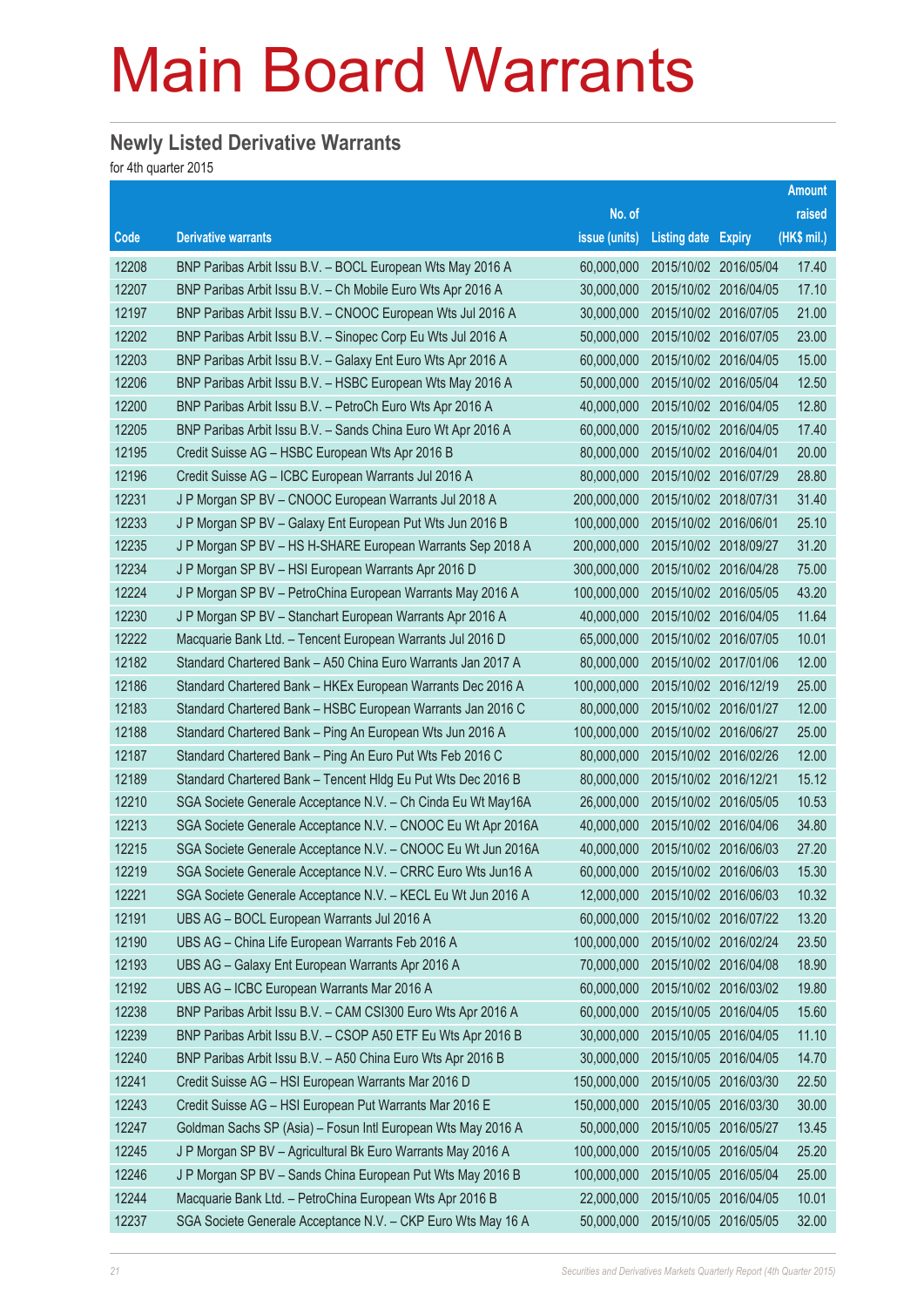|       |                                                                |               |                            |            | <b>Amount</b> |
|-------|----------------------------------------------------------------|---------------|----------------------------|------------|---------------|
|       |                                                                | No. of        |                            |            | raised        |
| Code  | <b>Derivative warrants</b>                                     | issue (units) | <b>Listing date Expiry</b> |            | (HK\$ mil.)   |
| 12254 | Credit Suisse AG - Agricultural Bank European Wts Mar 2016 A   | 70,000,000    | 2015/10/06 2016/03/03      |            | 17.50         |
| 12255 | Credit Suisse AG - BOCL European Warrants Jul 2016 A           | 70,000,000    | 2015/10/06 2016/07/29      |            | 17.50         |
| 12259 | Credit Suisse AG - CNOOC European Warrants Apr 2016 A          | 70,000,000    | 2015/10/06 2016/04/05      |            | 51.10         |
| 12262 | Credit Suisse AG - Galaxy Ent European Warrants Apr 2016 A     | 70,000,000    | 2015/10/06 2016/04/05      |            | 17.50         |
| 12263 | Credit Suisse AG - Galaxy Ent European Put Wts Apr 2016 B      | 60,000,000    | 2015/10/06 2016/04/05      |            | 15.00         |
| 12251 | J P Morgan SP BV - China Taiping European Wts Jun 2016 A       | 80,000,000    | 2015/10/06 2016/06/02      |            | 29.52         |
| 12264 | J P Morgan SP BV - Esprit European Wts Oct 2017 A              | 60,000,000    | 2015/10/06 2017/10/03      |            | 10.14         |
| 12249 | J P Morgan SP BV - PICC Group European Warrants May 2016 A     | 60,000,000    | 2015/10/06 2016/05/04      |            | 27.12         |
| 12296 | BNP Paribas Arbit Issu B.V. - CC Bank Euro Wts May 2016 A      | 60,000,000    | 2015/10/07 2016/05/04      |            | 23.40         |
| 12298 | BNP Paribas Arbit Issu B.V. - CM Bank Euro Warrants May 2016 A | 60,000,000    | 2015/10/07 2016/05/04      |            | 15.00         |
| 12309 | BNP Paribas Arbit Issu B.V. - CRRC European Wts Jul 2016 A     | 60,000,000    | 2015/10/07 2016/07/05      |            | 15.00         |
| 12299 | BNP Paribas Arbit Issu B.V. - Galaxy Ent Euro Wts Jun 2016 A   | 60,000,000    | 2015/10/07 2016/06/02      |            | 18.60         |
| 12297 | BNP Paribas Arbit Issu B.V. - ICBC European Wts May 2016 A     | 60,000,000    | 2015/10/07 2016/05/04      |            | 22.80         |
| 12287 | Credit Suisse AG - AIA European Warrants Apr 2016 A            | 80,000,000    | 2015/10/07 2016/04/29      |            | 27.20         |
| 12283 | Credit Suisse AG - CC Bank European Warrants Apr 2016 A        | 80,000,000    | 2015/10/07 2016/04/29      |            | 28.80         |
| 12289 | Credit Suisse AG - China Cinda European Warrants Apr 2016 B    | 70,000,000    | 2015/10/07 2016/04/29      |            | 17.50         |
| 12284 | Credit Suisse AG - HSBC European Wts Apr 2016 C                | 80,000,000    | 2015/10/07 2016/04/11      |            | 24.80         |
| 12268 | Credit Suisse AG - HSI European Warrants Mar 2016 F            | 150,000,000   | 2015/10/07 2016/03/30      |            | 27.00         |
| 12271 | Credit Suisse AG - HSI European Warrants Mar 2016 G            | 150,000,000   | 2015/10/07                 | 2016/03/30 | 33.00         |
| 12294 | Credit Suisse AG - HSI European Put Warrants Apr 2016 A        | 150,000,000   | 2015/10/07 2016/04/28      |            | 37.50         |
| 12292 | Credit Suisse AG - Sands China European Warrants Apr 2016 A    | 70,000,000    | 2015/10/07 2016/04/29      |            | 22.40         |
| 12286 | Credit Suisse AG - Stanchart European Warrants Apr 2016 B      | 50,000,000    | 2015/10/07 2016/04/29      |            | 20.00         |
| 12265 | Bank of East Asia - CNOOC European Warrants Aug 2018 A         | 60,000,000    | 2015/10/07 2018/08/08      |            | 10.20         |
| 12295 | Bank of East Asia – CRRC European Warrants Jul 2016 A          | 40,000,000    | 2015/10/07 2016/07/06      |            | 10.00         |
| 12266 | Bank of East Asia - New World Dev European Wts Apr 2018 A      | 40,000,000    | 2015/10/07 2018/04/04      |            | 10.00         |
| 12417 | Goldman Sachs SP (Asia) - Ch Comm Cons Euro Wts Sep 2016 A     | 60,000,000    | 2015/10/07 2016/09/30      |            | 15.00         |
| 12386 | Goldman Sachs SP (Asia) - CKP European Warrants Jun 2016 A     | 60,000,000    | 2015/10/07 2016/06/03      |            | 37.68         |
| 12352 | Goldman Sachs SP (Asia) - HSCEI European Warrants Apr 2016 B   | 100,000,000   | 2015/10/07 2016/04/28      |            | 25.10         |
| 12355 | Goldman Sachs SP (Asia) - HSCEI European Put Wts Dec 2016 A    | 100,000,000   | 2015/10/07 2016/12/29      |            | 25.00         |
| 12384 | Goldman Sachs SP (Asia) - HSI European Warrants Apr 2016 E     | 100,000,000   | 2015/10/07 2016/04/28      |            | 25.30         |
| 12419 | J P Morgan SP BV - CC Bank European Wts Jul 2016 A             | 100,000,000   | 2015/10/07 2016/07/29      |            | 31.80         |
| 12274 | J P Morgan SP BV - Chi Res Land European Warrants Jul 2016 A   | 100,000,000   | 2015/10/07 2016/07/05      |            | 27.00         |
| 12272 | J P Morgan SP BV - China Shenhua European Wts Dec 2016 A       | 100,000,000   | 2015/10/07 2016/12/30      |            | 18.00         |
| 12421 | J P Morgan SP BV - Galaxy Ent European Warrants Mar 2016 C     | 100,000,000   | 2015/10/07 2016/03/31      |            | 17.20         |
| 12277 | J P Morgan SP BV - HSCEI European Wts May 2016 B               | 200,000,000   | 2015/10/07 2016/05/30      |            | 50.00         |
| 12275 | J P Morgan SP BV - HSI European Warrants Apr 2016 E            | 300,000,000   | 2015/10/07 2016/04/28      |            | 45.00         |
| 12276 | J P Morgan SP BV - HSI European Warrants Jun 2016 B            | 300,000,000   | 2015/10/07 2016/06/29      |            | 45.30         |
| 12279 | J P Morgan SP BV - Tracker Fund European Warrants Dec 2017 A   | 100,000,000   | 2015/10/07 2017/12/29      |            | 25.20         |
| 12278 | Standard Chartered Bank - HSI European Put Wts Apr 2016 A      | 100,000,000   | 2015/10/07 2016/04/28      |            | 25.00         |
| 12267 | SGA Societe Generale Acceptance N.V. - Stanchart Eu Wt Jul16 A | 10,000,000    | 2015/10/07 2016/07/06      |            | 10.10         |
| 12456 | BOCI Asia Ltd. - CNOOC European Warrants Jun 2016 A            | 100,000,000   | 2015/10/08 2016/06/27      |            | 53.00         |
| 12446 | BOCI Asia Ltd. - Galaxy Ent European Warrants Jun 2016 A       | 100,000,000   | 2015/10/08 2016/06/06      |            | 25.00         |
| 12453 | BOCI Asia Ltd. - HKEx European Warrants Jun 2016 D             | 100,000,000   | 2015/10/08 2016/06/02      |            | 19.00         |
| 12436 | BOCI Asia Ltd. - HSBC European Warrants May 2016 B             | 100,000,000   | 2015/10/08 2016/05/03      |            | 30.00         |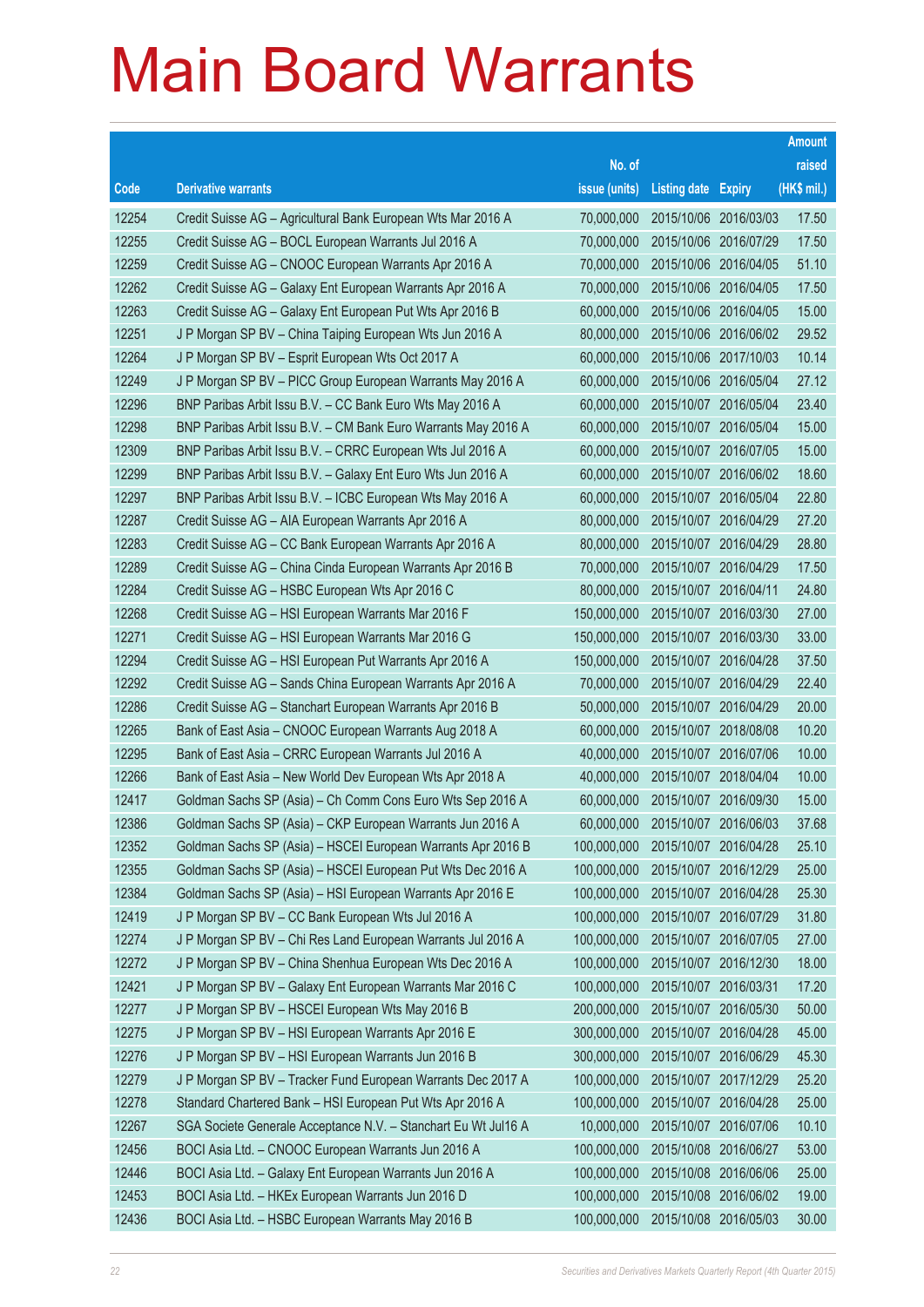|       |                                                                |               |                            | <b>Amount</b> |
|-------|----------------------------------------------------------------|---------------|----------------------------|---------------|
|       |                                                                | No. of        |                            | raised        |
| Code  | <b>Derivative warrants</b>                                     | issue (units) | <b>Listing date Expiry</b> | (HK\$ mil.)   |
| 12475 | BOCI Asia Ltd. - Sands China European Warrants May 2016 B      | 100,000,000   | 2015/10/08 2016/05/30      | 29.00         |
| 12692 | Goldman Sachs SP (Asia) - Galaxy Ent European Wts May 2016 A   | 80,000,000    | 2015/10/08 2016/05/31      | 27.52         |
| 12688 | J P Morgan SP BV - Wynn Macau European Warrants Jul 2016 A     | 80,000,000    | 2015/10/08 2016/07/04      | 12.08         |
| 12661 | Standard Chartered Bank - BOCL European Warrants May 2016 A    | 80,000,000    | 2015/10/08 2016/05/16      | 16.00         |
| 12677 | Standard Chartered Bank - BYD European Warrants Feb 2016 A     | 60,000,000    | 2015/10/08 2016/02/05      | 42.00         |
| 12577 | Standard Chartered Bank - CC Bank European Wts Apr 2016 A      | 80,000,000    | 2015/10/08 2016/04/07      | 14.80         |
| 12662 | Standard Chartered Bank - CNOOC European Warrants Jul 2016 A   | 60,000,000    | 2015/10/08 2016/07/29      | 48.00         |
| 12647 | Standard Chartered Bank - ICBC European Warrants Apr 2016 A    | 80,000,000    | 2015/10/08 2016/04/12      | 20.00         |
| 12685 | SGA Societe Generale Acceptance N.V. - CNOOC Eu Wt Aug 2018A   | 300,000,000   | 2015/10/08 2018/08/03      | 45.00         |
| 12687 | SGA Societe Generale Acceptance N.V - HS H-SHARE Eu Wts Oct18A | 300,000,000   | 2015/10/08 2018/10/04      | 48.00         |
| 10364 | SGA Societe Generale Acceptance NV - Nikkei 225 Eu Wt Jun 16 C | 150,000,000   | 2015/10/08 2016/06/10      | 23.25         |
| 12552 | UBS AG - CITIC Bank European Warrants Apr 2016 A               | 40,000,000    | 2015/10/08 2016/04/07      | 18.00         |
| 12494 | UBS AG - CNOOC European Warrants Apr 2016 A                    | 50,000,000    | 2015/10/08 2016/04/07      | 39.00         |
| 12568 | UBS AG - Geely Auto European Warrants Apr 2016 A               | 40,000,000    | 2015/10/08 2016/04/07      | 22.00         |
| 12508 | UBS AG - HSI European Warrants Apr 2016 A                      | 300,000,000   | 2015/10/08 2016/04/28      | 75.00         |
| 12511 | UBS AG - Kingsoft European Warrants Apr 2016 A                 | 100,000,000   | 2015/10/08 2016/04/11      | 31.00         |
| 12488 | UBS AG - PetroChina European Warrants Apr 2016 A               | 50,000,000    | 2015/10/08 2016/04/07      | 20.50         |
| 12502 | UBS AG - Sands China European Warrants Apr 2016 A              | 70,000,000    | 2015/10/08 2016/04/07      | 19.60         |
| 12911 | Goldman Sachs SP (Asia) - A50 China European Wts Apr 2016 B    | 60,000,000    | 2015/10/09 2016/04/28      | 49.32         |
| 12907 | Goldman Sachs SP (Asia) - HSBC European Warrants Apr 2016 C    | 100,000,000   | 2015/10/09 2016/04/26      | 21.00         |
| 12893 | J P Morgan SP BV - Ch Overseas European Warrants Jul 2016 B    | 100,000,000   | 2015/10/09 2016/07/04      | 25.30         |
| 12880 | J P Morgan SP BV - Sands China European Warrants May 2016 C    | 100,000,000   | 2015/10/09 2016/05/03      | 25.10         |
| 12744 | Macquarie Bank Ltd. - Brilliance Chi Euro Wts Feb 2017 A       | 40,000,000    | 2015/10/09 2017/02/02      | 10.00         |
| 12736 | Macquarie Bank Ltd. - Sinopec Corp European Wts May 2016 A     | 20,000,000    | 2015/10/09 2016/05/04      | 10.00         |
| 12816 | Macquarie Bank Ltd. - Geely Auto European Wts Aug 2016 A       | 20,000,000    | 2015/10/09 2016/08/02      | 10.18         |
| 12879 | Macquarie Bank Ltd. - R&F Ppt European Warrants May 2017 A     | 40,000,000    | 2015/10/09 2017/05/04      | 10.00         |
| 12806 | Macquarie Bank Ltd. - Greatwall Motor European Wts Dec 2016 A  | 40,000,000    | 2015/10/09 2016/12/02      | 10.00         |
| 12833 | Macquarie Bank Ltd. - MGM China European Warrants Jul 2017 A   | 40,000,000    | 2015/10/09 2017/07/03      | 10.00         |
| 12823 | Macquarie Bank Ltd. - Poly HK Inv European Wts May 2016 A      | 24,000,000    | 2015/10/09 2016/05/04      | 10.10         |
| 12695 | Standard Chartered Bank - PetroChina European Wts Jun 2016 A   | 60,000,000    | 2015/10/09 2016/06/30      | 21.60         |
| 14544 | BNP Paribas Arbit Issu B.V. - CAM CSI300 Euro Wts Mar 2016 B   | 50,000,000    | 2015/10/12 2016/03/02      | 11.50         |
| 14428 | BNP Paribas Arbit Issu B.V. - CITIC Sec Euro Wts May 2016 A    | 60,000,000    | 2015/10/12 2016/05/04      | 18.00         |
| 14279 | BNP Paribas Arbit Issu B.V. - HKEx European Wts Dec 2016 A     | 60,000,000    | 2015/10/12 2016/12/02      | 15.60         |
| 13983 | BNP Paribas Arbit Issu B.V. - Ping An European Wt Apr 2016 A   | 50,000,000    | 2015/10/12 2016/04/05      | 10.50         |
| 14630 | Credit Suisse AG - HSI European Warrants Mar 2016 H            | 150,000,000   | 2015/10/12 2016/03/30      | 22.50         |
| 14760 | Goldman Sachs SP (Asia) - HSCEI European Warrants Jul 2016 A   | 100,000,000   | 2015/10/12 2016/07/28      | 25.50         |
| 13045 | HK Bank - BOCL European Warrants Aug 2016 A                    | 80,000,000    | 2015/10/12 2016/08/31      | 24.00         |
| 13076 | HK Bank - China Life European Warrants Jun 2016 A              | 100,000,000   | 2015/10/12 2016/06/30      | 25.00         |
| 12974 | HK Bank - HSCEI European Put Warrants Apr 2016 B               | 180,000,000   | 2015/10/12 2016/04/28      | 45.00         |
| 12978 | HK Bank - HSI European Put Warrants Mar 2016 I                 | 180,000,000   | 2015/10/12 2016/03/30      | 27.00         |
| 13035 | HK Bank - Ping An European Warrants Apr 2016 A                 | 60,000,000    | 2015/10/12 2016/04/29      | 24.00         |
| 13258 | HK Bank - Sands China European Warrants Aug 2016 A             | 80,000,000    | 2015/10/12 2016/08/31      | 20.00         |
| 13982 | Macquarie Bank Ltd. - CITIC Bank European Wts May 2016 A       | 22,000,000    | 2015/10/12 2016/05/04      | 10.01         |
| 13754 | UBS AG - AIA European Warrants May 2016 A                      | 100,000,000   | 2015/10/12 2016/05/30      | 23.00         |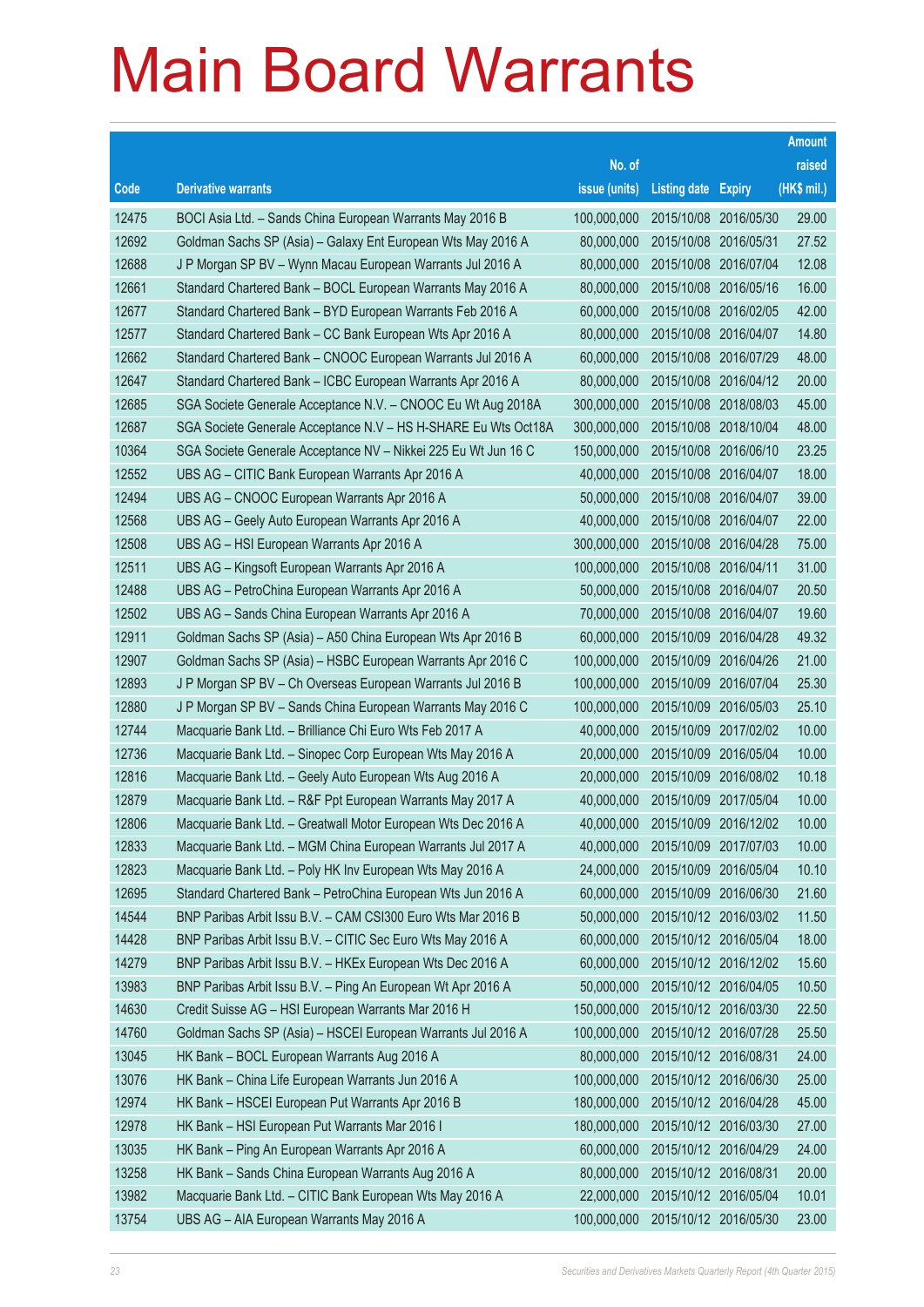|       |                                                              |               |                            |            | <b>Amount</b> |
|-------|--------------------------------------------------------------|---------------|----------------------------|------------|---------------|
|       |                                                              | No. of        |                            |            | raised        |
| Code  | <b>Derivative warrants</b>                                   | issue (units) | <b>Listing date Expiry</b> |            | (HK\$ mil.)   |
| 13530 | UBS AG – CC Bank European Warrants Mar 2016 B                | 100,000,000   | 2015/10/12 2016/03/22      |            | 27.50         |
| 13560 | UBS AG – CC Bank European Warrants Mar 2016 C                | 100,000,000   | 2015/10/12 2016/03/31      |            | 18.00         |
| 13495 | UBS AG - China Life European Warrants Mar 2016 A             | 100,000,000   | 2015/10/12 2016/03/24      |            | 27.50         |
| 13378 | UBS AG - Galaxy Ent European Warrants May 2016 A             | 70,000,000    | 2015/10/12 2016/05/03      |            | 12.60         |
| 13494 | UBS AG - HKEx European Warrants Nov 2016 A                   | 300,000,000   | 2015/10/12 2016/11/28      |            | 75.00         |
| 13981 | UBS AG - HSI European Put Warrants Mar 2016 L                | 300,000,000   | 2015/10/12 2016/03/30      |            | 66.00         |
| 13417 | UBS AG - Sands China European Warrants Mar 2016 C            | 70,000,000    | 2015/10/12 2016/03/24      |            | 11.90         |
| 15295 | Goldman Sachs SP (Asia) – Chi Res Land Euro Wts Jul 2016 A   | 30,000,000    | 2015/10/13 2016/07/28      |            | 10.80         |
| 15303 | Goldman Sachs SP (Asia) - China Tel European Wts Jul 2016 A  | 40,000,000    | 2015/10/13 2016/07/28      |            | 13.96         |
| 15410 | Goldman Sachs SP (Asia) - Galaxy Ent Euro Put Wts May 2016 B | 50,000,000    | 2015/10/13 2016/05/30      |            | 18.75         |
| 15358 | Goldman Sachs SP (Asia) - Sands China Eur Put Wts Apr 2016 B | 50,000,000    | 2015/10/13 2016/04/28      |            | 17.70         |
| 15057 | HK Bank – HSI European Warrants Mar 2016 J                   | 180,000,000   | 2015/10/13 2016/03/30      |            | 27.00         |
| 14994 | HK Bank - Jiangxi Copper European Warrants Oct 2016 A        | 80,000,000    | 2015/10/13 2016/10/31      |            | 12.80         |
| 15053 | HK Bank - PetroChina European Warrants Apr 2016 A            | 80,000,000    | 2015/10/13 2016/04/29      |            | 40.00         |
| 15115 | HK Bank - Stanchart European Warrants Apr 2016 A             | 50,000,000    | 2015/10/13 2016/04/29      |            | 22.50         |
| 15058 | HK Bank - Tencent European Warrants Jun 2016 E               | 100,000,000   | 2015/10/13 2016/06/27      |            | 15.00         |
| 15276 | Standard Chartered Bank - HSI European Warrants Apr 2016 B   | 100,000,000   | 2015/10/13 2016/04/28      |            | 15.00         |
| 14922 | UBS AG - HSCEI European Warrants Mar 2016 I                  | 200,000,000   | 2015/10/13 2016/03/30      |            | 30.00         |
| 15201 | UBS AG - HSI European Warrants Mar 2016 M                    | 300,000,000   | 2015/10/13 2016/03/30      |            | 57.00         |
| 14950 | UBS AG - HSI European Warrants Jun 2016 C                    | 300,000,000   | 2015/10/13 2016/06/29      |            | 75.00         |
| 16549 | Credit Suisse AG - China Mobile European Warrants Mar 2016 B | 80,000,000    | 2015/10/14 2016/03/30      |            | 40.00         |
| 16596 | Credit Suisse AG - PetroChina European Put Warrants Apr 16 A | 70,000,000    | 2015/10/14 2016/04/29      |            | 44.10         |
| 15773 | HK Bank - Sinopec Corp European Warrants Jun 2016 A          | 60,000,000    | 2015/10/14 2016/06/30      |            | 21.00         |
| 15817 | HK Bank – HKEx European Warrants May 2016 B                  | 100,000,000   | 2015/10/14 2016/05/30      |            | 18.00         |
| 15869 | HK Bank – HKEx European Warrants Oct 2016 A                  | 100,000,000   | 2015/10/14 2016/10/31      |            | 16.00         |
| 16878 | J P Morgan SP BV - China Mob European Put Wts Apr 2016 B     | 100,000,000   | 2015/10/14 2016/04/29      |            | 32.40         |
| 17092 | J P Morgan SP BV - CNOOC European Put Warrants Dec 2016 A    | 100,000,000   | 2015/10/14 2016/12/30      |            | 15.10         |
| 16298 | Macquarie Bank Ltd. - AIA European Warrants Jul 2016 A       | 40,000,000    | 2015/10/14 2016/07/05      |            | 10.00         |
| 15597 | Macquarie Bank Ltd. - New World Dev European Wts Jun 2016 A  | 22,000,000    | 2015/10/14 2016/06/02      |            | 10.01         |
| 15415 | Macquarie Bank Ltd. - Stanchart European Warrants Jun 2016 A | 15,000,000    | 2015/10/14 2016/06/02      |            | 10.02         |
| 15694 | Standard Chartered Bank - Galaxy Ent European Wts Jun 2016 A | 60,000,000    | 2015/10/14 2016/06/29      |            | 15.00         |
| 15713 | Standard Chartered Bank - Sands China Euro Wts Apr 2016 A    | 60,000,000    | 2015/10/14 2016/04/27      |            | 10.20         |
| 15904 | SGA Societe Generale Acceptance N.V. - HSBC Eu Wt May 2016 C | 100,000,000   | 2015/10/14                 | 2016/05/05 | 25.00         |
| 15979 | SGA Societe Generale Acceptance N.V. - Wynn Eu Wt Jul 2016 A | 60,000,000    | 2015/10/14 2016/07/06      |            | 12.60         |
| 16164 | SGA Societe Generale Acceptance N.V. - ZTE Eu Wt Jul 2016 A  | 35,000,000    | 2015/10/14 2016/07/06      |            | 11.20         |
| 16746 | UBS AG - BankComm European Warrants Jun 2016 A               | 40,000,000    | 2015/10/14 2016/06/13      |            | 20.00         |
| 16822 | UBS AG - China Life European Put Warrants Apr 2016 A         | 100,000,000   | 2015/10/14                 | 2016/04/26 | 25.00         |
| 16722 | UBS AG - China Mobile European Warrants Feb 2016 A           | 100,000,000   | 2015/10/14 2016/02/24      |            | 30.00         |
| 16710 | UBS AG - CNOOC European Warrants Apr 2016 B                  | 40,000,000    | 2015/10/14 2016/04/14      |            | 27.20         |
| 16793 | UBS AG - China Tel European Warrants Jun 2016 A              | 40,000,000    | 2015/10/14 2016/06/27      |            | 15.40         |
| 16612 | UBS AG - Ping An European Warrants Mar 2016 B                | 100,000,000   | 2015/10/14                 | 2016/03/29 | 16.80         |
| 16661 | UBS AG - Ping An European Put Warrants Apr 2016 A            | 70,000,000    | 2015/10/14 2016/04/13      |            | 25.20         |
| 16765 | UBS AG - Sands China European Warrants Apr 2016 B            | 70,000,000    | 2015/10/14 2016/04/26      |            | 10.50         |
| 17396 | BNP Paribas Arbit Issu B.V. - CITIC Bank Euro Wts Jul 2016 A | 60,000,000    | 2015/10/15 2016/07/05      |            | 33.60         |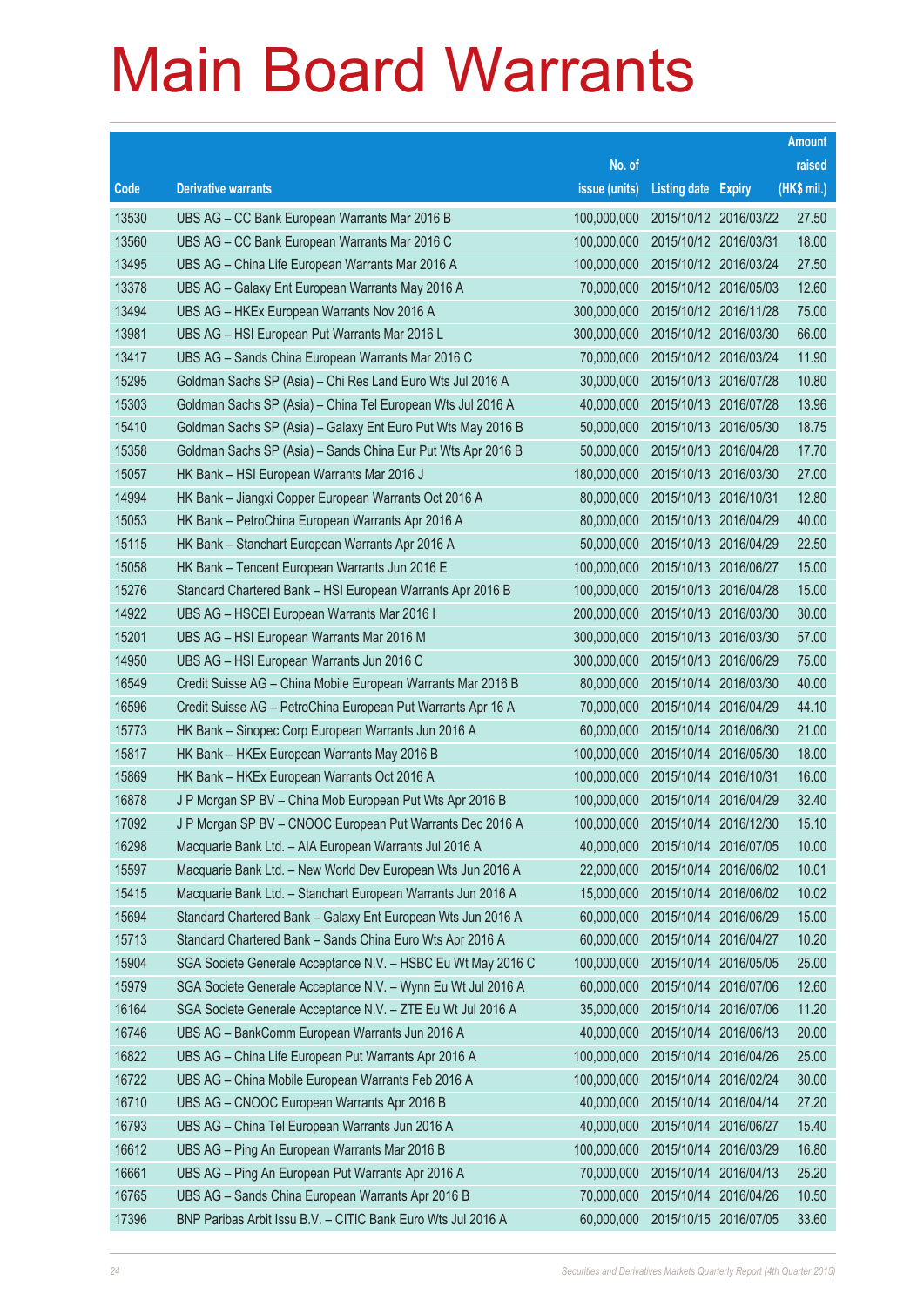|       |                                                                |               |                            |                       | <b>Amount</b> |
|-------|----------------------------------------------------------------|---------------|----------------------------|-----------------------|---------------|
|       |                                                                | No. of        |                            |                       | raised        |
| Code  | <b>Derivative warrants</b>                                     | issue (units) | <b>Listing date Expiry</b> |                       | (HK\$ mil.)   |
| 17599 | BNP Paribas Arbit Issu B.V. - China Tel Euro Wts May 2016 A    | 40,000,000    | 2015/10/15 2016/05/04      |                       | 14.80         |
| 17485 | BNP Paribas Arbit Issu B.V. - Galaxy Ent Euro Wts May 2016 A   | 40,000,000    | 2015/10/15 2016/05/04      |                       | 11.20         |
| 17443 | BNP Paribas Arbit Issu B.V. - Haitong Sec Eu Wts May 2016 A    | 40,000,000    | 2015/10/15 2016/05/04      |                       | 11.60         |
| 17429 | BNP Paribas Arbit Issu B.V. - Ping An Eur Put Wts May 2016 A   | 60,000,000    | 2015/10/15 2016/05/04      |                       | 21.60         |
| 17247 | Credit Suisse AG - HKEx European Warrants Jun 2016 C           | 150,000,000   | 2015/10/15 2016/06/01      |                       | 22.50         |
| 17680 | Credit Suisse AG - Sands China European Warrants Mar 2016 A    | 70,000,000    |                            | 2015/10/15 2016/03/30 | 17.50         |
| 17277 | HK Bank - CAM CSI300 European Warrants Aug 2016 A              | 80,000,000    | 2015/10/15 2016/08/02      |                       | 22.40         |
| 17251 | HK Bank - CNOOC European Warrants Jun 2016 A                   | 50,000,000    | 2015/10/15 2016/06/30      |                       | 50.00         |
| 17271 | HK Bank - HSCEI European Warrants Apr 2016 C                   | 180,000,000   | 2015/10/15 2016/04/28      |                       | 45.00         |
| 17264 | HK Bank - HSCEI European Warrants Jul 2016 A                   | 180,000,000   | 2015/10/15 2016/07/28      |                       | 45.00         |
| 17153 | Macquarie Bank Ltd. - China Life European Wts May 2016 A       | 40,000,000    | 2015/10/15 2016/05/04      |                       | 10.00         |
| 17094 | Macquarie Bank Ltd. - CNOOC European Warrants Jun 2018 A       | 40,000,000    | 2015/10/15 2018/06/04      |                       | 10.00         |
| 17752 | Macquarie Bank Ltd. - NCI European Warrants May 2016 A         | 33,000,000    |                            | 2015/10/15 2016/05/04 | 10.07         |
| 17720 | SGA Societe Generale Acceptance N.V. - AIA Eur Wt May 2016 B   | 100,000,000   | 2015/10/15 2016/05/05      |                       | 25.00         |
| 17308 | SGA Societe Generale Acceptance N.V. - CLife Eu Wt Aug 2016 A  | 150,000,000   | 2015/10/15 2016/08/03      |                       | 37.50         |
| 17309 | SGA Societe Generale Acceptance N.V. - HKEx Eu Wt Sep 2016 A   | 300,000,000   | 2015/10/15 2016/09/05      |                       | 75.00         |
| 17321 | SGA Societe Generale Acceptance N.V. - Tencent Eu Wt Jul 16 E  | 500,000,000   |                            | 2015/10/15 2016/07/06 | 75.00         |
| 17394 | UBS AG - Ch Oilfield European Warrants Nov 2016 A              | 80,000,000    | 2015/10/15 2016/11/30      |                       | 20.00         |
| 17360 | UBS AG - HKEx European Warrants Jun 2016 D                     | 300,000,000   | 2015/10/15 2016/06/01      |                       | 45.00         |
| 17370 | UBS AG - Link REIT European Warrants Jul 2016 A                | 70,000,000    | 2015/10/15 2016/07/11      |                       | 29.75         |
| 17994 | Credit Suisse AG - ICBC European Warrants Apr 2016 A           | 80,000,000    | 2015/10/16 2016/04/29      |                       | 28.80         |
| 17773 | Bank of East Asia - BYD European Warrants Aug 2017 A           | 70,000,000    | 2015/10/16 2017/08/15      |                       | 10.50         |
| 17770 | Bank of East Asia - Great Wall Motor European Wts Jul 2016 A   | 40,000,000    | 2015/10/16 2016/07/04      |                       | 10.00         |
| 17810 | Bank of East Asia - HSBC European Warrants May 2016 A          | 40,000,000    |                            | 2015/10/16 2016/05/05 | 10.00         |
| 18004 | Bank of East Asia – Haitong Sec European Warrants Jun 2016 A   | 40,000,000    |                            | 2015/10/16 2016/06/22 | 10.00         |
| 17984 | Bank of East Asia - Sands China European Warrants Jun 2016 A   | 40,000,000    | 2015/10/16 2016/06/20      |                       | 10.00         |
| 18079 | Goldman Sachs SP (Asia) - China Life Euro Wts May 2016 A       | 80,000,000    | 2015/10/16 2016/05/04      |                       | 20.00         |
| 18070 | Goldman Sachs SP (Asia) - HKEx European Warrants Jun 2016 B    | 100,000,000   | 2015/10/16 2016/06/01      |                       | 15.00         |
| 18056 | Goldman Sachs SP (Asia) - Haitong Sec Euro Wts May 2016 A      | 80,000,000    | 2015/10/16 2016/05/31      |                       | 20.00         |
| 18094 | Goldman Sachs SP (Asia) - Ping An European Wts May 2016 A      | 80,000,000    | 2015/10/16 2016/05/30      |                       | 24.32         |
| 17761 | HK Bank - BOCL European Warrants Aug 2016 B                    | 80,000,000    | 2015/10/16 2016/08/31      |                       | 20.00         |
| 17758 | HK Bank - HSI European Warrants Mar 2016 K                     | 180,000,000   | 2015/10/16 2016/03/30      |                       | 27.00         |
| 17768 | HK Bank - PetroChina European Warrants Apr 2016 B              | 80,000,000    | 2015/10/16 2016/04/29      |                       | 24.00         |
| 17997 | J P Morgan SP BV - MGM China European Warrants Jul 2017 A      | 100,000,000   | 2015/10/16 2017/07/04      |                       | 25.00         |
| 17822 | Macquarie Bank Ltd. - Kingsoft European Warrants Jul 2016 A    | 30,000,000    | 2015/10/16 2016/07/05      |                       | 10.02         |
| 17840 | SGA Societe Generale Acceptance N.V. - CAM CSI300 Eu Wt May16A | 50,000,000    | 2015/10/16 2016/05/05      |                       | 13.25         |
| 17906 | SGA Societe Generale Acceptance N.V. - HKEx Eu Wt Jun 2016 C   | 200,000,000   | 2015/10/16 2016/06/03      |                       | 30.00         |
| 17851 | SGA Societe Generale Acceptance N.V. - HSCEI Eu Wt Apr 2016C   | 150,000,000   | 2015/10/16 2016/04/28      |                       | 37.50         |
| 17888 | SGA Societe Generale Acceptance N.V. - HSCEI Eu Wt Jul 2016A   | 150,000,000   | 2015/10/16 2016/07/28      |                       | 37.50         |
| 17897 | SGA Societe Generale Acceptance N.V - HS H-SHARE Eu Wts May16B | 50,000,000    | 2015/10/16 2016/05/05      |                       | 27.00         |
| 17940 | SGA Societe Generale Acceptance N.V. - ICBC Eu Wt May 2016 B   | 100,000,000   | 2015/10/16 2016/05/05      |                       | 35.00         |
| 17983 | SGA Societe Generale Acceptance N.V - Sands China Eu Wt Jun16A | 80,000,000    | 2015/10/16 2016/06/03      |                       | 20.00         |
| 18124 | UBS AG - CRRC European Warrants Jun 2016 A                     | 70,000,000    | 2015/10/16 2016/06/30      |                       | 18.20         |
| 18147 | UBS AG - Galaxy Ent European Warrants Mar 2016 D               | 70,000,000    | 2015/10/16 2016/03/24      |                       | 12.25         |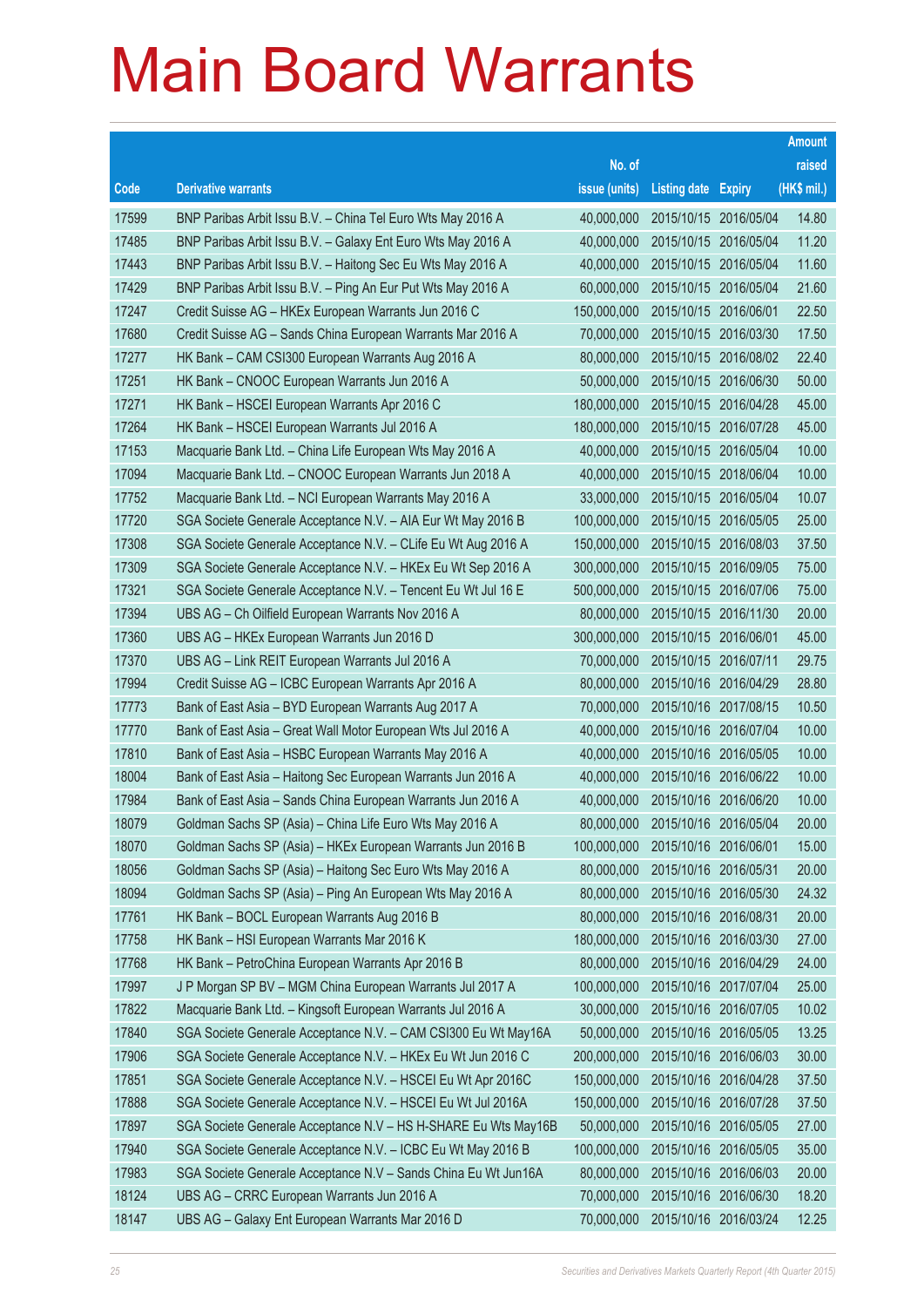|       |                                                                |               |                            |                       | <b>Amount</b> |
|-------|----------------------------------------------------------------|---------------|----------------------------|-----------------------|---------------|
|       |                                                                | No. of        |                            |                       | raised        |
| Code  | <b>Derivative warrants</b>                                     | issue (units) | <b>Listing date Expiry</b> |                       | (HK\$ mil.)   |
| 18192 | UBS AG - SHK Ppt European Warrants Jun 2016 A                  | 50,000,000    | 2015/10/16 2016/06/13      |                       | 28.50         |
| 18239 | UBS AG - Wynn Macau European Warrants Oct 2016 B               | 40,000,000    | 2015/10/16 2016/10/31      |                       | 10.00         |
| 18391 | J P Morgan SP BV - Haitong Sec European Warrants Mar 2016 A    | 100,000,000   | 2015/10/19                 | 2016/03/07            | 15.00         |
| 18371 | Macquarie Bank Ltd. - China Tel European Warrants May 2016 A   | 40,000,000    | 2015/10/19 2016/05/04      |                       | 10.00         |
| 18370 | Macquarie Bank Ltd. - Galaxy Ent European Wts May 2016 B       | 40,000,000    |                            | 2015/10/19 2016/05/04 | 10.00         |
| 18345 | Macquarie Bank Ltd. - HKEx European Warrants May 2016 A        | 40,000,000    | 2015/10/19 2016/05/04      |                       | 10.00         |
| 18343 | Standard Chartered Bank - AIA European Warrants May 2016 A     | 80,000,000    | 2015/10/19                 | 2016/05/06            | 20.00         |
| 18324 | Standard Chartered Bank - China Life European Wts Apr 2016 A   | 100,000,000   | 2015/10/19 2016/04/29      |                       | 25.00         |
| 18265 | Standard Chartered Bank - China Mobile Euro Wts Apr 2016 A     | 60,000,000    | 2015/10/19 2016/04/29      |                       | 15.00         |
| 18386 | SGA Societe Generale Acceptance N.V. - CTel Eu Wt Jun 2016 A   | 18,000,000    |                            | 2015/10/19 2016/06/03 | 10.62         |
| 18628 | Credit Suisse AG - Galaxy Ent European Warrants Mar 2016 B     | 80,000,000    | 2015/10/20 2016/03/31      |                       | 17.60         |
| 18635 | Credit Suisse AG - Galaxy Ent European Put Wts Mar 2016 C      | 70,000,000    | 2015/10/20 2016/03/31      |                       | 14.00         |
| 18442 | HK Bank - CITIC Sec European Warrants Jul 2016 B               | 60,000,000    | 2015/10/20 2016/07/29      |                       | 15.00         |
| 18434 | HK Bank - China Tel European Warrants Jun 2016 A               | 40,000,000    |                            | 2015/10/20 2016/06/30 | 11.20         |
| 18465 | HK Bank - Haitong Sec European Warrants Jul 2016 A             | 60,000,000    | 2015/10/20 2016/07/29      |                       | 15.00         |
| 18426 | HK Bank - Lenovo European Warrants Jul 2016 A                  | 40,000,000    | 2015/10/20 2016/07/29      |                       | 24.80         |
| 18412 | HK Bank – SHK Ppt European Warrants Apr 2016 A                 | 60,000,000    | 2015/10/20 2016/04/29      |                       | 16.20         |
| 18578 | Macquarie Bank Ltd. - BYD European Warrants Jun 2016 A         | 11,000,000    |                            | 2015/10/20 2016/06/02 | 10.01         |
| 18617 | Macquarie Bank Ltd. - Sinopec Corp European Wts Jul 2016 A     | 25,000,000    | 2015/10/20 2016/07/05      |                       | 10.00         |
| 18525 | Standard Chartered Bank - HSBC European Warrants May 2016 A    | 30,000,000    | 2015/10/20 2016/05/12      |                       | 27.90         |
| 18503 | Standard Chartered Bank - HSBC European Warrants Jun 2016 A    | 80,000,000    |                            | 2015/10/20 2016/06/30 | 20.00         |
| 18652 | SGA Societe Generale Acceptance N.V. - CGS Euro Wts Dec 16 A   | 100,000,000   | 2015/10/20 2016/12/05      |                       | 21.00         |
| 18686 | SGA Societe Generale Acceptance N.V. - Shimao Ppt Eu Wt Sep16A | 50,000,000    |                            | 2015/10/20 2016/09/05 | 13.25         |
| 18673 | SGA Societe Generale Acceptance N.V. - Ch Vanke Eu Wts Aug16 A | 40,000,000    |                            | 2015/10/20 2016/08/03 | 11.00         |
| 18696 | UBS AG - China Life European Warrants Mar 2016 B               | 100,000,000   |                            | 2015/10/20 2016/03/02 | 15.00         |
| 18712 | UBS AG - Sinopec Corp European Warrants Apr 2016 A             | 70,000,000    | 2015/10/20 2016/04/19      |                       | 20.30         |
| 18968 | Goldman Sachs SP (Asia) - China Mobile Euro Wts Mar 2016 A     | 100,000,000   | 2015/10/22 2016/03/30      |                       | 45.50         |
| 18972 | Goldman Sachs SP (Asia) - Galaxy Ent European Wts Mar 2016 D   | 80,000,000    | 2015/10/22 2016/03/30      |                       | 19.20         |
| 18775 | HK Bank - Agricultural Bank European Warrants Jul 2016 B       | 50,000,000    | 2015/10/22 2016/07/29      |                       | 12.50         |
| 18772 | HK Bank - Agricultural Bank European Warrants Aug 2016 A       | 50,000,000    | 2015/10/22 2016/08/31      |                       | 12.50         |
| 18832 | HK Bank - CC Bank European Warrants Jul 2016 B                 | 50,000,000    | 2015/10/22 2016/07/29      |                       | 15.00         |
| 18787 | HK Bank - CC Bank European Warrants Aug 2016 A                 | 50,000,000    | 2015/10/22 2016/08/31      |                       | 13.00         |
| 18856 | HK Bank - HSI European Warrants Jun 2016 A                     | 200,000,000   | 2015/10/22 2016/06/29      |                       | 30.00         |
| 18872 | HK Bank - HSI European Put Warrants Mar 2016 L                 | 200,000,000   | 2015/10/22 2016/03/30      |                       | 32.00         |
| 18937 | J P Morgan SP BV - China Life European Warrants May 2016 B     | 100,000,000   | 2015/10/22 2016/05/03      |                       | 25.00         |
| 18947 | J P Morgan SP BV - Galaxy Ent European Put Wts Mar 2016 D      | 100,000,000   | 2015/10/22 2016/03/02      |                       | 20.90         |
| 18966 | J P Morgan SP BV - HSBC European Warrants Jun 2016 B           | 50,000,000    | 2015/10/22 2016/06/02      |                       | 25.90         |
| 18926 | Macquarie Bank Ltd. - China Mobile European Wts Jul 2016 A     | 40,000,000    | 2015/10/22 2016/07/05      |                       | 10.00         |
| 18920 | Macquarie Bank Ltd. - HSBC European Warrants Jul 2016 B        | 40,000,000    |                            | 2015/10/22 2016/07/05 | 10.00         |
| 18876 | Macquarie Bank Ltd. - Hang Seng Bank European Wts Jul 2016 A   | 30,000,000    | 2015/10/22 2016/07/05      |                       | 10.05         |
| 18766 | SGA Societe Generale Acceptance N.V. - HSI Eur Wt Jun 2016 B   | 150,000,000   | 2015/10/22 2016/06/29      |                       | 22.50         |
| 10365 | SGA Societe Generale Acceptance NV - N225 Eu Put Wt Dec 2016 A | 150,000,000   | 2015/10/22 2016/12/09      |                       | 28.50         |
| 19028 | BOCI Asia Ltd. - China Life European Warrants Jun 2016 A       | 100,000,000   | 2015/10/23 2016/06/27      |                       | 27.00         |
| 18978 | BOCI Asia Ltd. - China Mobile European Warrants Apr 2016 A     | 100,000,000   | 2015/10/23 2016/04/06      |                       | 38.00         |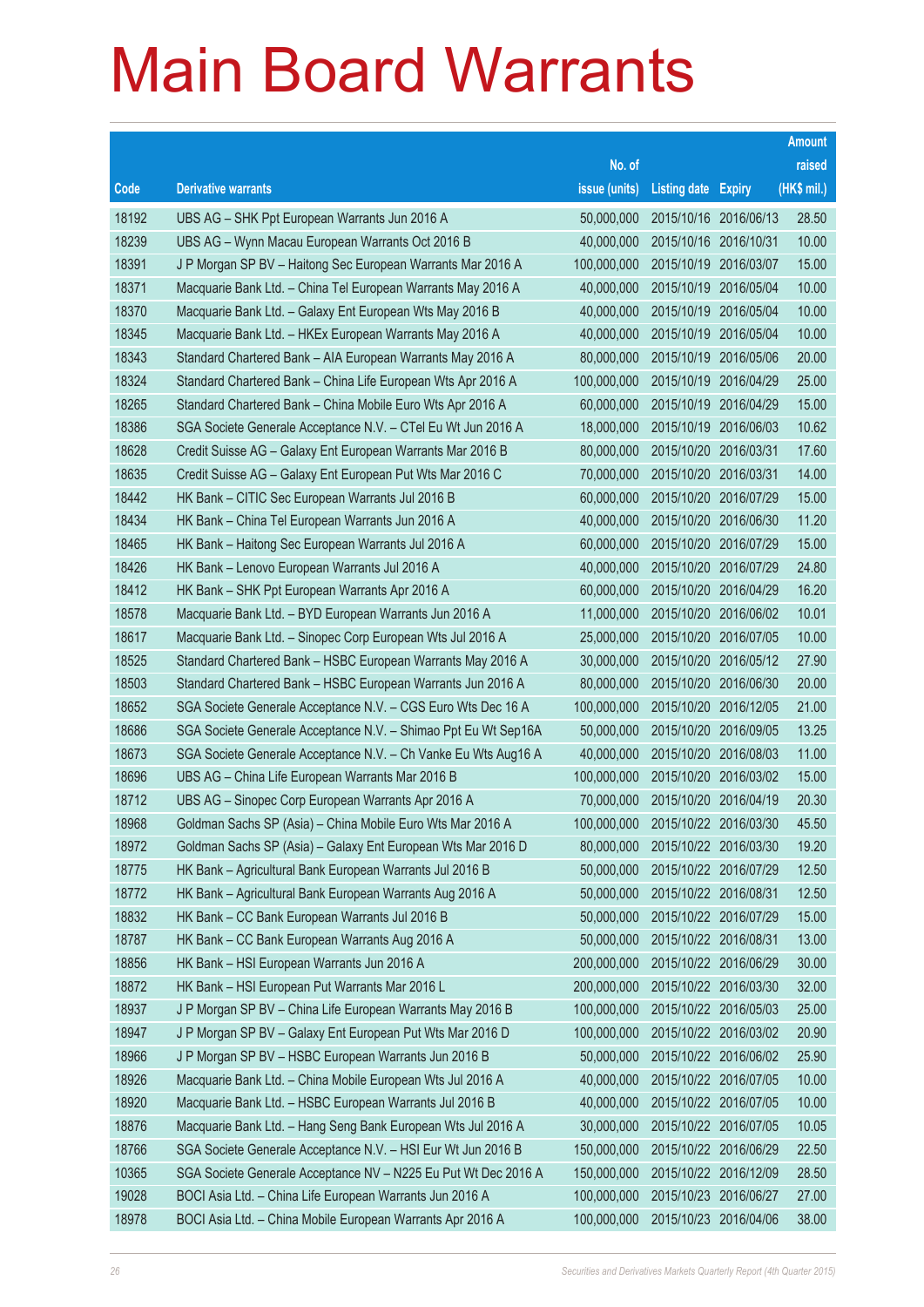|       |                                                              |               |                            |                       | <b>Amount</b> |
|-------|--------------------------------------------------------------|---------------|----------------------------|-----------------------|---------------|
|       |                                                              | No. of        |                            |                       | raised        |
| Code  | <b>Derivative warrants</b>                                   | issue (units) | <b>Listing date Expiry</b> |                       | (HK\$ mil.)   |
| 19019 | BOCI Asia Ltd. - China Mobile European Put Wts Apr 2016 B    | 100,000,000   | 2015/10/23 2016/04/25      |                       | 46.00         |
| 19080 | BOCI Asia Ltd. - Tracker Fund European Warrants Dec 2016 A   | 100,000,000   |                            | 2015/10/23 2016/12/20 | 17.00         |
| 19085 | BOCI Asia Ltd. - Tracker Fund European Put Wts Oct 2016 A    | 100,000,000   | 2015/10/23 2016/10/31      |                       | 25.00         |
| 19141 | Credit Suisse AG - CC Bank European Warrants Apr 2016 B      | 80,000,000    |                            | 2015/10/23 2016/04/29 | 23.20         |
| 19127 | Credit Suisse AG - HSI European Put Warrants Jan 2016 J      | 150,000,000   |                            | 2015/10/23 2016/01/28 | 22.50         |
| 19136 | Credit Suisse AG - Ping An European Warrants Mar 2016 E      | 80,000,000    | 2015/10/23 2016/03/31      |                       | 13.60         |
| 19113 | Macquarie Bank Ltd. - Galaxy Ent European Wts Mar 2016 B     | 67,000,000    |                            | 2015/10/23 2016/03/02 | 10.05         |
| 19126 | Macquarie Bank Ltd. - Tencent European Put Wts May 2016 A    | 15,000,000    |                            | 2015/10/23 2016/05/04 | 10.01         |
| 19154 | Credit Suisse AG - HSI European Warrants Mar 2016 I          | 150,000,000   |                            | 2015/10/26 2016/03/30 | 22.50         |
| 19394 | Goldman Sachs SP (Asia) - CAM CSI300 European Wts May 2016 A | 50,000,000    | 2015/10/26 2016/05/04      |                       | 14.80         |
| 19364 | Goldman Sachs SP (Asia) - China Railway Euro Wts Sep 2016 A  | 80,000,000    | 2015/10/26 2016/09/23      |                       | 14.24         |
| 19392 | Goldman Sachs SP (Asia) - CRCC European Warrants May 2016 A  | 80,000,000    | 2015/10/26 2016/05/30      |                       | 20.32         |
| 19418 | Goldman Sachs SP (Asia) - China Unicom Euro Wts Oct 2017 A   | 100,000,000   |                            | 2015/10/26 2017/10/30 | 25.00         |
| 19343 | Goldman Sachs SP (Asia) - SHK Ppt European Wts Apr 2016 A    | 60,000,000    |                            | 2015/10/26 2016/04/28 | 21.66         |
| 19330 | J P Morgan SP BV - HKEx European Warrants Feb 2016 E         | 200,000,000   | 2015/10/26 2016/02/03      |                       | 30.40         |
| 19341 | J P Morgan SP BV - Tencent European Warrants May 2016 A      | 100,000,000   |                            | 2015/10/26 2016/05/04 | 65.50         |
| 19305 | Macquarie Bank Ltd. - CHALCO European Warrants Jul 2016 A    | 35,000,000    |                            | 2015/10/26 2016/07/05 | 10.05         |
| 19315 | Macquarie Bank Ltd. - CPIC European Warrants Aug 2016 A      | 38,000,000    |                            | 2015/10/26 2016/08/02 | 10.07         |
| 19286 | Macquarie Bank Ltd. - HKEx European Warrants Feb 2016 C      | 67,000,000    |                            | 2015/10/26 2016/02/02 | 10.05         |
| 19161 | Standard Chartered Bank - Galaxy Ent European Wts May 2016 A | 60,000,000    |                            | 2015/10/26 2016/05/30 | 15.00         |
| 19179 | Standard Chartered Bank - ICBC European Warrants May 2016 A  | 80,000,000    |                            | 2015/10/26 2016/05/09 | 20.00         |
| 19187 | SGA Societe Generale Acceptance N.V. - HSI Eu Put Wt May16 B | 150,000,000   |                            | 2015/10/26 2016/05/30 | 37.50         |
| 19220 | UBS AG - China Shenhua European Warrants Mar 2016 B          | 60,000,000    | 2015/10/26 2016/03/29      |                       | 10.20         |
| 19211 | UBS AG - GCL-Poly Energy European Warrants Jun 2016 A        | 40,000,000    |                            | 2015/10/26 2016/06/17 | 13.00         |
| 19213 | UBS AG - HKEx European Warrants Nov 2016 B                   | 300,000,000   |                            | 2015/10/26 2016/11/08 | 79.50         |
| 19217 | UBS AG - Ping An European Warrants Mar 2016 C                | 100,000,000   | 2015/10/26 2016/03/23      |                       | 25.00         |
| 19190 | UBS AG - Tencent Holdings European Warrants Jun 2016 C       | 300,000,000   | 2015/10/26 2016/06/02      |                       | 45.00         |
| 19441 | Credit Suisse AG - HKEx European Warrants Sep 2016 A         | 150,000,000   | 2015/10/27 2016/09/30      |                       | 37.50         |
| 19533 | Credit Suisse AG - HSCEI European Warrants Jun 2016 A        | 100,000,000   | 2015/10/27 2016/06/29      |                       | 25.00         |
| 19425 | Credit Suisse AG - Ping An European Warrants Mar 2016 F      | 80,000,000    |                            | 2015/10/27 2016/03/30 | 12.00         |
| 19428 | Credit Suisse AG - Tencent Holdings European Wts Jun 2016 C  | 150,000,000   | 2015/10/27 2016/06/06      |                       | 22.50         |
| 19810 | Goldman Sachs SP (Asia) - Minsheng Bank Euro Wts Mar 2016 A  | 40,000,000    | 2015/10/27 2016/03/31      |                       | 25.72         |
| 19509 | HK Bank - AIA European Warrants May 2016 A                   | 60,000,000    | 2015/10/27                 | 2016/05/31            | 15.00         |
| 19501 | HK Bank - China Life European Warrants Jun 2016 B            | 80,000,000    | 2015/10/27 2016/06/30      |                       | 20.00         |
| 19444 | HK Bank - Sinopec Corp European Warrants Jun 2016 B          | 50,000,000    | 2015/10/27 2016/06/30      |                       | 20.00         |
| 19477 | HK Bank - Galaxy Ent European Warrants Apr 2016 A            | 50,000,000    | 2015/10/27 2016/04/29      |                       | 12.50         |
| 19532 | HK Bank - HSCEI European Put Warrants Apr 2016 D             | 200,000,000   | 2015/10/27                 | 2016/04/28            | 50.00         |
| 19523 | HK Bank - HSI European Put Warrants Apr 2016 A               | 200,000,000   | 2015/10/27 2016/04/28      |                       | 50.00         |
| 19500 | HK Bank - Sands China European Warrants Jul 2016 B           | 50,000,000    | 2015/10/27 2016/07/29      |                       | 12.50         |
| 19770 | J P Morgan SP BV - CNOOC European Warrants Jun 2017 A        | 200,000,000   | 2015/10/27 2017/06/30      |                       | 30.20         |
| 19547 | Macquarie Bank Ltd. - Tencent European Warrants May 2016 B   | 22,000,000    | 2015/10/27                 | 2016/05/04            | 10.05         |
| 19578 | Macquarie Bank Ltd. - Tencent European Warrants May 2016 C   | 10,000,000    | 2015/10/27 2016/05/04      |                       | 10.01         |
| 19545 | Standard Chartered Bank - AIA European Put Wts May 2016 B    | 80,000,000    | 2015/10/27 2016/05/23      |                       | 20.00         |
| 19585 | SGA Societe Generale Acceptance N.V. - BOCL Eu Wt Jun 2016 B | 100,000,000   | 2015/10/27 2016/06/03      |                       | 25.00         |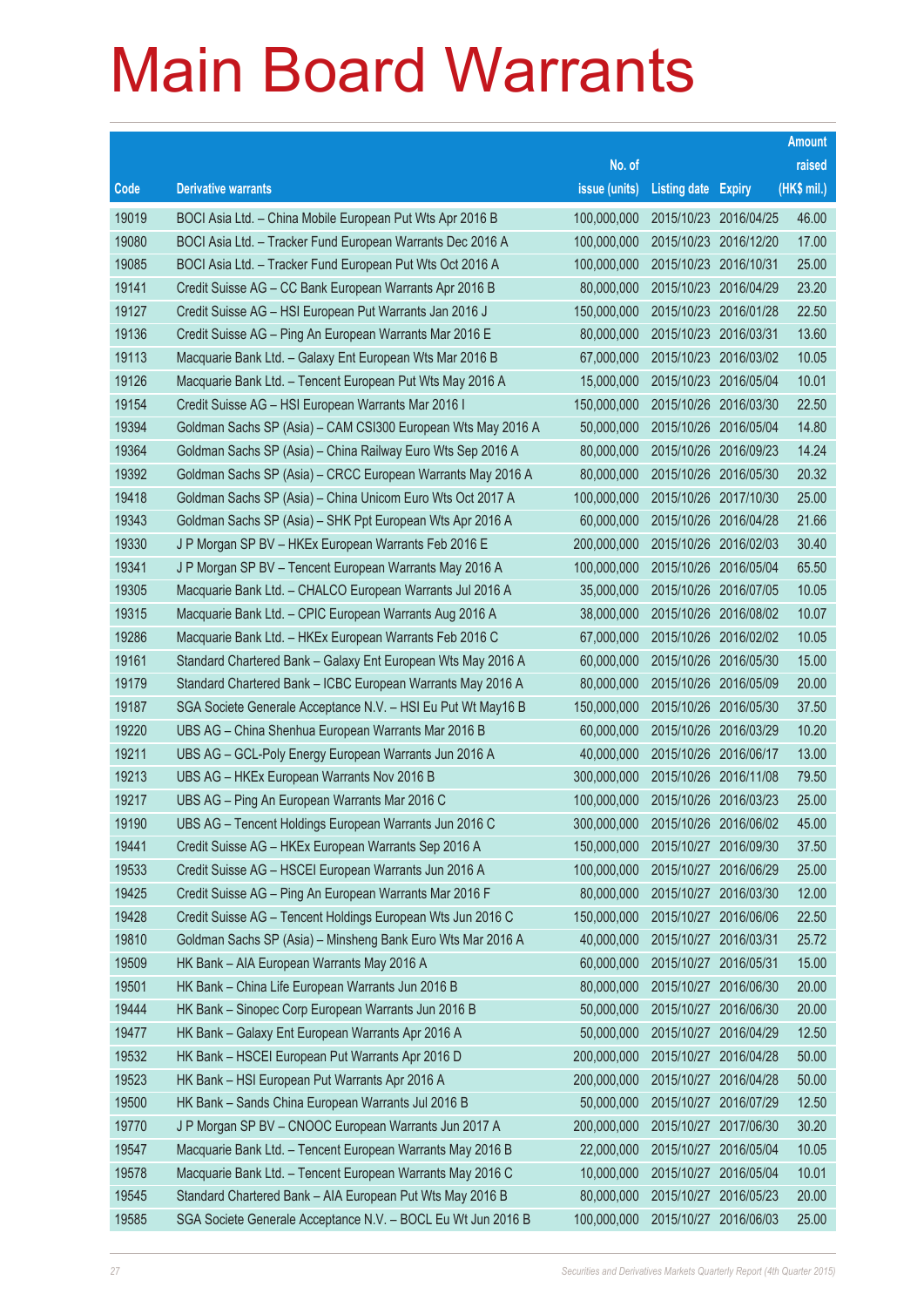|       |                                                               |               |                            |                       | <b>Amount</b> |
|-------|---------------------------------------------------------------|---------------|----------------------------|-----------------------|---------------|
|       |                                                               | No. of        |                            |                       | raised        |
| Code  | <b>Derivative warrants</b>                                    | issue (units) | <b>Listing date Expiry</b> |                       | (HK\$ mil.)   |
| 19591 | SGA Societe Generale Acceptance N.V. - CCB Eur Wt May 2016 B  | 100,000,000   | 2015/10/27 2016/05/05      |                       | 31.50         |
| 19597 | SGA Societe Generale Acceptance N.V. - Ch Mob Eu Wt May 16 A  | 80,000,000    |                            | 2015/10/27 2016/05/05 | 39.20         |
| 19610 | SGA Societe Generale Acceptance N.V. - HKEx Eu Put Wt Aug16A  | 200,000,000   | 2015/10/27 2016/08/03      |                       | 50.00         |
| 19618 | SGA Societe Generale Acceptance N.V. - Kingsoft Eu Wt Jul16A  | 40,000,000    | 2015/10/27 2016/07/06      |                       | 13.40         |
| 19669 | SGA Societe Generale Acceptance N.V. - Tencent Eu Wt May 16 A | 50,000,000    |                            | 2015/10/27 2016/05/05 | 35.00         |
| 19744 | UBS AG - AIA European Put Warrants Apr 2016 A                 | 70,000,000    | 2015/10/27 2016/04/26      |                       | 18.90         |
| 19695 | UBS AG - CHALCO European Warrants Jun 2016 A                  | 40,000,000    |                            | 2015/10/27 2016/06/17 | 19.60         |
| 19704 | UBS AG - CGN Power European Warrants Oct 2017 A               | 70,000,000    | 2015/10/27 2017/10/23      |                       | 10.50         |
| 19690 | UBS AG - Jiangxi Copper European Warrants Feb 2017 A          | 70,000,000    | 2015/10/27 2017/02/27      |                       | 18.20         |
| 19689 | UBS AG - PICC Group European Warrants Jun 2016 A              | 30,000,000    | 2015/10/27 2016/06/17      |                       | 13.20         |
| 19702 | UBS AG - SJM Holdings European Warrants Dec 2017 A            | 40,000,000    | 2015/10/27 2017/12/18      |                       | 10.00         |
| 19698 | UBS AG - Yanzhou Coal European Wts Jun 2016 A                 | 70,000,000    | 2015/10/27 2016/06/27      |                       | 37.10         |
| 19946 | Credit Suisse AG - China Mobile European Warrants Apr 2016 A  | 100,000,000   | 2015/10/28 2016/04/29      |                       | 38.00         |
| 19931 | HK Bank - BYD European Warrants Dec 2016 C                    | 70,000,000    | 2015/10/28 2016/12/20      |                       | 10.50         |
| 19925 | HK Bank - CM Bank European Warrants Oct 2016 A                | 60,000,000    | 2015/10/28 2016/10/31      |                       | 15.00         |
| 19885 | HK Bank - China Railway European Warrants Sep 2016 A          | 70,000,000    | 2015/10/28 2016/09/26      |                       | 10.50         |
| 19889 | HK Bank - CRCC European Warrants Sep 2016 B                   | 40,000,000    |                            | 2015/10/28 2016/09/30 | 10.00         |
| 19902 | HK Bank - Geely Auto European Warrants Jul 2016 A             | 40,000,000    | 2015/10/28 2016/07/29      |                       | 22.00         |
| 20055 | J P Morgan SP BV - AIA European Warrants Jun 2016 A           | 100,000,000   | 2015/10/28 2016/06/01      |                       | 25.30         |
| 20013 | J P Morgan SP BV - Ch LongYuan European Warrants Oct 2017 A   | 100,000,000   | 2015/10/28 2017/10/31      |                       | 25.00         |
| 20061 | J P Morgan SP BV - HKEx European Put Wts Aug 2016 A           | 200,000,000   | 2015/10/28 2016/08/01      |                       | 50.00         |
| 20073 | J P Morgan SP BV - Sands China European Warrants Jul 2016 A   | 100,000,000   | 2015/10/28 2016/07/04      |                       | 25.30         |
| 19949 | Macquarie Bank Ltd. - BOCL European Warrants May 2016 A       | 40,000,000    | 2015/10/28 2016/05/04      |                       | 10.00         |
| 19967 | Macquarie Bank Ltd. - CNOOC European Warrants May 2016 A      | 11,000,000    | 2015/10/28 2016/05/04      |                       | 10.01         |
| 19978 | Macquarie Bank Ltd. - Ping An European Warrants Jun 2016 A    | 40,000,000    | 2015/10/28 2016/06/02      |                       | 10.00         |
| 19984 | Standard Chartered Bank - CGN Power European Warrants Apr16A  | 30,000,000    | 2015/10/28 2016/04/12      |                       | 16.50         |
| 19817 | Standard Chartered Bank - Galaxy Ent Euro Put Wts Apr 2016 A  | 80,000,000    | 2015/10/28 2016/04/12      |                       | 12.00         |
| 19839 | Standard Chartered Bank - HKEx European Put Wts May 2016 B    | 60,000,000    | 2015/10/28 2016/05/03      |                       | 18.00         |
| 19845 | Standard Chartered Bank - Sands China Euro Wts May 2016 A     | 60,000,000    |                            | 2015/10/28 2016/05/30 | 15.00         |
| 19990 | UBS AG - China EB Int'l European Warrants Aug 2016 A          | 60,000,000    | 2015/10/28 2016/08/29      |                       | 15.60         |
| 20012 | UBS AG - HSCEI European Warrants Jun 2016 A                   | 100,000,000   | 2015/10/28 2016/06/29      |                       | 25.00         |
| 20154 | J P Morgan SP BV - China Mob European Wts Mar 2016 A          | 100,000,000   | 2015/10/29 2016/03/01      |                       | 36.40         |
| 20166 | J P Morgan SP BV - Evergrande European Warrants Jul 2017 A    | 100,000,000   | 2015/10/29 2017/07/03      |                       | 25.10         |
| 20165 | J P Morgan SP BV - HKEx European Warrants Jun 2016 C          | 200,000,000   | 2015/10/29 2016/06/01      |                       | 31.20         |
| 20149 | J P Morgan SP BV - HSI European Put Warrants Apr 2016 F       | 200,000,000   | 2015/10/29 2016/04/28      |                       | 50.00         |
| 20108 | UBS AG - Anhui Conch European Warrants Jun 2016 A             | 70,000,000    | 2015/10/29 2016/06/27      |                       | 18.90         |
| 20136 | UBS AG - China Mobile European Warrants Apr 2016 A            | 100,000,000   | 2015/10/29 2016/04/28      |                       | 67.00         |
| 20099 | UBS AG - China National Building European Wts Jun 2016 B      | 30,000,000    | 2015/10/29 2016/06/27      |                       | 16.50         |
| 20169 | Credit Suisse AG - AIA European Warrants Feb 2016 C           | 80,000,000    | 2015/10/30 2016/02/29      |                       | 12.80         |
| 20405 | Credit Suisse AG - CITIC European Warrants May 2016 A         | 70,000,000    | 2015/10/30 2016/05/03      |                       | 10.50         |
| 20174 | Credit Suisse AG - CKP European Warrants Apr 2016 A           | 70,000,000    | 2015/10/30 2016/04/29      |                       | 26.60         |
| 20172 | Credit Suisse AG - Jiangxi Copper European Wts Oct 2016 A     | 70,000,000    | 2015/10/30 2016/10/31      |                       | 16.10         |
| 20184 | Goldman Sachs SP (Asia) - HKEx European Warrants Jun 2016 C   | 300,000,000   | 2015/10/30 2016/06/29      |                       | 75.00         |
| 20347 | Goldman Sachs SP (Asia) - HSBC European Warrants Apr 2016 D   | 100,000,000   | 2015/10/30 2016/04/28      |                       | 15.10         |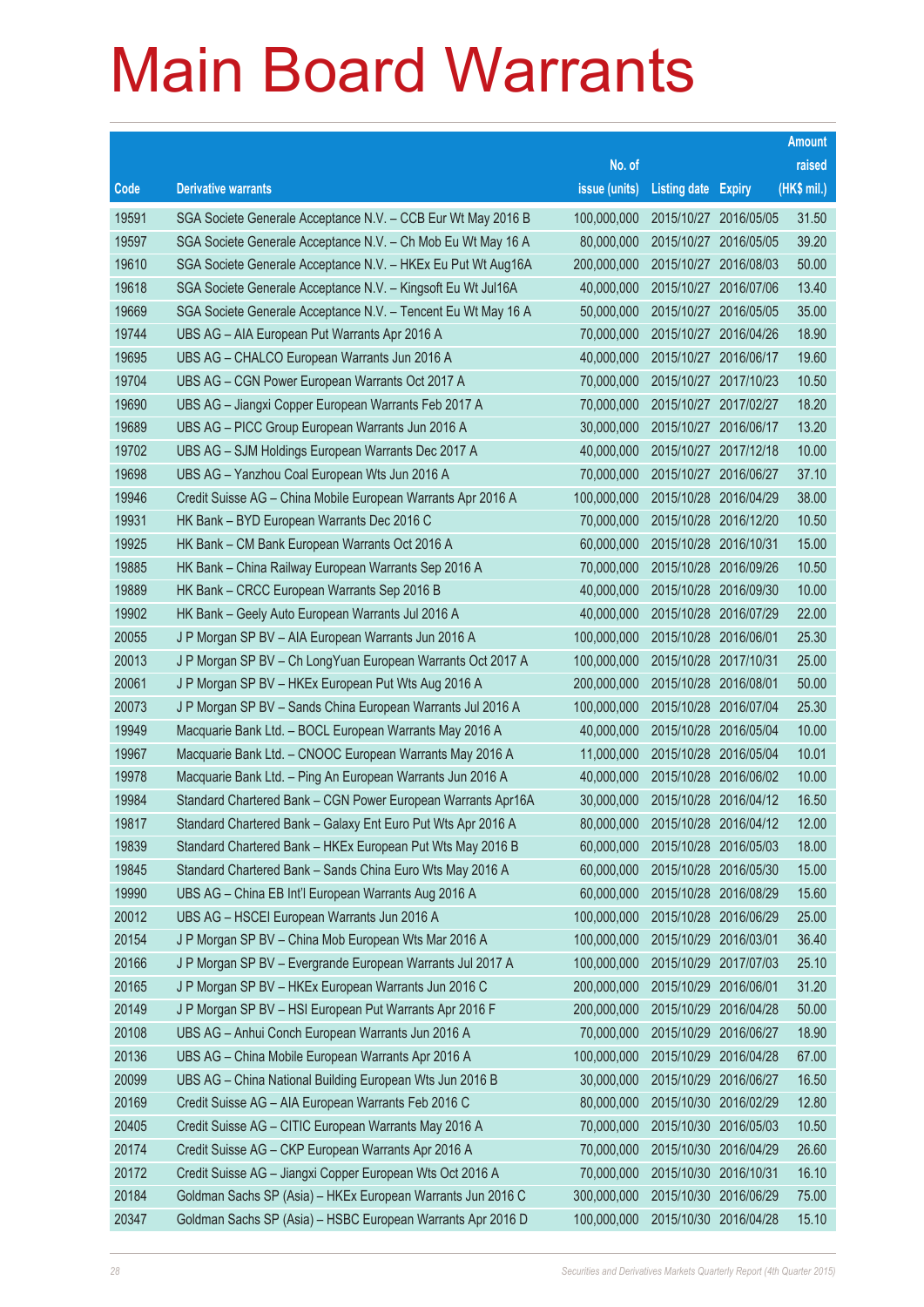|       |                                                               |               |                            | <b>Amount</b> |
|-------|---------------------------------------------------------------|---------------|----------------------------|---------------|
|       |                                                               | No. of        |                            | raised        |
| Code  | <b>Derivative warrants</b>                                    | issue (units) | <b>Listing date Expiry</b> | (HK\$ mil.)   |
| 20209 | Goldman Sachs SP (Asia) – Tencent European Wt Oct 2016 B      | 300,000,000   | 2015/10/30 2016/10/03      | 49.20         |
| 20384 | J P Morgan SP BV - Air China European Warrants Mar 2017 A     | 80,000,000    | 2015/10/30 2017/03/31      | 20.00         |
| 20398 | J P Morgan SP BV - Beijing Ent European Warrants Jul 2016 A   | 60,000,000    | 2015/10/30 2016/07/15      | 26.58         |
| 20397 | J P Morgan SP BV – Ch Southern Air European Warrants Aug17 A  | 80,000,000    | 2015/10/30 2017/08/01      | 20.08         |
| 20218 | SGA Societe Generale Acceptance N.V. - AIA Eur Wt Jul 2016 A  | 100,000,000   | 2015/10/30 2016/07/06      | 25.00         |
| 20231 | SGA Societe Generale Acceptance N.V. - AIA Eu Put Wt Jun16 A  | 100,000,000   | 2015/10/30 2016/06/03      | 27.50         |
| 20277 | SGA Societe Generale Acceptance N.V. - Ch Mob Eu Wt May 16 B  | 80,000,000    | 2015/10/30 2016/05/05      | 20.80         |
| 20279 | SGA Societe Generale Acceptance N.V. - CMob Eu Put Wt Jun16A  | 80,000,000    | 2015/10/30 2016/06/03      | 36.00         |
| 20345 | SGA Societe Generale Acceptance N.V. - CP&CC Eu Wt Jun 2016B  | 80,000,000    | 2015/10/30 2016/06/03      | 36.40         |
| 20310 | SGA Societe Generale Acceptance N.V. - HSBC Eu Wt Jul 2016 A  | 100,000,000   | 2015/10/30 2016/07/06      | 25.00         |
| 20327 | SGA Societe Generale Acceptance N.V. - PICC P&C Eu Wt Aug16 A | 40,000,000    | 2015/10/30 2016/08/03      | 10.00         |
| 20478 | Credit Suisse AG - China Life European Put Wts May 2016 A     | 80,000,000    | 2015/11/02 2016/05/03      | 20.00         |
| 20475 | Credit Suisse AG - China Mobile European Put Wts May 2016 A   | 80,000,000    | 2015/11/02 2016/05/03      | 41.60         |
| 20480 | Credit Suisse AG - HKEx European Put Warrants Jun 2016 D      | 150,000,000   | 2015/11/02 2016/06/29      | 37.50         |
| 20578 | Goldman Sachs SP (Asia) - AIA European Put Wts May 2016 A     | 60,000,000    | 2015/11/02 2016/05/03      | 17.10         |
| 20558 | Goldman Sachs SP (Asia) – CRRC European Warrants May 2016 A   | 80,000,000    | 2015/11/02 2016/05/30      | 20.00         |
| 20588 | Goldman Sachs SP (Asia) – HSI European Warrants Jun 2016 A    | 150,000,000   | 2015/11/02 2016/06/29      | 31.80         |
| 20463 | Goldman Sachs SP (Asia) - HSI European Put Wts Feb 2016 B     | 150,000,000   | 2015/11/02 2016/02/26      | 22.95         |
| 20439 | Goldman Sachs SP (Asia) - HSI European Put Wts Mar 2016 I     | 150,000,000   | 2015/11/02 2016/03/30      | 39.30         |
| 20427 | HK Bank - AIA European Put Warrants Jun 2016 A                | 50,000,000    | 2015/11/02 2016/06/30      | 12.50         |
| 20420 | HK Bank – HKEx European Warrants Jun 2016 B                   | 80,000,000    | 2015/11/02 2016/06/01      | 12.00         |
| 20431 | HK Bank - HSI European Put Warrants May 2016 A                | 200,000,000   | 2015/11/02 2016/05/30      | 50.00         |
| 20436 | HK Bank - Tencent European Warrants May 2016 B                | 60,000,000    | 2015/11/02 2016/05/31      | 37.20         |
| 20418 | HK Bank - Tencent European Put Warrants Jun 2016 F            | 80,000,000    | 2015/11/02 2016/06/27      | 12.00         |
| 20501 | Macquarie Bank Ltd. - Haier Elec European Wts Sep 2016 A      | 32,000,000    | 2015/11/02 2016/09/19      | 10.02         |
| 20499 | Macquarie Bank Ltd. - Lenovo European Warrants May 2016 A     | 10,000,000    | 2015/11/02 2016/05/04      | 10.00         |
| 20411 | SGA Societe Generale Acceptance N.V. - HSI Eur Wt May 2016 C  | 150,000,000   | 2015/11/02 2016/05/30      | 37.50         |
| 20548 | UBS AG - Agricultural Bank European Warrants May 2016 A       | 50,000,000    | 2015/11/02 2016/05/10      | 12.75         |
| 20549 | UBS AG - CM Bank European Warrants Jul 2016 A                 | 100,000,000   | 2015/11/02 2016/07/25      | 25.00         |
| 20550 | UBS AG - Greatwall Motor European Warrants Jun 2016 A         | 60,000,000    | 2015/11/02 2016/06/24      | 10.80         |
| 20537 | UBS AG - HSI European Warrants May 2016 A                     | 300,000,000   | 2015/11/02 2016/05/30      | 75.00         |
| 20513 | UBS AG - HSI European Warrants Jun 2016 D                     | 300,000,000   | 2015/11/02 2016/06/29      | 75.00         |
| 20546 | UBS AG - HSI European Put Warrants Jun 2016 E                 | 300,000,000   | 2015/11/02 2016/06/29      | 75.00         |
| 20670 | BOCI Asia Ltd. - BOCL European Warrants Sep 2016 A            | 100,000,000   | 2015/11/03 2016/09/26      | 29.00         |
| 20626 | BOCI Asia Ltd. - Sinopec Corp European Warrants Apr 2016 A    | 100,000,000   | 2015/11/03 2016/04/12      | 39.00         |
| 20629 | BOCI Asia Ltd. - HKEx European Warrants Nov 2016 A            | 100,000,000   | 2015/11/03 2016/11/21      | 25.00         |
| 20663 | BOCI Asia Ltd. - Tencent Holdings European Wts Oct 2016 A     | 100,000,000   | 2015/11/03 2016/10/05      | 16.00         |
| 20689 | Credit Suisse AG - AIA European Put Warrants May 2016 B       | 80,000,000    | 2015/11/03 2016/05/03      | 22.40         |
| 20688 | Credit Suisse AG - China Vanke European Warrants Feb 2016 A   | 80,000,000    | 2015/11/03 2016/02/26      | 12.00         |
| 20775 | J P Morgan SP BV - China Coal European Warrants Jun 2016 A    | 60,000,000    | 2015/11/03 2016/06/01      | 24.48         |
| 20774 | J P Morgan SP BV - Yanzhou Coal European Warrants Jun 2016 B  | 30,000,000    | 2015/11/03 2016/06/01      | 12.33         |
| 20760 | Macquarie Bank Ltd. - Air China European Warrants Jul 2017 A  | 40,000,000    | 2015/11/03 2017/07/04      | 10.00         |
| 20765 | Macquarie Bank Ltd. - Greatwall Motor European Wts Oct 2016 A | 40,000,000    | 2015/11/03 2016/10/04      | 10.00         |
| 20675 | Macquarie Bank Ltd. - Jiangxi Copper European Wts Jul 2017 A  | 40,000,000    | 2015/11/03 2017/07/04      | 10.00         |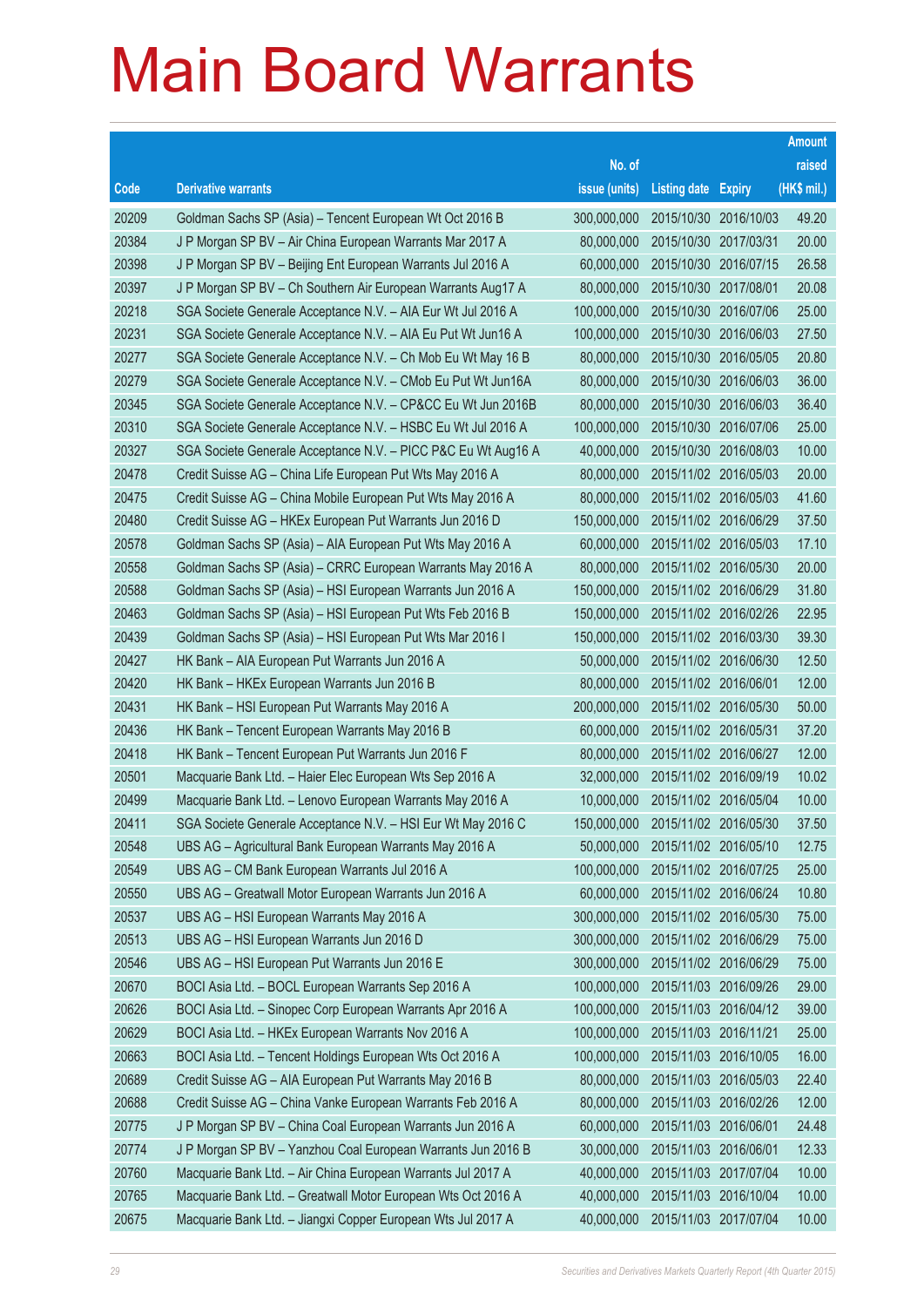|       |                                                                |               |                            |            | <b>Amount</b> |
|-------|----------------------------------------------------------------|---------------|----------------------------|------------|---------------|
|       |                                                                | No. of        |                            |            | raised        |
| Code  | <b>Derivative warrants</b>                                     | issue (units) | <b>Listing date Expiry</b> |            | (HK\$ mil.)   |
| 20705 | SGA Societe Generale Acceptance N.V. - AGBK Eu Wt Oct 2016 A   | 100,000,000   | 2015/11/03 2016/10/05      |            | 25.00         |
| 20724 | SGA Societe Generale Acceptance N.V. - HSCEI Eu Wt Jun 2016A   | 150,000,000   | 2015/11/03 2016/06/29      |            | 22.50         |
| 20757 | SGA Societe Generale Acceptance N.V. - SJM Hold Eu Wt Dec17A   | 100,000,000   | 2015/11/03 2017/12/11      |            | 19.50         |
| 20884 | BNP Paribas Arbit Issu B.V. - CC Bank Euro Wts Aug 2016 A      | 50,000,000    | 2015/11/04 2016/08/02      |            | 12.50         |
| 20940 | BNP Paribas Arbit Issu B.V. - China Life Euro Wts Jul 2016 B   | 60,000,000    | 2015/11/04 2016/07/05      |            | 13.20         |
| 20951 | BNP Paribas Arbit Issu B.V. - Galaxy Ent Euro Wts May 2016 B   | 60,000,000    | 2015/11/04 2016/05/04      |            | 13.80         |
| 20912 | BNP Paribas Arbit Issu B.V. - HKEx European Wts Apr 2016 A     | 60,000,000    | 2015/11/04 2016/04/05      |            | 12.60         |
| 20930 | BNP Paribas Arbit Issu B.V. - HKEx European Wts Jun 2016 C     | 70,000,000    | 2015/11/04 2016/06/02      |            | 10.50         |
| 20910 | BNP Paribas Arbit Issu B.V. - ICBC European Wts May 2016 B     | 50,000,000    | 2015/11/04 2016/05/04      |            | 12.50         |
| 20972 | BNP Paribas Arbit Issu B.V. - Ping An European Wt Jun 2016 A   | 60,000,000    | 2015/11/04 2016/06/02      |            | 15.60         |
| 21059 | Goldman Sachs SP (Asia) - CKP European Put Warrants Jun 16 B   | 50,000,000    | 2015/11/04 2016/06/30      |            | 21.55         |
| 21125 | Goldman Sachs SP (Asia) – CM Bank European Wts May 2016 A      | 80,000,000    | 2015/11/04 2016/05/30      |            | 20.08         |
| 20864 | Goldman Sachs SP (Asia) - China Mobile Euro Wts May 2016 A     | 80,000,000    | 2015/11/04 2016/05/03      |            | 29.84         |
| 20806 | Goldman Sachs SP (Asia) - HKEx European Warrants Sep 2016 A    | 300,000,000   | 2015/11/04 2016/09/28      |            | 45.90         |
| 20785 | Goldman Sachs SP (Asia) - HKEx European Warrants Oct 2016 A    | 300,000,000   | 2015/11/04 2016/10/28      |            | 62.10         |
| 21091 | Goldman Sachs Sp (Asia) - ICBC European Warrants Apr 2016 A    | 80,000,000    | 2015/11/04 2016/04/29      |            | 19.04         |
| 21062 | Goldman Sachs SP (Asia) – Ping An Euro Put Wts May 2016 B      | 60,000,000    | 2015/11/04 2016/05/30      |            | 24.66         |
| 21083 | J P Morgan SP BV - Galaxy Ent European Warrants Jul 2016 A     | 100,000,000   | 2015/11/04 2016/07/04      |            | 25.10         |
| 21064 | J P Morgan SP BV - HSCEI European Wts Jun 2016 B               | 200,000,000   | 2015/11/04 2016/06/29      |            | 30.00         |
| 20877 | Macquarie Bank Ltd. - China Life European Wts Jul 2016 A       | 40,000,000    | 2015/11/04 2016/07/05      |            | 10.00         |
| 20983 | SGA Societe Generale Acceptance N.V. - CAM CSI300 Eu Wt Jul16A | 50,000,000    | 2015/11/04 2016/07/06      |            | 13.75         |
| 20980 | SGA Societe Generale Acceptance N.V. - CKP Euro Wts Jul 16 A   | 50,000,000    | 2015/11/04 2016/07/06      |            | 15.50         |
| 21038 | SGA Societe Generale Acceptance N.V. - HKEx Eu Wt Oct 2016 A   | 200,000,000   | 2015/11/04                 | 2016/10/05 | 35.00         |
| 21028 | SGA Societe Generale Acceptance N.V. - HSI Eu Put Wt May 16 D  | 150,000,000   | 2015/11/04 2016/05/30      |            | 38.25         |
| 21009 | SGA Societe Generale Acceptance N.V. - HSI Eu Put Wt Jun 16 C  | 150,000,000   | 2015/11/04 2016/06/29      |            | 38.25         |
| 20974 | UBS AG - HSI European Put Warrants Apr 2016 B                  | 300,000,000   | 2015/11/04 2016/04/28      |            | 63.00         |
| 21249 | Credit Suisse AG - China Life European Warrants Apr 2016 A     | 80,000,000    | 2015/11/05 2016/04/28      |            | 12.00         |
| 21155 | Bank of East Asia - Great Wall Motor European Wts Apr 2016 A   | 50,000,000    | 2015/11/05 2016/04/12      |            | 11.00         |
| 21157 | Bank of East Asia - Great Wall Motor European Wts Oct 2016 B   | 40,000,000    | 2015/11/05 2016/10/21      |            | 10.40         |
| 21330 | J P Morgan SP BV - Esprit European Wts Apr 2017 A              | 60,000,000    | 2015/11/05 2017/04/03      |            | 15.00         |
| 21303 | J P Morgan SP BV - Greatwall Motor European Wts Mar 2017 A     | 80,000,000    | 2015/11/05 2017/03/01      |            | 20.24         |
| 21306 | J P Morgan SP BV - SFCE European Warrants Jul 2016 A           | 60,000,000    | 2015/11/05 2016/07/04      |            | 25.14         |
| 21132 | Macquarie Bank Ltd. - Anta Sports European Wts Jul 2016 A      | 31,000,000    | 2015/11/05 2016/07/19      |            | 10.01         |
| 21143 | Macquarie Bank Ltd. - CC Bank European Put Warrants Apr 16 D   | 31,000,000    | 2015/11/05 2016/04/05      |            | 10.04         |
| 21204 | Macquarie Bank Ltd. - China Life European Wts May 2016 B       | 25,000,000    | 2015/11/05 2016/05/06      |            | 10.00         |
| 21258 | Macquarie Bank Ltd. - Esprit European Warrants Dec 2016 A      | 40,000,000    | 2015/11/05 2016/12/02      |            | 10.00         |
| 21231 | Macquarie Bank Ltd. - PetroChina European Wts Jun 2016 A       | 20,000,000    | 2015/11/05 2016/06/02      |            | 10.00         |
| 21197 | SGA Societe Generale Acceptance N.V. - HSCEI Eu Put Wt Jun16B  | 150,000,000   | 2015/11/05 2016/06/29      |            | 37.50         |
| 21192 | SGA Societe Generale Acceptance N.V. - HSI Eu Put Wt Apr 16 C  | 150,000,000   | 2015/11/05 2016/04/28      |            | 26.25         |
| 21191 | SGA Societe Generale Acceptance N.V - Ping An Eu Put Wt Aug16A | 120,000,000   | 2015/11/05 2016/08/03      |            | 37.20         |
| 21179 | SGA Societe Generale Acceptance N.V. - Tencent Eu Wt Jul 17 A  | 500,000,000   | 2015/11/05 2017/07/05      |            | 125.00        |
| 21355 | Credit Suisse AG - Greatwall Motor European Wts Jun 2016 A     | 100,000,000   | 2015/11/06 2016/06/30      |            | 15.00         |
| 21350 | Credit Suisse AG - Greatwall Motor European Wts Nov 2016 A     | 100,000,000   | 2015/11/06 2016/11/30      |            | 15.00         |
| 21357 | Macquarie Bank Ltd. - China Mengniu European Wts Sep 2016 A    | 40,000,000    | 2015/11/06 2016/09/02      |            | 10.00         |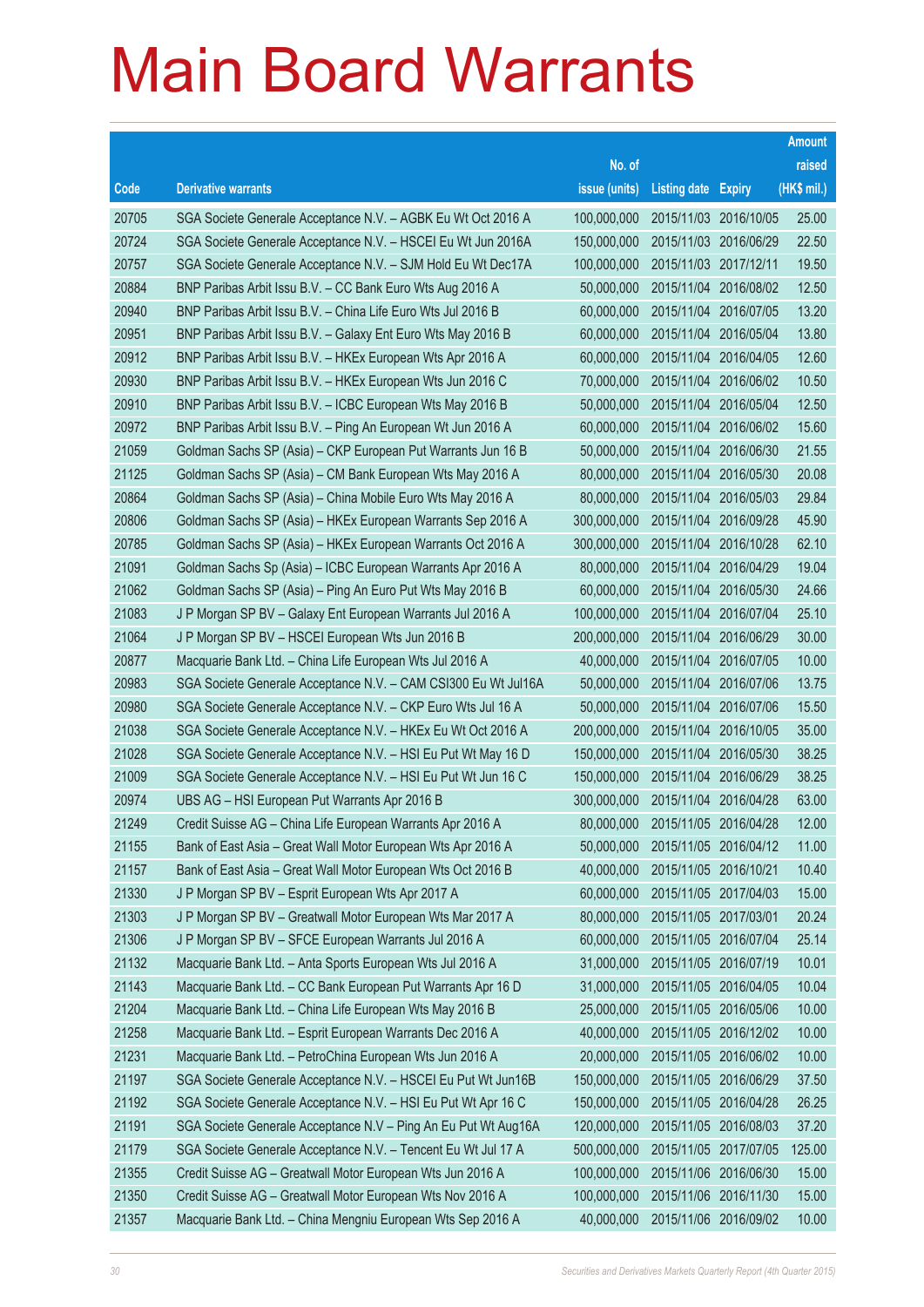|       |                                                                |               |                            |            | <b>Amount</b> |
|-------|----------------------------------------------------------------|---------------|----------------------------|------------|---------------|
|       |                                                                | No. of        |                            |            | raised        |
| Code  | <b>Derivative warrants</b>                                     | issue (units) | <b>Listing date Expiry</b> |            | (HK\$ mil.)   |
| 21387 | SGA Societe Generale Acceptance N.V. - Petch Eu Wt Jul 2016A   | 60,000,000    | 2015/11/06 2016/07/06      |            | 27.60         |
| 21339 | SGA Societe Generale Acceptance N.V. - Ping An Eu Wt May 16 B  | 120,000,000   | 2015/11/06 2016/05/05      |            | 45.00         |
| 21345 | SGA Societe Generale Acceptance N.V. - Ping An Eu Wt Jun 16 A  | 120,000,000   | 2015/11/06 2016/06/03      |            | 35.40         |
| 21466 | Credit Suisse AG - Sinopec Corp European Warrants Mar 2016 A   | 80,000,000    | 2015/11/09 2016/03/31      |            | 27.20         |
| 21486 | Goldman Sachs SP (Asia) - China Life Euro Wts Mar 2016 B       | 100,000,000   | 2015/11/09 2016/03/29      |            | 15.20         |
| 21471 | Goldman Sachs SP (Asia) - Kingsoft European Wts May 2016 A     | 60,000,000    | 2015/11/09 2016/05/09      |            | 19.80         |
| 21541 | J P Morgan SP BV - China Life European Warrants Jun 2016 A     | 100,000,000   | 2015/11/09 2016/06/30      |            | 17.50         |
| 21534 | J P Morgan SP BV - CR Beer European Warrants Aug 2016 A        | 60,000,000    | 2015/11/09 2016/08/02      |            | 15.12         |
| 21532 | J P Morgan SP BV - GF Sec European Warrants May 2016 A         | 80,000,000    | 2015/11/09 2016/05/09      |            | 20.00         |
| 21515 | J P Morgan SP BV - HTSC European Warrants May 2016 A           | 80,000,000    | 2015/11/09 2016/05/09      |            | 20.00         |
| 21489 | J P Morgan SP BV - China Mengniu European Wts Aug 2016 A       | 50,000,000    | 2015/11/09 2016/08/01      |            | 12.50         |
| 21539 | J P Morgan SP BV - Zijin Mining European Warrants Jul 2016 A   | 60,000,000    | 2015/11/09 2016/07/04      |            | 19.50         |
| 21391 | SGA Societe Generale Acceptance N.V - COVS Eu Wts Aug 2016 A   | 30,000,000    | 2015/11/09 2016/08/03      |            | 10.05         |
| 21418 | UBS AG - CKP European Warrants Apr 2016 A                      | 50,000,000    | 2015/11/09 2016/04/25      |            | 13.75         |
| 21404 | UBS AG - China Life European Warrants Apr 2016 B               | 100,000,000   | 2015/11/09 2016/04/05      |            | 20.00         |
| 21420 | UBS AG - China Life European Warrants May 2016 A               | 100,000,000   | 2015/11/09 2016/05/09      |            | 31.50         |
| 21439 | UBS AG - HSBC European Warrants Apr 2016 B                     | 100,000,000   | 2015/11/09 2016/04/01      |            | 15.00         |
| 21424 | UBS AG - Zijin Mining European Warrants May 2016 A             | 40,000,000    | 2015/11/09 2016/05/09      |            | 10.40         |
| 21703 | BNP Paribas Arbit Issu B.V. - BYD European Wts Jan 2017 B      | 70,000,000    | 2015/11/10 2017/01/04      |            | 10.50         |
| 21696 | BNP Paribas Arbit Issu B.V. - CNOOC European Wts Jun 2016 A    | 50,000,000    | 2015/11/10 2016/06/02      |            | 22.00         |
| 21707 | BNP Paribas Arbit Issu B.V. - China Mengniu Eu Wt Aug 2016 A   | 40,000,000    | 2015/11/10 2016/08/02      |            | 10.00         |
| 21711 | Goldman Sachs SP (Asia) - Stanchart European Wts May 2016 A    | 40,000,000    | 2015/11/10 2016/05/10      |            | 19.32         |
| 21680 | J P Morgan SP BV - CKP European Put Warrants Jun 2016 A        | 80,000,000    | 2015/11/10 2016/06/30      |            | 35.60         |
| 21682 | J P Morgan SP BV - CM Bank European Warrants Sep 2016 A        | 100,000,000   | 2015/11/10 2016/09/02      |            | 25.10         |
| 21651 | J P Morgan SP BV - Sinopec Corp European Warrants Jul 2016 A   | 100,000,000   | 2015/11/10 2016/07/04      |            | 26.20         |
| 21668 | J P Morgan SP BV - R&F Ppt European Warrants Apr 2017 A        | 80,000,000    | 2015/11/10 2017/04/03      |            | 20.00         |
| 21694 | J P Morgan SP BV - Sands China European Put Wts May 2016 D     | 100,000,000   | 2015/11/10 2016/05/31      |            | 34.20         |
| 21543 | Macquarie Bank Ltd. - Anhui Conch European Wts Jun 2016 A      | 25,000,000    | 2015/11/10 2016/06/02      |            | 10.00         |
| 21563 | Macquarie Bank Ltd. - China Life European Wts Jun 2016 A       | 40,000,000    | 2015/11/10 2016/06/02      |            | 10.00         |
| 21626 | SGA Societe Generale Acceptance N.V. - CLife Eu Wt May 2016 B  | 150,000,000   | 2015/11/10 2016/05/05      |            | 22.50         |
| 21621 | SGA Societe Generale Acceptance N.V. - CLife Eu Wt Aug 2016 B  | 150,000,000   | 2015/11/10 2016/08/03      |            | 37.50         |
| 21635 | UBS AG - Evergrande European Warrants Oct 2016 A               | 200,000,000   | 2015/11/10 2016/10/24      |            | 50.00         |
| 21628 | UBS AG - Stanchart European Warrants Apr 2016 B                | 20,000,000    | 2015/11/10 2016/04/22      |            | 17.80         |
| 21649 | UBS AG - Stanchart European Warrants Jun 2017 A                | 100,000,000   | 2015/11/10 2017/06/19      |            | 25.00         |
| 21836 | Goldman Sachs SP (Asia) - CNOOC European Warrants Jun 2016 A   | 80,000,000    | 2015/11/11                 | 2016/06/30 | 65.04         |
| 21822 | Goldman Sachs SP (Asia) - Sinopec Corp European Wts Jun 2016 A | 60,000,000    | 2015/11/11                 | 2016/06/30 | 31.68         |
| 21813 | Goldman Sachs SP (Asia) - PICC Group European Wts May 2016 A   | 30,000,000    | 2015/11/11                 | 2016/05/30 | 10.62         |
| 21818 | Goldman Sachs SP (Asia) - Ping An European Wts May 2016 C      | 100,000,000   | 2015/11/11                 | 2016/05/30 | 40.40         |
| 21852 | J P Morgan SP BV - HSI European Warrants Jun 2016 C            | 300,000,000   | 2015/11/11                 | 2016/06/29 | 45.30         |
| 21744 | J P Morgan SP BV - HSI European Put Warrants Feb 2016 G        | 300,000,000   | 2015/11/11                 | 2016/02/26 | 50.70         |
| 21763 | J P Morgan SP BV - HSI European Put Warrants Apr 2016 G        | 300,000,000   | 2015/11/11                 | 2016/04/28 | 53.10         |
| 21784 | SGA Societe Generale Acceptance N.V. - HKEx Eu Wt Aug 2016 B   | 200,000,000   | 2015/11/11                 | 2016/08/03 | 50.00         |
| 21736 | SGA Societe Generale Acceptance N.V. - HSI Eu Put Wt Apr 16 D  | 150,000,000   | 2015/11/11                 | 2016/04/28 | 27.75         |
| 21729 | SGA Societe Generale Acceptance N.V. - HSI Eu Put Wt Jun 16 D  | 150,000,000   | 2015/11/11                 | 2016/06/29 | 30.75         |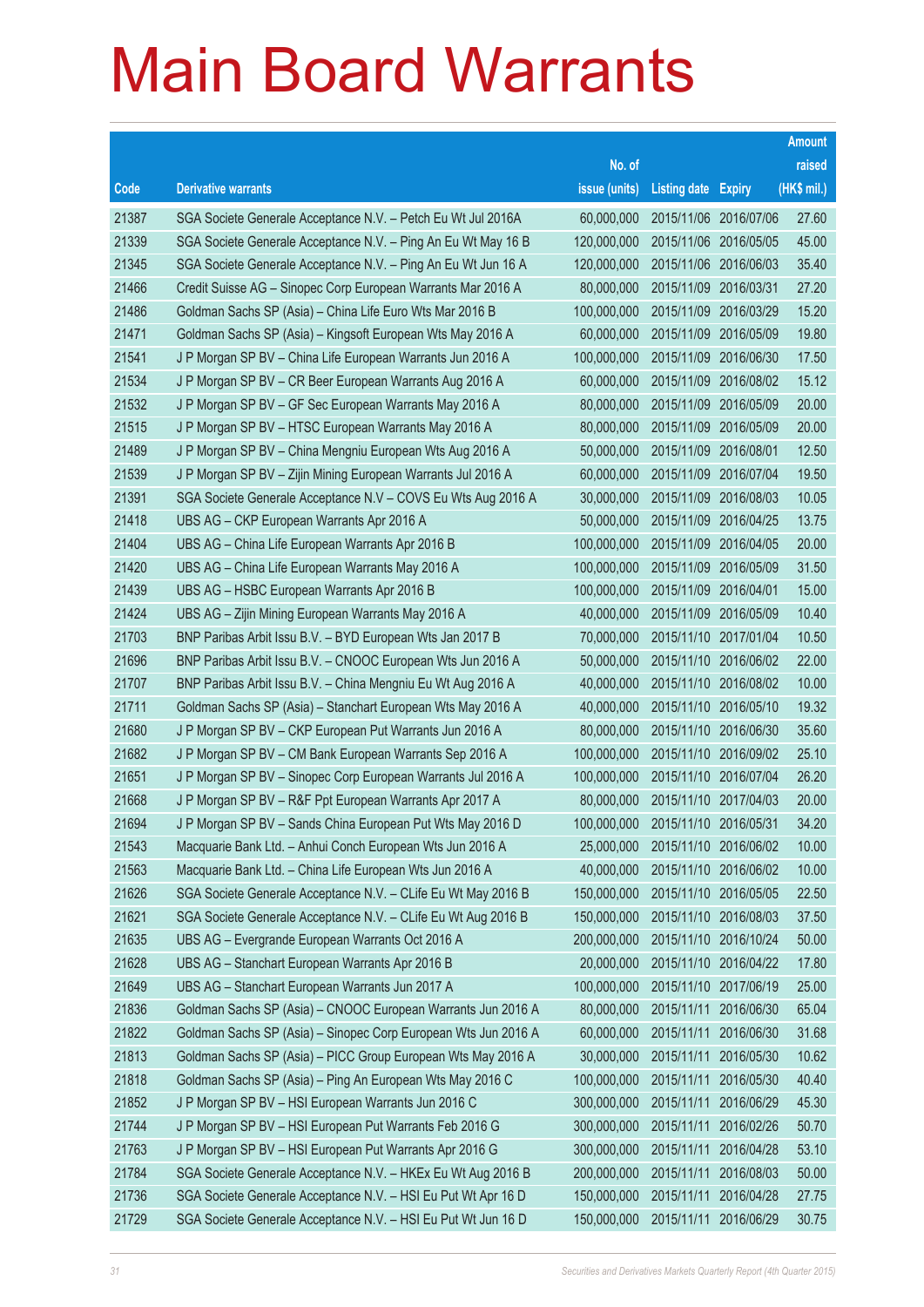|       |                                                                |               |                       |                       | <b>Amount</b> |
|-------|----------------------------------------------------------------|---------------|-----------------------|-----------------------|---------------|
|       |                                                                | No. of        |                       |                       | raised        |
| Code  | <b>Derivative warrants</b>                                     | issue (units) | Listing date Expiry   |                       | (HK\$ mil.)   |
| 21722 | SGA Societe Generale Acceptance N.V. - Stanchart Eu Wt Dec 17A | 80,000,000    |                       | 2015/11/11 2017/12/05 | 20.00         |
| 21812 | UBS AG - Geely Auto European Warrants Jun 2016 A               | 40,000,000    | 2015/11/11 2016/06/27 |                       | 20.40         |
| 21811 | UBS AG - HKEx European Warrants Oct 2016 A                     | 300,000,000   | 2015/11/11            | 2016/10/24            | 75.00         |
| 21785 | UBS AG - HKEx European Put Warrants Jun 2016 E                 | 100,000,000   | 2015/11/11 2016/06/22 |                       | 19.00         |
| 21904 | BNP Paribas Arbit Issu B.V. - Agricultural Bank Eu Wt Apr16A   | 60,000,000    |                       | 2015/11/12 2016/04/05 | 10.20         |
| 21918 | BNP Paribas Arbit Issu B.V. - AIA European Wts Jun 2016 A      | 50,000,000    | 2015/11/12 2016/06/02 |                       | 12.50         |
| 21941 | BNP Paribas Arbit Issu B.V. - HKEx Euro Put Wts Jul 2016 C     | 60,000,000    | 2015/11/12 2016/07/05 |                       | 13.20         |
| 21897 | BNP Paribas Arbit Issu B.V. - Ping An European Wt Apr 2016 B   | 70,000,000    | 2015/11/12 2016/04/05 |                       | 11.20         |
| 21933 | BNP Paribas Arbit Issu B.V. - Sands China Euro Wt May 2016 A   | 50,000,000    |                       | 2015/11/12 2016/05/04 | 11.50         |
| 21981 | Credit Suisse AG - ChiUnicom European Warrants Sep 2017 A      | 150,000,000   | 2015/11/12 2017/09/28 |                       | 22.50         |
| 21980 | Credit Suisse AG - HSI European Put Warrants Feb 2016 A        | 150,000,000   | 2015/11/12 2016/02/26 |                       | 22.50         |
| 21992 | Goldman Sachs SP (Asia) - HKEx European Put Wts May 2016 C     | 200,000,000   | 2015/11/12 2016/05/30 |                       | 50.00         |
| 21863 | Goldman Sachs SP (Asia) - HSI European Warrants Mar 2016 J     | 150,000,000   |                       | 2015/11/12 2016/03/30 | 23.85         |
| 21875 | Goldman Sachs SP (Asia) - HSI European Warrants May 2016 A     | 150,000,000   | 2015/11/12 2016/05/30 |                       | 23.70         |
| 21986 | J P Morgan SP BV - ZTE European Warrants Jul 2016 A            | 60,000,000    | 2015/11/12 2016/07/04 |                       | 15.18         |
| 21881 | Macquarie Bank Ltd. - CKP European Put Warrants Jul 2016 A     | 24,000,000    | 2015/11/12 2016/07/05 |                       | 10.13         |
| 21876 | Macquarie Bank Ltd. - China Life European Put Warrants Jun16B  | 40,000,000    |                       | 2015/11/12 2016/06/02 | 10.00         |
| 21949 | SGA Societe Generale Acceptance N.V. - CITIC Sec Eu Wt Aug16A  | 40,000,000    | 2015/11/12 2016/08/03 |                       | 12.80         |
| 21962 | SGA Societe Generale Acceptance N.V - Haitong Sec Eu Wt Jul16A | 50,000,000    |                       | 2015/11/12 2016/07/06 | 12.50         |
| 21970 | UBS AG - CITIC Bank European Warrants Jun 2016 A               | 40,000,000    | 2015/11/12 2016/06/20 |                       | 16.40         |
| 21963 | UBS AG - China Unicom European Warrants Oct 2017 A             | 100,000,000   |                       | 2015/11/12 2017/10/23 | 17.00         |
| 21976 | UBS AG - Ping An European Warrants Sep 2016 A                  | 300,000,000   | 2015/11/12 2016/09/26 |                       | 45.00         |
| 21965 | UBS AG - ZTE European Warrants Jul 2016 A                      | 40,000,000    | 2015/11/12 2016/07/25 |                       | 10.00         |
| 22009 | BOCI Asia Ltd. - AIA European Warrants May 2016 A              | 100,000,000   | 2015/11/13 2016/05/10 |                       | 28.00         |
| 22020 | BOCI Asia Ltd. - CAM CSI300 European Warrants Aug 2016 A       | 100,000,000   | 2015/11/13 2016/08/01 |                       | 46.00         |
| 22019 | BOCI Asia Ltd. - CSOP A50 ETF European Warrants Dec 2016 D     | 100,000,000   | 2015/11/13 2016/12/28 |                       | 15.00         |
| 21997 | BOCI Asia Ltd. - HKEx European Put Warrants Jul 2016 A         | 100,000,000   | 2015/11/13 2016/07/27 |                       | 18.00         |
| 22023 | BOCI Asia Ltd. - Kingsoft European Warrants Aug 2016 A         | 100,000,000   | 2015/11/13 2016/08/08 |                       | 41.00         |
| 22010 | BOCI Asia Ltd. - Ping An European Warrants May 2016 B          | 100,000,000   |                       | 2015/11/13 2016/05/30 | 30.00         |
| 22013 | BOCI Asia Ltd. - Ping An European Put Warrants May 2016 C      | 100,000,000   | 2015/11/13 2016/05/23 |                       | 31.00         |
| 22078 | BNP Paribas Arbit Issu B.V. - Anhui Conch Euro Wt Jul 2016 A   | 30,000,000    | 2015/11/13 2016/07/05 |                       | 10.20         |
| 22064 | BNP Paribas Arbit Issu B.V. - Ch Mobile Euro Wts Mar 2016 C    | 40,000,000    |                       | 2015/11/13 2016/03/02 | 10.00         |
| 22045 | Credit Suisse AG - CITIC Sec European Warrants May 2016 A      | 80,000,000    | 2015/11/13 2016/05/30 |                       | 22.40         |
| 22057 | Credit Suisse AG - China Tel European Warrants May 2016 A      | 80,000,000    | 2015/11/13 2016/05/30 |                       | 20.00         |
| 22084 | Credit Suisse AG - Fosun Intl European Warrants Mar 2016 C     | 80,000,000    | 2015/11/13 2016/03/30 |                       | 12.00         |
| 22046 | Credit Suisse AG - GF Sec European Warrants May 2016 A         | 80,000,000    | 2015/11/13 2016/05/16 |                       | 20.00         |
| 22049 | Credit Suisse AG - HTSC European Warrants May 2016 A           | 80,000,000    | 2015/11/13 2016/05/16 |                       | 23.20         |
| 22033 | Credit Suisse AG - Haitong Sec European Warrants Apr 2016 A    | 80,000,000    | 2015/11/13 2016/04/29 |                       | 17.60         |
| 22032 | Credit Suisse AG - Tencent Holdings European Wts Apr 2016 A    | 60,000,000    | 2015/11/13 2016/04/29 |                       | 48.00         |
| 22102 | Bank of East Asia - Haitong Sec European Warrants May 2016 A   | 55,000,000    | 2015/11/13 2016/05/11 |                       | 10.34         |
| 22030 | Bank of East Asia - Yanzhou Coal European Wts Sep 2017 A       | 100,000,000   | 2015/11/13 2017/09/15 |                       | 15.80         |
| 22125 | Goldman Sachs SP (Asia) - CITIC Sec European Wts May 2016 A    | 70,000,000    | 2015/11/13 2016/05/30 |                       | 22.68         |
| 22116 | Goldman Sachs SP (Asia) - China Life Euro Wts May 2016 B       | 100,000,000   | 2015/11/13 2016/05/30 |                       | 25.20         |
| 22130 | J P Morgan SP BV - Agricultural Bk Euro Warrants Sep 2016 A    | 100,000,000   | 2015/11/13 2016/09/30 |                       | 25.40         |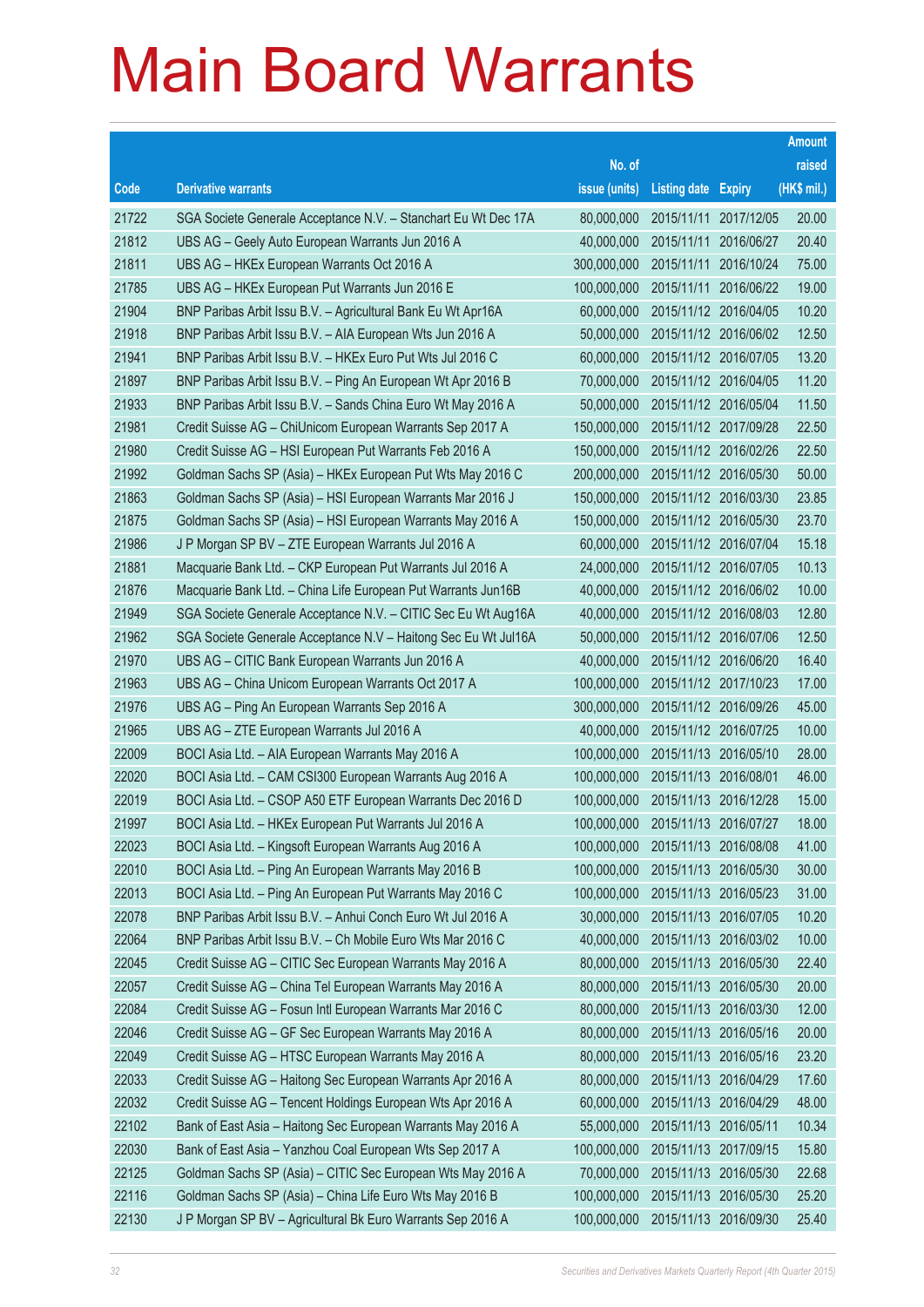|       |                                                                |                                   |                       |            | <b>Amount</b> |
|-------|----------------------------------------------------------------|-----------------------------------|-----------------------|------------|---------------|
|       |                                                                | No. of                            |                       |            | raised        |
| Code  | <b>Derivative warrants</b>                                     | issue (units)                     | Listing date Expiry   |            | $(HK$$ mil.)  |
| 22024 | Macquarie Bank Ltd. - CKH European Warrants Jun 2016 A         | 13,000,000                        | 2015/11/13 2016/06/02 |            | 12.82         |
| 22027 | Macquarie Bank Ltd. - CKP European Warrants Jun 2016 A         | 25,000,000                        | 2015/11/13 2016/06/02 |            | 10.33         |
| 22028 | Macquarie Bank Ltd. - ZTE European Warrants Aug 2016 A         | 29,000,000                        | 2015/11/13 2016/08/15 |            | 10.30         |
| 22158 | BOCI Asia Ltd. - HSCEI European Warrants Jul 2016 A            | 100,000,000                       | 2015/11/16 2016/07/28 |            | 15.00         |
| 22156 | BOCI Asia Ltd. - HSI European Warrants May 2016 A              | 100,000,000                       | 2015/11/16 2016/05/30 |            | 16.00         |
| 22214 | BNP Paribas Arbit Issu B.V. - CITIC Euro Warrants Aug 2016 A   | 100,000,000                       | 2015/11/16 2016/08/02 |            | 19.00         |
| 22212 | BNP Paribas Arbit Issu B.V. - China Life Euro Wts Jun 2016 A   | 60,000,000                        | 2015/11/16 2016/06/02 |            | 15.00         |
| 22217 | BNP Paribas Arbit Issu B.V. - HKEx European Wts Oct 2016 A     | 80,000,000                        | 2015/11/16 2016/10/04 |            | 20.00         |
| 22211 | Goldman Sachs SP (Asia) - Ping An European Wts Mar 2016 D      | 100,000,000                       | 2015/11/16 2016/03/31 |            | 15.00         |
| 22209 | J P Morgan SP BV - CAM CSI300 European Warrants Jun 2016 A     | 100,000,000                       | 2015/11/16 2016/06/02 |            | 31.60         |
| 22210 | J P Morgan SP BV - China Mob European Wts May 2016 A           | 100,000,000                       | 2015/11/16 2016/05/03 |            | 44.00         |
| 22162 | SGA Societe Generale Acceptance N.V. - CAM CSI300 Eu Wt Jun16A | 50,000,000                        | 2015/11/16 2016/06/03 |            | 12.75         |
| 22163 | SGA Societe Generale Acceptance N.V. - PICC Eu Wts Jun 2016A   | 18,000,000                        | 2015/11/16 2016/06/03 |            | 10.08         |
| 22178 | SGA Societe Generale Acceptance N.V. - Tencent Eu Wt Jun 16 B  | 500,000,000                       | 2015/11/16 2016/06/03 |            | 75.00         |
| 22196 | UBS AG – CITIC Sec European Warrants May 2016 A                | 40,000,000                        | 2015/11/16 2016/05/16 |            | 11.20         |
| 22203 | UBS AG - HSBC European Warrants Jun 2016 A                     | 100,000,000                       | 2015/11/16 2016/06/24 |            | 19.00         |
| 22204 | UBS AG - HSBC European Warrants Jun 2016 B                     | 100,000,000                       | 2015/11/16 2016/06/08 |            | 25.00         |
| 22197 | UBS AG - Haitong Sec European Warrants Apr 2016 A              | 60,000,000                        | 2015/11/16 2016/04/26 |            | 10.80         |
| 22181 | UBS AG - Tencent Holdings European Warrants Apr 2016 A         | 50,000,000                        | 2015/11/16 2016/04/26 |            | 52.50         |
| 22279 | Goldman Sachs SP (Asia) – CAM CSI300 European Wts May 2016 B   | 80,000,000                        | 2015/11/17 2016/05/30 |            | 21.52         |
| 22282 | Goldman Sachs SP (Asia) – CITIC European Warrants Jul 2016 A   | 80,000,000                        | 2015/11/17 2016/07/29 |            | 14.48         |
| 22292 | Goldman Sachs SP (Asia) - Haitong Sec Euro Wts Jun 2016 A      | 80,000,000                        | 2015/11/17 2016/06/24 |            | 20.00         |
| 22256 | HK Bank - China Life European Warrants Jun 2016 C              | 80,000,000                        | 2015/11/17            | 2016/06/30 | 24.00         |
| 22241 | HK Bank – China Mobile European Warrants Jun 2016 A            | 60,000,000                        | 2015/11/17 2016/06/30 |            | 42.00         |
| 22252 | HK Bank - HKEx European Warrants Sep 2016 A                    | 180,000,000                       | 2015/11/17 2016/09/26 |            | 27.00         |
| 22237 | HK Bank – HSCEI European Warrants Jun 2016 A                   | 180,000,000                       | 2015/11/17 2016/06/29 |            | 27.00         |
| 22235 | HK Bank – HSI European Warrants May 2016 B                     | 180,000,000 2015/11/17 2016/05/30 |                       |            | 28.80         |
| 22307 | J P Morgan SP BV - Ch Merchants European Warrants Aug 2016 A   | 60,000,000                        | 2015/11/17 2016/08/01 |            | 22.08         |
| 22295 | J P Morgan SP BV - KECL European Warrants Jul 2016 A           | 40,000,000                        | 2015/11/17 2016/07/04 |            | 16.28         |
| 22304 | J P Morgan SP BV - Ping An European Put Warrants Aug 2016 A    | 100,000,000                       | 2015/11/17 2016/08/02 |            | 34.30         |
| 22309 | J P Morgan SP BV - Wanda Comm European Warrants Dec 2017 A     | 60,000,000                        | 2015/11/17 2017/12/29 |            | 15.00         |
| 22265 | Macquarie Bank Ltd. - JNCEC European Warrants Dec 2016 A       | 15,000,000                        | 2015/11/17 2016/12/16 |            | 10.01         |
| 22258 | Macquarie Bank Ltd. - SHK Ppt European Warrants Jun 2016 A     | 15,000,000                        | 2015/11/17            | 2016/06/02 | 10.01         |
| 22268 | Macquarie Bank Ltd - Skyworth Digital European Wts Dec 2017 A  | 40,000,000                        | 2015/11/17 2017/12/18 |            | 10.00         |
| 22273 | SGA Societe Generale Acceptance N.V. - BOCHK Eu Wt Apr 2017A   | 50,000,000                        | 2015/11/17            | 2017/04/06 | 10.00         |
| 22272 | SGA Societe Generale Acceptance N.V. - CNOOC Eu Wt Jul 2016A   | 40,000,000                        | 2015/11/17 2016/07/06 |            | 17.40         |
| 22366 | Goldman Sachs SP (Asia) - AIA European Warrants Apr 2016 A     | 80,000,000                        | 2015/11/18            | 2016/04/29 | 20.48         |
| 22356 | Goldman Sachs SP (Asia) - CC Bank European Wts May 2016 A      | 100,000,000                       | 2015/11/18 2016/05/30 |            | 31.90         |
| 22400 | Goldman Sachs SP (Asia) - Fosun Intl European Wts Jul 2016 B   | 80,000,000                        | 2015/11/18 2016/07/08 |            | 20.00         |
| 22313 | Goldman Sachs SP (Asia) - HSI European Warrants May 2016 B     | 150,000,000                       | 2015/11/18 2016/05/30 |            | 37.80         |
| 22320 | Goldman Sachs SP (Asia) - HSI European Put Wts May 2016 C      | 150,000,000                       | 2015/11/18            | 2016/05/30 | 38.70         |
| 22369 | Goldman Sachs Sp (Asia) - ICBC European Warrants May 2016 A    | 100,000,000                       | 2015/11/18 2016/05/30 |            | 25.40         |
| 22354 | Goldman Sachs SP (Asia) - Tencent European Wt May 2016 B       | 100,000,000                       | 2015/11/18 2016/05/03 |            | 67.60         |
| 22353 | J P Morgan SP BV - HSI European Warrants May 2016 D            | 300,000,000                       | 2015/11/18 2016/05/30 |            | 45.00         |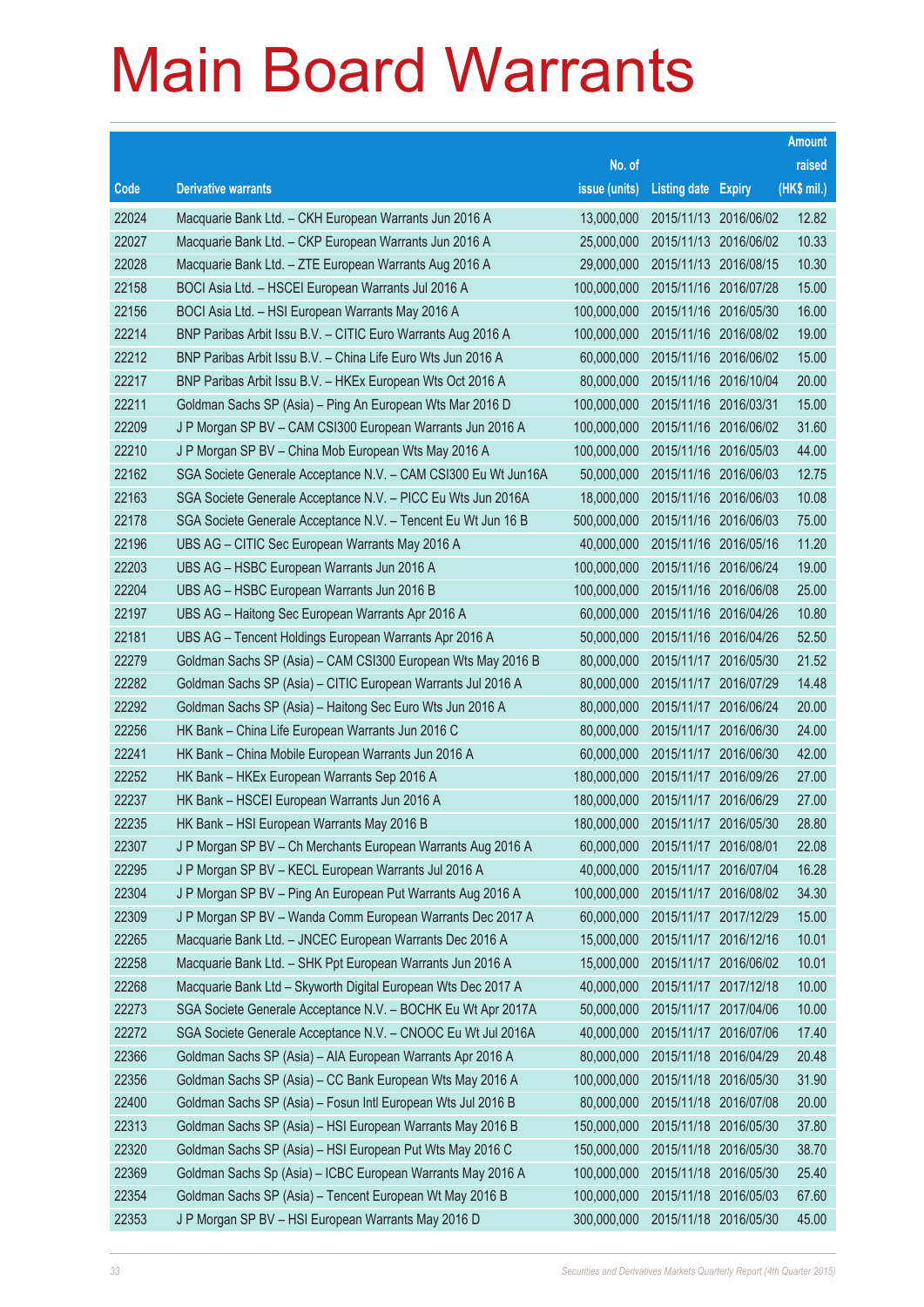|         |                                                                |               |                            |                       | <b>Amount</b> |
|---------|----------------------------------------------------------------|---------------|----------------------------|-----------------------|---------------|
|         |                                                                | No. of        |                            |                       | raised        |
| Code    | <b>Derivative warrants</b>                                     | issue (units) | <b>Listing date Expiry</b> |                       | (HK\$ mil.)   |
| 22349   | Macquarie Bank Ltd. - HN Renewables European Wts Dec 2016 A    | 20,000,000    | 2015/11/18 2016/12/16      |                       | 10.00         |
| 22331   | SGA Societe Generale Acceptance N.V. - Ch Mob Eu Wt Jul 16 A   | 80,000,000    |                            | 2015/11/18 2016/07/06 | 41.60         |
| 22311   | SGA Societe Generale Acceptance N.V - Evergrande Eu Wt Oct16 A | 80,000,000    | 2015/11/18 2016/10/17      |                       | 21.60         |
| 22312   | SGA Societe Generale Acceptance N.V - Evergrande Eu Wt Jan17 A | 80,000,000    |                            | 2015/11/18 2017/01/04 | 14.80         |
| 22310   | SGA Societe Generale Acceptance N.V - Evergrande Eu Wt Jul17 A | 80,000,000    |                            | 2015/11/18 2017/07/03 | 27.20         |
| 22342   | SGA Societe Generale Acceptance N.V. - Galaxy Ent Eu Wt Jul16B | 80,000,000    |                            | 2015/11/18 2016/07/06 | 21.60         |
| 22341   | SGA Societe Generale Acceptance N.V. - Galaxy Ent Eu Wt Aug16A | 80,000,000    | 2015/11/18 2016/08/03      |                       | 31.20         |
| 22343   | SGA Societe Generale Acceptance N.V. - Galaxy Eu Put Wt Jul16C | 80,000,000    |                            | 2015/11/18 2016/07/06 | 29.60         |
| 22346   | SGA Societe Generale Acceptance N.V - Sands China Eu Wt Aug16A | 80,000,000    |                            | 2015/11/18 2016/08/03 | 27.20         |
| 22496   | Credit Suisse AG - China Life European Warrants Mar 2016 B     | 80,000,000    | 2015/11/19 2016/03/24      |                       | 16.00         |
| 22487   | Credit Suisse AG - China Shenhua European Wts Dec 2016 A       | 80,000,000    | 2015/11/19 2016/12/29      |                       | 13.60         |
| 22492   | Credit Suisse AG - HKEx European Warrants Jul 2016 A           | 180,000,000   | 2015/11/19 2016/07/29      |                       | 32.40         |
| 22505   | Credit Suisse AG - Tencent Holdings Euro Put Wts Mar 2016 B    | 80,000,000    |                            | 2015/11/19 2016/03/24 | 12.00         |
| 22477   | Goldman Sachs SP (Asia) - China Mobile Euro Wts Apr 2016 A     | 80,000,000    |                            | 2015/11/19 2016/04/29 | 42.72         |
| 22482   | Goldman Sachs SP (Asia) - China Mobile Euro Wts Dec 2017 A     | 300,000,000   | 2015/11/19 2017/12/04      |                       | 45.00         |
| 22409   | HK Bank - CITIC European Warrants Jul 2016 A                   | 100,000,000   | 2015/11/19 2016/07/29      |                       | 15.00         |
| 22402   | HK Bank - CKP European Warrants Jun 2016 B                     | 80,000,000    |                            | 2015/11/19 2016/06/30 | 24.00         |
| 22432   | HK Bank - China Unicom European Warrants Oct 2017 A            | 100,000,000   | 2015/11/19 2017/10/31      |                       | 15.00         |
| 22441   | HK Bank - Evergrande European Warrants Dec 2016 A              | 80,000,000    |                            | 2015/11/19 2016/12/30 | 20.00         |
| 22407   | HK Bank - PICC Group European Warrants May 2016 A              | 50,000,000    | 2015/11/19 2016/05/31      |                       | 15.00         |
| 22516   | J P Morgan SP BV - AIA European Warrants Jun 2016 B            | 100,000,000   |                            | 2015/11/19 2016/06/02 | 25.00         |
| 22515   | Macquarie Bank Ltd. - HKEx European Warrants Jun 2016 A        | 60,000,000    |                            | 2015/11/19 2016/06/02 | 10.02         |
| 22443   | SGA Societe Generale Acceptance N.V. - BOCL Eu Wt Sep 2016 B   | 100,000,000   | 2015/11/19 2016/09/05      |                       | 25.00         |
| 22450   | SGA Societe Generale Acceptance N.V. - BOCL Eu Wt Oct 2016 A   | 100,000,000   |                            | 2015/11/19 2016/10/05 | 16.50         |
| 22454   | SGA Societe Generale Acceptance N.V. - CCB Eur Wt Aug 2016 B   | 100,000,000   |                            | 2015/11/19 2016/08/03 | 33.50         |
| 22456   | SGA Societe Generale Acceptance N.V. - CITIC Euro Wt Feb17 A   | 50,000,000    | 2015/11/19 2017/02/03      |                       | 12.50         |
| 22460   | SGA Societe Generale Acceptance N.V. - ICBC Eu Wt Aug 2016 B   | 100,000,000   | 2015/11/19 2016/08/03      |                       | 32.00         |
| 25088 # | Credit Suisse AG - ChiUnicom European Warrants Sep 2016 B      | 150,000,000   | 2015/11/19 2016/09/30      |                       | 10.05         |
| 22522   | BOCI Asia Ltd. - HKEx European Warrants Jun 2016 E             | 100,000,000   | 2015/11/20 2016/06/13      |                       | 17.00         |
| 22632   | BNP Paribas Arbit Issu B.V. - Car Inc European Wts Jun16A      | 100,000,000   |                            | 2015/11/20 2016/06/02 | 25.00         |
| 22634   | Credit Suisse AG - China Mobile European Warrants Apr 2016 B   | 80,000,000    |                            | 2015/11/20 2016/04/22 | 32.00         |
| 22633   | Credit Suisse AG - PetroChina European Warrants Apr 2016 B     | 70,000,000    | 2015/11/20 2016/04/28      |                       | 27.30         |
| 22563   | HK Bank - AIA European Warrants May 2016 B                     | 80,000,000    | 2015/11/20 2016/05/31      |                       | 20.00         |
| 22565   | HK Bank - CGS European Warrants May 2016 A                     | 80,000,000    | 2015/11/20 2016/05/31      |                       | 12.00         |
| 22545   | HK Bank - China Overseas European Warrants Jun 2016 A          | 80,000,000    | 2015/11/20 2016/06/30      |                       | 20.00         |
| 22569   | HK Bank - HKEx European Warrants Jun 2016 C                    | 180,000,000   |                            | 2015/11/20 2016/06/30 | 45.00         |
| 22543   | HK Bank - Li & Fung European Warrants Jun 2016 A               | 50,000,000    | 2015/11/20 2016/06/30      |                       | 15.00         |
| 22637   | J P Morgan SP BV - CITIC European Warrants Jul 2016 A          | 100,000,000   | 2015/11/20 2016/07/29      |                       | 15.30         |
| 22581   | J P Morgan SP BV - Huaneng Power European Wts Nov 2017 A       | 100,000,000   | 2015/11/20 2017/11/30      |                       | 25.10         |
| 22676   | Macquarie Bank Ltd. - Ch Oilfield European Wts Oct 2016 A      | 40,000,000    | 2015/11/20 2016/10/18      |                       | 10.00         |
| 22589   | Macquarie Bank Ltd. - Tencent European Put Wts Jun 2016 A      | 10,000,000    | 2015/11/20 2016/06/02      |                       | 10.00         |
| 22597   | SGA Societe Generale Acceptance N.V. - AGBK Eu Wt Aug 2016 A   | 100,000,000   | 2015/11/20 2016/08/03      |                       | 25.00         |
| 22614   | SGA Societe Generale Acceptance N.V. - Ch Cinda Eu Wt Aug16A   | 25,000,000    | 2015/11/20 2016/08/03      |                       | 10.00         |
| 22615   | SGA Societe Generale Acceptance N.V. - CITBK Eu Wt Jul 16 A    | 15,000,000    | 2015/11/20 2016/07/06      |                       | 10.05         |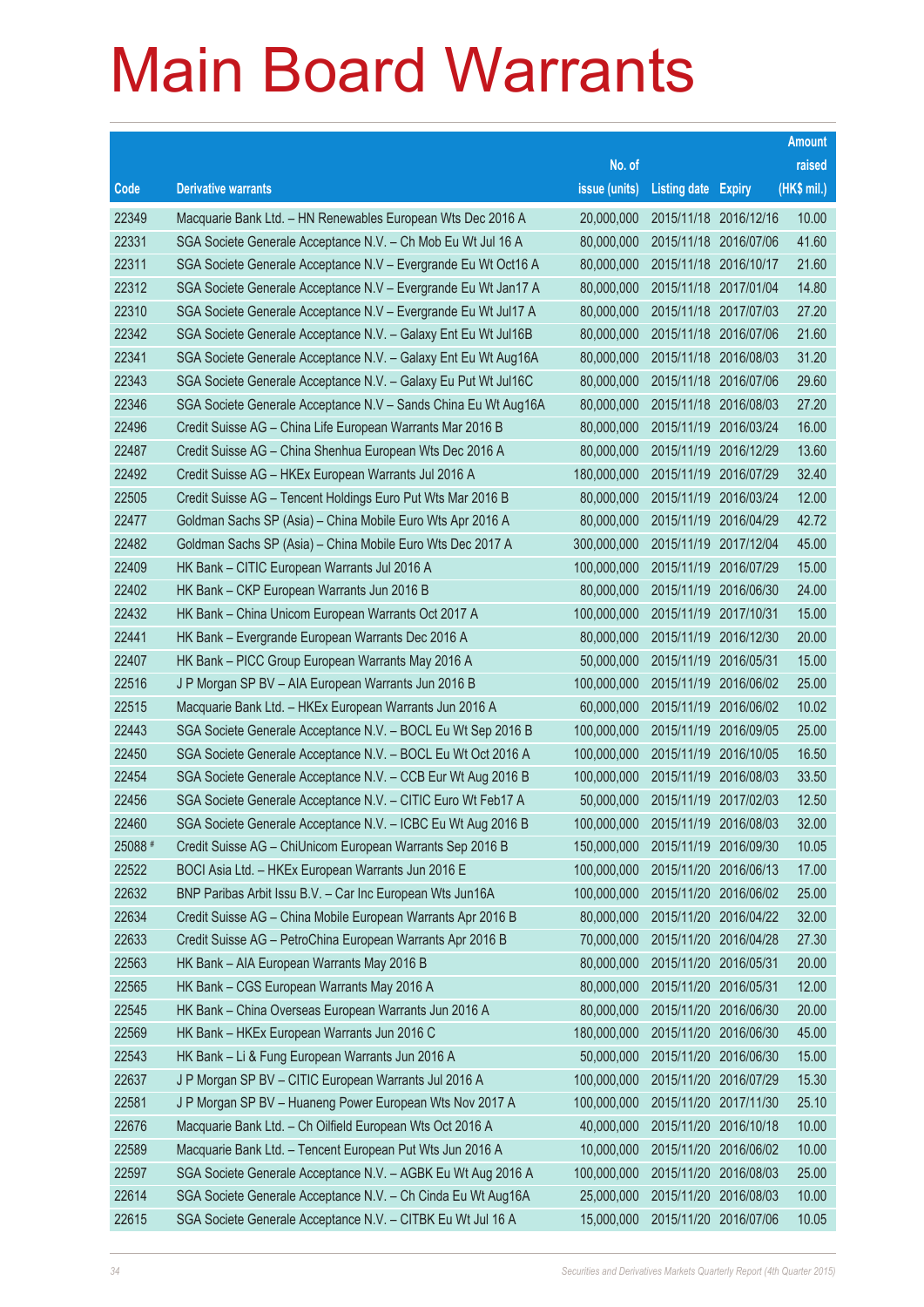|       |                                                                |               |                            |                       | <b>Amount</b> |
|-------|----------------------------------------------------------------|---------------|----------------------------|-----------------------|---------------|
|       |                                                                | No. of        |                            |                       | raised        |
| Code  | <b>Derivative warrants</b>                                     | issue (units) | <b>Listing date Expiry</b> |                       | (HK\$ mil.)   |
| 22621 | SGA Societe Generale Acceptance N.V. - CITBK Eu Wt Oct 16 A    | 15,000,000    |                            | 2015/11/20 2016/10/05 | 10.05         |
| 22625 | SGA Societe Generale Acceptance N.V. - CMB Eu Wts Sep 2016 A   | 100,000,000   |                            | 2015/11/20 2016/09/05 | 19.50         |
| 22630 | SGA Societe Generale Acceptance N.V. - ChiUnicom Eu Wt Nov17 A | 70,000,000    |                            | 2015/11/20 2017/11/03 | 11.20         |
| 22572 | SGA Societe Generale Acceptance N.V. - HKEx Eu Wt Dec 2016 A   | 200,000,000   |                            | 2015/11/20 2016/12/05 | 50.00         |
| 22724 | Credit Suisse AG - PICC European Warrants Jul 2016 A           | 70,000,000    |                            | 2015/11/23 2016/07/29 | 11.20         |
| 22773 | J P Morgan SP BV - China Tel European Warrants Jul 2016 A      | 80,000,000    |                            | 2015/11/23 2016/07/04 | 22.48         |
| 22771 | J P Morgan SP BV - Li & Fung European Warrants Aug 2016 A      | 50,000,000    | 2015/11/23 2016/08/01      |                       | 17.25         |
| 22705 | Macquarie Bank Ltd. - China Mobile European Wts Mar 2016 C     | 50,000,000    |                            | 2015/11/23 2016/03/02 | 10.00         |
| 22691 | Macquarie Bank Ltd. - China Mobile European Wts May 2016 A     | 50,000,000    |                            | 2015/11/23 2016/05/04 | 10.05         |
| 22682 | Macquarie Bank Ltd. - CNOOC European Warrants Jul 2016 A       | 10,000,000    |                            | 2015/11/23 2016/07/05 | 10.00         |
| 22687 | Macquarie Bank Ltd. - Digital China European Wts Dec 2017 A    | 37,000,000    |                            | 2015/11/23 2017/12/18 | 10.03         |
| 22707 | Macquarie Bank Ltd. - HKEx European Warrants Mar 2016 D        | 52,000,000    |                            | 2015/11/23 2016/03/02 | 10.04         |
| 22743 | SGA Societe Generale Acceptance N.V. - CP&CC Eu Wt Aug 2016A   | 80,000,000    |                            | 2015/11/23 2016/08/03 | 24.00         |
| 22729 | SGA Societe Generale Acceptance NV - CSOP A50 ETF Eu Wt Jun16B | 30,000,000    |                            | 2015/11/23 2016/06/03 | 14.85         |
| 22734 | SGA Societe Generale Acceptance N.V. - A50 Ch Eu Wt Jun 2016D  | 30,000,000    |                            | 2015/11/23 2016/06/03 | 15.60         |
| 22732 | SGA Societe Generale Acceptance N.V - HS H-SHARE Eu Wts Jun16A | 50,000,000    |                            | 2015/11/23 2016/06/03 | 18.75         |
| 22735 | SGA Societe Generale Acceptance N.V. - Petch Eu Wt Jul 2016B   | 60,000,000    |                            | 2015/11/23 2016/07/06 | 29.70         |
| 22738 | SGA Societe Generale Acceptance N.V. - Ping An Eu Wt Jun 16 B  | 120,000,000   |                            | 2015/11/23 2016/06/03 | 19.80         |
| 22862 | Goldman Sachs SP (Asia) - China Life Euro Wts Apr 2016 A       | 80,000,000    |                            | 2015/11/24 2016/04/28 | 24.72         |
| 22867 | Goldman Sachs SP (Asia) - China Life Euro Wts May 2016 C       | 80,000,000    |                            | 2015/11/24 2016/05/30 | 20.48         |
| 22868 | Goldman Sachs SP (Asia) - HKEx European Warrants Mar 2016 B    | 80,000,000    |                            | 2015/11/24 2016/03/31 | 23.28         |
| 22851 | Goldman Sachs SP (Asia) - HSBC European Warrants Jun 2016 A    | 80,000,000    |                            | 2015/11/24 2016/06/06 | 27.76         |
| 22861 | Goldman Sachs SP (Asia) - HSBC European Warrants Jun 2016 B    | 80,000,000    |                            | 2015/11/24 2016/06/06 | 20.48         |
| 22872 | Goldman Sachs SP (Asia) - Ping An European Wts Apr 2016 A      | 80,000,000    |                            | 2015/11/24 2016/04/29 | 29.92         |
| 22781 | HK Bank - Agricultural Bank European Warrants Sep 2016 A       | 80,000,000    |                            | 2015/11/24 2016/09/30 | 20.00         |
| 22774 | HK Bank - AIA European Warrants May 2016 C                     | 80,000,000    | 2015/11/24 2016/05/31      |                       | 28.00         |
| 22775 | HK Bank - China Mobile European Warrants Jun 2016 B            | 80,000,000    |                            | 2015/11/24 2016/06/30 | 28.00         |
| 22788 | HK Bank - HSI European Warrants Apr 2016 B                     | 180,000,000   | 2015/11/24 2016/04/28      |                       | 28.80         |
| 22834 | J P Morgan SP BV - Car Inc European Warrants Jun 2016 A        | 100,000,000   |                            | 2015/11/24 2016/06/02 | 25.40         |
| 22842 | J P Morgan SP BV - HKEx European Warrants Aug 2016 B           | 200,000,000   | 2015/11/24 2016/08/01      |                       | 30.60         |
| 22838 | J P Morgan SP BV - HKEx European Warrants Sep 2016 B           | 200,000,000   |                            | 2015/11/24 2016/09/30 | 31.80         |
| 22843 | J P Morgan SP BV - HSBC European Warrants Jul 2016 A           | 100,000,000   |                            | 2015/11/24 2016/07/05 | 25.00         |
| 22849 | J P Morgan SP BV - Ping An European Warrants Jun 2016 A        | 100,000,000   |                            | 2015/11/24 2016/06/02 | 25.10         |
| 22804 | Macquarie Bank Ltd. - China Gas Hold Euro Wts Oct 2016 A       | 47,000,000    |                            | 2015/11/24 2016/10/14 | 10.01         |
| 22803 | Macquarie Bank Ltd. - Minsheng Bank European Wts Jun 2016 A    | 17,000,000    |                            | 2015/11/24 2016/06/02 | 10.08         |
| 22815 | SGA Societe Generale Acceptance N.V. - CCCCL Eu Wt Oct 2016 A  | 70,000,000    |                            | 2015/11/24 2016/10/05 | 11.90         |
| 22814 | SGA Societe Generale Acceptance N.V. - CKH Euro Wt Jul 2016A   | 30,000,000    |                            | 2015/11/24 2016/07/06 | 15.60         |
| 22802 | SGA Societe Generale Acceptance N.V. - Ch Mob Eu Wt Apr 16 A   | 80,000,000    |                            | 2015/11/24 2016/04/06 | 17.60         |
| 22806 | SGA Societe Generale Acceptance N.V. - Kingsoft Eu Wt Aug16A   | 40,000,000    |                            | 2015/11/24 2016/08/03 | 15.40         |
| 22832 | UBS AG - AIA European Warrants Apr 2016 B                      | 100,000,000   |                            | 2015/11/24 2016/04/29 | 29.00         |
| 22829 | UBS AG - China Mobile European Warrants Jun 2016 A             | 100,000,000   |                            | 2015/11/24 2016/06/23 | 61.00         |
| 22820 | UBS AG - HSI European Put Warrants Apr 2016 C                  | 300,000,000   |                            | 2015/11/24 2016/04/28 | 50.40         |
| 22824 | UBS AG - HSI European Put Warrants Apr 2016 D                  | 300,000,000   |                            | 2015/11/24 2016/04/28 | 45.00         |
| 22822 | UBS AG - HSI European Put Warrants Jun 2016 F                  | 300,000,000   |                            | 2015/11/24 2016/06/29 | 45.00         |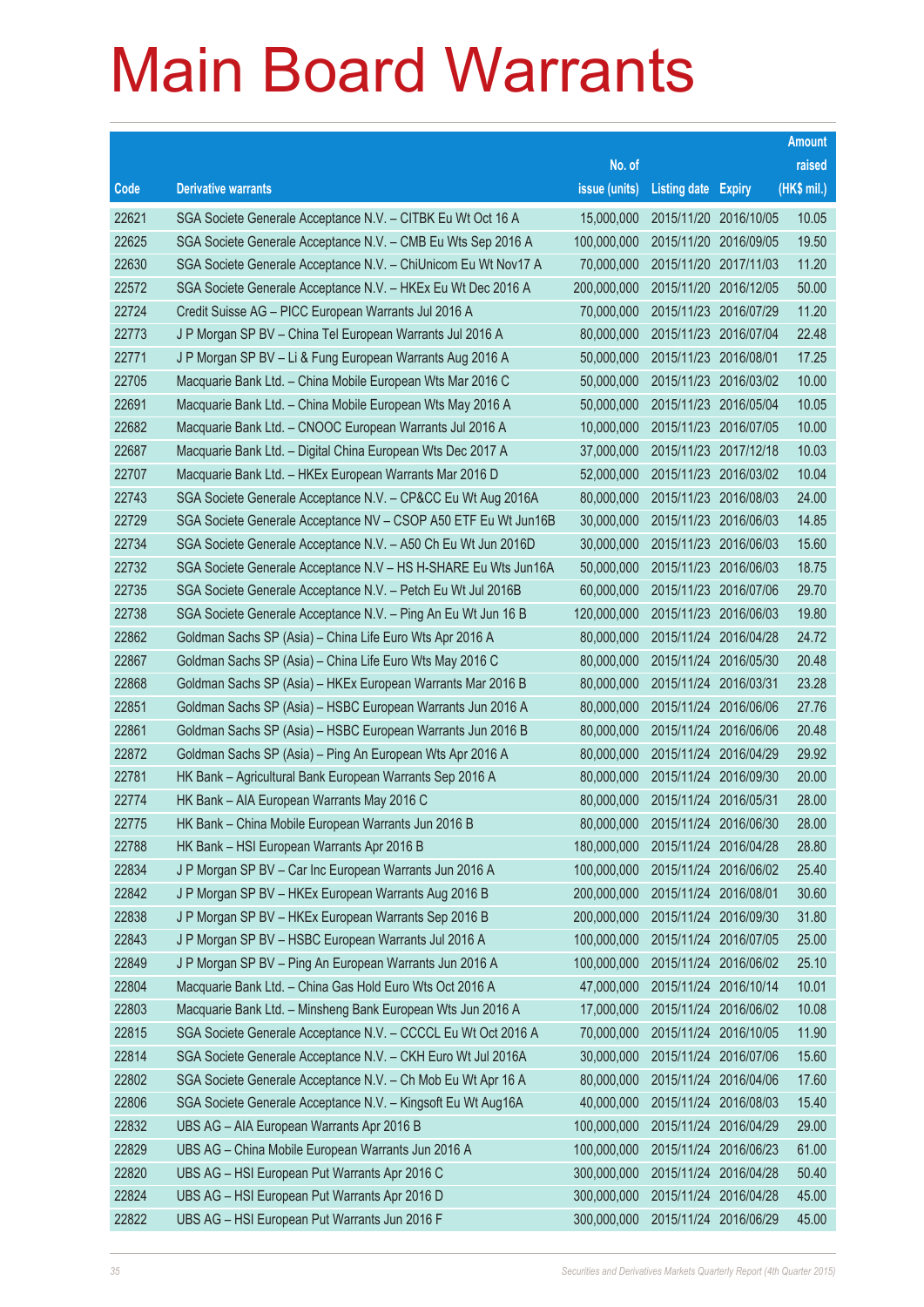|       |                                                               |               |                            | <b>Amount</b> |
|-------|---------------------------------------------------------------|---------------|----------------------------|---------------|
|       |                                                               | No. of        |                            | raised        |
| Code  | <b>Derivative warrants</b>                                    | issue (units) | <b>Listing date Expiry</b> | (HK\$ mil.)   |
| 22906 | BOCI Asia Ltd. - CKP European Warrants Jun 2016 A             | 100,000,000   | 2015/11/25 2016/06/27      | 42.00         |
| 22894 | BOCI Asia Ltd. - China Mobile European Warrants May 2016 A    | 100,000,000   | 2015/11/25 2016/05/03      | 40.00         |
| 22890 | BOCI Asia Ltd. - HSBC European Warrants May 2016 C            | 100,000,000   | 2015/11/25 2016/05/10      | 20.00         |
| 22968 | BNP Paribas Arbit Issu B.V. - AIA European Wts Jun 2016 B     | 40,000,000    | 2015/11/25 2016/06/02      | 10.00         |
| 22980 | BNP Paribas Arbit Issu B.V. - BOCL European Wts Oct 2016 A    | 70,000,000    | 2015/11/25 2016/10/04      | 10.50         |
| 22956 | BNP Paribas Arbit Issu B.V. - Ch Mobile Euro Wts Jul 2016 A   | 40,000,000    | 2015/11/25 2016/07/05      | 23.20         |
| 22941 | Credit Suisse AG - Galaxy Ent European Warrants May 2016 A    | 50,000,000    | 2015/11/25 2016/05/30      | 14.00         |
| 22929 | Credit Suisse AG - PICC Group European Warrants Mar 2016 A    | 80,000,000    | 2015/11/25 2016/03/30      | 16.80         |
| 22955 | Goldman Sachs SP (Asia) – BOCL European Warrants May 2016 A   | 80,000,000    | 2015/11/25 2016/05/30      | 20.32         |
| 22948 | Goldman Sachs SP (Asia) - HSBC European Put Wts Apr 2016 E    | 80,000,000    | 2015/11/25 2016/04/29      | 25.52         |
| 22880 | HK Bank - CRRC European Warrants May 2016 A                   | 80,000,000    | 2015/11/25 2016/05/31      | 12.00         |
| 22882 | HK Bank - HKEx European Put Warrants Jul 2016 A               | 100,000,000   | 2015/11/25 2016/07/29      | 17.00         |
| 22889 | HK Bank - Kingsoft European Warrants Jun 2016 A               | 50,000,000    | 2015/11/25 2016/06/30      | 15.00         |
| 22879 | HK Bank - Stanchart European Warrants Jun 2017 B              | 100,000,000   | 2015/11/25 2017/06/12      | 15.00         |
| 22989 | J P Morgan SP BV - KECL European Warrants Mar 2016 A          | 60,000,000    | 2015/11/25 2016/03/02      | 10.44         |
| 22982 | J P Morgan SP BV - SJM Holdings European Warrants Dec 2017 A  | 60,000,000    | 2015/11/25 2017/12/04      | 15.12         |
| 22915 | Macquarie Bank Ltd. - Tencent European Warrants Jun 2016 B    | 13,000,000    | 2015/11/25 2016/06/02      | 10.01         |
| 22925 | Macquarie Bank Ltd. - Tencent European Warrants Jun 2016 C    | 27,000,000    | 2015/11/25 2016/06/02      | 10.02         |
| 22945 | UBS AG - CNOOC European Warrants Mar 2016 B                   | 50,000,000    | 2015/11/25 2016/03/21      | 17.00         |
| 22946 | UBS AG - HSI European Warrants Apr 2016 E                     | 300,000,000   | 2015/11/25 2016/04/28      | 51.00         |
| 22947 | UBS AG - HSI European Warrants May 2016 B                     | 300,000,000   | 2015/11/25 2016/05/30      | 45.00         |
| 23013 | BNP Paribas Arbit Issu B.V. - CC Bank Euro Wts Aug 2016 B     | 50,000,000    | 2015/11/26 2016/08/02      | 11.50         |
| 23006 | BNP Paribas Arbit Issu B.V. - HKEx European Wts Aug 2016 A    | 100,000,000   | 2015/11/26 2016/08/02      | 19.00         |
| 23009 | BNP Paribas Arbit Issu B.V. - HSBC European Wts Jul 2016 A    | 50,000,000    | 2015/11/26 2016/07/05      | 10.50         |
| 23000 | BNP Paribas Arbit Issu B.V. - KECL European Wts Jul 2016 A    | 20,000,000    | 2015/11/26 2016/07/05      | 12.00         |
| 22998 | Credit Suisse AG - HSI European Put Warrants Apr 2016 B       | 150,000,000   | 2015/11/26 2016/04/28      | 22.50         |
| 23033 | Goldman Sachs SP (Asia) - China Life Euro Put Wts Apr 2016 B  | 80,000,000    | 2015/11/26 2016/04/28      | 18.48         |
| 23027 | Goldman Sachs SP (Asia) - China Mobile Euro Wts Jun 2016 A    | 100,000,000   | 2015/11/26 2016/06/30      | 67.30         |
| 23029 | Goldman Sachs SP (Asia) - China Mobile Eu Put Wts Apr 2016 B  | 100,000,000   | 2015/11/26 2016/04/25      | 37.20         |
| 23024 | Goldman Sachs SP (Asia) - Galaxy Ent European Wts Jun 2016 A  | 80,000,000    | 2015/11/26 2016/06/30      | 25.60         |
| 23035 | Goldman Sachs SP (Asia) - HSI European Warrants Mar 2016 K    | 150,000,000   | 2015/11/26 2016/03/30      | 23.55         |
| 23021 | Goldman Sachs SP (Asia) - Kingsoft European Wts Jun 2016 A    | 60,000,000    | 2015/11/26 2016/06/30      | 25.86         |
| 22995 | HK Bank - CITIC Bank European Warrants Jun 2016 A             | 50,000,000    | 2015/11/26 2016/06/30      | 12.50         |
| 22992 | HK Bank - HSI European Put Warrants Apr 2016 C                | 180,000,000   | 2015/11/26 2016/04/28      | 28.80         |
| 22993 | HK Bank - HSI European Put Warrants May 2016 C                | 180,000,000   | 2015/11/26 2016/05/30      | 45.00         |
| 22990 | HK Bank - HSI European Put Warrants Jun 2016 B                | 180,000,000   | 2015/11/26 2016/06/29      | 27.00         |
| 22996 | HK Bank - KECL European Warrants Jun 2016 B                   | 50,000,000    | 2015/11/26 2016/06/30      | 17.50         |
| 23041 | J P Morgan SP BV - Chi Res Land European Warrants Sep 2016 A  | 100,000,000   | 2015/11/26 2016/09/02      | 25.10         |
| 22997 | J P Morgan SP BV - HSI European Put Warrants Jun 2016 D       | 300,000,000   | 2015/11/26 2016/06/29      | 75.30         |
| 23044 | J P Morgan SP BV - Stanchart European Warrants Jun 2017 A     | 100,000,000   | 2015/11/26 2017/06/12      | 15.20         |
| 23020 | Macquarie Bank Ltd. - Chinares Cement European Wt Dec 2016 A  | 22,000,000    | 2015/11/26 2016/12/15      | 10.01         |
| 23016 | Macquarie Bank Ltd. - Towngas China European Wts Jun 2016 A   | 14,000,000    | 2015/11/26 2016/06/13      | 10.63         |
| 23037 | UBS AG - Kingsoft European Warrants Jun 2016 A                | 100,000,000   | 2015/11/26 2016/06/27      | 29.00         |
| 10370 | BNP Paribas Arbit Issu B.V. - AUD/USD European Wts Sep 2016 A | 50,000,000    | 2015/11/27 2016/09/23      | 12.50         |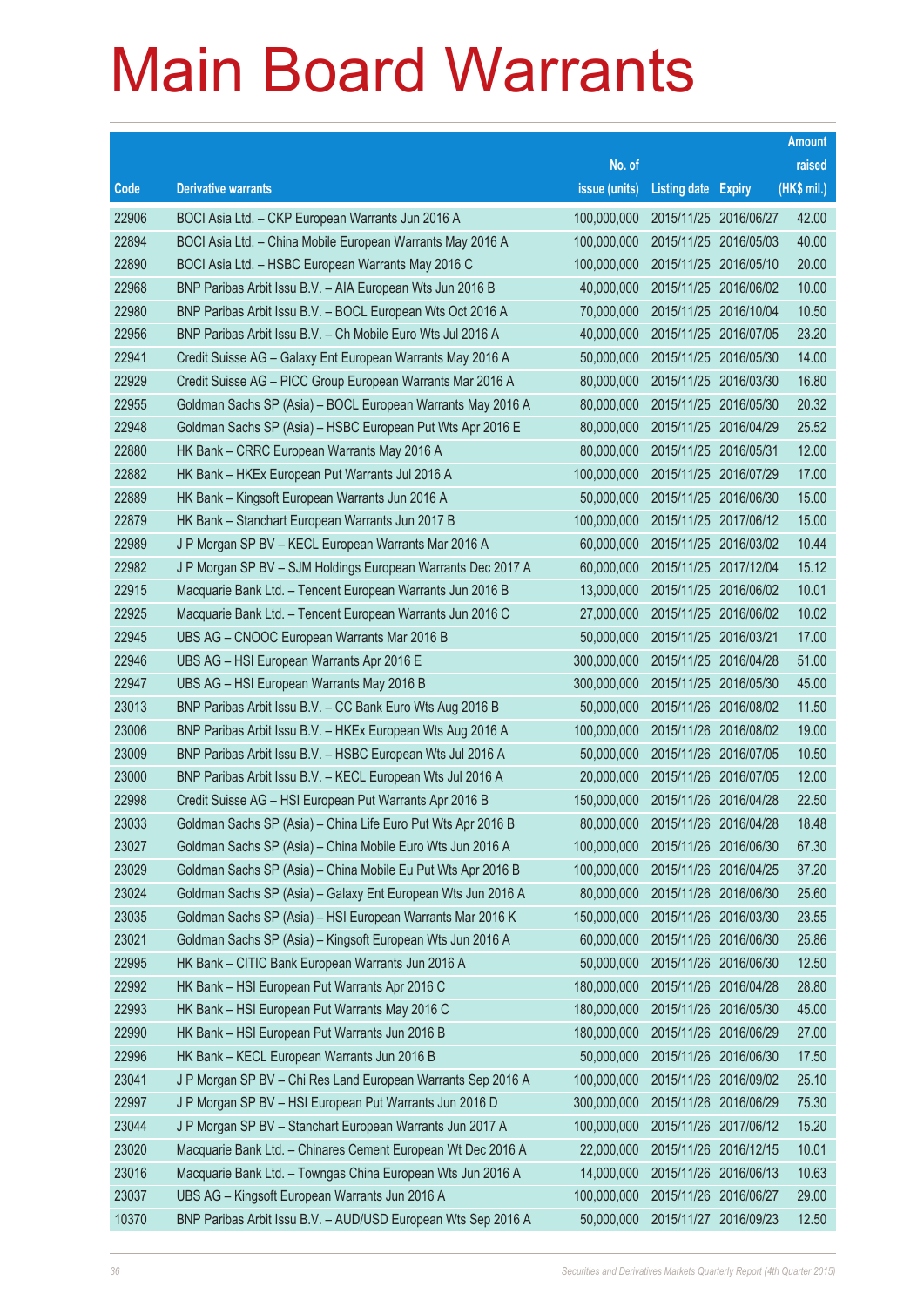|       |                                                                |               |                            |                       | <b>Amount</b> |
|-------|----------------------------------------------------------------|---------------|----------------------------|-----------------------|---------------|
|       |                                                                | No. of        |                            |                       | raised        |
| Code  | <b>Derivative warrants</b>                                     | issue (units) | <b>Listing date Expiry</b> |                       | (HK\$ mil.)   |
| 10371 | BNP Paribas Arbit Issu B.V. - AUD/USD Euro Put Wts Sep 2016 B  | 50,000,000    | 2015/11/27 2016/09/23      |                       | 12.50         |
| 10366 | BNP Paribas Arbit Issu B.V. - EUR/USD Euro Wts Sep 2016 A      | 50,000,000    | 2015/11/27 2016/09/23      |                       | 12.50         |
| 10367 | BNP Paribas Arbit Issu B.V. - EUR/USD Euro Put Wt Sep 2016 B   | 50,000,000    | 2015/11/27                 | 2016/09/23            | 12.50         |
| 10368 | BNP Paribas Arbit Issu B.V. - USD/YEN Euro Wts Sep 2016 A      | 50,000,000    | 2015/11/27 2016/09/23      |                       | 12.50         |
| 10369 | BNP Paribas Arbit Issu B.V. - USD/YEN Eur Put Wts Sep 2016 B   | 50,000,000    |                            | 2015/11/27 2016/09/23 | 12.50         |
| 23057 | Goldman Sachs SP (Asia) - HKEx European Warrants Jul 2016 A    | 300,000,000   | 2015/11/27 2016/07/27      |                       | 49.80         |
| 23069 | Goldman Sachs SP (Asia) - Ping An Euro Put Wts Apr 2016 B      | 60,000,000    | 2015/11/27 2016/04/08      |                       | 11.04         |
| 23053 | HK Bank – CSOP A50 ETF European Warrants Jul 2016 A            | 180,000,000   | 2015/11/27 2016/07/20      |                       | 27.00         |
| 23052 | HK Bank - CSOP A50 ETF European Warrants Dec 2016 B            | 180,000,000   |                            | 2015/11/27 2016/12/30 | 27.00         |
| 23054 | HK Bank - A50 China European Warrants Mar 2017 A               | 180,000,000   | 2015/11/27 2017/03/24      |                       | 27.00         |
| 23055 | HK Bank - HSI European Warrants May 2016 D                     | 180,000,000   |                            | 2015/11/27 2016/05/30 | 32.40         |
| 23056 | HK Bank - Link REIT European Warrants Jul 2016 A               | 50,000,000    | 2015/11/27 2016/07/29      |                       | 12.50         |
| 23047 | Macquarie Bank Ltd. - AIA European Put Warrants May 2016 A     | 65,000,000    |                            | 2015/11/27 2016/05/04 | 10.21         |
| 23060 | Macquarie Bank Ltd. - Kingsoft European Warrants Jun 2016 A    | 32,000,000    | 2015/11/27 2016/06/02      |                       | 10.02         |
| 23046 | Macquarie Bank Ltd. - Tencent European Warrants Jun 2016 D     | 10,000,000    | 2015/11/27                 | 2016/06/02            | 14.39         |
| 23063 | SGA Societe Generale Acceptance N.V - Ch Oilfield Eu Wt Oct16A | 80,000,000    | 2015/11/27 2016/10/12      |                       | 15.20         |
| 23064 | SGA Societe Generale Acceptance N.V - Haitong Sec Eu Wt Jun16B | 40,000,000    |                            | 2015/11/27 2016/06/03 | 10.60         |
| 23066 | SGA Societe Generale Acceptance N.V. - KECL Eu Wt Sep 2016 A   | 12,000,000    | 2015/11/27 2016/09/05      |                       | 10.08         |
| 23074 | Credit Suisse AG - China Mobile European Put Wts Apr 2016 C    | 70,000,000    | 2015/11/30 2016/04/22      |                       | 19.60         |
| 23086 | J P Morgan SP BV - Galaxy Ent European Warrants Jul 2016 B     | 100,000,000   | 2015/11/30 2016/07/05      |                       | 25.00         |
| 23091 | BNP Paribas Arbit Issu B.V. - Ch Mobile Eu Put Wt Jul 2016 B   | 30,000,000    | 2015/12/01                 | 2016/07/05            | 11.70         |
| 23089 | BNP Paribas Arbit Issu B.V. - HSBC Euro Put Wts Jun 2016 A     | 40,000,000    | 2015/12/01                 | 2016/06/02            | 11.60         |
| 23100 | Credit Suisse AG - Sands China European Warrants Apr 2016 B    | 80,000,000    | 2015/12/01                 | 2016/04/29            | 19.20         |
| 23113 | Goldman Sachs SP (Asia) - BOCL European Warrants Aug 2016 A    | 80,000,000    | 2015/12/01 2016/08/31      |                       | 27.36         |
| 23116 | Goldman Sachs SP (Asia) – Sinopec Corp European Wts Apr 2016 A | 80,000,000    | 2015/12/01                 | 2016/04/29            | 29.20         |
| 23107 | Goldman Sachs SP (Asia) - Galaxy Ent Euro Put Wts May 2016 C   | 60.000.000    | 2015/12/01                 | 2016/05/06            | 10.50         |
| 23106 | Goldman Sachs SP (Asia) - Haitong Sec Euro Wts Jul 2016 A      | 60,000,000    | 2015/12/01 2016/07/29      |                       | 13.32         |
| 23099 | UBS AG - Lenovo European Warrants Dec 2016 B                   | 100,000,000   | 2015/12/01 2016/12/20      |                       | 15.00         |
| 23123 | BOCI Asia Ltd. - China Life European Warrants May 2016 A       | 100,000,000   | 2015/12/02 2016/05/23      |                       | 24.00         |
| 23134 | BOCI Asia Ltd. - CM Bank European Warrants Nov 2016 A          | 100,000,000   | 2015/12/02 2016/11/28      |                       | 26.00         |
| 23120 | BOCI Asia Ltd. - Tencent Holdings European Wts Feb 2017 A      | 100,000,000   | 2015/12/02 2017/02/27      |                       | 25.00         |
| 23155 | BNP Paribas Arbit Issu B.V. - Agricultural Bank Eu Wt Jun16A   | 60,000,000    | 2015/12/02 2016/06/02      |                       | 10.20         |
| 23156 | BNP Paribas Arbit Issu B.V. - Kingsoft Euro Wts Jul 2016 A     | 50,000,000    | 2015/12/02 2016/07/05      |                       | 20.50         |
| 23144 | Bank of East Asia - CNBM European Warrants Jul 2016 A          | 30,000,000    | 2015/12/02 2016/07/04      |                       | 10.20         |
| 23152 | Bank of East Asia - CNOOC European Warrants May 2018 A         | 65,000,000    | 2015/12/02 2018/05/28      |                       | 10.40         |
| 23178 | Goldman Sachs SP (Asia) - Agri Bk European Wts Jul 2016 A      | 80,000,000    | 2015/12/02 2016/07/29      |                       | 21.52         |
| 23187 | Goldman Sachs SP (Asia) - CC Bank European Wts Jul 2016 A      | 100,000,000   | 2015/12/02 2016/07/29      |                       | 42.50         |
| 23176 | Goldman Sachs Sp (Asia) - ICBC European Warrants Jul 2016 A    | 100,000,000   | 2015/12/02 2016/07/29      |                       | 41.50         |
| 23170 | UBS AG - BYD European Warrants Sep 2017 A                      | 300,000,000   | 2015/12/02 2017/09/25      |                       | 75.00         |
| 23167 | UBS AG - HKEx European Warrants Jul 2016 A                     | 300,000,000   | 2015/12/02 2016/07/27      |                       | 59.10         |
| 23165 | UBS AG - HKEx European Warrants Dec 2016 A                     | 300,000,000   | 2015/12/02 2016/12/28      |                       | 75.00         |
| 23169 | UBS AG - Tencent Holdings European Warrants Apr 2017 A         | 300,000,000   | 2015/12/02 2017/04/10      |                       | 75.00         |
| 23201 | Credit Suisse AG - Ch Comm Cons European Warrants Sep 2016 A   | 70,000,000    | 2015/12/03 2016/09/29      |                       | 11.20         |
| 23203 | Credit Suisse AG - CRRC European Warrants May 2016 A           | 70,000,000    | 2015/12/03 2016/05/23      |                       | 11.90         |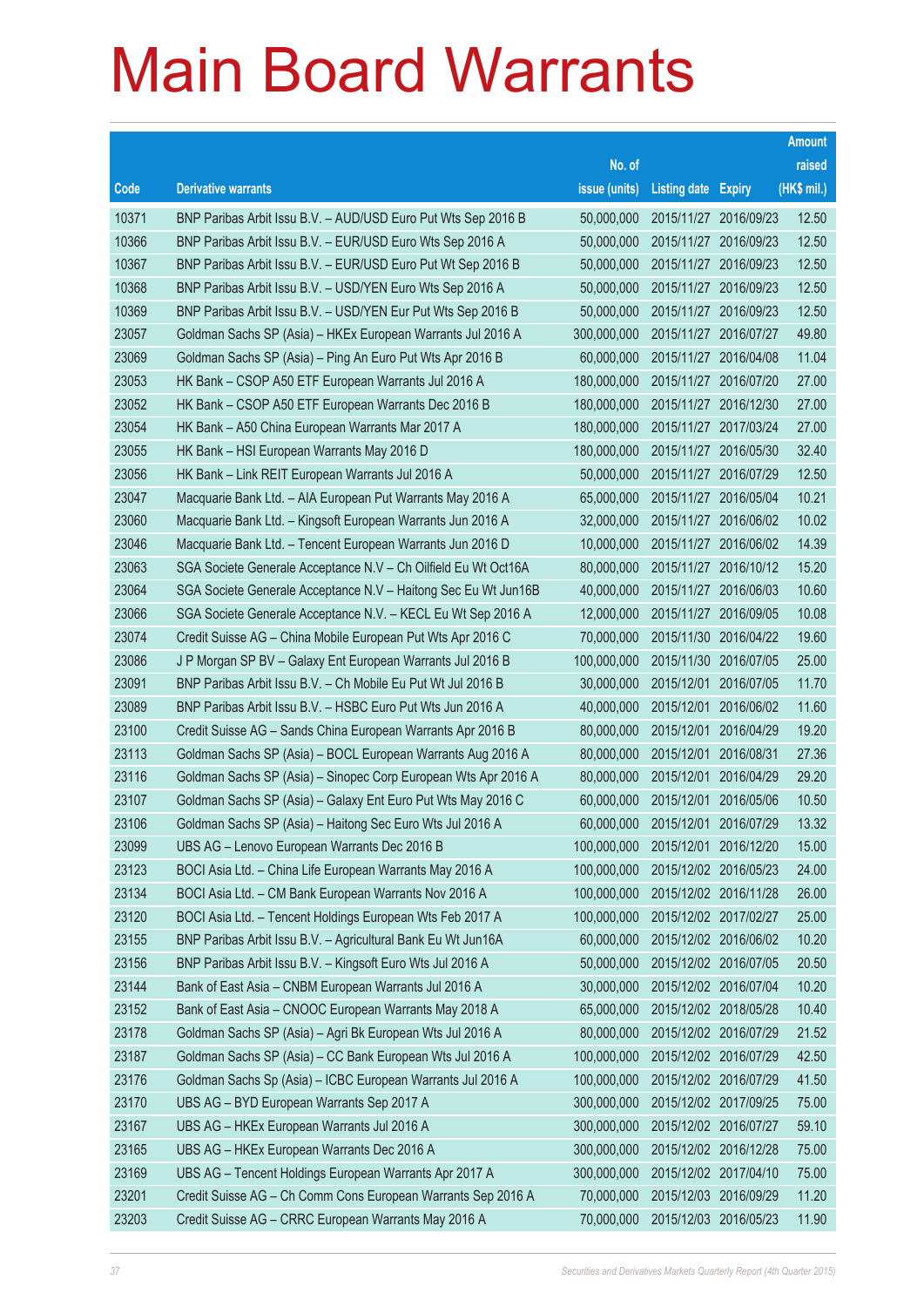|       |                                                                |               |                            |                       | <b>Amount</b> |
|-------|----------------------------------------------------------------|---------------|----------------------------|-----------------------|---------------|
|       |                                                                | No. of        |                            |                       | raised        |
| Code  | <b>Derivative warrants</b>                                     | issue (units) | <b>Listing date Expiry</b> |                       | (HK\$ mil.)   |
| 23232 | Goldman Sachs SP (Asia) - CITIC European Warrants Jun 2016 A   | 70,000,000    |                            | 2015/12/03 2016/06/30 | 50.33         |
| 23248 | Goldman Sachs SP (Asia) - CITIC European Warrants May 2017 A   | 80,000,000    |                            | 2015/12/03 2017/05/04 | 15.20         |
| 23241 | Goldman Sachs SP (Asia) - China Tel European Wts Jun 2016 A    | 60,000,000    |                            | 2015/12/03 2016/06/30 | 22.14         |
| 23235 | Goldman Sachs SP (Asia) - China Unicom Euro Wts Dec 2017 A     | 80,000,000    |                            | 2015/12/03 2017/12/29 | 20.00         |
| 23194 | Goldman Sachs SP (Asia) - HSI European Put Wts Apr 2016 F      | 150,000,000   |                            | 2015/12/03 2016/04/28 | 25.50         |
| 23220 | Goldman Sachs SP (Asia) - Link REIT European Wts Jul 2016 A    | 60,000,000    |                            | 2015/12/03 2016/07/05 | 24.54         |
| 23223 | Goldman Sachs SP (Asia) - PetroChina European Put Wts Jun16A   | 60,000,000    |                            | 2015/12/03 2016/06/03 | 27.90         |
| 23222 | Goldman Sachs SP (Asia) - SHK Ppt European Put Wt Jun 2016 A   | 20,000,000    |                            | 2015/12/03 2016/06/30 | 10.02         |
| 23256 | J P Morgan SP BV - Anta Sports European Warrants Sep 2016 A    | 60,000,000    | 2015/12/03 2016/09/01      |                       | 21.42         |
| 23253 | J P Morgan SP BV - ICBC European Warrants Oct 2016 A           | 100,000,000   |                            | 2015/12/03 2016/10/03 | 25.10         |
| 23270 | J P Morgan SP BV - Tencent European Warrants Mar 2017 A        | 200,000,000   |                            | 2015/12/03 2017/03/02 | 50.00         |
| 23282 | J P Morgan SP BV - Tencent European Put Warrants Feb 2017 A    | 200,000,000   |                            | 2015/12/03 2017/02/02 | 50.20         |
| 23255 | J P Morgan SP BV - Tingyi European Warrants Dec 2017 A         | 60,000,000    |                            | 2015/12/03 2017/12/29 | 15.30         |
| 23206 | UBS AG - CC Bank European Warrants Apr 2016 A                  | 100,000,000   |                            | 2015/12/03 2016/04/27 | 18.30         |
| 23207 | UBS AG - CC Bank European Warrants Jul 2016 A                  | 100,000,000   | 2015/12/03 2016/07/18      |                       | 32.50         |
| 23210 | UBS AG - ICBC European Warrants Apr 2016 A                     | 100,000,000   |                            | 2015/12/03 2016/04/27 | 18.70         |
| 23212 | UBS AG - Tencent Holdings European Put Warrants Jun 2016 D     | 500,000,000   |                            | 2015/12/03 2016/06/27 | 75.00         |
| 23355 | BNP Paribas Arbit Issu B.V. - HKEx European Wts Jul 2016 D     | 70,000,000    |                            | 2015/12/04 2016/07/05 | 13.30         |
| 23380 | Credit Suisse AG - HSI European Warrants Mar 2016 J            | 150,000,000   | 2015/12/04                 | 2016/03/30            | 22.50         |
| 23301 | HK Bank - Tencent European Warrants Sep 2016 A                 | 180,000,000   |                            | 2015/12/04 2016/09/30 | 28.80         |
| 23389 | J P Morgan SP BV - China Mob European Wts Jul 2016 A           | 100,000,000   |                            | 2015/12/04 2016/07/04 | 47.90         |
| 23383 | J P Morgan SP BV - HSI European Warrants Jul 2016 B            | 300,000,000   |                            | 2015/12/04 2016/07/28 | 75.30         |
| 23387 | J P Morgan SP BV - Ping An European Warrants Jun 2016 B        | 100,000,000   | 2015/12/04                 | 2016/06/06            | 25.10         |
| 23312 | J P Morgan SP BV - Tencent European Warrants Jun 2017 A        | 200,000,000   | 2015/12/04 2017/06/02      |                       | 50.20         |
| 23350 | Macquarie Bank Ltd. - Agricultural Bk Euro Warrants Jul 2016 A | 35,000,000    |                            | 2015/12/04 2016/07/05 | 10.01         |
| 23286 | Macquarie Bank Ltd. - Henderson Land Dev Euro Wts Aug 2016 A   | 27,000,000    | 2015/12/04 2016/08/02      |                       | 10.15         |
| 23351 | SGA Societe Generale Acceptance N.V. - CNBM Eu Wt Aug 2016 A   | 20,000,000    | 2015/12/04 2016/08/03      |                       | 10.00         |
| 23314 | SGA Societe Generale Acceptance N.V - COVS Eu Wts Jun 2016 A   | 50,000,000    | 2015/12/04 2016/06/03      |                       | 14.75         |
| 23332 | SGA Societe Generale Acceptance NV - Chi Res Land Eu Wt Aug16A | 40,000,000    | 2015/12/04                 | 2016/08/03            | 13.40         |
| 23337 | SGA Societe Generale Acceptance N.V. - CTel Eu Wt Aug 2016 A   | 35,000,000    |                            | 2015/12/04 2016/08/03 | 10.15         |
| 23353 | SGA Societe Generale Acceptance N.V. - HKEx Eu Put Wt Jun16D   | 200,000,000   | 2015/12/04                 | 2016/06/03            | 50.00         |
| 23291 | SGA Societe Generale Acceptance N.V. - HSI Eur Wt Apr 2016 E   | 150,000,000   | 2015/12/04 2016/04/28      |                       | 22.50         |
| 23287 | SGA Societe Generale Acceptance N.V. - HSI Eur Wt May 2016 E   | 150,000,000   | 2015/12/04                 | 2016/05/30            | 31.50         |
| 23345 | SGA Societe Generale Acceptance N.V. - KECL Eu Wt Oct 2016 A   | 12,000,000    | 2015/12/04 2016/10/05      |                       | 10.08         |
| 23354 | SGA Societe Generale Acceptance N.V. - Kingsoft Eu Wt Oct16A   | 40,000,000    | 2015/12/04                 | 2016/10/05            | 15.40         |
| 23342 | SGA Societe Generale Acceptance N.V. - Ch Vanke Eu Wts Oct 16A | 50,000,000    | 2015/12/04 2016/10/05      |                       | 13.75         |
| 23368 | UBS AG - BYD European Warrants Jun 2016 A                      | 50,000,000    | 2015/12/04                 | 2016/06/13            | 21.00         |
| 23364 | UBS AG - China Life European Warrants May 2016 B               | 100,000,000   | 2015/12/04 2016/05/23      |                       | 17.60         |
| 23377 | UBS AG - ICBC European Warrants May 2016 A                     | 100,000,000   | 2015/12/04 2016/05/06      |                       | 35.00         |
| 23375 | UBS AG - China Vanke European Warrants Aug 2016 A              | 100,000,000   | 2015/12/04 2016/08/08      |                       | 31.00         |
| 23425 | BNP Paribas Arbit Issu B.V. - CSOP A50 ETF Eu Wts Jan 2017 A   | 150,000,000   | 2015/12/07 2017/01/03      |                       | 22.50         |
| 23422 | BNP Paribas Arbit Issu B.V. - A50 China Euro Wts Dec 2016 B    | 100,000,000   |                            | 2015/12/07 2016/12/02 | 15.00         |
| 23419 | Credit Suisse AG - Sinopec Corp European Warrants Jun 2016 A   | 80,000,000    | 2015/12/07 2016/06/30      |                       | 20.80         |
| 23418 | Credit Suisse AG - Ping An European Warrants Apr 2016 A        | 80,000,000    | 2015/12/07 2016/04/29      |                       | 17.60         |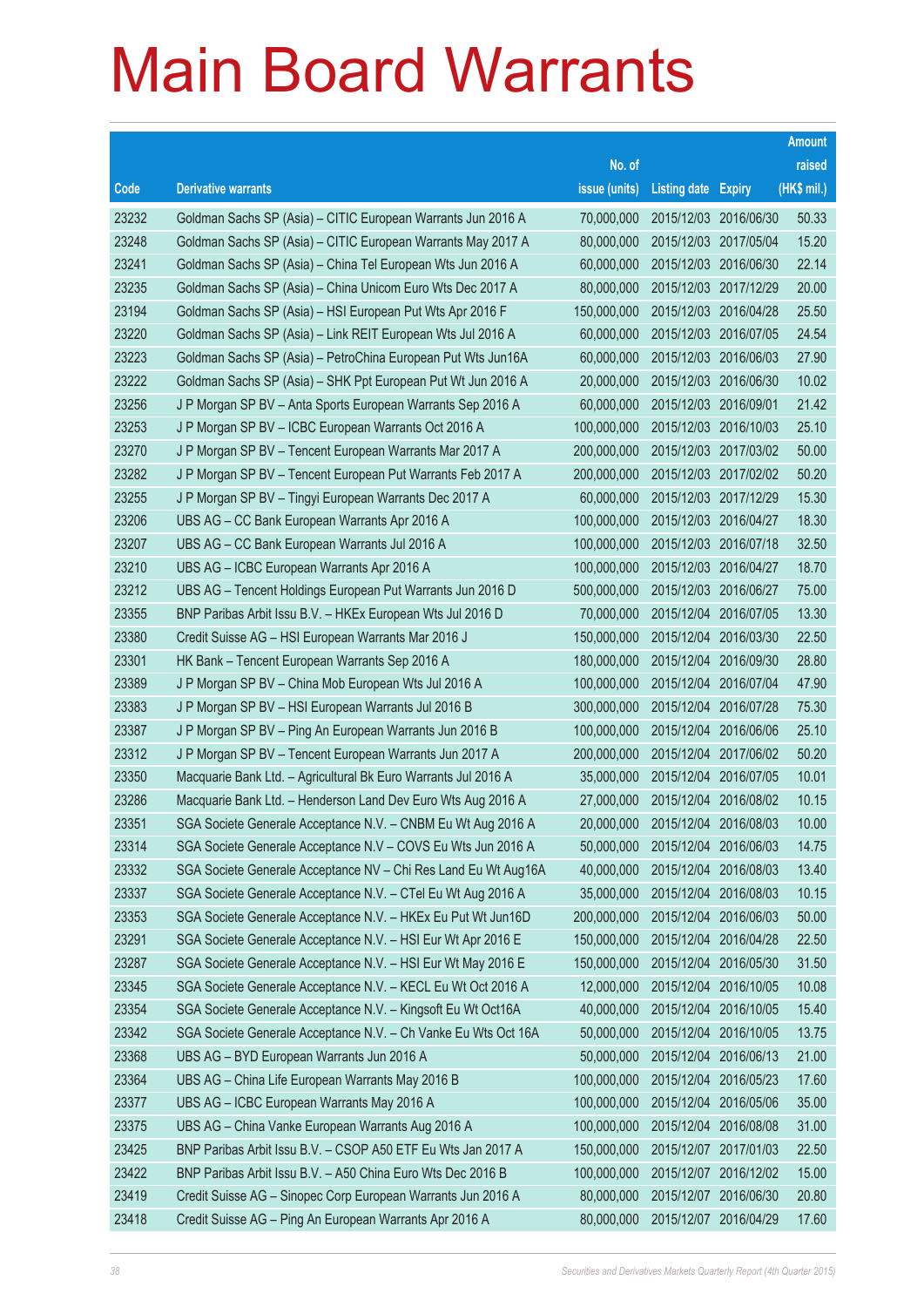|       |                                                                |               |                            |            | <b>Amount</b> |
|-------|----------------------------------------------------------------|---------------|----------------------------|------------|---------------|
|       |                                                                | No. of        |                            |            | raised        |
| Code  | <b>Derivative warrants</b>                                     | issue (units) | <b>Listing date Expiry</b> |            | (HK\$ mil.)   |
| 23433 | Goldman Sachs SP (Asia) - Sinopec Corp European Wts Jun 2016 B | 80,000,000    | 2015/12/07 2016/06/30      |            | 32.24         |
| 23426 | Goldman Sachs SP (Asia) - Stanchart European Wts Jul 2016 A    | 40,000,000    | 2015/12/07 2016/07/28      |            | 21.36         |
| 23391 | HK Bank - Sinopec Corp European Warrants Jul 2016 A            | 80,000,000    | 2015/12/07 2016/07/05      |            | 28.00         |
| 23403 | HK Bank - Zijin Mining European Warrants Jul 2016 A            | 50,000,000    | 2015/12/07 2016/07/05      |            | 12.50         |
| 23421 | J P Morgan SP BV - China Life European Warrants May 2016 C     | 100,000,000   | 2015/12/07 2016/05/04      |            | 24.00         |
| 23420 | J P Morgan SP BV - CSOP A50 ETF European Warrants Apr 2016 B   | 100,000,000   | 2015/12/07 2016/04/29      |            | 49.10         |
| 23406 | Macquarie Bank Ltd. - BOCL European Warrants Jun 2016 A        | 35,000,000    | 2015/12/07 2016/06/06      |            | 10.01         |
| 23404 | Macquarie Bank Ltd. - China Life European Wts Jul 2016 B       | 35,000,000    | 2015/12/07 2016/07/05      |            | 10.01         |
| 23407 | SGA Societe Generale Acceptance N.V. - BYD Eu Wt Mar 2018 A    | 200,000,000   | 2015/12/07 2018/03/05      |            | 40.00         |
| 23408 | SGA Societe Generale Acceptance NV - NewWorld Dev Eu Wt Sep16A | 13,000,000    | 2015/12/07 2016/09/05      |            | 10.01         |
| 23414 | SGA Societe Generale Acceptance N.V. - SHK P Eu Wt Aug 2016A   | 30,000,000    | 2015/12/07                 | 2016/08/03 | 15.30         |
| 23470 | Goldman Sachs SP (Asia) - HSCEI European Warrants May 2016 C   | 150,000,000   | 2015/12/08 2016/05/30      |            | 31.05         |
| 23472 | Goldman Sachs SP (Asia) - Tencent European Wt May 2016 C       | 80,000,000    | 2015/12/08 2016/05/04      |            | 70.40         |
| 23443 | HK Bank - Anhui Conch European Warrants Jun 2016 A             | 80,000,000    | 2015/12/08 2016/06/30      |            | 12.00         |
| 23442 | HK Bank - China Shenhua European Warrants Dec 2016 A           | 80,000,000    | 2015/12/08 2016/12/20      |            | 12.00         |
| 23445 | HK Bank - Dongfeng Motor European Warrants Oct 2016 A          | 80,000,000    | 2015/12/08 2016/10/31      |            | 12.00         |
| 23439 | HK Bank - Wanda Comm European Warrants Dec 2017 A              | 80,000,000    | 2015/12/08 2017/12/20      |            | 14.40         |
| 23491 | J P Morgan SP BV - CC Bank European Wts Oct 2016 A             | 100,000,000   | 2015/12/08 2016/10/03      |            | 25.50         |
| 23489 | J P Morgan SP BV - CITIC Bank European Warrants Oct 2016 A     | 100,000,000   | 2015/12/08 2016/10/03      |            | 29.30         |
| 23480 | J P Morgan SP BV - CKH European Put Warrants Jul 2016 A        | 100,000,000   | 2015/12/08 2016/07/05      |            | 50.90         |
| 23484 | J P Morgan SP BV - Sinopec Corp European Warrants Oct 2016 A   | 100,000,000   | 2015/12/08 2016/10/03      |            | 30.50         |
| 23488 | J P Morgan SP BV - PetroChina European Warrants Aug 2016 A     | 100,000,000   | 2015/12/08 2016/08/02      |            | 28.00         |
| 23482 | J P Morgan SP BV - SHK Ppt European Warrants Aug 2016 A        | 60,000,000    | 2015/12/08 2016/08/01      |            | 51.78         |
| 23477 | J P Morgan SP BV - China Vanke European Warrants Aug 2016 A    | 80,000,000    | 2015/12/08 2016/08/01      |            | 21.76         |
| 23449 | Macquarie Bank Ltd. - CC Bank European Warrants May 2016 A     | 25,000,000    | 2015/12/08 2016/05/04      |            | 10.20         |
| 23447 | Macquarie Bank Ltd. - PWR Assets European Wts Nov 2016 A       | 17,000,000    | 2015/12/08 2016/11/02      |            | 10.51         |
| 23448 | SGA Societe Generale Acceptance N.V. - Link REIT Eu Wt Oct16A  | 28,000,000    | 2015/12/08 2016/10/05      |            | 10.08         |
| 23467 | UBS AG - CSOP A50 ETF European Warrants Dec 2016 A             | 300,000,000   | 2015/12/08 2016/12/21      |            | 45.00         |
| 23464 | UBS AG - A50 China European Warrants Mar 2017 A                | 300,000,000   | 2015/12/08 2017/03/24      |            | 45.00         |
| 23460 | UBS AG - Ping An European Warrants May 2016 A                  | 100,000,000   | 2015/12/08 2016/05/26      |            | 15.50         |
| 23463 | UBS AG - Ping An European Warrants Mar 2017 A                  | 300,000,000   | 2015/12/08 2017/03/27      |            | 45.00         |
| 23458 | UBS AG - Sands China European Warrants Jul 2016 A              | 70,000,000    | 2015/12/08 2016/07/04      |            | 10.50         |
| 23517 | BNP Paribas Arbit Issu B.V. - HSI European Wts Jun 2016 A      | 100,000,000   | 2015/12/09                 | 2016/06/29 | 27.00         |
| 23522 | BNP Paribas Arbit Issu B.V. - HSI European Wts Aug 2016 A      | 100,000,000   | 2015/12/09 2016/08/30      |            | 27.00         |
| 23523 | BNP Paribas Arbit Issu B.V. - HSI European Wts Sep 2016 A      | 100,000,000   | 2015/12/09 2016/09/29      |            | 26.00         |
| 23524 | BNP Paribas Arbit Issu B.V. - HSI Euro Put Wts Jun 2016 B      | 100,000,000   | 2015/12/09 2016/06/29      |            | 26.00         |
| 23535 | BNP Paribas Arbit Issu B.V. - HSI Euro Put Wts Aug 2016 B      | 100,000,000   | 2015/12/09                 | 2016/08/30 | 26.00         |
| 23538 | BNP Paribas Arbit Issu B.V. - HSI Euro Put Wts Sep 2016 B      | 100,000,000   | 2015/12/09 2016/09/29      |            | 25.00         |
| 23600 | Goldman Sachs SP (Asia) - Ch Overseas European Wts Jul 2016 A  | 60,000,000    | 2015/12/09 2016/07/04      |            | 16.74         |
| 23599 | Goldman Sachs SP (Asia) - Chi Res Land Euro Wts Aug 2016 A     | 60,000,000    | 2015/12/09 2016/08/31      |            | 19.26         |
| 23625 | Goldman Sachs SP (Asia) - NCI European Warrants Sep 2016 A     | 40,000,000    | 2015/12/09                 | 2016/09/30 | 19.00         |
| 23654 | J P Morgan SP BV - Belle Int'l European Warrants Dec 2017 A    | 100,000,000   | 2015/12/09 2017/12/29      |            | 25.10         |
| 23656 | J P Morgan SP BV - China EB Int'l European Wts Nov 2016 A      | 100,000,000   | 2015/12/09 2016/11/02      |            | 25.00         |
| 23627 | J P Morgan SP BV - CGN Power European Warrants Aug 2016 A      | 60,000,000    | 2015/12/09 2016/08/01      |            | 35.52         |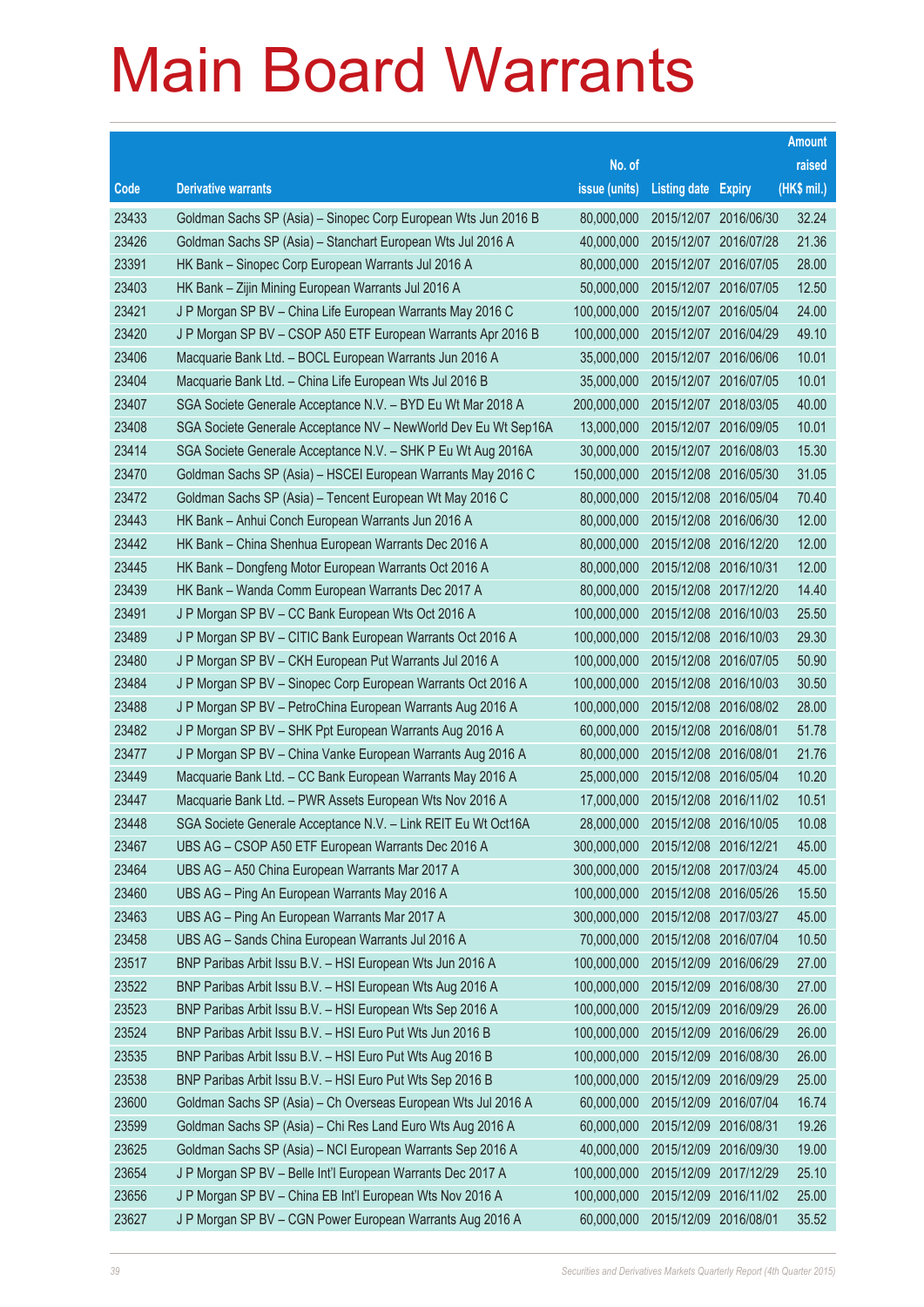|        |                                                                |               |                            |            | <b>Amount</b> |
|--------|----------------------------------------------------------------|---------------|----------------------------|------------|---------------|
|        |                                                                | No. of        |                            |            | raised        |
| Code   | <b>Derivative warrants</b>                                     | issue (units) | <b>Listing date Expiry</b> |            | (HK\$ mil.)   |
| 23646  | J P Morgan SP BV - CITIC Sec European Warrants Aug 2016 A      | 100,000,000   | 2015/12/09 2016/08/01      |            | 30.40         |
| 23644  | J P Morgan SP BV - CNBM European Warrants Jul 2016 A           | 60,000,000    | 2015/12/09                 | 2016/07/04 | 21.60         |
| 23651  | J P Morgan SP BV - Ch Oilfield Euro Wts Oct 2016 A             | 80,000,000    | 2015/12/09                 | 2016/10/11 | 14.96         |
| 23653  | J P Morgan SP BV - Chsouthcity European Warrants Dec 2016 A    | 30,000,000    | 2015/12/09 2016/12/30      |            | 14.10         |
| 23647  | J P Morgan SP BV - Haitong Sec European Warrants Aug 2016 A    | 100,000,000   | 2015/12/09                 | 2016/08/02 | 25.30         |
| 23639  | J P Morgan SP BV - NCI European Warrants Aug 2016 A            | 60,000,000    | 2015/12/09 2016/08/02      |            | 23.22         |
| 23493  | Macquarie Bank Ltd. - China Life European Wts Jul 2016 C       | 52,000,000    | 2015/12/09                 | 2016/07/05 | 10.04         |
| 23508  | Macquarie Bank Ltd. - Chi Res Power European Wts Oct 2016 A    | 39,000,000    | 2015/12/09 2016/10/04      |            | 10.18         |
| 23496  | Macquarie Bank Ltd. - Tencent European Warrants Jan 2017 A     | 50,000,000    | 2015/12/09 2017/01/04      |            | 10.00         |
| 23547  | SGA Societe Generale Acceptance N.V. - BYD Eu Wt Oct 2017 A    | 200,000,000   | 2015/12/09 2017/10/03      |            | 40.00         |
| 23549  | SGA Societe Generale Acceptance N.V - COVS Eu Wts Sep 2016 B   | 40,000,000    | 2015/12/09                 | 2016/09/05 | 10.00         |
| 23550  | SGA Societe Generale Acceptance N.V. - CPIC Eur Wt Jul 2016 A  | 30,000,000    | 2015/12/09 2016/07/06      |            | 11.55         |
| 23551  | SGA Societe Generale Acceptance NV – Chi Res Land Eu Wt Oct16A | 40,000,000    | 2015/12/09                 | 2016/10/05 | 11.00         |
| 23569  | SGA Societe Generale Acceptance N.V. - Li & Fung Eu Wt Aug16 A | 18,000,000    | 2015/12/09 2016/08/03      |            | 10.08         |
| 23579  | UBS AG - CNOOC European Warrants Jun 2016 B                    | 50,000,000    | 2015/12/09                 | 2016/06/28 | 19.50         |
| 23571  | UBS AG – Sinopec Corp European Warrants Jun 2016 A             | 60,000,000    | 2015/12/09 2016/06/20      |            | 28.50         |
| 23591  | UBS AG - HKEx European Warrants May 2017 A                     | 300,000,000   | 2015/12/09 2017/05/29      |            | 63.00         |
| 23716  | Credit Suisse AG - China Life European Put Wts Apr 2016 B      | 70,000,000    | 2015/12/10 2016/04/26      |            | 12.60         |
| 23714  | Credit Suisse AG - GCL-Poly Energy European Wts Jun 2016 A     | 50,000,000    | 2015/12/10 2016/06/30      |            | 12.50         |
| 23683  | Credit Suisse AG - HSI European Warrants May 2016 A            | 150,000,000   | 2015/12/10 2016/05/30      |            | 22.50         |
| 23715  | Credit Suisse AG – Ping An European Put Warrants Apr 2016 B    | 70,000,000    | 2015/12/10 2016/04/29      |            | 13.30         |
| 23750  | Credit Suisse AG - Stanchart European Warrants Jun 2016 A      | 50,000,000    | 2015/12/10 2016/06/10      |            | 26.50         |
| 23718  | J P Morgan SP BV - HSCEI European Wts Jul 2016 B               | 200,000,000   | 2015/12/10 2016/07/28      |            | 30.00         |
| 23719  | J P Morgan SP BV - Tracker Fund European Warrants Sep 2016 A   | 100,000,000   | 2015/12/10 2016/09/30      |            | 15.70         |
| 23673  | Macquarie Bank Ltd. - CC Bank European Warrants Jul 2016 A     | 39,000,000    | 2015/12/10 2016/07/05      |            | 10.10         |
| 23674  | Macquarie Bank Ltd. - China Coal European Wts Oct 2016 A       | 18,000,000    | 2015/12/10 2016/10/04      |            | 10.01         |
| 23720  | Macquarie Bank Ltd. - China Overseas European Wts Aug 2016 A   | 40,000,000    | 2015/12/10 2016/08/02      |            | 10.00         |
| 23721  | Macquarie Bank Ltd. - ICBC European Warrants May 2016 B        | 67,000,000    | 2015/12/10 2016/05/04      |            | 10.05         |
| 23748  | UBS AG - China Cinda European Warrants Aug 2016 A              | 50,000,000    | 2015/12/10 2016/08/08      |            | 21.25         |
| 23745  | UBS AG - CKP European Warrants Jul 2016 A                      | 50,000,000    | 2015/12/10 2016/07/18      |            | 20.50         |
| 23744  | UBS AG - China Mobile European Warrants Jun 2016 B             | 100,000,000   | 2015/12/10 2016/06/20      |            | 57.00         |
| 23734  | UBS AG - China Mobile European Warrants Nov 2017 A             | 300,000,000   | 2015/12/10 2017/11/27      |            | 51.00         |
| 23749  | UBS AG - China Overseas European Warrants Jul 2016 A           | 70,000,000    | 2015/12/10 2016/07/11      |            | 21.00         |
| 23726  | UBS AG - China Tel European Warrants Jun 2016 B                | 40,000,000    | 2015/12/10 2016/06/27      |            | 13.40         |
| 23758  | Credit Suisse AG - Agricultural Bank European Wts May 2016 A   | 70,000,000    | 2015/12/11                 | 2016/05/30 | 10.50         |
| 23756  | Credit Suisse AG - CRCC European Warrants Apr 2016 A           | 70,000,000    | 2015/12/11                 | 2016/04/25 | 10.50         |
| 23793  | Goldman Sachs SP (Asia) - Minsheng Bank Euro Wts Jul 2016 A    | 40,000,000    | 2015/12/11                 | 2016/07/29 | 19.00         |
| 23772  | Goldman Sachs SP (Asia) - HS H-SHARE European Wts Jun 2016 A   | 80,000,000    | 2015/12/11                 | 2016/06/29 | 34.00         |
| 23784  | Goldman Sachs SP (Asia) - HS H-SHARE European Wts Sep 2016 A   | 80,000,000    | 2015/12/11                 | 2016/09/29 | 20.56         |
| 23766  | J P Morgan SP BV - China Cinda European Warrants Aug 2016 A    | 80,000,000    | 2015/12/11                 | 2016/08/01 | 20.48         |
| 23771  | J P Morgan SP BV - GCL-Poly European Warrants Aug 2016 A       | 60,000,000    | 2015/12/11                 | 2016/08/02 | 15.48         |
| 23753  | J P Morgan SP BV - HSI European Warrants Mar 2016 H            | 200,000,000   | 2015/12/11                 | 2016/03/30 | 30.20         |
| 23752  | Macquarie Bank Ltd. - CNOOC European Warrants Jul 2016 B       | 18,000,000    | 2015/12/11                 | 2016/07/05 | 10.04         |
| 18070# | Goldman Sachs SP (Asia) - HKEx European Warrants Jun 2016 B    | 150,000,000   | 2015/12/11                 | 2016/06/01 | 13.65         |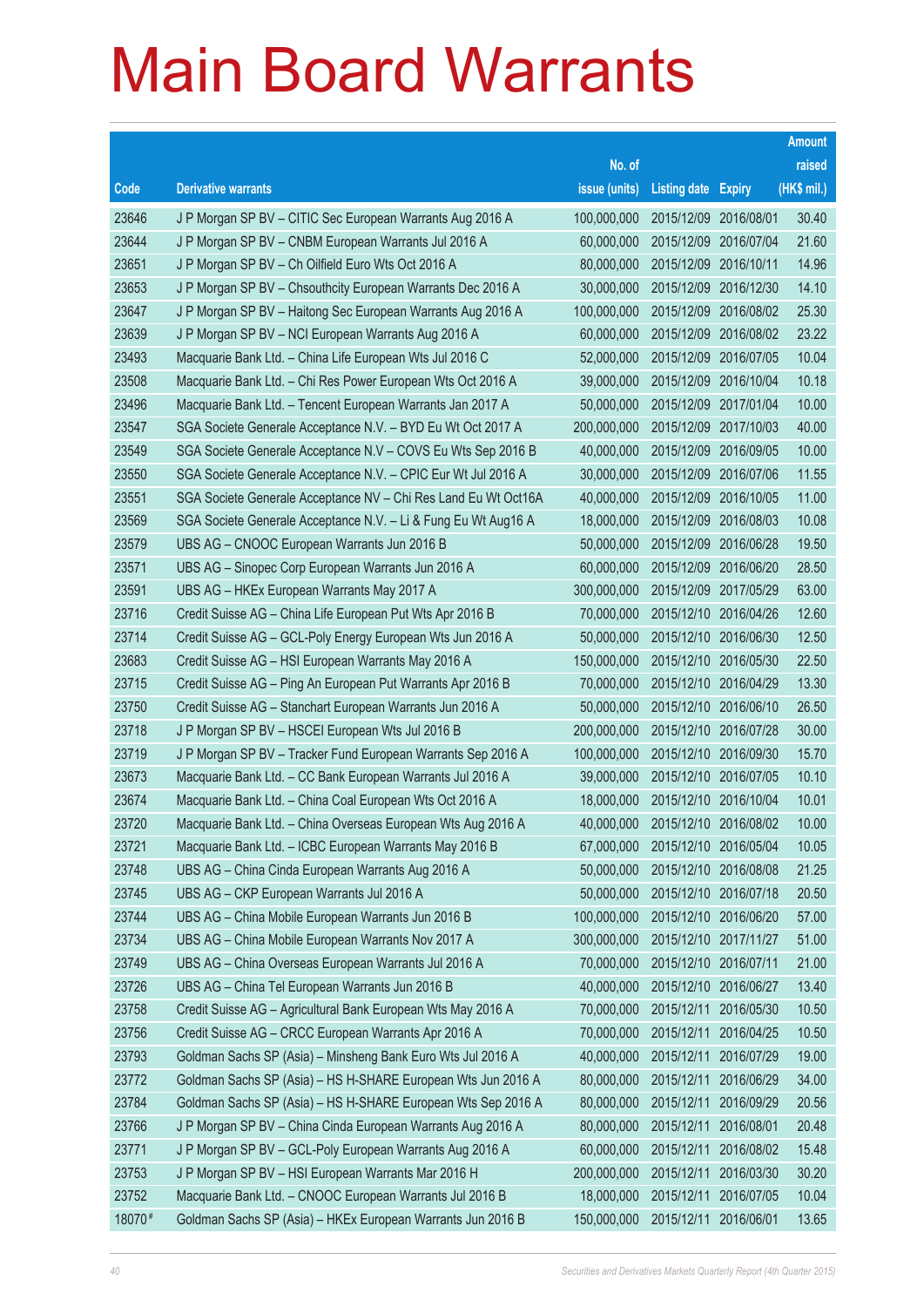|       |                                                                |               |                            |            | <b>Amount</b> |
|-------|----------------------------------------------------------------|---------------|----------------------------|------------|---------------|
|       |                                                                | No. of        |                            |            | raised        |
| Code  | <b>Derivative warrants</b>                                     | issue (units) | <b>Listing date Expiry</b> |            | (HK\$ mil.)   |
| 23796 | BNP Paribas Arbit Issu B.V. - CKH European Wts Jul 2016 A      | 50,000,000    | 2015/12/14 2016/07/05      |            | 12.50         |
| 23804 | BNP Paribas Arbit Issu B.V. - CKP European Warrants May 16 A   | 50,000,000    | 2015/12/14 2016/05/04      |            | 12.00         |
| 23833 | BNP Paribas Arbit Issu B.V. - CRCC European Wts Jul 2016 A     | 65,000,000    | 2015/12/14                 | 2016/07/05 | 10.40         |
| 23807 | BNP Paribas Arbit Issu B.V. - GCL-Poly Euro Wts Jul 2016 A     | 40,000,000    | 2015/12/14 2016/07/05      |            | 10.00         |
| 23827 | BNP Paribas Arbit Issu B.V. - Li & Fung Euro Wts Jul 2016 B    | 30,000,000    | 2015/12/14 2016/07/05      |            | 10.20         |
| 10372 | BNP Paribas Arbit Issu B.V. - Oil Futures Euro Wt Nov 2016 A   | 50,000,000    | 2015/12/14 2016/11/17      |            | 12.50         |
| 10373 | BNP Paribas Arbit Issu B.V. - Oil Futures Eu Put Wt Nov 16 B   | 50,000,000    | 2015/12/14 2016/11/17      |            | 12.50         |
| 23834 | BNP Paribas Arbit Issu B.V. - Tencent HIdgs Eu Wt Dec 2016 B   | 100,000,000   | 2015/12/14 2016/12/02      |            | 25.00         |
| 23820 | Goldman Sachs SP (Asia) - Sands China Euro Wts Jul 2016 A      | 100,000,000   | 2015/12/14 2016/07/29      |            | 25.20         |
| 23848 | J P Morgan SP BV - Sh Electric European Warrants Sep 2016 A    | 70,000,000    | 2015/12/14 2016/09/06      |            | 10.57         |
| 23814 | Macquarie Bank Ltd. - PetroChina European Wts Jul 2016 A       | 20,000,000    | 2015/12/14 2016/07/05      |            | 10.00         |
| 10374 | SGA Societe Generale Acceptance NV - Nikkei 225 Eu Wt Dec 16 B | 150,000,000   | 2015/12/14 2016/12/09      |            | 37.50         |
| 23841 | UBS AG - HSI European Warrants May 2016 C                      | 300,000,000   | 2015/12/14 2016/05/30      |            | 45.00         |
| 23836 | UBS AG - Stanchart European Warrants Jun 2016 A                | 50,000,000    | 2015/12/14 2016/06/20      |            | 21.50         |
| 23870 | BNP Paribas Arbit Issu B.V. - Sinopec Corp Eu Wts Jun 2016 A   | 50,000,000    | 2015/12/15 2016/06/02      |            | 15.00         |
| 23858 | BNP Paribas Arbit Issu B.V. - PetroCh Euro Wts Aug 2016 A      | 40,000,000    | 2015/12/15 2016/08/02      |            | 17.60         |
| 23920 | Credit Suisse AG - China Life European Warrants May 2016 B     | 80,000,000    | 2015/12/15 2016/05/04      |            | 12.80         |
| 23935 | Credit Suisse AG - China Mobile European Warrants Jul 2016 A   | 80,000,000    | 2015/12/15 2016/07/05      |            | 20.00         |
| 23937 | Credit Suisse AG - CNOOC European Warrants Jul 2016 B          | 60,000,000    | 2015/12/15 2016/07/05      |            | 24.60         |
| 23912 | Credit Suisse AG - HKEx European Warrants Jun 2016 E           | 180,000,000   | 2015/12/15 2016/06/30      |            | 27.00         |
| 23927 | Credit Suisse AG - HSBC European Wts May 2016 A                | 120,000,000   | 2015/12/15 2016/05/04      |            | 18.00         |
| 23931 | Credit Suisse AG - HSBC European Wts Jul 2016 A                | 120,000,000   | 2015/12/15 2016/07/05      |            | 30.00         |
| 23915 | Credit Suisse AG - ICBC European Warrants May 2016 A           | 80,000,000    | 2015/12/15 2016/05/04      |            | 12.00         |
| 23917 | Credit Suisse AG - Ping An European Warrants Jun 2016 B        | 80,000,000    | 2015/12/15 2016/06/02      |            | 12.00         |
| 23939 | Goldman Sachs SP (Asia) - Sinopec Corp European Wts Jun 2016 C | 80,000,000    | 2015/12/15 2016/06/30      |            | 20.32         |
| 23944 | Goldman Sachs SP (Asia) - PetroChina European Wts Jun 2016 B   | 80,000,000    | 2015/12/15 2016/06/30      |            | 43.68         |
| 23938 | Goldman Sachs SP (Asia) – Tracker Fund European Wts Mar 17 A   | 80,000,000    | 2015/12/15 2017/03/30      |            | 20.24         |
| 23967 | J P Morgan SP BV - CRRC European Warrants Oct 2016 A           | 100,000,000   | 2015/12/15 2016/10/03      |            | 25.10         |
| 23968 | J P Morgan SP BV - HKEx European Warrants Sep 2016 C           | 200,000,000   | 2015/12/15 2016/09/09      |            | 31.00         |
| 10375 | J P Morgan SP BV - N225 Index Euro Wts Dec 2016 A              | 100,000,000   | 2015/12/15 2016/12/09      |            | 15.10         |
| 23969 | J P Morgan SP BV - PetroChina European Warrants Aug 2016 B     | 100,000,000   | 2015/12/15 2016/08/01      |            | 37.80         |
| 23872 | Macquarie Bank Ltd. - MTRC European Warrants Dec 2016 A        | 34,000,000    | 2015/12/15 2016/12/02      |            | 10.20         |
| 23891 | SGA Societe Generale Acceptance N.V. - BOCom Eu Wt Aug 2016A   | 25,000,000    | 2015/12/15 2016/08/03      |            | 10.00         |
| 23900 | SGA Societe Generale Acceptance N.V. - Ch Mob Eu Wt May 16 C   | 80,000,000    | 2015/12/15 2016/05/05      |            | 25.20         |
| 23901 | SGA Societe Generale Acceptance N.V. - CNOOC Eu Put Wt Dec17A  | 300,000,000   | 2015/12/15 2017/12/05      |            | 75.00         |
| 23909 | SGA Societe Generale Acceptance N.V. - CP&CC Eu Wt Aug 2016B   | 80,000,000    | 2015/12/15 2016/08/03      |            | 30.40         |
| 23876 | SGA Societe Generale Acceptance N.V. - HSI Eur Wt Mar 2016 G   | 150,000,000   | 2015/12/15 2016/03/30      |            | 23.25         |
| 23885 | SGA Societe Generale Acceptance N.V. - HSI Eu Put Wt Sep 16 A  | 150,000,000   | 2015/12/15 2016/09/29      |            | 37.50         |
| 23905 | SGA Societe Generale Acceptance N.V. - Petch Eu Put Wt Aug16A  | 60,000,000    | 2015/12/15 2016/08/03      |            | 30.00         |
| 23946 | UBS AG - Anhui Conch European Warrants Jul 2016 A              | 70,000,000    | 2015/12/15 2016/07/05      |            | 10.50         |
| 23954 | UBS AG - CAM CSI300 European Warrants May 2016 A               | 50,000,000    | 2015/12/15 2016/05/04      |            | 10.75         |
| 23945 | UBS AG - HKEx European Warrants Jun 2016 F                     | 300,000,000   | 2015/12/15 2016/06/22      |            | 45.30         |
| 23962 | UBS AG - HSBC European Warrants Jun 2016 C                     | 100,000,000   | 2015/12/15 2016/06/14      |            | 25.00         |
| 23957 | UBS AG - HSCEI European Warrants May 2016 A                    | 200,000,000   | 2015/12/15 2016/05/30      |            | 30.00         |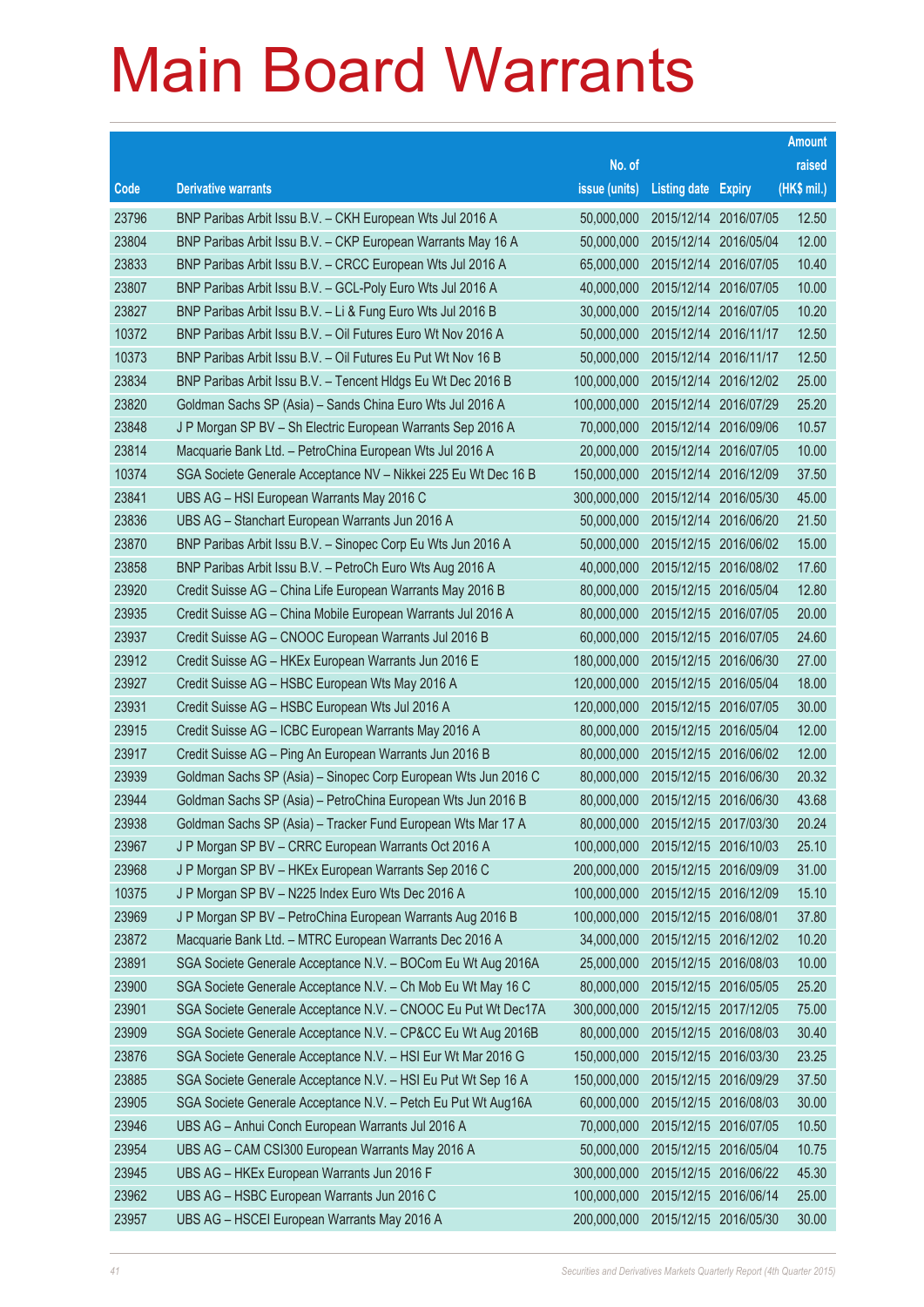|       |                                                               |               |                            |            | <b>Amount</b> |
|-------|---------------------------------------------------------------|---------------|----------------------------|------------|---------------|
|       |                                                               | No. of        |                            |            | raised        |
| Code  | <b>Derivative warrants</b>                                    | issue (units) | <b>Listing date Expiry</b> |            | (HK\$ mil.)   |
| 23964 | UBS AG - HSCEI European Warrants Jun 2016 B                   | 200,000,000   | 2015/12/15 2016/06/29      |            | 50.00         |
| 23960 | UBS AG - HSCEI European Put Warrants Dec 2016 A               | 200,000,000   | 2015/12/15 2016/12/29      |            | 31.20         |
| 23961 | UBS AG – Ping An European Warrants Apr 2016 B                 | 100,000,000   | 2015/12/15 2016/04/27      |            | 25.00         |
| 23950 | UBS AG - China Vanke European Warrants Jul 2016 A             | 100,000,000   | 2015/12/15 2016/07/11      |            | 25.00         |
| 24026 | Credit Suisse AG - CITIC European Warrants Jul 2016 A         | 100,000,000   | 2015/12/16 2016/07/29      |            | 15.00         |
| 24029 | Credit Suisse AG - CITIC Sec European Warrants Jul 2016 A     | 80,000,000    | 2015/12/16 2016/07/29      |            | 20.80         |
| 24027 | Credit Suisse AG - Fosun Intl European Warrants Jul 2016 A    | 80,000,000    | 2015/12/16 2016/07/05      |            | 12.80         |
| 24033 | Credit Suisse AG - HS H-SHARE European Warrants Jun 2016 A    | 60,000,000    | 2015/12/16 2016/06/02      |            | 11.40         |
| 24031 | Credit Suisse AG - Haitong Sec European Warrants May 2016 A   | 80,000,000    | 2015/12/16 2016/05/30      |            | 12.80         |
| 24032 | Credit Suisse AG - China Vanke European Warrants Jul 2016 A   | 80,000,000    | 2015/12/16 2016/07/05      |            | 24.00         |
| 24000 | Goldman Sachs SP (Asia) - HSI European Warrants Apr 2016 G    | 150,000,000   | 2015/12/16 2016/04/28      |            | 22.65         |
| 24057 | Goldman Sachs SP (Asia) - China Vanke European Wts Jul 2016A  | 60,000,000    | 2015/12/16 2016/07/28      |            | 23.22         |
| 24045 | Goldman Sachs SP (Asia) - China Vanke European Wts Nov 2016A  | 60,000,000    | 2015/12/16 2016/11/29      |            | 26.76         |
| 23979 | HK Bank - China Life European Warrants Jun 2016 D             | 80,000,000    | 2015/12/16 2016/06/30      |            | 20.00         |
| 23985 | HK Bank - CSR Times European Warrants Dec 2017 A              | 80,000,000    | 2015/12/16 2017/12/29      |            | 20.00         |
| 23974 | HK Bank – HSCEI European Put Warrants May 2016 A              | 180,000,000   | 2015/12/16 2016/05/30      |            | 28.80         |
| 23975 | HK Bank - HSI European Warrants May 2016 E                    | 180,000,000   | 2015/12/16 2016/05/30      |            | 27.00         |
| 23970 | HK Bank - HSI European Warrants Jun 2016 C                    | 180,000,000   | 2015/12/16 2016/06/29      |            | 27.00         |
| 23983 | HK Bank - PetroChina European Warrants Jul 2016 A             | 80,000,000    | 2015/12/16 2016/07/29      |            | 36.00         |
| 23981 | HK Bank - Ping An European Warrants May 2016 A                | 80,000,000    | 2015/12/16 2016/05/30      |            | 19.20         |
| 23987 | HK Bank – Ping An European Warrants Jun 2016 A                | 80,000,000    | 2015/12/16 2016/06/30      |            | 20.00         |
| 23984 | HK Bank - Ping An European Warrants Dec 2016 C                | 180,000,000   | 2015/12/16 2016/12/30      |            | 27.00         |
| 23986 | HK Bank - Ping An European Warrants Mar 2017 A                | 180,000,000   | 2015/12/16 2017/03/31      |            | 27.00         |
| 23989 | Macquarie Bank Ltd. - CNBM European Warrants Aug 2016 A       | 13,000,000    | 2015/12/16 2016/08/02      |            | 10.01         |
| 23997 | Macquarie Bank Ltd. - HSBC European Warrants May 2016 A       | 67,000,000    | 2015/12/16 2016/05/04      |            | 10.05         |
| 23988 | Macquarie Bank Ltd. - Stanchart European Warrants Sep 2016 A  | 15,000,000    | 2015/12/16 2016/09/02      |            | 10.04         |
| 24022 | SGA Societe Generale Acceptance N.V. - CRCC Eu Wt Mar 2017 A  | 80,000,000    | 2015/12/16 2017/03/03      |            | 20.00         |
| 24019 | SGA Societe Generale Acceptance N.V. - CRRC Euro Wts Nov16 A  | 80,000,000    | 2015/12/16 2016/11/03      |            | 20.00         |
| 24013 | SGA Societe Generale Acceptance N.V. - Shenhua Eu Wt Jan 17 A | 100,000,000   | 2015/12/16 2017/01/05      |            | 15.00         |
| 24020 | SGA Societe Generale Acceptance N.V. - Esprit Eu Wt Feb 17 A  | 100,000,000   | 2015/12/16 2017/02/03      |            | 25.00         |
| 24041 | UBS AG - China EB Int'l European Warrants Sep 2016 A          | 40,000,000    | 2015/12/16 2016/09/26      |            | 10.00         |
| 24043 | UBS AG - China Shenhua European Warrants Dec 2016 A           | 70,000,000    | 2015/12/16 2016/12/20      |            | 10.57         |
| 24039 | UBS AG - Link REIT European Warrants Jul 2016 B               | 40,000,000    | 2015/12/16 2016/07/25      |            | 11.80         |
| 24112 | BNP Paribas Arbit Issu B.V. - China Life Euro Wts Aug 2016 B  | 60,000,000    | 2015/12/17 2016/08/02      |            | 15.00         |
| 24115 | BNP Paribas Arbit Issu B.V. - Ch Mobile Euro Wts May 2016 A   | 40,000,000    | 2015/12/17 2016/05/04      |            | 12.40         |
| 24120 | BNP Paribas Arbit Issu B.V. - Fosun Intl European Wts Jul16A  | 100,000,000   | 2015/12/17 2016/07/05      |            | 21.00         |
| 24113 | BNP Paribas Arbit Issu B.V. - HKEx European Wts Jul 2016 E    | 80,000,000    | 2015/12/17                 | 2016/07/05 | 18.40         |
| 24119 | BNP Paribas Arbit Issu B.V. - ICBC European Wts Oct 2016 B    | 50,000,000    | 2015/12/17 2016/10/04      |            | 15.00         |
| 24114 | BNP Paribas Arbit Issu B.V. - Ping An European Wt Jun 2016 B  | 50,000,000    | 2015/12/17                 | 2016/06/02 | 13.00         |
| 24128 | Credit Suisse AG - Anhui Conch European Warrants May 2016 A   | 70,000,000    | 2015/12/17 2016/05/30      |            | 10.50         |
| 24133 | Credit Suisse AG - Ch Overseas European Warrants Jul 2016 A   | 50,000,000    | 2015/12/17                 | 2016/07/05 | 12.50         |
| 24131 | Credit Suisse AG - China Tel European Warrants May 2016 B     | 60,000,000    | 2015/12/17 2016/05/30      |            | 11.40         |
| 24138 | Credit Suisse AG - HSI European Warrants Apr 2016 C           | 150,000,000   | 2015/12/17                 | 2016/04/28 | 22.50         |
| 24137 | Credit Suisse AG - HSI European Warrants May 2016 B           | 150,000,000   | 2015/12/17 2016/05/30      |            | 22.50         |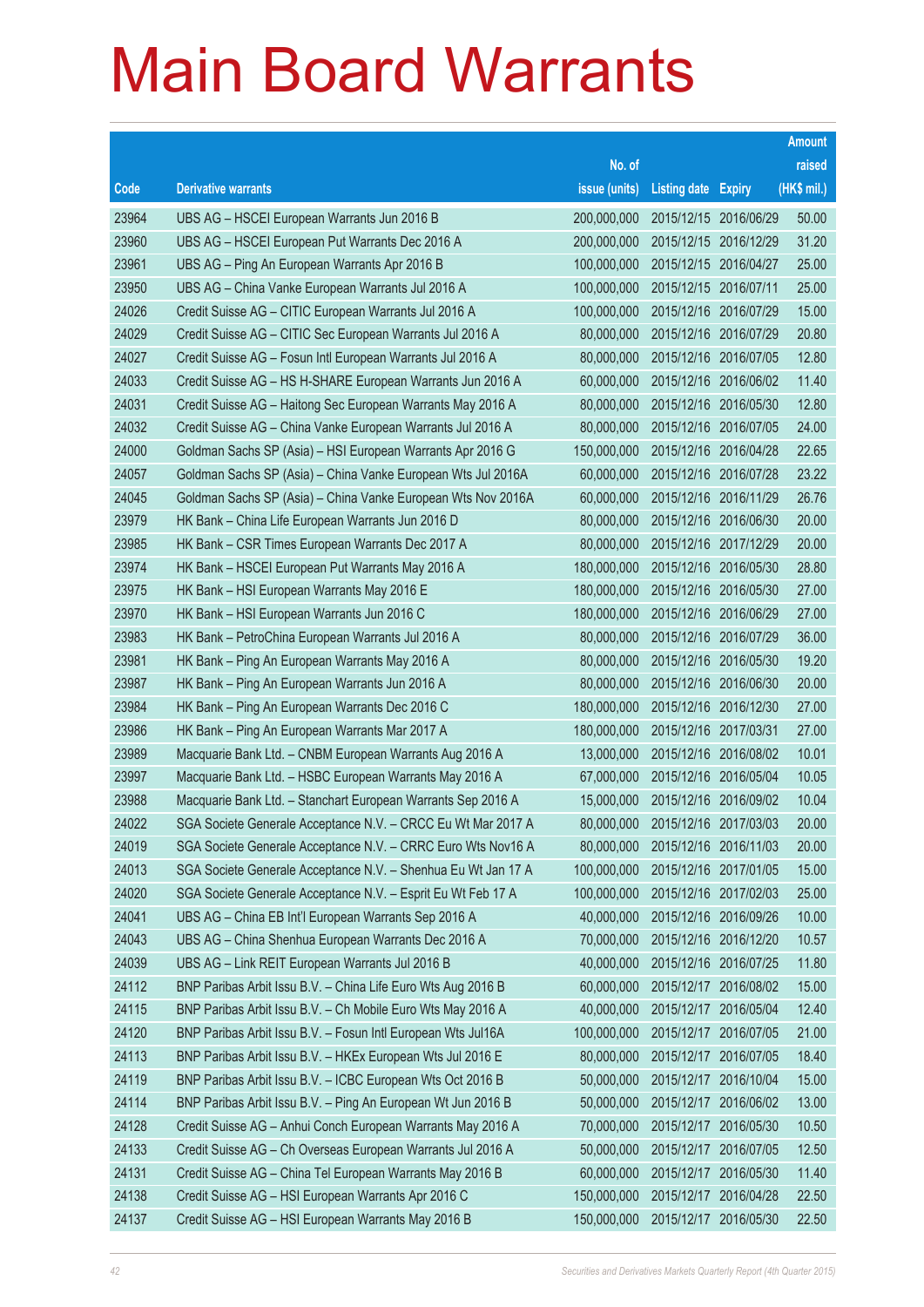|       |                                                                |               |                            |                       | <b>Amount</b> |
|-------|----------------------------------------------------------------|---------------|----------------------------|-----------------------|---------------|
|       |                                                                | No. of        |                            |                       | raised        |
| Code  | <b>Derivative warrants</b>                                     | issue (units) | <b>Listing date Expiry</b> |                       | (HK\$ mil.)   |
| 24142 | Credit Suisse AG - HSI European Put Warrants Apr 2016 D        | 150,000,000   | 2015/12/17 2016/04/28      |                       | 25.50         |
| 24136 | Credit Suisse AG - Kingsoft European Warrants Jul 2016 A       | 50,000,000    |                            | 2015/12/17 2016/07/05 | 12.50         |
| 24129 | Credit Suisse AG - ZTE European Warrants Aug 2016 A            | 60,000,000    | 2015/12/17                 | 2016/08/08            | 10.80         |
| 24199 | Goldman Sachs SP (Asia) - Sinopec Corp European Wts Jun 2016 D | 80,000,000    | 2015/12/17 2016/06/30      |                       | 36.80         |
| 24202 | Goldman Sachs SP (Asia) - Ping An European Wts Apr 2016 C      | 100,000,000   |                            | 2015/12/17 2016/04/29 | 38.70         |
| 24101 | HK Bank - CC Bank European Warrants Aug 2016 B                 | 80,000,000    | 2015/12/17 2016/08/31      |                       | 20.00         |
| 24075 | HK Bank - CC Bank European Warrants Sep 2016 A                 | 80,000,000    |                            | 2015/12/17 2016/09/30 | 28.00         |
| 24067 | HK Bank - China Tel European Warrants Jun 2016 B               | 80,000,000    | 2015/12/17 2016/06/30      |                       | 20.00         |
| 24061 | HK Bank - China Unicom European Warrants Dec 2017 A            | 100,000,000   |                            | 2015/12/17 2017/12/22 | 16.00         |
| 24062 | HK Bank - Foxconn European Warrants Jun 2016 A                 | 50,000,000    |                            | 2015/12/17 2016/06/30 | 12.50         |
| 24069 | HK Bank - ZTE European Warrants Sep 2016 A                     | 80,000,000    |                            | 2015/12/17 2016/09/30 | 20.00         |
| 24168 | J P Morgan SP BV - CHALCO European Warrants Jun 2016 A         | 45,000,000    |                            | 2015/12/17 2016/06/30 | 13.19         |
| 24150 | J P Morgan SP BV - China Life European Warrants Sep 2016 A     | 100,000,000   | 2015/12/17 2016/09/01      |                       | 28.30         |
| 24151 | J P Morgan SP BV - China Life European Warrants Oct 2016 A     | 100,000,000   |                            | 2015/12/17 2016/10/03 | 25.00         |
| 24157 | J P Morgan SP BV - Sinopec Corp European Warrants Aug 2016 A   | 100,000,000   |                            | 2015/12/17 2016/08/02 | 26.00         |
| 24163 | J P Morgan SP BV - Evergrande European Warrants Dec 2016 B     | 70,000,000    | 2015/12/17 2016/12/30      |                       | 10.71         |
| 24166 | J P Morgan SP BV - HSI European Warrants Jun 2016 E            | 300,000,000   |                            | 2015/12/17 2016/06/29 | 45.60         |
| 24167 | J P Morgan SP BV - HSI European Warrants Aug 2016 A            | 300,000,000   |                            | 2015/12/17 2016/08/30 | 75.30         |
| 24103 | Macquarie Bank Ltd. - Sinopec Corp European Wts Jul 2016 B     | 23,000,000    | 2015/12/17 2016/07/05      |                       | 10.03         |
| 24105 | Macquarie Bank Ltd. - KECL European Warrants Jul 2016 A        | 15,000,000    | 2015/12/17 2016/07/05      |                       | 10.23         |
| 24111 | Macquarie Bank Ltd. - Tencent European Warrants Jul 2016 E     | 10,000,000    |                            | 2015/12/17 2016/07/05 | 10.00         |
| 24121 | SGA Societe Generale Acceptance N.V. - CCCCL Eu Wt Oct 2016 B  | 100,000,000   |                            | 2015/12/17 2016/10/05 | 15.00         |
| 24122 | SGA Societe Generale Acceptance NV - Minsheng Bk Eu Wt Aug16 B | 15,000,000    | 2015/12/17                 | 2016/08/03            | 10.65         |
| 24106 | SGA Societe Generale Acceptance N.V. - HSI Eur Wt Jun 2016 E   | 150,000,000   |                            | 2015/12/17 2016/06/29 | 27.00         |
| 24107 | SGA Societe Generale Acceptance N.V. - HSI Eur Wt Aug 2016 A   | 150,000,000   |                            | 2015/12/17 2016/08/30 | 25.50         |
| 24108 | SGA Societe Generale Acceptance N.V. - HSI Eur Wt Sep 2016 B   | 150,000,000   | 2015/12/17 2016/09/29      |                       | 23.25         |
| 24124 | SGA Societe Generale Acceptance N.V. - Ch Vanke Eu Wts Aug16 B | 40,000,000    |                            | 2015/12/17 2016/08/03 | 10.00         |
| 24188 | UBS AG - Ch Comm Cons European Warrants Sep 2016 A             | 100,000,000   | 2015/12/17 2016/09/23      |                       | 15.50         |
| 24196 | UBS AG - China Life European Warrants Jun 2016 A               | 100,000,000   | 2015/12/17 2016/06/23      |                       | 15.00         |
| 24191 | UBS AG - Fosun Intl European Warrants Aug 2016 B               | 70,000,000    |                            | 2015/12/17 2016/08/22 | 10.50         |
| 24173 | UBS AG - HSCEI European Warrants Jul 2016 A                    | 100,000,000   | 2015/12/17 2016/07/28      |                       | 25.00         |
| 24172 | UBS AG - HSCEI European Put Warrants Jun 2016 C                | 100,000,000   | 2015/12/17 2016/06/29      |                       | 25.00         |
| 24247 | Goldman Sachs SP (Asia) - AIA European Warrants Jun 2016 A     | 100,000,000   | 2015/12/18 2016/06/30      |                       | 40.10         |
| 24242 | Goldman Sachs SP (Asia) - China Life Euro Wts Jun 2016 A       | 100,000,000   |                            | 2015/12/18 2016/06/30 | 25.30         |
| 24241 | J P Morgan SP BV - Ch Comm Cons European Warrants Nov 2017 A   | 100,000,000   |                            | 2015/12/18 2017/11/02 | 25.10         |
| 24238 | J P Morgan SP BV - Ping An European Warrants Aug 2016 B        | 100,000,000   | 2015/12/18 2016/08/05      |                       | 33.80         |
| 24230 | Macquarie Bank Ltd. - Galaxy Ent European Wts Jul 2016 A       | 40,000,000    | 2015/12/18 2016/07/05      |                       | 10.00         |
| 24228 | Macquarie Bank Ltd. - HSBC European Warrants Aug 2016 A        | 40,000,000    | 2015/12/18 2016/08/02      |                       | 10.00         |
| 24206 | Macquarie Bank Ltd. - PICC Group European Wts Jul 2016 A       | 15,000,000    | 2015/12/18 2016/07/05      |                       | 10.02         |
| 24223 | Macquarie Bank Ltd. - Sands China European Wts Aug 2016 A      | 40,000,000    |                            | 2015/12/18 2016/08/02 | 10.00         |
| 24222 | SGA Societe Generale Acceptance N.V. - CLife Eu Wt Aug 2016 C  | 150,000,000   | 2015/12/18 2016/08/03      |                       | 22.50         |
| 24214 | SGA Societe Generale Acceptance N.V. - CRCC Eu Wt Dec 2016 A   | 80,000,000    | 2015/12/18 2016/12/05      |                       | 20.00         |
| 24220 | SGA Societe Generale Acceptance N.V. - Tencent Eu Wt Apr 17 A  | 500,000,000   | 2015/12/18 2017/04/03      |                       | 87.50         |
| 24237 | UBS AG - HSBC European Put Warrants Jun 2016 D                 | 80,000,000    |                            | 2015/12/18 2016/06/02 | 33.60         |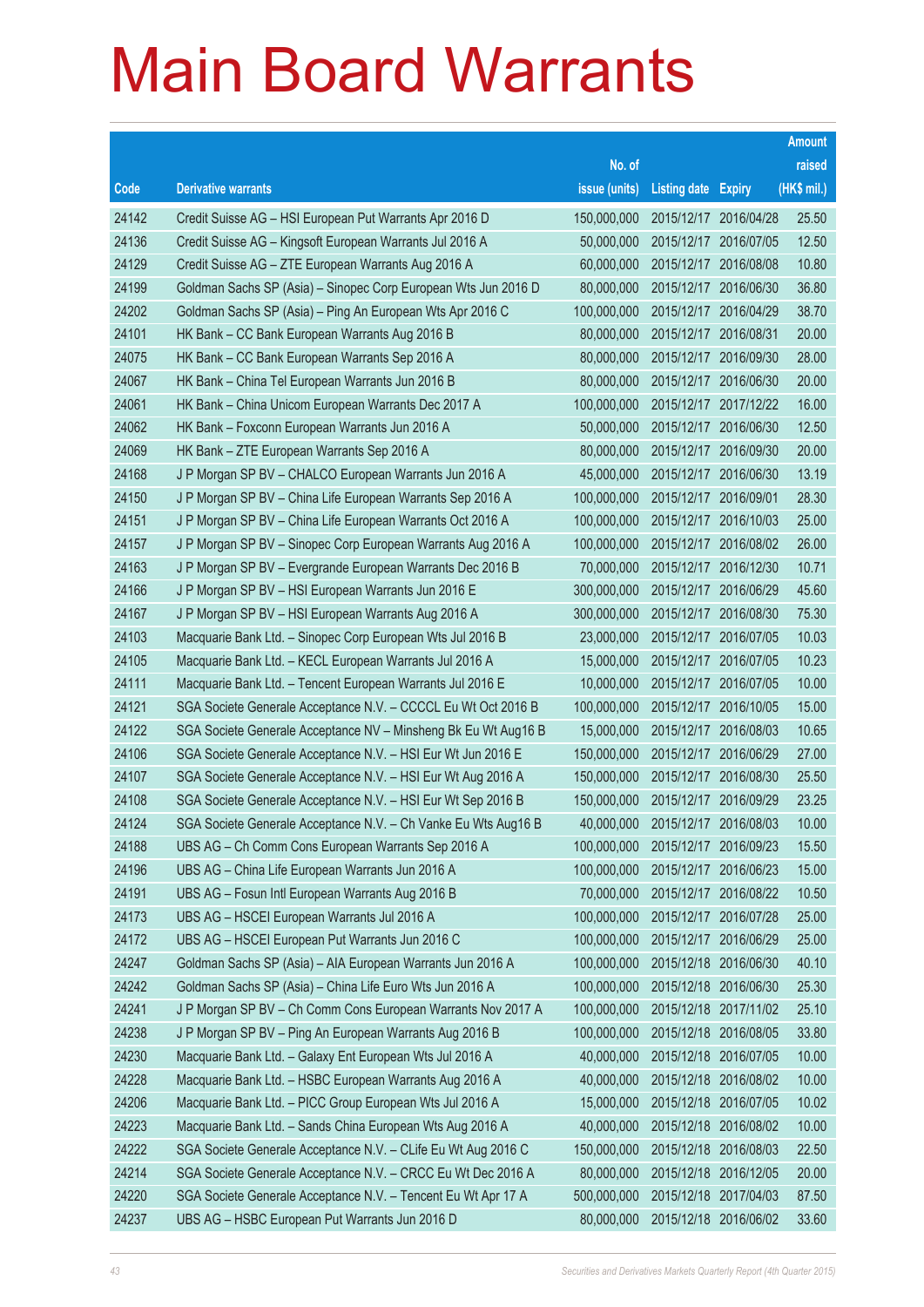|        |                                                                |               |                            |            | <b>Amount</b> |
|--------|----------------------------------------------------------------|---------------|----------------------------|------------|---------------|
|        |                                                                | No. of        |                            |            | raised        |
| Code   | <b>Derivative warrants</b>                                     | issue (units) | <b>Listing date Expiry</b> |            | (HK\$ mil.)   |
| 26074# | J P Morgan SP BV - Galaxy Ent European Warrants May 2016 A     | 150,000,000   | 2015/12/18 2016/05/03      |            | 11.85         |
| 24348  | Bank of East Asia - BYD European Warrants Mar 2018 A           | 60,000,000    | 2015/12/21                 | 2018/03/28 | 10.80         |
| 24347  | Bank of East Asia - CKH European Warrants Sep 2016 A           | 60,000,000    | 2015/12/21                 | 2016/09/23 | 10.80         |
| 24349  | Bank of East Asia - Tencent Holdings European Wts Nov 2016 A   | 50,000,000    | 2015/12/21                 | 2016/11/30 | 10.00         |
| 24256  | Goldman Sachs SP (Asia) - Haitong Sec Euro Wts Jul 2016 B      | 80,000,000    | 2015/12/21                 | 2016/07/04 | 20.00         |
| 24284  | HK Bank - CNOOC European Warrants Jun 2016 B                   | 60,000,000    | 2015/12/21                 | 2016/06/30 | 42.00         |
| 24289  | HK Bank - CNOOC European Warrants Jun 2016 C                   | 60,000,000    | 2015/12/21                 | 2016/06/30 | 27.00         |
| 24280  | HK Bank - HSCEI European Warrants May 2016 B                   | 200,000,000   | 2015/12/21                 | 2016/05/30 | 30.00         |
| 24263  | HK Bank - HSI European Warrants Apr 2016 D                     | 200,000,000   | 2015/12/21                 | 2016/04/28 | 40.00         |
| 24262  | HK Bank - HSI European Warrants Jun 2016 D                     | 200,000,000   | 2015/12/21                 | 2016/06/29 | 30.00         |
| 24266  | HK Bank - HSI European Put Warrants Apr 2016 E                 | 200,000,000   | 2015/12/21                 | 2016/04/28 | 32.00         |
| 24300  | HK Bank - ICBC European Warrants May 2016 A                    | 80,000,000    | 2015/12/21                 | 2016/05/03 | 12.00         |
| 24296  | HK Bank - ICBC European Warrants Jul 2016 A                    | 60,000,000    | 2015/12/21                 | 2016/07/29 | 16.20         |
| 24283  | HK Bank - ICBC European Warrants Sep 2016 A                    | 80,000,000    | 2015/12/21                 | 2016/09/30 | 12.00         |
| 24343  | Macquarie Bank Ltd. - ICBC European Warrants May 2016 C        | 67,000,000    | 2015/12/21                 | 2016/05/04 | 10.05         |
| 24342  | SGA Societe Generale Acceptance N.V. - AIA Eur Wt Jul 2016 B   | 100,000,000   | 2015/12/21                 | 2016/07/06 | 26.50         |
| 24329  | SGA Societe Generale Acceptance N.V. - CLife Eu Wt Sep 2016 A  | 150,000,000   | 2015/12/21                 | 2016/09/05 | 37.50         |
| 24313  | SGA Societe Generale Acceptance N.V. - HSCEI Eu Wt May 2016B   | 150,000,000   | 2015/12/21                 | 2016/05/30 | 22.50         |
| 24312  | SGA Societe Generale Acceptance N.V. - HSCEI Eu Wt Jul 2016B   | 150,000,000   | 2015/12/21                 | 2016/07/28 | 37.50         |
| 24327  | SGA Societe Generale Acceptance N.V. - HSI Eur Wt Apr 2016 F   | 150,000,000   | 2015/12/21                 | 2016/04/28 | 32.25         |
| 24315  | SGA Societe Generale Acceptance N.V. - HSI Eur Wt Jun 2016 F   | 150,000,000   | 2015/12/21                 | 2016/06/29 | 37.50         |
| 24362  | SGA Societe Generale Acceptance N.V. - Petch Eu Wt Aug 2016B   | 60,000,000    | 2015/12/21                 | 2016/08/03 | 25.80         |
| 24336  | SGA Societe Generale Acceptance N.V. - Ping An Eu Wt Jun 16 C  | 120,000,000   | 2015/12/21                 | 2016/06/03 | 21.60         |
| 24352  | SGA Societe Generale Acceptance N.V - Sands China Eu Wt Jun16B | 80,000,000    | 2015/12/21                 | 2016/06/03 | 19.60         |
| 24354  | SGA Societe Generale Acceptance NV - Sands Ch Eu Put Wt Jul16A | 80,000,000    | 2015/12/21                 | 2016/07/06 | 21.60         |
| 24381  | UBS AG - Fosun Intl European Warrants May 2016 B               | 70,000,000    | 2015/12/21                 | 2016/05/20 | 10.57         |
| 24382  | UBS AG - HKEx European Put Warrants Jun 2016 G                 | 100,000,000   | 2015/12/21                 | 2016/06/06 | 15.00         |
| 24374  | UBS AG - HSI European Warrants Jun 2016 G                      | 300,000,000   | 2015/12/21 2016/06/29      |            | 75.00         |
| 24376  | UBS AG - HSI European Warrants Jun 2016 H                      | 300,000,000   | 2015/12/21                 | 2016/06/29 | 47.70         |
| 24380  | UBS AG - HSI European Put Warrants Apr 2016 F                  | 300,000,000   | 2015/12/21 2016/04/28      |            | 45.00         |
| 24389  | BOCI Asia Ltd. - Agricultural Bk European Wts Jul 2016 A       | 100,000,000   | 2015/12/22 2016/07/11      |            | 21.00         |
| 24394  | BOCI Asia Ltd. - BOCL European Warrants Sep 2016 B             | 100,000,000   | 2015/12/22 2016/09/26      |            | 21.00         |
| 24385  | BOCI Asia Ltd. - CC Bank European Warrants Jul 2016 A          | 100,000,000   | 2015/12/22 2016/07/25      |            | 25.00         |
| 24391  | BOCI Asia Ltd. - China Life European Warrants Nov 2016 A       | 100,000,000   | 2015/12/22 2016/11/28      |            | 27.00         |
| 24392  | BOCI Asia Ltd. - A50 China European Warrants Mar 2017 A        | 100,000,000   | 2015/12/22 2017/03/24      |            | 15.00         |
| 24402  | BNP Paribas Arbit Issu B.V. - CC Bank Euro Wts Feb 2017 A      | 50,000,000    | 2015/12/22 2017/02/02      |            | 16.00         |
| 24396  | BNP Paribas Arbit Issu B.V. - HKEx European Wts Jun 2017 A     | 75,000,000    | 2015/12/22 2017/06/02      |            | 20.25         |
| 24399  | BNP Paribas Arbit Issu B.V. - ICBC European Wts May 2017 A     | 50,000,000    | 2015/12/22 2017/05/02      |            | 14.50         |
| 24398  | BNP Paribas Arbit Issu B.V. - Tencent HIdgs Eu Wt Mar 2017 A   | 100,000,000   | 2015/12/22 2017/03/02      |            | 18.00         |
| 24432  | Credit Suisse AG - AIA European Warrants Jul 2016 A            | 80,000,000    | 2015/12/22 2016/07/05      |            | 22.40         |
| 24436  | Goldman Sachs SP (Asia) - AIA European Warrants May 2016 B     | 80,000,000    | 2015/12/22 2016/05/31      |            | 13.60         |
| 24441  | Goldman Sachs SP (Asia) - CAM CSI300 European Wts Jun 2016 B   | 60,000,000    | 2015/12/22 2016/06/30      |            | 25.02         |
| 24440  | Goldman Sachs SP (Asia) - CNOOC European Warrants Jun 2016 B   | 50,000,000    | 2015/12/22 2016/06/30      |            | 28.70         |
| 24405  | Macquarie Bank Ltd. - CNOOC European Warrants Dec 2018 A       | 40,000,000    | 2015/12/22 2018/12/04      |            | 10.00         |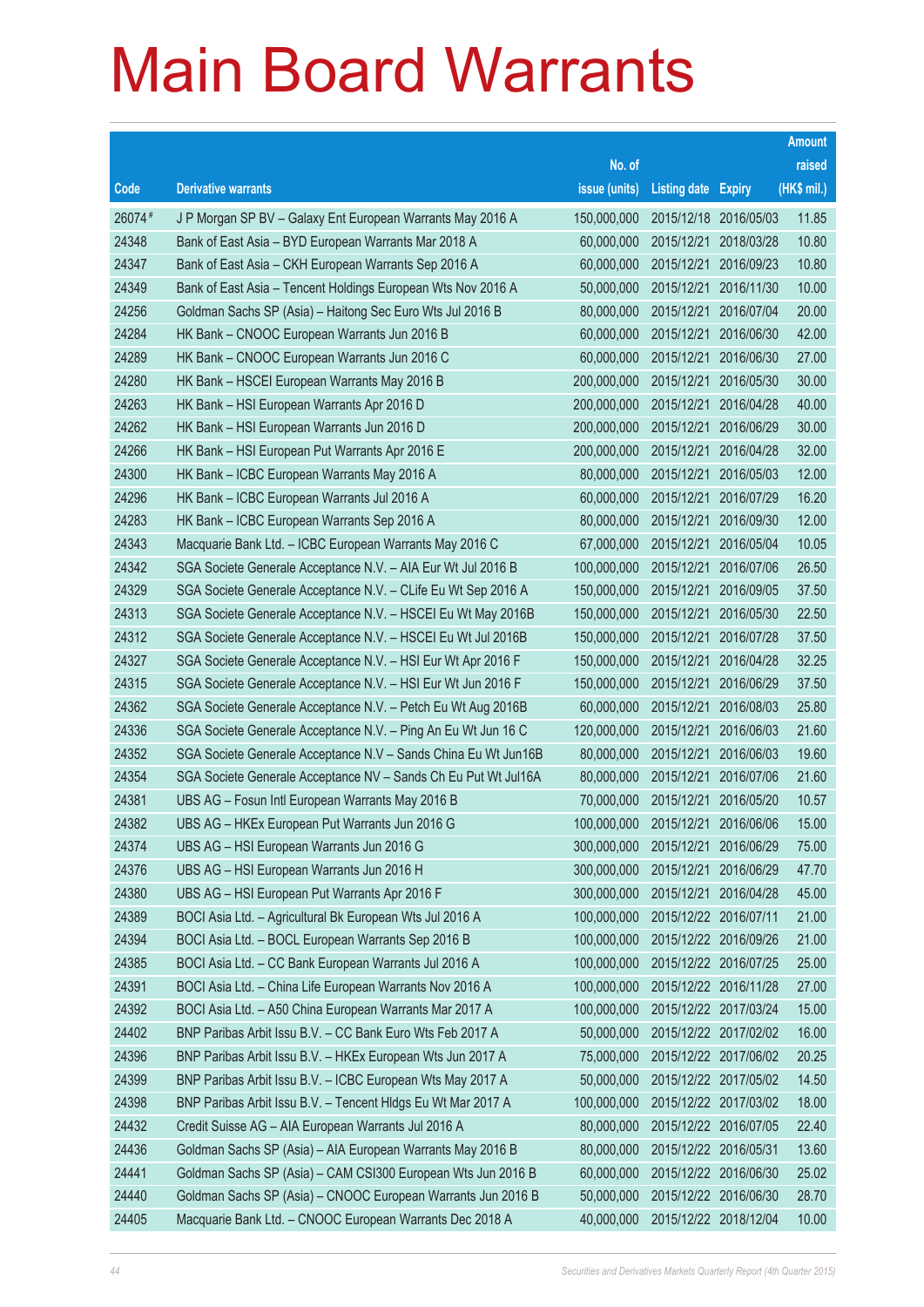|       |                                                                |               |                            | <b>Amount</b> |
|-------|----------------------------------------------------------------|---------------|----------------------------|---------------|
|       |                                                                | No. of        |                            | raised        |
| Code  | <b>Derivative warrants</b>                                     | issue (units) | <b>Listing date Expiry</b> | (HK\$ mil.)   |
| 24406 | Macquarie Bank Ltd. - Ping An European Warrants May 2016 B     | 55,000,000    | 2015/12/22 2016/05/04      | 10.07         |
| 24410 | SGA Societe Generale Acceptance N.V. - Ch Mob Eu Wt Dec 17 A   | 500,000,000   | 2015/12/22 2017/12/05      | 75.00         |
| 24433 | SGA Societe Generale Acceptance N.V. - HSBC Eu Wt Jul 2016 B   | 100,000,000   | 2015/12/22 2016/07/06      | 19.00         |
| 24422 | SGA Societe Generale Acceptance N.V. - HSCEI Eu Put Wt Jul16C  | 150,000,000   | 2015/12/22 2016/07/28      | 37.50         |
| 24419 | SGA Societe Generale Acceptance N.V. - HSCEI Eu Put Wt Sep16A  | 150,000,000   | 2015/12/22 2016/09/29      | 37.50         |
| 24424 | SGA Societe Generale Acceptance N.V. - HSCEI Eu Put Wt Sep16B  | 150,000,000   | 2015/12/22 2016/09/29      | 37.50         |
| 24425 | SGA Societe Generale Acceptance N.V. - HSI Eu Put Wt Jun 16 G  | 150,000,000   | 2015/12/22 2016/06/29      | 31.50         |
| 24427 | SGA Societe Generale Acceptance N.V. - HSI Eu Put Wt Jul 16 A  | 150,000,000   | 2015/12/22 2016/07/28      | 37.50         |
| 24429 | SGA Societe Generale Acceptance N.V. - HSI Eu Put Wt Aug 16 B  | 150,000,000   | 2015/12/22 2016/08/30      | 39.00         |
| 24415 | SGA Societe Generale Acceptance N.V. - Ping An Eu Wt May 16 C  | 120,000,000   | 2015/12/22 2016/05/05      | 39.60         |
| 24416 | SGA Societe Generale Acceptance N.V. - Stanchart Eu Wt Aug16A  | 20,000,000    | 2015/12/22 2016/08/03      | 10.20         |
| 24435 | UBS AG - PetroChina European Warrants Jun 2016 A               | 50,000,000    | 2015/12/22 2016/06/21      | 23.25         |
| 24461 | BNP Paribas Arbit Issu B.V. - HS H-SHARE Euro Wts Jul 2016 A   | 40,000,000    | 2015/12/23 2016/07/05      | 13.60         |
| 24490 | Credit Suisse AG - CC Bank European Warrants May 2016 A        | 80,000,000    | 2015/12/23 2016/05/30      | 12.80         |
| 24491 | Credit Suisse AG - China Life European Warrants May 2016 C     | 80,000,000    | 2015/12/23 2016/05/30      | 12.00         |
| 24493 | Credit Suisse AG - CPIC European Warrants Jul 2016 A           | 60,000,000    | 2015/12/23 2016/07/05      | 15.00         |
| 24495 | Credit Suisse AG - Link REIT European Warrants Jul 2016 A      | 60,000,000    | 2015/12/23 2016/07/05      | 15.00         |
| 24486 | Credit Suisse AG - Tencent Holdings European Wts Jun 2016 D    | 150,000,000   | 2015/12/23 2016/06/30      | 22.50         |
| 24455 | Goldman Sachs SP (Asia) - CITIC Bank European Wts Jun 2016 A   | 60,000,000    | 2015/12/23 2016/06/24      | 15.54         |
| 24457 | Goldman Sachs SP (Asia) - CITIC Bank European Wts Jun 2016 B   | 60,000,000    | 2015/12/23 2016/06/30      | 24.18         |
| 24460 | Goldman Sachs SP (Asia) - China Mobile Euro Wts Nov 2017 A     | 300,000,000   | 2015/12/23 2017/11/27      | 45.90         |
| 24459 | Goldman Sachs SP (Asia) - China Mobile Euro Wts Nov 2018 A     | 300,000,000   | 2015/12/23 2018/11/27      | 54.00         |
| 24496 | J P Morgan SP BV - CAM CSI300 European Warrants Aug 2016 A     | 100,000,000   | 2015/12/23 2016/08/02      | 30.30         |
| 24464 | Macquarie Bank Ltd. - China Tel European Warrants Oct 2016 A   | 40,000,000    | 2015/12/23 2016/10/04      | 10.00         |
| 24466 | Macquarie Bank Ltd. - China Unicom European Wts Jul 2016 A     | 40,000,000    | 2015/12/23 2016/07/04      | 10.00         |
| 24469 | Macquarie Bank Ltd. - Ping An European Warrants Nov 2016 B     | 40,000,000    | 2015/12/23 2016/11/02      | 10.00         |
| 24467 | Macquarie Bank Ltd. - Sinopharm European Warrants Oct 2016 A   | 14,000,000    | 2015/12/23 2016/10/17      | 10.01         |
| 24449 | Macquarie Bank Ltd. - Tencent European Warrants Jul 2016 F     | 25,000,000    | 2015/12/23 2016/07/04      | 10.00         |
| 24470 | SGA Societe Generale Acceptance N.V. - COVS Eu Put Wt Aug16B   | 40,000,000    | 2015/12/23 2016/08/03      | 12.40         |
| 24476 | SGA Societe Generale Acceptance N.V. - CP&CC Eu Put Wt Aug16C  | 80,000,000    | 2015/12/23 2016/08/03      | 30.00         |
| 24472 | SGA Societe Generale Acceptance N.V. - HSBC Eu Put Wt Jun16 A  | 100,000,000   | 2015/12/23 2016/06/03      | 38.00         |
| 24480 | SGA Societe Generale Acceptance N.V - Tencent Eu Put Wt Feb17A | 500,000,000   | 2015/12/23 2017/02/03      | 110.00        |
| 24451 | UBS AG - HSI European Put Warrants Jun 2016 I                  | 300,000,000   | 2015/12/23 2016/06/29      | 63.60         |
| 24452 | UBS AG - HSI European Put Warrants Sep 2016 A                  | 300,000,000   | 2015/12/23 2016/09/29      | 75.00         |
| 24448 | UBS AG - Stanchart European Warrants Dec 2017 A                | 100,000,000   | 2015/12/23 2017/12/05      | 15.00         |
| 24515 | BOCI Asia Ltd. - China Life European Warrants Jul 2016 A       | 100,000,000   | 2015/12/24 2016/07/07      | 24.00         |
| 24499 | BOCI Asia Ltd. - Galaxy Ent European Warrants Jul 2016 A       | 100,000,000   | 2015/12/24 2016/07/05      | 22.00         |
| 24498 | BOCI Asia Ltd. - HSBC European Warrants Jul 2016 A             | 100,000,000   | 2015/12/24 2016/07/11      | 23.00         |
| 24511 | BOCI Asia Ltd. - PetroChina European Warrants Jul 2016 A       | 100,000,000   | 2015/12/24 2016/07/27      | 42.00         |
| 24514 | BOCI Asia Ltd. - Ping An European Warrants Jun 2016 A          | 100,000,000   | 2015/12/24 2016/06/06      | 23.00         |
| 24517 | Goldman Sachs SP (Asia) - HSI European Put Wts Apr 2016 H      | 150,000,000   | 2015/12/24 2016/04/28      | 27.45         |
| 24533 | Macquarie Bank Ltd. - Lenovo European Warrants Jul 2016 A      | 17,000,000    | 2015/12/24 2016/07/05      | 10.03         |
| 24523 | SGA Societe Generale Acceptance N.V. - CAM CSI300 Eu Wt Jul16B | 50,000,000    | 2015/12/24 2016/07/06      | 18.25         |
| 24524 | SGA Societe Generale Acceptance N.V - HS H-SHARE Eu Wts Aug16A | 50,000,000    | 2015/12/24 2016/08/03      | 26.50         |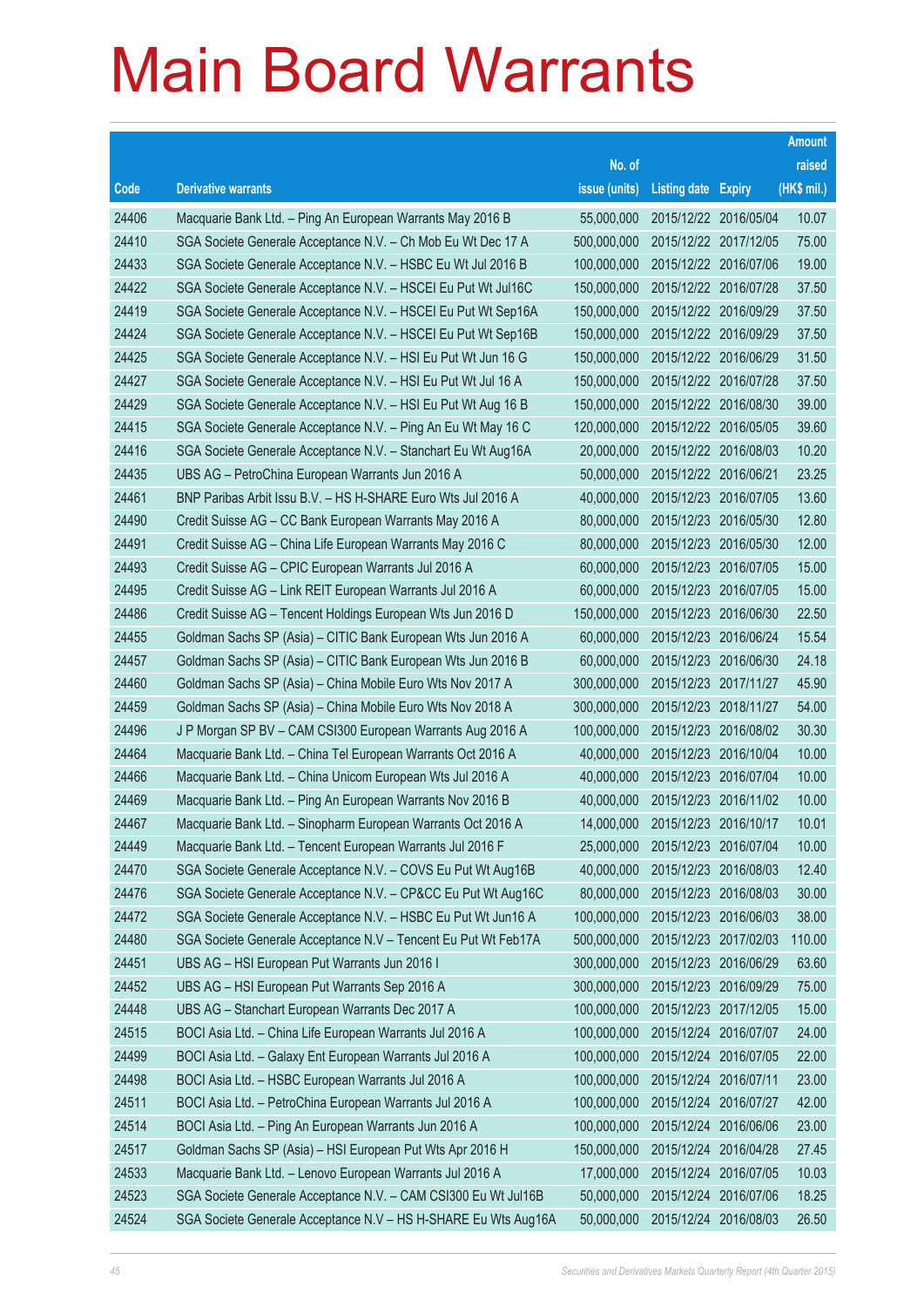|       |                                                                |               |                            |            | <b>Amount</b> |
|-------|----------------------------------------------------------------|---------------|----------------------------|------------|---------------|
|       |                                                                | No. of        |                            |            | raised        |
| Code  | <b>Derivative warrants</b>                                     | issue (units) | <b>Listing date Expiry</b> |            | (HK\$ mil.)   |
| 24614 | Goldman Sachs SP (Asia) – CKH European Wts Jun 2016 A          | 50,000,000    | 2015/12/28 2016/06/28      |            | 20.20         |
| 24618 | Goldman Sachs SP (Asia) – CKH European Wts Aug 2016 A          | 50,000,000    | 2015/12/28 2016/08/22      |            | 14.80         |
| 24615 | Goldman Sachs SP (Asia) – China Mobile Euro Wts Jun 2016 B     | 100,000,000   | 2015/12/28 2016/06/28      |            | 31.00         |
| 24597 | Goldman Sachs SP (Asia) – HKEx European Warrants Dec 2016 A    | 300.000.000   | 2015/12/28 2016/12/05      |            | 45.60         |
| 24599 | Goldman Sachs SP (Asia) – HKEx European Warrants May 2017 A    | 300,000,000   | 2015/12/28 2017/05/29      |            | 54.90         |
| 24596 | Goldman Sachs SP (Asia) - Tencent European Wt Apr 2017 A       | 300,000,000   | 2015/12/28 2017/04/03      |            | 52.80         |
| 24595 | J P Morgan SP BV - Guotai Junani European Warrants Oct 2016B   | 60,000,000    | 2015/12/28 2016/10/03      |            | 56.34         |
| 24594 | Macquarie Bank Ltd. - BankComm European Warrants Sep 2016 A    | 27,000,000    | 2015/12/28 2016/09/02      |            | 10.29         |
| 24589 | Macquarie Bank Ltd. - CITIC Sec European Warrants Sep 2016 A   | 40,000,000    | 2015/12/28 2016/09/02      |            | 10.00         |
| 24587 | Macquarie Bank Ltd. - China Mobile European Wts Oct 2016 A     | 40,000,000    | 2015/12/28 2016/10/04      |            | 10.00         |
| 24580 | Macquarie Bank Ltd. - China Mobile European Put Wts Jul 16 B   | 40,000,000    | 2015/12/28 2016/07/05      |            | 10.00         |
| 24593 | Macquarie Bank Ltd. - A50 China European Warrants Apr 2017 A   | 60,000,000    | 2015/12/28 2017/04/04      |            | 10.08         |
| 24579 | Macquarie Bank Ltd. - R&F Ppt European Warrants Mar 2017 A     | 40,000,000    | 2015/12/28 2017/03/02      |            | 10.00         |
| 24591 | Macquarie Bank Ltd. - HSBC European Put Warrants Jul 2016 C    | 40,000,000    | 2015/12/28 2016/07/05      |            | 10.04         |
| 24565 | SGA Societe Generale Acceptance N.V. - BYD Eu Wt Sep 2017 A    | 200,000,000   | 2015/12/28 2017/09/04      |            | 39.00         |
| 24537 | SGA Societe Generale Acceptance N.V. - CCB Eur Wt Sep 2016 A   | 100,000,000   | 2015/12/28 2016/09/05      |            | 25.00         |
| 24568 | SGA Societe Generale Acceptance N.V. - CCCCL Eu Wt Aug 2017 A  | 100,000,000   | 2015/12/28 2017/08/03      |            | 25.00         |
| 24567 | SGA Societe Generale Acceptance N.V. - CKP Euro Wts Aug 16 A   | 50,000,000    | 2015/12/28 2016/08/03      |            | 19.75         |
| 24570 | SGA Societe Generale Acceptance N.V. - Ch Mob Eu Wt Jul 16 B   | 80,000,000    | 2015/12/28                 | 2016/07/06 | 42.40         |
| 24571 | SGA Societe Generale Acceptance N.V. - Ch Mob Eu Wt Aug 16 B   | 80,000,000    | 2015/12/28 2016/08/03      |            | 20.40         |
| 24573 | SGA Societe Generale Acceptance N.V. - CNOOC Eu Wt Jul 2016B   | 40,000,000    | 2015/12/28 2016/07/06      |            | 24.00         |
| 24558 | SGA Societe Generale Acceptance NV – CSOP A50 ETF Eu Wt Aug16C | 30,000,000    | 2015/12/28 2016/08/03      |            | 11.10         |
| 24538 | SGA Societe Generale Acceptance N.V. - ICBC Eu Wt Sep 2016 A   | 100,000,000   | 2015/12/28 2016/09/05      |            | 25.00         |
| 24574 | SGA Societe Generale Acceptance NV - NewWorld Dev Eu Wt Nov16A | 12,000,000    | 2015/12/28 2016/11/03      |            | 11.76         |
| 24575 | SGA Societe Generale Acceptance N.V. - Petch Eu Wt Nov 2016A   | 60,000,000    | 2015/12/28 2016/11/03      |            | 15.00         |
| 24543 | SGA Societe Generale Acceptance N.V. - SHK P Eu Wt Sep 2016A   | 30,000,000    | 2015/12/28 2016/09/05      |            | 22.20         |
| 24641 | Credit Suisse AG - PetroChina European Warrants Aug 2016 A     | 80,000,000    | 2015/12/29 2016/08/02      |            | 28.00         |
| 24646 | Goldman Sachs SP (Asia) - Agri Bk European Wts Oct 2016 A      | 100,000,000   | 2015/12/29 2016/10/05      |            | 19.70         |
| 24624 | Goldman Sachs SP (Asia) - CKH European Wts Sep 2016 A          | 100,000,000   | 2015/12/29 2016/09/26      |            | 16.20         |
| 24652 | Goldman Sachs SP (Asia) - A50 China European Wts Jun 2016 D    | 40,000,000    | 2015/12/29 2016/06/30      |            | 17.84         |
| 24619 | Goldman Sachs SP (Asia) - HKEx European Warrants Nov 2016 A    | 300,000,000   | 2015/12/29 2016/11/29      |            | 51.00         |
| 24639 | Goldman Sachs SP (Asia) - HSCEI European Warrants Aug 2016 A   | 150,000,000   | 2015/12/29 2016/08/30      |            | 37.50         |
| 24644 | J P Morgan SP BV - New World Dev European Wts Apr 2018 A       | 100,000,000   | 2015/12/29                 | 2018/04/03 | 16.80         |
| 24625 | UBS AG - Galaxy Ent European Warrants May 2016 B               | 70,000,000    | 2015/12/29 2016/05/23      |            | 13.16         |
| 24629 | UBS AG - Galaxy Ent European Put Warrants May 2016 C           | 60,000,000    | 2015/12/29 2016/05/27      |            | 14.34         |
| 24632 | UBS AG - PetroChina European Warrants Jul 2016 A               | 50,000,000    | 2015/12/29 2016/07/18      |            | 13.00         |
| 24634 | UBS AG - Sands China European Warrants Jul 2016 B              | 70,000,000    | 2015/12/29 2016/07/22      |            | 13.16         |
| 24636 | UBS AG - Sands China European Put Warrants Jul 2016 C          | 60,000,000    | 2015/12/29 2016/07/11      |            | 17.10         |
| 24734 | Credit Suisse AG - China Mobile European Warrants Jul 2016 B   | 80,000,000    | 2015/12/30 2016/07/04      |            | 24.80         |
| 24721 | Credit Suisse AG - Tencent Holdings European Wts Sep 2016 A    | 150,000,000   | 2015/12/30 2016/09/30      |            | 22.50         |
| 24732 | Credit Suisse AG - Tencent Holdings European Wts Nov 2016 B    | 150,000,000   | 2015/12/30 2016/11/30      |            | 30.00         |
| 24680 | Goldman Sachs SP (Asia) - HSI European Warrants Jun 2016 B     | 150,000,000   | 2015/12/30 2016/06/29      |            | 22.95         |
| 24688 | Goldman Sachs SP (Asia) - HSI European Warrants Jun 2016 D     | 150,000,000   | 2015/12/30 2016/06/29      |            | 41.10         |
| 24712 | Goldman Sachs SP (Asia) - HSI European Warrants Jul 2016 A     | 150,000,000   | 2015/12/30 2016/07/28      |            | 22.50         |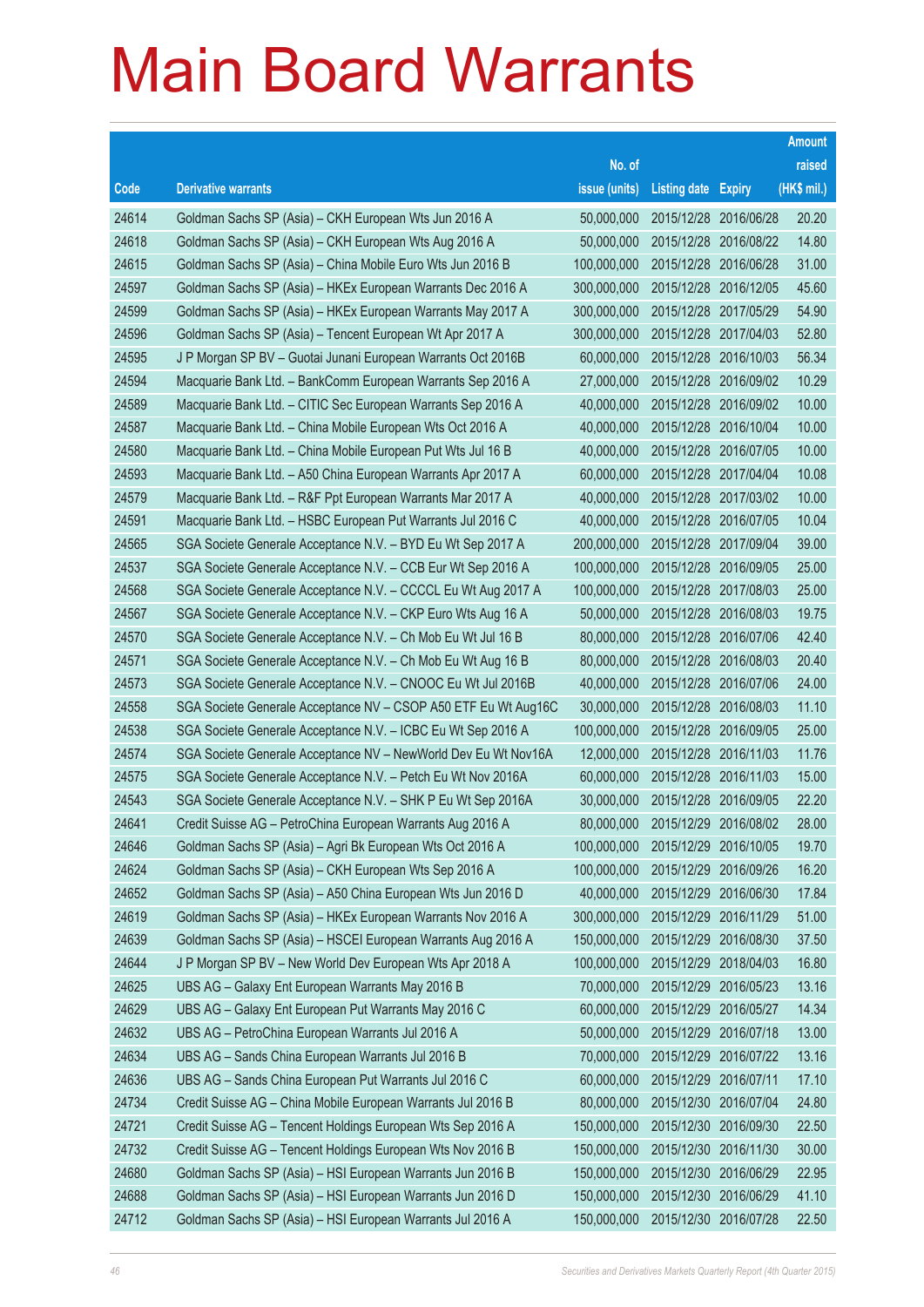|              |                                                                |               |                       |               | <b>Amount</b> |
|--------------|----------------------------------------------------------------|---------------|-----------------------|---------------|---------------|
|              |                                                                | No. of        |                       |               | raised        |
| Code         | <b>Derivative warrants</b>                                     | issue (units) | <b>Listing date</b>   | <b>Expiry</b> | (HK\$ mil.)   |
| 24684        | Goldman Sachs SP (Asia) - HSI European Put Wts Jun 2016 C      | 150,000,000   | 2015/12/30            | 2016/06/29    | 22.50         |
| 24691        | Goldman Sachs SP (Asia) - HSI European Put Wts Jun 2016 E      | 150,000,000   | 2015/12/30            | 2016/06/29    | 22.65         |
| 24674        | HK Bank - Sinopec Corp European Warrants Jul 2016 B            | 50,000,000    | 2015/12/30            | 2016/07/29    | 12.50         |
| 24663        | HK Bank - HSI European Warrants May 2016 F                     | 180,000,000   | 2015/12/30            | 2016/05/30    | 27.00         |
| 24669        | HK Bank - Stanchart European Warrants Nov 2017 A               | 100,000,000   | 2015/12/30 2017/11/30 |               | 15.00         |
| 24739        | J P Morgan SP BV - Minsheng Bank European Wts Aug 2016 A       | 60,000,000    | 2015/12/30            | 2016/08/01    | 29.10         |
| 24705        | Macquarie Bank Ltd. - BYD European Warrants Aug 2016 A         | 11,000,000    | 2015/12/30 2016/08/02 |               | 10.01         |
| 24707        | Macquarie Bank Ltd. - CSOP A50 ETF European Wts Jul 2016 C     | 25,000,000    | 2015/12/30            | 2016/07/05    | 10.00         |
| 24709        | Macquarie Bank Ltd. - A50 China European Warrants Jul 2016 B   | 22,000,000    | 2015/12/30            | 2016/07/05    | 10.10         |
| 24662        | Macquarie Bank Ltd. - ICBC European Warrants Mar 2017 A        | 40,000,000    | 2015/12/30 2017/03/02 |               | 10.00         |
| 24694        | Macquarie Bank Ltd. - Tencent European Put Wts Jul 2016 G      | 13,000,000    | 2015/12/30            | 2016/07/05    | 10.01         |
| 24657        | Macquarie Bank Ltd. - Zijin Mining European Wts Dec 2016 A     | 28,000,000    | 2015/12/30            | 2016/12/02    | 10.28         |
| 24675        | SGA Societe Generale Acceptance NV – Minsheng Bk Eu Wt Nov 16A | 15,000,000    | 2015/12/30            | 2016/11/03    | 10.05         |
| 24750        | BOCI Asia Ltd. - CSOP A50 ETF European Warrants Jun 2016 A     | 100,000,000   | 2015/12/31            | 2016/06/06    | 52.00         |
| 24751        | BOCI Asia Ltd. - A50 China European Warrants Jun 2016 B        | 100,000,000   | 2015/12/31            | 2016/06/13    | 49.00         |
| 24757        | Goldman Sachs SP (Asia) - CNOOC European Warrants Jul 2016 A   | 60,000,000    | 2015/12/31            | 2016/07/04    | 46.92         |
| 24760        | Goldman Sachs SP (Asia) - CSOP A50 ETF Euro Wts Jun 2016 C     | 60,000,000    | 2015/12/31            | 2016/06/30    | 46.92         |
| 24758        | Goldman Sachs SP (Asia) - CSOP A50 ETF Euro Wts Jul 2016 C     | 100,000,000   | 2015/12/31            | 2016/07/29    | 15.10         |
| 24740        | Macquarie Bank Ltd. - Huaneng Power European Wts Mar 2018 A    | 40,000,000    | 2015/12/31            | 2018/03/02    | 10.08         |
| 24755        | Macquarie Bank Ltd. - PICC P&C European Warrants Dec 2016 A    | 40,000,000    | 2015/12/31            | 2016/12/02    | 10.00         |
| 24749        | UBS AG - CNOOC European Warrants Jun 2016 C                    | 50,000,000    | 2015/12/31            | 2016/06/23    | 26.50         |
| 24746        | UBS AG - Sinopec Corp European Warrants Jun 2016 B             | 60,000,000    | 2015/12/31            | 2016/06/23    | 24.00         |
| 24748        | UBS AG - Sinopec Corp European Warrants Jun 2016 C             | 60,000,000    | 2015/12/31            | 2016/06/30    | 18.30         |
| <b>Total</b> |                                                                |               |                       |               | 27,608.36     |

# Further issue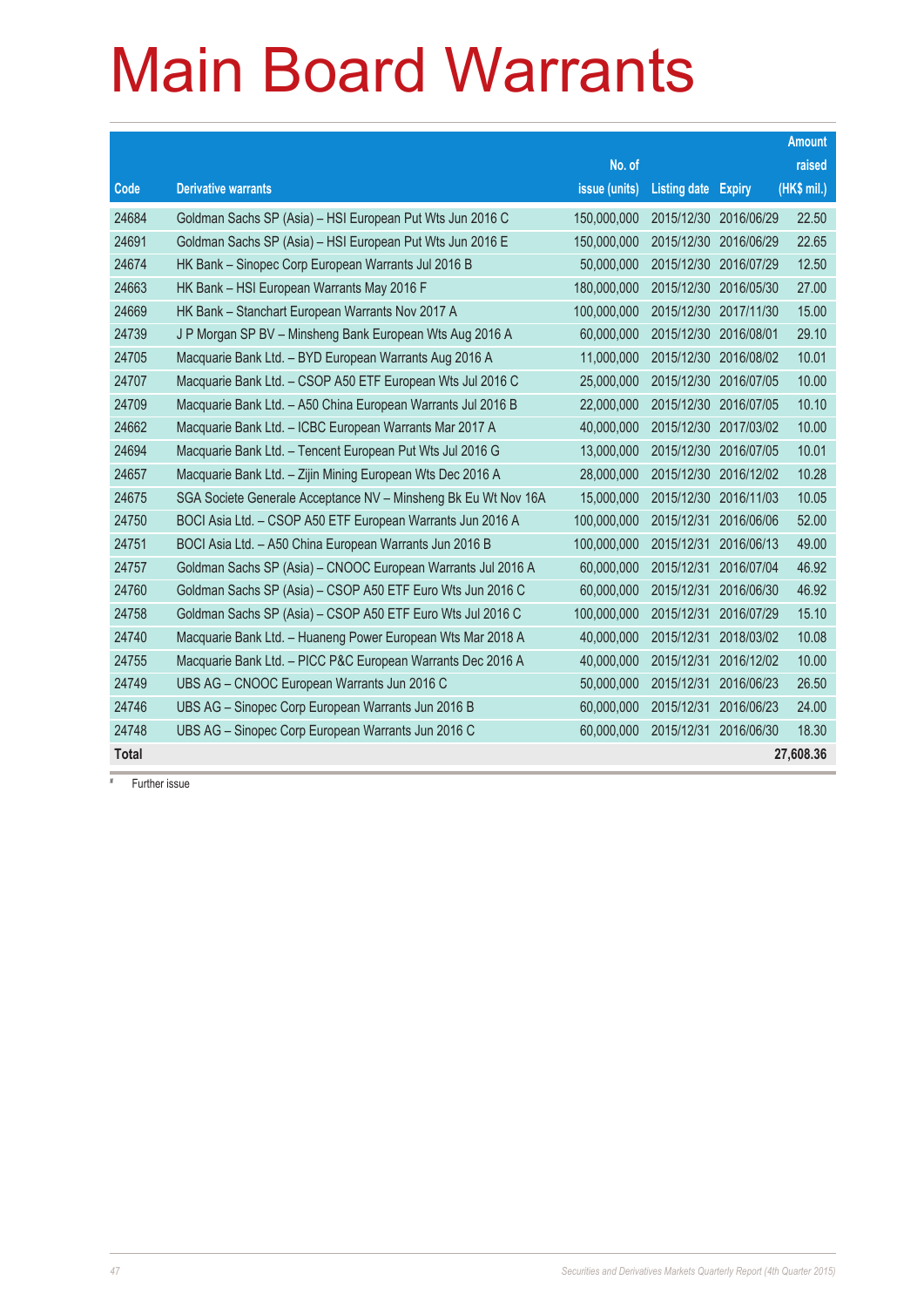# Main Board Debt Securities

### **Debt Securities Trading Statistics**

|      |                | <b>Turnover value</b>          |                         |
|------|----------------|--------------------------------|-------------------------|
|      |                | Exchange fund notes (HK\$ mil) | Market total (HK\$ mil) |
| 2014 | Q4             | $\overline{\phantom{0}}$       | 1,264.59                |
| 2015 | Q1             | -                              | 1,023.80                |
|      | Q2             | -                              | 2,000.30                |
|      | Q <sub>3</sub> | -                              | 5,208.52                |
|      | Q4             | -                              | 1,147.96                |

### **Debt Securities Nominal Value**

|      |    | No. of issues | Nominal value (HK\$ mil.) |
|------|----|---------------|---------------------------|
| 2014 | Q4 | 640           | 2,221,339.57              |
| 2015 | Q1 | 665           | 2,393,288.98              |
|      | Q2 | 708           | 2,637,617.58              |
|      | Q3 | 736           | 2,750,133.27              |
|      | Q4 | 762           | 2,741,871.80              |

### **New Listing Statistics – Debt Securities**

| No. of newly listed debt securities | Amount raised (HK\$ mil.) |
|-------------------------------------|---------------------------|
| 75                                  | 267,144.56                |
| 38                                  | 186,536.69                |
| 59                                  | 307,836.43                |
| 37                                  | 141,193.57                |
| 43                                  | 115,190.75                |
|                                     |                           |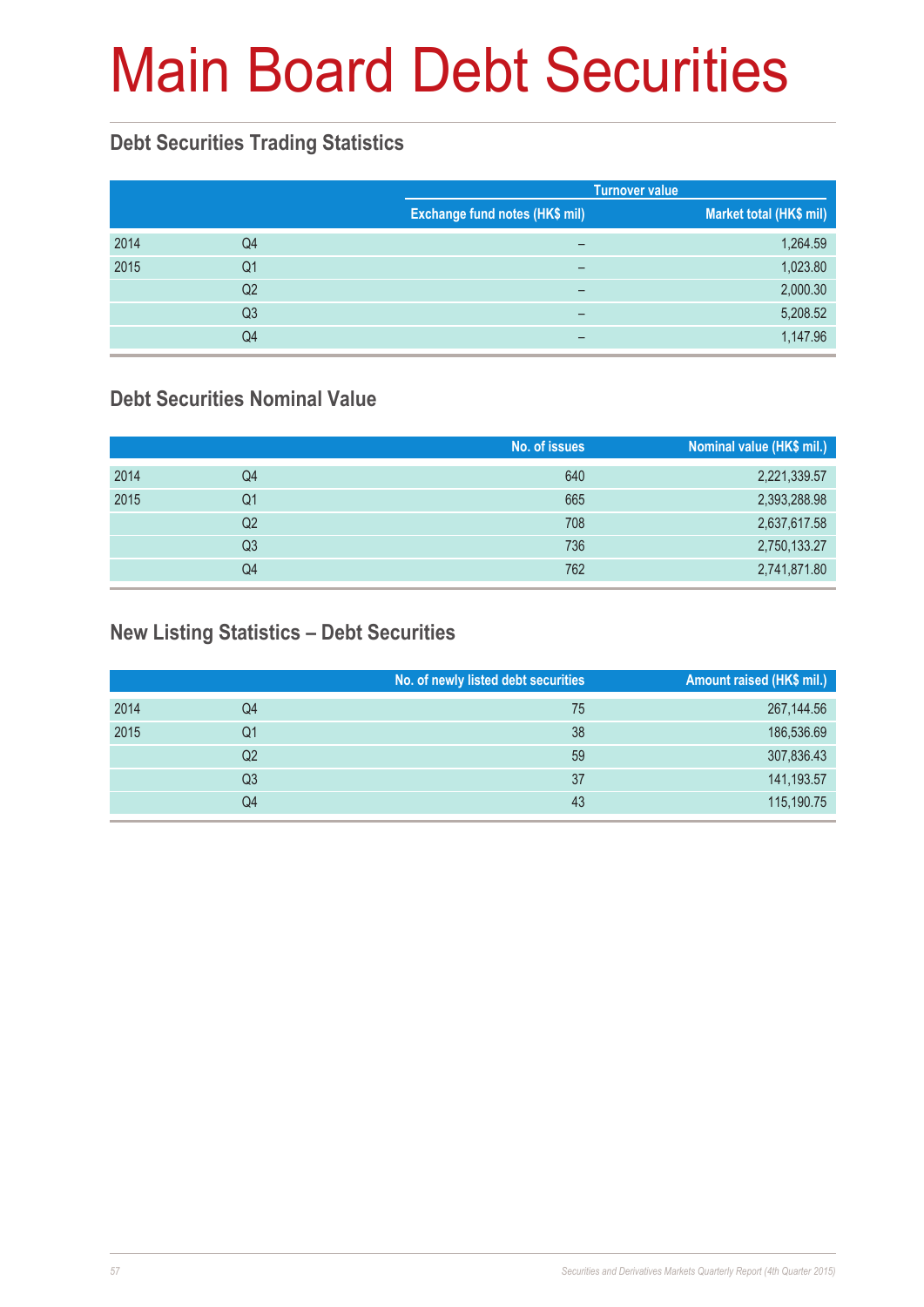# Main Board Debt Securities

#### **Newly Listed Debt Securities**

for 4th quarter 2015

|         |                                                                                                          |                  |               |                     |                 | <b>Amount raised</b> |
|---------|----------------------------------------------------------------------------------------------------------|------------------|---------------|---------------------|-----------------|----------------------|
| Code    | <b>Debt securities</b>                                                                                   | <b>Principal</b> |               | <b>Listing date</b> | <b>Maturity</b> | (HK\$ mil.)          |
| 04219#  | The Govt of the HKSAR of the PRC 1.47% Bonds 2019                                                        | <b>HKD</b>       | 4,200,000,000 | 2015/10/09          | 2019/02/20      | 4,294.50             |
| 05567   | Skyfame Realty (Holdings) Ltd. 0.10% Bonds 2031B                                                         | <b>HKD</b>       | 40,000,000    | 2015/10/13          | 2031/11/14      |                      |
| 05567#  | Skyfame Realty (Holdings) Ltd. 0.10% Bonds 2031B                                                         | <b>HKD</b>       | 30,000,000    | 2015/11/04          | 2031/11/14      |                      |
| 04229   | The Govt of the HKSAR of the PRC 0.91% Bonds 2020                                                        | <b>HKD</b>       | 3,000,000,000 | 2015/11/06          | 2020/11/05      | 2,951.10             |
| 05568   | China Clean Energy Development Ltd. 4.00% Guar. Bonds 2025                                               | <b>USD</b>       | 500,000,000   | 2015/11/06          | 2025/11/05      | 3,870.17             |
| 05569   | ICBCIL Finance Co. Ltd. 2.60% Notes 2018 A                                                               | <b>USD</b>       | 500,000,000   | 2015/11/11          | 2018/11/13      | 3,875.51             |
| 05570   | ICBCIL Finance Co. Ltd. Floating Rate Notes 2018 B                                                       | <b>USD</b>       | 300,000,000   | 2015/11/11          | 2018/11/13      | 2,340.00             |
| 05571   | ICBCIL Finance Co. Ltd. 3.20% Notes 2020                                                                 | <b>USD</b>       | 700,000,000   | 2015/11/11          | 2020/11/10      | 5,392.35             |
| 05572   | Shandong Gold International Mining Investment Holding Ltd.<br>2.50% Credit Enhanced Bonds 2018           | <b>USD</b>       | 300,000,000   | 2015/11/16          | 2018/11/13      | 2,325.87             |
| 04062   | Hong Kong Monetary Authority, The 0.42% Exchange Fund Notes 2017                                         | <b>HKD</b>       | 1,200,000,000 | 2015/11/19          | 2017/11/20      | 1,198.20             |
| 05573   | Brightoil Petroleum (Holdings) Ltd. 5.00% Conv. Bonds 2018                                               | <b>USD</b>       | 12,000,000    | 2015/11/20          | 2018/11/13      | 93.60                |
| 05574   | CSCEC Finance (Cayman) I Ltd. 2.95% Guaranteed Notes 2020                                                | <b>USD</b>       | 500,000,000   | 2015/11/20          | 2020/11/19      | 3,859.21             |
| 05575   | Huarong Finance II Co., Ltd. 2.875% Guaranteed Notes 2018                                                | <b>USD</b>       | 500,000,000   | 2015/11/20          | 2018/11/19      | 3,889.55             |
| 05576   | Huarong Finance II Co., Ltd. 3.75% Guaranteed Notes 2020                                                 | <b>USD</b>       | 500,000,000   | 2015/11/20          | 2020/11/19      | 3,878.75             |
| 05577   | Huarong Finance II Co., Ltd. 5.00% Guaranteed Notes 2025                                                 | <b>USD</b>       | 800,000,000   | 2015/11/20          | 2025/11/19      | 6,224.96             |
| 05578   | Profit Fast Ltd. 5.50% Guaranteed Bonds 2018                                                             | <b>USD</b>       | 300,000,000   | 2015/11/20          | 2018/11/19      | 2,324.09             |
| 05580   | Skyfame Realty (Holdings) Ltd. 0.10% Bonds 2024B                                                         | <b>HKD</b>       | 10,000,000    | 2015/11/20          | 2024/09/12      |                      |
| 05579   | Hsin Chong Construction Group Ltd. 6.00% Conv. Bonds 2017                                                | <b>USD</b>       | 100,000,000   | 2015/11/23          | 2017/11/20      | 780.00               |
| 05581   | Tuspark Forward Ltd. 5.375% Guaranteed Bonds 2018                                                        | <b>USD</b>       | 400,000,000   | 2015/11/25          | 2018/11/24      | 3,092.39             |
| 05567#  | Skyfame Realty (Holdings) Ltd. 0.10% Bonds 2031B                                                         | <b>HKD</b>       | 20,000,000    | 2015/11/26          | 2031/11/14      |                      |
| 85721   | Huarui Investment Holding Co. Ltd. 5.25% Guar. CNY Bonds 2018                                            | <b>RMB</b>       | 1,500,000,000 | 2015/11/27          | 2018/11/26      | 1,810.05             |
| 85722   | China Construction Bank (Asia) Corporation Ltd. 4.00% CNY Notes 2017                                     | <b>RMB</b>       | 1,000,000,000 | 2015/11/27          | 2017/11/26      | 1,206.70             |
| 05567#  | Skyfame Realty (Holdings) Ltd. 0.10% Bonds 2031B                                                         | <b>HKD</b>       | 10,000,000    | 2015/11/27          | 2031/11/14      |                      |
| 05580 # | Skyfame Realty (Holdings) Ltd. 0.10% Bonds 2024B                                                         | <b>HKD</b>       | 10,000,000    | 2015/11/27          | 2024/09/12      |                      |
| 05582   | NWD (MTN) Ltd. 4.375% Guaranteed Notes 2022                                                              | <b>USD</b>       | 950,000,000   | 2015/12/01          | 2022/11/30      | 7,365.91             |
| 86632   | Ministry of Finance of the PRC 3.29% CNY Bonds 2018                                                      | <b>RMB</b>       | 7,000,000,000 | 2015/12/01          | 2018/11/30      | 8,481.90             |
| 86633   | Ministry of Finance of the PRC 3.40% CNY Bonds 2020                                                      | <b>RMB</b>       | 3,000,000,000 | 2015/12/01          | 2020/11/30      | 3,635.10             |
| 86634   | Ministry of Finance of the PRC 3.31% CNY Bonds 2025                                                      | <b>RMB</b>       | 1,000,000,000 | 2015/12/01          | 2025/11/30      | 1,211.70             |
| 86635   | Ministry of Finance of the PRC 4.00% CNY Bonds 2035                                                      | <b>RMB</b>       | 1,000,000,000 | 2015/12/01          | 2035/11/30      | 1,211.70             |
| 05584   | Baosteel HK Investment Co. Ltd. Zero Coupon Exchangeable Bonds 2018                                      | <b>USD</b>       | 500,000,000   | 2015/12/02          | 2018/12/01      | 3,900.00             |
| 05583   | Bank of East Asia, Ltd., The Undated Non-Cumulative Subordinated<br>Additional Tier 1 Capital Securities | <b>USD</b>       | 650,000,000   | 2015/12/03          |                 | 5,070.00             |
| 05587   | GRAM International Ltd. 2.75% Bonds 2020                                                                 | <b>USD</b>       | 500,000,000   | 2015/12/03          | 2020/11/02      | 3,878.90             |
| 05585   | Guangzhou Metro Investment Finance (BVI) Ltd. 2.875% Guar. Notes 2018                                    | <b>USD</b>       | 400,000,000   | 2015/12/04          | 2018/12/03      | 3,114.32             |
| 05586   | Guangzhou Metro Investment Finance (BVI) Ltd. 3.375% Guar. Notes 2020                                    | <b>USD</b>       | 200,000,000   | 2015/12/04          | 2020/12/03      | 1,552.96             |
| 05588   | Alibaba Group Holding Ltd. Floating Rate Senior Notes 2017C                                              | <b>USD</b>       | 285,200,000   | 2015/12/07          | 2017/11/28      |                      |
| 05589   | Alibaba Group Holding Ltd. 1.625% Senior Notes 2017D                                                     | <b>USD</b>       | 996,658,000   | 2015/12/07          | 2017/11/28      |                      |
| 05590   | Alibaba Group Holding Ltd. 2.50% Senior Notes 2019B                                                      | <b>USD</b>       | 2,217,290,000 | 2015/12/07          | 2019/11/28      | ۳                    |
| 05591   | Alibaba Group Holding Ltd. 3.125% Senior Notes 2021B                                                     | <b>USD</b>       | 1,473,138,000 | 2015/12/07          | 2021/11/28      | -                    |
| 05592   | Alibaba Group Holding Ltd. 3.60% Senior Notes 2024B                                                      | <b>USD</b>       | 2,233,431,000 | 2015/12/07          | 2024/11/28      | ۳                    |
| 05593   | Alibaba Group Holding Ltd. 4.50% Senior Notes 2034B                                                      | <b>USD</b>       | 697,670,000   | 2015/12/07          | 2034/11/28      | -                    |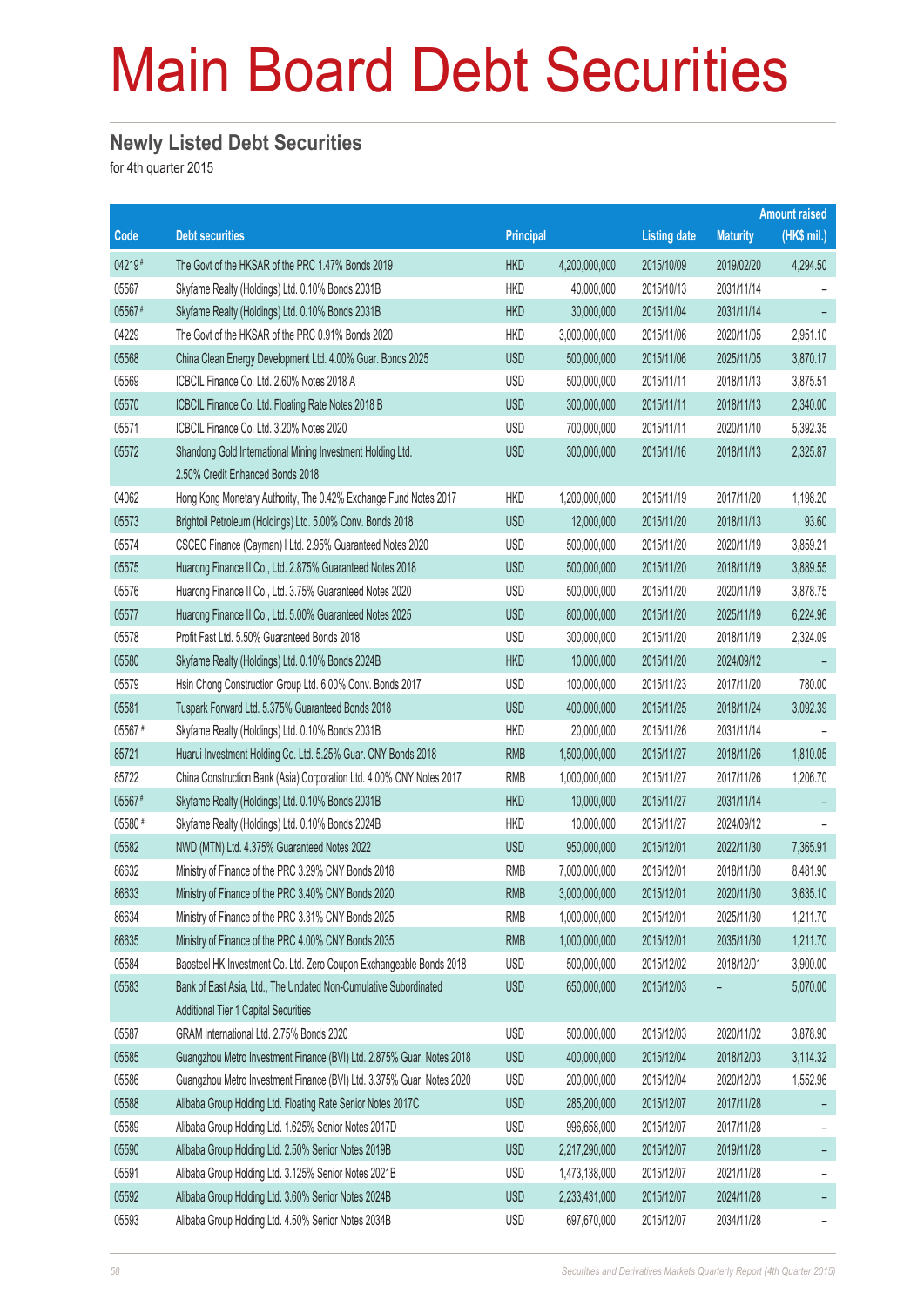# Main Board Debt Securities

|       |                                                             |                  |               |                     |                 | <b>Amount raised</b> |
|-------|-------------------------------------------------------------|------------------|---------------|---------------------|-----------------|----------------------|
| Code  | <b>Debt securities</b>                                      | <b>Principal</b> |               | <b>Listing date</b> | <b>Maturity</b> | (HK\$ mil.)          |
| 05594 | eHi Car Services Ltd. 7.50% Senior Notes 2018               | <b>USD</b>       | 200,000,000   | 2015/12/09          | 2018/12/08      | 1,549.74             |
| 05595 | Hongkong Baorong Development Ltd. 3.625% Notes 2018         | <b>USD</b>       | 500,000,000   | 2015/12/10          | 2018/12/09      | 3.881.91             |
| 05596 | Unigroup International Holdings Ltd. 5.25% Guar. Bonds 2018 | <b>USD</b>       | 450,000,000   | 2015/12/11          | 2018/12/10      | 3,474.13             |
| 05597 | Unigroup International Holdings Ltd. 6.00% Guar. Bonds 2020 | <b>USD</b>       | 350,000,000   | 2015/12/11          | 2020/12/10      | 2,686.76             |
| 05598 | Top Luxury Investment Ltd. 4.99% Guaranteed Bonds 2040      | <b>USD</b>       | 200,000,000   | 2015/12/18          | 2040/12/17      | 1.518.71             |
| 05599 | Bluestar Finance Holdings Ltd. Senior Guar. Perpetual Sec   | <b>USD</b>       | 500.000.000   | 2015/12/18          |                 | 3.886.47             |
| 86636 | Ministry of Finance of the PRC 3.45% CNY Bonds 2017         | <b>RMB</b>       | 2,000,000,000 | 2015/12/21          | 2017/12/28      | 2,391.20             |
| 85723 | Charming Light Investments Ltd. 5.50% CNY Notes 2025        | <b>RMB</b>       | 2,500,000,000 | 2015/12/30          | 2025/12/29      | 2.972.38             |
| Total |                                                             |                  |               |                     |                 | 115,190.75           |

Further issue

#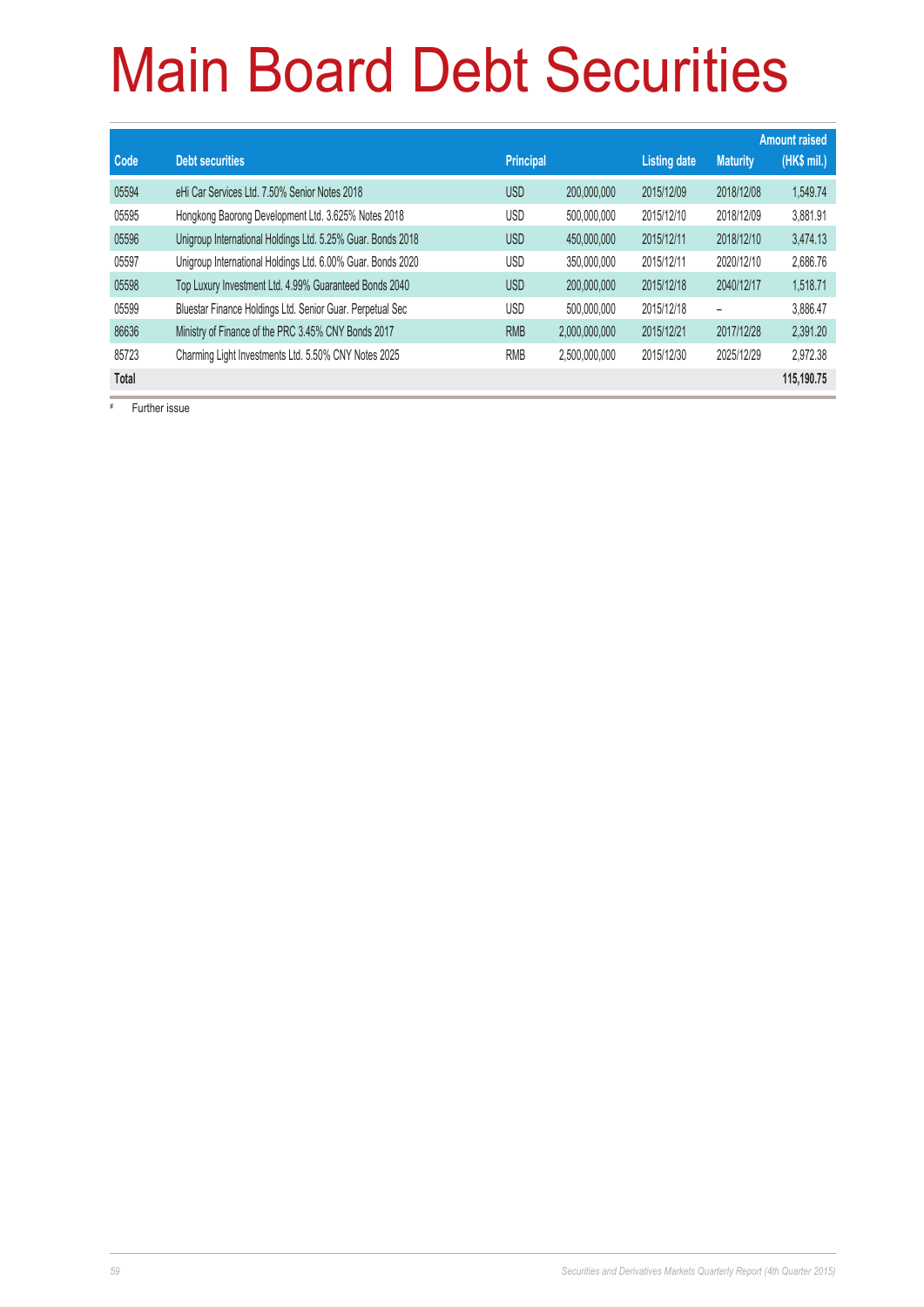# Main Board Unit Trusts and Mutual Funds

### **Unit Trusts and Mutual Funds Trading Statistics**

|      |                | <b>Exchange</b><br><b>Traded</b><br>Fund (ETF)<br>(HK\$ mil.) | <b>Real Estate</b><br><b>Investment</b><br><b>Trusts (REITs)</b><br>(HK\$ mil.) | <b>Others</b><br>(HK\$ mil.) | <b>Total</b><br>(HK\$ mil.) | $%$ of<br>market total |
|------|----------------|---------------------------------------------------------------|---------------------------------------------------------------------------------|------------------------------|-----------------------------|------------------------|
| 2014 | Q4             | 516,125.20                                                    | 24,602.84                                                                       | 100.91                       | 540,828.95                  | 10.88                  |
| 2015 | Q <sub>1</sub> | 534,465.77                                                    | 20,224.94                                                                       | 146.89                       | 554,837.60                  | 10.59                  |
|      | Q <sub>2</sub> | 780,241.86                                                    | 25,576.54                                                                       | 775.90                       | 806,594.30                  | 8.26                   |
|      | Q <sub>3</sub> | 568,942.55                                                    | 22,063.78                                                                       | 92.32                        | 591,098.64                  | 9.32                   |
|      | Q4             | 287,309.24                                                    | 14, 162. 34                                                                     | 88.40                        | 301,559.98                  | 6.72                   |

Note: Turnover value traded in non-HKD currency securities have been included

### **Unit Trusts and Mutual Funds Market Value**

|      |                | No. of<br><b>issues</b> | <b>Exchange</b><br><b>Traded</b><br><b>Funds (ETF)</b><br>(HK\$ mil.) | No. of<br><b>issues</b> | <b>Real Estate</b><br><b>Investment</b><br><b>Trusts</b><br>(REITs)<br>(HK\$ mil.) | No. of<br><b>issues</b> | <b>Others</b><br>(HK\$ mil.) | No. of<br><b>issues</b> | <b>Total</b><br>(HK\$ mil.) |
|------|----------------|-------------------------|-----------------------------------------------------------------------|-------------------------|------------------------------------------------------------------------------------|-------------------------|------------------------------|-------------------------|-----------------------------|
| 2014 | Q <sub>4</sub> | 122                     | 559,491.12                                                            | 11                      | 205,636.83                                                                         |                         | 1.764.52                     | 134                     | 766,892.47                  |
| 2015 | Q <sub>1</sub> | 126                     | 566,607.94                                                            | 11                      | 207,324.24                                                                         |                         | 2,077.14                     | 138                     | 776.009.32                  |
|      | Q <sub>2</sub> | 130                     | 565,937.82                                                            | 11                      | 204,798.09                                                                         |                         | 2,635.24                     | 142                     | 773,371.15                  |
|      | Q <sub>3</sub> | 131                     | 483,672.20                                                            | 11                      | 187,754.18                                                                         |                         | 1,739.34                     | 143                     | 673,165.72                  |
|      | Q4             | 133                     | 477,142.97                                                            | 11                      | 199,652.72                                                                         | 1                       | 2,236.60                     | 145                     | 679,032.29                  |

### **New Listing Unit Trust and Mutual Funds Statistics**

|      |    | No. of newly listed<br>unit trust and mutual funds | <b>Funds raised</b><br>(HK\$ mil.) |
|------|----|----------------------------------------------------|------------------------------------|
| 2014 | Q4 |                                                    |                                    |
| 2015 | Q1 | 5                                                  |                                    |
|      | Q2 |                                                    |                                    |
|      | Q3 |                                                    |                                    |
|      | Q4 |                                                    |                                    |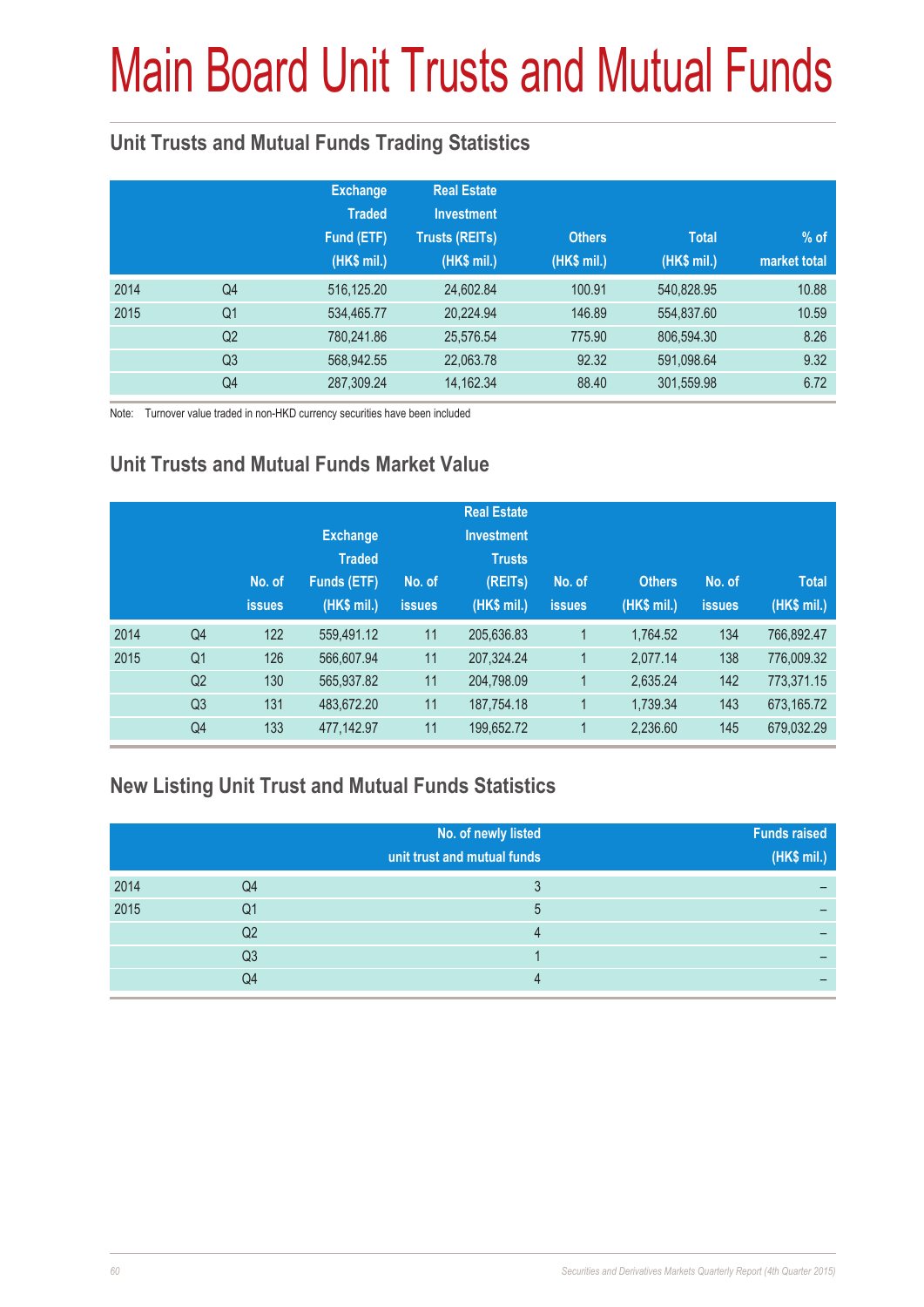# Main Board Unit Trusts and Mutual Funds

#### **Newly Listed Unit Trust and Mutual Funds**

for 4th quarter 2015

|             |                                       |                                            |                          |                   | <b>Amount raised</b> | <b>Subscription</b> |                     |
|-------------|---------------------------------------|--------------------------------------------|--------------------------|-------------------|----------------------|---------------------|---------------------|
| Code        | Unit trust and Mutual funds           | <b>Fund manager</b>                        | <b>Issue price (HKS)</b> | No. of unit offer | (HK\$ mil)           | rate (times)        | <b>Listing date</b> |
| 83129/03129 | CSOP China CSI 300 Smart ETF          | CSOP Asset Management Limited              | n.a.                     | n.a.              | n.a.                 | n.a.                | 2015/10/23          |
| 03157       | ChinaAMC Hang Seng SmallCap Index ETF | China Asset Management (Hong Kong) Limited | n.a.                     | n.a.              | n.a.                 | n.a.                | 2015/10/26          |
| 03102       | XIE Shares CLSA GARY ETF              | Enhanced Investment Products Limited       | n.a.                     | n.a.              | n.a.                 | n.a.                | 2015/11/11          |
| 03149/83149 | CSOP MSCI China A International ETF   | CSOP Asset Management Limited              | n.a.                     | n.a.              | n.a.                 | n.a.                | 2015/11/26          |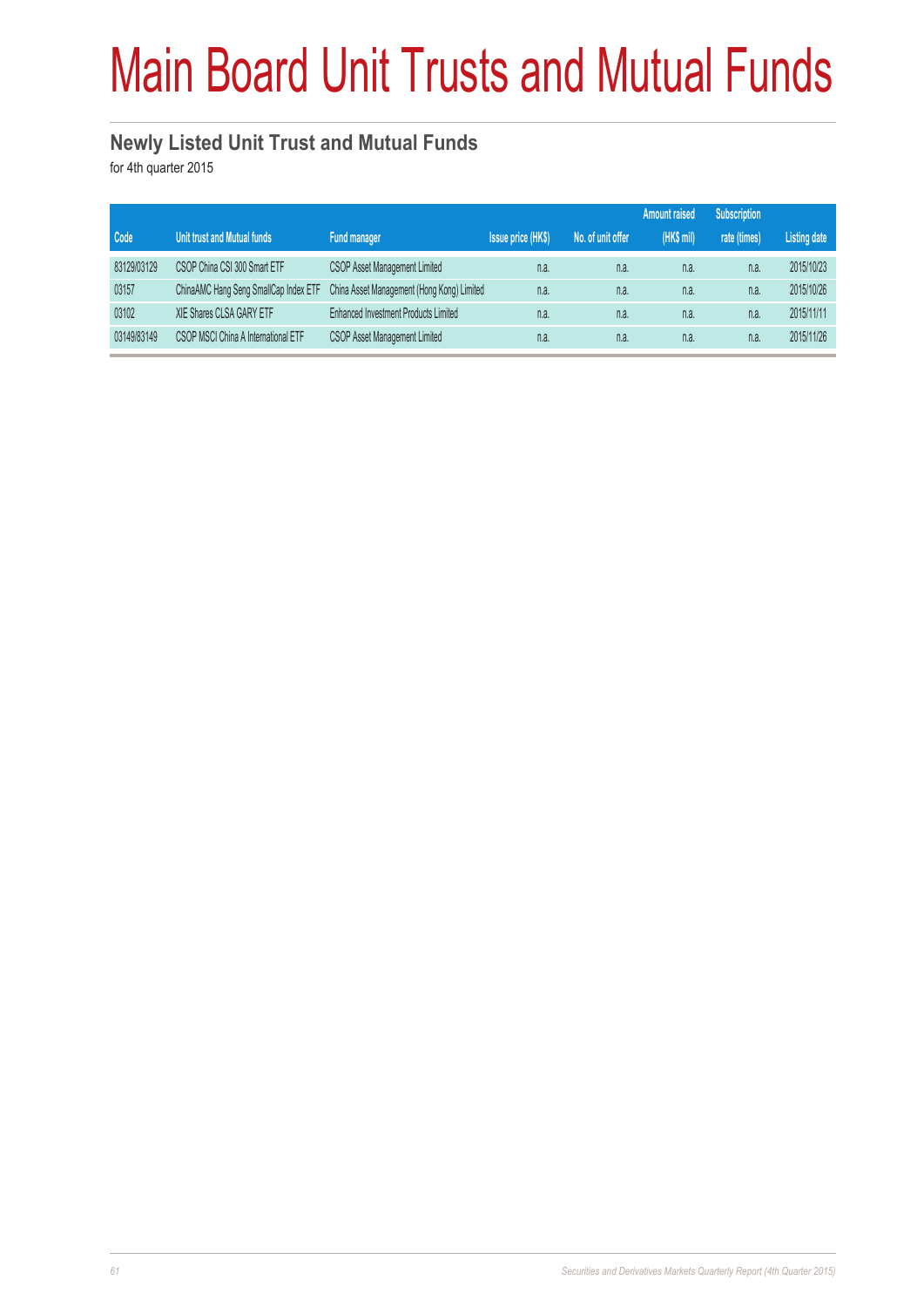#### **Callable Bull/Bear Contracts Trading Statistics**

|                |               | <b>Market value</b> | <b>Turnover value</b> |
|----------------|---------------|---------------------|-----------------------|
|                | <b>Number</b> | (HK\$ mil.)         | (HK\$ mil.)           |
| Q4             | 1,579         | 55,419.48           | 336,442.50            |
| Q <sub>1</sub> | 1.641         | 51,783.06           | 379,789.64            |
| Q <sub>2</sub> | 1,905         | 84,638.00           | 433,656.16            |
| Q <sub>3</sub> | 1,871         | 104,265.78          | 520,050.32            |
| Q4             | 1,630         | 56,424.40           | 503,357.75            |
|                |               |                     |                       |

#### **New Listings Callable Bull/Bear Contracts Statistics**

|      |    | No. of newly listed CBBC | Amount raised (HK\$ mil.) |
|------|----|--------------------------|---------------------------|
| 2014 | Q4 | 2,482                    | 122,022.54                |
| 2015 | Q1 | 2,287                    | 101,545.07                |
|      | Q2 | 3,066                    | 133,613.20                |
|      | Q3 | 3,799                    | 161,333.51                |
|      | Q4 | 2,061                    | 87,034.75                 |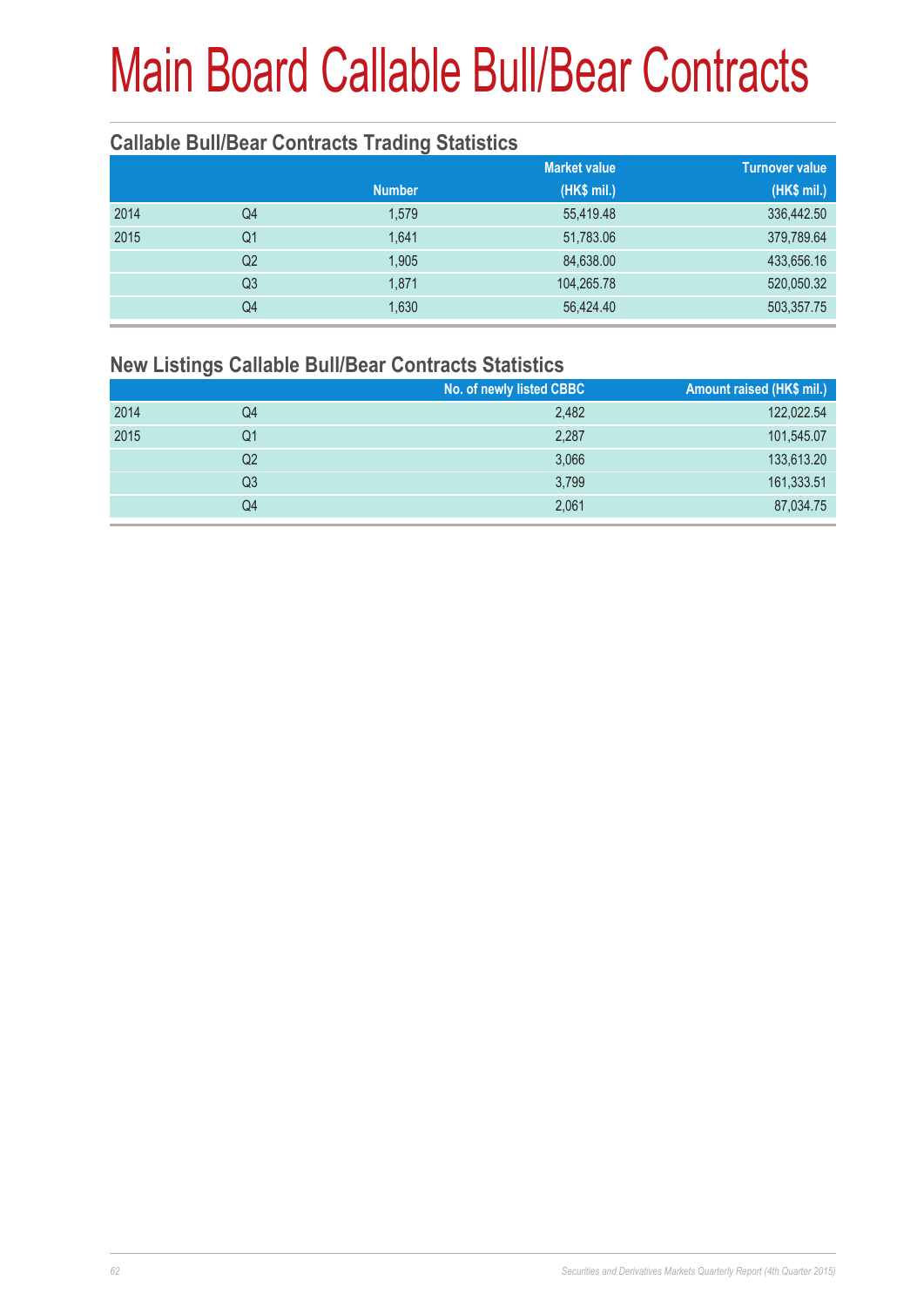#### **Newly Listed Callable Bull/Bear Contracts**

for 4th quarter 2015

|       |                                                          | No. of        |                     |               | <b>Amount raised</b> |
|-------|----------------------------------------------------------|---------------|---------------------|---------------|----------------------|
| Code  | <b>Callable Bull/Bear Contracts</b>                      | issue (units) | <b>Listing date</b> | <b>Expiry</b> | (HK\$ mil.)          |
| 69815 | BNP Paribas Arbit Issu B.V. - HSI R Bull CBBC Nov 2016 A | 250,000,000   | 2015/10/02          | 2016/11/29    | 62.50                |
| 69757 | BNP Paribas Arbit Issu B.V. - HSI R Bull CBBC Nov 2016 Q | 250,000,000   | 2015/10/02          | 2016/11/29    | 62.50                |
| 69807 | BNP Paribas Arbit Issu B.V. - HSI R Bull CBBC Nov 2016 R | 250,000,000   | 2015/10/02          | 2016/11/29    | 62.50                |
| 60005 | BNP Paribas Arbit Issu B.V. - HSI R Bull CBBC Nov 2016 Z | 250,000,000   | 2015/10/02          | 2016/11/29    | 62.50                |
| 69756 | BNP Paribas Arbit Issu B.V. - HSI R Bull CBBC Dec 2016 O | 250,000,000   | 2015/10/02          | 2016/12/29    | 62.50                |
| 69776 | BNP Paribas Arbit Issu B.V. - HSI R Bull CBBC Dec 2016 Z | 250,000,000   | 2015/10/02          | 2016/12/29    | 62.50                |
| 60010 | BNP Paribas Arbit Issu B.V. - HSI R Bear CBBC Mar 2016 B | 200,000,000   | 2015/10/02          | 2016/03/30    | 50.00                |
| 60020 | BNP Paribas Arbit Issu B.V. - HSI R Bear CBBC Mar 2016 C | 200,000,000   | 2015/10/02          | 2016/03/30    | 50.00                |
| 60009 | BNP Paribas Arbit Issu B.V. - HSI R Bear CBBC Apr 2016 T | 200,000,000   | 2015/10/02          | 2016/04/28    | 50.00                |
| 60019 | BNP Paribas Arbit Issu B.V. - HSI R Bear CBBC Apr 2016 U | 200,000,000   | 2015/10/02          | 2016/04/28    | 50.00                |
| 60025 | BNP Paribas Arbit Issu B.V. - HSI R Bear CBBC Apr 2016 V | 200,000,000   | 2015/10/02          | 2016/04/28    | 50.00                |
| 60178 | Credit Suisse AG - HSCEI R Bear CBBC Jan 2016 E          | 100,000,000   | 2015/10/02          | 2016/01/28    | 25.00                |
| 60155 | Credit Suisse AG - HSI R Bull CBBC Jun 2016 R            | 200,000,000   | 2015/10/02          | 2016/06/29    | 50.00                |
| 60171 | Credit Suisse AG - HSI R Bull CBBC Jun 2016 S            | 200,000,000   | 2015/10/02          | 2016/06/29    | 50.00                |
| 60173 | Credit Suisse AG - HSI R Bull CBBC Jun 2016 T            | 200,000,000   | 2015/10/02          | 2016/06/29    | 50.00                |
| 60176 | Credit Suisse AG - HSI R Bull CBBC Jun 2016 U            | 200,000,000   | 2015/10/02          | 2016/06/29    | 50.00                |
| 60177 | Credit Suisse AG - HSI R Bull CBBC Jun 2016 V            | 200,000,000   | 2015/10/02          | 2016/06/29    | 50.00                |
| 60181 | Credit Suisse AG - HSI R Bear CBBC Jan 2016 F            | 200,000,000   | 2015/10/02          | 2016/01/28    | 50.00                |
| 60182 | Credit Suisse AG - HSI R Bear CBBC Jan 2016 G            | 200,000,000   | 2015/10/02          | 2016/01/28    | 50.00                |
| 60183 | Credit Suisse AG - HSI R Bear CBBC Jan 2016 H            | 200,000,000   | 2015/10/02          | 2016/01/28    | 50.00                |
| 60186 | Credit Suisse AG - HSI R Bear CBBC Jan 2016 I            | 200,000,000   | 2015/10/02          | 2016/01/28    | 50.00                |
| 60187 | Credit Suisse AG - HSI R Bear CBBC Mar 2016 Y            | 200,000,000   | 2015/10/02          | 2016/03/30    | 50.00                |
| 60028 | Bank of East Asia - CSOP A50 ETF R Bull CBBC Oct 2016 A  | 40,000,000    | 2015/10/02          | 2016/10/28    | 10.00                |
| 60026 | Bank of East Asia - A50 China R Bull CBBC Oct 2016 A     | 40,000,000    | 2015/10/02          | 2016/10/20    | 10.00                |
| 60029 | Bank of East Asia - HKEx R Bull CBBC Sep 2016 A          | 40,000,000    | 2015/10/02          | 2016/09/27    | 10.00                |
| 60048 | Bank of East Asia - Ping An R Bull CBBC Oct 2016 A       | 80,000,000    | 2015/10/02          | 2016/10/27    | 20.00                |
| 60045 | Bank of East Asia - TCH R Bull CBBC Oct 2016 A           | 40,000,000    | 2015/10/02          | 2016/10/26    | 10.00                |
| 60204 | J P Morgan SP BV - HSCEI R Bull CBBC Jul 2016 L          | 100,000,000   | 2015/10/02          | 2016/07/28    | 25.00                |
| 60206 | J P Morgan SP BV - HSCEI R Bear CBBC Apr 2016 Q          | 100,000,000   | 2015/10/02          | 2016/04/28    | 25.00                |
| 60262 | J P Morgan SP BV - HSI R Bull CBBC Apr 2016 H            | 200,000,000   | 2015/10/02          | 2016/04/28    | 50.00                |
| 60263 | J P Morgan SP BV - HSI R Bull CBBC Oct 2016 M            | 200,000,000   | 2015/10/02          | 2016/10/28    | 50.00                |
| 69966 | J P Morgan SP BV - HSI R Bull CBBC Aug 2017 A            | 200,000,000   | 2015/10/02          | 2017/08/30    | 50.00                |
| 69933 | J P Morgan SP BV - HSI R Bull CBBC Oct 2017 A            | 200,000,000   | 2015/10/02          | 2017/10/30    | 50.00                |
| 69972 | J P Morgan SP BV - HSI R Bear CBBC Jan 2016 G            | 200,000,000   | 2015/10/02          | 2016/01/28    | 50.00                |
| 69980 | J P Morgan SP BV - HSI R Bear CBBC Feb 2016 Z            | 200,000,000   | 2015/10/02          | 2016/02/26    | 50.00                |
| 69997 | J P Morgan SP BV - HSI R Bear CBBC Mar 2016 P            | 200,000,000   | 2015/10/02          | 2016/03/30    | 50.00                |
| 69999 | J P Morgan SP BV - HSI R Bear CBBC Apr 2016 G            | 200,000,000   | 2015/10/02          | 2016/04/28    | 50.00                |
| 69880 | Standard Chartered Bank - HSCEI R Bear CBBC Mar 2016 A   | 100,000,000   | 2015/10/02          | 2016/03/30    | 25.00                |
| 69818 | Standard Chartered Bank - HSI R Bull CBBC Aug 2016 N     | 100,000,000   | 2015/10/02          | 2016/08/30    | 25.00                |
| 69845 | Standard Chartered Bank - HSI R Bull CBBC Aug 2016 O     | 150,000,000   | 2015/10/02          | 2016/08/30    | 37.50                |
| 69846 | Standard Chartered Bank - HSI R Bull CBBC Aug 2016 P     | 100,000,000   | 2015/10/02          | 2016/08/30    | 25.00                |
| 69883 | Standard Chartered Bank - HSI R Bear CBBC Mar 2016 E     | 150,000,000   | 2015/10/02          | 2016/03/30    | 37.50                |
| 69887 | Standard Chartered Bank - HSI R Bear CBBC Mar 2016 F     | 100,000,000   | 2015/10/02          | 2016/03/30    | 25.00                |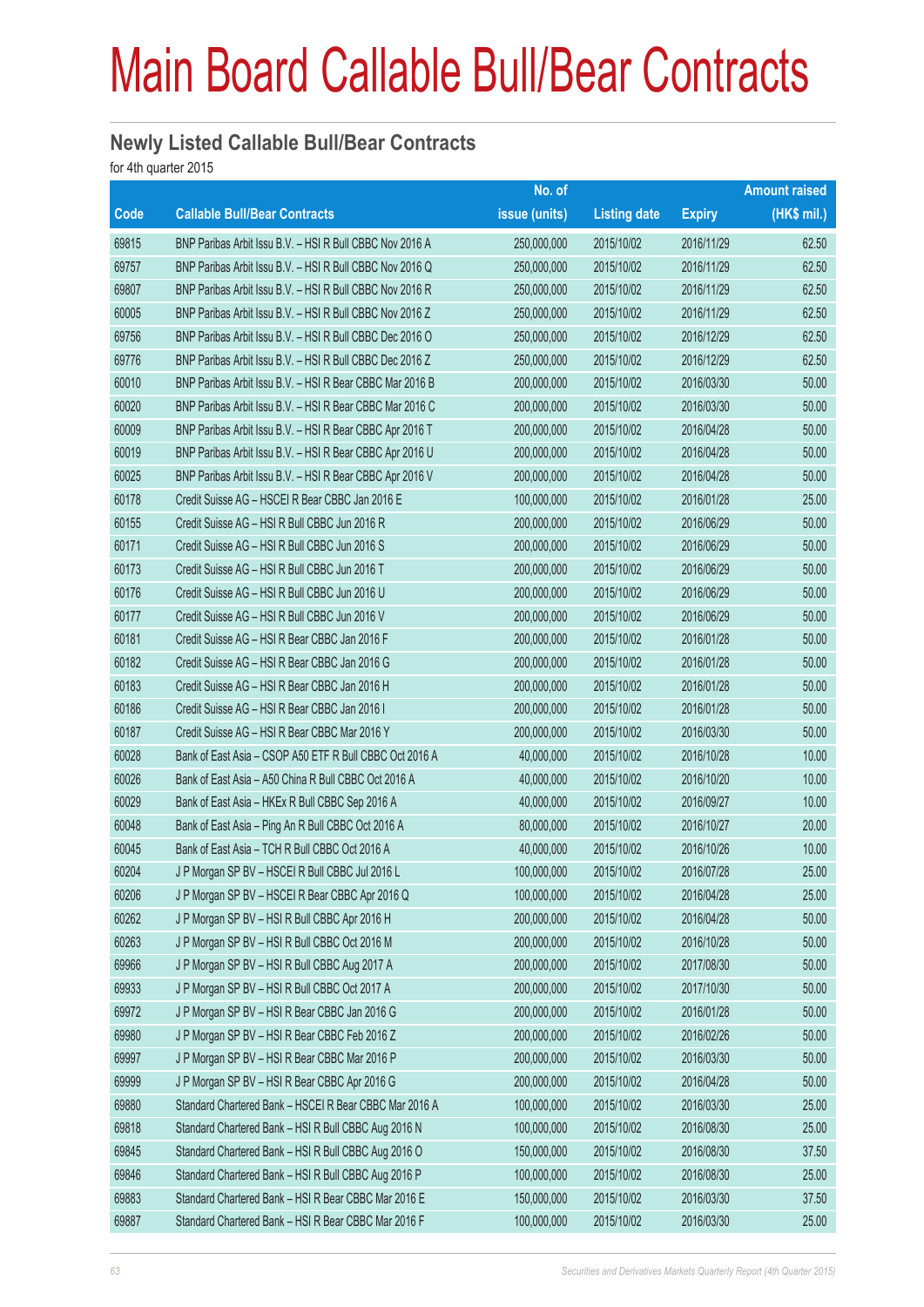|             |                                                                | No. of        |                     |               | <b>Amount raised</b> |
|-------------|----------------------------------------------------------------|---------------|---------------------|---------------|----------------------|
| <b>Code</b> | <b>Callable Bull/Bear Contracts</b>                            | issue (units) | <b>Listing date</b> | <b>Expiry</b> | $(HK$$ mil.)         |
| 69888       | Standard Chartered Bank - HSI R Bear CBBC Mar 2016 G           | 100,000,000   | 2015/10/02          | 2016/03/30    | 25.00                |
| 69863       | SGA Societe Generale Acceptance N.V. - HSI R Bull CBBC Jul16 V | 200,000,000   | 2015/10/02          | 2016/07/28    | 50.00                |
| 69865       | SGA Societe Generale Acceptance N.V. - HSI R Bull CBBC Jul16 W | 200,000,000   | 2015/10/02          | 2016/07/28    | 50.00                |
| 69870       | SGA Societe Generale Acceptance N.V. - HSI R Bull CBBC Jul16 X | 200,000,000   | 2015/10/02          | 2016/07/28    | 50.00                |
| 69889       | SGA Societe Generale Acceptance N.V. - HSI R Bull CBBC Jul16 Y | 200,000,000   | 2015/10/02          | 2016/07/28    | 50.00                |
| 69904       | SGA Societe Generale Acceptance N.V. - HSI R Bear CBBC May16 V | 200,000,000   | 2015/10/02          | 2016/05/30    | 50.00                |
| 69911       | SGA Societe Generale Acceptance N.V. - HSI R Bear CBBC May16 W | 200,000,000   | 2015/10/02          | 2016/05/30    | 50.00                |
| 69927       | SGA Societe Generale Acceptance N.V. - HSI R Bear CBBC May16 X | 200,000,000   | 2015/10/02          | 2016/05/30    | 50.00                |
| 60097       | UBS AG - HSI R Bull CBBC Jun 2016 K                            | 200,000,000   | 2015/10/02          | 2016/06/29    | 50.00                |
| 60067       | UBS AG - HSI R Bull CBBC Jul 2016 S                            | 200,000,000   | 2015/10/02          | 2016/07/28    | 50.00                |
| 60070       | UBS AG - HSI R Bull CBBC Jul 2016 V                            | 200,000,000   | 2015/10/02          | 2016/07/28    | 50.00                |
| 60089       | UBS AG - HSI R Bull CBBC Aug 2016 F                            | 200,000,000   | 2015/10/02          | 2016/08/30    | 50.00                |
| 60096       | UBS AG - HSI R Bull CBBC Aug 2016 G                            | 200,000,000   | 2015/10/02          | 2016/08/30    | 50.00                |
| 60098       | UBS AG - HSI R Bear CBBC Jan 2016 E                            | 200,000,000   | 2015/10/02          | 2016/01/28    | 50.00                |
| 60145       | UBS AG - HSI R Bear CBBC Jan 2016 V                            | 200,000,000   | 2015/10/02          | 2016/01/28    | 50.00                |
| 60131       | UBS AG - HSI R Bear CBBC Feb 2016 V                            | 200,000,000   | 2015/10/02          | 2016/02/26    | 50.00                |
| 60457       | BNP Paribas Arbit Issu B.V. - HSCEI R Bear CBBC Apr 2016 G     | 100,000,000   | 2015/10/05          | 2016/04/28    | 25.00                |
| 60455       | BNP Paribas Arbit Issu B.V. - HSI R Bear CBBC Mar 2016 P       | 200,000,000   | 2015/10/05          | 2016/03/30    | 50.00                |
| 60333       | Credit Suisse AG - HSI R Bull CBBC May 2016 B                  | 200,000,000   | 2015/10/05          | 2016/05/30    | 50.00                |
| 60347       | Credit Suisse AG - HSI R Bull CBBC May 2016 C                  | 200,000,000   | 2015/10/05          | 2016/05/30    | 50.00                |
| 60439       | Credit Suisse AG - HSI R Bull CBBC May 2016 D                  | 200,000,000   | 2015/10/05          | 2016/05/30    | 50.00                |
| 60441       | Credit Suisse AG - HSI R Bear CBBC Feb 2016 B                  | 200,000,000   | 2015/10/05          | 2016/02/26    | 50.00                |
| 60445       | Credit Suisse AG - HSI R Bear CBBC Feb 2016 H                  | 200,000,000   | 2015/10/05          | 2016/02/26    | 50.00                |
| 60443       | Credit Suisse AG - HSI R Bear CBBC Feb 2016 O                  | 200,000,000   | 2015/10/05          | 2016/02/26    | 50.00                |
| 60446       | Credit Suisse AG - HSI R Bear CBBC Feb 2016 R                  | 200,000,000   | 2015/10/05          | 2016/02/26    | 50.00                |
| 60414       | J P Morgan SP BV - HSI R Bull CBBC Apr 2016 G                  | 200,000,000   | 2015/10/05          | 2016/04/28    | 50.00                |
| 60323       | J P Morgan SP BV - HSI R Bull CBBC Apr 2016 R                  | 200,000,000   | 2015/10/05          | 2016/04/28    | 50.00                |
| 60413       | J P Morgan SP BV - HSI R Bull CBBC Aug 2016 U                  | 200,000,000   | 2015/10/05          | 2016/08/30    | 50.00                |
| 60408       | J P Morgan SP BV - HSI R Bear CBBC Jan 2016 V                  | 200,000,000   | 2015/10/05          | 2016/01/28    | 50.00                |
| 60402       | J P Morgan SP BV - HSI R Bear CBBC Feb 2016 V                  | 200,000,000   | 2015/10/05          | 2016/02/26    | 50.00                |
| 60409       | J P Morgan SP BV - HSI R Bear CBBC Mar 2016 Q                  | 200,000,000   | 2015/10/05          | 2016/03/30    | 50.00                |
| 60386       | Macquarie Bank Ltd. - HSI R Bear CBBC Mar 2016 G               | 40,000,000    | 2015/10/05          | 2016/03/30    | 10.00                |
| 60392       | Macquarie Bank Ltd. - HSI R Bear CBBC Mar 2016 H               | 40,000,000    | 2015/10/05          | 2016/03/30    | 10.00                |
| 60321       | Standard Chartered Bank - HSI R Bull CBBC Aug 2016 Q           | 100,000,000   | 2015/10/05          | 2016/08/30    | 25.00                |
| 60305       | Standard Chartered Bank - HSI R Bear CBBC Mar 2016 H           | 150,000,000   | 2015/10/05          | 2016/03/30    | 37.50                |
| 60318       | Standard Chartered Bank - HSI R Bear CBBC Mar 2016 I           | 100,000,000   | 2015/10/05          | 2016/03/30    | 25.00                |
| 60265       | SGA Societe Generale Acceptance N.V. - HSI R Bull CBBC Aug16 S | 200,000,000   | 2015/10/05          | 2016/08/30    | 50.00                |
| 60288       | SGA Societe Generale Acceptance N.V. - HSI R Bull CBBC Aug16 T | 200,000,000   | 2015/10/05          | 2016/08/30    | 50.00                |
| 60297       | SGA Societe Generale Acceptance N.V. - HSI R Bull CBBC Aug16 U | 200,000,000   | 2015/10/05          | 2016/08/30    | 50.00                |
| 60385       | SGA Societe Generale Acceptance N.V. - HSI R Bear CBBC May16 Y | 200,000,000   | 2015/10/05          | 2016/05/30    | 50.00                |
| 60299       | SGA Societe Generale Acceptance N.V. - HSI R Bear CBBC Jun16 G | 200,000,000   | 2015/10/05          | 2016/06/29    | 50.00                |
| 60375       | SGA Societe Generale Acceptance N.V. - HSI R Bear CBBC Jun16 H | 200,000,000   | 2015/10/05          | 2016/06/29    | 50.00                |
| 60416       | UBS AG - HSI R Bull CBBC Jun 2016 O                            | 200,000,000   | 2015/10/05          | 2016/06/29    | 50.00                |
| 60417       | UBS AG - HSI R Bull CBBC Jul 2016 Q                            | 200,000,000   | 2015/10/05          | 2016/07/28    | 50.00                |
| 60422       | UBS AG - HSI R Bull CBBC Nov 2016 G                            | 200,000,000   | 2015/10/05          | 2016/11/29    | 83.00                |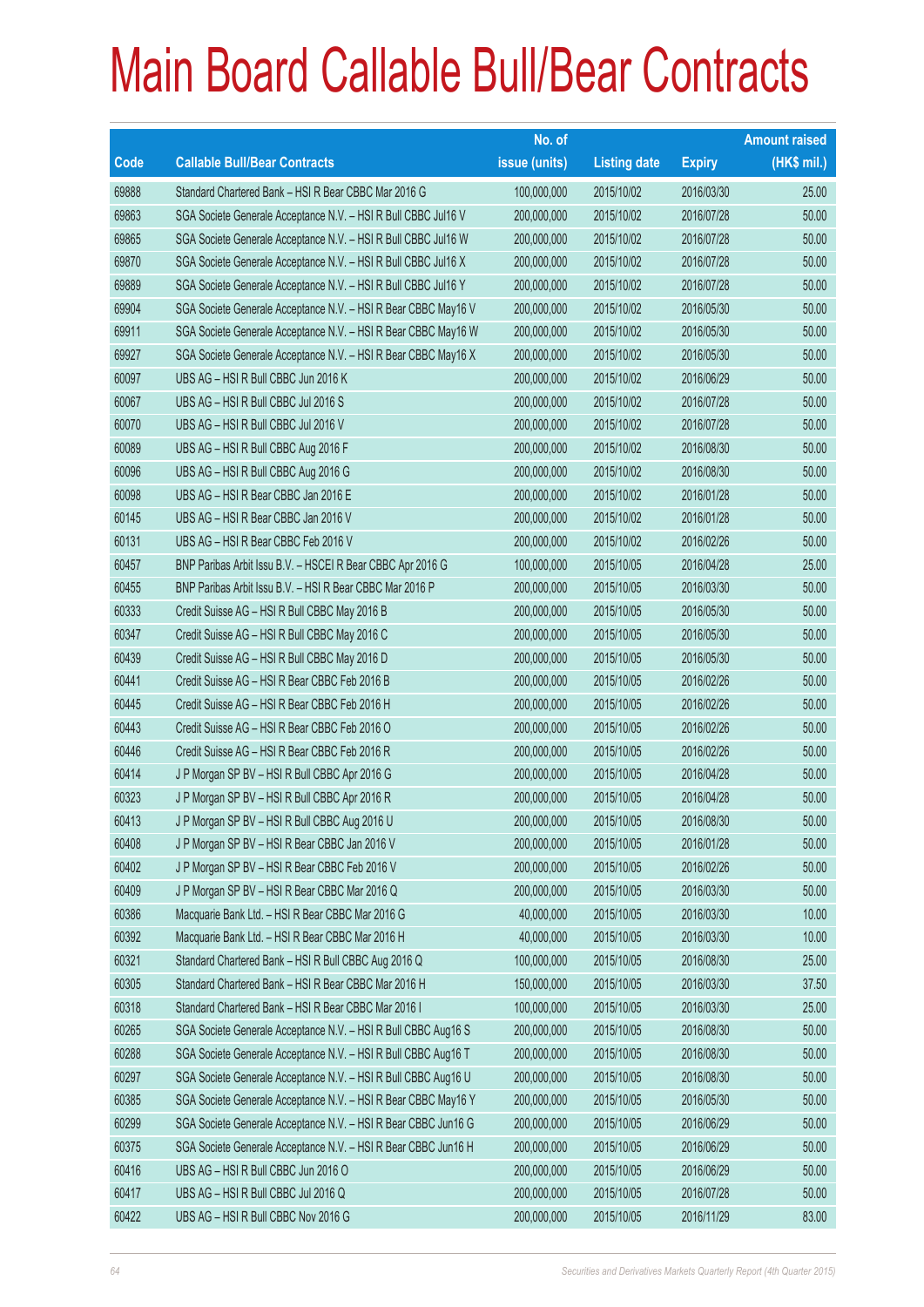|       |                                                                | No. of        |                     |               | <b>Amount raised</b> |
|-------|----------------------------------------------------------------|---------------|---------------------|---------------|----------------------|
| Code  | <b>Callable Bull/Bear Contracts</b>                            | issue (units) | <b>Listing date</b> | <b>Expiry</b> | (HK\$ mil.)          |
| 60420 | UBS AG - HSI R Bull CBBC Dec 2016 A                            | 200,000,000   | 2015/10/05          | 2016/12/29    | 73.00                |
| 60438 | UBS AG - HSI R Bear CBBC Jan 2016 Z                            | 200,000,000   | 2015/10/05          | 2016/01/28    | 50.00                |
| 60437 | UBS AG - HSI R Bear CBBC Feb 2016 Q                            | 200,000,000   | 2015/10/05          | 2016/02/26    | 50.00                |
| 60423 | UBS AG - HSI R Bear CBBC Feb 2016 Z                            | 200,000,000   | 2015/10/05          | 2016/02/26    | 50.00                |
| 60558 | BNP Paribas Arbit Issu B.V. - HSI R Bull CBBC Nov 2016 N       | 250,000,000   | 2015/10/06          | 2016/11/29    | 62.50                |
| 60517 | BNP Paribas Arbit Issu B.V. - HSI R Bull CBBC Dec 2016 A       | 250,000,000   | 2015/10/06          | 2016/12/29    | 62.50                |
| 60561 | BNP Paribas Arbit Issu B.V. - HSI R Bear CBBC Apr 2016 W       | 200,000,000   | 2015/10/06          | 2016/04/28    | 50.00                |
| 60582 | Credit Suisse AG - HSI R Bull CBBC Jul 2016 F                  | 200,000,000   | 2015/10/06          | 2016/07/28    | 50.00                |
| 60599 | Credit Suisse AG - HSI R Bull CBBC Jul 2016 G                  | 200,000,000   | 2015/10/06          | 2016/07/28    | 50.00                |
| 60562 | Credit Suisse AG - HSI R Bear CBBC Mar 2016 A                  | 200,000,000   | 2015/10/06          | 2016/03/30    | 50.00                |
| 60565 | Credit Suisse AG - HSI R Bear CBBC Mar 2016 Q                  | 200,000,000   | 2015/10/06          | 2016/03/30    | 50.00                |
| 60564 | Credit Suisse AG - HSI R Bear CBBC Mar 2016 R                  | 200,000,000   | 2015/10/06          | 2016/03/30    | 50.00                |
| 60569 | Credit Suisse AG - HSI R Bear CBBC Mar 2016 S                  | 200,000,000   | 2015/10/06          | 2016/03/30    | 50.00                |
| 60563 | Credit Suisse AG - HSI R Bear CBBC Mar 2016 Z                  | 200,000,000   | 2015/10/06          | 2016/03/30    | 50.00                |
| 60537 | J P Morgan SP BV - HSI R Bull CBBC Jul 2016 T                  | 200,000,000   | 2015/10/06          | 2016/07/28    | 50.00                |
| 60554 | J P Morgan SP BV - HSI R Bull CBBC Dec 2016 G                  | 200,000,000   | 2015/10/06          | 2016/12/29    | 50.00                |
| 60540 | J P Morgan SP BV - HSI R Bear CBBC Jan 2016 W                  | 200,000,000   | 2015/10/06          | 2016/01/28    | 50.00                |
| 60547 | J P Morgan SP BV - HSI R Bear CBBC Mar 2016 R                  | 200,000,000   | 2015/10/06          | 2016/03/30    | 50.00                |
| 60555 | Standard Chartered Bank - HSI R Bull CBBC Aug 2016 R           | 150,000,000   | 2015/10/06          | 2016/08/30    | 37.50                |
| 60529 | Standard Chartered Bank - HSI R Bear CBBC Mar 2016 J           | 150,000,000   | 2015/10/06          | 2016/03/30    | 37.50                |
| 60505 | SGA Societe Generale Acceptance N.V. - HSI R Bull CBBC Jul16 F | 200,000,000   | 2015/10/06          | 2016/07/28    | 50.00                |
| 60496 | SGA Societe Generale Acceptance N.V. - HSI R Bull CBBC Jul16 Z | 200,000,000   | 2015/10/06          | 2016/07/28    | 50.00                |
| 60482 | SGA Societe Generale Acceptance N.V. - HSI R Bull CBBC Aug16 V | 200,000,000   | 2015/10/06          | 2016/08/30    | 50.00                |
| 60493 | SGA Societe Generale Acceptance N.V. - HSI R Bull CBBC Aug16 W | 200,000,000   | 2015/10/06          | 2016/08/30    | 50.00                |
| 60461 | SGA Societe Generale Acceptance N.V. - HSI R Bull CBBC Sep16 M | 200,000,000   | 2015/10/06          | 2016/09/29    | 50.00                |
| 60485 | SGA Societe Generale Acceptance N.V. - HSI R Bull CBBC Sep16 N | 200,000,000   | 2015/10/06          | 2016/09/29    | 50.00                |
| 60516 | SGA Societe Generale Acceptance N.V. - HSI R Bear CBBC Apr16 G | 200,000,000   | 2015/10/06          | 2016/04/28    | 50.00                |
| 60576 | UBS AG - HSI R Bull CBBC Jul 2016 Z                            | 200,000,000   | 2015/10/06          | 2016/07/28    | 50.00                |
| 60577 | UBS AG - HSI R Bull CBBC Dec 2016 B                            | 200,000,000   | 2015/10/06          | 2016/12/29    | 73.00                |
| 60578 | UBS AG - HSI R Bull CBBC Dec 2016 C                            | 200,000,000   | 2015/10/06          | 2016/12/29    | 83.00                |
| 60579 | UBS AG - HSI R Bear CBBC Jan 2016 X                            | 200,000,000   | 2015/10/06          | 2016/01/28    | 50.00                |
| 60580 | UBS AG - HSI R Bear CBBC Feb 2016 U                            | 200,000,000   | 2015/10/06          | 2016/02/26    | 50.00                |
| 60833 | BNP Paribas Arbit Issu B.V. - HSCEI R Bear CBBC Mar 2016 G     | 100,000,000   | 2015/10/07          | 2016/03/30    | 25.00                |
| 60684 | BNP Paribas Arbit Issu B.V. - HSI R Bull CBBC Nov 2016 U       | 250,000,000   | 2015/10/07          | 2016/11/29    | 77.50                |
| 60691 | BNP Paribas Arbit Issu B.V. - HSI R Bull CBBC Dec 2016 C       | 250,000,000   | 2015/10/07          | 2016/12/29    | 62.50                |
| 60682 | BNP Paribas Arbit Issu B.V. - HSI R Bull CBBC Dec 2016 F       | 250,000,000   | 2015/10/07          | 2016/12/29    | 90.00                |
| 60709 | BNP Paribas Arbit Issu B.V. - HSI R Bull CBBC Dec 2016 G       | 250,000,000   | 2015/10/07          | 2016/12/29    | 62.50                |
| 60711 | BNP Paribas Arbit Issu B.V. - HSI R Bull CBBC Dec 2016 T       | 250,000,000   | 2015/10/07          | 2016/12/29    | 62.50                |
| 60685 | BNP Paribas Arbit Issu B.V. - HSI R Bull CBBC Dec 2016 X       | 250,000,000   | 2015/10/07          | 2016/12/29    | 70.00                |
| 60817 | BNP Paribas Arbit Issu B.V. - HSI R Bear CBBC Mar 2016 A       | 200,000,000   | 2015/10/07          | 2016/03/30    | 50.00                |
| 60815 | BNP Paribas Arbit Issu B.V. - HSI R Bear CBBC Mar 2016 S       | 200,000,000   | 2015/10/07          | 2016/03/30    | 50.00                |
| 60830 | BNP Paribas Arbit Issu B.V. - HSI R Bear CBBC Mar 2016 T       | 200,000,000   | 2015/10/07          | 2016/03/30    | 50.00                |
| 60837 | BNP Paribas Arbit Issu B.V. - Petroch R Bull CBBC Mar 2016 A   | 60,000,000    | 2015/10/07          | 2016/03/31    | 15.00                |
| 60845 | Credit Suisse AG - HSI R Bull CBBC Jul 2016 H                  | 200,000,000   | 2015/10/07          | 2016/07/28    | 50.00                |
| 60850 | Credit Suisse AG - HSI R Bull CBBC Jul 2016 I                  | 200,000,000   | 2015/10/07          | 2016/07/28    | 50.00                |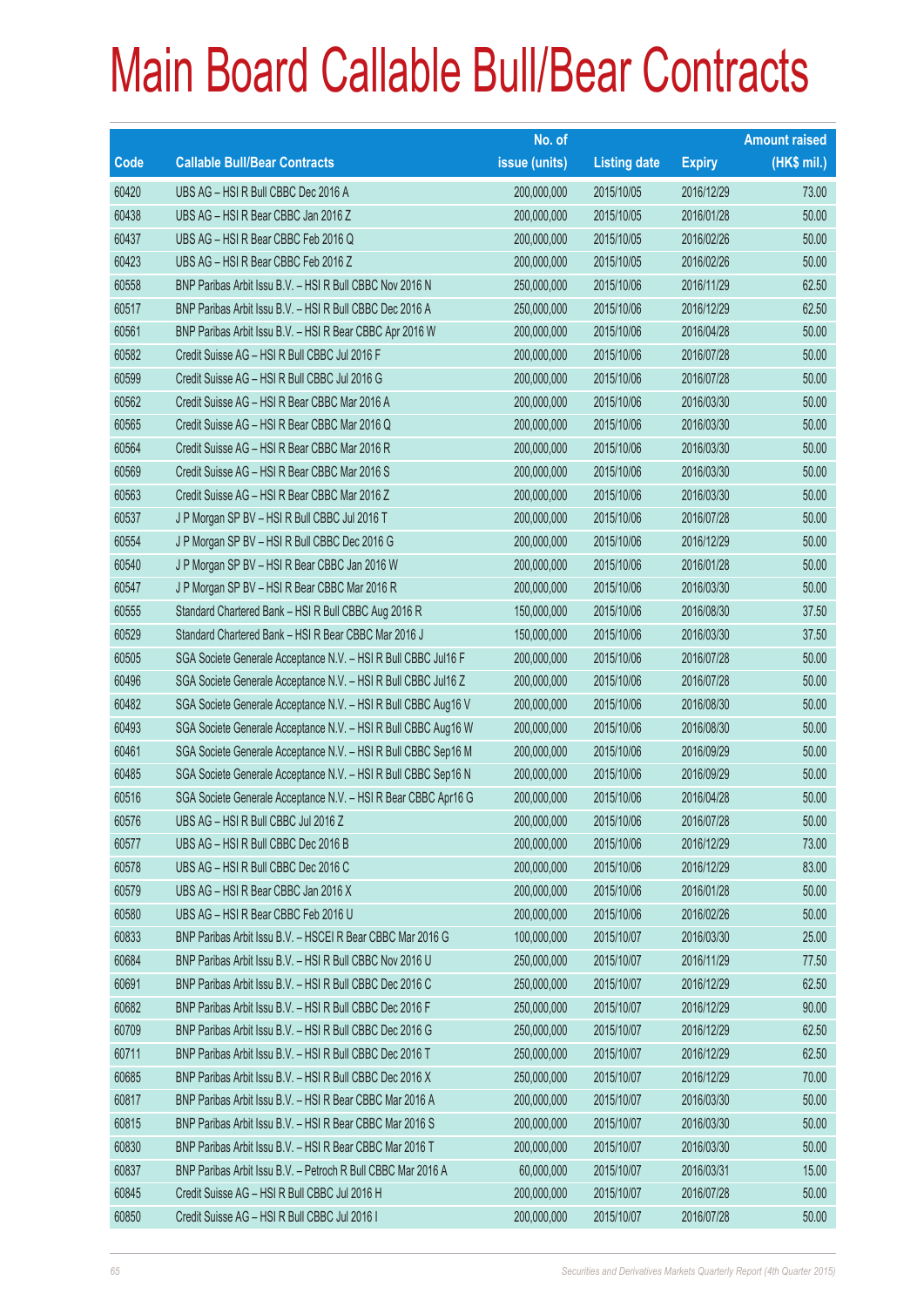|       |                                                                | No. of        |                     |               | <b>Amount raised</b> |
|-------|----------------------------------------------------------------|---------------|---------------------|---------------|----------------------|
| Code  | <b>Callable Bull/Bear Contracts</b>                            | issue (units) | <b>Listing date</b> | <b>Expiry</b> | (HK\$ mil.)          |
| 60873 | Credit Suisse AG - HSI R Bull CBBC Jul 2016 J                  | 200,000,000   | 2015/10/07          | 2016/07/28    | 50.00                |
| 60875 | Credit Suisse AG - HSI R Bull CBBC Jul 2016 L                  | 200,000,000   | 2015/10/07          | 2016/07/28    | 50.00                |
| 60909 | Credit Suisse AG - HSI R Bull CBBC Jul 2016 M                  | 200,000,000   | 2015/10/07          | 2016/07/28    | 50.00                |
| 60882 | Credit Suisse AG - HSI R Bull CBBC Aug 2016 M                  | 200,000,000   | 2015/10/07          | 2016/08/30    | 50.00                |
| 60884 | Credit Suisse AG - HSI R Bull CBBC Aug 2016 N                  | 200,000,000   | 2015/10/07          | 2016/08/30    | 50.00                |
| 60886 | Credit Suisse AG - HSI R Bull CBBC Aug 2016 O                  | 200,000,000   | 2015/10/07          | 2016/08/30    | 50.00                |
| 60887 | Credit Suisse AG - HSI R Bull CBBC Aug 2016 P                  | 200,000,000   | 2015/10/07          | 2016/08/30    | 50.00                |
| 60889 | Credit Suisse AG - HSI R Bull CBBC Aug 2016 Q                  | 200,000,000   | 2015/10/07          | 2016/08/30    | 50.00                |
| 60890 | Credit Suisse AG - HSI R Bull CBBC Sep 2016 P                  | 200,000,000   | 2015/10/07          | 2016/09/29    | 50.00                |
| 60892 | Credit Suisse AG - HSI R Bull CBBC Sep 2016 Q                  | 200,000,000   | 2015/10/07          | 2016/09/29    | 50.00                |
| 60895 | Credit Suisse AG - HSI R Bull CBBC Sep 2016 R                  | 200,000,000   | 2015/10/07          | 2016/09/29    | 64.00                |
| 60896 | Credit Suisse AG - HSI R Bull CBBC Sep 2016 S                  | 200,000,000   | 2015/10/07          | 2016/09/29    | 68.00                |
| 60901 | Credit Suisse AG - HSI R Bull CBBC Sep 2016 T                  | 200,000,000   | 2015/10/07          | 2016/09/29    | 70.00                |
| 60902 | Credit Suisse AG - HSI R Bear CBBC Jan 2016 K                  | 200,000,000   | 2015/10/07          | 2016/01/28    | 50.00                |
| 60905 | Credit Suisse AG - HSI R Bear CBBC Jan 2016 M                  | 200,000,000   | 2015/10/07          | 2016/01/28    | 50.00                |
| 60904 | Credit Suisse AG - HSI R Bear CBBC Feb 2016 F                  | 200,000,000   | 2015/10/07          | 2016/02/26    | 50.00                |
| 60907 | Credit Suisse AG - HSI R Bear CBBC Feb 2016 T                  | 200,000,000   | 2015/10/07          | 2016/02/26    | 50.00                |
| 60906 | Credit Suisse AG - HSI R Bear CBBC Mar 2016 T                  | 200,000,000   | 2015/10/07          | 2016/03/30    | 50.00                |
| 60671 | J P Morgan SP BV - HSCEI R Bull CBBC Jul 2016 M                | 100,000,000   | 2015/10/07          | 2016/07/28    | 25.00                |
| 60838 | J P Morgan SP BV - HSCEI R Bear CBBC Apr 2016 R                | 100,000,000   | 2015/10/07          | 2016/04/28    | 25.00                |
| 60680 | J P Morgan SP BV - HSI R Bull CBBC Apr 2016 I                  | 200,000,000   | 2015/10/07          | 2016/04/28    | 50.00                |
| 60672 | J P Morgan SP BV - HSI R Bull CBBC Jun 2016 G                  | 200,000,000   | 2015/10/07          | 2016/06/29    | 50.00                |
| 60678 | J P Morgan SP BV - HSI R Bull CBBC Jul 2016 B                  | 200,000,000   | 2015/10/07          | 2016/07/28    | 50.00                |
| 60781 | J P Morgan SP BV - HSI R Bear CBBC Jan 2016 Z                  | 200,000,000   | 2015/10/07          | 2016/01/28    | 50.00                |
| 60784 | J P Morgan SP BV - HSI R Bear CBBC Feb 2016 P                  | 200,000,000   | 2015/10/07          | 2016/02/26    | 50.00                |
| 60787 | JP Morgan SP BV - HSI R Bear CBBC Mar 2016 S                   | 200,000,000   | 2015/10/07          | 2016/03/30    | 50.00                |
| 60791 | J P Morgan SP BV - HSI R Bear CBBC Apr 2016 H                  | 200,000,000   | 2015/10/07          | 2016/04/28    | 50.00                |
| 60799 | J P Morgan SP BV - HSI R Bear CBBC Apr 2016 I                  | 200,000,000   | 2015/10/07          | 2016/04/28    | 50.00                |
| 60963 | Macquarie Bank Ltd. - HSI R Bull CBBC Mar 2016 G               | 40,000,000    | 2015/10/07          | 2016/03/30    | 10.00                |
| 60964 | Macquarie Bank Ltd. - HSI R Bear CBBC Mar 2016 I               | 40,000,000    | 2015/10/07          | 2016/03/30    | 10.00                |
| 60719 | Standard Chartered Bank - China Life R Bull CBBC Aug 2016 B    | 50,000,000    | 2015/10/07          | 2016/08/29    | 12.50                |
| 60712 | Standard Chartered Bank - HKEx R Bull CBBC Jul 2016 B          | 50,000,000    | 2015/10/07          | 2016/07/11    | 12.50                |
| 60717 | Standard Chartered Bank - HKEx R Bear CBBC May 2016 A          | 50,000,000    | 2015/10/07          | 2016/05/30    | 12.50                |
| 60653 | Standard Chartered Bank - HSI R Bull CBBC Aug 2016 S           | 150,000,000   | 2015/10/07          | 2016/08/30    | 37.50                |
| 60660 | Standard Chartered Bank - HSI R Bull CBBC Aug 2016 T           | 150,000,000   | 2015/10/07          | 2016/08/30    | 37.50                |
| 60663 | Standard Chartered Bank - HSI R Bull CBBC Aug 2016 U           | 150,000,000   | 2015/10/07          | 2016/08/30    | 37.50                |
| 60664 | Standard Chartered Bank - HSI R Bull CBBC Aug 2016 V           | 100,000,000   | 2015/10/07          | 2016/08/30    | 25.00                |
| 60721 | Standard Chartered Bank - HSI R Bear CBBC Mar 2016 K           | 100,000,000   | 2015/10/07          | 2016/03/30    | 25.00                |
| 60722 | Standard Chartered Bank - HSI R Bear CBBC Mar 2016 L           | 150,000,000   | 2015/10/07          | 2016/03/30    | 37.50                |
| 60728 | Standard Chartered Bank - HSI R Bear CBBC Mar 2016 M           | 100,000,000   | 2015/10/07          | 2016/03/30    | 25.00                |
| 60650 | SGA Societe Generale Acceptance N.V. - HSI R Bull CBBC Jun16 W | 200,000,000   | 2015/10/07          | 2016/06/29    | 50.00                |
| 60649 | SGA Societe Generale Acceptance N.V. - HSI R Bull CBBC Jul16 G | 200,000,000   | 2015/10/07          | 2016/07/28    | 50.00                |
| 60756 | SGA Societe Generale Acceptance N.V. - HSI R Bull CBBC Aug16 J | 200,000,000   | 2015/10/07          | 2016/08/30    | 50.00                |
| 60754 | SGA Societe Generale Acceptance N.V. - HSI R Bull CBBC Aug16 K | 200,000,000   | 2015/10/07          | 2016/08/30    | 50.00                |
| 60751 | SGA Societe Generale Acceptance N.V. - HSI R Bull CBBC Aug16 L | 200,000,000   | 2015/10/07          | 2016/08/30    | 50.00                |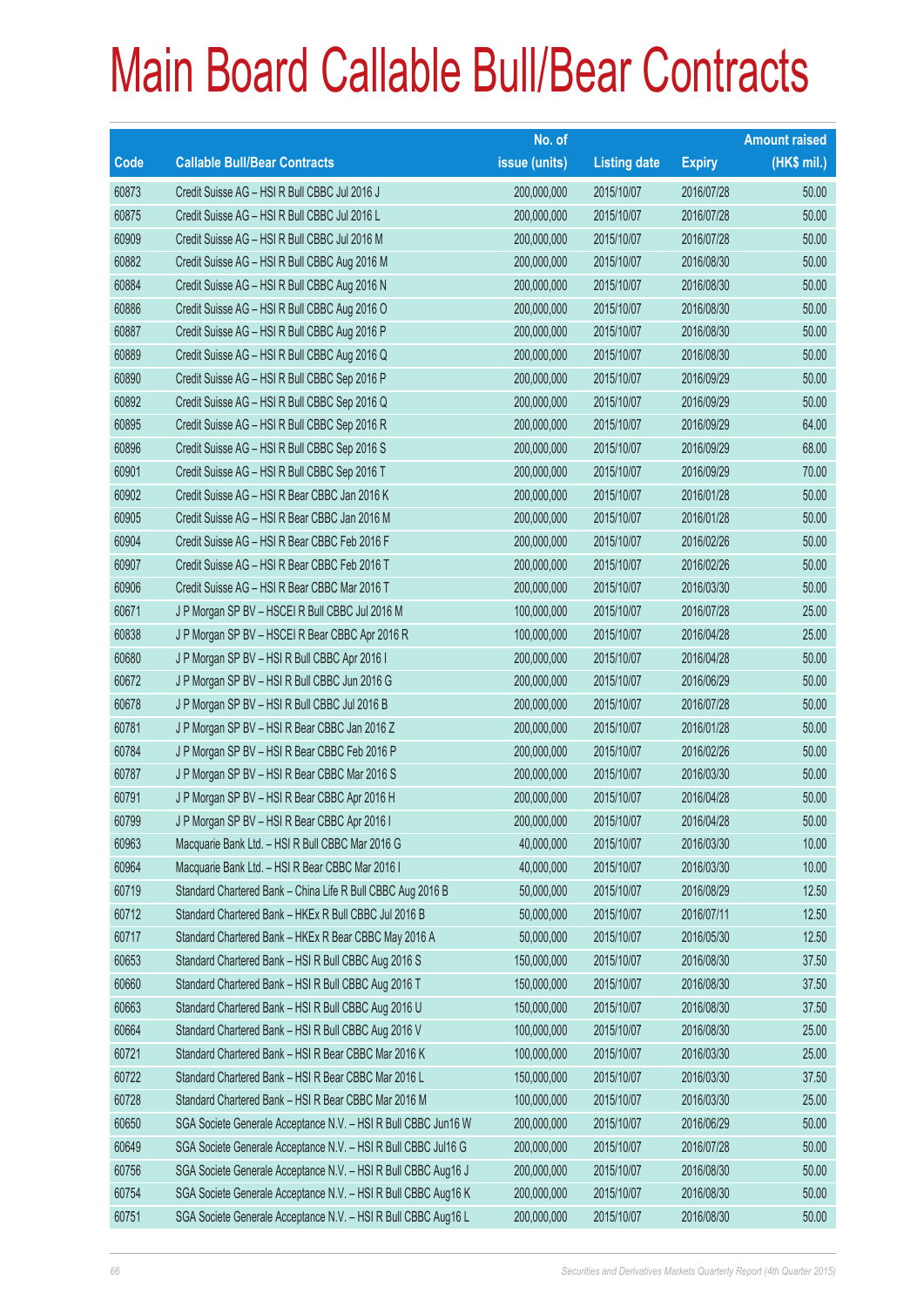|             |                                                                | No. of        |                     |               | <b>Amount raised</b> |
|-------------|----------------------------------------------------------------|---------------|---------------------|---------------|----------------------|
| <b>Code</b> | <b>Callable Bull/Bear Contracts</b>                            | issue (units) | <b>Listing date</b> | <b>Expiry</b> | $(HK$$ mil.)         |
| 60752       | SGA Societe Generale Acceptance N.V. - HSI R Bull CBBC Aug16 M | 200,000,000   | 2015/10/07          | 2016/08/30    | 50.00                |
| 60647       | SGA Societe Generale Acceptance N.V. - HSI R Bull CBBC Aug16 X | 200,000,000   | 2015/10/07          | 2016/08/30    | 50.00                |
| 60742       | SGA Societe Generale Acceptance N.V. - HSI R Bull CBBC Aug16 Y | 200,000,000   | 2015/10/07          | 2016/08/30    | 50.00                |
| 60747       | SGA Societe Generale Acceptance N.V. - HSI R Bull CBBC Aug16 Z | 200,000,000   | 2015/10/07          | 2016/08/30    | 50.00                |
| 60638       | SGA Societe Generale Acceptance N.V. - HSI R Bull CBBC Sep16 O | 200,000,000   | 2015/10/07          | 2016/09/29    | 50.00                |
| 60730       | SGA Societe Generale Acceptance N.V. - HSI R Bull CBBC Sep16 P | 200,000,000   | 2015/10/07          | 2016/09/29    | 52.00                |
| 60734       | SGA Societe Generale Acceptance N.V. - HSI R Bull CBBC Sep16 Q | 200,000,000   | 2015/10/07          | 2016/09/29    | 50.00                |
| 60735       | SGA Societe Generale Acceptance N.V. - HSI R Bull CBBC Sep16 R | 200,000,000   | 2015/10/07          | 2016/09/29    | 50.00                |
| 60739       | SGA Societe Generale Acceptance N.V. - HSI R Bull CBBC Sep16 S | 200,000,000   | 2015/10/07          | 2016/09/29    | 50.00                |
| 60741       | SGA Societe Generale Acceptance N.V. - HSI R Bull CBBC Sep16 T | 200,000,000   | 2015/10/07          | 2016/09/29    | 50.00                |
| 60765       | SGA Societe Generale Acceptance N.V. - HSI R Bear CBBC May16 B | 200,000,000   | 2015/10/07          | 2016/05/30    | 50.00                |
| 60775       | SGA Societe Generale Acceptance N.V. - HSI R Bear CBBC May16 C | 200,000,000   | 2015/10/07          | 2016/05/30    | 50.00                |
| 60762       | SGA Societe Generale Acceptance N.V. - HSI R Bear CBBC May16 Z | 200,000,000   | 2015/10/07          | 2016/05/30    | 50.00                |
| 60758       | SGA Societe Generale Acceptance N.V. - HSI R Bear CBBC Jun16 I | 200,000,000   | 2015/10/07          | 2016/06/29    | 50.00                |
| 60945       | UBS AG - HSI R Bull CBBC Jun 2016 Q                            | 200,000,000   | 2015/10/07          | 2016/06/29    | 50.00                |
| 60930       | UBS AG - HSI R Bull CBBC Aug 2016 H                            | 200,000,000   | 2015/10/07          | 2016/08/30    | 50.00                |
| 60931       | UBS AG - HSI R Bull CBBC Aug 2016 K                            | 200,000,000   | 2015/10/07          | 2016/08/30    | 50.00                |
| 60952       | UBS AG - HSI R Bull CBBC Aug 2016 O                            | 200,000,000   | 2015/10/07          | 2016/08/30    | 50.00                |
| 60910       | UBS AG - HSI R Bull CBBC Sep 2016 P                            | 200,000,000   | 2015/10/07          | 2016/09/29    | 50.00                |
| 60923       | UBS AG - HSI R Bull CBBC Sep 2016 Q                            | 200,000,000   | 2015/10/07          | 2016/09/29    | 50.00                |
| 60954       | UBS AG - HSI R Bear CBBC Jan 2016 F                            | 200,000,000   | 2015/10/07          | 2016/01/28    | 50.00                |
| 60956       | UBS AG - HSI R Bear CBBC Jan 2016 Y                            | 200,000,000   | 2015/10/07          | 2016/01/28    | 50.00                |
| 60955       | UBS AG - HSI R Bear CBBC Feb 2016 X                            | 200,000,000   | 2015/10/07          | 2016/02/26    | 50.00                |
| 60959       | UBS AG - HSI R Bear CBBC Mar 2016 L                            | 200,000,000   | 2015/10/07          | 2016/03/30    | 50.00                |
| 60962       | UBS AG - HSI R Bear CBBC Mar 2016 M                            | 200,000,000   | 2015/10/07          | 2016/03/30    | 50.00                |
| 61036       | BNP Paribas Arbit Issu B.V. - HSI R Bull CBBC Nov 2016 V       | 250,000,000   | 2015/10/08          | 2016/11/29    | 62.50                |
| 61008       | Credit Suisse AG - HSI R Bull CBBC Jun 2016 B                  | 200,000,000   | 2015/10/08          | 2016/06/29    | 50.00                |
| 61002       | Credit Suisse AG - HSI R Bull CBBC Jun 2016 W                  | 200,000,000   | 2015/10/08          | 2016/06/29    | 50.00                |
| 61004       | Credit Suisse AG - HSI R Bull CBBC Jun 2016 X                  | 200,000,000   | 2015/10/08          | 2016/06/29    | 50.00                |
| 61006       | Credit Suisse AG - HSI R Bull CBBC Jun 2016 Y                  | 200,000,000   | 2015/10/08          | 2016/06/29    | 50.00                |
| 61001       | Credit Suisse AG - HSI R Bull CBBC Dec 2016 F                  | 200,000,000   | 2015/10/08          | 2016/12/29    | 90.00                |
| 60987       | Credit Suisse AG - HSI R Bear CBBC Apr 2016 A                  | 200,000,000   | 2015/10/08          | 2016/04/28    | 50.00                |
| 61000       | Credit Suisse AG - HSI R Bear CBBC Apr 2016 D                  | 200,000,000   | 2015/10/08          | 2016/04/28    | 50.00                |
| 60983       | Credit Suisse AG - HSI R Bear CBBC Apr 2016 Y                  | 200,000,000   | 2015/10/08          | 2016/04/28    | 50.00                |
| 60992       | Credit Suisse AG - HSI R Bear CBBC Apr 2016 Z                  | 200,000,000   | 2015/10/08          | 2016/04/28    | 50.00                |
| 61038       | J P Morgan SP BV - HSI R Bull CBBC Jul 2016 M                  | 200,000,000   | 2015/10/08          | 2016/07/28    | 50.00                |
| 61044       | J P Morgan SP BV - HSI R Bull CBBC Aug 2016 V                  | 200,000,000   | 2015/10/08          | 2016/08/30    | 50.00                |
| 61045       | J P Morgan SP BV - HSI R Bull CBBC Nov 2016 K                  | 200,000,000   | 2015/10/08          | 2016/11/29    | 50.00                |
| 60965       | J P Morgan SP BV - HSI R Bear CBBC Feb 2016 Q                  | 200,000,000   | 2015/10/08          | 2016/02/26    | 50.00                |
| 60966       | J P Morgan SP BV - HSI R Bear CBBC Mar 2016 T                  | 200,000,000   | 2015/10/08          | 2016/03/30    | 50.00                |
| 61050       | J P Morgan SP BV - HSI R Bear CBBC Apr 2016 J                  | 200,000,000   | 2015/10/08          | 2016/04/28    | 50.00                |
| 60971       | Standard Chartered Bank - HSI R Bull CBBC Aug 2016 W           | 100,000,000   | 2015/10/08          | 2016/08/30    | 25.00                |
| 60982       | Standard Chartered Bank - HSI R Bull CBBC Aug 2016 X           | 150,000,000   | 2015/10/08          | 2016/08/30    | 37.50                |
| 60969       | Standard Chartered Bank - HSI R Bear CBBC Mar 2016 N           | 150,000,000   | 2015/10/08          | 2016/03/30    | 37.50                |
| 60970       | Standard Chartered Bank - HSI R Bear CBBC Mar 2016 O           | 150,000,000   | 2015/10/08          | 2016/03/30    | 37.50                |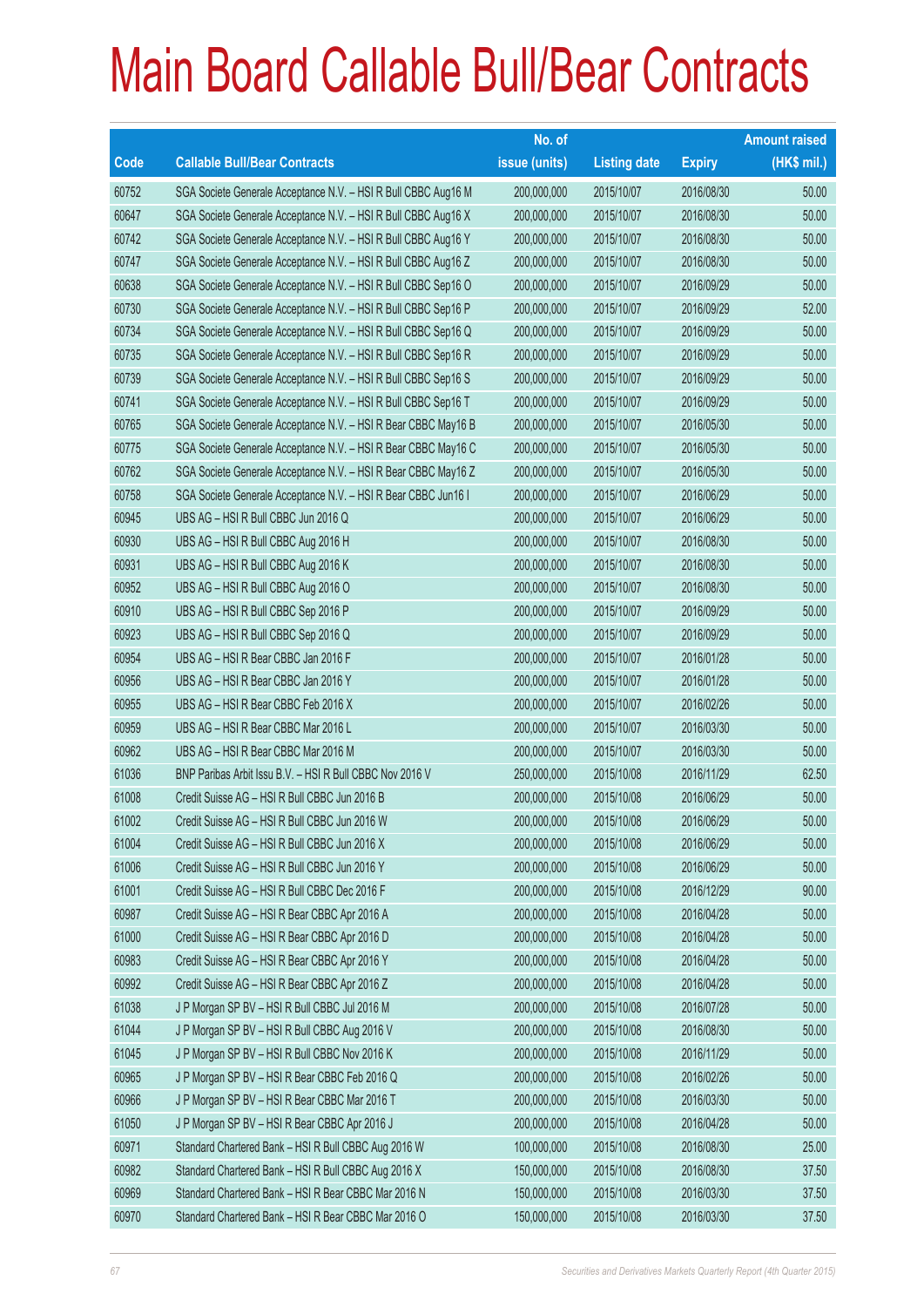|       |                                                                | No. of        |                     |               | <b>Amount raised</b> |
|-------|----------------------------------------------------------------|---------------|---------------------|---------------|----------------------|
| Code  | <b>Callable Bull/Bear Contracts</b>                            | issue (units) | <b>Listing date</b> | <b>Expiry</b> | $(HK$$ mil.)         |
| 60978 | Standard Chartered Bank - Ping An R Bear CBBC Apr 2016 A       | 50,000,000    | 2015/10/08          | 2016/04/07    | 12.50                |
| 60973 | Standard Chartered Bank - TCH R Bear CBBC Jun 2016 B           | 50,000,000    | 2015/10/08          | 2016/06/13    | 12.50                |
| 61026 | SGA Societe Generale Acceptance N.V. - HSI R Bull CBBC Jul16 H | 200,000,000   | 2015/10/08          | 2016/07/28    | 50.00                |
| 61028 | SGA Societe Generale Acceptance N.V. - HSI R Bull CBBC Jul16 I | 200,000,000   | 2015/10/08          | 2016/07/28    | 50.00                |
| 61029 | SGA Societe Generale Acceptance N.V. - HSI R Bear CBBC Jun16 J | 200,000,000   | 2015/10/08          | 2016/06/29    | 50.00                |
| 61030 | SGA Societe Generale Acceptance N.V. - HSI R Bear CBBC Jun16 K | 200,000,000   | 2015/10/08          | 2016/06/29    | 50.00                |
| 61019 | UBS AG - HSI R Bull CBBC Jun 2016 P                            | 200,000,000   | 2015/10/08          | 2016/06/29    | 50.00                |
| 61018 | UBS AG - HSI R Bull CBBC Jun 2016 R                            | 200,000,000   | 2015/10/08          | 2016/06/29    | 50.00                |
| 61020 | UBS AG - HSI R Bull CBBC Aug 2016 L                            | 200,000,000   | 2015/10/08          | 2016/08/30    | 50.00                |
| 61011 | UBS AG - HSI R Bear CBBC Jan 2016 A                            | 200,000,000   | 2015/10/08          | 2016/01/28    | 50.00                |
| 61014 | UBS AG - HSI R Bear CBBC Feb 2016 Y                            | 200,000,000   | 2015/10/08          | 2016/02/26    | 50.00                |
| 61296 | BNP Paribas Arbit Issu B.V. - HSCEI R Bull CBBC Nov 2016 G     | 100,000,000   | 2015/10/09          | 2016/11/29    | 25.00                |
| 61254 | BNP Paribas Arbit Issu B.V. - HSI R Bull CBBC Nov 2016 F       | 250,000,000   | 2015/10/09          | 2016/11/29    | 62.50                |
| 61420 | BNP Paribas Arbit Issu B.V. - HSI R Bull CBBC Nov 2016 L       | 250,000,000   | 2015/10/09          | 2016/11/29    | 62.50                |
| 61272 | BNP Paribas Arbit Issu B.V. - HSI R Bull CBBC Nov 2016 T       | 250,000,000   | 2015/10/09          | 2016/11/29    | 62.50                |
| 61290 | BNP Paribas Arbit Issu B.V. - HSI R Bull CBBC Dec 2016 K       | 250,000,000   | 2015/10/09          | 2016/12/29    | 62.50                |
| 61266 | BNP Paribas Arbit Issu B.V. - HSI R Bull CBBC Dec 2016 U       | 250,000,000   | 2015/10/09          | 2016/12/29    | 62.50                |
| 61052 | BNP Paribas Arbit Issu B.V. - HSI R Bear CBBC Mar 2016 W       | 200,000,000   | 2015/10/09          | 2016/03/30    | 50.00                |
| 61294 | BNP Paribas Arbit Issu B.V. - HSI R Bear CBBC Mar 2016 X       | 200,000,000   | 2015/10/09          | 2016/03/30    | 50.00                |
| 61051 | BNP Paribas Arbit Issu B.V. - HSI R Bear CBBC Apr 2016 X       | 200,000,000   | 2015/10/09          | 2016/04/28    | 50.00                |
| 61297 | BNP Paribas Arbit Issu B.V. - TCH R Bull CBBC Sep 2016 C       | 50,000,000    | 2015/10/09          | 2016/09/30    | 12.50                |
| 61399 | Credit Suisse AG - HSI R Bull CBBC Apr 2016 D                  | 200,000,000   | 2015/10/09          | 2016/04/28    | 50.00                |
| 61401 | Credit Suisse AG - HSI R Bull CBBC Apr 2016 E                  | 200,000,000   | 2015/10/09          | 2016/04/28    | 50.00                |
| 61388 | Credit Suisse AG - HSI R Bull CBBC Apr 2016 L                  | 200,000,000   | 2015/10/09          | 2016/04/28    | 50.00                |
| 61412 | Credit Suisse AG - HSI R Bull CBBC Apr 2016 M                  | 200,000,000   | 2015/10/09          | 2016/04/28    | 50.00                |
| 61397 | Credit Suisse AG - HSI R Bull CBBC Apr 2016 Q                  | 200,000,000   | 2015/10/09          | 2016/04/28    | 50.00                |
| 61414 | Credit Suisse AG - HSI R Bull CBBC Apr 2016 S                  | 200,000,000   | 2015/10/09          | 2016/04/28    | 50.00                |
| 61182 | Credit Suisse AG - HSI R Bear CBBC Jan 2016 H                  | 200,000,000   | 2015/10/09          | 2016/01/28    | 50.00                |
| 61167 | Credit Suisse AG - HSI R Bear CBBC Jan 2016 T                  | 200,000,000   | 2015/10/09          | 2016/01/28    | 50.00                |
| 61177 | Credit Suisse AG - HSI R Bear CBBC Jan 2016 V                  | 200,000,000   | 2015/10/09          | 2016/01/28    | 50.00                |
| 61181 | Credit Suisse AG - HSI R Bear CBBC Jan 2016 W                  | 200,000,000   | 2015/10/09          | 2016/01/28    | 50.00                |
| 61222 | HK Bank - HSCEI R Bull CBBC Sep 2016 G                         | 100,000,000   | 2015/10/09          | 2016/09/29    | 25.00                |
| 61200 | HK Bank - HSI R Bull CBBC Sep 2016 P                           | 150,000,000   | 2015/10/09          | 2016/09/29    | 37.50                |
| 61218 | HK Bank - HSI R Bull CBBC Oct 2016 K                           | 150,000,000   | 2015/10/09          | 2016/10/28    | 37.50                |
| 61219 | HK Bank - HSI R Bull CBBC Nov 2016 K                           | 150,000,000   | 2015/10/09          | 2016/11/29    | 37.50                |
| 61217 | HK Bank - HSI R Bear CBBC May 2016 T                           | 100,000,000   | 2015/10/09          | 2016/05/30    | 25.00                |
| 61337 | J P Morgan SP BV - HSI R Bull CBBC Apr 2016 N                  | 200,000,000   | 2015/10/09          | 2016/04/28    | 50.00                |
| 61342 | J P Morgan SP BV - HSI R Bull CBBC Jul 2016 U                  | 200,000,000   | 2015/10/09          | 2016/07/28    | 50.00                |
| 61361 | J P Morgan SP BV - HSI R Bull CBBC Aug 2016 W                  | 200,000,000   | 2015/10/09          | 2016/08/30    | 50.00                |
| 61352 | J P Morgan SP BV - HSI R Bull CBBC Oct 2016 N                  | 200,000,000   | 2015/10/09          | 2016/10/28    | 50.00                |
| 61065 | J P Morgan SP BV - HSI R Bear CBBC Feb 2016 T                  | 200,000,000   | 2015/10/09          | 2016/02/26    | 50.00                |
| 61069 | J P Morgan SP BV - HSI R Bear CBBC Mar 2016 U                  | 200,000,000   | 2015/10/09          | 2016/03/30    | 50.00                |
| 61362 | J P Morgan SP BV - HSI R Bear CBBC Apr 2016 K                  | 200,000,000   | 2015/10/09          | 2016/04/28    | 50.00                |
| 61064 | Macquarie Bank Ltd. - HSI R Bull CBBC Mar 2016 H               | 40,000,000    | 2015/10/09          | 2016/03/30    | 10.00                |
| 61070 | Macquarie Bank Ltd. - HSI R Bull CBBC Mar 2016 I               | 40,000,000    | 2015/10/09          | 2016/03/30    | 10.00                |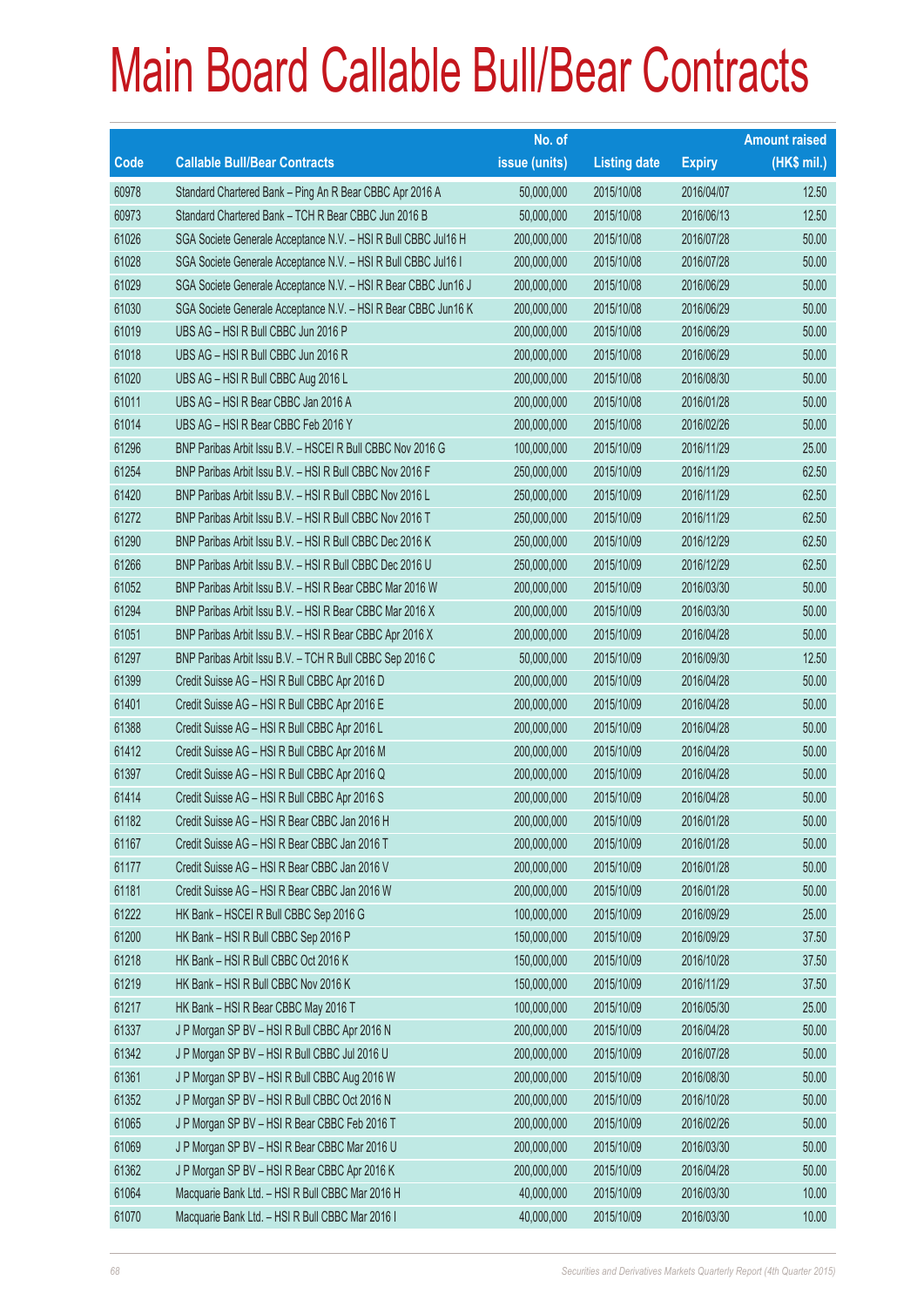|        |                                                                | No. of        |                     |               | <b>Amount raised</b> |
|--------|----------------------------------------------------------------|---------------|---------------------|---------------|----------------------|
| Code   | <b>Callable Bull/Bear Contracts</b>                            | issue (units) | <b>Listing date</b> | <b>Expiry</b> | $(HK$$ mil.)         |
| 61109  | Macquarie Bank Ltd. - HSI R Bull CBBC Mar 2016 J               | 40,000,000    | 2015/10/09          | 2016/03/30    | 10.20                |
| 61114  | Macquarie Bank Ltd. - HSI R Bear CBBC Mar 2016 J               | 40,000,000    | 2015/10/09          | 2016/03/30    | 10.00                |
| 61244  | Standard Chartered Bank - HSI R Bull CBBC Aug 2016 A           | 100,000,000   | 2015/10/09          | 2016/08/30    | 25.00                |
| 61228  | Standard Chartered Bank - HSI R Bull CBBC Aug 2016 Y           | 150,000,000   | 2015/10/09          | 2016/08/30    | 37.50                |
| 61238  | Standard Chartered Bank - HSI R Bull CBBC Aug 2016 Z           | 100,000,000   | 2015/10/09          | 2016/08/30    | 25.00                |
| 61118  | SGA Societe Generale Acceptance N.V. - HSI R Bull CBBC Aug16 N | 200,000,000   | 2015/10/09          | 2016/08/30    | 50.00                |
| 61141  | SGA Societe Generale Acceptance N.V. - HSI R Bull CBBC Aug16 O | 200,000,000   | 2015/10/09          | 2016/08/30    | 50.00                |
| 61116  | SGA Societe Generale Acceptance N.V. - HSI R Bull CBBC Sep16 U | 200,000,000   | 2015/10/09          | 2016/09/29    | 50.00                |
| 61053  | SGA Societe Generale Acceptance N.V. - HSI R Bear CBBC May16 D | 200,000,000   | 2015/10/09          | 2016/05/30    | 50.00                |
| 61057  | SGA Societe Generale Acceptance N.V. - HSI R Bear CBBC May16 F | 200,000,000   | 2015/10/09          | 2016/05/30    | 50.00                |
| 61062  | SGA Societe Generale Acceptance N.V. - HSI R Bear CBBC Jun16 L | 200,000,000   | 2015/10/09          | 2016/06/29    | 50.00                |
| 61335  | UBS AG - HSCEI R Bull CBBC Sep 2016 C                          | 200,000,000   | 2015/10/09          | 2016/09/29    | 50.00                |
| 61306  | UBS AG - HSI R Bull CBBC Jul 2016 J                            | 200,000,000   | 2015/10/09          | 2016/07/28    | 50.00                |
| 61317  | UBS AG - HSI R Bull CBBC Aug 2016 U                            | 200,000,000   | 2015/10/09          | 2016/08/30    | 50.00                |
| 61301  | UBS AG - HSI R Bear CBBC Jan 2016 C                            | 200,000,000   | 2015/10/09          | 2016/01/28    | 50.00                |
| 61302  | UBS AG - HSI R Bear CBBC Feb 2016 V                            | 200,000,000   | 2015/10/09          | 2016/02/26    | 50.00                |
| 66786# | HK Bank - Sands China R Bull CBBC Sep 2016 A                   | 238,000,000   | 2015/10/09          | 2016/09/26    | 11.90                |
| 61943  | BNP Paribas Arbit Issu B.V. - HSCEI R Bull CBBC Dec 2016 G     | 100,000,000   | 2015/10/12          | 2016/12/29    | 25.00                |
| 61865  | BNP Paribas Arbit Issu B.V. - HSI R Bull CBBC Nov 2016 G       | 250,000,000   | 2015/10/12          | 2016/11/29    | 62.50                |
| 61900  | BNP Paribas Arbit Issu B.V. - HSI R Bull CBBC Nov 2016 I       | 250,000,000   | 2015/10/12          | 2016/11/29    | 62.50                |
| 61896  | BNP Paribas Arbit Issu B.V. - HSI R Bull CBBC Dec 2016 J       | 250,000,000   | 2015/10/12          | 2016/12/29    | 62.50                |
| 61852  | BNP Paribas Arbit Issu B.V. - HSI R Bull CBBC Dec 2016 S       | 250,000,000   | 2015/10/12          | 2016/12/29    | 62.50                |
| 61526  | BNP Paribas Arbit Issu B.V. - HSI R Bear CBBC Mar 2016 B       | 200,000,000   | 2015/10/12          | 2016/03/30    | 50.00                |
| 61528  | BNP Paribas Arbit Issu B.V. - HSI R Bear CBBC Mar 2016 C       | 200,000,000   | 2015/10/12          | 2016/03/30    | 50.00                |
| 61527  | BNP Paribas Arbit Issu B.V. - HSI R Bear CBBC Apr 2016 Y       | 200,000,000   | 2015/10/12          | 2016/04/28    | 50.00                |
| 61944  | BNP Paribas Arbit Issu B.V. - Ping An R Bull CBBC Dec 2016 C   | 68,000,000    | 2015/10/12          | 2016/12/30    | 17.00                |
| 62098  | Credit Suisse AG - BOCL R Bull CBBC Jul 2016 A                 | 70,000,000    | 2015/10/12          | 2016/07/29    | 17.50                |
| 62023  | Credit Suisse AG - China Mobile R Bull CBBC Apr 2016 A         | 70,000,000    | 2015/10/12          | 2016/04/29    | 17.50                |
| 62044  | Credit Suisse AG - CCB R Bull CBBC Jul 2016 A                  | 70,000,000    | 2015/10/12          | 2016/07/29    | 17.50                |
| 62123  | Credit Suisse AG - CRRC R Bull CBBC Jul 2016 A                 | 70,000,000    | 2015/10/12          | 2016/07/29    | 17.50                |
| 61989  | Credit Suisse AG - A50 China R Bull CBBC May 2016 B            | 100,000,000   | 2015/10/12          | 2016/05/31    | 25.00                |
| 62006  | Credit Suisse AG - HKEx R Bull CBBC May 2016 B                 | 100,000,000   | 2015/10/12          | 2016/05/31    | 25.00                |
| 61982  | Credit Suisse AG - HSCEI R Bull CBBC May 2016 D                | 100,000,000   | 2015/10/12          | 2016/05/30    | 25.00                |
| 61983  | Credit Suisse AG - HSCEI R Bull CBBC May 2016 E                | 100,000,000   | 2015/10/12          | 2016/05/30    | 25.00                |
| 62183  | Credit Suisse AG - HSI R Bull CBBC Jun 2016 C                  | 200,000,000   | 2015/10/12          | 2016/06/29    | 50.00                |
| 62184  | Credit Suisse AG - HSI R Bull CBBC Jun 2016 D                  | 200,000,000   | 2015/10/12          | 2016/06/29    | 50.00                |
| 62221  | Credit Suisse AG - HSI R Bull CBBC Jun 2016 E                  | 200,000,000   | 2015/10/12          | 2016/06/29    | 50.00                |
| 62243  | Credit Suisse AG - HSI R Bull CBBC Jun 2016 F                  | 200,000,000   | 2015/10/12          | 2016/06/29    | 50.00                |
| 62149  | Credit Suisse AG - HSI R Bear CBBC Jan 2016 D                  | 200,000,000   | 2015/10/12          | 2016/01/28    | 50.00                |
| 62172  | Credit Suisse AG - HSI R Bear CBBC Jan 2016 F                  | 200,000,000   | 2015/10/12          | 2016/01/28    | 50.00                |
| 62140  | Credit Suisse AG - HSI R Bear CBBC Jan 2016 I                  | 200,000,000   | 2015/10/12          | 2016/01/28    | 50.00                |
| 62078  | Credit Suisse AG - ICBC R Bull CBBC Jul 2016 A                 | 70,000,000    | 2015/10/12          | 2016/07/29    | 17.50                |
| 61998  | Credit Suisse AG - Ping An R Bull CBBC Aug 2016 A              | 100,000,000   | 2015/10/12          | 2016/08/31    | 25.00                |
| 62022  | Credit Suisse AG - TCH R Bull CBBC Apr 2016 B                  | 100,000,000   | 2015/10/12          | 2016/04/29    | 25.00                |
| 61488  | HK Bank - AIA R Bull CBBC Oct 2016 C                           | 60,000,000    | 2015/10/12          | 2016/10/31    | 22.80                |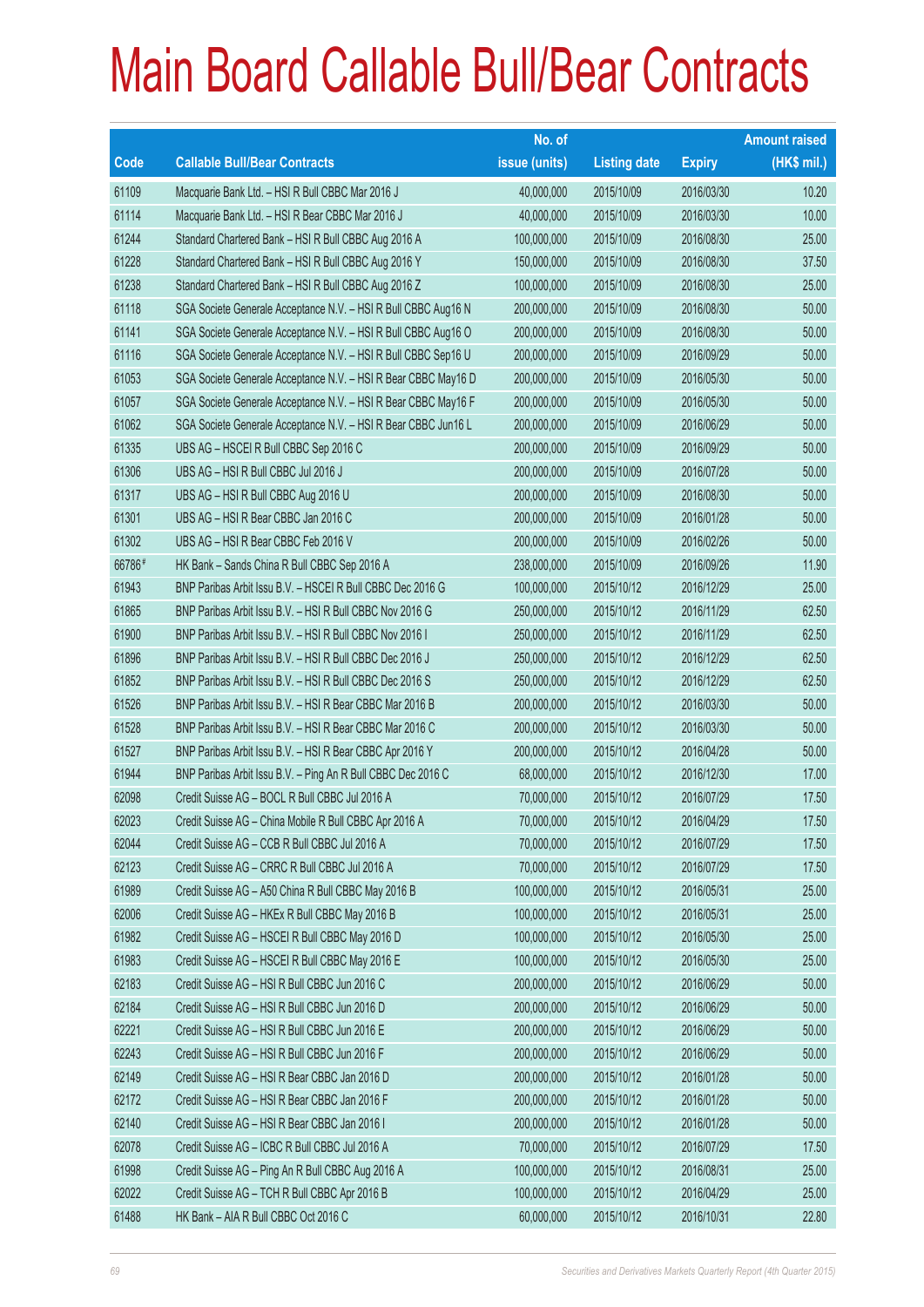|       |                                                                | No. of        |                     |               | <b>Amount raised</b> |
|-------|----------------------------------------------------------------|---------------|---------------------|---------------|----------------------|
| Code  | <b>Callable Bull/Bear Contracts</b>                            | issue (units) | <b>Listing date</b> | <b>Expiry</b> | $(HK$$ mil.)         |
| 61518 | HK Bank - BOCL R Bull CBBC Dec 2016 C                          | 100,000,000   | 2015/10/12          | 2016/12/05    | 25.00                |
| 61481 | HK Bank - China Mobile R Bull CBBC Oct 2016 E                  | 120,000,000   | 2015/10/12          | 2016/10/31    | 30.00                |
| 61492 | HK Bank - China Life R Bull CBBC Sep 2016 C                    | 60,000,000    | 2015/10/12          | 2016/09/19    | 16.20                |
| 61496 | HK Bank - CNOOC R Bull CBBC Dec 2016 E                         | 60,000,000    | 2015/10/12          | 2016/12/05    | 15.00                |
| 61475 | HK Bank - Sinopec Corp R Bull CBBC Oct 2016 B                  | 80,000,000    | 2015/10/12          | 2016/10/31    | 20.00                |
| 61460 | HK Bank - HKEx R Bull CBBC Sep 2016 G                          | 100,000,000   | 2015/10/12          | 2016/09/30    | 25.00                |
| 61472 | HK Bank - HKEx R Bull CBBC Nov 2016 D                          | 100,000,000   | 2015/10/12          | 2016/11/14    | 25.00                |
| 61512 | HK Bank - HSCEI R Bear CBBC Oct 2016 B                         | 68,000,000    | 2015/10/12          | 2016/10/28    | 17.00                |
| 61513 | HK Bank - HSI R Bull CBBC Oct 2016 L                           | 150,000,000   | 2015/10/12          | 2016/10/28    | 37.50                |
| 61494 | HK Bank - HSI R Bull CBBC Feb 2017 A                           | 400,000,000   | 2015/10/12          | 2017/02/27    | 100.00               |
| 61490 | HK Bank - PetCh R Bull CBBC Dec 2016 E                         | 60,000,000    | 2015/10/12          | 2016/12/05    | 15.00                |
| 61517 | HK Bank - Ping An R Bull CBBC Nov 2016 K                       | 188,000,000   | 2015/10/12          | 2016/11/14    | 47.00                |
| 61514 | HK Bank - Ping An R Bull CBBC Dec 2016 D                       | 188,000,000   | 2015/10/12          | 2016/12/30    | 47.00                |
| 61445 | HK Bank - TCH R Bull CBBC Jun 2016 H                           | 100,000,000   | 2015/10/12          | 2016/06/27    | 25.00                |
| 61446 | HK Bank - TCH R Bull CBBC Jul 2016 M                           | 100,000,000   | 2015/10/12          | 2016/07/11    | 25.00                |
| 61458 | HK Bank - TCH R Bull CBBC Aug 2016 K                           | 100,000,000   | 2015/10/12          | 2016/08/08    | 25.00                |
| 62244 | J P Morgan SP BV - HSI R Bull CBBC Jun 2016 I                  | 200,000,000   | 2015/10/12          | 2016/06/29    | 50.00                |
| 62245 | J P Morgan SP BV - HSI R Bull CBBC Jul 2016 V                  | 200,000,000   | 2015/10/12          | 2016/07/28    | 50.00                |
| 62271 | J P Morgan SP BV - HSI R Bull CBBC Aug 2016 X                  | 200,000,000   | 2015/10/12          | 2016/08/30    | 50.00                |
| 62273 | J P Morgan SP BV - HSI R Bull CBBC Sep 2016 L                  | 200,000,000   | 2015/10/12          | 2016/09/29    | 50.00                |
| 61530 | J P Morgan SP BV - HSI R Bear CBBC Feb 2016 Z                  | 200,000,000   | 2015/10/12          | 2016/02/26    | 50.00                |
| 61531 | J P Morgan SP BV - HSI R Bear CBBC Mar 2016 V                  | 200,000,000   | 2015/10/12          | 2016/03/30    | 50.00                |
| 62274 | J P Morgan SP BV - HSI R Bear CBBC Mar 2016 W                  | 200,000,000   | 2015/10/12          | 2016/03/30    | 50.00                |
| 61532 | Macquarie Bank Ltd. - HSI R Bull CBBC Mar 2016 K               | 40,000,000    | 2015/10/12          | 2016/03/30    | 10.00                |
| 61536 | Macquarie Bank Ltd. - HSI R Bull CBBC Mar 2016 L               | 40,000,000    | 2015/10/12          | 2016/03/30    | 10.00                |
| 61520 | Standard Chartered Bank - HSCEI R Bull CBBC Aug 2016 B         | 100,000,000   | 2015/10/12          | 2016/08/30    | 25.00                |
| 61573 | Standard Chartered Bank - HSI R Bull CBBC Aug 2016 B           | 100,000,000   | 2015/10/12          | 2016/08/30    | 25.00                |
| 61577 | Standard Chartered Bank - HSI R Bull CBBC Aug 2016 C           | 100,000,000   | 2015/10/12          | 2016/08/30    | 25.00                |
| 61604 | Standard Chartered Bank - HSI R Bull CBBC Aug 2016 M           | 150,000,000   | 2015/10/12          | 2016/08/30    | 37.50                |
| 61521 | Standard Chartered Bank - HSI R Bear CBBC Mar 2016 P           | 100,000,000   | 2015/10/12          | 2016/03/30    | 25.00                |
| 61523 | Standard Chartered Bank - HSI R Bear CBBC Mar 2016 Q           | 150,000,000   | 2015/10/12          | 2016/03/30    | 37.50                |
| 61524 | Standard Chartered Bank - HSI R Bear CBBC Mar 2016 R           | 150,000,000   | 2015/10/12          | 2016/03/30    | 37.50                |
| 61559 | SGA Societe Generale Acceptance N.V. - HSI R Bull CBBC Aug16 P | 200,000,000   | 2015/10/12          | 2016/08/30    | 50.00                |
| 61569 | SGA Societe Generale Acceptance N.V. - HSI R Bull CBBC Aug16 Q | 200,000,000   | 2015/10/12          | 2016/08/30    | 50.00                |
| 61547 | SGA Societe Generale Acceptance N.V. - HSI R Bull CBBC Sep16 V | 200,000,000   | 2015/10/12          | 2016/09/29    | 50.00                |
| 61568 | SGA Societe Generale Acceptance N.V. - HSI R Bull CBBC Sep16 W | 200,000,000   | 2015/10/12          | 2016/09/29    | 50.00                |
| 61425 | SGA Societe Generale Acceptance N.V. - HSI R Bear CBBC May16 G | 200,000,000   | 2015/10/12          | 2016/05/30    | 50.00                |
| 61433 | SGA Societe Generale Acceptance N.V. - HSI R Bear CBBC May16 H | 200,000,000   | 2015/10/12          | 2016/05/30    | 50.00                |
| 61437 | SGA Societe Generale Acceptance N.V. - HSI R Bear CBBC May16 I | 200,000,000   | 2015/10/12          | 2016/05/30    | 50.00                |
| 61434 | SGA Societe Generale Acceptance N.V. - HSI R Bear CBBC Jun16 M | 200,000,000   | 2015/10/12          | 2016/06/29    | 50.00                |
| 61439 | SGA Societe Generale Acceptance N.V. - HSI R Bear CBBC Jun16 N | 200,000,000   | 2015/10/12          | 2016/06/29    | 50.00                |
| 61748 | UBS AG - HSI R Bull CBBC Jun 2016 D                            | 200,000,000   | 2015/10/12          | 2016/06/29    | 50.00                |
| 61646 | UBS AG - HSI R Bull CBBC Jun 2016 U                            | 200,000,000   | 2015/10/12          | 2016/06/29    | 50.00                |
| 61649 | UBS AG - HSI R Bull CBBC Jun 2016 V                            | 200,000,000   | 2015/10/12          | 2016/06/29    | 50.00                |
| 61720 | UBS AG - HSI R Bull CBBC Jul 2016 A                            | 200,000,000   | 2015/10/12          | 2016/07/28    | 50.00                |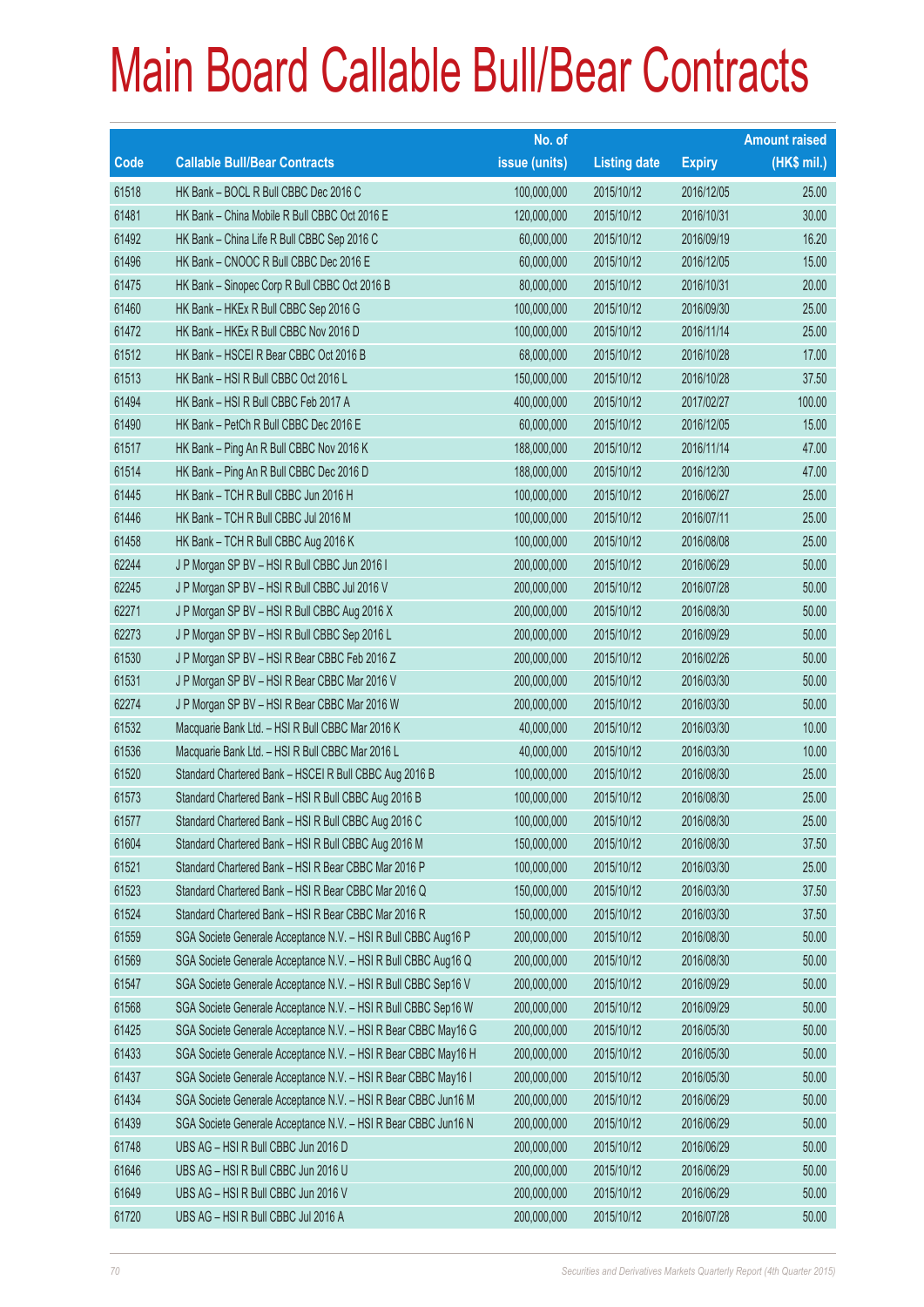|       |                                                                | No. of        |                     |               | <b>Amount raised</b> |
|-------|----------------------------------------------------------------|---------------|---------------------|---------------|----------------------|
| Code  | <b>Callable Bull/Bear Contracts</b>                            | issue (units) | <b>Listing date</b> | <b>Expiry</b> | $(HK$$ mil.)         |
| 61636 | UBS AG - HSI R Bull CBBC Jul 2016 K                            | 200,000,000   | 2015/10/12          | 2016/07/28    | 50.00                |
| 61706 | UBS AG - HSI R Bull CBBC Jul 2016 M                            | 200,000,000   | 2015/10/12          | 2016/07/28    | 50.00                |
| 61650 | UBS AG - HSI R Bull CBBC Sep 2016 R                            | 200,000,000   | 2015/10/12          | 2016/09/29    | 50.00                |
| 61747 | UBS AG - HSI R Bull CBBC Sep 2016 S                            | 200,000,000   | 2015/10/12          | 2016/09/29    | 50.00                |
| 61608 | UBS AG - HSI R Bear CBBC Jan 2016 E                            | 200,000,000   | 2015/10/12          | 2016/01/28    | 50.00                |
| 61610 | UBS AG - HSI R Bear CBBC Feb 2016 Q                            | 200,000,000   | 2015/10/12          | 2016/02/26    | 50.00                |
| 61612 | UBS AG - HSI R Bear CBBC Feb 2016 Z                            | 200,000,000   | 2015/10/12          | 2016/02/26    | 50.00                |
| 62626 | BNP Paribas Arbit Issu B.V. - HSI R Bear CBBC Mar 2016 P       | 200,000,000   | 2015/10/13          | 2016/03/30    | 50.00                |
| 62615 | BNP Paribas Arbit Issu B.V. - HSI R Bear CBBC Apr 2016 M       | 200,000,000   | 2015/10/13          | 2016/04/28    | 50.00                |
| 62867 | Credit Suisse AG - HSI R Bull CBBC May 2016 L                  | 200,000,000   | 2015/10/13          | 2016/05/30    | 50.00                |
| 62871 | Credit Suisse AG - HSI R Bull CBBC May 2016 N                  | 200,000,000   | 2015/10/13          | 2016/05/30    | 50.00                |
| 62874 | Credit Suisse AG - HSI R Bull CBBC May 2016 O                  | 200,000,000   | 2015/10/13          | 2016/05/30    | 50.00                |
| 63192 | Credit Suisse AG - HSI R Bear CBBC Feb 2016 A                  | 200,000,000   | 2015/10/13          | 2016/02/26    | 50.00                |
| 63210 | Credit Suisse AG - HSI R Bear CBBC Feb 2016 B                  | 200,000,000   | 2015/10/13          | 2016/02/26    | 50.00                |
| 63234 | Credit Suisse AG - HSI R Bear CBBC Feb 2016 H                  | 200,000,000   | 2015/10/13          | 2016/02/26    | 50.00                |
| 62355 | HK Bank - COVS R Bull CBBC Nov 2016 A                          | 50,000,000    | 2015/10/13          | 2016/11/28    | 21.00                |
| 62444 | HK Bank - CSOP A50 ETF R Bull CBBC Aug 2016 G                  | 100,000,000   | 2015/10/13          | 2016/08/15    | 25.00                |
| 62351 | HK Bank - HS H-SH ETF R Bull CBBC Jul 2016 B                   | 100,000,000   | 2015/10/13          | 2016/07/28    | 25.00                |
| 62414 | HK Bank - HSCEI R Bull CBBC Aug 2016 I                         | 100,000,000   | 2015/10/13          | 2016/08/30    | 25.00                |
| 62408 | HK Bank - HSI R Bull CBBC Jul 2016 W                           | 150,000,000   | 2015/10/13          | 2016/07/28    | 37.50                |
| 62399 | HK Bank - HSI R Bull CBBC Aug 2016 N                           | 150,000,000   | 2015/10/13          | 2016/08/30    | 37.50                |
| 62405 | HK Bank - HSI R Bull CBBC Aug 2016 O                           | 150,000,000   | 2015/10/13          | 2016/08/30    | 37.50                |
| 62394 | HK Bank - HSI R Bull CBBC Sep 2016 Q                           | 150,000,000   | 2015/10/13          | 2016/09/29    | 37.50                |
| 62301 | HK Bank - TCH R Bull CBBC Jul 2016 N                           | 100,000,000   | 2015/10/13          | 2016/07/25    | 25.00                |
| 62339 | HK Bank - TCH R Bull CBBC Sep 2016 D                           | 100,000,000   | 2015/10/13          | 2016/09/26    | 25.00                |
| 62722 | J P Morgan SP BV - HSCEI R Bull CBBC Sep 2016 D                | 100,000,000   | 2015/10/13          | 2016/09/29    | 25.00                |
| 62725 | J P Morgan SP BV - HSI R Bull CBBC Jun 2016 J                  | 200,000,000   | 2015/10/13          | 2016/06/29    | 50.00                |
| 62754 | J P Morgan SP BV - HSI R Bull CBBC Jul 2016 C                  | 200,000,000   | 2015/10/13          | 2016/07/28    | 50.00                |
| 62765 | J P Morgan SP BV - HSI R Bull CBBC Sep 2016 M                  | 200,000,000   | 2015/10/13          | 2016/09/29    | 50.00                |
| 62776 | J P Morgan SP BV - HSI R Bull CBBC Dec 2016 H                  | 200,000,000   | 2015/10/13          | 2016/12/29    | 50.00                |
| 62778 | J P Morgan SP BV - HSI R Bear CBBC Feb 2016 V                  | 200,000,000   | 2015/10/13          | 2016/02/26    | 50.00                |
| 62780 | J P Morgan SP BV - HSI R Bear CBBC Apr 2016 L                  | 200,000,000   | 2015/10/13          | 2016/04/28    | 50.00                |
| 62684 | Standard Chartered Bank - HKEx R Bull CBBC Jul 2016 C          | 50,000,000    | 2015/10/13          | 2016/07/18    | 12.50                |
| 62809 | Standard Chartered Bank - HSI R Bull CBBC Sep 2016 A           | 150,000,000   | 2015/10/13          | 2016/09/29    | 37.50                |
| 62810 | Standard Chartered Bank - HSI R Bull CBBC Sep 2016 B           | 100,000,000   | 2015/10/13          | 2016/09/29    | 25.00                |
| 62710 | Standard Chartered Bank - HSI R Bear CBBC Mar 2016 S           | 100,000,000   | 2015/10/13          | 2016/03/30    | 25.00                |
| 62691 | Standard Chartered Bank - Ping An R Bull CBBC Aug 2016 C       | 50,000,000    | 2015/10/13          | 2016/08/29    | 12.50                |
| 62709 | Standard Chartered Bank - Ping An R Bear CBBC Apr 2016 B       | 50,000,000    | 2015/10/13          | 2016/04/11    | 12.50                |
| 62679 | Standard Chartered Bank - TCH R Bull CBBC Jun 2016 B           | 50,000,000    | 2015/10/13          | 2016/06/30    | 12.50                |
| 62682 | Standard Chartered Bank - TCH R Bear CBBC Jun 2016 C           | 50,000,000    | 2015/10/13          | 2016/06/20    | 12.50                |
| 62627 | SGA Societe Generale Acceptance N.V. - HSI R Bull CBBC Sep16 X | 200,000,000   | 2015/10/13          | 2016/09/29    | 50.00                |
| 62633 | SGA Societe Generale Acceptance N.V. - HSI R Bull CBBC Sep16 Y | 200,000,000   | 2015/10/13          | 2016/09/29    | 50.00                |
| 62671 | SGA Societe Generale Acceptance N.V. - HSI R Bear CBBC May16 K | 200,000,000   | 2015/10/13          | 2016/05/30    | 50.00                |
| 62677 | SGA Societe Generale Acceptance N.V. - HSI R Bear CBBC Jun16 O | 200,000,000   | 2015/10/13          | 2016/06/29    | 50.00                |
| 62905 | UBS AG - CAM CSI300 R Bull CBBC Aug 2016 B                     | 100,000,000   | 2015/10/13          | 2016/08/22    | 25.00                |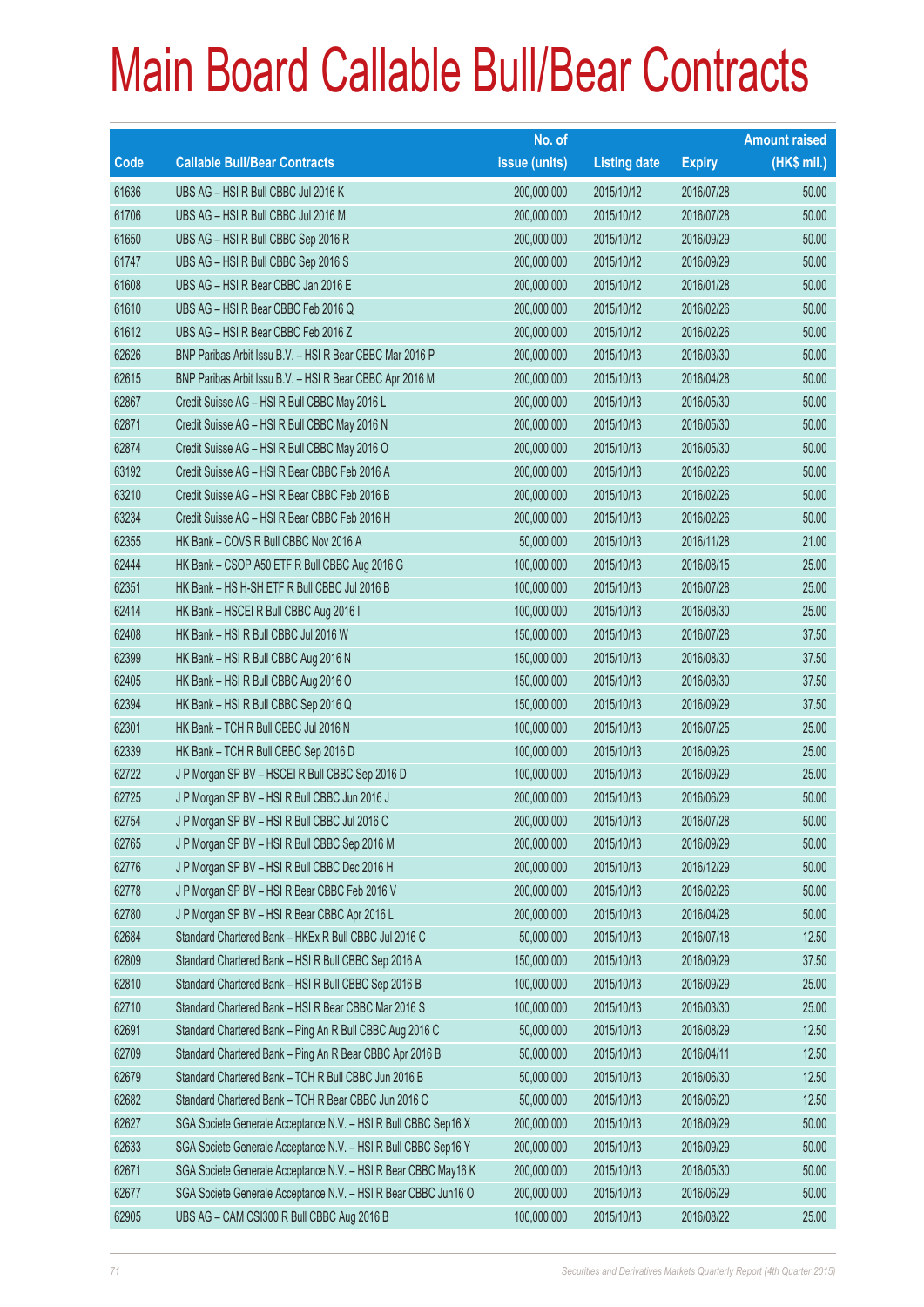|        |                                                               | No. of        |                     |               | <b>Amount raised</b> |
|--------|---------------------------------------------------------------|---------------|---------------------|---------------|----------------------|
| Code   | <b>Callable Bull/Bear Contracts</b>                           | issue (units) | <b>Listing date</b> | <b>Expiry</b> | (HK\$ mil.)          |
| 62956  | UBS AG - China Mobile R Bull CBBC Jun 2016 A                  | 50,000,000    | 2015/10/13          | 2016/06/20    | 12.50                |
| 62961  | UBS AG - China Mobile R Bear CBBC Apr 2016 B                  | 50,000,000    | 2015/10/13          | 2016/04/25    | 12.50                |
| 62963  | UBS AG - A50 China R Bull CBBC Jun 2016 B                     | 50,000,000    | 2015/10/13          | 2016/06/20    | 12.50                |
| 63079  | UBS AG - HSCEI R Bull CBBC Aug 2016 A                         | 200,000,000   | 2015/10/13          | 2016/08/30    | 50.00                |
| 63068  | UBS AG - HSI R Bull CBBC Jun 2016 W                           | 200,000,000   | 2015/10/13          | 2016/06/29    | 50.00                |
| 62964  | UBS AG - HSI R Bull CBBC Jun 2016 X                           | 200,000,000   | 2015/10/13          | 2016/06/29    | 50.00                |
| 63074  | UBS AG - HSI R Bull CBBC Jul 2016 B                           | 200,000,000   | 2015/10/13          | 2016/07/28    | 50.00                |
| 63047  | UBS AG - HSI R Bull CBBC Jul 2016 H                           | 200,000,000   | 2015/10/13          | 2016/07/28    | 50.00                |
| 62991  | UBS AG - HSI R Bull CBBC Aug 2016 W                           | 200,000,000   | 2015/10/13          | 2016/08/30    | 50.00                |
| 62892  | UBS AG - HSI R Bear CBBC Jan 2016 D                           | 200,000,000   | 2015/10/13          | 2016/01/28    | 50.00                |
| 63093  | UBS AG - HSI R Bear CBBC Feb 2016 U                           | 200,000,000   | 2015/10/13          | 2016/02/26    | 50.00                |
| 62929  | UBS AG - TCH R Bull CBBC Jun 2016 C                           | 50,000,000    | 2015/10/13          | 2016/06/13    | 12.50                |
| 62954  | UBS AG - Tencent R Bear CBBC Apr 2016 B                       | 50,000,000    | 2015/10/13          | 2016/04/25    | 12.50                |
| 60653# | Standard Chartered Bank - HSI R Bull CBBC Aug 2016 S          | 150,000,000   | 2015/10/13          | 2016/08/30    | 10.05                |
| 63476  | BNP Paribas Arbit Issu B.V. - CSOP A50 ETF R Bull CBBC Mar16H | 100,000,000   | 2015/10/14          | 2016/03/31    | 25.00                |
| 63490  | BNP Paribas Arbit Issu B.V. - A50 Ch R Bull CBBC Mar 2016 G   | 100,000,000   | 2015/10/14          | 2016/03/31    | 25.00                |
| 63448  | BNP Paribas Arbit Issu B.V. - HSCEI R Bull CBBC Nov 2016 H    | 100,000,000   | 2015/10/14          | 2016/11/29    | 25.00                |
| 63978  | BNP Paribas Arbit Issu B.V. - HSCEI R Bull CBBC Dec 2016 H    | 100,000,000   | 2015/10/14          | 2016/12/29    | 25.00                |
| 63936  | BNP Paribas Arbit Issu B.V. - HSI R Bull CBBC Nov 2016 M      | 250,000,000   | 2015/10/14          | 2016/11/29    | 62.50                |
| 63939  | BNP Paribas Arbit Issu B.V. - HSI R Bull CBBC Nov 2016 O      | 250,000,000   | 2015/10/14          | 2016/11/29    | 62.50                |
| 63974  | BNP Paribas Arbit Issu B.V. - HSI R Bull CBBC Nov 2016 P      | 250,000,000   | 2015/10/14          | 2016/11/29    | 62.50                |
| 63423  | BNP Paribas Arbit Issu B.V. - HSI R Bull CBBC Dec 2016 N      | 250,000,000   | 2015/10/14          | 2016/12/29    | 62.50                |
| 63938  | BNP Paribas Arbit Issu B.V. - HSI R Bull CBBC Dec 2016 R      | 250,000,000   | 2015/10/14          | 2016/12/29    | 62.50                |
| 63973  | BNP Paribas Arbit Issu B.V. - HSI R Bull CBBC Dec 2016 Y      | 250,000,000   | 2015/10/14          | 2016/12/29    | 62.50                |
| 63432  | BNP Paribas Arbit Issu B.V. - HSI R Bear CBBC Mar 2016 U      | 200,000,000   | 2015/10/14          | 2016/03/30    | 50.00                |
| 63734  | BNP Paribas Arbit Issu B.V. - HSI R Bear CBBC Mar 2016 Z      | 200,000,000   | 2015/10/14          | 2016/03/30    | 50.00                |
| 63433  | BNP Paribas Arbit Issu B.V. - HSI R Bear CBBC Apr 2016 O      | 200,000,000   | 2015/10/14          | 2016/04/28    | 50.00                |
| 63431  | BNP Paribas Arbit Issu B.V. - HSI R Bear CBBC Apr 2016 Z      | 200,000,000   | 2015/10/14          | 2016/04/28    | 50.00                |
| 63503  | BNP Paribas Arbit Issu B.V. - Petroch R Bull CBBC Mar 2016 B  | 60,000,000    | 2015/10/14          | 2016/03/31    | 15.00                |
| 63869  | Credit Suisse AG - HSCEI R Bull CBBC Jun 2016 C               | 100,000,000   | 2015/10/14          | 2016/06/29    | 25.00                |
| 63865  | Credit Suisse AG - HSCEI R Bull CBBC Jul 2016 C               | 100,000,000   | 2015/10/14          | 2016/07/28    | 25.00                |
| 63848  | Credit Suisse AG - HSI R Bull CBBC Jul 2016 N                 | 200,000,000   | 2015/10/14          | 2016/07/28    | 50.00                |
| 63818  | Credit Suisse AG - HSI R Bull CBBC Jul 2016 O                 | 200,000,000   | 2015/10/14          | 2016/07/28    | 50.00                |
| 63821  | Credit Suisse AG - HSI R Bull CBBC Jul 2016 P                 | 200,000,000   | 2015/10/14          | 2016/07/28    | 50.00                |
| 63826  | Credit Suisse AG - HSI R Bull CBBC Jul 2016 Q                 | 200,000,000   | 2015/10/14          | 2016/07/28    | 50.00                |
| 63824  | Credit Suisse AG - HSI R Bull CBBC Jul 2016 R                 | 200,000,000   | 2015/10/14          | 2016/07/28    | 50.00                |
| 63825  | Credit Suisse AG - HSI R Bull CBBC Jul 2016 S                 | 200,000,000   | 2015/10/14          | 2016/07/28    | 50.00                |
| 63724  | Credit Suisse AG - HSI R Bear CBBC Mar 2016 A                 | 200,000,000   | 2015/10/14          | 2016/03/30    | 50.00                |
| 63708  | Credit Suisse AG - HSI R Bear CBBC Mar 2016 V                 | 200,000,000   | 2015/10/14          | 2016/03/30    | 50.00                |
| 63709  | Credit Suisse AG - HSI R Bear CBBC Mar 2016 W                 | 200,000,000   | 2015/10/14          | 2016/03/30    | 50.00                |
| 63719  | Credit Suisse AG - HSI R Bear CBBC Mar 2016 X                 | 200,000,000   | 2015/10/14          | 2016/03/30    | 50.00                |
| 63722  | Credit Suisse AG - HSI R Bear CBBC Mar 2016 Y                 | 200,000,000   | 2015/10/14          | 2016/03/30    | 50.00                |
| 63291  | HK Bank – CM Bank R Bull CBBC Oct 2016 C                      | 40,000,000    | 2015/10/14          | 2016/10/31    | 11.20                |
| 63290  | HK Bank - CNOOC R Bull CBBC Nov 2016 D                        | 60,000,000    | 2015/10/14          | 2016/11/21    | 15.00                |
| 63287  | HK Bank - Sinopec Corp R Bull CBBC Oct 2016 C                 | 80,000,000    | 2015/10/14          | 2016/10/24    | 20.00                |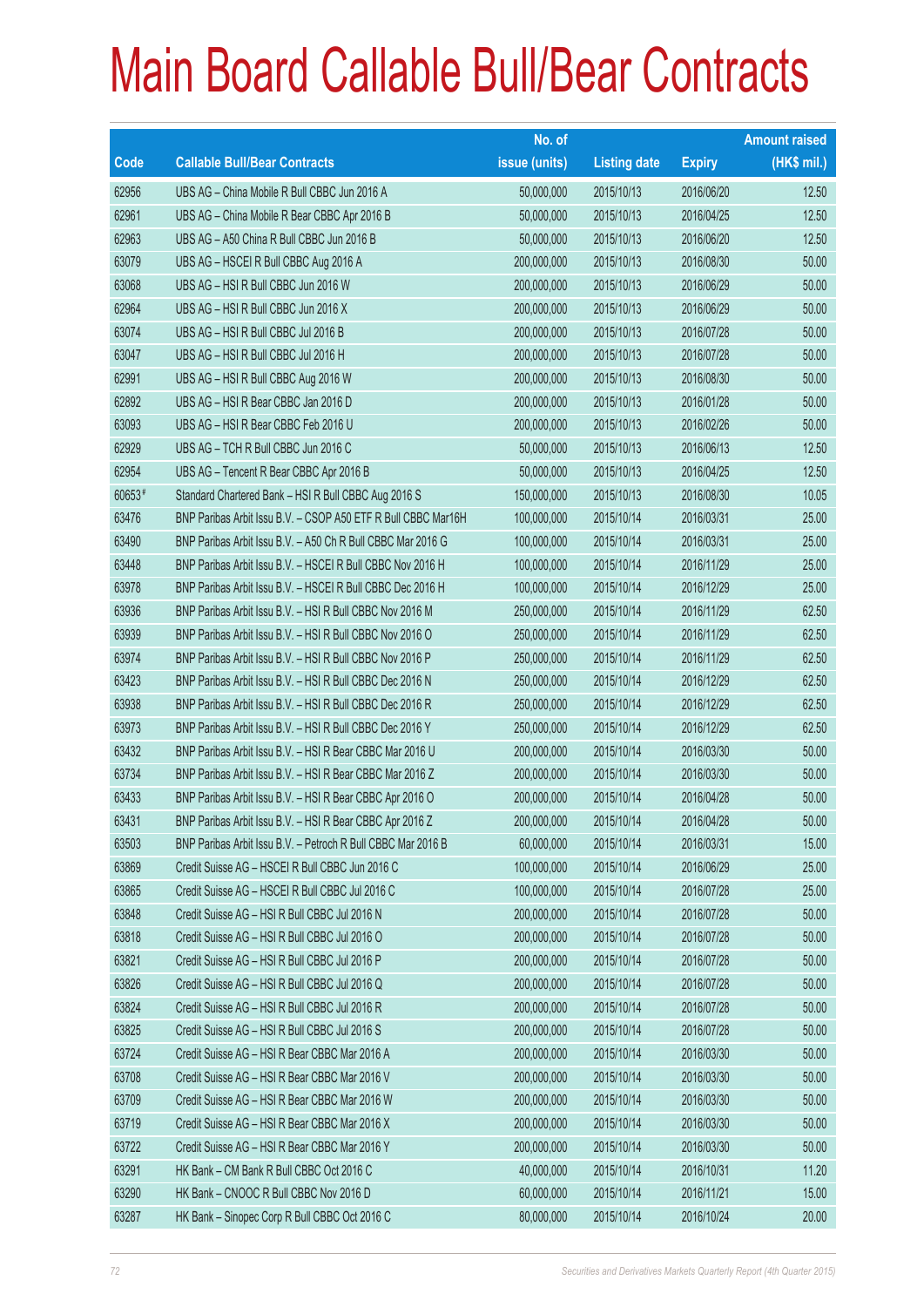|       |                                                                | No. of        |                     |               | <b>Amount raised</b> |
|-------|----------------------------------------------------------------|---------------|---------------------|---------------|----------------------|
| Code  | <b>Callable Bull/Bear Contracts</b>                            | issue (units) | <b>Listing date</b> | <b>Expiry</b> | $(HK$$ mil.)         |
| 63289 | HK Bank - HKEx R Bull CBBC Sep 2016 H                          | 100,000,000   | 2015/10/14          | 2016/09/23    | 25.00                |
| 63564 | JP Morgan SP BV - HSCEIR Bull CBBC Sep 2016 E                  | 100,000,000   | 2015/10/14          | 2016/09/29    | 25.00                |
| 63571 | JP Morgan SP BV - HSCEIR Bear CBBC Apr 2016 S                  | 100,000,000   | 2015/10/14          | 2016/04/28    | 25.00                |
| 63979 | J P Morgan SP BV - HSI R Bull CBBC Jul 2016 W                  | 200,000,000   | 2015/10/14          | 2016/07/28    | 50.00                |
| 63985 | J P Morgan SP BV - HSI R Bull CBBC Aug 2016 Y                  | 200,000,000   | 2015/10/14          | 2016/08/30    | 50.00                |
| 64001 | J P Morgan SP BV - HSI R Bull CBBC Sep 2016 N                  | 200,000,000   | 2015/10/14          | 2016/09/29    | 50.00                |
| 64012 | J P Morgan SP BV - HSI R Bull CBBC Oct 2016 O                  | 200,000,000   | 2015/10/14          | 2016/10/28    | 50.00                |
| 64026 | J P Morgan SP BV - HSI R Bull CBBC Nov 2016 L                  | 200,000,000   | 2015/10/14          | 2016/11/29    | 50.00                |
| 63655 | J P Morgan SP BV - HSI R Bear CBBC Feb 2016 U                  | 200,000,000   | 2015/10/14          | 2016/02/26    | 50.00                |
| 63377 | J P Morgan SP BV - HSI R Bear CBBC Feb 2016 W                  | 200,000,000   | 2015/10/14          | 2016/02/26    | 50.00                |
| 64027 | J P Morgan SP BV - HSI R Bear CBBC Feb 2016 Y                  | 200,000,000   | 2015/10/14          | 2016/02/26    | 50.00                |
| 64034 | J P Morgan SP BV - HSI R Bear CBBC Mar 2016 X                  | 200,000,000   | 2015/10/14          | 2016/03/30    | 50.00                |
| 64035 | J P Morgan SP BV - HSI R Bear CBBC Apr 2016 M                  | 200,000,000   | 2015/10/14          | 2016/04/28    | 50.00                |
| 63677 | Macquarie Bank Ltd. - HSI R Bull CBBC Mar 2016 M               | 40,000,000    | 2015/10/14          | 2016/03/30    | 10.00                |
| 63688 | Macquarie Bank Ltd. - HSI R Bull CBBC Mar 2016 N               | 40,000,000    | 2015/10/14          | 2016/03/30    | 10.20                |
| 63689 | Macquarie Bank Ltd. - HSI R Bear CBBC Mar 2016 K               | 40,000,000    | 2015/10/14          | 2016/03/30    | 10.00                |
| 63285 | Standard Chartered Bank - HSI R Bull CBBC Sep 2016 C           | 150,000,000   | 2015/10/14          | 2016/09/29    | 37.50                |
| 63787 | Standard Chartered Bank - HSI R Bull CBBC Sep 2016 D           | 150,000,000   | 2015/10/14          | 2016/09/29    | 37.50                |
| 63788 | Standard Chartered Bank - HSI R Bull CBBC Sep 2016 E           | 150,000,000   | 2015/10/14          | 2016/09/29    | 37.50                |
| 63797 | Standard Chartered Bank - HSI R Bull CBBC Sep 2016 F           | 150,000,000   | 2015/10/14          | 2016/09/29    | 37.50                |
| 63262 | Standard Chartered Bank - HSI R Bear CBBC Mar 2016 T           | 150,000,000   | 2015/10/14          | 2016/03/30    | 37.50                |
| 63418 | Standard Chartered Bank - HSI R Bear CBBC Mar 2016 U           | 150,000,000   | 2015/10/14          | 2016/03/30    | 37.50                |
| 63551 | Standard Chartered Bank - HSI R Bear CBBC Mar 2016 V           | 150,000,000   | 2015/10/14          | 2016/03/30    | 37.50                |
| 63701 | SGA Societe Generale Acceptance N.V. - HSI R Bull CBBC Jul16 Q | 200,000,000   | 2015/10/14          | 2016/07/28    | 50.00                |
| 63800 | SGA Societe Generale Acceptance N.V. - HSI R Bull CBBC Jul16 R | 200,000,000   | 2015/10/14          | 2016/07/28    | 50.00                |
| 63306 | SGA Societe Generale Acceptance N.V. - HSI R Bull CBBC Aug16 R | 200,000,000   | 2015/10/14          | 2016/08/30    | 50.00                |
| 63705 | SGA Societe Generale Acceptance N.V. - HSI R Bull CBBC Sep16 J | 200,000,000   | 2015/10/14          | 2016/09/29    | 50.00                |
| 63799 | SGA Societe Generale Acceptance N.V. - HSI R Bull CBBC Sep16 K | 200,000,000   | 2015/10/14          | 2016/09/29    | 50.00                |
| 63816 | SGA Societe Generale Acceptance N.V. - HSI R Bull CBBC Sep16 L | 200,000,000   | 2015/10/14          | 2016/09/29    | 50.00                |
| 63292 | SGA Societe Generale Acceptance N.V. - HSI R Bull CBBC Sep16 Z | 200,000,000   | 2015/10/14          | 2016/09/29    | 50.00                |
| 63350 | SGA Societe Generale Acceptance N.V. - HSI R Bear CBBC May16 L | 200,000,000   | 2015/10/14          | 2016/05/30    | 50.00                |
| 63333 | SGA Societe Generale Acceptance N.V. - HSI R Bear CBBC Jun16 P | 200,000,000   | 2015/10/14          | 2016/06/29    | 50.00                |
| 63894 | UBS AG - HSCEI R Bull CBBC Jul 2016 A                          | 200,000,000   | 2015/10/14          | 2016/07/28    | 50.00                |
| 63911 | UBS AG - HSCEI R Bear CBBC Jan 2016 B                          | 100,000,000   | 2015/10/14          | 2016/01/28    | 25.00                |
| 63920 | UBS AG - HSI R Bull CBBC Jul 2016 D                            | 200,000,000   | 2015/10/14          | 2016/07/28    | 50.00                |
| 63916 | UBS AG - HSI R Bull CBBC Aug 2016 P                            | 200,000,000   | 2015/10/14          | 2016/08/30    | 50.00                |
| 63929 | UBS AG - HSI R Bull CBBC Aug 2016 V                            | 200,000,000   | 2015/10/14          | 2016/08/30    | 50.00                |
| 63913 | UBS AG - HSI R Bull CBBC Sep 2016 T                            | 200,000,000   | 2015/10/14          | 2016/09/29    | 50.00                |
| 63919 | UBS AG - HSI R Bull CBBC Sep 2016 U                            | 200,000,000   | 2015/10/14          | 2016/09/29    | 50.00                |
| 63924 | UBS AG - HSI R Bull CBBC Sep 2016 V                            | 200,000,000   | 2015/10/14          | 2016/09/29    | 50.00                |
| 63878 | UBS AG - HSI R Bear CBBC Jan 2016 V                            | 200,000,000   | 2015/10/14          | 2016/01/28    | 50.00                |
| 63910 | UBS AG - HSI R Bear CBBC Jan 2016 X                            | 200,000,000   | 2015/10/14          | 2016/01/28    | 50.00                |
| 63901 | UBS AG - HSI R Bear CBBC Jan 2016 Z                            | 200,000,000   | 2015/10/14          | 2016/01/28    | 50.00                |
| 63880 | UBS AG - HSI R Bear CBBC Feb 2016 A                            | 200,000,000   | 2015/10/14          | 2016/02/26    | 50.00                |
| 64284 | BNP Paribas Arbit Issu B.V. - HKEx R Bull CBBC Sep 2016 B      | 40,000,000    | 2015/10/15          | 2016/09/30    | 10.00                |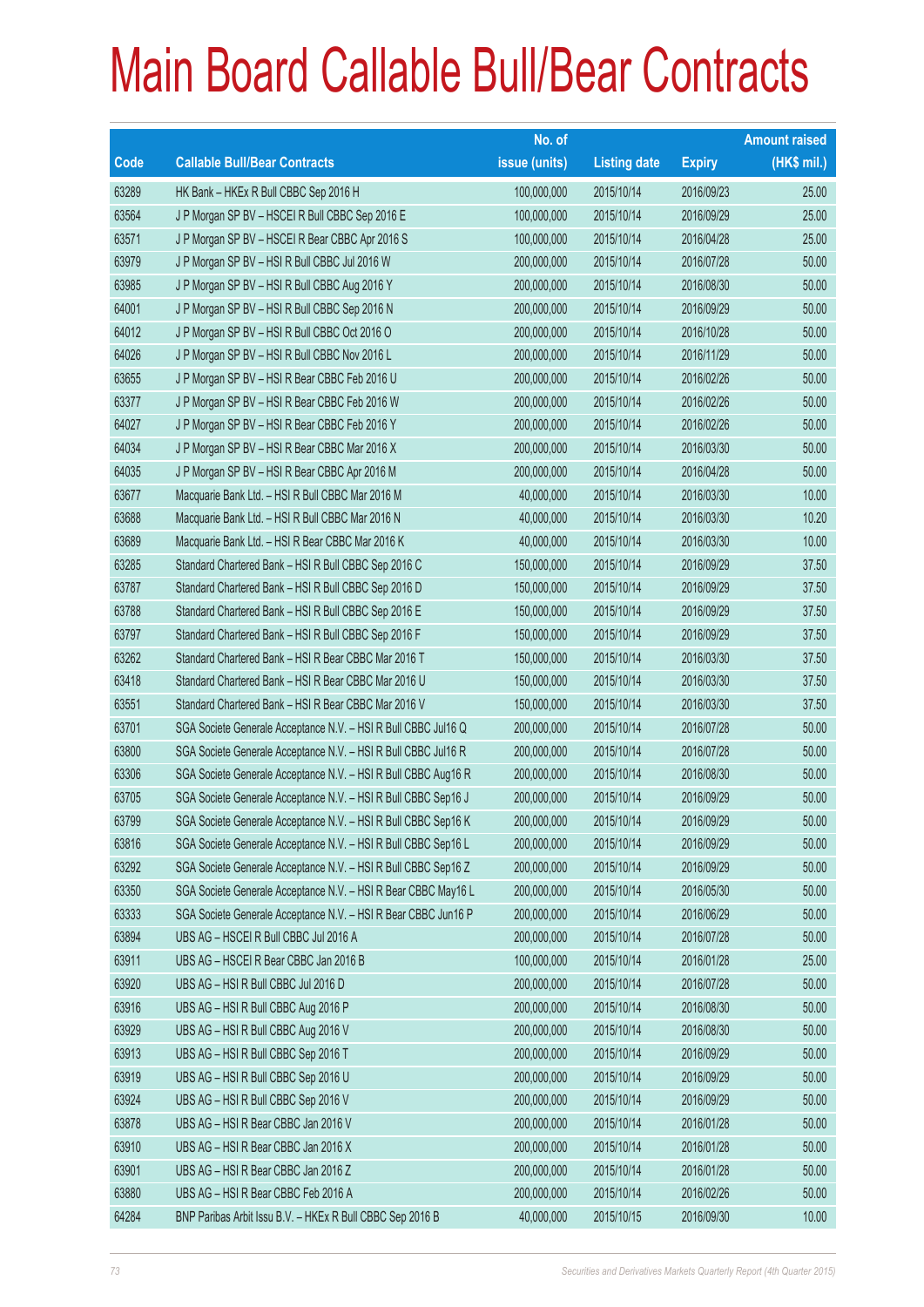|       |                                                                | No. of        |                     |               | <b>Amount raised</b> |
|-------|----------------------------------------------------------------|---------------|---------------------|---------------|----------------------|
| Code  | <b>Callable Bull/Bear Contracts</b>                            | issue (units) | <b>Listing date</b> | <b>Expiry</b> | $(HK$$ mil.)         |
| 64283 | BNP Paribas Arbit Issu B.V. - HS H ETF R Bull CBBC Mar 2016A   | 60,000,000    | 2015/10/15          | 2016/03/31    | 15.00                |
| 64285 | Credit Suisse AG - HSI R Bull CBBC Aug 2016 R                  | 200,000,000   | 2015/10/15          | 2016/08/30    | 50.00                |
| 64287 | Credit Suisse AG - HSI R Bull CBBC Aug 2016 S                  | 200,000,000   | 2015/10/15          | 2016/08/30    | 50.00                |
| 64288 | Credit Suisse AG - HSI R Bull CBBC Aug 2016 T                  | 200,000,000   | 2015/10/15          | 2016/08/30    | 50.00                |
| 64297 | Credit Suisse AG - HSI R Bull CBBC Aug 2016 U                  | 200,000,000   | 2015/10/15          | 2016/08/30    | 50.00                |
| 64316 | Credit Suisse AG - HSI R Bull CBBC Aug 2016 V                  | 200,000,000   | 2015/10/15          | 2016/08/30    | 50.00                |
| 64317 | Credit Suisse AG - HSI R Bear CBBC Feb 2016 O                  | 200,000,000   | 2015/10/15          | 2016/02/26    | 50.00                |
| 64322 | Credit Suisse AG - HSI R Bear CBBC Feb 2016 R                  | 200,000,000   | 2015/10/15          | 2016/02/26    | 50.00                |
| 64157 | HK Bank - China Life R Bull CBBC Sep 2016 D                    | 60,000,000    | 2015/10/15          | 2016/09/19    | 15.00                |
| 64066 | HK Bank - CNOOC R Bull CBBC Nov 2016 E                         | 60,000,000    | 2015/10/15          | 2016/11/21    | 15.00                |
| 64111 | HK Bank - Sinopec Corp R Bull CBBC Nov 2016 C                  | 80,000,000    | 2015/10/15          | 2016/11/21    | 20.00                |
| 64171 | HK Bank - A50 R Bull CBBC Dec 2016 C                           | 100,000,000   | 2015/10/15          | 2016/12/28    | 25.00                |
| 64052 | HK Bank - HKEx R Bull CBBC Oct 2016 K                          | 100,000,000   | 2015/10/15          | 2016/10/17    | 25.00                |
| 64043 | HK Bank - HSCEI R Bull CBBC Aug 2016 J                         | 100,000,000   | 2015/10/15          | 2016/08/30    | 25.00                |
| 64040 | HK Bank - HSCEI R Bull CBBC Oct 2016 H                         | 100,000,000   | 2015/10/15          | 2016/10/28    | 25.00                |
| 64036 | HK Bank - HSI R Bull CBBC Sep 2016 R                           | 150,000,000   | 2015/10/15          | 2016/09/29    | 37.50                |
| 64038 | HK Bank - HSI R Bull CBBC Oct 2016 M                           | 150,000,000   | 2015/10/15          | 2016/10/28    | 37.50                |
| 64057 | HK Bank - PetCh R Bull CBBC Nov 2016 C                         | 60,000,000    | 2015/10/15          | 2016/11/28    | 15.00                |
| 64051 | HK Bank - TCH R Bull CBBC Sep 2016 E                           | 100,000,000   | 2015/10/15          | 2016/09/12    | 25.00                |
| 64219 | J P Morgan SP BV - HSI R Bull CBBC Aug 2016 Z                  | 200,000,000   | 2015/10/15          | 2016/08/30    | 50.00                |
| 64236 | J P Morgan SP BV - HSI R Bull CBBC Sep 2016 O                  | 200,000,000   | 2015/10/15          | 2016/09/29    | 50.00                |
| 64242 | J P Morgan SP BV - HSI R Bull CBBC Oct 2016 P                  | 200,000,000   | 2015/10/15          | 2016/10/28    | 50.00                |
| 64247 | J P Morgan SP BV - HSI R Bull CBBC Nov 2016 M                  | 200,000,000   | 2015/10/15          | 2016/11/29    | 50.00                |
| 64324 | J P Morgan SP BV - HSI R Bear CBBC Mar 2016 Y                  | 200,000,000   | 2015/10/15          | 2016/03/30    | 50.00                |
| 64328 | J P Morgan SP BV - HSI R Bear CBBC Apr 2016 N                  | 200,000,000   | 2015/10/15          | 2016/04/28    | 50.00                |
| 64209 | Standard Chartered Bank - HSCEI R Bull CBBC Sep 2016 A         | 100,000,000   | 2015/10/15          | 2016/09/29    | 25.00                |
| 64195 | Standard Chartered Bank - HSI R Bull CBBC Sep 2016 G           | 150,000,000   | 2015/10/15          | 2016/09/29    | 37.50                |
| 64208 | Standard Chartered Bank - HSI R Bull CBBC Sep 2016 H           | 150,000,000   | 2015/10/15          | 2016/09/29    | 37.50                |
| 64282 | Standard Chartered Bank - HSI R Bear CBBC Mar 2016 W           | 150,000,000   | 2015/10/15          | 2016/03/30    | 37.50                |
| 64178 | SGA Societe Generale Acceptance N.V. - HSI R Bull CBBC Jun16 X | 200,000,000   | 2015/10/15          | 2016/06/29    | 50.00                |
| 64182 | SGA Societe Generale Acceptance N.V. - HSI R Bull CBBC Jun16 Y | 200,000,000   | 2015/10/15          | 2016/06/29    | 50.00                |
| 64186 | SGA Societe Generale Acceptance N.V. - HSI R Bull CBBC Jul16 O | 200,000,000   | 2015/10/15          | 2016/07/28    | 50.00                |
| 64181 | SGA Societe Generale Acceptance N.V. - HSI R Bull CBBC Jul16 P | 200,000,000   | 2015/10/15          | 2016/07/28    | 50.00                |
| 64192 | SGA Societe Generale Acceptance N.V. - HSI R Bear CBBC May16 J | 200,000,000   | 2015/10/15          | 2016/05/30    | 50.00                |
| 64187 | SGA Societe Generale Acceptance N.V. - HSI R Bear CBBC May16 M | 200,000,000   | 2015/10/15          | 2016/05/30    | 50.00                |
| 64189 | SGA Societe Generale Acceptance N.V. - HSI R Bear CBBC May16 N | 200,000,000   | 2015/10/15          | 2016/05/30    | 50.00                |
| 64193 | SGA Societe Generale Acceptance N.V. - HSI R Bear CBBC May16 O | 200,000,000   | 2015/10/15          | 2016/05/30    | 50.00                |
| 64194 | SGA Societe Generale Acceptance N.V. - HSI R Bear CBBC May16 P | 200,000,000   | 2015/10/15          | 2016/05/30    | 50.00                |
| 64329 | SGA Societe Generale Acceptance N.V. - HSI R Bear CBBC May16 Q | 200,000,000   | 2015/10/15          | 2016/05/30    | 50.00                |
| 64274 | UBS AG - HSCEI R Bear CBBC Feb 2016 A                          | 100,000,000   | 2015/10/15          | 2016/02/26    | 25.00                |
| 64260 | UBS AG - HSI R Bull CBBC Jun 2016 H                            | 200,000,000   | 2015/10/15          | 2016/06/29    | 50.00                |
| 64249 | UBS AG - HSI R Bull CBBC Jun 2016 I                            | 200,000,000   | 2015/10/15          | 2016/06/29    | 50.00                |
| 64269 | UBS AG - HSI R Bull CBBC Aug 2016 X                            | 200,000,000   | 2015/10/15          | 2016/08/30    | 50.00                |
| 64259 | UBS AG - HSI R Bull CBBC Sep 2016 W                            | 200,000,000   | 2015/10/15          | 2016/09/29    | 50.00                |
| 64266 | UBS AG - HSI R Bull CBBC Sep 2016 X                            | 200,000,000   | 2015/10/15          | 2016/09/29    | 50.00                |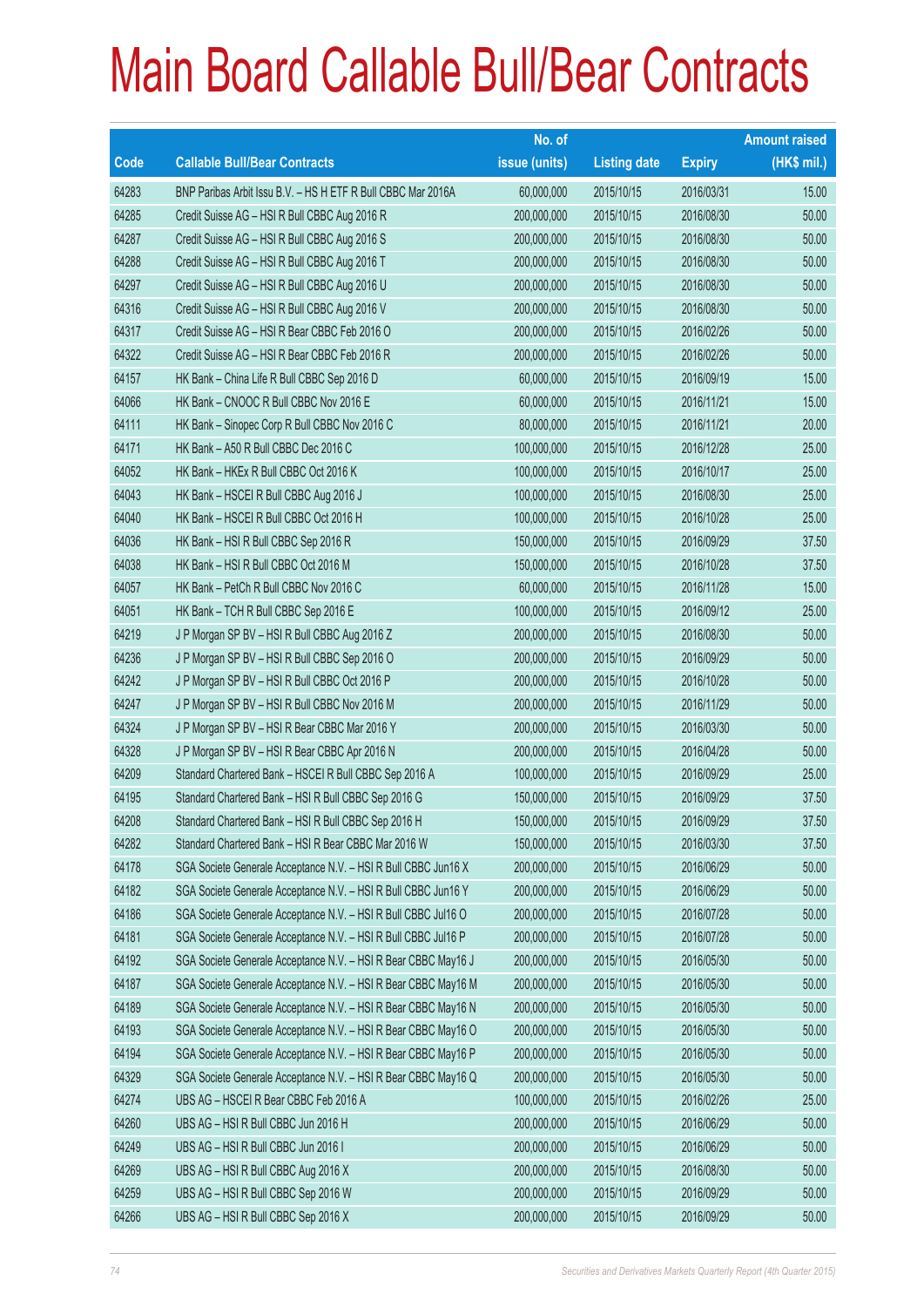|       |                                                                | No. of        |                     |               | <b>Amount raised</b> |
|-------|----------------------------------------------------------------|---------------|---------------------|---------------|----------------------|
| Code  | <b>Callable Bull/Bear Contracts</b>                            | issue (units) | <b>Listing date</b> | <b>Expiry</b> | $(HK$$ mil.)         |
| 64276 | UBS AG - HSI R Bear CBBC Jan 2016 F                            | 200,000,000   | 2015/10/15          | 2016/01/28    | 50.00                |
| 64275 | UBS AG - Ping An R Bull CBBC Jul 2016 A                        | 100,000,000   | 2015/10/15          | 2016/07/11    | 25.00                |
| 64451 | Credit Suisse AG - HSI R Bull CBBC Jun 2016 G                  | 200,000,000   | 2015/10/16          | 2016/06/29    | 50.00                |
| 64457 | Credit Suisse AG - HSI R Bull CBBC Jun 2016 L                  | 200,000,000   | 2015/10/16          | 2016/06/29    | 50.00                |
| 64458 | Credit Suisse AG - HSI R Bull CBBC Jun 2016 M                  | 200,000,000   | 2015/10/16          | 2016/06/29    | 50.00                |
| 64455 | Credit Suisse AG - HSI R Bull CBBC Jun 2016 O                  | 200,000,000   | 2015/10/16          | 2016/06/29    | 50.00                |
| 64452 | Credit Suisse AG - HSI R Bull CBBC Jun 2016 Z                  | 200,000,000   | 2015/10/16          | 2016/06/29    | 50.00                |
| 64395 | Credit Suisse AG - HSI R Bear CBBC Jan 2016 E                  | 200,000,000   | 2015/10/16          | 2016/01/28    | 50.00                |
| 64394 | Credit Suisse AG - HSI R Bear CBBC Jan 2016 G                  | 200,000,000   | 2015/10/16          | 2016/01/28    | 50.00                |
| 64397 | Credit Suisse AG - HSI R Bear CBBC Jan 2016 K                  | 200,000,000   | 2015/10/16          | 2016/01/28    | 50.00                |
| 64471 | J P Morgan SP BV - HSCEI R Bull CBBC Nov 2016 B                | 100,000,000   | 2015/10/16          | 2016/11/29    | 25.00                |
| 64472 | J P Morgan SP BV - HSCEI R Bear CBBC Apr 2016 T                | 100,000,000   | 2015/10/16          | 2016/04/28    | 25.00                |
| 64481 | J P Morgan SP BV - HSI R Bull CBBC Jul 2016 Y                  | 200,000,000   | 2015/10/16          | 2016/07/28    | 50.00                |
| 64482 | J P Morgan SP BV - HSI R Bull CBBC Aug 2016 A                  | 200,000,000   | 2015/10/16          | 2016/08/30    | 50.00                |
| 64464 | J P Morgan SP BV - HSI R Bull CBBC Sep 2016 P                  | 200,000,000   | 2015/10/16          | 2016/09/29    | 50.00                |
| 64475 | J P Morgan SP BV - HSI R Bull CBBC Oct 2016 Q                  | 200,000,000   | 2015/10/16          | 2016/10/28    | 50.00                |
| 64379 | J P Morgan SP BV - HSI R Bear CBBC Feb 2016 M                  | 200,000,000   | 2015/10/16          | 2016/02/26    | 50.00                |
| 64380 | J P Morgan SP BV - HSI R Bear CBBC Apr 2016 O                  | 200,000,000   | 2015/10/16          | 2016/04/28    | 50.00                |
| 64484 | J P Morgan SP BV - HSI R Bear CBBC Apr 2016 P                  | 200,000,000   | 2015/10/16          | 2016/04/28    | 50.00                |
| 64459 | Macquarie Bank Ltd. - HSI R Bull CBBC Mar 2016 O               | 40,000,000    | 2015/10/16          | 2016/03/30    | 10.00                |
| 64343 | Standard Chartered Bank - A50 China R Bull CBBC Jul 2016 C     | 50,000,000    | 2015/10/16          | 2016/07/04    | 12.50                |
| 64330 | Standard Chartered Bank - HKEx R Bull CBBC Jul 2016 D          | 50,000,000    | 2015/10/16          | 2016/07/25    | 12.50                |
| 64340 | Standard Chartered Bank - HKEx R Bear CBBC Mar 2016 E          | 50,000,000    | 2015/10/16          | 2016/03/14    | 12.50                |
| 64381 | Standard Chartered Bank - HSI R Bull CBBC Sep 2016 I           | 150,000,000   | 2015/10/16          | 2016/09/29    | 37.50                |
| 64383 | Standard Chartered Bank - HSI R Bull CBBC Sep 2016 J           | 150,000,000   | 2015/10/16          | 2016/09/29    | 37.50                |
| 64345 | Standard Chartered Bank - HSI R Bear CBBC Mar 2016 X           | 150,000,000   | 2015/10/16          | 2016/03/30    | 37.50                |
| 64390 | SGA Societe Generale Acceptance N.V. - HSI R Bull CBBC Jun16 B | 200,000,000   | 2015/10/16          | 2016/06/29    | 50.00                |
| 64389 | SGA Societe Generale Acceptance N.V. - HSI R Bull CBBC Jun16 Z | 200,000,000   | 2015/10/16          | 2016/06/29    | 50.00                |
| 64384 | SGA Societe Generale Acceptance N.V. - HSI R Bull CBBC Jul16 S | 200,000,000   | 2015/10/16          | 2016/07/28    | 50.00                |
| 64388 | SGA Societe Generale Acceptance N.V. - HSI R Bull CBBC Jul16 T | 200,000,000   | 2015/10/16          | 2016/07/28    | 50.00                |
| 64392 | SGA Societe Generale Acceptance N.V. - HSI R Bull CBBC Jul16 U | 200,000,000   | 2015/10/16          | 2016/07/28    | 50.00                |
| 64393 | SGA Societe Generale Acceptance N.V. - HSI R Bull CBBC Jul16 V | 200,000,000   | 2015/10/16          | 2016/07/28    | 50.00                |
| 64378 | SGA Societe Generale Acceptance N.V. - HSI R Bear CBBC May16 R | 200,000,000   | 2015/10/16          | 2016/05/30    | 50.00                |
| 64369 | SGA Societe Generale Acceptance N.V. - HSI R Bear CBBC May16 V | 200,000,000   | 2015/10/16          | 2016/05/30    | 50.00                |
| 64375 | SGA Societe Generale Acceptance N.V. - HSI R Bear CBBC May16 W | 200,000,000   | 2015/10/16          | 2016/05/30    | 50.00                |
| 64356 | SGA Societe Generale Acceptance N.V. - HSI R Bear CBBC Jun16 Q | 200,000,000   | 2015/10/16          | 2016/06/29    | 50.00                |
| 64360 | SGA Societe Generale Acceptance N.V. - HSI R Bear CBBC Jun16 R | 200,000,000   | 2015/10/16          | 2016/06/29    | 50.00                |
| 64361 | SGA Societe Generale Acceptance N.V. - HSI R Bear CBBC Jun16 S | 200,000,000   | 2015/10/16          | 2016/06/29    | 50.00                |
| 64362 | SGA Societe Generale Acceptance N.V. - HSI R Bear CBBC Jun16 T | 200,000,000   | 2015/10/16          | 2016/06/29    | 50.00                |
| 64364 | SGA Societe Generale Acceptance N.V. - HSI R Bear CBBC Jun16 U | 200,000,000   | 2015/10/16          | 2016/06/29    | 50.00                |
| 64546 | UBS AG - CSOP A50 ETF R Bull CBBC May 2016 B                   | 50,000,000    | 2015/10/16          | 2016/05/23    | 12.50                |
| 64535 | UBS AG - HSI R Bull CBBC Jun 2016 S                            | 200,000,000   | 2015/10/16          | 2016/06/29    | 50.00                |
| 64537 | UBS AG - HSI R Bull CBBC Jul 2016 E                            | 200,000,000   | 2015/10/16          | 2016/07/28    | 50.00                |
| 64538 | UBS AG - HSI R Bull CBBC Aug 2016 Y                            | 200,000,000   | 2015/10/16          | 2016/08/30    | 50.00                |
| 64545 | UBS AG - HSI R Bull CBBC Aug 2016 Z                            | 200,000,000   | 2015/10/16          | 2016/08/30    | 50.00                |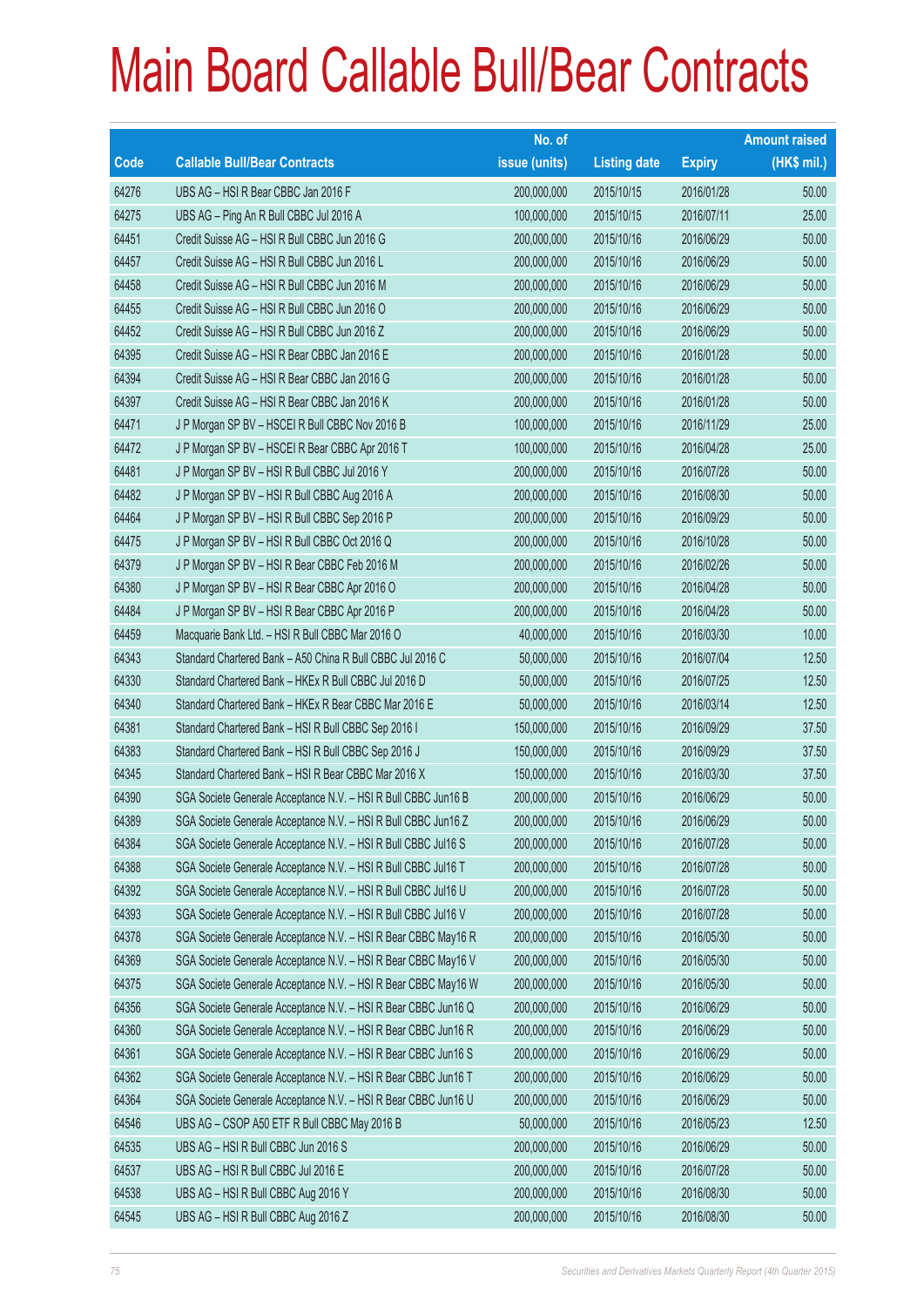|       |                                                                | No. of        |                     |               | <b>Amount raised</b> |
|-------|----------------------------------------------------------------|---------------|---------------------|---------------|----------------------|
| Code  | <b>Callable Bull/Bear Contracts</b>                            | issue (units) | <b>Listing date</b> | <b>Expiry</b> | $(HK$$ mil.)         |
| 64534 | UBS AG - HSI R Bull CBBC Sep 2016 Y                            | 200,000,000   | 2015/10/16          | 2016/09/29    | 50.00                |
| 64536 | UBS AG - HSI R Bull CBBC Sep 2016 Z                            | 200,000,000   | 2015/10/16          | 2016/09/29    | 50.00                |
| 64487 | UBS AG - HSI R Bear CBBC Jan 2016 G                            | 200,000,000   | 2015/10/16          | 2016/01/28    | 50.00                |
| 64527 | UBS AG - HSI R Bear CBBC Jan 2016 Y                            | 200,000,000   | 2015/10/16          | 2016/01/28    | 50.00                |
| 64505 | UBS AG - HSI R Bear CBBC Feb 2016 D                            | 200,000,000   | 2015/10/16          | 2016/02/26    | 50.00                |
| 64679 | Credit Suisse AG - HSI R Bull CBBC May 2016 P                  | 200,000,000   | 2015/10/19          | 2016/05/30    | 50.00                |
| 64683 | Credit Suisse AG - HSI R Bull CBBC May 2016 Q                  | 200,000,000   | 2015/10/19          | 2016/05/30    | 50.00                |
| 64685 | Credit Suisse AG - HSI R Bull CBBC May 2016 R                  | 200,000,000   | 2015/10/19          | 2016/05/30    | 50.00                |
| 64658 | Credit Suisse AG - HSI R Bear CBBC Feb 2016 F                  | 200,000,000   | 2015/10/19          | 2016/02/26    | 50.00                |
| 64667 | Credit Suisse AG - HSI R Bear CBBC Feb 2016 T                  | 200,000,000   | 2015/10/19          | 2016/02/26    | 50.00                |
| 64551 | HK Bank - BOCL R Bull CBBC Nov 2016 B                          | 100,000,000   | 2015/10/19          | 2016/11/28    | 25.00                |
| 64567 | HK Bank - BOCL R Bull CBBC Dec 2016 D                          | 100,000,000   | 2015/10/19          | 2016/12/19    | 25.00                |
| 64571 | HK Bank - CGN Power R Bull CBBC Nov 2016 A                     | 40,000,000    | 2015/10/19          | 2016/11/28    | 10.00                |
| 64570 | HK Bank - CITIC Sec R Bull CBBC Oct 2016 B                     | 60,000,000    | 2015/10/19          | 2016/10/24    | 24.60                |
| 64590 | HK Bank - CRRC R Bull CBBC Jul 2016 A                          | 40,000,000    | 2015/10/19          | 2016/07/25    | 10.00                |
| 64588 | HK Bank - HS H-SH ETF R Bull CBBC Jul 2016 C                   | 100,000,000   | 2015/10/19          | 2016/07/28    | 25.00                |
| 64548 | HK Bank - HSI R Bull CBBC Aug 2016 P                           | 150,000,000   | 2015/10/19          | 2016/08/30    | 37.50                |
| 64594 | HK Bank - HSI R Bull CBBC Nov 2016 L                           | 400,000,000   | 2015/10/19          | 2016/11/29    | 100.00               |
| 64592 | HK Bank - HSI R Bear CBBC Apr 2016 W                           | 100,000,000   | 2015/10/19          | 2016/04/28    | 25.00                |
| 64591 | HK Bank - Haitong Sec R Bull CBBC Aug 2016 C                   | 60,000,000    | 2015/10/19          | 2016/08/22    | 16.20                |
| 64550 | HK Bank - TCH R Bull CBBC Jun 2016 I                           | 100,000,000   | 2015/10/19          | 2016/06/27    | 25.00                |
| 64630 | J P Morgan SP BV - HSI R Bull CBBC Jul 2016 Z                  | 200,000,000   | 2015/10/19          | 2016/07/28    | 50.00                |
| 64633 | J P Morgan SP BV - HSI R Bull CBBC Nov 2016 N                  | 200,000,000   | 2015/10/19          | 2016/11/29    | 50.00                |
| 64634 | J P Morgan SP BV - HSI R Bull CBBC Dec 2016 I                  | 200,000,000   | 2015/10/19          | 2016/12/29    | 50.00                |
| 64624 | J P Morgan SP BV - HSI R Bear CBBC Mar 2016 Z                  | 200,000,000   | 2015/10/19          | 2016/03/30    | 50.00                |
| 64648 | J P Morgan SP BV - HSI R Bear CBBC Apr 2016 Q                  | 200,000,000   | 2015/10/19          | 2016/04/28    | 50.00                |
| 64616 | Standard Chartered Bank - HSCEI R Bull CBBC Sep 2016 B         | 100,000,000   | 2015/10/19          | 2016/09/29    | 25.00                |
| 64655 | Standard Chartered Bank - HSI R Bull CBBC Sep 2016 K           | 150,000,000   | 2015/10/19          | 2016/09/29    | 37.50                |
| 64606 | Standard Chartered Bank - HSI R Bear CBBC Mar 2016 Y           | 150,000,000   | 2015/10/19          | 2016/03/30    | 37.50                |
| 64613 | Standard Chartered Bank - HSI R Bear CBBC Mar 2016 Z           | 150,000,000   | 2015/10/19          | 2016/03/30    | 37.50                |
| 64602 | SGA Societe Generale Acceptance N.V. - HSI R Bull CBBC Jun16 C | 400,000,000   | 2015/10/19          | 2016/06/29    | 100.00               |
| 64620 | SGA Societe Generale Acceptance N.V. - HSI R Bull CBBC Jun16 D | 200,000,000   | 2015/10/19          | 2016/06/29    | 50.00                |
| 64604 | SGA Societe Generale Acceptance N.V. - HSI R Bull CBBC Jul16 W | 400,000,000   | 2015/10/19          | 2016/07/28    | 100.00               |
| 64605 | SGA Societe Generale Acceptance N.V. - HSI R Bear CBBC Apr16 H | 200,000,000   | 2015/10/19          | 2016/04/28    | 50.00                |
| 64689 | UBS AG - CAM CSI300 R Bull CBBC Sep 2016 C                     | 100,000,000   | 2015/10/19          | 2016/09/05    | 25.00                |
| 64688 | UBS AG - HSCEI R Bull CBBC Aug 2016 B                          | 200,000,000   | 2015/10/19          | 2016/08/30    | 50.00                |
| 64690 | UBS AG - HSI R Bull CBBC Jun 2016 A                            | 200,000,000   | 2015/10/19          | 2016/06/29    | 50.00                |
| 64692 | UBS AG - HSI R Bull CBBC Jul 2016 L                            | 200,000,000   | 2015/10/19          | 2016/07/28    | 50.00                |
| 64686 | UBS AG - HSI R Bear CBBC Jan 2016 A                            | 200,000,000   | 2015/10/19          | 2016/01/28    | 50.00                |
| 64695 | UBS AG - TCH R Bull CBBC Jul 2016 A                            | 50,000,000    | 2015/10/19          | 2016/07/18    | 12.50                |
| 64749 | Credit Suisse AG - HKEx R Bull CBBC Jun 2016 B                 | 100,000,000   | 2015/10/20          | 2016/06/30    | 25.00                |
| 64759 | Credit Suisse AG - HSI R Bull CBBC Apr 2016 T                  | 200,000,000   | 2015/10/20          | 2016/04/28    | 50.00                |
| 64769 | Credit Suisse AG - HSI R Bull CBBC Apr 2016 U                  | 200,000,000   | 2015/10/20          | 2016/04/28    | 50.00                |
| 64784 | Credit Suisse AG - HSI R Bear CBBC Mar 2016 R                  | 200,000,000   | 2015/10/20          | 2016/03/30    | 50.00                |
| 64796 | Credit Suisse AG - HSI R Bear CBBC Mar 2016 S                  | 200,000,000   | 2015/10/20          | 2016/03/30    | 50.00                |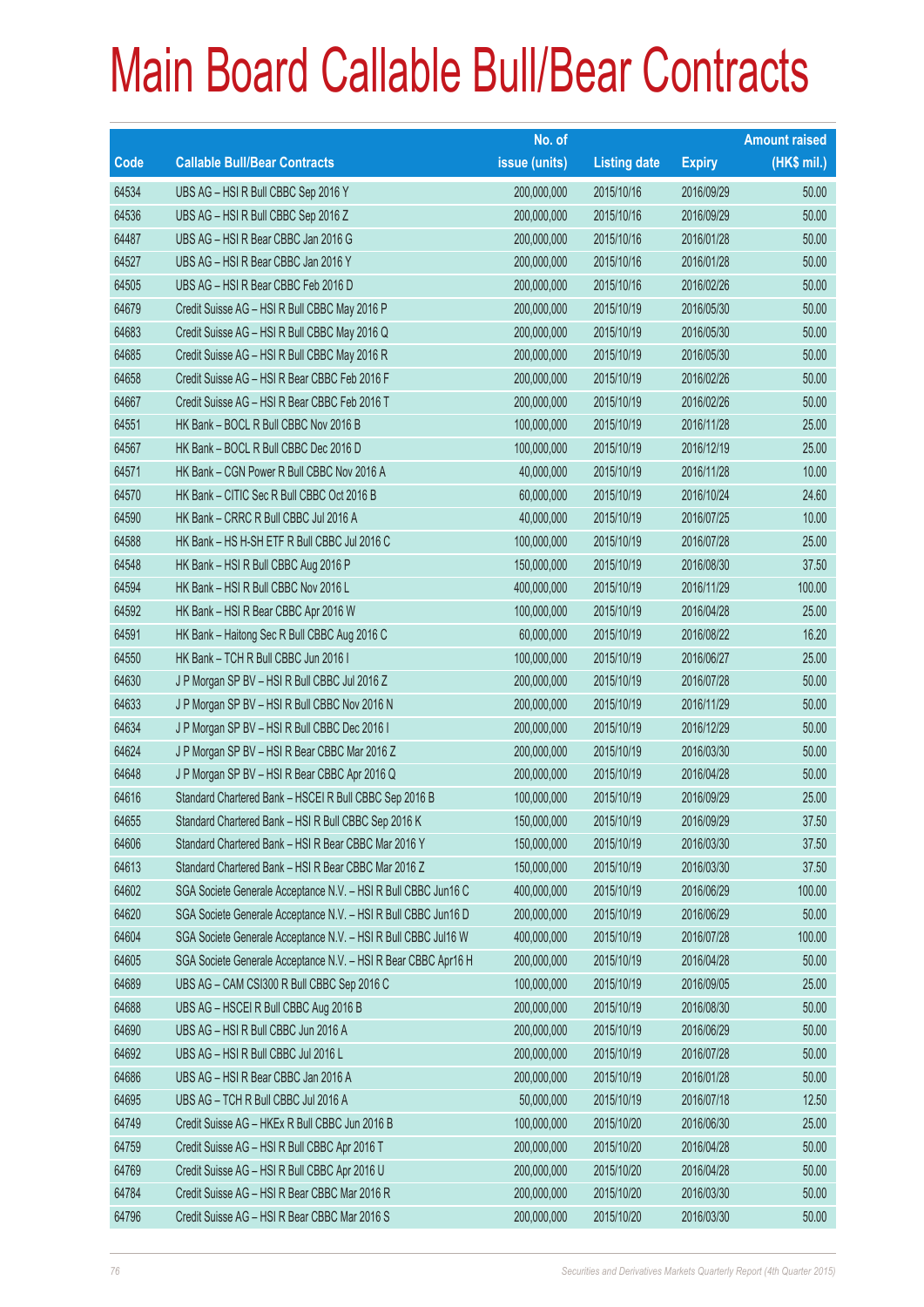|       |                                                                | No. of        |                     |               | <b>Amount raised</b> |
|-------|----------------------------------------------------------------|---------------|---------------------|---------------|----------------------|
| Code  | <b>Callable Bull/Bear Contracts</b>                            | issue (units) | <b>Listing date</b> | <b>Expiry</b> | (HK\$ mil.)          |
| 64751 | Credit Suisse AG - ICBC R Bull CBBC Aug 2016 A                 | 100,000,000   | 2015/10/20          | 2016/08/31    | 25.00                |
| 64714 | HK Bank - AIA R Bull CBBC Jun 2016 B                           | 60,000,000    | 2015/10/20          | 2016/06/27    | 24.60                |
| 64712 | HK Bank - AIA R Bear CBBC Jun 2016 B                           | 40,000,000    | 2015/10/20          | 2016/06/27    | 10.00                |
| 64717 | HK Bank - CAM CSI300 R Bull CBBC Sep 2016 E                    | 100,000,000   | 2015/10/20          | 2016/09/12    | 42.00                |
| 64719 | HK Bank - CSOP A50 ETF R Bull CBBC Jul 2016 H                  | 100,000,000   | 2015/10/20          | 2016/07/18    | 25.00                |
| 64715 | HK Bank - Evergrande R Bull CBBC Nov 2016 C                    | 60,000,000    | 2015/10/20          | 2016/11/21    | 15.00                |
| 64713 | HK Bank - A50 R Bull CBBC Sep 2016 C                           | 100,000,000   | 2015/10/20          | 2016/09/26    | 25.00                |
| 64706 | HK Bank - Gome R Bull CBBC Dec 2016 B                          | 40,000,000    | 2015/10/20          | 2016/12/19    | 17.20                |
| 64705 | HK Bank - HKEx R Bull CBBC Oct 2016 L                          | 100,000,000   | 2015/10/20          | 2016/10/07    | 25.00                |
| 64704 | HK Bank - HSI R Bull CBBC Sep 2016 S                           | 150,000,000   | 2015/10/20          | 2016/09/29    | 37.50                |
| 64723 | J P Morgan SP BV - HSI R Bull CBBC Nov 2016 O                  | 200,000,000   | 2015/10/20          | 2016/11/29    | 50.00                |
| 64807 | J P Morgan SP BV - HSI R Bull CBBC Nov 2016 P                  | 200,000,000   | 2015/10/20          | 2016/11/29    | 50.00                |
| 64805 | J P Morgan SP BV - HSI R Bear CBBC Mar 2016 D                  | 200,000,000   | 2015/10/20          | 2016/03/30    | 50.00                |
| 64806 | J P Morgan SP BV - HSI R Bear CBBC Apr 2016 R                  | 200,000,000   | 2015/10/20          | 2016/04/28    | 50.00                |
| 64720 | Standard Chartered Bank - HSI R Bear CBBC Mar 2016 F           | 150,000,000   | 2015/10/20          | 2016/03/30    | 37.50                |
| 64728 | SGA Societe Generale Acceptance N.V. - HSI R Bull CBBC Jun16 E | 200,000,000   | 2015/10/20          | 2016/06/29    | 50.00                |
| 64737 | SGA Societe Generale Acceptance N.V. - HSI R Bear CBBC Apr16 J | 200,000,000   | 2015/10/20          | 2016/04/28    | 50.00                |
| 64811 | UBS AG - HSI R Bull CBBC Aug 2016 E                            | 200,000,000   | 2015/10/20          | 2016/08/30    | 50.00                |
| 64812 | UBS AG - HSI R Bear CBBC Jan 2016 C                            | 200,000,000   | 2015/10/20          | 2016/01/28    | 50.00                |
| 64843 | Credit Suisse AG - HSI R Bull CBBC Aug 2016 W                  | 200,000,000   | 2015/10/22          | 2016/08/30    | 50.00                |
| 64865 | Credit Suisse AG - HSI R Bear CBBC Jan 2016 H                  | 200,000,000   | 2015/10/22          | 2016/01/28    | 50.00                |
| 64860 | Credit Suisse AG - HSI R Bear CBBC Jan 2016 M                  | 200,000,000   | 2015/10/22          | 2016/01/28    | 50.00                |
| 64935 | Bank of East Asia - China Mobile R Bull CBBC Dec 2016 A        | 40,000,000    | 2015/10/22          | 2016/12/09    | 10.00                |
| 64947 | Bank of East Asia - China Mobile R Bear CBBC Feb 2017 A        | 40,000,000    | 2015/10/22          | 2017/02/03    | 10.00                |
| 64987 | Bank of East Asia - CSOP A50 ETF R Bull CBBC Dec 2016 A        | 40,000,000    | 2015/10/22          | 2016/12/22    | 10.00                |
| 64983 | Bank of East Asia - A50 China R Bull CBBC Dec 2016 A           | 40,000,000    | 2015/10/22          | 2016/12/23    | 10.00                |
| 64954 | Bank of East Asia - Haitong Sec R Bull CBBC Nov 2016 A         | 40,000,000    | 2015/10/22          | 2016/11/17    | 12.40                |
| 64837 | Goldman Sachs SP (Asia) - HSI R Bull CBBC Jul 2016 A           | 150,000,000   | 2015/10/22          | 2016/07/28    | 38.10                |
| 64830 | HK Bank - ABC R Bull CBBC Oct 2016 D                           | 80,000,000    | 2015/10/22          | 2016/10/31    | 20.00                |
| 64831 | HK Bank - ABC R Bull CBBC Dec 2016 A                           | 80,000,000    | 2015/10/22          | 2016/12/05    | 20.00                |
| 64818 | HK Bank - CC Bank R Bull CBBC Nov 2016 D                       | 100,000,000   | 2015/10/22          | 2016/11/21    | 25.00                |
| 64828 | HK Bank - CC Bank R Bull CBBC Nov 2016 E                       | 100,000,000   | 2015/10/22          | 2016/11/14    | 25.00                |
| 64813 | HK Bank - CC Bank R Bull CBBC Dec 2016 D                       | 100,000,000   | 2015/10/22          | 2016/12/23    | 25.00                |
| 64815 | HK Bank - CC Bank R Bull CBBC Dec 2016 E                       | 100,000,000   | 2015/10/22          | 2016/12/05    | 25.00                |
| 64911 | J P Morgan SP BV - HSI R Bull CBBC Oct 2016 R                  | 200,000,000   | 2015/10/22          | 2016/10/28    | 50.00                |
| 64881 | J P Morgan SP BV - HSI R Bull CBBC Dec 2016 J                  | 200,000,000   | 2015/10/22          | 2016/12/29    | 50.00                |
| 64888 | J P Morgan SP BV - HSI R Bear CBBC Feb 2016 P                  | 200,000,000   | 2015/10/22          | 2016/02/26    | 50.00                |
| 64883 | J P Morgan SP BV - HSI R Bear CBBC Apr 2016 S                  | 200,000,000   | 2015/10/22          | 2016/04/28    | 50.00                |
| 64833 | Standard Chartered Bank - HSI R Bull CBBC Sep 2016 L           | 150,000,000   | 2015/10/22          | 2016/09/29    | 37.50                |
| 64838 | Standard Chartered Bank - HSI R Bear CBBC Mar 2016 G           | 150,000,000   | 2015/10/22          | 2016/03/30    | 37.50                |
| 64834 | SGA Societe Generale Acceptance N.V. - HSI R Bull CBBC Sep16 L | 200,000,000   | 2015/10/22          | 2016/09/29    | 50.00                |
| 64836 | SGA Societe Generale Acceptance N.V. - HSI R Bear CBBC Apr16 K | 400,000,000   | 2015/10/22          | 2016/04/28    | 100.00               |
| 64916 | UBS AG - HSI R Bull CBBC Jul 2016 N                            | 200,000,000   | 2015/10/22          | 2016/07/28    | 50.00                |
| 65166 | Credit Suisse AG - CSOP A50 ETF R Bull CBBC Jun 2016 B         | 100,000,000   | 2015/10/23          | 2016/06/30    | 25.00                |
| 65179 | Credit Suisse AG - CSOP A50 ETF R Bear CBBC Mar 2016 A         | 100,000,000   | 2015/10/23          | 2016/03/31    | 25.00                |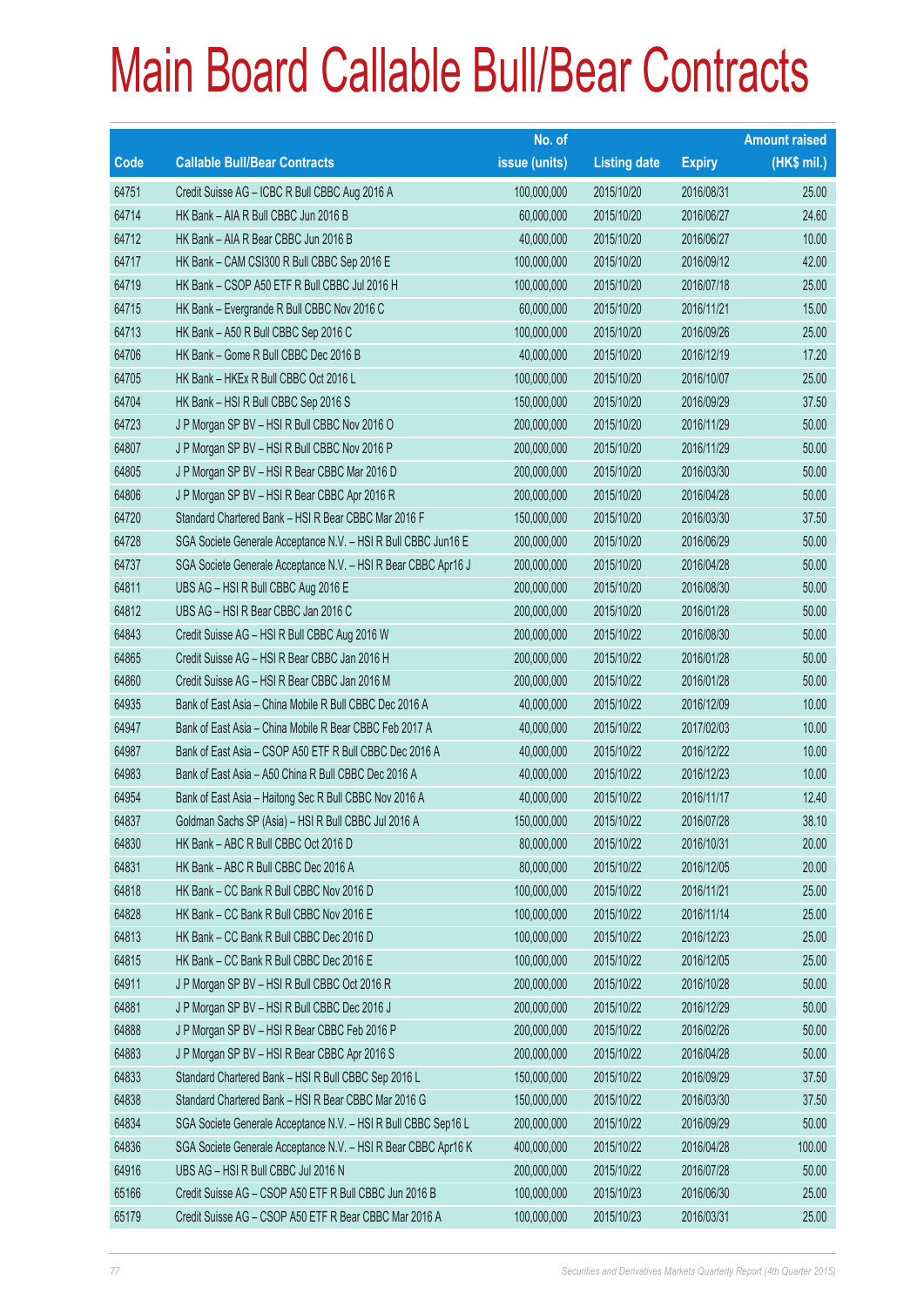|       |                                                                | No. of        |                     |               | <b>Amount raised</b> |
|-------|----------------------------------------------------------------|---------------|---------------------|---------------|----------------------|
| Code  | <b>Callable Bull/Bear Contracts</b>                            | issue (units) | <b>Listing date</b> | <b>Expiry</b> | $(HK$$ mil.)         |
| 65239 | Credit Suisse AG - HKEx R Bear CBBC Feb 2016 A                 | 80,000,000    | 2015/10/23          | 2016/02/26    | 20.00                |
| 65240 | Credit Suisse AG - HKEx R Bear CBBC Mar 2016 B                 | 80,000,000    | 2015/10/23          | 2016/03/31    | 21.60                |
| 65271 | Credit Suisse AG - HSI R Bull CBBC Jul 2016 T                  | 200,000,000   | 2015/10/23          | 2016/07/28    | 50.00                |
| 65290 | Credit Suisse AG - HSI R Bull CBBC Jul 2016 U                  | 200,000,000   | 2015/10/23          | 2016/07/28    | 50.00                |
| 65302 | Credit Suisse AG - HSI R Bull CBBC Jul 2016 V                  | 200,000,000   | 2015/10/23          | 2016/07/28    | 50.00                |
| 65154 | Credit Suisse AG - HSI R Bear CBBC Jan 2016 T                  | 200,000,000   | 2015/10/23          | 2016/01/28    | 50.00                |
| 65155 | Credit Suisse AG - HSI R Bear CBBC Jan 2016 V                  | 200,000,000   | 2015/10/23          | 2016/01/28    | 50.00                |
| 65010 | HK Bank - HSI R Bull CBBC Oct 2016 N                           | 400,000,000   | 2015/10/23          | 2016/10/28    | 100.00               |
| 65011 | HK Bank - HSI R Bear CBBC May 2016 U                           | 100,000,000   | 2015/10/23          | 2016/05/30    | 25.00                |
| 65009 | HK Bank - HSI R Bear CBBC Oct 2016 E                           | 400,000,000   | 2015/10/23          | 2016/10/28    | 100.00               |
| 65004 | HK Bank - HSI R Bear CBBC Dec 2016 D                           | 400,000,000   | 2015/10/23          | 2016/12/29    | 100.00               |
| 65366 | J P Morgan SP BV - HSI R Bull CBBC Mar 2016 A                  | 200,000,000   | 2015/10/23          | 2016/03/30    | 50.00                |
| 65339 | J P Morgan SP BV - HSI R Bull CBBC Mar 2016 B                  | 200,000,000   | 2015/10/23          | 2016/03/30    | 50.00                |
| 65322 | J P Morgan SP BV - HSI R Bull CBBC Mar 2016 F                  | 200,000,000   | 2015/10/23          | 2016/03/30    | 50.00                |
| 65145 | J P Morgan SP BV - HSI R Bear CBBC Mar 2016 E                  | 200,000,000   | 2015/10/23          | 2016/03/30    | 50.00                |
| 65144 | J P Morgan SP BV - HSI R Bear CBBC Apr 2016 T                  | 200,000,000   | 2015/10/23          | 2016/04/28    | 50.00                |
| 65147 | Macquarie Bank Ltd. - HSI R Bull CBBC Mar 2016 P               | 40,000,000    | 2015/10/23          | 2016/03/30    | 10.00                |
| 65153 | Macquarie Bank Ltd. - HSI R Bull CBBC Mar 2016 Q               | 40,000,000    | 2015/10/23          | 2016/03/30    | 10.00                |
| 65146 | Standard Chartered Bank - HSI R Bull CBBC Sep 2016 M           | 150,000,000   | 2015/10/23          | 2016/09/29    | 37.50                |
| 65026 | SGA Societe Generale Acceptance N.V. - HSI R Bull CBBC May16 E | 200,000,000   | 2015/10/23          | 2016/05/30    | 50.00                |
| 65045 | SGA Societe Generale Acceptance N.V. - HSI R Bull CBBC Jun16 A | 200,000,000   | 2015/10/23          | 2016/06/29    | 50.00                |
| 65072 | SGA Societe Generale Acceptance N.V. - HSI R Bear CBBC May16 B | 200,000,000   | 2015/10/23          | 2016/05/30    | 50.00                |
| 65077 | SGA Societe Generale Acceptance N.V. - HSI R Bear CBBC May16 C | 200,000,000   | 2015/10/23          | 2016/05/30    | 50.00                |
| 65103 | SGA Societe Generale Acceptance N.V. - HSI R Bear CBBC May16 E | 200,000,000   | 2015/10/23          | 2016/05/30    | 50.00                |
| 65049 | SGA Societe Generale Acceptance N.V. - HSI R Bear CBBC May16 T | 200,000,000   | 2015/10/23          | 2016/05/30    | 50.00                |
| 65059 | SGA Societe Generale Acceptance N.V. - HSI R Bear CBBC May16 U | 200,000,000   | 2015/10/23          | 2016/05/30    | 50.00                |
| 65017 | SGA Societe Generale Acceptance N.V. - HSI R Bear CBBC May16 X | 200,000,000   | 2015/10/23          | 2016/05/30    | 50.00                |
| 65020 | SGA Societe Generale Acceptance N.V. - HSI R Bear CBBC May16 Y | 200,000,000   | 2015/10/23          | 2016/05/30    | 50.00                |
| 65133 | SGA Societe Generale Acceptance N.V. - HSI R Bear CBBC May16 Z | 200,000,000   | 2015/10/23          | 2016/05/30    | 50.00                |
| 65373 | UBS AG - HKEx R Bull CBBC Sep 2016 C                           | 50,000,000    | 2015/10/23          | 2016/09/12    | 12.50                |
| 65381 | UBS AG - HSCEI R Bear CBBC Feb 2016 B                          | 100,000,000   | 2015/10/23          | 2016/02/26    | 25.00                |
| 65401 | UBS AG - HSI R Bull CBBC Jun 2016 F                            | 200,000,000   | 2015/10/23          | 2016/06/29    | 50.00                |
| 65367 | UBS AG - HSI R Bear CBBC Jan 2016 N                            | 200,000,000   | 2015/10/23          | 2016/01/28    | 50.00                |
| 65369 | UBS AG - HSI R Bear CBBC Jan 2016 R                            | 200,000,000   | 2015/10/23          | 2016/01/28    | 50.00                |
| 65608 | Credit Suisse AG - HSI R Bull CBBC Jun 2016 N                  | 200,000,000   | 2015/10/26          | 2016/06/29    | 50.00                |
| 65614 | Credit Suisse AG - HSI R Bull CBBC Jun 2016 P                  | 200,000,000   | 2015/10/26          | 2016/06/29    | 50.00                |
| 65601 | Credit Suisse AG - HSI R Bear CBBC Jan 2016 D                  | 200,000,000   | 2015/10/26          | 2016/01/28    | 50.00                |
| 65576 | Credit Suisse AG - HSI R Bear CBBC Jan 2016 W                  | 200,000,000   | 2015/10/26          | 2016/01/28    | 50.00                |
| 65567 | Credit Suisse AG - HSI R Bear CBBC Feb 2016 A                  | 200,000,000   | 2015/10/26          | 2016/02/26    | 50.00                |
| 65581 | Credit Suisse AG - TCH R Bear CBBC Feb 2016 A                  | 80,000,000    | 2015/10/26          | 2016/02/26    | 21.60                |
| 65439 | HK Bank - ABC R Bull CBBC Nov 2016 B                           | 80,000,000    | 2015/10/26          | 2016/11/14    | 20.00                |
| 65424 | HK Bank - CAM CSI300 R Bull CBBC Sep 2016 F                    | 100,000,000   | 2015/10/26          | 2016/09/05    | 25.00                |
| 65485 | HK Bank - Sinopec Corp R Bull CBBC Oct 2016 D                  | 80,000,000    | 2015/10/26          | 2016/10/17    | 20.00                |
| 65447 | HK Bank - CSOP A50 ETF R Bull CBBC Aug 2016 H                  | 100,000,000   | 2015/10/26          | 2016/08/08    | 25.00                |
| 65448 | HK Bank - HKEx R Bull CBBC Sep 2016 I                          | 100,000,000   | 2015/10/26          | 2016/09/19    | 25.00                |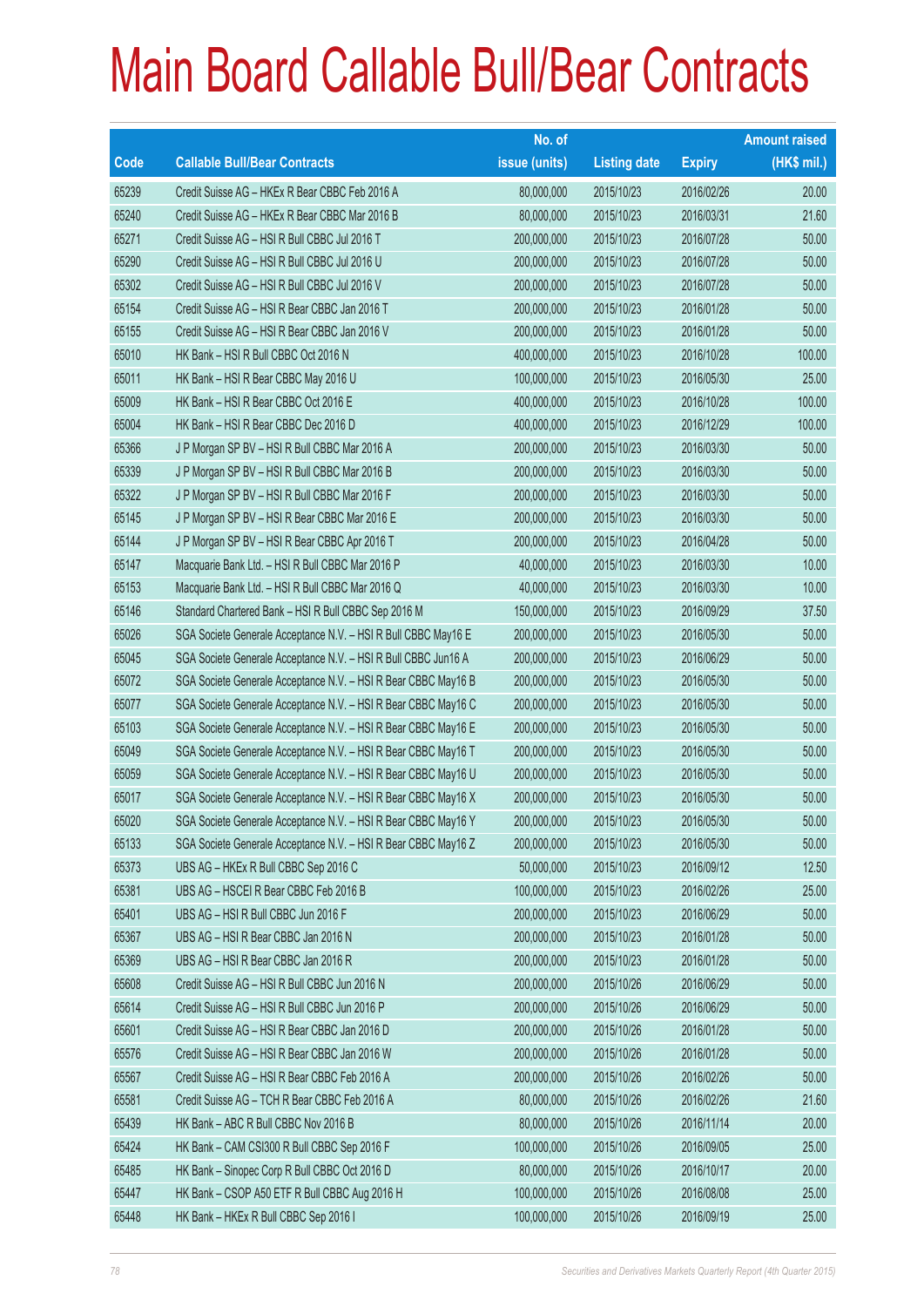|       |                                                                | No. of        |                     |               | <b>Amount raised</b> |
|-------|----------------------------------------------------------------|---------------|---------------------|---------------|----------------------|
| Code  | <b>Callable Bull/Bear Contracts</b>                            | issue (units) | <b>Listing date</b> | <b>Expiry</b> | (HK\$ mil.)          |
| 65509 | HK Bank - HSCEI R Bull CBBC Sep 2016 H                         | 100,000,000   | 2015/10/26          | 2016/09/29    | 25.00                |
| 65410 | HK Bank - HSI R Bull CBBC Oct 2016 O                           | 150,000,000   | 2015/10/26          | 2016/10/28    | 37.50                |
| 65507 | HK Bank - HSI R Bull CBBC Oct 2016 P                           | 400,000,000   | 2015/10/26          | 2016/10/28    | 100.00               |
| 65501 | HK Bank - PetCh R Bull CBBC Nov 2016 D                         | 60,000,000    | 2015/10/26          | 2016/11/21    | 15.00                |
| 65496 | HK Bank - TCH R Bull CBBC Sep 2016 F                           | 100,000,000   | 2015/10/26          | 2016/09/05    | 25.00                |
| 65711 | J P Morgan SP BV - HSI R Bull CBBC Aug 2016 B                  | 200,000,000   | 2015/10/26          | 2016/08/30    | 50.00                |
| 65714 | J P Morgan SP BV - HSI R Bull CBBC Nov 2016 Q                  | 200,000,000   | 2015/10/26          | 2016/11/29    | 50.00                |
| 65557 | J P Morgan SP BV - HSI R Bear CBBC Feb 2016 R                  | 200,000,000   | 2015/10/26          | 2016/02/26    | 50.00                |
| 65561 | J P Morgan SP BV - HSI R Bear CBBC Apr 2016 U                  | 200,000,000   | 2015/10/26          | 2016/04/28    | 50.00                |
| 65735 | J P Morgan SP BV - HSI R Bear CBBC Apr 2016 V                  | 200,000,000   | 2015/10/26          | 2016/04/28    | 50.00                |
| 65566 | Macquarie Bank Ltd. - HSI R Bear CBBC Mar 2016 L               | 40,000,000    | 2015/10/26          | 2016/03/30    | 10.00                |
| 65565 | Standard Chartered Bank - HSI R Bull CBBC Sep 2016 N           | 150,000,000   | 2015/10/26          | 2016/09/29    | 37.50                |
| 65534 | Standard Chartered Bank - HSI R Bear CBBC Mar 2016 B           | 150,000,000   | 2015/10/26          | 2016/03/30    | 37.50                |
| 65539 | Standard Chartered Bank - HSI R Bear CBBC Mar 2016 C           | 150,000,000   | 2015/10/26          | 2016/03/30    | 37.50                |
| 65541 | Standard Chartered Bank - Ping An R Bull CBBC Aug 2016 D       | 100,000,000   | 2015/10/26          | 2016/08/31    | 25.00                |
| 65542 | Standard Chartered Bank - TCH R Bull CBBC Jul 2016 A           | 50,000,000    | 2015/10/26          | 2016/07/15    | 12.50                |
| 65554 | Standard Chartered Bank - TCH R Bear CBBC Jun 2016 D           | 50,000,000    | 2015/10/26          | 2016/06/27    | 12.50                |
| 65707 | SGA Societe Generale Acceptance N.V. - HSI R Bull CBBC Jun16 J | 200,000,000   | 2015/10/26          | 2016/06/29    | 50.00                |
| 65697 | SGA Societe Generale Acceptance N.V. - HSI R Bull CBBC Jul16 X | 200,000,000   | 2015/10/26          | 2016/07/28    | 50.00                |
| 65512 | SGA Societe Generale Acceptance N.V. - HSI R Bear CBBC Apr16 M | 200,000,000   | 2015/10/26          | 2016/04/28    | 50.00                |
| 65519 | SGA Societe Generale Acceptance N.V. - HSI R Bear CBBC Apr16 N | 200,000,000   | 2015/10/26          | 2016/04/28    | 50.00                |
| 65515 | SGA Societe Generale Acceptance N.V. - HSI R Bear CBBC May16 S | 200,000,000   | 2015/10/26          | 2016/05/30    | 50.00                |
| 65690 | UBS AG - HSI R Bull CBBC Jun 2016 N                            | 200,000,000   | 2015/10/26          | 2016/06/29    | 50.00                |
| 65677 | UBS AG - HSI R Bull CBBC Jul 2016 O                            | 200,000,000   | 2015/10/26          | 2016/07/28    | 50.00                |
| 65668 | UBS AG - HSI R Bear CBBC Jan 2016 T                            | 200,000,000   | 2015/10/26          | 2016/01/28    | 50.00                |
| 65673 | UBS AG - HSI R Bear CBBC Jan 2016 U                            | 200,000,000   | 2015/10/26          | 2016/01/28    | 50.00                |
| 65834 | Credit Suisse AG - CSOP A50 ETF R Bear CBBC Feb 2016 A         | 80,000,000    | 2015/10/27          | 2016/02/26    | 20.00                |
| 65813 | Credit Suisse AG - A50 China R Bull CBBC Jun 2016 B            | 100,000,000   | 2015/10/27          | 2016/06/30    | 25.00                |
| 65821 | Credit Suisse AG - A50 China R Bear CBBC Feb 2016 A            | 80,000,000    | 2015/10/27          | 2016/02/26    | 20.00                |
| 65819 | Credit Suisse AG - A50 China R Bear CBBC Mar 2016 A            | 80,000,000    | 2015/10/27          | 2016/03/31    | 20.00                |
| 65856 | Credit Suisse AG - HSI R Bull CBBC May 2016 F                  | 200,000,000   | 2015/10/27          | 2016/05/30    | 50.00                |
| 65839 | Credit Suisse AG - HSI R Bear CBBC Jan 2016 F                  | 200,000,000   | 2015/10/27          | 2016/01/28    | 50.00                |
| 65842 | Credit Suisse AG - HSI R Bear CBBC Jan 2016 I                  | 200,000,000   | 2015/10/27          | 2016/01/28    | 50.00                |
| 65881 | J P Morgan SP BV - HSI R Bull CBBC Sep 2016 Q                  | 200,000,000   | 2015/10/27          | 2016/09/29    | 50.00                |
| 65802 | J P Morgan SP BV - HSI R Bull CBBC Nov 2016 R                  | 200,000,000   | 2015/10/27          | 2016/11/29    | 50.00                |
| 65805 | J P Morgan SP BV - HSI R Bear CBBC Feb 2016 Q                  | 200,000,000   | 2015/10/27          | 2016/02/26    | 50.00                |
| 65757 | Standard Chartered Bank - CAM CSI300 R Bull CBBC May 2016 B    | 50,000,000    | 2015/10/27          | 2016/05/13    | 22.50                |
| 65739 | Standard Chartered Bank - CSOP A50 R Bull CBBC Jul 2016 C      | 50,000,000    | 2015/10/27          | 2016/07/11    | 12.50                |
| 65743 | Standard Chartered Bank - A50 China R Bull CBBC Jul 2016 D     | 50,000,000    | 2015/10/27          | 2016/07/11    | 12.50                |
| 65749 | Standard Chartered Bank - HSI R Bull CBBC Sep 2016 O           | 150,000,000   | 2015/10/27          | 2016/09/29    | 37.50                |
| 65779 | SGA Societe Generale Acceptance N.V. - HSI R Bull CBBC May16 F | 200,000,000   | 2015/10/27          | 2016/05/30    | 50.00                |
| 65789 | SGA Societe Generale Acceptance N.V. - HSI R Bull CBBC May16 G | 200,000,000   | 2015/10/27          | 2016/05/30    | 50.00                |
| 65796 | SGA Societe Generale Acceptance N.V. - HSI R Bear CBBC Mar16 T | 200,000,000   | 2015/10/27          | 2016/03/30    | 50.00                |
| 66010 | UBS AG - CAM CSI300 R Bull CBBC Aug 2016 C                     | 100,000,000   | 2015/10/27          | 2016/08/29    | 25.00                |
| 65959 | UBS AG - HKEx R Bull CBBC Oct 2016 D                           | 50,000,000    | 2015/10/27          | 2016/10/17    | 15.75                |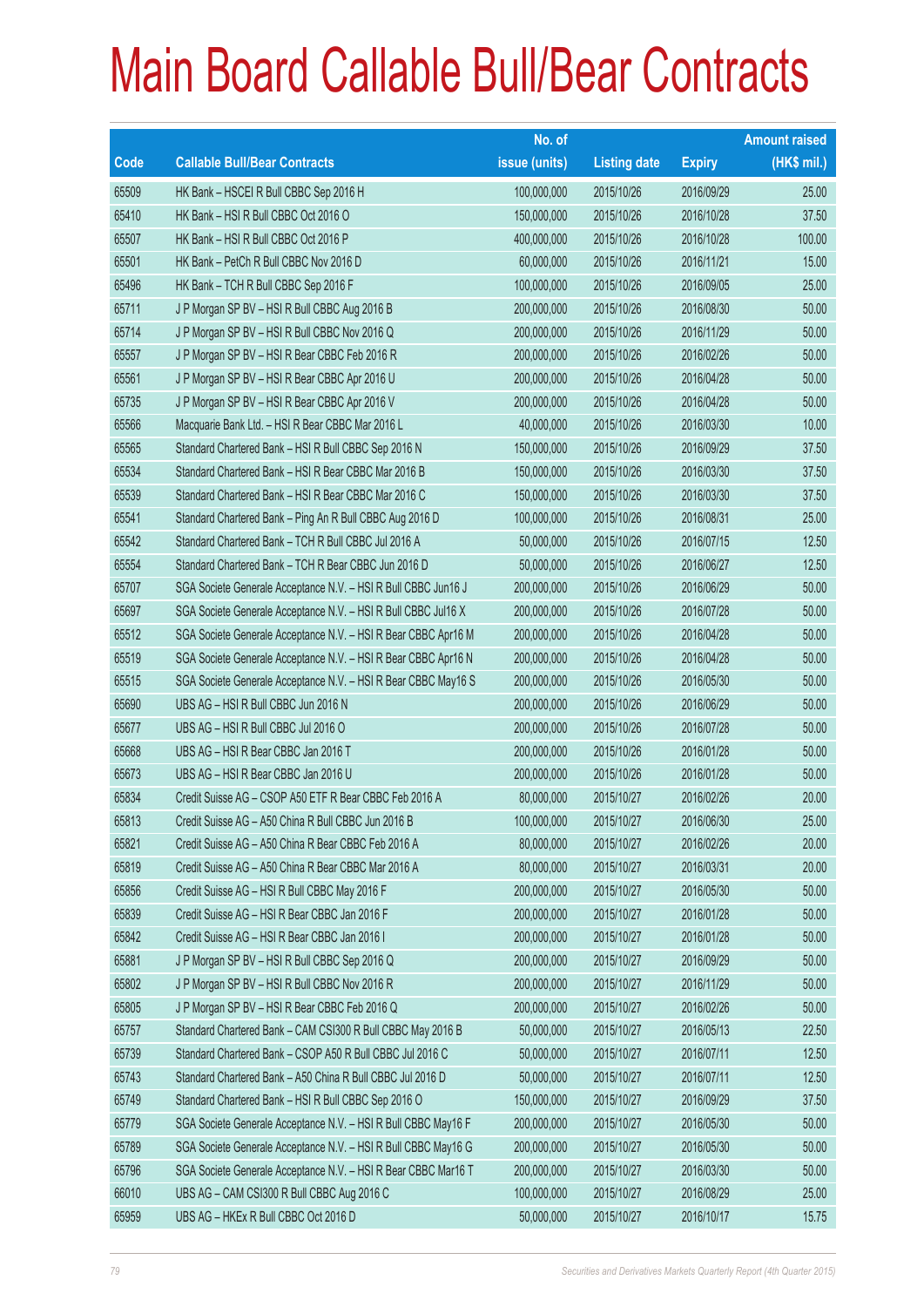|       |                                                                | No. of        |                     |               | <b>Amount raised</b> |
|-------|----------------------------------------------------------------|---------------|---------------------|---------------|----------------------|
| Code  | <b>Callable Bull/Bear Contracts</b>                            | issue (units) | <b>Listing date</b> | <b>Expiry</b> | $(HK$$ mil.)         |
| 65957 | UBS AG - HSCEI R Bull CBBC Sep 2016 D                          | 200,000,000   | 2015/10/27          | 2016/09/29    | 50.00                |
| 65932 | UBS AG - HSI R Bull CBBC Jul 2016 P                            | 200,000,000   | 2015/10/27          | 2016/07/28    | 50.00                |
| 65955 | UBS AG - HSI R Bull CBBC Aug 2016 J                            | 200,000,000   | 2015/10/27          | 2016/08/30    | 50.00                |
| 65969 | UBS AG - HSI R Bear CBBC Jan 2016 D                            | 200,000,000   | 2015/10/27          | 2016/01/28    | 50.00                |
| 65967 | UBS AG - HSI R Bear CBBC Jan 2016 E                            | 200,000,000   | 2015/10/27          | 2016/01/28    | 50.00                |
| 65971 | UBS AG - HSI R Bear CBBC Jan 2016 V                            | 200,000,000   | 2015/10/27          | 2016/01/28    | 50.00                |
| 65986 | UBS AG - HSI R Bear CBBC Jan 2016 X                            | 200,000,000   | 2015/10/27          | 2016/01/28    | 50.00                |
| 65996 | UBS AG - HSI R Bear CBBC Jan 2016 Z                            | 200,000,000   | 2015/10/27          | 2016/01/28    | 52.00                |
| 65998 | UBS AG - TCH R Bull CBBC Jun 2016 D                            | 50,000,000    | 2015/10/27          | 2016/06/20    | 12.50                |
| 66159 | Credit Suisse AG - HSI R Bull CBBC May 2016 S                  | 200,000,000   | 2015/10/28          | 2016/05/30    | 50.00                |
| 66163 | Credit Suisse AG - HSI R Bear CBBC Jan 2016 E                  | 200,000,000   | 2015/10/28          | 2016/01/28    | 50.00                |
| 66166 | Credit Suisse AG - HSI R Bear CBBC Jan 2016 G                  | 200,000,000   | 2015/10/28          | 2016/01/28    | 50.00                |
| 66125 | Credit Suisse AG - HSI R Bear CBBC Mar 2016 Z                  | 200,000,000   | 2015/10/28          | 2016/03/30    | 50.00                |
| 66156 | Credit Suisse AG - HSI R Bear CBBC Apr 2016 J                  | 200,000,000   | 2015/10/28          | 2016/04/28    | 50.00                |
| 66114 | Bank of East Asia - CC Bank R Bull CBBC Nov 2016 A             | 50,000,000    | 2015/10/28          | 2016/11/14    | 12.50                |
| 66099 | Bank of East Asia - CGN Power R Bull CBBC Nov 2016 A           | 80,000,000    | 2015/10/28          | 2016/11/16    | 20.00                |
| 66124 | Bank of East Asia - CRRC R Bull CBBC Oct 2016 A                | 40,000,000    | 2015/10/28          | 2016/10/17    | 10.00                |
| 66096 | Bank of East Asia - HKEx R Bull CBBC Oct 2016 A                | 40,000,000    | 2015/10/28          | 2016/10/28    | 10.00                |
| 66111 | Bank of East Asia - HSBC Holdings R Bull CBBC Nov 2016 A       | 50,000,000    | 2015/10/28          | 2016/11/15    | 12.50                |
| 66045 | J P Morgan SP BV - HSI R Bull CBBC Sep 2016 R                  | 200,000,000   | 2015/10/28          | 2016/09/29    | 50.00                |
| 66054 | J P Morgan SP BV - HSI R Bull CBBC Oct 2016 S                  | 200,000,000   | 2015/10/28          | 2016/10/28    | 50.00                |
| 66218 | J P Morgan SP BV - HSI R Bear CBBC Mar 2016 F                  | 200,000,000   | 2015/10/28          | 2016/03/30    | 50.00                |
| 66016 | Standard Chartered Bank - China Mobile R Bull CBBC Jul 2016A   | 50,000,000    | 2015/10/28          | 2016/07/25    | 12.50                |
| 66025 | Standard Chartered Bank - China Mobile R Bear CBBC Jul 2016A   | 50,000,000    | 2015/10/28          | 2016/07/15    | 12.50                |
| 66066 | SGA Societe Generale Acceptance N.V. - HSI R Bull CBBC Jul16 R | 200,000,000   | 2015/10/28          | 2016/07/28    | 50.00                |
| 66092 | SGA Societe Generale Acceptance N.V. - HSI R Bear CBBC Apr16 O | 200,000,000   | 2015/10/28          | 2016/04/28    | 50.00                |
| 66214 | UBS AG - HSCEI R Bear CBBC Feb 2016 C                          | 100,000,000   | 2015/10/28          | 2016/02/26    | 26.50                |
| 66189 | UBS AG - HSI R Bull CBBC Jul 2016 C                            | 200,000,000   | 2015/10/28          | 2016/07/28    | 50.00                |
| 66207 | UBS AG - HSI R Bear CBBC Jan 2016 F                            | 200,000,000   | 2015/10/28          | 2016/01/28    | 50.00                |
| 66291 | Credit Suisse AG - HSI R Bull CBBC Jul 2016 W                  | 200,000,000   | 2015/10/29          | 2016/07/28    | 50.00                |
| 66295 | Credit Suisse AG - HSI R Bull CBBC Jul 2016 X                  | 200,000,000   | 2015/10/29          | 2016/07/28    | 50.00                |
| 66341 | Credit Suisse AG - HSI R Bear CBBC Jan 2016 K                  | 200,000,000   | 2015/10/29          | 2016/01/28    | 50.00                |
| 66227 | HK Bank - China Mobile R Bull CBBC Sep 2016 A                  | 120,000,000   | 2015/10/29          | 2016/09/30    | 30.00                |
| 66259 | HK Bank - HKEx R Bear CBBC Mar 2016 C                          | 50,000,000    | 2015/10/29          | 2016/03/21    | 12.50                |
| 66261 | HK Bank - HSI R Bear CBBC Apr 2016 X                           | 100,000,000   | 2015/10/29          | 2016/04/28    | 25.00                |
| 66226 | HK Bank - TCH R Bull CBBC Jun 2016 J                           | 100,000,000   | 2015/10/29          | 2016/06/13    | 25.00                |
| 66343 | J P Morgan SP BV - HSI R Bull CBBC Nov 2016 S                  | 200,000,000   | 2015/10/29          | 2016/11/29    | 50.00                |
| 66268 | J P Morgan SP BV - HSI R Bull CBBC Dec 2016 K                  | 200,000,000   | 2015/10/29          | 2016/12/29    | 50.00                |
| 66347 | J P Morgan SP BV - HSI R Bear CBBC Feb 2016 N                  | 200,000,000   | 2015/10/29          | 2016/02/26    | 50.00                |
| 66358 | J P Morgan SP BV - HSI R Bear CBBC Apr 2016 W                  | 200,000,000   | 2015/10/29          | 2016/04/28    | 50.00                |
| 66302 | SGA Societe Generale Acceptance N.V. - HSI R Bull CBBC May16 H | 400,000,000   | 2015/10/29          | 2016/05/30    | 100.00               |
| 66325 | SGA Societe Generale Acceptance N.V. - HSI R Bull CBBC May16 I | 200,000,000   | 2015/10/29          | 2016/05/30    | 50.00                |
| 66297 | SGA Societe Generale Acceptance N.V. - HSI R Bull CBBC Jun16 K | 400,000,000   | 2015/10/29          | 2016/06/29    | 100.00               |
| 66326 | SGA Societe Generale Acceptance N.V. - HSI R Bull CBBC Jun16 T | 200,000,000   | 2015/10/29          | 2016/06/29    | 50.00                |
| 66327 | SGA Societe Generale Acceptance N.V. - HSI R Bear CBBC Apr16 P | 200,000,000   | 2015/10/29          | 2016/04/28    | 50.00                |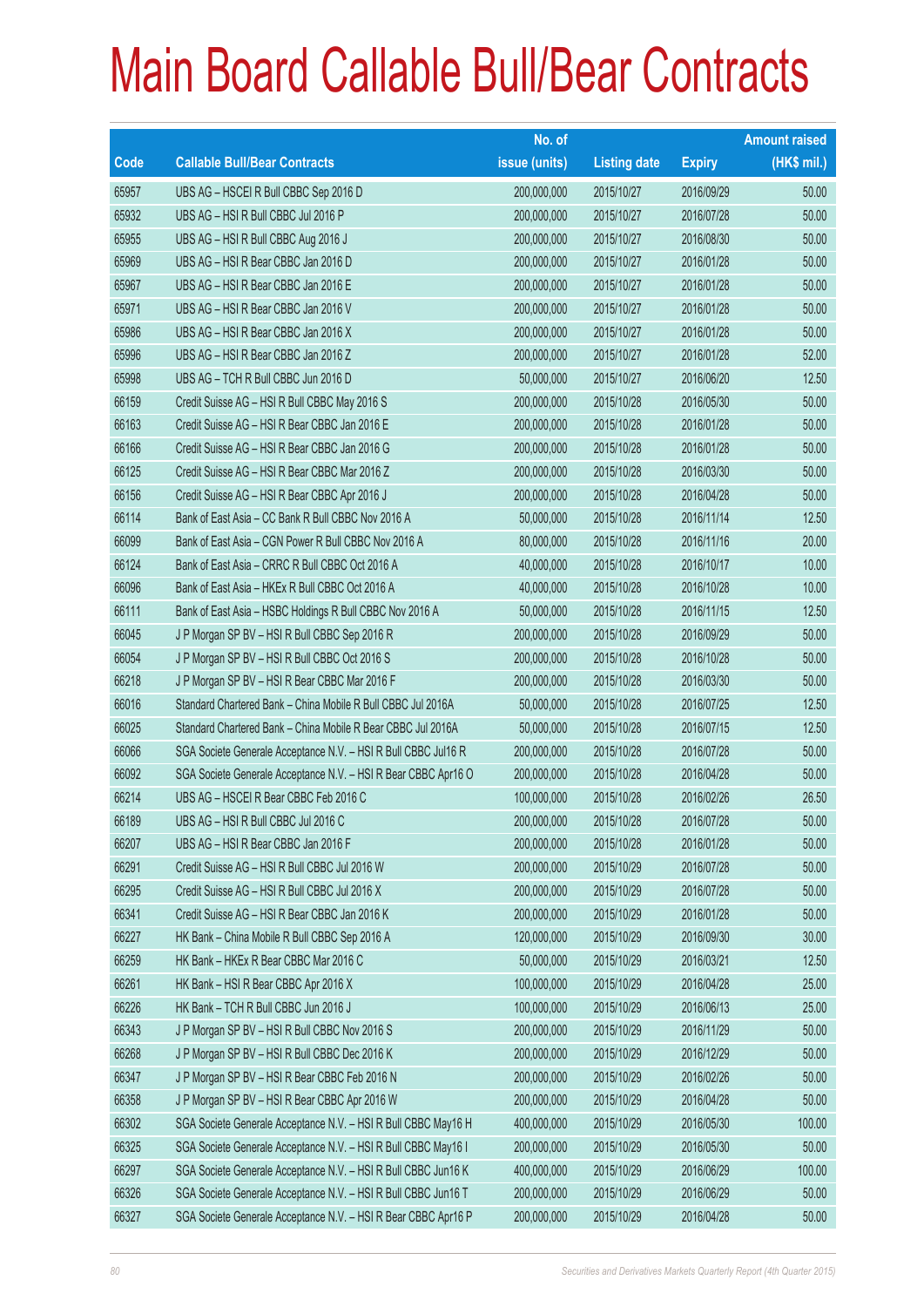|       |                                                                | No. of        |                     |               | <b>Amount raised</b> |
|-------|----------------------------------------------------------------|---------------|---------------------|---------------|----------------------|
| Code  | <b>Callable Bull/Bear Contracts</b>                            | issue (units) | <b>Listing date</b> | <b>Expiry</b> | (HK\$ mil.)          |
| 66328 | UBS AG - HSI R Bull CBBC Jun 2016 T                            | 200,000,000   | 2015/10/29          | 2016/06/29    | 50.00                |
| 66329 | UBS AG - HSI R Bear CBBC Feb 2016 X                            | 200,000,000   | 2015/10/29          | 2016/02/26    | 50.00                |
| 66529 | Credit Suisse AG - HSI R Bull CBBC Apr 2016 F                  | 200,000,000   | 2015/10/30          | 2016/04/28    | 50.00                |
| 66549 | Credit Suisse AG - HSI R Bull CBBC Apr 2016 G                  | 200,000,000   | 2015/10/30          | 2016/04/28    | 50.00                |
| 66387 | Credit Suisse AG - HSI R Bear CBBC Feb 2016 B                  | 200,000,000   | 2015/10/30          | 2016/02/26    | 50.00                |
| 66516 | Credit Suisse AG - HSI R Bear CBBC Feb 2016 D                  | 200,000,000   | 2015/10/30          | 2016/02/26    | 50.00                |
| 66397 | Credit Suisse AG - HSI R Bear CBBC Feb 2016 H                  | 200,000,000   | 2015/10/30          | 2016/02/26    | 50.00                |
| 66434 | Goldman Sachs SP (Asia) - HSI R Bull CBBC Jul 2016 B           | 200,000,000   | 2015/10/30          | 2016/07/28    | 53.20                |
| 66441 | Goldman Sachs SP (Asia) - HSI R Bear CBBC Apr 2016 A           | 200,000,000   | 2015/10/30          | 2016/04/28    | 54.00                |
| 66431 | J P Morgan SP BV - HSCEI R Bull CBBC Dec 2016 E                | 100,000,000   | 2015/10/30          | 2016/12/29    | 25.00                |
| 66404 | J P Morgan SP BV - HSI R Bull CBBC Oct 2016 T                  | 200,000,000   | 2015/10/30          | 2016/10/28    | 50.00                |
| 66430 | J P Morgan SP BV - HSI R Bull CBBC Dec 2016 L                  | 200,000,000   | 2015/10/30          | 2016/12/29    | 50.00                |
| 66378 | JP Morgan SP BV - HSI R Bear CBBC Feb 2016 S                   | 200,000,000   | 2015/10/30          | 2016/02/26    | 50.00                |
| 66376 | J P Morgan SP BV - HSI R Bear CBBC Mar 2016 G                  | 200,000,000   | 2015/10/30          | 2016/03/30    | 50.00                |
| 66401 | J P Morgan SP BV - HSI R Bear CBBC Mar 2016 H                  | 200,000,000   | 2015/10/30          | 2016/03/30    | 50.00                |
| 66400 | J P Morgan SP BV - HSI R Bear CBBC Apr 2016 X                  | 200,000,000   | 2015/10/30          | 2016/04/28    | 50.00                |
| 66359 | Standard Chartered Bank - HSI R Bear CBBC Mar 2016 E           | 150,000,000   | 2015/10/30          | 2016/03/30    | 37.50                |
| 66501 | SGA Societe Generale Acceptance N.V. - HSI R Bull CBBC May16 J | 200,000,000   | 2015/10/30          | 2016/05/30    | 50.00                |
| 66369 | SGA Societe Generale Acceptance N.V. - HSI R Bear CBBC May16 D | 200,000,000   | 2015/10/30          | 2016/05/30    | 50.00                |
| 66514 | UBS AG - HSI R Bull CBBC Jul 2016 G                            | 200,000,000   | 2015/10/30          | 2016/07/28    | 50.00                |
| 66507 | UBS AG - HSI R Bear CBBC Feb 2016 B                            | 200,000,000   | 2015/10/30          | 2016/02/26    | 50.00                |
| 66508 | UBS AG - HSI R Bear CBBC Feb 2016 C                            | 200,000,000   | 2015/10/30          | 2016/02/26    | 50.00                |
| 66505 | UBS AG - HSI R Bear CBBC Feb 2016 Y                            | 200,000,000   | 2015/10/30          | 2016/02/26    | 50.00                |
| 66630 | Credit Suisse AG - HSCEI R Bull CBBC Jul 2016 D                | 100,000,000   | 2015/11/02          | 2016/07/28    | 25.00                |
| 66632 | Credit Suisse AG - HSCEI R Bear CBBC Feb 2016 B                | 100,000,000   | 2015/11/02          | 2016/02/26    | 25.00                |
| 66660 | Credit Suisse AG - HSI R Bull CBBC Jun 2016 K                  | 200,000,000   | 2015/11/02          | 2016/06/29    | 50.00                |
| 66659 | Credit Suisse AG - HSI R Bull CBBC Jun 2016 Q                  | 200,000,000   | 2015/11/02          | 2016/06/29    | 50.00                |
| 66637 | Credit Suisse AG - HSI R Bear CBBC Mar 2016 P                  | 200,000,000   | 2015/11/02          | 2016/03/30    | 50.00                |
| 66639 | Credit Suisse AG - HSI R Bear CBBC Mar 2016 T                  | 200,000,000   | 2015/11/02          | 2016/03/30    | 50.00                |
| 66665 | Credit Suisse AG - HSI R Bear CBBC Apr 2016 M                  | 200,000,000   | 2015/11/02          | 2016/04/28    | 50.00                |
| 66636 | Credit Suisse AG - TCH R Bull CBBC Jun 2016 B                  | 100,000,000   | 2015/11/02          | 2016/06/30    | 25.00                |
| 66634 | Credit Suisse AG - TCH R Bull CBBC Jul 2016 A                  | 100,000,000   | 2015/11/02          | 2016/07/29    | 25.00                |
| 66557 | HK Bank - BOCL R Bull CBBC Nov 2016 C                          | 100,000,000   | 2015/11/02          | 2016/11/21    | 25.00                |
| 66583 | HK Bank - China Mobile R Bull CBBC Oct 2016 F                  | 120,000,000   | 2015/11/02          | 2016/10/31    | 30.00                |
| 66590 | HK Bank - COVS R Bull CBBC Nov 2016 B                          | 50,000,000    | 2015/11/02          | 2016/11/14    | 16.50                |
| 66555 | HK Bank - Evergrande R Bull CBBC Nov 2016 D                    | 60,000,000    | 2015/11/02          | 2016/11/14    | 15.00                |
| 66566 | HK Bank - HSI R Bull CBBC Sep 2016 T                           | 150,000,000   | 2015/11/02          | 2016/09/29    | 37.50                |
| 66569 | HK Bank - HSI R Bull CBBC Sep 2016 U                           | 400,000,000   | 2015/11/02          | 2016/09/29    | 100.00               |
| 66577 | HK Bank - HSI R Bear CBBC May 2016 V                           | 100,000,000   | 2015/11/02          | 2016/05/30    | 25.00                |
| 66584 | HK Bank - TCH R Bear CBBC Jul 2016 F                           | 100,000,000   | 2015/11/02          | 2016/07/25    | 25.00                |
| 66667 | J P Morgan SP BV - HSI R Bull CBBC Aug 2016 C                  | 200,000,000   | 2015/11/02          | 2016/08/30    | 50.00                |
| 66677 | J P Morgan SP BV - HSI R Bull CBBC Oct 2016 U                  | 200,000,000   | 2015/11/02          | 2016/10/28    | 50.00                |
| 66616 | J P Morgan SP BV - HSI R Bear CBBC Mar 2016 I                  | 200,000,000   | 2015/11/02          | 2016/03/30    | 50.00                |
| 66674 | J P Morgan SP BV - HSI R Bear CBBC Mar 2016 J                  | 200,000,000   | 2015/11/02          | 2016/03/30    | 50.00                |
| 66625 | Macquarie Bank Ltd. - HSI R Bull CBBC Mar 2016 R               | 40,000,000    | 2015/11/02          | 2016/03/30    | 10.00                |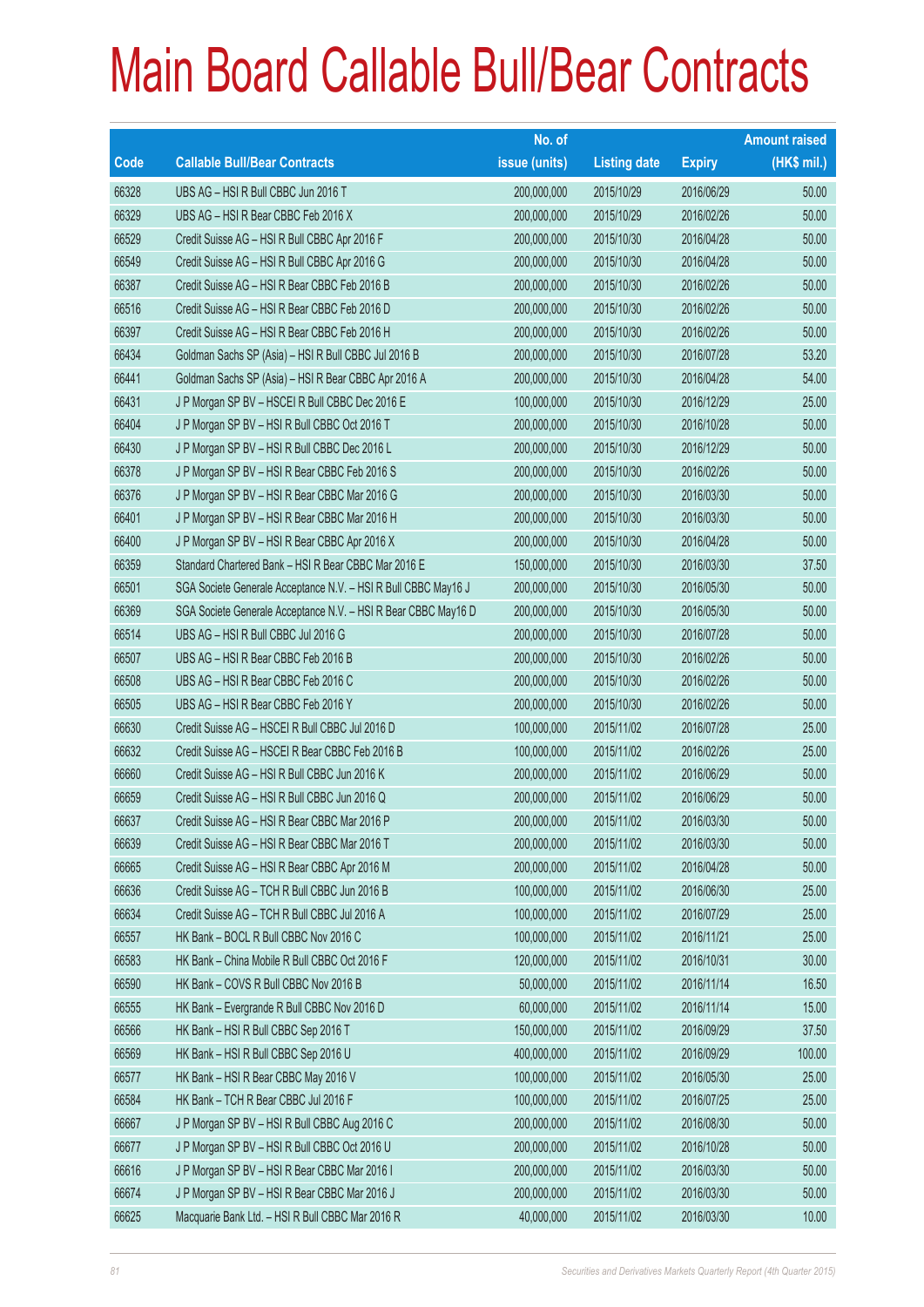|       |                                                                | No. of        |                     |               | <b>Amount raised</b> |
|-------|----------------------------------------------------------------|---------------|---------------------|---------------|----------------------|
| Code  | <b>Callable Bull/Bear Contracts</b>                            | issue (units) | <b>Listing date</b> | <b>Expiry</b> | $(HK$$ mil.)         |
| 66629 | Macquarie Bank Ltd. - HSI R Bear CBBC Mar 2016 M               | 40,000,000    | 2015/11/02          | 2016/03/30    | 10.00                |
| 66585 | SGA Societe Generale Acceptance N.V. - HSI R Bear CBBC Apr16 Q | 200,000,000   | 2015/11/02          | 2016/04/28    | 50.00                |
| 66588 | SGA Societe Generale Acceptance N.V. - HSI R Bear CBBC Apr16 R | 200,000,000   | 2015/11/02          | 2016/04/28    | 50.00                |
| 66686 | UBS AG - HSI R Bull CBBC Sep 2016 F                            | 200,000,000   | 2015/11/02          | 2016/09/29    | 50.00                |
| 66679 | UBS AG - HSI R Bear CBBC Feb 2016 E                            | 200,000,000   | 2015/11/02          | 2016/02/26    | 50.00                |
| 66682 | UBS AG - HSI R Bear CBBC Feb 2016 F                            | 200,000,000   | 2015/11/02          | 2016/02/26    | 50.00                |
| 66760 | Credit Suisse AG - HSI R Bull CBBC May 2016 T                  | 200,000,000   | 2015/11/03          | 2016/05/30    | 50.00                |
| 66761 | Credit Suisse AG - HSI R Bear CBBC Feb 2016 O                  | 200,000,000   | 2015/11/03          | 2016/02/26    | 50.00                |
| 66763 | Credit Suisse AG - HSI R Bear CBBC Feb 2016 S                  | 200,000,000   | 2015/11/03          | 2016/02/26    | 50.00                |
| 66765 | Credit Suisse AG - HSI R Bear CBBC Apr 2016 N                  | 200,000,000   | 2015/11/03          | 2016/04/28    | 50.00                |
| 66718 | J P Morgan SP BV - HSI R Bull CBBC Dec 2016 M                  | 200,000,000   | 2015/11/03          | 2016/12/29    | 50.00                |
| 66784 | J P Morgan SP BV - HSI R Bull CBBC Jan 2017 F                  | 200,000,000   | 2015/11/03          | 2017/01/26    | 50.00                |
| 66769 | JP Morgan SP BV - HSI R Bear CBBC Feb 2016 T                   | 200,000,000   | 2015/11/03          | 2016/02/26    | 50.00                |
| 66773 | J P Morgan SP BV - HSI R Bear CBBC Mar 2016 K                  | 200,000,000   | 2015/11/03          | 2016/03/30    | 50.00                |
| 66698 | SGA Societe Generale Acceptance N.V. - HSI R Bull CBBC Jun16 P | 200,000,000   | 2015/11/03          | 2016/06/29    | 50.00                |
| 66726 | SGA Societe Generale Acceptance N.V. - HSI R Bull CBBC Jun16 R | 200,000,000   | 2015/11/03          | 2016/06/29    | 50.00                |
| 66712 | SGA Societe Generale Acceptance N.V. - HSI R Bear CBBC Mar16 U | 200,000,000   | 2015/11/03          | 2016/03/30    | 50.00                |
| 66727 | SGA Societe Generale Acceptance N.V. - HSI R Bear CBBC Apr16 T | 200,000,000   | 2015/11/03          | 2016/04/28    | 50.00                |
| 66702 | SGA Societe Generale Acceptance N.V. - HSI R Bear CBBC May16 F | 200,000,000   | 2015/11/03          | 2016/05/30    | 50.00                |
| 66732 | UBS AG - HSI R Bull CBBC Jun 2016 B                            | 200,000,000   | 2015/11/03          | 2016/06/29    | 50.00                |
| 66747 | UBS AG - HSI R Bull CBBC Jun 2016 L                            | 200,000,000   | 2015/11/03          | 2016/06/29    | 50.00                |
| 66753 | UBS AG - HSI R Bear CBBC Feb 2016 G                            | 200,000,000   | 2015/11/03          | 2016/02/26    | 50.00                |
| 66759 | UBS AG - HSI R Bear CBBC Feb 2016 I                            | 200,000,000   | 2015/11/03          | 2016/02/26    | 50.00                |
| 66931 | BNP Paribas Arbit Issu B.V. - CAM CSI300 R Bull CBBC Sep16 E   | 100,000,000   | 2015/11/04          | 2016/09/30    | 25.00                |
| 66917 | BNP Paribas Arbit Issu B.V. - HSCEI R Bull CBBC Nov 2016 I     | 100,000,000   | 2015/11/04          | 2016/11/29    | 25.00                |
| 66924 | BNP Paribas Arbit Issu B.V. - HSCEI R Bull CBBC Dec 2016 I     | 100,000,000   | 2015/11/04          | 2016/12/29    | 25.00                |
| 66884 | BNP Paribas Arbit Issu B.V. - HSI R Bull CBBC Oct 2016 A       | 250,000,000   | 2015/11/04          | 2016/10/28    | 62.50                |
| 66893 | BNP Paribas Arbit Issu B.V. - HSI R Bull CBBC Oct 2016 B       | 250,000,000   | 2015/11/04          | 2016/10/28    | 62.50                |
| 66901 | BNP Paribas Arbit Issu B.V. - HSI R Bull CBBC Oct 2016 C       | 250,000,000   | 2015/11/04          | 2016/10/28    | 62.50                |
| 66894 | BNP Paribas Arbit Issu B.V. - HSI R Bull CBBC Nov 2016 A       | 250,000,000   | 2015/11/04          | 2016/11/29    | 62.50                |
| 66883 | BNP Paribas Arbit Issu B.V. - HSI R Bull CBBC Nov 2016 H       | 250,000,000   | 2015/11/04          | 2016/11/29    | 62.50                |
| 66885 | BNP Paribas Arbit Issu B.V. - HSI R Bull CBBC Nov 2016 J       | 250,000,000   | 2015/11/04          | 2016/11/29    | 62.50                |
| 66904 | BNP Paribas Arbit Issu B.V. - HSI R Bull CBBC Nov 2016 Q       | 250,000,000   | 2015/11/04          | 2016/11/29    | 62.50                |
| 66866 | BNP Paribas Arbit Issu B.V. - HSI R Bull CBBC Dec 2016 O       | 250,000,000   | 2015/11/04          | 2016/12/29    | 62.50                |
| 66976 | BNP Paribas Arbit Issu B.V. - HSI R Bear CBBC Mar 2016 A       | 200,000,000   | 2015/11/04          | 2016/03/30    | 50.00                |
| 66907 | BNP Paribas Arbit Issu B.V. - HSI R Bear CBBC Mar 2016 V       | 200,000,000   | 2015/11/04          | 2016/03/30    | 50.00                |
| 66973 | BNP Paribas Arbit Issu B.V. - HSI R Bear CBBC Apr 2016 R       | 200,000,000   | 2015/11/04          | 2016/04/28    | 50.00                |
| 66905 | BNP Paribas Arbit Issu B.V. - HSI R Bear CBBC Apr 2016 T       | 200,000,000   | 2015/11/04          | 2016/04/28    | 50.00                |
| 66912 | BNP Paribas Arbit Issu B.V. - HSI R Bear CBBC Apr 2016 U       | 200,000,000   | 2015/11/04          | 2016/04/28    | 50.00                |
| 66951 | BNP Paribas Arbit Issu B.V. - Ping An R Bull CBBC Dec 2016 D   | 68,000,000    | 2015/11/04          | 2016/12/30    | 17.00                |
| 66936 | BNP Paribas Arbit Issu B.V. - TCH R Bull CBBC Jun 2016 A       | 50,000,000    | 2015/11/04          | 2016/06/30    | 12.50                |
| 66947 | BNP Paribas Arbit Issu B.V. - TCH R Bear CBBC Jun 2016 A       | 50,000,000    | 2015/11/04          | 2016/06/30    | 12.50                |
| 67047 | Credit Suisse AG - HSI R Bull CBBC May 2016 G                  | 200,000,000   | 2015/11/04          | 2016/05/30    | 50.00                |
| 67051 | Credit Suisse AG - HSI R Bull CBBC May 2016 H                  | 200,000,000   | 2015/11/04          | 2016/05/30    | 50.00                |
| 67055 | Credit Suisse AG - HSI R Bear CBBC Mar 2016 O                  | 200,000,000   | 2015/11/04          | 2016/03/30    | 50.00                |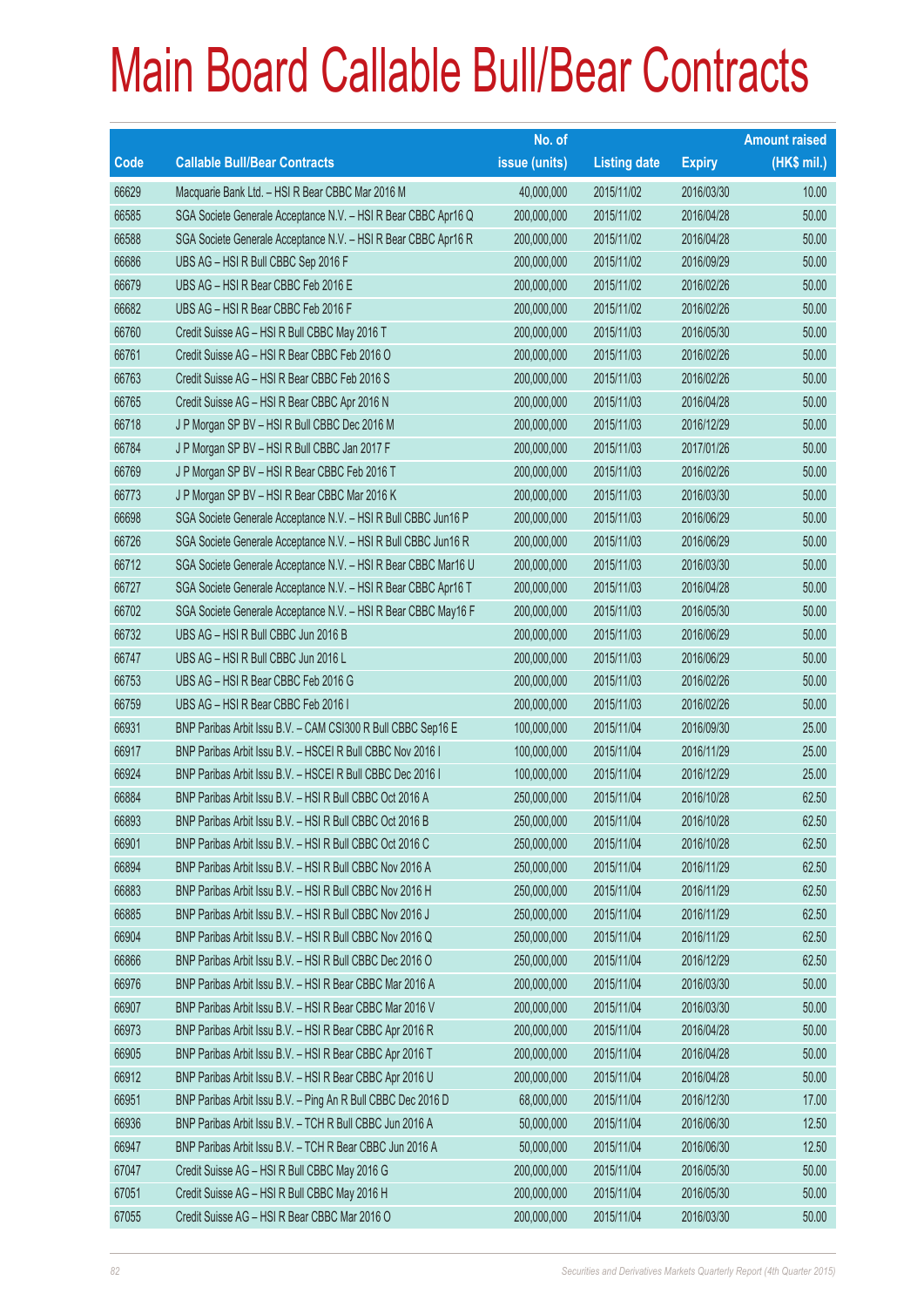|       |                                                                | No. of        |                     |               | <b>Amount raised</b> |
|-------|----------------------------------------------------------------|---------------|---------------------|---------------|----------------------|
| Code  | <b>Callable Bull/Bear Contracts</b>                            | issue (units) | <b>Listing date</b> | <b>Expiry</b> | $(HK$$ mil.)         |
| 67052 | Credit Suisse AG - HSI R Bear CBBC Mar 2016 U                  | 200,000,000   | 2015/11/04          | 2016/03/30    | 50.00                |
| 66834 | HK Bank - ABC R Bull CBBC Sep 2016 B                           | 80,000,000    | 2015/11/04          | 2016/09/30    | 20.00                |
| 66860 | HK Bank - China Life R Bear CBBC Oct 2016 B                    | 50,000,000    | 2015/11/04          | 2016/10/17    | 20.50                |
| 66828 | HK Bank - A50 R Bull CBBC May 2016 H                           | 100,000,000   | 2015/11/04          | 2016/05/31    | 25.00                |
| 66863 | HK Bank - HSCEI R Bear CBBC Sep 2016 B                         | 68,000,000    | 2015/11/04          | 2016/09/29    | 17.00                |
| 66855 | HK Bank - HSI R Bear CBBC May 2016 W                           | 100,000,000   | 2015/11/04          | 2016/05/30    | 25.00                |
| 66851 | HK Bank - HSI R Bear CBBC Aug 2016 G                           | 100,000,000   | 2015/11/04          | 2016/08/30    | 25.00                |
| 67154 | J P Morgan SP BV - China Mobile R Bull CBBC Jul 2016 A         | 100,000,000   | 2015/11/04          | 2016/07/15    | 25.00                |
| 67158 | J P Morgan SP BV - China Mobile R Bull CBBC Aug 2016 A         | 100,000,000   | 2015/11/04          | 2016/08/19    | 25.00                |
| 67165 | J P Morgan SP BV - China Mobile R Bear CBBC May 2016 A         | 100,000,000   | 2015/11/04          | 2016/05/20    | 25.00                |
| 67079 | J P Morgan SP BV - CSOP A50 ETF R Bull CBBC Jun 2016 F         | 100,000,000   | 2015/11/04          | 2016/06/17    | 25.00                |
| 67108 | J P Morgan SP BV - CSOP A50 ETF R Bear CBBC Jul 2016 A         | 100,000,000   | 2015/11/04          | 2016/07/15    | 25.00                |
| 67117 | J P Morgan SP BV - CSOP A50 ETF R Bear CBBC Sep 2016 A         | 100,000,000   | 2015/11/04          | 2016/09/15    | 25.00                |
| 67076 | J P Morgan SP BV - A50 China R Bull CBBC Jul 2016 D            | 100,000,000   | 2015/11/04          | 2016/07/15    | 25.00                |
| 67075 | J P Morgan SP BV - A50 China R Bull CBBC Aug 2016 C            | 100,000,000   | 2015/11/04          | 2016/08/19    | 25.00                |
| 67066 | J P Morgan SP BV - HKEx R Bull CBBC Sep 2016 A                 | 100,000,000   | 2015/11/04          | 2016/09/15    | 25.00                |
| 67074 | J P Morgan SP BV - HKEx R Bear CBBC Jun 2016 A                 | 100,000,000   | 2015/11/04          | 2016/06/17    | 25.00                |
| 67016 | J P Morgan SP BV - HSI R Bull CBBC Oct 2016 V                  | 200,000,000   | 2015/11/04          | 2016/10/28    | 50.00                |
| 67018 | J P Morgan SP BV - HSI R Bull CBBC Oct 2016 W                  | 200,000,000   | 2015/11/04          | 2016/10/28    | 50.00                |
| 67189 | J P Morgan SP BV - HSI R Bear CBBC Feb 2016 Z                  | 200,000,000   | 2015/11/04          | 2016/02/26    | 50.00                |
| 67046 | J P Morgan SP BV - HSI R Bear CBBC Apr 2016 Y                  | 200,000,000   | 2015/11/04          | 2016/04/28    | 50.00                |
| 67169 | J P Morgan SP BV - Ping An R Bull CBBC Oct 2016 D              | 100,000,000   | 2015/11/04          | 2016/10/14    | 25.00                |
| 67185 | J P Morgan SP BV - Tencent R Bull CBBC Jun 2016 D              | 100,000,000   | 2015/11/04          | 2016/06/17    | 25.00                |
| 67188 | J P Morgan SP BV - Tencent R Bull CBBC Jul 2016 E              | 100,000,000   | 2015/11/04          | 2016/07/15    | 25.00                |
| 66960 | SGA Societe Generale Acceptance N.V. - HSI R Bull CBBC May16 K | 200,000,000   | 2015/11/04          | 2016/05/30    | 50.00                |
| 66961 | SGA Societe Generale Acceptance N.V. - HSI R Bear CBBC May16 G | 200,000,000   | 2015/11/04          | 2016/05/30    | 50.00                |
| 66967 | SGA Societe Generale Acceptance N.V. - HSI R Bear CBBC May16 H | 200,000,000   | 2015/11/04          | 2016/05/30    | 50.00                |
| 67057 | UBS AG - HSI R Bull CBBC Jun 2016 E                            | 200,000,000   | 2015/11/04          | 2016/06/29    | 50.00                |
| 67059 | UBS AG - HSI R Bear CBBC Feb 2016 J                            | 200,000,000   | 2015/11/04          | 2016/02/26    | 50.00                |
| 67225 | BNP Paribas Arbit Issu B.V. - HSI R Bear CBBC Mar 2016 Q       | 200,000,000   | 2015/11/05          | 2016/03/30    | 50.00                |
| 67270 | Credit Suisse AG - HSI R Bull CBBC Jun 2016 H                  | 200,000,000   | 2015/11/05          | 2016/06/29    | 50.00                |
| 67277 | Credit Suisse AG - HSI R Bull CBBC Aug 2016 X                  | 200,000,000   | 2015/11/05          | 2016/08/30    | 50.00                |
| 67278 | Credit Suisse AG - HSI R Bear CBBC Apr 2016 P                  | 200,000,000   | 2015/11/05          | 2016/04/28    | 50.00                |
| 67279 | Credit Suisse AG - HSI R Bear CBBC Apr 2016 S                  | 200,000,000   | 2015/11/05          | 2016/04/28    | 50.00                |
| 67238 | Bank of East Asia - CAM CSI300 R Bull CBBC Oct 2016 A          | 60,000,000    | 2015/11/05          | 2016/10/26    | 15.00                |
| 67239 | Bank of East Asia - BOCL R Bull CBBC Oct 2016 A                | 60,000,000    | 2015/11/05          | 2016/10/25    | 15.00                |
| 67240 | Bank of East Asia - CGN Power R Bull CBBC Oct 2016 A           | 60,000,000    | 2015/11/05          | 2016/10/28    | 15.00                |
| 67217 | HK Bank - AIA R Bull CBBC Oct 2016 D                           | 60,000,000    | 2015/11/05          | 2016/10/17    | 24.60                |
| 67209 | HK Bank - CGN Power R Bull CBBC Nov 2016 B                     | 40,000,000    | 2015/11/05          | 2016/11/07    | 10.00                |
| 67205 | HK Bank - Evergrande R Bull CBBC Nov 2016 E                    | 60,000,000    | 2015/11/05          | 2016/11/14    | 15.00                |
| 67201 | HK Bank - TCH R Bull CBBC Aug 2016 L                           | 100,000,000   | 2015/11/05          | 2016/08/29    | 25.00                |
| 67287 | J P Morgan SP BV - HSBC R Bull CBBC Nov 2016 A                 | 100,000,000   | 2015/11/05          | 2016/11/18    | 25.00                |
| 67224 | J P Morgan SP BV - HSI R Bull CBBC Aug 2016 D                  | 200,000,000   | 2015/11/05          | 2016/08/30    | 50.00                |
| 67303 | J P Morgan SP BV - HSI R Bull CBBC Dec 2016 N                  | 200,000,000   | 2015/11/05          | 2016/12/29    | 50.00                |
| 67295 | J P Morgan SP BV - HSI R Bear CBBC Feb 2016 V                  | 200,000,000   | 2015/11/05          | 2016/02/26    | 50.00                |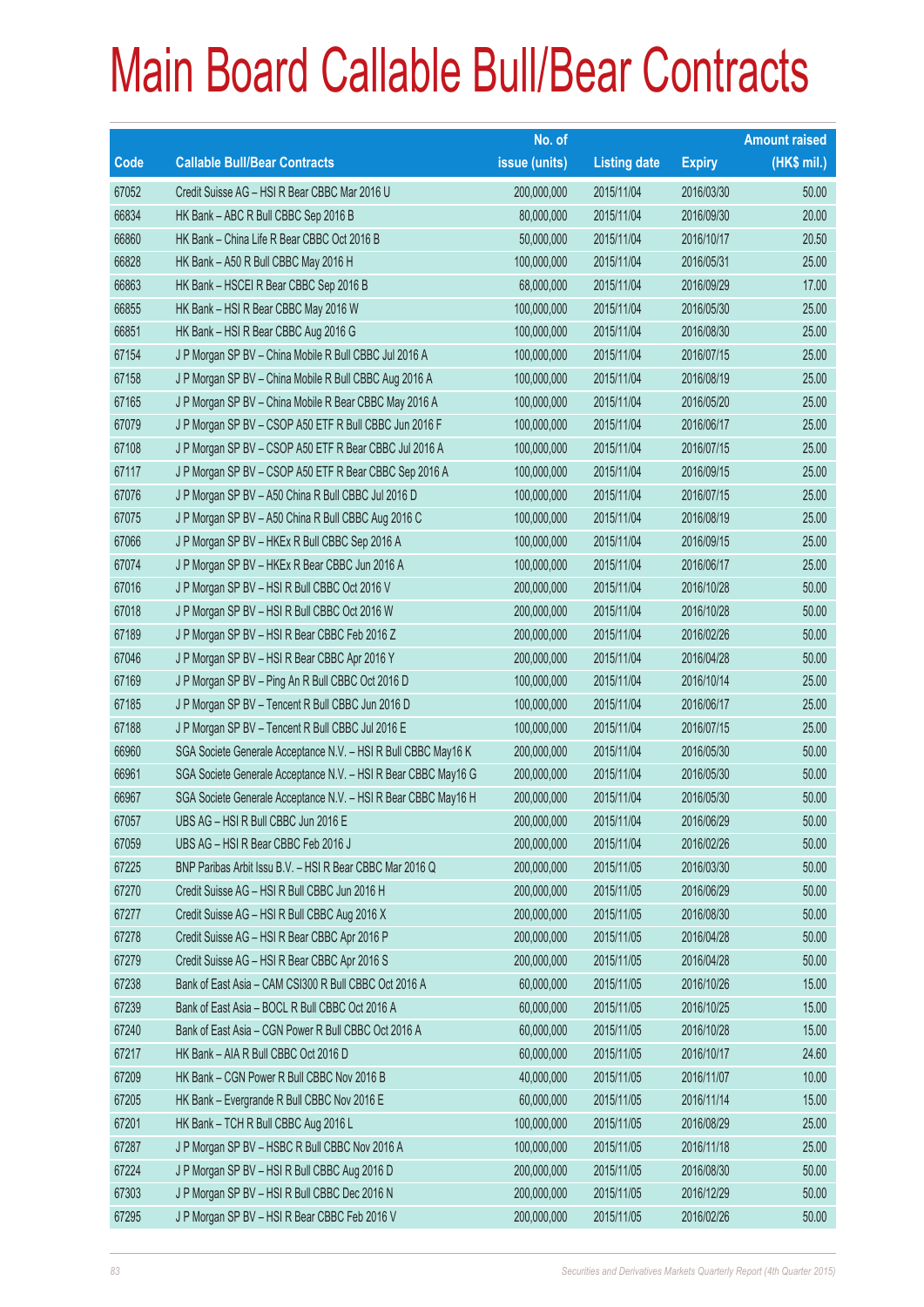|       |                                                                | No. of        |                     |               | <b>Amount raised</b> |
|-------|----------------------------------------------------------------|---------------|---------------------|---------------|----------------------|
| Code  | <b>Callable Bull/Bear Contracts</b>                            | issue (units) | <b>Listing date</b> | <b>Expiry</b> | (HK\$ mil.)          |
| 67300 | J P Morgan SP BV - HSI R Bear CBBC Mar 2016 L                  | 200,000,000   | 2015/11/05          | 2016/03/30    | 50.00                |
| 67283 | J P Morgan SP BV - Tencent R Bear CBBC Jun 2016 A              | 100,000,000   | 2015/11/05          | 2016/06/17    | 25.00                |
| 67269 | Macquarie Bank Ltd. - HSI R Bear CBBC May 2016 A               | 40,000,000    | 2015/11/05          | 2016/05/30    | 10.00                |
| 67219 | SGA Societe Generale Acceptance NV - HSCEI R Bull CBBC Jun16D  | 200,000,000   | 2015/11/05          | 2016/06/29    | 50.00                |
| 67223 | SGA Societe Generale Acceptance NV - HSCEI R Bull CBBC Jun16E  | 200,000,000   | 2015/11/05          | 2016/06/29    | 50.00                |
| 67232 | SGA Societe Generale Acceptance N.V. - HSI R Bull CBBC Oct16 B | 200,000,000   | 2015/11/05          | 2016/10/28    | 50.00                |
| 67233 | SGA Societe Generale Acceptance N.V. - HSI R Bear CBBC Mar16 V | 200,000,000   | 2015/11/05          | 2016/03/30    | 50.00                |
| 67236 | SGA Societe Generale Acceptance N.V. - HSI R Bear CBBC Apr16 U | 200,000,000   | 2015/11/05          | 2016/04/28    | 50.00                |
| 67252 | UBS AG - HSI R Bull CBBC Aug 2016 Q                            | 200,000,000   | 2015/11/05          | 2016/08/30    | 50.00                |
| 67253 | UBS AG - HSI R Bear CBBC Feb 2016 M                            | 200,000,000   | 2015/11/05          | 2016/02/26    | 50.00                |
| 67254 | UBS AG - HSI R Bear CBBC Feb 2016 R                            | 200,000,000   | 2015/11/05          | 2016/02/26    | 50.00                |
| 67514 | BNP Paribas Arbit Issu B.V. - HSI R Bear CBBC Mar 2016 S       | 200,000,000   | 2015/11/06          | 2016/03/30    | 50.00                |
| 67516 | BNP Paribas Arbit Issu B.V. - HSI R Bear CBBC Apr 2016 V       | 200,000,000   | 2015/11/06          | 2016/04/28    | 50.00                |
| 67346 | Credit Suisse AG - HSI R Bull CBBC Jul 2016 Y                  | 200,000,000   | 2015/11/06          | 2016/07/28    | 50.00                |
| 67349 | Credit Suisse AG - HSI R Bull CBBC Jul 2016 Z                  | 200,000,000   | 2015/11/06          | 2016/07/28    | 50.00                |
| 67373 | Credit Suisse AG - HSI R Bear CBBC Mar 2016 A                  | 200,000,000   | 2015/11/06          | 2016/03/30    | 50.00                |
| 67370 | Credit Suisse AG - HSI R Bear CBBC Mar 2016 Q                  | 200,000,000   | 2015/11/06          | 2016/03/30    | 50.00                |
| 67379 | Credit Suisse AG - HSI R Bear CBBC Mar 2016 V                  | 200,000,000   | 2015/11/06          | 2016/03/30    | 50.00                |
| 67335 | Bank of East Asia - China Comm Constr R Bull CBBC Jan 2017 A   | 40,000,000    | 2015/11/06          | 2017/01/26    | 10.00                |
| 67318 | HK Bank - CNOOC R Bull CBBC Nov 2016 F                         | 60,000,000    | 2015/11/06          | 2016/11/14    | 15.00                |
| 67305 | HK Bank - Gome R Bull CBBC Dec 2016 C                          | 40,000,000    | 2015/11/06          | 2016/12/05    | 14.80                |
| 67332 | J P Morgan SP BV - HSI R Bull CBBC Nov 2016 T                  | 200,000,000   | 2015/11/06          | 2016/11/29    | 50.00                |
| 67394 | J P Morgan SP BV - HSI R Bull CBBC Jan 2017 G                  | 200,000,000   | 2015/11/06          | 2017/01/26    | 50.00                |
| 67393 | J P Morgan SP BV - HSI R Bear CBBC Feb 2016 U                  | 200,000,000   | 2015/11/06          | 2016/02/26    | 50.00                |
| 67389 | J P Morgan SP BV - HSI R Bear CBBC Apr 2016 Z                  | 200,000,000   | 2015/11/06          | 2016/04/28    | 50.00                |
| 67326 | Macquarie Bank Ltd. - HSI R Bear CBBC May 2016 B               | 40,000,000    | 2015/11/06          | 2016/05/30    | 10.00                |
| 67324 | SGA Societe Generale Acceptance N.V. - HSI R Bull CBBC Jun16 S | 200,000,000   | 2015/11/06          | 2016/06/29    | 50.00                |
| 67325 | SGA Societe Generale Acceptance N.V. - HSI R Bull CBBC Jul16 R | 200,000,000   | 2015/11/06          | 2016/07/28    | 50.00                |
| 67489 | UBS AG - China Mobile R Bear CBBC Apr 2016 C                   | 50,000,000    | 2015/11/06          | 2016/04/11    | 12.50                |
| 67471 | UBS AG - HSI R Bull CBBC Jun 2016 G                            | 200,000,000   | 2015/11/06          | 2016/06/29    | 50.00                |
| 67412 | UBS AG - HSI R Bull CBBC Aug 2016 S                            | 200,000,000   | 2015/11/06          | 2016/08/30    | 50.00                |
| 67498 | UBS AG - HSI R Bear CBBC Feb 2016 V                            | 200,000,000   | 2015/11/06          | 2016/02/26    | 50.00                |
| 67503 | UBS AG - HSI R Bear CBBC Feb 2016 W                            | 200,000,000   | 2015/11/06          | 2016/02/26    | 50.00                |
| 67488 | UBS AG - Tencent R Bear CBBC Apr 2016 C                        | 50,000,000    | 2015/11/06          | 2016/04/18    | 12.50                |
| 67692 | BNP Paribas Arbit Issu B.V. - HKEx R Bear CBBC Sep 2016 A      | 40,000,000    | 2015/11/09          | 2016/09/30    | 10.00                |
| 67690 | BNP Paribas Arbit Issu B.V. - HSI R Bear CBBC Mar 2016 T       | 200,000,000   | 2015/11/09          | 2016/03/30    | 50.00                |
| 67689 | BNP Paribas Arbit Issu B.V. - HSI R Bear CBBC Apr 2016 P       | 200,000,000   | 2015/11/09          | 2016/04/28    | 50.00                |
| 67691 | BNP Paribas Arbit Issu B.V. - HSI R Bear CBBC Apr 2016 W       | 200,000,000   | 2015/11/09          | 2016/04/28    | 50.00                |
| 67610 | Credit Suisse AG - HSI R Bull CBBC Jun 2016 I                  | 200,000,000   | 2015/11/09          | 2016/06/29    | 50.00                |
| 67614 | Credit Suisse AG - HSI R Bull CBBC Jun 2016 J                  | 200,000,000   | 2015/11/09          | 2016/06/29    | 50.00                |
| 67616 | Credit Suisse AG - HSI R Bull CBBC Jun 2016 R                  | 200,000,000   | 2015/11/09          | 2016/06/29    | 50.00                |
| 67680 | Credit Suisse AG - HSI R Bear CBBC Feb 2016 F                  | 200,000,000   | 2015/11/09          | 2016/02/26    | 50.00                |
| 67682 | Credit Suisse AG - HSI R Bear CBBC Feb 2016 Q                  | 200,000,000   | 2015/11/09          | 2016/02/26    | 50.00                |
| 67681 | Credit Suisse AG - HSI R Bear CBBC Feb 2016 T                  | 200,000,000   | 2015/11/09          | 2016/02/26    | 50.00                |
| 67637 | Bank of East Asia - CKP R Bull CBBC Nov 2016 A                 | 60,000,000    | 2015/11/09          | 2016/11/11    | 15.00                |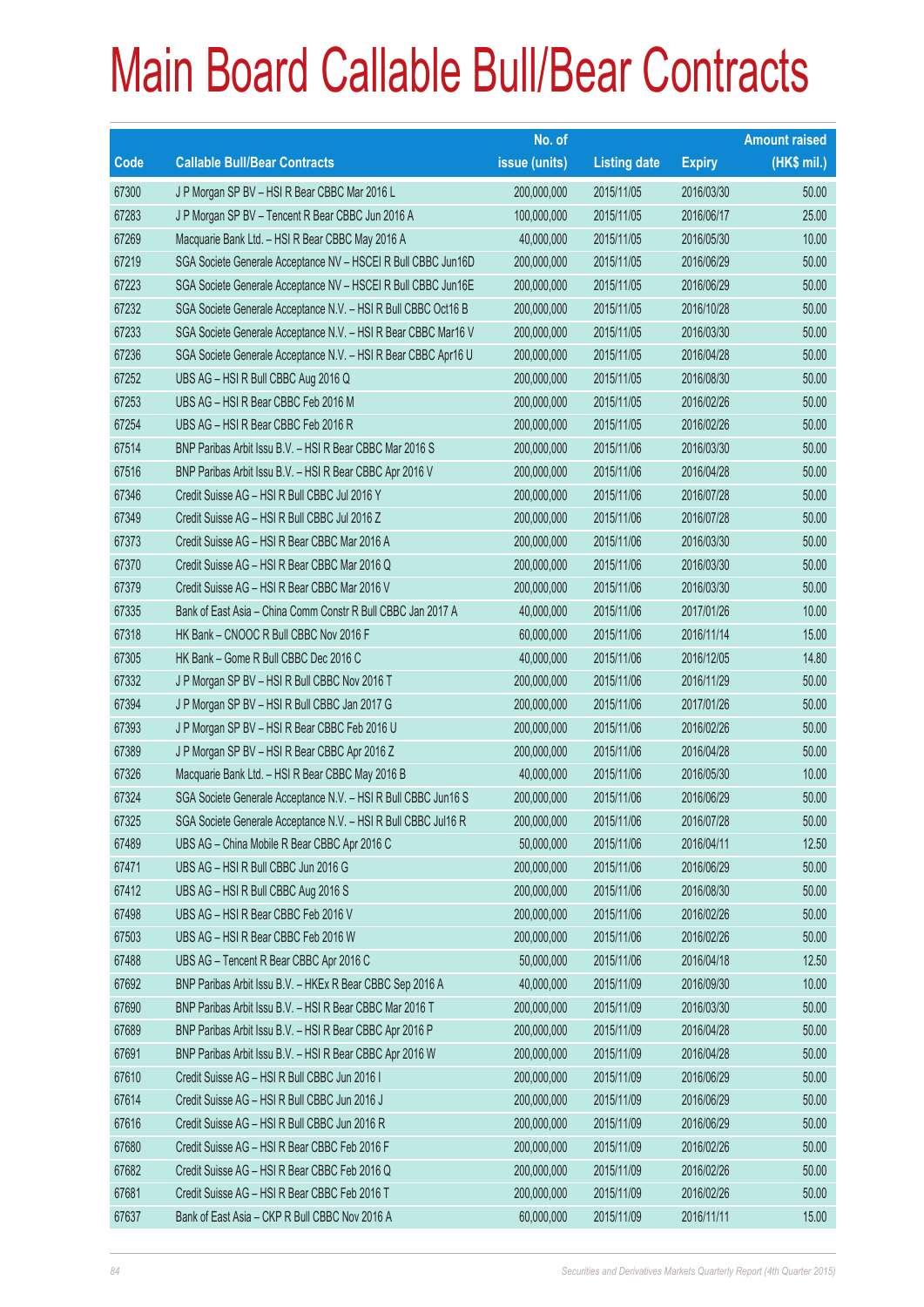|       |                                                                | No. of        |                     |               | <b>Amount raised</b> |
|-------|----------------------------------------------------------------|---------------|---------------------|---------------|----------------------|
| Code  | <b>Callable Bull/Bear Contracts</b>                            | issue (units) | <b>Listing date</b> | <b>Expiry</b> | $(HK$$ mil.)         |
| 67635 | Bank of East Asia - Galaxy Ent R Bull CBBC Nov 2016 A          | 20,000,000    | 2015/11/09          | 2016/11/02    | 10.00                |
| 67636 | Bank of East Asia - Galaxy Ent R Bull CBBC Nov 2016 B          | 100,000,000   | 2015/11/09          | 2016/11/07    | 25.00                |
| 67633 | Bank of East Asia - Sands China R Bull CBBC Nov 2016 A         | 20,000,000    | 2015/11/09          | 2016/11/18    | 10.40                |
| 67634 | Bank of East Asia - Sands China R Bull CBBC Nov 2016 B         | 100,000,000   | 2015/11/09          | 2016/11/28    | 25.00                |
| 67550 | HK Bank - CITIC R Bull CBBC Oct 2016 B                         | 40,000,000    | 2015/11/09          | 2016/10/17    | 10.00                |
| 67540 | HK Bank - CITIC R Bull CBBC Nov 2016 A                         | 40,000,000    | 2015/11/09          | 2016/11/14    | 10.80                |
| 67554 | HK Bank - CITIC Sec R Bull CBBC Sep 2016 C                     | 60,000,000    | 2015/11/09          | 2016/09/26    | 22.80                |
| 67521 | HK Bank - CKP R Bull CBBC Nov 2016 A                           | 50,000,000    | 2015/11/09          | 2016/11/07    | 26.00                |
| 67539 | HK Bank - Galaxy Ent R Bull CBBC Oct 2016 C                    | 50,000,000    | 2015/11/09          | 2016/10/17    | 17.50                |
| 67535 | HK Bank - Galaxy Ent R Bull CBBC Nov 2016 C                    | 50,000,000    | 2015/11/09          | 2016/11/21    | 30.50                |
| 67532 | HK Bank - Galaxy Ent R Bull CBBC Dec 2016 B                    | 50,000,000    | 2015/11/09          | 2016/12/05    | 40.50                |
| 67551 | HK Bank - Haitong Sec R Bull CBBC Sep 2016 C                   | 60,000,000    | 2015/11/09          | 2016/09/05    | 16.20                |
| 67523 | HK Bank - Sands China R Bull CBBC Aug 2016 B                   | 50,000,000    | 2015/11/09          | 2016/08/29    | 21.00                |
| 67522 | HK Bank - Sands China R Bull CBBC Oct 2016 A                   | 50,000,000    | 2015/11/09          | 2016/10/17    | 30.50                |
| 67529 | HK Bank - Sands China R Bull CBBC Nov 2016 A                   | 50,000,000    | 2015/11/09          | 2016/11/14    | 42.00                |
| 67549 | HK Bank - SHK Ppt R Bull CBBC Dec 2016 C                       | 60,000,000    | 2015/11/09          | 2016/12/19    | 15.00                |
| 67700 | J P Morgan SP BV - Galaxy Ent R Bull CBBC Oct 2016 A           | 100,000,000   | 2015/11/09          | 2016/10/14    | 25.00                |
| 67707 | J P Morgan SP BV - Galaxy Ent R Bull CBBC Nov 2016 A           | 100,000,000   | 2015/11/09          | 2016/11/18    | 25.00                |
| 67708 | J P Morgan SP BV - Galaxy Ent R Bear CBBC Aug 2016 A           | 100,000,000   | 2015/11/09          | 2016/08/19    | 25.00                |
| 67694 | J P Morgan SP BV - HSI R Bull CBBC Sep 2016 S                  | 200,000,000   | 2015/11/09          | 2016/09/29    | 50.00                |
| 67609 | J P Morgan SP BV - HSI R Bull CBBC Nov 2016 U                  | 200,000,000   | 2015/11/09          | 2016/11/29    | 50.00                |
| 67743 | J P Morgan SP BV - HSI R Bull CBBC Nov 2016 V                  | 200,000,000   | 2015/11/09          | 2016/11/29    | 50.00                |
| 67745 | J P Morgan SP BV - HSI R Bull CBBC Dec 2016 O                  | 200,000,000   | 2015/11/09          | 2016/12/29    | 50.00                |
| 67724 | J P Morgan SP BV - HSI R Bear CBBC Feb 2016 W                  | 200,000,000   | 2015/11/09          | 2016/02/26    | 50.00                |
| 67734 | J P Morgan SP BV - HSI R Bear CBBC Apr 2016 B                  | 200,000,000   | 2015/11/09          | 2016/04/28    | 50.00                |
| 67742 | J P Morgan SP BV - HSI R Bear CBBC Apr 2016 C                  | 200,000,000   | 2015/11/09          | 2016/04/28    | 50.00                |
| 67695 | J P Morgan SP BV - Sands China R Bull CBBC Sep 2016 A          | 100,000,000   | 2015/11/09          | 2016/09/15    | 25.00                |
| 67698 | J P Morgan SP BV - Sands China R Bull CBBC Oct 2016 A          | 100,000,000   | 2015/11/09          | 2016/10/14    | 25.00                |
| 67699 | J P Morgan SP BV - Sands China R Bear CBBC May 2016 A          | 100,000,000   | 2015/11/09          | 2016/05/20    | 25.00                |
| 67596 | SGA Societe Generale Acceptance N.V. - HSI R Bull CBBC Jul16 X | 200,000,000   | 2015/11/09          | 2016/07/28    | 50.00                |
| 67601 | SGA Societe Generale Acceptance N.V. - HSI R Bear CBBC Apr16 V | 200,000,000   | 2015/11/09          | 2016/04/28    | 50.00                |
| 67607 | SGA Societe Generale Acceptance N.V. - HSI R Bear CBBC Apr16 W | 200,000,000   | 2015/11/09          | 2016/04/28    | 50.00                |
| 67599 | SGA Societe Generale Acceptance N.V. - HSI R Bear CBBC May16 I | 200,000,000   | 2015/11/09          | 2016/05/30    | 50.00                |
| 67600 | SGA Societe Generale Acceptance N.V. - HSI R Bear CBBC May16 K | 200,000,000   | 2015/11/09          | 2016/05/30    | 50.00                |
| 67650 | UBS AG - HSI R Bull CBBC Jun 2016 J                            | 200,000,000   | 2015/11/09          | 2016/06/29    | 50.00                |
| 67646 | UBS AG - HSI R Bull CBBC Jul 2016 I                            | 200,000,000   | 2015/11/09          | 2016/07/28    | 50.00                |
| 67671 | UBS AG - HSI R Bear CBBC Feb 2016 Q                            | 200,000,000   | 2015/11/09          | 2016/02/26    | 50.00                |
| 67672 | UBS AG - HSI R Bear CBBC Feb 2016 Z                            | 200,000,000   | 2015/11/09          | 2016/02/26    | 50.00                |
| 67849 | Credit Suisse AG - HSI R Bull CBBC May 2016 E                  | 200,000,000   | 2015/11/10          | 2016/05/30    | 50.00                |
| 67816 | Credit Suisse AG - HSI R Bull CBBC May 2016 U                  | 200,000,000   | 2015/11/10          | 2016/05/30    | 50.00                |
| 67845 | Credit Suisse AG - HSI R Bull CBBC May 2016 Z                  | 200,000,000   | 2015/11/10          | 2016/05/30    | 50.00                |
| 67810 | Credit Suisse AG - HSI R Bear CBBC Mar 2016 W                  | 200,000,000   | 2015/11/10          | 2016/03/30    | 50.00                |
| 67812 | Credit Suisse AG - HSI R Bear CBBC Mar 2016 X                  | 200,000,000   | 2015/11/10          | 2016/03/30    | 50.00                |
| 67813 | Credit Suisse AG - HSI R Bear CBBC Mar 2016 Y                  | 200,000,000   | 2015/11/10          | 2016/03/30    | 50.00                |
| 67753 | HK Bank - BOCL R Bull CBBC Jul 2016 A                          | 100,000,000   | 2015/11/10          | 2016/07/18    | 25.00                |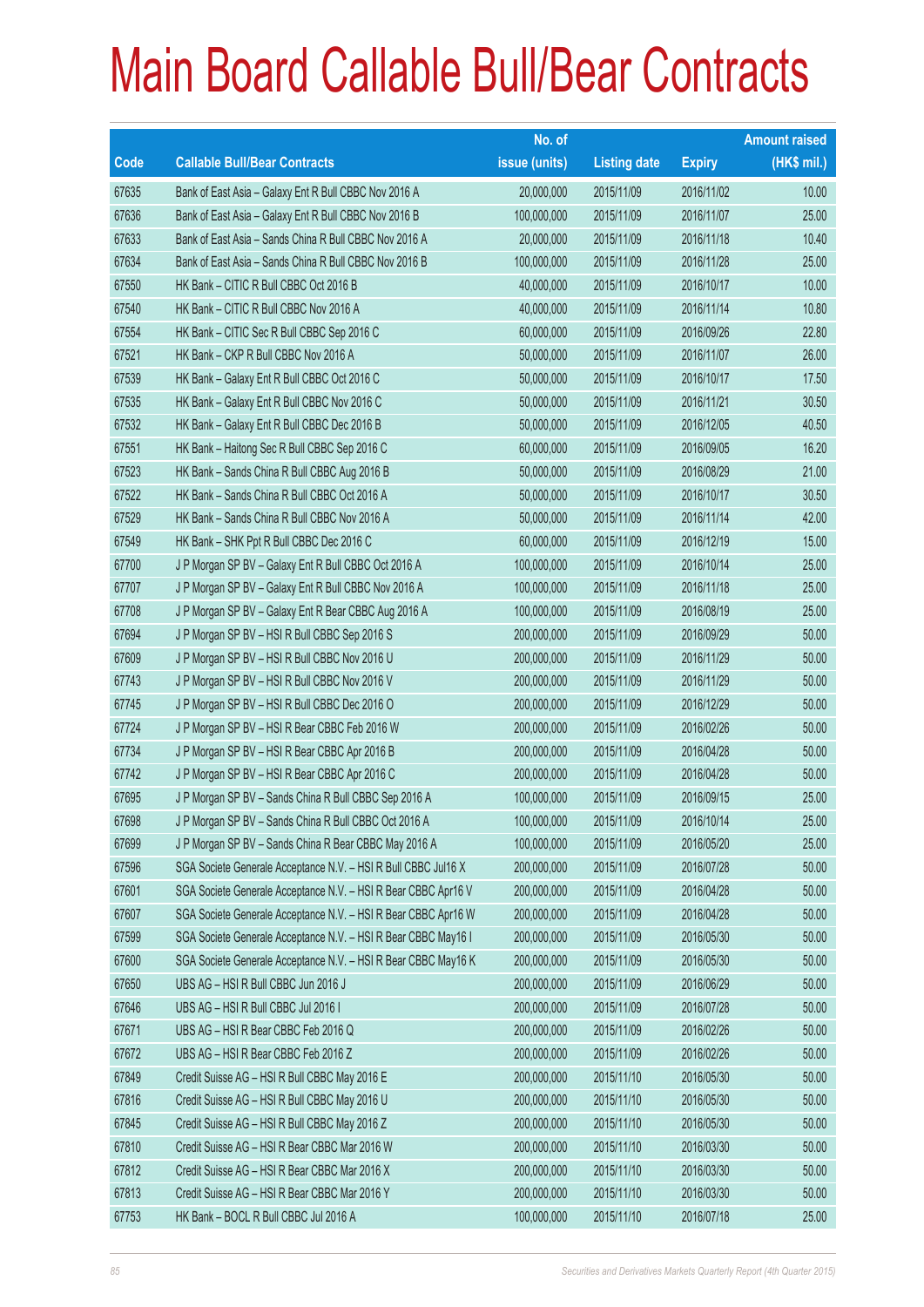|       |                                                                | No. of        |                     |               | <b>Amount raised</b> |
|-------|----------------------------------------------------------------|---------------|---------------------|---------------|----------------------|
| Code  | <b>Callable Bull/Bear Contracts</b>                            | issue (units) | <b>Listing date</b> | <b>Expiry</b> | (HK\$ mil.)          |
| 67754 | HK Bank - HSCEI R Bear CBBC Aug 2016 E                         | 68,000,000    | 2015/11/10          | 2016/08/30    | 17.00                |
| 67752 | HK Bank - HSI R Bear CBBC Aug 2016 H                           | 100,000,000   | 2015/11/10          | 2016/08/30    | 25.00                |
| 67749 | HK Bank - HSI R Bear CBBC Nov 2016 B                           | 100,000,000   | 2015/11/10          | 2016/11/29    | 25.00                |
| 67854 | J P Morgan SP BV - HSI R Bull CBBC Sep 2016 T                  | 200,000,000   | 2015/11/10          | 2016/09/29    | 50.00                |
| 67851 | J P Morgan SP BV - HSI R Bull CBBC Dec 2016 P                  | 200,000,000   | 2015/11/10          | 2016/12/29    | 50.00                |
| 67780 | J P Morgan SP BV - HSI R Bear CBBC Mar 2016 M                  | 200,000,000   | 2015/11/10          | 2016/03/30    | 50.00                |
| 67859 | J P Morgan SP BV - HSI R Bear CBBC Mar 2016 P                  | 200,000,000   | 2015/11/10          | 2016/03/30    | 50.00                |
| 67785 | J P Morgan SP BV - HSI R Bear CBBC Apr 2016 D                  | 200,000,000   | 2015/11/10          | 2016/04/28    | 50.00                |
| 67809 | SGA Societe Generale Acceptance N.V. - HSI R Bull CBBC Jul16 V | 200,000,000   | 2015/11/10          | 2016/07/28    | 50.00                |
| 67808 | SGA Societe Generale Acceptance N.V. - HSI R Bull CBBC Sep16 L | 200,000,000   | 2015/11/10          | 2016/09/29    | 50.00                |
| 67761 | SGA Societe Generale Acceptance N.V. - HSI R Bear CBBC Apr16 Y | 200,000,000   | 2015/11/10          | 2016/04/28    | 50.00                |
| 67772 | SGA Societe Generale Acceptance N.V. - HSI R Bear CBBC Apr16 Z | 200,000,000   | 2015/11/10          | 2016/04/28    | 50.00                |
| 67758 | SGA Societe Generale Acceptance N.V. - HSI R Bear CBBC May16 L | 200,000,000   | 2015/11/10          | 2016/05/30    | 50.00                |
| 67888 | UBS AG - HSCEI R Bull CBBC Sep 2016 E                          | 200,000,000   | 2015/11/10          | 2016/09/29    | 50.00                |
| 67895 | UBS AG - HSI R Bull CBBC Jun 2016 M                            | 200,000,000   | 2015/11/10          | 2016/06/29    | 50.00                |
| 67896 | UBS AG - HSI R Bull CBBC Aug 2016 T                            | 200,000,000   | 2015/11/10          | 2016/08/30    | 50.00                |
| 67879 | UBS AG - HSI R Bear CBBC Feb 2016 A                            | 200,000,000   | 2015/11/10          | 2016/02/26    | 50.00                |
| 67860 | UBS AG - HSI R Bear CBBC Feb 2016 U                            | 200,000,000   | 2015/11/10          | 2016/02/26    | 50.00                |
| 68056 | BNP Paribas Arbit Issu B.V. - CSOP A50 ETF R Bull CBBC Jun16A  | 100,000,000   | 2015/11/11          | 2016/06/30    | 25.00                |
| 68078 | BNP Paribas Arbit Issu B.V. - A50 Ch R Bull CBBC Jun 2016 A    | 100,000,000   | 2015/11/11          | 2016/06/30    | 25.00                |
| 68085 | BNP Paribas Arbit Issu B.V. - HKEx R Bull CBBC Sep 2016 C      | 40,000,000    | 2015/11/11          | 2016/09/30    | 10.00                |
| 68020 | BNP Paribas Arbit Issu B.V. - HSI R Bull CBBC Oct 2016 D       | 250,000,000   | 2015/11/11          | 2016/10/28    | 62.50                |
| 68041 | BNP Paribas Arbit Issu B.V. - HSI R Bull CBBC Oct 2016 E       | 250,000,000   | 2015/11/11          | 2016/10/28    | 62.50                |
| 68053 | BNP Paribas Arbit Issu B.V. - HSI R Bull CBBC Oct 2016 F       | 250,000,000   | 2015/11/11          | 2016/10/28    | 62.50                |
| 68048 | BNP Paribas Arbit Issu B.V. - HSI R Bull CBBC Nov 2016 P       | 250,000,000   | 2015/11/11          | 2016/11/29    | 62.50                |
| 68036 | BNP Paribas Arbit Issu B.V. - HSI R Bull CBBC Nov 2016 R       | 250,000,000   | 2015/11/11          | 2016/11/29    | 62.50                |
| 67938 | BNP Paribas Arbit Issu B.V. - HSI R Bear CBBC Mar 2016 R       | 200,000,000   | 2015/11/11          | 2016/03/30    | 50.00                |
| 67936 | BNP Paribas Arbit Issu B.V. - HSI R Bear CBBC Mar 2016 Y       | 200,000,000   | 2015/11/11          | 2016/03/30    | 50.00                |
| 67925 | BNP Paribas Arbit Issu B.V. - HSI R Bear CBBC Apr 2016 Q       | 200,000,000   | 2015/11/11          | 2016/04/28    | 50.00                |
| 67937 | BNP Paribas Arbit Issu B.V. - HSI R Bear CBBC Apr 2016 S       | 200,000,000   | 2015/11/11          | 2016/04/28    | 50.00                |
| 68050 | Credit Suisse AG - HSI R Bull CBBC May 2016 I                  | 200,000,000   | 2015/11/11          | 2016/05/30    | 50.00                |
| 68082 | Credit Suisse AG - HSI R Bull CBBC Jun 2016 S                  | 200,000,000   | 2015/11/11          | 2016/06/29    | 50.00                |
| 68044 | Credit Suisse AG - HSI R Bull CBBC Jul 2016 D                  | 200,000,000   | 2015/11/11          | 2016/07/28    | 50.00                |
| 68074 | Credit Suisse AG - HSI R Bull CBBC Jul 2016 E                  | 200,000,000   | 2015/11/11          | 2016/07/28    | 50.00                |
| 68037 | Credit Suisse AG - HSI R Bull CBBC Jul 2016 K                  | 200,000,000   | 2015/11/11          | 2016/07/28    | 50.00                |
| 68009 | Credit Suisse AG - HSI R Bear CBBC Feb 2016 A                  | 200,000,000   | 2015/11/11          | 2016/02/26    | 50.00                |
| 68015 | Credit Suisse AG - HSI R Bear CBBC Feb 2016 B                  | 200,000,000   | 2015/11/11          | 2016/02/26    | 50.00                |
| 68035 | Credit Suisse AG - HSI R Bear CBBC Feb 2016 H                  | 200,000,000   | 2015/11/11          | 2016/02/26    | 50.00                |
| 68013 | Credit Suisse AG - HSI R Bear CBBC Feb 2016 R                  | 200,000,000   | 2015/11/11          | 2016/02/26    | 50.00                |
| 67988 | HK Bank - CAM CSI300 R Bull CBBC Oct 2016 D                    | 100,000,000   | 2015/11/11          | 2016/10/31    | 25.00                |
| 67990 | HK Bank - China Mobile R Bull CBBC Oct 2016 G                  | 120,000,000   | 2015/11/11          | 2016/10/17    | 30.00                |
| 67979 | HK Bank - China Life R Bull CBBC Jul 2016 C                    | 60,000,000    | 2015/11/11          | 2016/07/25    | 15.00                |
| 67986 | HK Bank - CSOP A50 ETF R Bull CBBC Dec 2016 A                  | 100,000,000   | 2015/11/11          | 2016/12/30    | 25.00                |
| 67978 | HK Bank - HKEx R Bull CBBC Jun 2016 M                          | 100,000,000   | 2015/11/11          | 2016/06/27    | 25.00                |
| 67975 | HK Bank - HSCEI R Bull CBBC Jul 2016 G                         | 100,000,000   | 2015/11/11          | 2016/07/28    | 25.00                |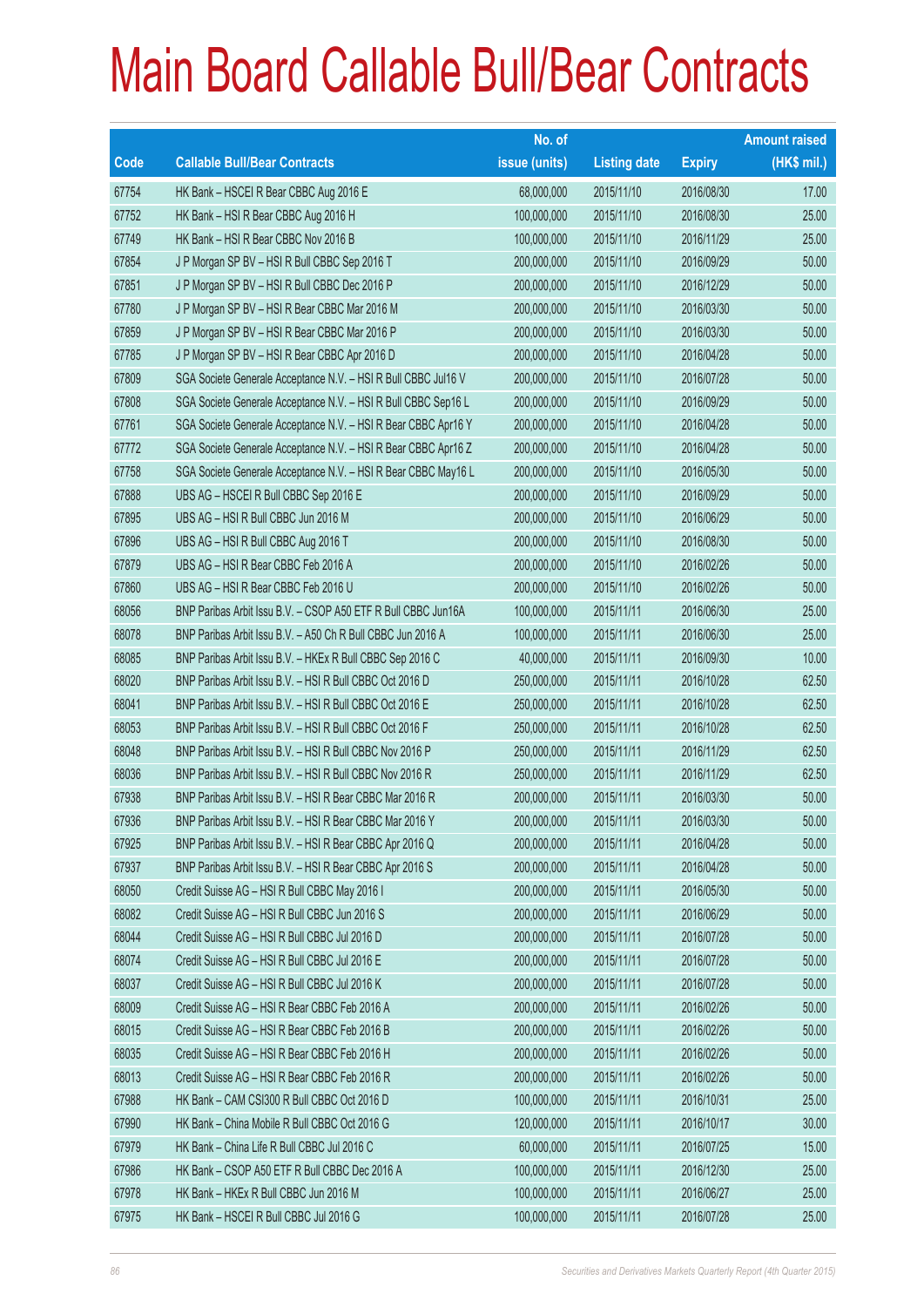|       |                                                                | No. of        |                     |               | <b>Amount raised</b> |
|-------|----------------------------------------------------------------|---------------|---------------------|---------------|----------------------|
| Code  | <b>Callable Bull/Bear Contracts</b>                            | issue (units) | <b>Listing date</b> | <b>Expiry</b> | $(HK$$ mil.)         |
| 67974 | HK Bank - HSI R Bull CBBC Jul 2016 X                           | 150,000,000   | 2015/11/11          | 2016/07/28    | 37.50                |
| 67973 | HK Bank - HSI R Bull CBBC Aug 2016 Q                           | 150,000,000   | 2015/11/11          | 2016/08/30    | 37.50                |
| 67972 | HK Bank - HSI R Bull CBBC Sep 2016 V                           | 150,000,000   | 2015/11/11          | 2016/09/29    | 37.50                |
| 68186 | J P Morgan SP BV - AIA R Bull CBBC Sep 2016 B                  | 100,000,000   | 2015/11/11          | 2016/09/15    | 25.00                |
| 68187 | J P Morgan SP BV - AIA R Bull CBBC Oct 2016 A                  | 100,000,000   | 2015/11/11          | 2016/10/14    | 25.00                |
| 68191 | J P Morgan SP BV - CKP R Bull CBBC Oct 2016 A                  | 100,000,000   | 2015/11/11          | 2016/10/14    | 25.00                |
| 68194 | J P Morgan SP BV - CKP R Bull CBBC Nov 2016 A                  | 100,000,000   | 2015/11/11          | 2016/11/18    | 25.00                |
| 68157 | J P Morgan SP BV - HKEx R Bull CBBC Sep 2016 B                 | 100,000,000   | 2015/11/11          | 2016/09/15    | 25.00                |
| 68197 | J P Morgan SP BV - HKEx R Bull CBBC Oct 2016 F                 | 100,000,000   | 2015/11/11          | 2016/10/14    | 25.00                |
| 68159 | J P Morgan SP BV - HKEx R Bear CBBC Jul 2016 A                 | 100,000,000   | 2015/11/11          | 2016/07/15    | 38.00                |
| 68120 | J P Morgan SP BV - HSI R Bull CBBC Sep 2016 U                  | 200,000,000   | 2015/11/11          | 2016/09/29    | 50.00                |
| 68129 | J P Morgan SP BV - HSI R Bull CBBC Oct 2016 X                  | 200,000,000   | 2015/11/11          | 2016/10/28    | 50.00                |
| 68123 | J P Morgan SP BV - HSI R Bull CBBC Nov 2016 W                  | 200,000,000   | 2015/11/11          | 2016/11/29    | 50.00                |
| 68137 | J P Morgan SP BV - HSI R Bull CBBC Dec 2016 Q                  | 200,000,000   | 2015/11/11          | 2016/12/29    | 50.00                |
| 67953 | J P Morgan SP BV - HSI R Bear CBBC Feb 2016 Y                  | 200,000,000   | 2015/11/11          | 2016/02/26    | 50.00                |
| 67958 | J P Morgan SP BV - HSI R Bear CBBC Mar 2016 Q                  | 200,000,000   | 2015/11/11          | 2016/03/30    | 50.00                |
| 67965 | J P Morgan SP BV - HSI R Bear CBBC Mar 2016 R                  | 200,000,000   | 2015/11/11          | 2016/03/30    | 50.00                |
| 67969 | J P Morgan SP BV - HSI R Bear CBBC Apr 2016 E                  | 200,000,000   | 2015/11/11          | 2016/04/28    | 50.00                |
| 68171 | J P Morgan SP BV - Tencent R Bull CBBC Jun 2016 E              | 100,000,000   | 2015/11/11          | 2016/06/17    | 25.00                |
| 68182 | J P Morgan SP BV - Tencent R Bear CBBC Jun 2016 B              | 100,000,000   | 2015/11/11          | 2016/06/17    | 25.00                |
| 68196 | J P Morgan SP BV - Tracker Fund R Bull CBBC Dec 2016 A         | 100,000,000   | 2015/11/11          | 2016/12/16    | 25.00                |
| 68198 | J P Morgan SP BV - Tracker Fund R Bull CBBC Dec 2016 B         | 100,000,000   | 2015/11/11          | 2016/12/16    | 25.00                |
| 68004 | SGA Societe Generale Acceptance N.V. - HSI R Bull CBBC Jun16 H | 200,000,000   | 2015/11/11          | 2016/06/29    | 50.00                |
| 68007 | SGA Societe Generale Acceptance N.V. - HSI R Bull CBBC Jun16 L | 200,000,000   | 2015/11/11          | 2016/06/29    | 50.00                |
| 68003 | SGA Societe Generale Acceptance N.V. - HSI R Bull CBBC Jun16 O | 200,000,000   | 2015/11/11          | 2016/06/29    | 50.00                |
| 67993 | SGA Societe Generale Acceptance N.V. - HSI R Bull CBBC Jun16 U | 400,000,000   | 2015/11/11          | 2016/06/29    | 100.00               |
| 68000 | SGA Societe Generale Acceptance N.V. - HSI R Bull CBBC Jul16 O | 400,000,000   | 2015/11/11          | 2016/07/28    | 100.00               |
| 68001 | SGA Societe Generale Acceptance N.V. - HSI R Bull CBBC Oct16 C | 200,000,000   | 2015/11/11          | 2016/10/28    | 50.00                |
| 67942 | SGA Societe Generale Acceptance N.V. - HSI R Bear CBBC May16 J | 200,000,000   | 2015/11/11          | 2016/05/30    | 50.00                |
| 67944 | SGA Societe Generale Acceptance N.V. - HSI R Bear CBBC May16 M | 200,000,000   | 2015/11/11          | 2016/05/30    | 50.00                |
| 67952 | SGA Societe Generale Acceptance N.V. - HSI R Bear CBBC May16 N | 200,000,000   | 2015/11/11          | 2016/05/30    | 50.00                |
| 68008 | SGA Societe Generale Acceptance N.V. - HSI R Bear CBBC May16 O | 200,000,000   | 2015/11/11          | 2016/05/30    | 50.00                |
| 68119 | UBS AG - HSI R Bull CBBC Jun 2016 A                            | 200,000,000   | 2015/11/11          | 2016/06/29    | 50.00                |
| 68097 | UBS AG - HSI R Bull CBBC Jun 2016 Z                            | 200,000,000   | 2015/11/11          | 2016/06/29    | 50.00                |
| 68098 | UBS AG - HSI R Bull CBBC Jul 2016 R                            | 200,000,000   | 2015/11/11          | 2016/07/28    | 50.00                |
| 68115 | UBS AG - HSI R Bull CBBC Jul 2016 S                            | 200,000,000   | 2015/11/11          | 2016/07/28    | 50.00                |
| 68101 | UBS AG - HSI R Bull CBBC Sep 2016 H                            | 200,000,000   | 2015/11/11          | 2016/09/29    | 50.00                |
| 68116 | UBS AG - HSI R Bull CBBC Sep 2016 J                            | 200,000,000   | 2015/11/11          | 2016/09/29    | 50.00                |
| 68087 | UBS AG - HSI R Bear CBBC Feb 2016 D                            | 200,000,000   | 2015/11/11          | 2016/02/26    | 50.00                |
| 68090 | UBS AG - HSI R Bear CBBC Feb 2016 N                            | 200,000,000   | 2015/11/11          | 2016/02/26    | 50.00                |
| 68091 | UBS AG - HSI R Bear CBBC Feb 2016 O                            | 200,000,000   | 2015/11/11          | 2016/02/26    | 50.00                |
| 68086 | UBS AG - HSI R Bear CBBC Feb 2016 S                            | 200,000,000   | 2015/11/11          | 2016/02/26    | 50.00                |
| 68317 | Credit Suisse AG - HSI R Bull CBBC May 2016 J                  | 200,000,000   | 2015/11/12          | 2016/05/30    | 50.00                |
| 68312 | Credit Suisse AG - HSI R Bull CBBC Jun 2016 T                  | 200,000,000   | 2015/11/12          | 2016/06/29    | 50.00                |
| 68311 | Credit Suisse AG - HSI R Bear CBBC Mar 2016 L                  | 200,000,000   | 2015/11/12          | 2016/03/30    | 50.00                |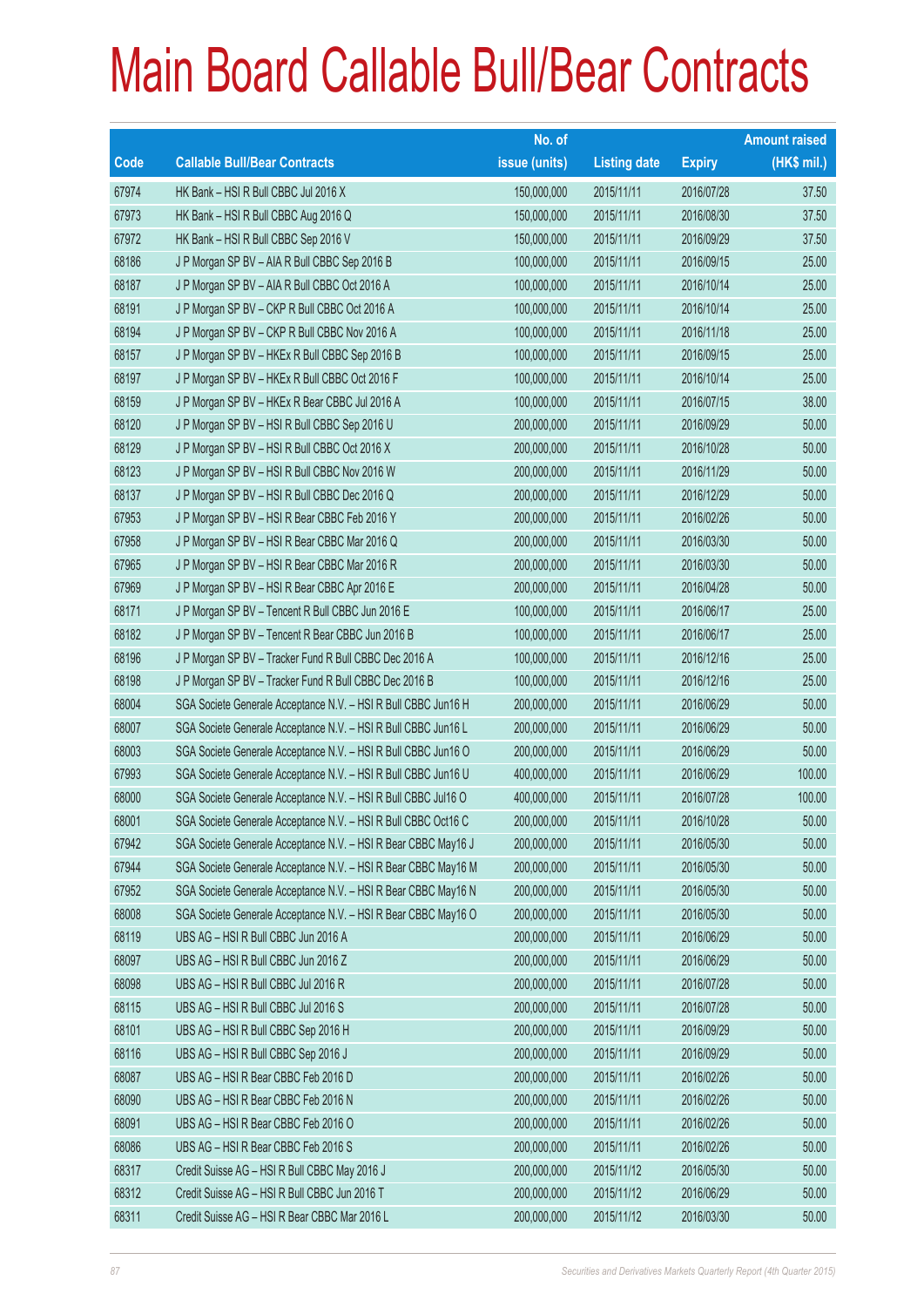|       |                                                                | No. of        |                     |               | <b>Amount raised</b> |
|-------|----------------------------------------------------------------|---------------|---------------------|---------------|----------------------|
| Code  | <b>Callable Bull/Bear Contracts</b>                            | issue (units) | <b>Listing date</b> | <b>Expiry</b> | $(HK$$ mil.)         |
| 68299 | Credit Suisse AG - HSI R Bear CBBC Mar 2016 N                  | 200,000,000   | 2015/11/12          | 2016/03/30    | 50.00                |
| 68352 | Goldman Sachs SP (Asia) - HSI R Bear CBBC Apr 2016 B           | 200,000,000   | 2015/11/12          | 2016/04/28    | 50.80                |
| 68210 | HK Bank - CITIC Sec R Bull CBBC Sep 2016 D                     | 60,000,000    | 2015/11/12          | 2016/09/19    | 24.60                |
| 68199 | HK Bank - CNOOC R Bull CBBC Oct 2016 E                         | 60,000,000    | 2015/11/12          | 2016/10/26    | 15.00                |
| 68204 | HK Bank - A50 R Bull CBBC Aug 2016 E                           | 100,000,000   | 2015/11/12          | 2016/08/29    | 25.00                |
| 68200 | HK Bank - HSI R Bull CBBC Jul 2016 Y                           | 150,000,000   | 2015/11/12          | 2016/07/28    | 37.50                |
| 68213 | HK Bank - Haitong Sec R Bull CBBC Aug 2016 D                   | 60,000,000    | 2015/11/12          | 2016/08/29    | 15.00                |
| 68234 | HK Bank - PetCh R Bull CBBC Nov 2016 E                         | 60,000,000    | 2015/11/12          | 2016/11/23    | 15.00                |
| 68323 | J P Morgan SP BV - CSOP A50 ETF R Bull CBBC Dec 2016 A         | 100,000,000   | 2015/11/12          | 2016/12/30    | 25.00                |
| 68324 | J P Morgan SP BV - CSOP A50 ETF R Bear CBBC Sep 2016 B         | 100,000,000   | 2015/11/12          | 2016/09/15    | 25.00                |
| 68329 | J P Morgan SP BV - A50 China R Bull CBBC Dec 2016 A            | 100,000,000   | 2015/11/12          | 2016/12/30    | 25.00                |
| 68283 | J P Morgan SP BV - HSI R Bull CBBC Oct 2016 Y                  | 200,000,000   | 2015/11/12          | 2016/10/28    | 50.00                |
| 68298 | J P Morgan SP BV - HSI R Bull CBBC Nov 2016 X                  | 200,000,000   | 2015/11/12          | 2016/11/29    | 50.00                |
| 68297 | J P Morgan SP BV - HSI R Bull CBBC Dec 2016 R                  | 200,000,000   | 2015/11/12          | 2016/12/29    | 50.00                |
| 68330 | J P Morgan SP BV - HSI R Bear CBBC Feb 2016 L                  | 200,000,000   | 2015/11/12          | 2016/02/26    | 50.00                |
| 68342 | J P Morgan SP BV - HSI R Bear CBBC Feb 2016 M                  | 200,000,000   | 2015/11/12          | 2016/02/26    | 50.00                |
| 68343 | J P Morgan SP BV - HSI R Bear CBBC Mar 2016 A                  | 200,000,000   | 2015/11/12          | 2016/03/30    | 50.00                |
| 68350 | J P Morgan SP BV - HSI R Bear CBBC Apr 2016 G                  | 200,000,000   | 2015/11/12          | 2016/04/28    | 50.00                |
| 68325 | J P Morgan SP BV - Ping An R Bull CBBC Oct 2016 E              | 100,000,000   | 2015/11/12          | 2016/10/14    | 25.00                |
| 68250 | SGA Societe Generale Acceptance N.V. - HSI R Bull CBBC May16 L | 200,000,000   | 2015/11/12          | 2016/05/30    | 50.00                |
| 68236 | SGA Societe Generale Acceptance N.V. - HSI R Bull CBBC Jun16 M | 200,000,000   | 2015/11/12          | 2016/06/29    | 50.00                |
| 68235 | SGA Societe Generale Acceptance N.V. - HSI R Bull CBBC Oct16 D | 200,000,000   | 2015/11/12          | 2016/10/28    | 50.00                |
| 68275 | SGA Societe Generale Acceptance N.V. - HSI R Bull CBBC Oct16 E | 200,000,000   | 2015/11/12          | 2016/10/28    | 50.00                |
| 68279 | SGA Societe Generale Acceptance N.V. - HSI R Bear CBBC Jun16 V | 200,000,000   | 2015/11/12          | 2016/06/29    | 50.00                |
| 68281 | SGA Societe Generale Acceptance N.V. - HSI R Bear CBBC Jun16 W | 200,000,000   | 2015/11/12          | 2016/06/29    | 50.00                |
| 68364 | UBS AG - HSBC R Bull CBBC Nov 2016 B                           | 100,000,000   | 2015/11/12          | 2016/11/21    | 25.00                |
| 68383 | UBS AG - HSI R Bull CBBC Jun 2016 F                            | 200,000,000   | 2015/11/12          | 2016/06/29    | 50.00                |
| 68385 | UBS AG - HSI R Bull CBBC Jul 2016 V                            | 200,000,000   | 2015/11/12          | 2016/07/28    | 50.00                |
| 68401 | UBS AG - HSI R Bear CBBC Feb 2016 T                            | 200,000,000   | 2015/11/12          | 2016/02/26    | 50.00                |
| 68408 | UBS AG - HSI R Bear CBBC Feb 2016 X                            | 200,000,000   | 2015/11/12          | 2016/02/26    | 50.00                |
| 68371 | UBS AG - Ping An R Bull CBBC Nov 2016 D                        | 100,000,000   | 2015/11/12          | 2016/11/28    | 25.00                |
| 68370 | UBS AG - TCH R Bull CBBC Jul 2016 B                            | 50,000,000    | 2015/11/12          | 2016/07/11    | 12.50                |
| 68460 | BNP Paribas Arbit Issu B.V. - HSI R Bear CBBC Mar 2016 W       | 200,000,000   | 2015/11/13          | 2016/03/30    | 50.00                |
| 68469 | Credit Suisse AG - HSI R Bull CBBC Jul 2016 N                  | 200,000,000   | 2015/11/13          | 2016/07/28    | 50.00                |
| 68470 | Credit Suisse AG - HSI R Bull CBBC Jul 2016 V                  | 200,000,000   | 2015/11/13          | 2016/07/28    | 50.00                |
| 68471 | Credit Suisse AG - HSI R Bear CBBC Apr 2016 L                  | 200,000,000   | 2015/11/13          | 2016/04/28    | 50.00                |
| 68472 | Credit Suisse AG - HSI R Bear CBBC Apr 2016 R                  | 200,000,000   | 2015/11/13          | 2016/04/28    | 50.00                |
| 68480 | Credit Suisse AG - HSI R Bear CBBC Apr 2016 V                  | 200,000,000   | 2015/11/13          | 2016/04/28    | 50.00                |
| 68468 | Bank of East Asia - CKH R Bull CBBC Jan 2017 A                 | 40,000,000    | 2015/11/13          | 2017/01/13    | 10.00                |
| 68464 | Bank of East Asia - HSBC Holdings R Bull CBBC Dec 2016 B       | 40,000,000    | 2015/11/13          | 2016/12/01    | 10.00                |
| 68467 | Bank of East Asia - TCH R Bull CBBC Dec 2016 A                 | 40,000,000    | 2015/11/13          | 2016/12/02    | 10.00                |
| 68410 | HK Bank - CSOP A50 ETF R Bull CBBC Aug 2016 I                  | 100,000,000   | 2015/11/13          | 2016/08/22    | 25.00                |
| 68443 | J P Morgan SP BV - HSI R Bull CBBC Dec 2016 S                  | 200,000,000   | 2015/11/13          | 2016/12/29    | 50.00                |
| 68449 | J P Morgan SP BV - HSI R Bull CBBC Dec 2016 T                  | 200,000,000   | 2015/11/13          | 2016/12/29    | 50.00                |
| 68546 | J P Morgan SP BV - HSI R Bear CBBC Feb 2016 O                  | 200,000,000   | 2015/11/13          | 2016/02/26    | 50.00                |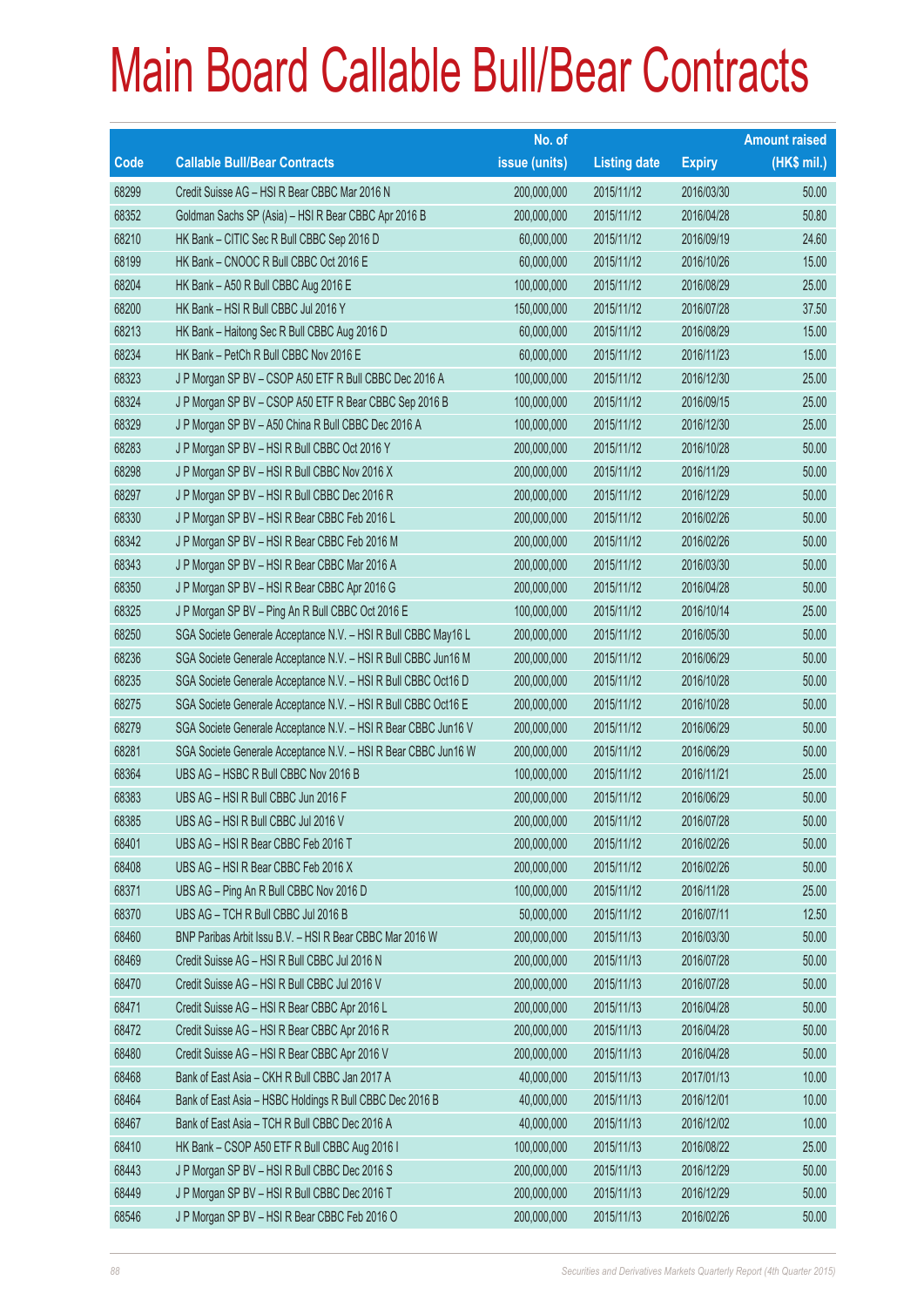|       |                                                                | No. of        |                     |               | <b>Amount raised</b> |
|-------|----------------------------------------------------------------|---------------|---------------------|---------------|----------------------|
| Code  | <b>Callable Bull/Bear Contracts</b>                            | issue (units) | <b>Listing date</b> | <b>Expiry</b> | $(HK$$ mil.)         |
| 68547 | J P Morgan SP BV - HSI R Bear CBBC Apr 2016 F                  | 200,000,000   | 2015/11/13          | 2016/04/28    | 50.00                |
| 68418 | SGA Societe Generale Acceptance N.V. - HSI R Bull CBBC May16 M | 200,000,000   | 2015/11/13          | 2016/05/30    | 50.00                |
| 68441 | SGA Societe Generale Acceptance N.V. - HSI R Bull CBBC May16 N | 200,000,000   | 2015/11/13          | 2016/05/30    | 50.00                |
| 68440 | SGA Societe Generale Acceptance N.V. - HSI R Bull CBBC Oct16 F | 200,000,000   | 2015/11/13          | 2016/10/28    | 50.00                |
| 68459 | SGA Societe Generale Acceptance N.V. - HSI R Bear CBBC Jun16 X | 200,000,000   | 2015/11/13          | 2016/06/29    | 50.00                |
| 68482 | UBS AG - HSI R Bull CBBC Aug 2016 F                            | 200,000,000   | 2015/11/13          | 2016/08/30    | 50.00                |
| 68509 | UBS AG - HSI R Bull CBBC Aug 2016 G                            | 200,000,000   | 2015/11/13          | 2016/08/30    | 50.00                |
| 68522 | UBS AG - HSI R Bear CBBC Feb 2016 B                            | 200,000,000   | 2015/11/13          | 2016/02/26    | 50.00                |
| 68523 | UBS AG - HSI R Bear CBBC Feb 2016 E                            | 200,000,000   | 2015/11/13          | 2016/02/26    | 50.00                |
| 68524 | UBS AG - HSI R Bear CBBC Feb 2016 G                            | 200,000,000   | 2015/11/13          | 2016/02/26    | 50.00                |
| 68785 | BNP Paribas Arbit Issu B.V. - CAM CSI300 R Bull CBBC Sep16 F   | 100,000,000   | 2015/11/16          | 2016/09/30    | 25.00                |
| 68752 | BNP Paribas Arbit Issu B.V. - CSOP A50 ETF R Bull CBBC Jun16B  | 100,000,000   | 2015/11/16          | 2016/06/30    | 25.00                |
| 68784 | BNP Paribas Arbit Issu B.V. - A50 Ch R Bull CBBC Jun 2016 B    | 100,000,000   | 2015/11/16          | 2016/06/30    | 25.00                |
| 68663 | BNP Paribas Arbit Issu B.V. - HSI R Bull CBBC Nov 2016 A       | 250,000,000   | 2015/11/16          | 2016/11/29    | 62.50                |
| 68703 | BNP Paribas Arbit Issu B.V. - HSI R Bear CBBC Apr 2016 L       | 200,000,000   | 2015/11/16          | 2016/04/28    | 50.00                |
| 68595 | Credit Suisse AG - CSOP A50 ETF R Bull CBBC Aug 2016 A         | 100,000,000   | 2015/11/16          | 2016/08/31    | 25.00                |
| 68603 | Credit Suisse AG - A50 China R Bull CBBC Aug 2016 A            | 100,000,000   | 2015/11/16          | 2016/08/31    | 25.00                |
| 68609 | Credit Suisse AG - HKEx R Bull CBBC Jul 2016 B                 | 100,000,000   | 2015/11/16          | 2016/07/29    | 25.00                |
| 68610 | Credit Suisse AG - HKEx R Bull CBBC Sep 2016 A                 | 100,000,000   | 2015/11/16          | 2016/09/30    | 25.00                |
| 68619 | Credit Suisse AG - HSI R Bull CBBC Jun 2016 M                  | 200,000,000   | 2015/11/16          | 2016/06/29    | 50.00                |
| 68615 | Credit Suisse AG - HSI R Bull CBBC Jun 2016 U                  | 200,000,000   | 2015/11/16          | 2016/06/29    | 50.00                |
| 68626 | Credit Suisse AG - HSI R Bear CBBC Feb 2016 F                  | 200,000,000   | 2015/11/16          | 2016/02/26    | 50.00                |
| 68589 | Credit Suisse AG - HSI R Bear CBBC Feb 2016 O                  | 200,000,000   | 2015/11/16          | 2016/02/26    | 50.00                |
| 68625 | Credit Suisse AG - HSI R Bear CBBC Feb 2016 S                  | 200,000,000   | 2015/11/16          | 2016/02/26    | 50.00                |
| 68612 | Credit Suisse AG - TCH R Bear CBBC Mar 2016 A                  | 80,000,000    | 2015/11/16          | 2016/03/31    | 23.20                |
| 68681 | J P Morgan SP BV - CC Bank R Bull CBBC Sep 2016 A              | 100,000,000   | 2015/11/16          | 2016/09/15    | 25.00                |
| 68687 | J P Morgan SP BV - CC Bank R Bull CBBC Sep 2016 B              | 100,000,000   | 2015/11/16          | 2016/09/15    | 25.00                |
| 68676 | JP Morgan SP BV - CSOP A50 ETF R Bull CBBC Dec 2016 B          | 100,000,000   | 2015/11/16          | 2016/12/30    | 25.00                |
| 68678 | J P Morgan SP BV - CSOP A50 ETF R Bear CBBC Oct 2016 A         | 100,000,000   | 2015/11/16          | 2016/10/14    | 25.00                |
| 68646 | J P Morgan SP BV - HSI R Bull CBBC Oct 2016 Z                  | 200,000,000   | 2015/11/16          | 2016/10/28    | 50.00                |
| 68653 | J P Morgan SP BV - HSI R Bull CBBC Dec 2016 U                  | 200,000,000   | 2015/11/16          | 2016/12/29    | 50.00                |
| 68583 | J P Morgan SP BV - HSI R Bear CBBC Feb 2016 X                  | 200,000,000   | 2015/11/16          | 2016/02/26    | 50.00                |
| 68667 | J P Morgan SP BV - HSI R Bear CBBC Mar 2016 N                  | 200,000,000   | 2015/11/16          | 2016/03/30    | 50.00                |
| 68553 | SGA Societe Generale Acceptance N.V. - HSI R Bull CBBC May16 O | 200,000,000   | 2015/11/16          | 2016/05/30    | 50.00                |
| 68569 | SGA Societe Generale Acceptance N.V. - HSI R Bear CBBC Apr16 G | 200,000,000   | 2015/11/16          | 2016/04/28    | 50.00                |
| 68570 | SGA Societe Generale Acceptance N.V. - HSI R Bear CBBC Jun16 Y | 200,000,000   | 2015/11/16          | 2016/06/29    | 50.00                |
| 68635 | UBS AG - HSI R Bull CBBC Nov 2016 H                            | 200,000,000   | 2015/11/16          | 2016/11/29    | 50.00                |
| 68627 | UBS AG - HSI R Bear CBBC Feb 2016 I                            | 200,000,000   | 2015/11/16          | 2016/02/26    | 50.00                |
| 68936 | BNP Paribas Arbit Issu B.V. - HSI R Bull CBBC Oct 2016 G       | 250,000,000   | 2015/11/17          | 2016/10/28    | 62.50                |
| 68933 | BNP Paribas Arbit Issu B.V. - HSI R Bull CBBC Nov 2016 Q       | 250,000,000   | 2015/11/17          | 2016/11/29    | 62.50                |
| 68928 | BNP Paribas Arbit Issu B.V. - HSI R Bull CBBC Dec 2016 Z       | 250,000,000   | 2015/11/17          | 2016/12/29    | 62.50                |
| 69021 | BNP Paribas Arbit Issu B.V. - HSI R Bear CBBC Mar 2016 B       | 200,000,000   | 2015/11/17          | 2016/03/30    | 50.00                |
| 69016 | BNP Paribas Arbit Issu B.V. - HSI R Bear CBBC Mar 2016 X       | 200,000,000   | 2015/11/17          | 2016/03/30    | 50.00                |
| 69017 | BNP Paribas Arbit Issu B.V. - HSI R Bear CBBC Apr 2016 N       | 200,000,000   | 2015/11/17          | 2016/04/28    | 50.00                |
| 69010 | Credit Suisse AG - HSI R Bull CBBC May 2016 A                  | 200,000,000   | 2015/11/17          | 2016/05/30    | 50.00                |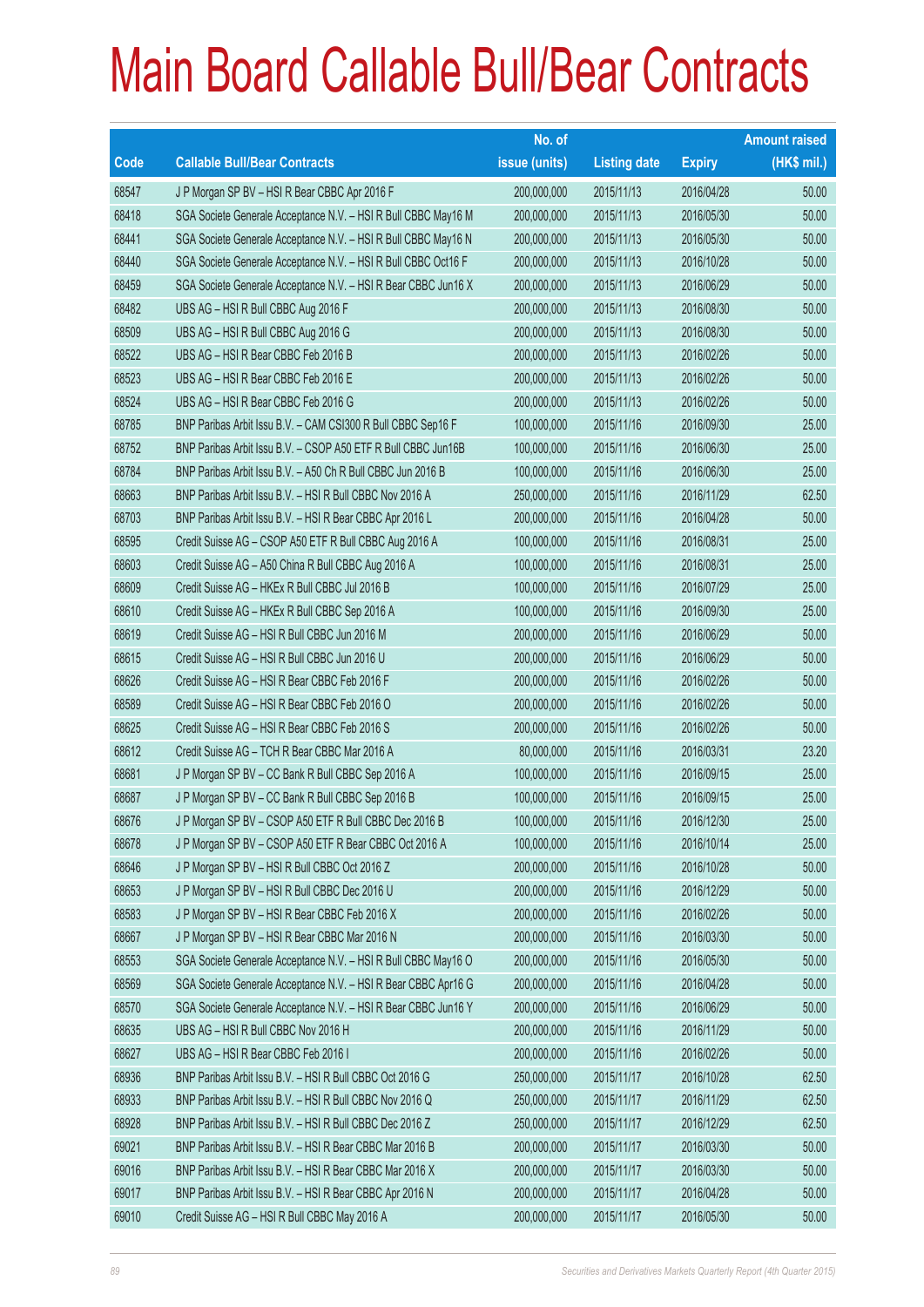|       |                                                                | No. of        |                     |               | <b>Amount raised</b> |
|-------|----------------------------------------------------------------|---------------|---------------------|---------------|----------------------|
| Code  | <b>Callable Bull/Bear Contracts</b>                            | issue (units) | <b>Listing date</b> | <b>Expiry</b> | $(HK$$ mil.)         |
| 69009 | Credit Suisse AG - HSI R Bull CBBC May 2016 K                  | 200,000,000   | 2015/11/17          | 2016/05/30    | 50.00                |
| 69015 | Credit Suisse AG - HSI R Bull CBBC May 2016 M                  | 200,000,000   | 2015/11/17          | 2016/05/30    | 50.00                |
| 69035 | Credit Suisse AG - HSI R Bull CBBC May 2016 W                  | 200,000,000   | 2015/11/17          | 2016/05/30    | 50.00                |
| 69056 | Credit Suisse AG - HSI R Bear CBBC Mar 2016 J                  | 200,000,000   | 2015/11/17          | 2016/03/30    | 50.00                |
| 69057 | Credit Suisse AG - HSI R Bear CBBC Mar 2016 K                  | 200,000,000   | 2015/11/17          | 2016/03/30    | 50.00                |
| 69036 | Credit Suisse AG - HSI R Bear CBBC Mar 2016 M                  | 200,000,000   | 2015/11/17          | 2016/03/30    | 50.00                |
| 69042 | Credit Suisse AG - HSI R Bear CBBC Mar 2016 R                  | 200,000,000   | 2015/11/17          | 2016/03/30    | 50.00                |
| 69055 | Credit Suisse AG - HSI R Bear CBBC Mar 2016 S                  | 200,000,000   | 2015/11/17          | 2016/03/30    | 50.00                |
| 68952 | Bank of East Asia - CITIC Sec R Bull CBBC Dec 2016 B           | 30,000,000    | 2015/11/17          | 2016/12/06    | 13.50                |
| 68962 | Bank of East Asia - A50 China R Bull CBBC Nov 2016 A           | 60,000,000    | 2015/11/17          | 2016/11/21    | 15.00                |
| 68957 | Bank of East Asia - HKEx R Bull CBBC Nov 2016 A                | 40,000,000    | 2015/11/17          | 2016/11/18    | 10.00                |
| 68961 | Bank of East Asia - HKEx R Bear CBBC Nov 2016 A                | 40,000,000    | 2015/11/17          | 2016/11/18    | 10.00                |
| 68955 | Bank of East Asia - Haitong Sec R Bull CBBC Dec 2016 F         | 35,000,000    | 2015/11/17          | 2016/12/07    | 10.50                |
| 68835 | HK Bank - AIA R Bull CBBC Sep 2016 F                           | 60,000,000    | 2015/11/17          | 2016/09/26    | 19.80                |
| 68793 | HK Bank - CAM CSI300 R Bull CBBC Oct 2016 E                    | 100,000,000   | 2015/11/17          | 2016/10/17    | 36.00                |
| 68830 | HK Bank - CITIC Sec R Bull CBBC Sep 2016 E                     | 60,000,000    | 2015/11/17          | 2016/09/12    | 22.80                |
| 68831 | HK Bank - CM Bank R Bull CBBC Oct 2016 D                       | 40,000,000    | 2015/11/17          | 2016/10/24    | 10.80                |
| 68791 | HK Bank - CSOP A50 ETF R Bull CBBC Aug 2016 J                  | 100,000,000   | 2015/11/17          | 2016/08/18    | 25.00                |
| 68792 | HK Bank - A50 R Bull CBBC Oct 2016 E                           | 100,000,000   | 2015/11/17          | 2016/10/31    | 25.00                |
| 68825 | HK Bank - Galaxy Ent R Bear CBBC Jul 2016 A                    | 50,000,000    | 2015/11/17          | 2016/07/25    | 30.50                |
| 68824 | HK Bank - Galaxy Ent R Bear CBBC Nov 2016 B                    | 50,000,000    | 2015/11/17          | 2016/11/28    | 12.50                |
| 68832 | HK Bank - HSI R Bear CBBC Sep 2016 F                           | 100,000,000   | 2015/11/17          | 2016/09/29    | 25.00                |
| 68798 | HK Bank - Sands China R Bear CBBC Apr 2016 B                   | 50,000,000    | 2015/11/17          | 2016/04/25    | 24.50                |
| 68800 | HK Bank - Sands China R Bear CBBC Nov 2016 C                   | 50,000,000    | 2015/11/17          | 2016/11/28    | 12.50                |
| 68805 | HK Bank - TCH R Bull CBBC Jul 2016 O                           | 100,000,000   | 2015/11/17          | 2016/07/25    | 25.00                |
| 69074 | J P Morgan SP BV - China Life R Bull CBBC Oct 2016 A           | 100,000,000   | 2015/11/17          | 2016/10/14    | 25.00                |
| 69081 | J P Morgan SP BV - HSI R Bull CBBC Nov 2016 B                  | 200,000,000   | 2015/11/17          | 2016/11/29    | 50.00                |
| 68973 | J P Morgan SP BV - HSI R Bull CBBC Nov 2016 Y                  | 200,000,000   | 2015/11/17          | 2016/11/29    | 50.00                |
| 69080 | J P Morgan SP BV - HSI R Bull CBBC Nov 2016 Z                  | 200,000,000   | 2015/11/17          | 2016/11/29    | 50.00                |
| 68967 | J P Morgan SP BV - HSI R Bull CBBC Dec 2016 V                  | 200,000,000   | 2015/11/17          | 2016/12/29    | 50.00                |
| 69092 | J P Morgan SP BV - HSI R Bull CBBC Dec 2016 W                  | 200,000,000   | 2015/11/17          | 2016/12/29    | 50.00                |
| 69076 | J P Morgan SP BV - HSI R Bear CBBC Feb 2016 P                  | 200,000,000   | 2015/11/17          | 2016/02/26    | 50.00                |
| 69077 | J P Morgan SP BV - HSI R Bear CBBC Mar 2016 O                  | 200,000,000   | 2015/11/17          | 2016/03/30    | 50.00                |
| 69078 | J P Morgan SP BV - HSI R Bear CBBC Apr 2016 H                  | 200,000,000   | 2015/11/17          | 2016/04/28    | 50.00                |
| 68947 | Macquarie Bank Ltd. - HSI R Bull CBBC May 2016 A               | 40,000,000    | 2015/11/17          | 2016/05/30    | 10.20                |
| 68948 | Macquarie Bank Ltd. - HSI R Bull CBBC May 2016 B               | 40,000,000    | 2015/11/17          | 2016/05/30    | 10.00                |
| 68950 | Macquarie Bank Ltd. - HSI R Bull CBBC May 2016 C               | 40,000,000    | 2015/11/17          | 2016/05/30    | 10.40                |
| 69060 | Macquarie Bank Ltd. - HSI R Bear CBBC May 2016 C               | 40,000,000    | 2015/11/17          | 2016/05/30    | 10.40                |
| 69069 | Macquarie Bank Ltd. - HSI R Bear CBBC May 2016 D               | 40,000,000    | 2015/11/17          | 2016/05/30    | 10.20                |
| 69072 | Macquarie Bank Ltd. - HSI R Bear CBBC May 2016 E               | 40,000,000    | 2015/11/17          | 2016/05/30    | 10.00                |
| 68839 | SGA Societe Generale Acceptance N.V. - HSI R Bull CBBC Jun16 N | 200,000,000   | 2015/11/17          | 2016/06/29    | 50.00                |
| 68906 | SGA Societe Generale Acceptance N.V. - HSI R Bull CBBC Jun16 Q | 200,000,000   | 2015/11/17          | 2016/06/29    | 50.00                |
| 68995 | SGA Societe Generale Acceptance N.V. - HSI R Bear CBBC May16 A | 200,000,000   | 2015/11/17          | 2016/05/30    | 50.00                |
| 69008 | SGA Societe Generale Acceptance N.V. - HSI R Bear CBBC May16 P | 400,000,000   | 2015/11/17          | 2016/05/30    | 100.00               |
| 68979 | SGA Societe Generale Acceptance N.V. - HSI R Bear CBBC May16 Q | 200,000,000   | 2015/11/17          | 2016/05/30    | 50.00                |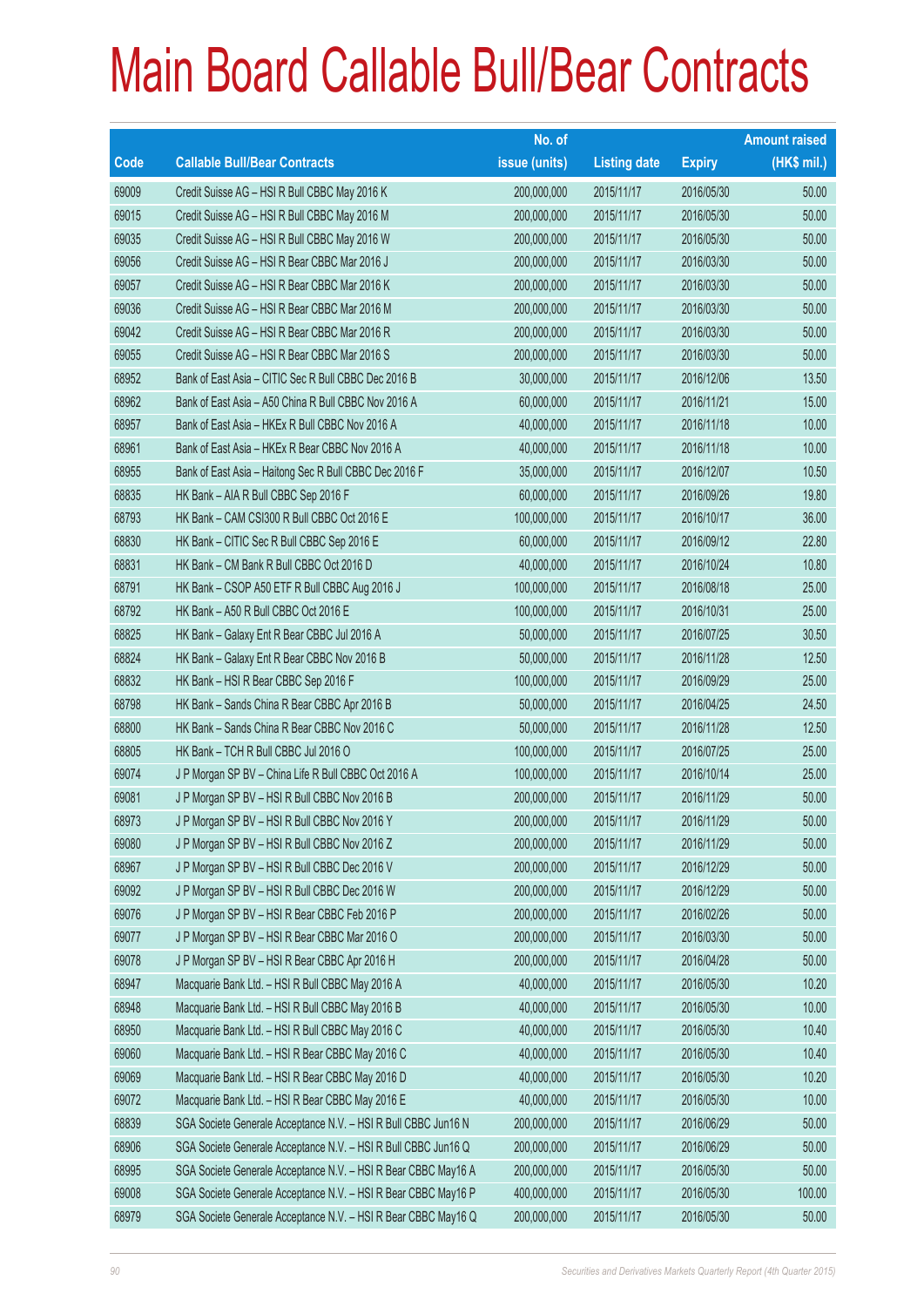|       |                                                                | No. of        |                     |               | <b>Amount raised</b> |
|-------|----------------------------------------------------------------|---------------|---------------------|---------------|----------------------|
| Code  | <b>Callable Bull/Bear Contracts</b>                            | issue (units) | <b>Listing date</b> | <b>Expiry</b> | $(HK$$ mil.)         |
| 69006 | SGA Societe Generale Acceptance N.V. - HSI R Bear CBBC Jun16 Z | 200,000,000   | 2015/11/17          | 2016/06/29    | 50.00                |
| 69025 | UBS AG - HSI R Bull CBBC Oct 2016 L                            | 200,000,000   | 2015/11/17          | 2016/10/28    | 50.00                |
| 69027 | UBS AG - HSI R Bull CBBC Nov 2016 I                            | 200,000,000   | 2015/11/17          | 2016/11/29    | 50.00                |
| 69031 | UBS AG - HSI R Bear CBBC Feb 2016 J                            | 200,000,000   | 2015/11/17          | 2016/02/26    | 50.00                |
| 69034 | UBS AG - HSI R Bear CBBC Feb 2016 M                            | 200,000,000   | 2015/11/17          | 2016/02/26    | 50.00                |
| 69032 | UBS AG - HSI R Bear CBBC Feb 2016 Y                            | 200,000,000   | 2015/11/17          | 2016/02/26    | 50.00                |
| 69154 | BNP Paribas Arbit Issu B.V. - HSCEI R Bear CBBC Apr 2016 H     | 100,000,000   | 2015/11/18          | 2016/04/28    | 25.00                |
| 69140 | BNP Paribas Arbit Issu B.V. - HSI R Bear CBBC Apr 2016 X       | 200,000,000   | 2015/11/18          | 2016/04/28    | 50.00                |
| 69134 | Credit Suisse AG - HSCEI R Bear CBBC Feb 2016 C                | 100,000,000   | 2015/11/18          | 2016/02/26    | 25.00                |
| 69138 | Credit Suisse AG - HSI R Bull CBBC Sep 2016 U                  | 200,000,000   | 2015/11/18          | 2016/09/29    | 50.00                |
| 69139 | Credit Suisse AG - HSI R Bear CBBC Feb 2016 Q                  | 200,000,000   | 2015/11/18          | 2016/02/26    | 50.00                |
| 69156 | Credit Suisse AG - HSI R Bear CBBC Feb 2016 T                  | 200,000,000   | 2015/11/18          | 2016/02/26    | 50.00                |
| 69100 | HK Bank - CKH R Bull CBBC Dec 2016 A                           | 60,000,000    | 2015/11/18          | 2016/12/19    | 15.00                |
| 69109 | HK Bank - CKP R Bull CBBC Oct 2016 A                           | 50,000,000    | 2015/11/18          | 2016/10/24    | 12.50                |
| 69111 | HK Bank - CKP R Bull CBBC Dec 2016 A                           | 50,000,000    | 2015/11/18          | 2016/12/12    | 12.50                |
| 69126 | HK Bank - Galaxy Ent R Bull CBBC Oct 2016 D                    | 50,000,000    | 2015/11/18          | 2016/10/31    | 26.50                |
| 69125 | HK Bank - Galaxy Ent R Bull CBBC Dec 2016 C                    | 50,000,000    | 2015/11/18          | 2016/12/12    | 12.50                |
| 69093 | HK Bank - HSI R Bear CBBC Aug 2016 I                           | 100,000,000   | 2015/11/18          | 2016/08/30    | 25.00                |
| 69098 | HK Bank - SHK Ppt R Bull CBBC Dec 2016 D                       | 60,000,000    | 2015/11/18          | 2016/12/23    | 15.00                |
| 69102 | HK Bank - TCH R Bear CBBC Jul 2016 G                           | 100,000,000   | 2015/11/18          | 2016/07/25    | 25.00                |
| 69195 | J P Morgan SP BV - HSI R Bull CBBC Oct 2016 B                  | 200,000,000   | 2015/11/18          | 2016/10/28    | 50.00                |
| 69203 | J P Morgan SP BV - HSI R Bear CBBC Feb 2016 R                  | 200,000,000   | 2015/11/18          | 2016/02/26    | 50.00                |
| 69201 | J P Morgan SP BV - HSI R Bear CBBC Mar 2016 C                  | 200,000,000   | 2015/11/18          | 2016/03/30    | 50.00                |
| 69200 | J P Morgan SP BV - HSI R Bear CBBC Mar 2016 S                  | 200,000,000   | 2015/11/18          | 2016/03/30    | 50.00                |
| 69127 | SGA Societe Generale Acceptance N.V. - HSI R Bull CBBC Oct16 G | 200,000,000   | 2015/11/18          | 2016/10/28    | 50.00                |
| 69133 | SGA Societe Generale Acceptance N.V. - HSI R Bear CBBC Jun16 A | 200,000,000   | 2015/11/18          | 2016/06/29    | 50.00                |
| 69157 | UBS AG - HSI R Bull CBBC Sep 2016 K                            | 200,000,000   | 2015/11/18          | 2016/09/29    | 50.00                |
| 69168 | UBS AG - HSI R Bear CBBC Feb 2016 R                            | 200,000,000   | 2015/11/18          | 2016/02/26    | 50.00                |
| 69169 | UBS AG - HSI R Bear CBBC Feb 2016 V                            | 200,000,000   | 2015/11/18          | 2016/02/26    | 50.00                |
| 69355 | BNP Paribas Arbit Issu B.V. - HKEx R Bull CBBC Sep 2016 D      | 40,000,000    | 2015/11/19          | 2016/09/30    | 10.00                |
| 69353 | BNP Paribas Arbit Issu B.V. - HSI R Bull CBBC Oct 2016 H       | 250,000,000   | 2015/11/19          | 2016/10/28    | 62.50                |
| 69354 | BNP Paribas Arbit Issu B.V. - HSI R Bear CBBC May 2016 A       | 200,000,000   | 2015/11/19          | 2016/05/30    | 50.00                |
| 69279 | Credit Suisse AG - HSI R Bull CBBC Oct 2016 O                  | 200,000,000   | 2015/11/19          | 2016/10/28    | 50.00                |
| 69281 | Credit Suisse AG - HSI R Bull CBBC Oct 2016 P                  | 200,000,000   | 2015/11/19          | 2016/10/28    | 50.00                |
| 69282 | Credit Suisse AG - HSI R Bull CBBC Oct 2016 Q                  | 200,000,000   | 2015/11/19          | 2016/10/28    | 50.00                |
| 69303 | Credit Suisse AG - HSI R Bull CBBC Oct 2016 R                  | 200,000,000   | 2015/11/19          | 2016/10/28    | 50.00                |
| 69272 | Credit Suisse AG - HSI R Bear CBBC Mar 2016 A                  | 200,000,000   | 2015/11/19          | 2016/03/30    | 50.00                |
| 69243 | Credit Suisse AG - HSI R Bear CBBC Mar 2016 O                  | 200,000,000   | 2015/11/19          | 2016/03/30    | 50.00                |
| 69250 | Credit Suisse AG - HSI R Bear CBBC Mar 2016 P                  | 200,000,000   | 2015/11/19          | 2016/03/30    | 50.00                |
| 69219 | HK Bank - AIA R Bull CBBC Oct 2016 E                           | 60,000,000    | 2015/11/19          | 2016/10/24    | 60.60                |
| 69218 | HK Bank - China Life R Bear CBBC Oct 2016 C                    | 50,000,000    | 2015/11/19          | 2016/10/31    | 19.50                |
| 69213 | HK Bank - Sinopec Corp R Bull CBBC Nov 2016 D                  | 80,000,000    | 2015/11/19          | 2016/11/30    | 20.00                |
| 69227 | HK Bank - PetCh R Bull CBBC Dec 2016 F                         | 60,000,000    | 2015/11/19          | 2016/12/08    | 15.00                |
| 69217 | HK Bank - TCH R Bull CBBC Dec 2016 A                           | 100,000,000   | 2015/11/19          | 2016/12/19    | 25.00                |
| 69356 | J P Morgan SP BV - China Mobile R Bull CBBC Oct 2016 A         | 100,000,000   | 2015/11/19          | 2016/10/14    | 25.00                |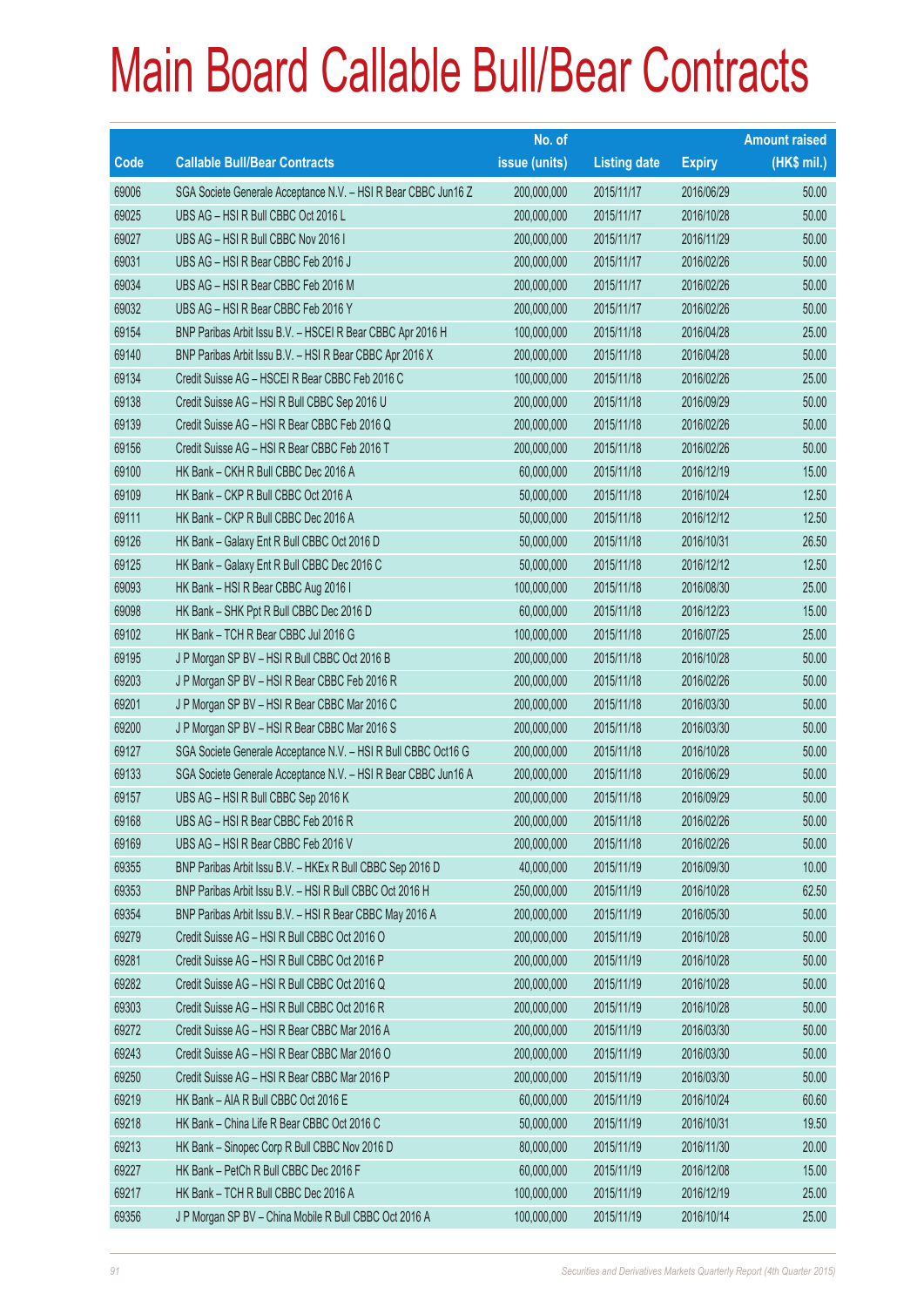|       |                                                                | No. of        |                     |               | <b>Amount raised</b> |
|-------|----------------------------------------------------------------|---------------|---------------------|---------------|----------------------|
| Code  | <b>Callable Bull/Bear Contracts</b>                            | issue (units) | <b>Listing date</b> | <b>Expiry</b> | (HK\$ mil.)          |
| 69391 | J P Morgan SP BV - HSI R Bull CBBC Nov 2016 C                  | 150,000,000   | 2015/11/19          | 2016/11/29    | 37.50                |
| 69410 | J P Morgan SP BV - HSI R Bull CBBC Nov 2016 E                  | 150,000,000   | 2015/11/19          | 2016/11/29    | 37.50                |
| 69411 | J P Morgan SP BV - HSI R Bear CBBC Feb 2016 N                  | 150,000,000   | 2015/11/19          | 2016/02/26    | 37.50                |
| 69304 | J P Morgan SP BV - HSI R Bear CBBC Feb 2016 Q                  | 150,000,000   | 2015/11/19          | 2016/02/26    | 37.50                |
| 69415 | J P Morgan SP BV - HSI R Bear CBBC Mar 2016 B                  | 150,000,000   | 2015/11/19          | 2016/03/30    | 37.50                |
| 69305 | J P Morgan SP BV - HSI R Bear CBBC Mar 2016 T                  | 150,000,000   | 2015/11/19          | 2016/03/30    | 37.50                |
| 69364 | J P Morgan SP BV - Tencent R Bull CBBC Jun 2016 F              | 100,000,000   | 2015/11/19          | 2016/06/17    | 25.00                |
| 69366 | J P Morgan SP BV - Tencent R Bear CBBC Dec 2016 A              | 100,000,000   | 2015/11/19          | 2016/12/16    | 28.00                |
| 69275 | Macquarie Bank Ltd. - HSI R Bull CBBC May 2016 D               | 40,000,000    | 2015/11/19          | 2016/05/30    | 10.00                |
| 69276 | Macquarie Bank Ltd. - HSI R Bear CBBC May 2016 F               | 40,000,000    | 2015/11/19          | 2016/05/30    | 10.00                |
| 69278 | Macquarie Bank Ltd. - HSI R Bear CBBC May 2016 G               | 40,000,000    | 2015/11/19          | 2016/05/30    | 10.20                |
| 69307 | SGA Societe Generale Acceptance N.V. - HSI R Bull CBBC May16 X | 200,000,000   | 2015/11/19          | 2016/05/30    | 50.00                |
| 69342 | SGA Societe Generale Acceptance N.V. - HSI R Bull CBBC Jun16 V | 200,000,000   | 2015/11/19          | 2016/06/29    | 50.00                |
| 69312 | SGA Societe Generale Acceptance N.V. - HSI R Bull CBBC Oct16 H | 200,000,000   | 2015/11/19          | 2016/10/28    | 50.00                |
| 69231 | SGA Societe Generale Acceptance N.V. - HSI R Bear CBBC Apr16 I | 200,000,000   | 2015/11/19          | 2016/04/28    | 50.00                |
| 69236 | SGA Societe Generale Acceptance N.V. - HSI R Bear CBBC Apr16 S | 200,000,000   | 2015/11/19          | 2016/04/28    | 50.00                |
| 69230 | SGA Societe Generale Acceptance N.V. - HSI R Bear CBBC Apr16 X | 200,000,000   | 2015/11/19          | 2016/04/28    | 50.00                |
| 69459 | UBS AG - HSI R Bull CBBC Jun 2016 N                            | 200,000,000   | 2015/11/19          | 2016/06/29    | 50.00                |
| 69460 | UBS AG - HSI R Bull CBBC Oct 2016 M                            | 200,000,000   | 2015/11/19          | 2016/10/28    | 50.00                |
| 69457 | UBS AG - HSI R Bull CBBC Dec 2016 D                            | 200,000,000   | 2015/11/19          | 2016/12/29    | 50.00                |
| 69458 | UBS AG - HSI R Bull CBBC Dec 2016 E                            | 200,000,000   | 2015/11/19          | 2016/12/29    | 50.00                |
| 69454 | UBS AG - HSI R Bear CBBC Feb 2016 Q                            | 200,000,000   | 2015/11/19          | 2016/02/26    | 50.00                |
| 69419 | UBS AG - HSI R Bear CBBC Feb 2016 W                            | 200,000,000   | 2015/11/19          | 2016/02/26    | 50.00                |
| 69455 | UBS AG - HSI R Bear CBBC Feb 2016 Z                            | 200,000,000   | 2015/11/19          | 2016/02/26    | 50.00                |
| 69517 | BNP Paribas Arbit Issu B.V. - HSI R Bull CBBC Oct 2016 I       | 250,000,000   | 2015/11/20          | 2016/10/28    | 62.50                |
| 69523 | Credit Suisse AG - HSI R Bull CBBC Nov 2016 J                  | 200,000,000   | 2015/11/20          | 2016/11/29    | 50.00                |
| 69524 | Credit Suisse AG - HSI R Bull CBBC Nov 2016 K                  | 200,000,000   | 2015/11/20          | 2016/11/29    | 50.00                |
| 69526 | Credit Suisse AG - HSI R Bear CBBC Feb 2016 A                  | 200,000,000   | 2015/11/20          | 2016/02/26    | 50.00                |
| 69530 | Credit Suisse AG - HSI R Bear CBBC Feb 2016 R                  | 200,000,000   | 2015/11/20          | 2016/02/26    | 50.00                |
| 69542 | Credit Suisse AG - HSI R Bear CBBC Apr 2016 W                  | 200,000,000   | 2015/11/20          | 2016/04/28    | 50.00                |
| 69466 | HK Bank - HKEx R Bull CBBC Sep 2016 J                          | 100,000,000   | 2015/11/20          | 2016/09/26    | 25.00                |
| 69465 | HK Bank - HKEx R Bull CBBC Oct 2016 M                          | 100,000,000   | 2015/11/20          | 2016/10/21    | 25.00                |
| 69464 | HK Bank - HSCEI R Bull CBBC Jul 2016 H                         | 100,000,000   | 2015/11/20          | 2016/07/28    | 25.00                |
| 69462 | HK Bank - HSI R Bull CBBC Jul 2016 Z                           | 150,000,000   | 2015/11/20          | 2016/07/28    | 37.50                |
| 69463 | HK Bank - HSI R Bull CBBC Aug 2016 R                           | 150,000,000   | 2015/11/20          | 2016/08/30    | 37.50                |
| 69559 | J P Morgan SP BV - HKEx R Bull CBBC Sep 2016 C                 | 100,000,000   | 2015/11/20          | 2016/09/15    | 25.00                |
| 69570 | J P Morgan SP BV - HKEx R Bear CBBC Jul 2016 B                 | 100,000,000   | 2015/11/20          | 2016/07/15    | 25.00                |
| 69579 | J P Morgan SP BV - HSI R Bull CBBC Sep 2016 V                  | 200,000,000   | 2015/11/20          | 2016/09/29    | 50.00                |
| 69478 | J P Morgan SP BV - HSI R Bull CBBC Oct 2016 C                  | 150,000,000   | 2015/11/20          | 2016/10/28    | 37.50                |
| 69573 | J P Morgan SP BV - HSI R Bear CBBC Apr 2016 I                  | 200,000,000   | 2015/11/20          | 2016/04/28    | 50.00                |
| 69578 | J P Morgan SP BV - HSI R Bear CBBC Apr 2016 J                  | 200,000,000   | 2015/11/20          | 2016/04/28    | 50.00                |
| 69473 | SGA Societe Generale Acceptance N.V. - HSI R Bull CBBC May16 T | 200,000,000   | 2015/11/20          | 2016/05/30    | 50.00                |
| 69476 | SGA Societe Generale Acceptance N.V. - HSI R Bull CBBC May16 U | 200,000,000   | 2015/11/20          | 2016/05/30    | 50.00                |
| 69477 | SGA Societe Generale Acceptance N.V. - HSI R Bull CBBC Oct16 I | 200,000,000   | 2015/11/20          | 2016/10/28    | 50.00                |
| 69549 | SGA Societe Generale Acceptance N.V. - HSI R Bear CBBC May16 T | 200,000,000   | 2015/11/20          | 2016/05/30    | 50.00                |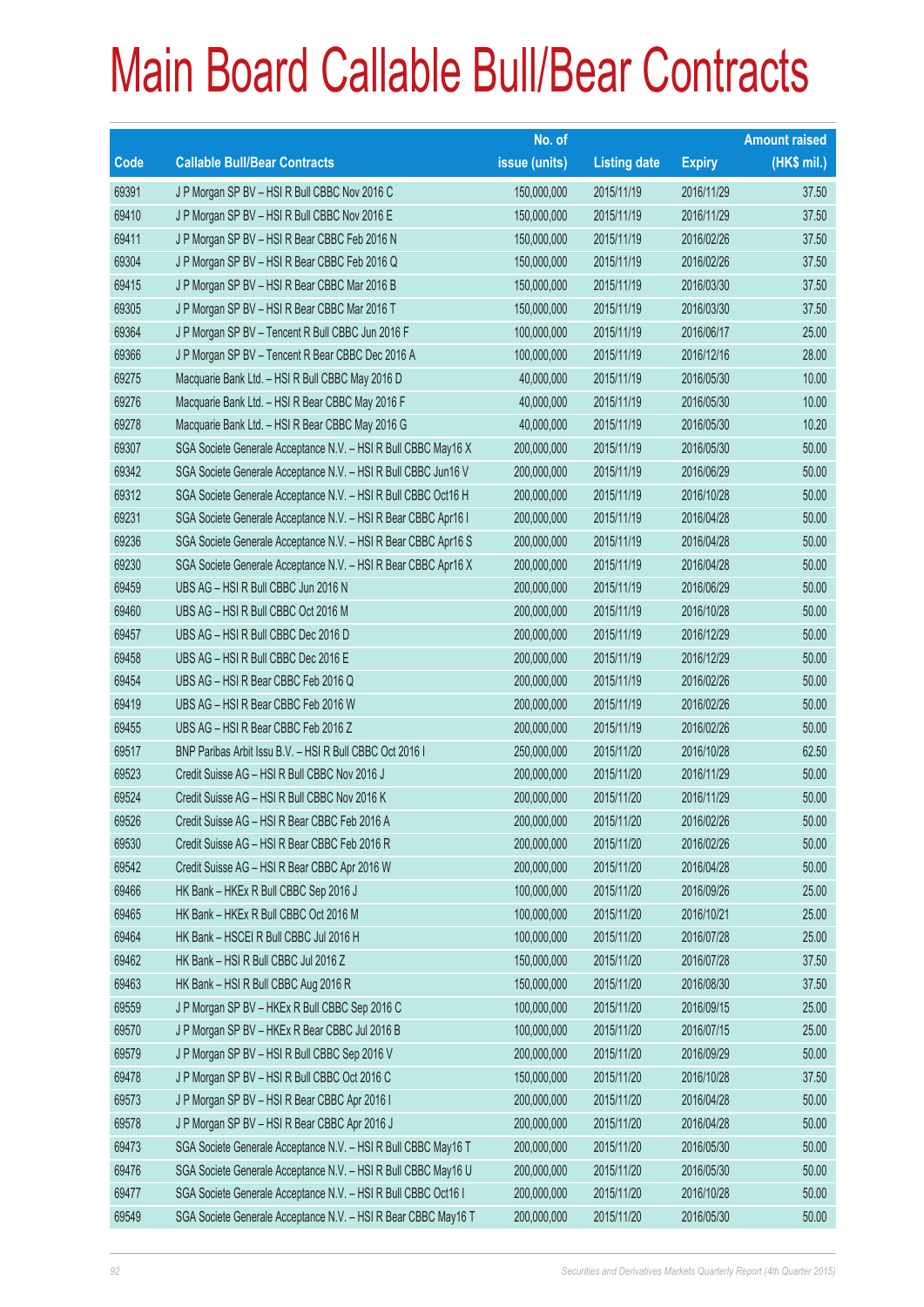|             |                                                                | No. of        |                     |               | <b>Amount raised</b> |
|-------------|----------------------------------------------------------------|---------------|---------------------|---------------|----------------------|
| <b>Code</b> | <b>Callable Bull/Bear Contracts</b>                            | issue (units) | <b>Listing date</b> | <b>Expiry</b> | $(HK$$ mil.)         |
| 69546       | SGA Societe Generale Acceptance N.V. - HSI R Bear CBBC Jun16 B | 200,000,000   | 2015/11/20          | 2016/06/29    | 50.00                |
| 69505       | UBS AG - China Mobile R Bull CBBC Oct 2016 C                   | 50,000,000    | 2015/11/20          | 2016/10/24    | 12.50                |
| 69490       | UBS AG - HSI R Bull CBBC Sep 2016 G                            | 200,000,000   | 2015/11/20          | 2016/09/29    | 50.00                |
| 69489       | UBS AG - HSI R Bull CBBC Oct 2016 N                            | 200,000,000   | 2015/11/20          | 2016/10/28    | 50.00                |
| 69629       | BNP Paribas Arbit Issu B.V. - HSI R Bull CBBC Nov 2016 H       | 250,000,000   | 2015/11/23          | 2016/11/29    | 62.50                |
| 69617       | BNP Paribas Arbit Issu B.V. - HSI R Bull CBBC Nov 2016 J       | 250,000,000   | 2015/11/23          | 2016/11/29    | 62.50                |
| 69618       | BNP Paribas Arbit Issu B.V. - HSI R Bull CBBC Dec 2016 O       | 250,000,000   | 2015/11/23          | 2016/12/29    | 62.50                |
| 69616       | BNP Paribas Arbit Issu B.V. - HSI R Bull CBBC Dec 2016 Y       | 250,000,000   | 2015/11/23          | 2016/12/29    | 62.50                |
| 69654       | BNP Paribas Arbit Issu B.V. - HSI R Bear CBBC Mar 2016 C       | 200,000,000   | 2015/11/23          | 2016/03/30    | 50.00                |
| 69659       | BNP Paribas Arbit Issu B.V. - HSI R Bear CBBC Mar 2016 P       | 200,000,000   | 2015/11/23          | 2016/03/30    | 50.00                |
| 69656       | BNP Paribas Arbit Issu B.V. - HSI R Bear CBBC Apr 2016 Y       | 200,000,000   | 2015/11/23          | 2016/04/28    | 50.00                |
| 69660       | Credit Suisse AG - HSI R Bull CBBC Nov 2016 L                  | 200,000,000   | 2015/11/23          | 2016/11/29    | 50.00                |
| 69661       | Credit Suisse AG - HSI R Bull CBBC Nov 2016 M                  | 200,000,000   | 2015/11/23          | 2016/11/29    | 50.00                |
| 69676       | Credit Suisse AG - HSI R Bull CBBC Nov 2016 N                  | 200,000,000   | 2015/11/23          | 2016/11/29    | 50.00                |
| 69678       | Credit Suisse AG - HSI R Bear CBBC Mar 2016 Q                  | 200,000,000   | 2015/11/23          | 2016/03/30    | 50.00                |
| 69681       | Credit Suisse AG - HSI R Bear CBBC Mar 2016 V                  | 200,000,000   | 2015/11/23          | 2016/03/30    | 50.00                |
| 69751       | J P Morgan SP BV - HKEx R Bear CBBC Jul 2016 C                 | 100,000,000   | 2015/11/23          | 2016/07/15    | 25.00                |
| 69639       | J P Morgan SP BV - HSCEI R Bull CBBC Oct 2016 B                | 100,000,000   | 2015/11/23          | 2016/10/28    | 25.00                |
| 69640       | J P Morgan SP BV - HSI R Bull CBBC Sep 2016 W                  | 150,000,000   | 2015/11/23          | 2016/09/29    | 37.50                |
| 69641       | J P Morgan SP BV - HSI R Bull CBBC Oct 2016 D                  | 150,000,000   | 2015/11/23          | 2016/10/28    | 37.50                |
| 69752       | JP Morgan SP BV - HSI R Bear CBBC Feb 2016 S                   | 150,000,000   | 2015/11/23          | 2016/02/26    | 37.50                |
| 69762       | J P Morgan SP BV - HSI R Bear CBBC Mar 2016 U                  | 150,000,000   | 2015/11/23          | 2016/03/30    | 37.50                |
| 69731       | J P Morgan SP BV - Tencent R Bear CBBC Jun 2016 C              | 100,000,000   | 2015/11/23          | 2016/06/17    | 25.00                |
| 69652       | Macquarie Bank Ltd. - HSI R Bear CBBC May 2016 H               | 40,000,000    | 2015/11/23          | 2016/05/30    | 10.00                |
| 69615       | SGA Societe Generale Acceptance N.V. - HSI R Bull CBBC Jun16 A | 200,000,000   | 2015/11/23          | 2016/06/29    | 50.00                |
| 69598       | SGA Societe Generale Acceptance N.V. - HSI R Bull CBBC Jun16 D | 200,000,000   | 2015/11/23          | 2016/06/29    | 50.00                |
| 69599       | SGA Societe Generale Acceptance N.V. - HSI R Bull CBBC Jul16 U | 200,000,000   | 2015/11/23          | 2016/07/28    | 50.00                |
| 69613       | SGA Societe Generale Acceptance N.V. - HSI R Bull CBBC Sep16 L | 200,000,000   | 2015/11/23          | 2016/09/29    | 50.00                |
| 69642       | SGA Societe Generale Acceptance N.V. - HSI R Bear CBBC Apr16 E | 200,000,000   | 2015/11/23          | 2016/04/28    | 50.00                |
| 69644       | SGA Societe Generale Acceptance N.V. - HSI R Bear CBBC Apr16 L | 200,000,000   | 2015/11/23          | 2016/04/28    | 50.00                |
| 69650       | SGA Societe Generale Acceptance N.V. - HSI R Bear CBBC May16 X | 200,000,000   | 2015/11/23          | 2016/05/30    | 50.00                |
| 69704       | UBS AG - HSCEI R Bear CBBC Feb 2016 D                          | 200,000,000   | 2015/11/23          | 2016/02/26    | 50.00                |
| 69683       | UBS AG - HSI R Bull CBBC Nov 2016 J                            | 200,000,000   | 2015/11/23          | 2016/11/29    | 50.00                |
| 69682       | UBS AG - HSI R Bull CBBC Dec 2016 F                            | 200,000,000   | 2015/11/23          | 2016/12/29    | 50.00                |
| 69689       | UBS AG - HSI R Bull CBBC Dec 2016 G                            | 200,000,000   | 2015/11/23          | 2016/12/29    | 50.00                |
| 69697       | UBS AG - HSI R Bear CBBC Feb 2016 A                            | 200,000,000   | 2015/11/23          | 2016/02/26    | 50.00                |
| 69694       | UBS AG - HSI R Bear CBBC Feb 2016 U                            | 200,000,000   | 2015/11/23          | 2016/02/26    | 50.00                |
| 69836       | Credit Suisse AG - HSI R Bull CBBC Sep 2016 V                  | 200,000,000   | 2015/11/24          | 2016/09/29    | 50.00                |
| 69837       | Credit Suisse AG - HSI R Bull CBBC Sep 2016 W                  | 200,000,000   | 2015/11/24          | 2016/09/29    | 50.00                |
| 69840       | Credit Suisse AG - HSI R Bull CBBC Sep 2016 X                  | 200,000,000   | 2015/11/24          | 2016/09/29    | 50.00                |
| 69832       | Credit Suisse AG - HSI R Bear CBBC Apr 2016 T                  | 200,000,000   | 2015/11/24          | 2016/04/28    | 50.00                |
| 69831       | Credit Suisse AG - HSI R Bear CBBC Apr 2016 X                  | 200,000,000   | 2015/11/24          | 2016/04/28    | 50.00                |
| 69787       | Goldman Sachs SP (Asia) - HSI R Bull CBBC Jul 2016 C           | 200,000,000   | 2015/11/24          | 2016/07/28    | 52.00                |
| 69788       | Goldman Sachs SP (Asia) - HSI R Bear CBBC Apr 2016 C           | 200,000,000   | 2015/11/24          | 2016/04/28    | 51.80                |
| 69768       | HK Bank - ABC R Bull CBBC Jan 2017 A                           | 80,000,000    | 2015/11/24          | 2017/01/16    | 20.00                |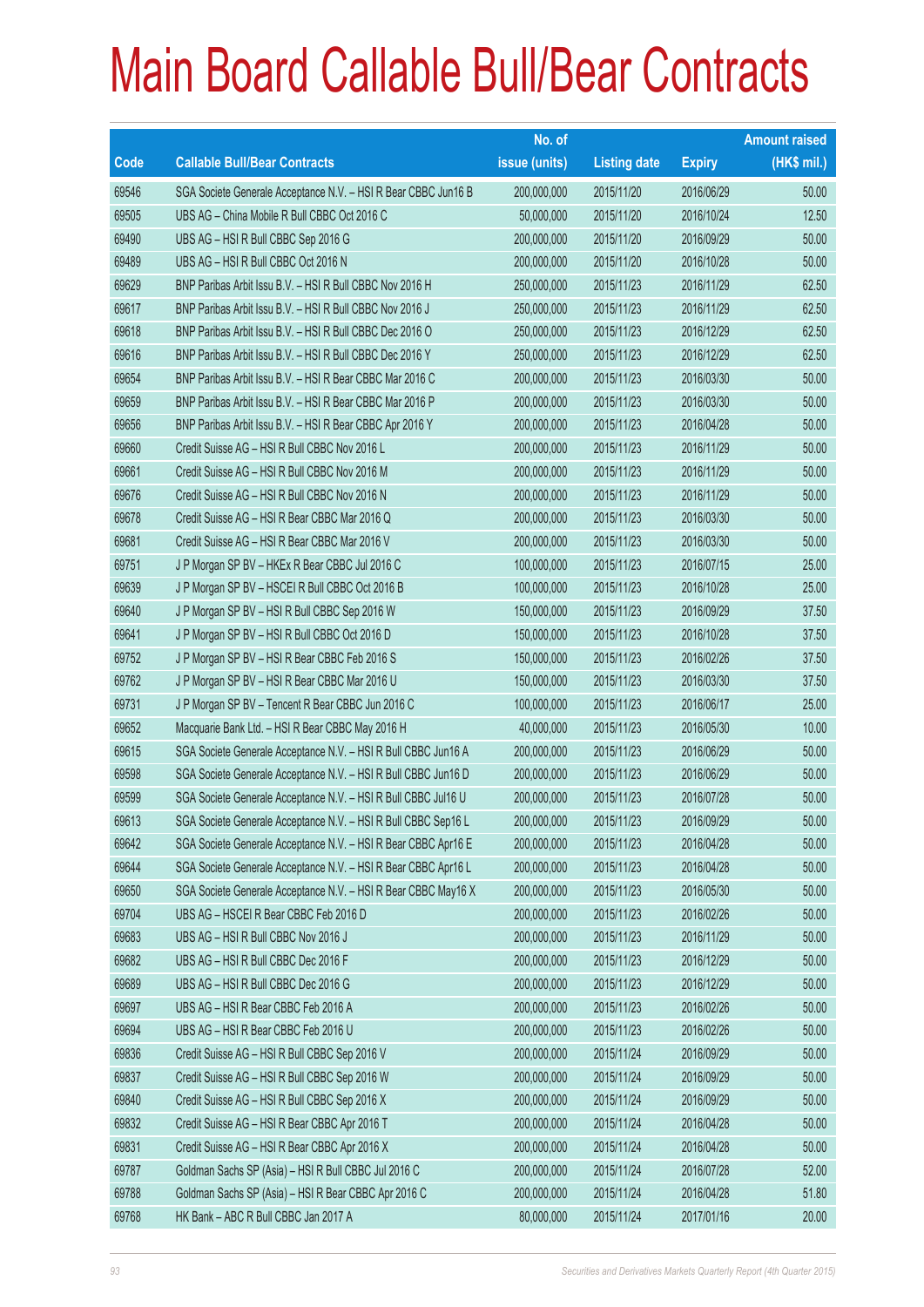|       |                                                                | No. of        |                     |               | <b>Amount raised</b> |
|-------|----------------------------------------------------------------|---------------|---------------------|---------------|----------------------|
| Code  | <b>Callable Bull/Bear Contracts</b>                            | issue (units) | <b>Listing date</b> | <b>Expiry</b> | $(HK$$ mil.)         |
| 69772 | HK Bank - China Mobile R Bull CBBC Dec 2016 B                  | 120,000,000   | 2015/11/24          | 2016/12/05    | 30.00                |
| 69773 | HK Bank - A50 R Bull CBBC Dec 2016 D                           | 100,000,000   | 2015/11/24          | 2016/12/30    | 25.00                |
| 69774 | HK Bank - HS H-SH ETF R Bull CBBC Jan 2017 A                   | 100,000,000   | 2015/11/24          | 2017/01/11    | 25.00                |
| 69763 | HK Bank - HSI R Bear CBBC May 2016 X                           | 100,000,000   | 2015/11/24          | 2016/05/30    | 25.00                |
| 69764 | HK Bank - HSI R Bear CBBC May 2016 Y                           | 100,000,000   | 2015/11/24          | 2016/05/30    | 25.00                |
| 69766 | HK Bank - HSI R Bear CBBC Oct 2016 F                           | 400,000,000   | 2015/11/24          | 2016/10/28    | 100.00               |
| 69915 | J P Morgan SP BV - HSCEI R Bear CBBC Apr 2016 U                | 100,000,000   | 2015/11/24          | 2016/04/28    | 25.00                |
| 69822 | J P Morgan SP BV - HSI R Bull CBBC Dec 2016 X                  | 150,000,000   | 2015/11/24          | 2016/12/29    | 37.50                |
| 69823 | J P Morgan SP BV - HSI R Bull CBBC Dec 2016 Y                  | 150,000,000   | 2015/11/24          | 2016/12/29    | 37.50                |
| 69953 | J P Morgan SP BV - HSI R Bull CBBC Dec 2016 Z                  | 150,000,000   | 2015/11/24          | 2016/12/29    | 37.50                |
| 69819 | J P Morgan SP BV - HSI R Bear CBBC Feb 2016 T                  | 150,000,000   | 2015/11/24          | 2016/02/26    | 37.50                |
| 69917 | J P Morgan SP BV - HSI R Bear CBBC Mar 2016 V                  | 150,000,000   | 2015/11/24          | 2016/03/30    | 37.50                |
| 69931 | J P Morgan SP BV - HSI R Bear CBBC Mar 2016 W                  | 150,000,000   | 2015/11/24          | 2016/03/30    | 37.50                |
| 69814 | SGA Societe Generale Acceptance N.V. - HSI R Bull CBBC May16 Y | 200,000,000   | 2015/11/24          | 2016/05/30    | 50.00                |
| 69816 | SGA Societe Generale Acceptance N.V. - HSI R Bull CBBC Jun16 J | 200,000,000   | 2015/11/24          | 2016/06/29    | 50.00                |
| 69802 | SGA Societe Generale Acceptance N.V. - HSI R Bull CBBC Oct16 J | 200,000,000   | 2015/11/24          | 2016/10/28    | 50.00                |
| 69786 | SGA Societe Generale Acceptance N.V. - HSI R Bear CBBC May16 S | 200,000,000   | 2015/11/24          | 2016/05/30    | 50.00                |
| 69784 | SGA Societe Generale Acceptance N.V. - HSI R Bear CBBC May16 Y | 200,000,000   | 2015/11/24          | 2016/05/30    | 50.00                |
| 69854 | UBS AG - HSI R Bull CBBC Sep 2016 M                            | 200,000,000   | 2015/11/24          | 2016/09/29    | 50.00                |
| 69866 | UBS AG - HSI R Bull CBBC Oct 2016 O                            | 200,000,000   | 2015/11/24          | 2016/10/28    | 50.00                |
| 69876 | UBS AG - HSI R Bull CBBC Oct 2016 P                            | 200,000,000   | 2015/11/24          | 2016/10/28    | 50.00                |
| 69843 | UBS AG - HSI R Bear CBBC Feb 2016 D                            | 200,000,000   | 2015/11/24          | 2016/02/26    | 50.00                |
| 69848 | UBS AG - HSI R Bear CBBC Feb 2016 J                            | 200,000,000   | 2015/11/24          | 2016/02/26    | 50.00                |
| 69844 | UBS AG - HSI R Bear CBBC Feb 2016 S                            | 200,000,000   | 2015/11/24          | 2016/02/26    | 50.00                |
| 60033 | Credit Suisse AG - HSI R Bull CBBC Oct 2016 S                  | 200,000,000   | 2015/11/25          | 2016/10/28    | 50.00                |
| 60036 | Credit Suisse AG - HSI R Bull CBBC Oct 2016 T                  | 200,000,000   | 2015/11/25          | 2016/10/28    | 50.00                |
| 60040 | Credit Suisse AG - HSI R Bear CBBC Mar 2016 W                  | 200,000,000   | 2015/11/25          | 2016/03/30    | 50.00                |
| 69973 | Bank of East Asia - China Mobile R Bull CBBC Dec 2016 B        | 40,000,000    | 2015/11/25          | 2016/12/19    | 10.00                |
| 69987 | Bank of East Asia - Galaxy Ent R Bull CBBC Dec 2016 C          | 20,000,000    | 2015/11/25          | 2016/12/07    | 10.40                |
| 69990 | Bank of East Asia - HSBC Holdings R Bull CBBC Nov 2016 B       | 40,000,000    | 2015/11/25          | 2016/11/02    | 10.00                |
| 69989 | Bank of East Asia - PetCh R Bull CBBC Dec 2016 B               | 50,000,000    | 2015/11/25          | 2016/12/05    | 12.50                |
| 69992 | Bank of East Asia - Ping An R Bull CBBC Nov 2016 A             | 60,000,000    | 2015/11/25          | 2016/11/01    | 15.00                |
| 60032 | J P Morgan SP BV - HSCEI R Bear CBBC Apr 2016 V                | 100,000,000   | 2015/11/25          | 2016/04/28    | 25.00                |
| 60008 | J P Morgan SP BV - HSI R Bull CBBC Oct 2016 I                  | 150,000,000   | 2015/11/25          | 2016/10/28    | 37.50                |
| 60014 | J P Morgan SP BV - HSI R Bull CBBC Dec 2016 F                  | 150,000,000   | 2015/11/25          | 2016/12/29    | 37.50                |
| 60030 | J P Morgan SP BV - HSI R Bull CBBC Dec 2016 K                  | 150,000,000   | 2015/11/25          | 2016/12/29    | 37.50                |
| 60174 | J P Morgan SP BV - HSI R Bear CBBC Mar 2016 Y                  | 150,000,000   | 2015/11/25          | 2016/03/30    | 37.50                |
| 60185 | J P Morgan SP BV - HSI R Bear CBBC Apr 2016 K                  | 150,000,000   | 2015/11/25          | 2016/04/28    | 37.50                |
| 60138 | Macquarie Bank Ltd. - HSI R Bull CBBC May 2016 E               | 40,000,000    | 2015/11/25          | 2016/05/30    | 10.20                |
| 60167 | Macquarie Bank Ltd. - HSI R Bull CBBC May 2016 F               | 40,000,000    | 2015/11/25          | 2016/05/30    | 10.00                |
| 69954 | SGA Societe Generale Acceptance N.V. - HSI R Bull CBBC Oct16 K | 200,000,000   | 2015/11/25          | 2016/10/28    | 50.00                |
| 69968 | SGA Societe Generale Acceptance N.V. - HSI R Bear CBBC May16 V | 200,000,000   | 2015/11/25          | 2016/05/30    | 50.00                |
| 69962 | SGA Societe Generale Acceptance N.V. - HSI R Bear CBBC Jun16 C | 200,000,000   | 2015/11/25          | 2016/06/29    | 50.00                |
| 60057 | UBS AG - CSOP A50 ETF R Bull CBBC Jun 2016 A                   | 50,000,000    | 2015/11/25          | 2016/06/06    | 12.50                |
| 60052 | UBS AG - HSI R Bull CBBC Nov 2016 K                            | 200,000,000   | 2015/11/25          | 2016/11/29    | 50.00                |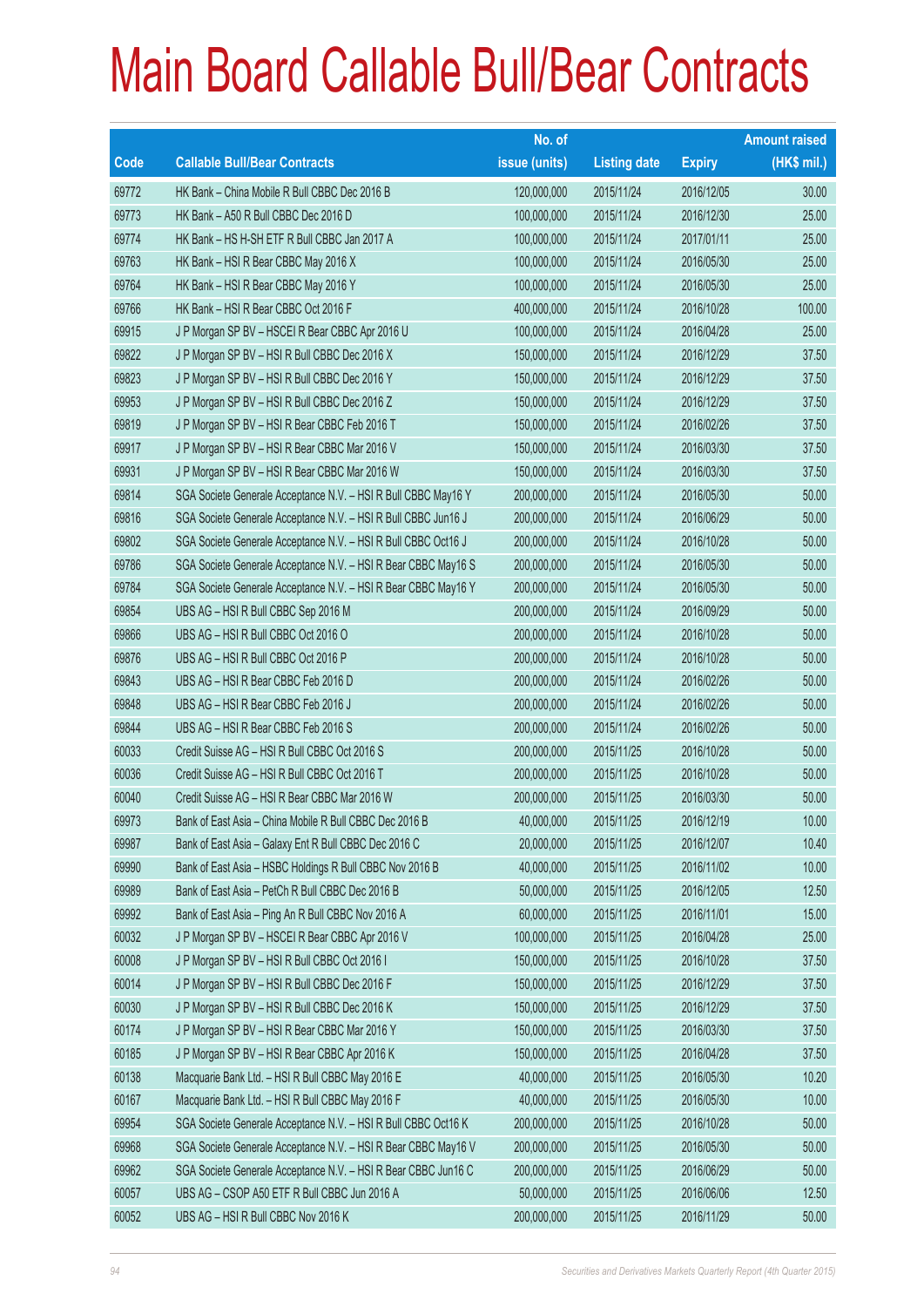|       |                                                                | No. of        |                     |               | <b>Amount raised</b> |
|-------|----------------------------------------------------------------|---------------|---------------------|---------------|----------------------|
| Code  | <b>Callable Bull/Bear Contracts</b>                            | issue (units) | <b>Listing date</b> | <b>Expiry</b> | $(HK$$ mil.)         |
| 60050 | UBS AG - HSI R Bull CBBC Dec 2016 H                            | 200,000,000   | 2015/11/25          | 2016/12/29    | 50.00                |
| 60094 | UBS AG - HSI R Bear CBBC Mar 2016 N                            | 200,000,000   | 2015/11/25          | 2016/03/30    | 50.00                |
| 60363 | BNP Paribas Arbit Issu B.V. - HSI R Bull CBBC Nov 2016 P       | 250,000,000   | 2015/11/26          | 2016/11/29    | 62.50                |
| 60218 | BNP Paribas Arbit Issu B.V. - HSI R Bear CBBC Mar 2016 U       | 200,000,000   | 2015/11/26          | 2016/03/30    | 50.00                |
| 60215 | BNP Paribas Arbit Issu B.V. - HSI R Bear CBBC Apr 2016 M       | 200,000,000   | 2015/11/26          | 2016/04/28    | 50.00                |
| 60310 | Credit Suisse AG - HSI R Bull CBBC Nov 2016 O                  | 200,000,000   | 2015/11/26          | 2016/11/29    | 50.00                |
| 60319 | Credit Suisse AG - HSI R Bull CBBC Nov 2016 P                  | 200,000,000   | 2015/11/26          | 2016/11/29    | 50.00                |
| 60340 | Credit Suisse AG - HSI R Bull CBBC Nov 2016 Q                  | 200,000,000   | 2015/11/26          | 2016/11/29    | 50.00                |
| 60285 | Credit Suisse AG - HSI R Bear CBBC Mar 2016 X                  | 200,000,000   | 2015/11/26          | 2016/03/30    | 50.00                |
| 60286 | Credit Suisse AG - HSI R Bear CBBC Mar 2016 Y                  | 200,000,000   | 2015/11/26          | 2016/03/30    | 50.00                |
| 60364 | J P Morgan SP BV - HSI R Bull CBBC Nov 2016 F                  | 150,000,000   | 2015/11/26          | 2016/11/29    | 37.50                |
| 60356 | J P Morgan SP BV - HSI R Bull CBBC Jan 2017 H                  | 150,000,000   | 2015/11/26          | 2017/01/26    | 37.50                |
| 60238 | J P Morgan SP BV - HSI R Bear CBBC Mar 2016 X                  | 150,000,000   | 2015/11/26          | 2016/03/30    | 37.50                |
| 60343 | JP Morgan SP BV - HSI R Bear CBBC Apr 2016 A                   | 150,000,000   | 2015/11/26          | 2016/04/28    | 37.50                |
| 60219 | J P Morgan SP BV - HSI R Bear CBBC Apr 2016 L                  | 150,000,000   | 2015/11/26          | 2016/04/28    | 37.50                |
| 60246 | SGA Societe Generale Acceptance N.V. - HSI R Bull CBBC Jun16 T | 200,000,000   | 2015/11/26          | 2016/06/29    | 50.00                |
| 60261 | SGA Societe Generale Acceptance N.V. - HSI R Bull CBBC Oct16 L | 200,000,000   | 2015/11/26          | 2016/10/28    | 50.00                |
| 60211 | SGA Societe Generale Acceptance N.V. - HSI R Bear CBBC Apr16 H | 200,000,000   | 2015/11/26          | 2016/04/28    | 50.00                |
| 60212 | SGA Societe Generale Acceptance N.V. - HSI R Bear CBBC Jun16 F | 200,000,000   | 2015/11/26          | 2016/06/29    | 50.00                |
| 60284 | UBS AG - HSI R Bull CBBC Dec 2016 I                            | 200,000,000   | 2015/11/26          | 2016/12/29    | 50.00                |
| 60264 | UBS AG - HSI R Bear CBBC Feb 2016 R                            | 200,000,000   | 2015/11/26          | 2016/02/26    | 50.00                |
| 60282 | UBS AG - HSI R Bear CBBC Feb 2016 W                            | 200,000,000   | 2015/11/26          | 2016/02/26    | 50.00                |
| 60501 | BNP Paribas Arbit Issu B.V. - HSI R Bull CBBC Oct 2016 J       | 250,000,000   | 2015/11/27          | 2016/10/28    | 62.50                |
| 60502 | BNP Paribas Arbit Issu B.V. - HSI R Bull CBBC Nov 2016 A       | 250,000,000   | 2015/11/27          | 2016/11/29    | 62.50                |
| 60500 | BNP Paribas Arbit Issu B.V. - HSI R Bull CBBC Nov 2016 R       | 250,000,000   | 2015/11/27          | 2016/11/29    | 62.50                |
| 60374 | BNP Paribas Arbit Issu B.V. - HSI R Bear CBBC Apr 2016 O       | 200,000,000   | 2015/11/27          | 2016/04/28    | 50.00                |
| 60394 | BNP Paribas Arbit Issu B.V. - HSI R Bear CBBC Apr 2016 Z       | 200,000,000   | 2015/11/27          | 2016/04/28    | 50.00                |
| 60384 | BNP Paribas Arbit Issu B.V. - HSI R Bear CBBC May 2016 B       | 200,000,000   | 2015/11/27          | 2016/05/30    | 50.00                |
| 60486 | Credit Suisse AG - HSI R Bull CBBC Dec 2016 G                  | 200,000,000   | 2015/11/27          | 2016/12/29    | 50.00                |
| 60488 | Credit Suisse AG - HSI R Bull CBBC Dec 2016 H                  | 200,000,000   | 2015/11/27          | 2016/12/29    | 50.00                |
| 60489 | Credit Suisse AG - HSI R Bull CBBC Dec 2016 I                  | 200,000,000   | 2015/11/27          | 2016/12/29    | 50.00                |
| 60484 | Credit Suisse AG - HSI R Bear CBBC Feb 2016 F                  | 200,000,000   | 2015/11/27          | 2016/02/26    | 50.00                |
| 60470 | Credit Suisse AG - HSI R Bear CBBC Feb 2016 T                  | 200,000,000   | 2015/11/27          | 2016/02/26    | 50.00                |
| 60520 | J P Morgan SP BV - HSI R Bull CBBC Sep 2016 X                  | 150,000,000   | 2015/11/27          | 2016/09/29    | 37.50                |
| 60507 | J P Morgan SP BV - HSI R Bull CBBC Oct 2016 K                  | 150,000,000   | 2015/11/27          | 2016/10/28    | 37.50                |
| 60523 | J P Morgan SP BV - HSI R Bull CBBC Oct 2016 L                  | 150,000,000   | 2015/11/27          | 2016/10/28    | 37.50                |
| 60524 | J P Morgan SP BV - HSI R Bear CBBC Feb 2016 V                  | 150,000,000   | 2015/11/27          | 2016/02/26    | 37.50                |
| 60497 | JP Morgan SP BV - HSIR Bear CBBC Feb 2016 Z                    | 150,000,000   | 2015/11/27          | 2016/02/26    | 37.50                |
| 60498 | J P Morgan SP BV - HSI R Bear CBBC Mar 2016 Z                  | 150,000,000   | 2015/11/27          | 2016/03/30    | 37.50                |
| 60503 | SGA Societe Generale Acceptance N.V. - HSI R Bull CBBC May16 Z | 200,000,000   | 2015/11/27          | 2016/05/30    | 50.00                |
| 60504 | SGA Societe Generale Acceptance N.V. - HSI R Bull CBBC Oct16 M | 200,000,000   | 2015/11/27          | 2016/10/28    | 50.00                |
| 60415 | UBS AG - HSI R Bull CBBC Oct 2016 Q                            | 200,000,000   | 2015/11/27          | 2016/10/28    | 50.00                |
| 60372 | UBS AG - HSI R Bull CBBC Nov 2016 L                            | 200,000,000   | 2015/11/27          | 2016/11/29    | 50.00                |
| 60400 | UBS AG - HSI R Bull CBBC Nov 2016 M                            | 200,000,000   | 2015/11/27          | 2016/11/29    | 50.00                |
| 60396 | UBS AG - HSI R Bear CBBC Feb 2016 Q                            | 200,000,000   | 2015/11/27          | 2016/02/26    | 50.00                |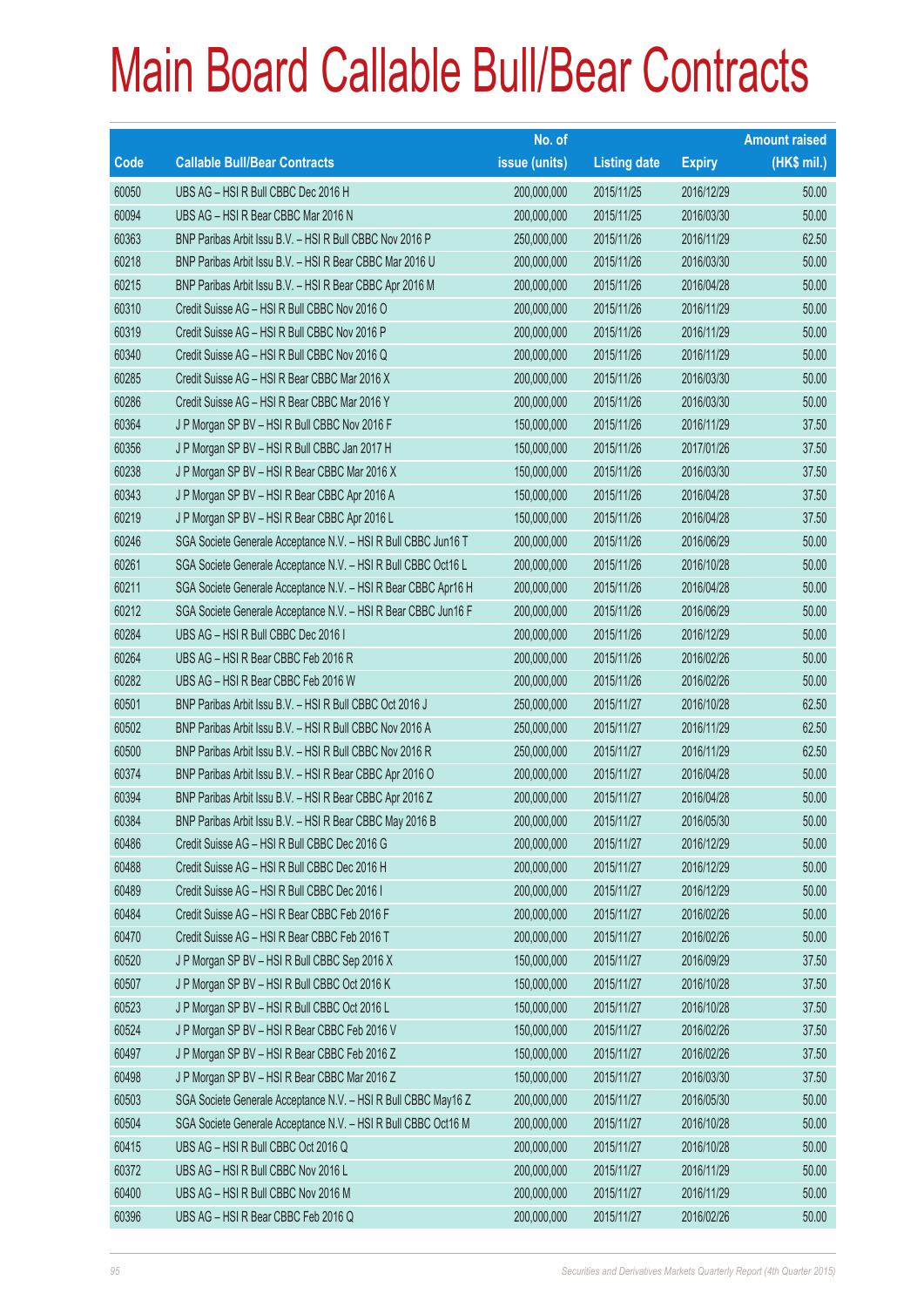|       |                                                                | No. of        |                     |               | <b>Amount raised</b> |
|-------|----------------------------------------------------------------|---------------|---------------------|---------------|----------------------|
| Code  | <b>Callable Bull/Bear Contracts</b>                            | issue (units) | <b>Listing date</b> | <b>Expiry</b> | $(HK$$ mil.)         |
| 60642 | Credit Suisse AG - HSCEI R Bear CBBC Mar 2016 A                | 100,000,000   | 2015/11/30          | 2016/03/30    | 25.00                |
| 60643 | Credit Suisse AG - HSCEI R Bear CBBC Apr 2016 A                | 100,000,000   | 2015/11/30          | 2016/04/28    | 25.00                |
| 60670 | Credit Suisse AG - HSI R Bull CBBC Aug 2016 Y                  | 200,000,000   | 2015/11/30          | 2016/08/30    | 50.00                |
| 60673 | Credit Suisse AG - HSI R Bull CBBC Aug 2016 Z                  | 200,000,000   | 2015/11/30          | 2016/08/30    | 50.00                |
| 60699 | Credit Suisse AG - HSI R Bear CBBC Mar 2016 K                  | 200,000,000   | 2015/11/30          | 2016/03/30    | 50.00                |
| 60683 | Credit Suisse AG - HSI R Bear CBBC May 2016 S                  | 200,000,000   | 2015/11/30          | 2016/05/30    | 50.00                |
| 60624 | Goldman Sachs SP (Asia) - HSI R Bull CBBC Jul 2016 D           | 200,000,000   | 2015/11/30          | 2016/07/28    | 50.00                |
| 60640 | Goldman Sachs SP (Asia) - HSI R Bull CBBC Jul 2016 E           | 200,000,000   | 2015/11/30          | 2016/07/28    | 50.00                |
| 60641 | Goldman Sachs SP (Asia) - HSI R Bear CBBC Apr 2016 D           | 200,000,000   | 2015/11/30          | 2016/04/28    | 51.60                |
| 60573 | HK Bank - AIA R Bear CBBC Dec 2016 A                           | 40,000,000    | 2015/11/30          | 2016/12/30    | 10.00                |
| 60612 | HK Bank - CC Bank R Bull CBBC Dec 2016 F                       | 100,000,000   | 2015/11/30          | 2016/12/16    | 25.00                |
| 60621 | HK Bank - Galaxy Ent R Bear CBBC Jun 2016 B                    | 50,000,000    | 2015/11/30          | 2016/06/27    | 27.50                |
| 60610 | HK Bank - HKEx R Bull CBBC Sep 2016 K                          | 100,000,000   | 2015/11/30          | 2016/09/26    | 25.00                |
| 60526 | HK Bank - HSI R Bull CBBC Aug 2016 S                           | 150,000,000   | 2015/11/30          | 2016/08/30    | 37.50                |
| 60572 | HK Bank - HSI R Bull CBBC Sep 2016 W                           | 150,000,000   | 2015/11/30          | 2016/09/29    | 37.50                |
| 60620 | HK Bank - TCH R Bull CBBC Sep 2016 G                           | 100,000,000   | 2015/11/30          | 2016/09/26    | 25.00                |
| 60768 | J P Morgan SP BV - HSI R Bull CBBC Nov 2016 I                  | 150,000,000   | 2015/11/30          | 2016/11/29    | 37.50                |
| 60746 | J P Morgan SP BV - HSI R Bear CBBC Mar 2016 D                  | 200,000,000   | 2015/11/30          | 2016/03/30    | 50.00                |
| 60740 | SGA Societe Generale Acceptance N.V. - HSI R Bull CBBC Jun16 B | 200,000,000   | 2015/11/30          | 2016/06/29    | 50.00                |
| 60744 | SGA Societe Generale Acceptance N.V. - HSI R Bear CBBC May16 D | 200,000,000   | 2015/11/30          | 2016/05/30    | 50.00                |
| 60732 | UBS AG - HSI R Bull CBBC Nov 2016 N                            | 200,000,000   | 2015/11/30          | 2016/11/29    | 50.00                |
| 60731 | UBS AG - HSI R Bull CBBC Dec 2016 J                            | 200,000,000   | 2015/11/30          | 2016/12/29    | 50.00                |
| 60723 | UBS AG - HSI R Bear CBBC Mar 2016 O                            | 200,000,000   | 2015/11/30          | 2016/03/30    | 50.00                |
| 60806 | Credit Suisse AG - HSI R Bull CBBC Oct 2016 U                  | 200,000,000   | 2015/12/01          | 2016/10/28    | 50.00                |
| 60813 | Credit Suisse AG - HSI R Bear CBBC Apr 2016 A                  | 200,000,000   | 2015/12/01          | 2016/04/28    | 50.00                |
| 60807 | Credit Suisse AG - HSI R Bear CBBC Apr 2016 U                  | 200,000,000   | 2015/12/01          | 2016/04/28    | 50.00                |
| 60820 | J P Morgan SP BV - HSI R Bull CBBC Dec 2016 J                  | 150,000,000   | 2015/12/01          | 2016/12/29    | 37.50                |
| 60816 | J P Morgan SP BV - HSI R Bull CBBC Dec 2016 L                  | 150,000,000   | 2015/12/01          | 2016/12/29    | 37.50                |
| 60819 | J P Morgan SP BV - HSI R Bear CBBC Apr 2016 N                  | 150,000,000   | 2015/12/01          | 2016/04/28    | 37.50                |
| 60824 | J P Morgan SP BV - HSI R Bear CBBC Apr 2016 O                  | 150,000,000   | 2015/12/01          | 2016/04/28    | 37.50                |
| 60774 | SGA Societe Generale Acceptance N.V. - HSI R Bull CBBC Jul 16R | 200,000,000   | 2015/12/01          | 2016/07/28    | 50.00                |
| 60779 | SGA Societe Generale Acceptance N.V. - HSI R Bear CBBC Apr 16J | 200,000,000   | 2015/12/01          | 2016/04/28    | 50.00                |
| 60778 | SGA Societe Generale Acceptance N.V. - HSI R Bear CBBC Jun 16G | 200,000,000   | 2015/12/01          | 2016/06/29    | 50.00                |
| 60800 | UBS AG - CSOP A50 ETF R Bear CBBC Jun 2016 A                   | 50,000,000    | 2015/12/01          | 2016/06/13    | 12.50                |
| 60789 | UBS AG - HSI R Bull CBBC Oct 2016 R                            | 200,000,000   | 2015/12/01          | 2016/10/28    | 50.00                |
| 60780 | UBS AG - HSI R Bull CBBC Nov 2016 O                            | 200,000,000   | 2015/12/01          | 2016/11/29    | 50.00                |
| 60797 | UBS AG - HSI R Bear CBBC Mar 2016 P                            | 200,000,000   | 2015/12/01          | 2016/03/30    | 50.00                |
| 60853 | BNP Paribas Arbit Issu B.V. - HSCEI R Bear CBBC May 2016 A     | 100,000,000   | 2015/12/02          | 2016/05/30    | 25.00                |
| 60836 | BNP Paribas Arbit Issu B.V. - HSI R Bull CBBC Oct 2016 K       | 250,000,000   | 2015/12/02          | 2016/10/28    | 62.50                |
| 60848 | BNP Paribas Arbit Issu B.V. - HSI R Bear CBBC May 2016 C       | 200,000,000   | 2015/12/02          | 2016/05/30    | 50.00                |
| 60863 | Credit Suisse AG - HSI R Bull CBBC Aug 2016 A                  | 200,000,000   | 2015/12/02          | 2016/08/30    | 50.00                |
| 60864 | Credit Suisse AG - HSI R Bear CBBC Mar 2016 J                  | 200,000,000   | 2015/12/02          | 2016/03/30    | 50.00                |
| 60867 | Credit Suisse AG - HSI R Bear CBBC Mar 2016 O                  | 200,000,000   | 2015/12/02          | 2016/03/30    | 50.00                |
| 60876 | J P Morgan SP BV - HSI R Bull CBBC Oct 2016 H                  | 150,000,000   | 2015/12/02          | 2016/10/28    | 37.50                |
| 60879 | J P Morgan SP BV - HSI R Bear CBBC Apr 2016 R                  | 150,000,000   | 2015/12/02          | 2016/04/28    | 37.50                |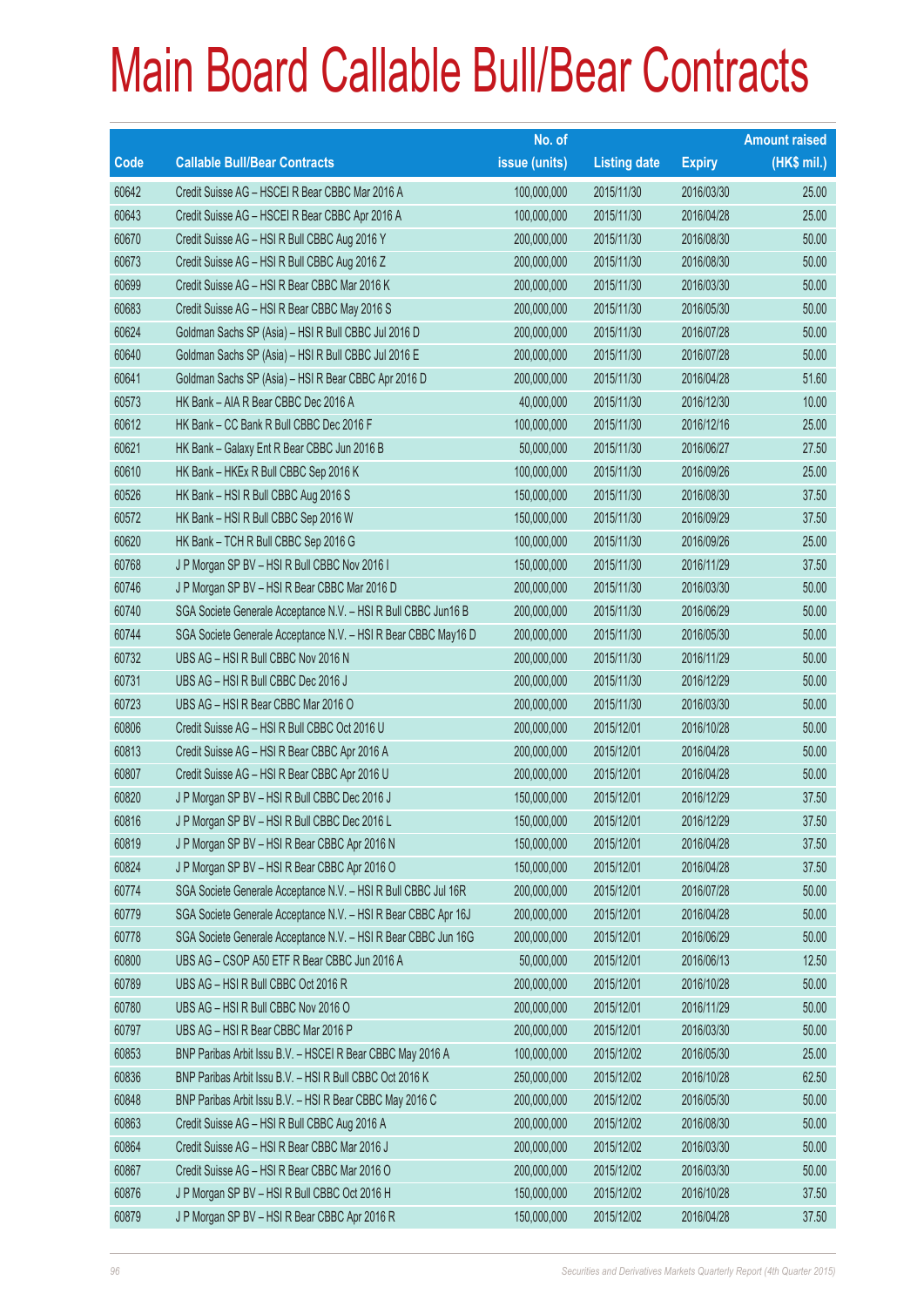|             |                                                                | No. of        |                     |               | <b>Amount raised</b> |
|-------------|----------------------------------------------------------------|---------------|---------------------|---------------|----------------------|
| <b>Code</b> | <b>Callable Bull/Bear Contracts</b>                            | issue (units) | <b>Listing date</b> | <b>Expiry</b> | (HK\$ mil.)          |
| 60854       | SGA Societe Generale Acceptance N.V. - HSI R Bull CBBC Jun16 E | 200,000,000   | 2015/12/02          | 2016/06/29    | 50.00                |
| 60857       | SGA Societe Generale Acceptance N.V. - HSI R Bear CBBC May16 F | 200,000,000   | 2015/12/02          | 2016/05/30    | 50.00                |
| 60860       | SGA Societe Generale Acceptance N.V. - HSI R Bear CBBC May16 G | 200,000,000   | 2015/12/02          | 2016/05/30    | 50.00                |
| 60870       | UBS AG - CAM CSI300 R Bull CBBC Oct 2016 C                     | 100,000,000   | 2015/12/02          | 2016/10/03    | 25.00                |
| 60871       | UBS AG - HSCEI R Bull CBBC Nov 2016 C                          | 200,000,000   | 2015/12/02          | 2016/11/29    | 50.00                |
| 60872       | UBS AG - HSI R Bear CBBC Mar 2016 Q                            | 200,000,000   | 2015/12/02          | 2016/03/30    | 50.00                |
| 60869       | UBS AG - TCH R Bull CBBC Jul 2016 C                            | 50,000,000    | 2015/12/02          | 2016/07/04    | 12.50                |
| 60915       | BNP Paribas Arbit Issu B.V. - HSI R Bull CBBC Nov 2016 M       | 250,000,000   | 2015/12/03          | 2016/11/29    | 62.50                |
| 60880       | BNP Paribas Arbit Issu B.V. - HSI R Bear CBBC Mar 2016 Z       | 200,000,000   | 2015/12/03          | 2016/03/30    | 50.00                |
| 60881       | BNP Paribas Arbit Issu B.V. - HSI R Bear CBBC Apr 2016 K       | 200,000,000   | 2015/12/03          | 2016/04/28    | 76.00                |
| 60991       | Credit Suisse AG - HSI R Bull CBBC Sep 2016 Y                  | 200,000,000   | 2015/12/03          | 2016/09/29    | 50.00                |
| 61017       | Credit Suisse AG - HSI R Bull CBBC Sep 2016 Z                  | 200,000,000   | 2015/12/03          | 2016/09/29    | 50.00                |
| 60938       | Credit Suisse AG - HSI R Bear CBBC Mar 2016 P                  | 200,000,000   | 2015/12/03          | 2016/03/30    | 50.00                |
| 61043       | J P Morgan SP BV - HSI R Bull CBBC Nov 2016 R                  | 150,000,000   | 2015/12/03          | 2016/11/29    | 37.50                |
| 61041       | J P Morgan SP BV - HSI R Bull CBBC Dec 2016 M                  | 150,000,000   | 2015/12/03          | 2016/12/29    | 37.50                |
| 61040       | J P Morgan SP BV - HSI R Bear CBBC Mar 2016 E                  | 150,000,000   | 2015/12/03          | 2016/03/30    | 37.50                |
| 60911       | SGA Societe Generale Acceptance N.V. - HSI R Bear CBBC May16 H | 200,000,000   | 2015/12/03          | 2016/05/30    | 50.00                |
| 60883       | SGA Societe Generale Acceptance N.V. - HSI R Bear CBBC Jun16 H | 200,000,000   | 2015/12/03          | 2016/06/29    | 50.00                |
| 61032       | UBS AG - HSI R Bull CBBC Dec 2016 K                            | 200,000,000   | 2015/12/03          | 2016/12/29    | 50.00                |
| 61033       | UBS AG - HSI R Bear CBBC Mar 2016 R                            | 200,000,000   | 2015/12/03          | 2016/03/30    | 50.00                |
| 61035       | UBS AG - HSI R Bear CBBC Mar 2016 S                            | 200,000,000   | 2015/12/03          | 2016/03/30    | 50.00                |
| 61103       | BNP Paribas Arbit Issu B.V. - Ch Mob R Bull CBBC Dec 2016 B    | 75,000,000    | 2015/12/04          | 2016/12/30    | 18.75                |
| 61056       | BNP Paribas Arbit Issu B.V. - HSI R Bull CBBC Oct 2016 L       | 250,000,000   | 2015/12/04          | 2016/10/28    | 62.50                |
| 61310       | BNP Paribas Arbit Issu B.V. - HSI R Bull CBBC Oct 2016 M       | 250,000,000   | 2015/12/04          | 2016/10/28    | 62.50                |
| 61061       | BNP Paribas Arbit Issu B.V. - HSI R Bull CBBC Nov 2016 O       | 250,000,000   | 2015/12/04          | 2016/11/29    | 62.50                |
| 61098       | BNP Paribas Arbit Issu B.V. - HSI R Bull CBBC Nov 2016 Q       | 250,000,000   | 2015/12/04          | 2016/11/29    | 62.50                |
| 61102       | BNP Paribas Arbit Issu B.V. - HSI R Bear CBBC Apr 2016 J       | 200,000,000   | 2015/12/04          | 2016/04/28    | 50.00                |
| 61099       | BNP Paribas Arbit Issu B.V. - HSI R Bear CBBC May 2016 D       | 200,000,000   | 2015/12/04          | 2016/05/30    | 50.00                |
| 61312       | BNP Paribas Arbit Issu B.V. - HSI R Bear CBBC May 2016 E       | 200,000,000   | 2015/12/04          | 2016/05/30    | 50.00                |
| 61132       | Credit Suisse AG - China Mobile R Bull CBBC Jul 2016 A         | 80,000,000    | 2015/12/04          | 2016/07/29    | 20.00                |
| 61138       | Credit Suisse AG - HSI R Bull CBBC Oct 2016 V                  | 200,000,000   | 2015/12/04          | 2016/10/28    | 50.00                |
| 61144       | Credit Suisse AG - HSI R Bull CBBC Oct 2016 W                  | 200,000,000   | 2015/12/04          | 2016/10/28    | 50.00                |
| 61147       | Credit Suisse AG - HSI R Bull CBBC Oct 2016 X                  | 200,000,000   | 2015/12/04          | 2016/10/28    | 50.00                |
| 61172       | Credit Suisse AG - HSI R Bear CBBC Mar 2016 A                  | 200,000,000   | 2015/12/04          | 2016/03/30    | 50.00                |
| 61148       | Credit Suisse AG - HSI R Bear CBBC Mar 2016 R                  | 200,000,000   | 2015/12/04          | 2016/03/30    | 50.00                |
| 61149       | Credit Suisse AG - HSI R Bear CBBC Mar 2016 S                  | 200,000,000   | 2015/12/04          | 2016/03/30    | 50.00                |
| 61120       | Bank of East Asia - BOCL R Bull CBBC Nov 2016 A                | 60,000,000    | 2015/12/04          | 2016/11/04    | 15.00                |
| 61104       | Bank of East Asia - COVS R Bull CBBC Dec 2016 B                | 25,000,000    | 2015/12/04          | 2016/12/16    | 10.00                |
| 61119       | Bank of East Asia - CC Bank R Bull CBBC Nov 2016 B             | 60,000,000    | 2015/12/04          | 2016/11/03    | 15.00                |
| 61110       | Bank of East Asia - CITIC R Bull CBBC Dec 2016 A               | 40,000,000    | 2015/12/04          | 2016/12/23    | 10.00                |
| 61246       | J P Morgan SP BV - China Mobile R Bull CBBC Oct 2016 B         | 100,000,000   | 2015/12/04          | 2016/10/21    | 25.00                |
| 61263       | J P Morgan SP BV - CSOP A50 ETF R Bull CBBC Aug 2016 D         | 100,000,000   | 2015/12/04          | 2016/08/19    | 25.00                |
| 61259       | J P Morgan SP BV - CSOP A50 ETF R Bear CBBC Jul 2016 B         | 100,000,000   | 2015/12/04          | 2016/07/15    | 25.00                |
| 61250       | J P Morgan SP BV - A50 China R Bear CBBC Jun 2016 D            | 100,000,000   | 2015/12/04          | 2016/06/17    | 25.00                |
| 61243       | J P Morgan SP BV - HSCEI R Bull CBBC Oct 2016 C                | 100,000,000   | 2015/12/04          | 2016/10/28    | 25.00                |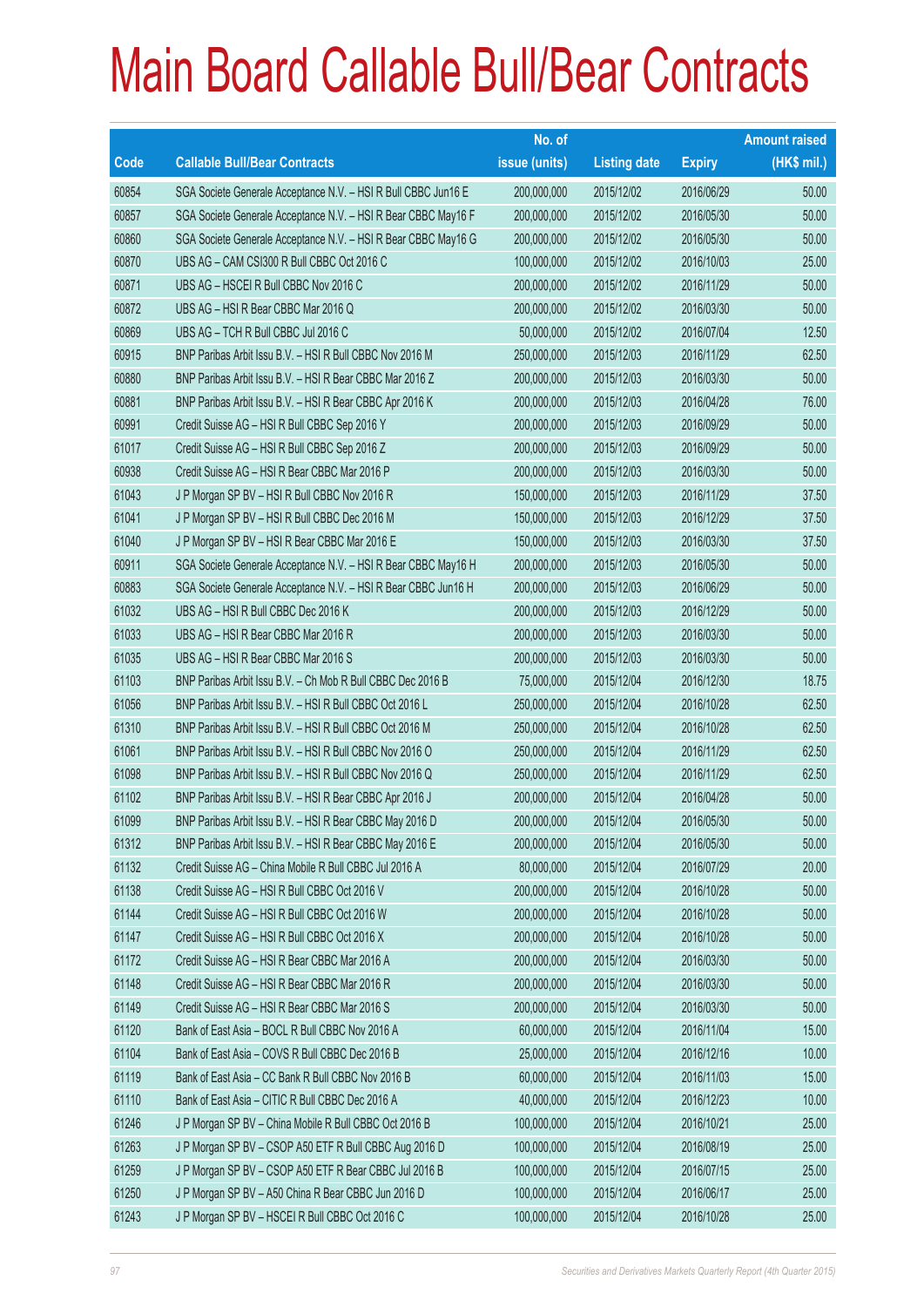|       |                                                                | No. of        |                     |               | <b>Amount raised</b> |
|-------|----------------------------------------------------------------|---------------|---------------------|---------------|----------------------|
| Code  | <b>Callable Bull/Bear Contracts</b>                            | issue (units) | <b>Listing date</b> | <b>Expiry</b> | $(HK$$ mil.)         |
| 61245 | J P Morgan SP BV - HSCEI R Bear CBBC Apr 2016 W                | 100,000,000   | 2015/12/04          | 2016/04/28    | 25.00                |
| 61236 | J P Morgan SP BV - HSI R Bull CBBC Oct 2016 J                  | 150,000,000   | 2015/12/04          | 2016/10/28    | 37.50                |
| 61093 | J P Morgan SP BV - HSI R Bull CBBC Nov 2016 Q                  | 150,000,000   | 2015/12/04          | 2016/11/29    | 37.50                |
| 61215 | J P Morgan SP BV - HSI R Bull CBBC Dec 2016 N                  | 150,000,000   | 2015/12/04          | 2016/12/29    | 37.50                |
| 61237 | J P Morgan SP BV - HSI R Bull CBBC Dec 2016 P                  | 150,000,000   | 2015/12/04          | 2016/12/29    | 37.50                |
| 61242 | J P Morgan SP BV - HSI R Bull CBBC Jan 2017 I                  | 150,000,000   | 2015/12/04          | 2017/01/26    | 37.50                |
| 61232 | J P Morgan SP BV - HSI R Bear CBBC Mar 2016 F                  | 150,000,000   | 2015/12/04          | 2016/03/30    | 37.50                |
| 61233 | J P Morgan SP BV - HSI R Bear CBBC Mar 2016 G                  | 150,000,000   | 2015/12/04          | 2016/03/30    | 37.50                |
| 61235 | J P Morgan SP BV - HSI R Bear CBBC Apr 2016 S                  | 150,000,000   | 2015/12/04          | 2016/04/28    | 37.50                |
| 61094 | Macquarie Bank Ltd. - HSI R Bear CBBC May 2016 I               | 40,000,000    | 2015/12/04          | 2016/05/30    | 10.00                |
| 61071 | SGA Societe Generale Acceptance N.V. - HSI R Bull CBBC Jun16 P | 200,000,000   | 2015/12/04          | 2016/06/29    | 50.00                |
| 61096 | SGA Societe Generale Acceptance N.V. - HSI R Bull CBBC Jun16 R | 200,000,000   | 2015/12/04          | 2016/06/29    | 50.00                |
| 61083 | SGA Societe Generale Acceptance N.V. - HSI R Bull CBBC Oct16 N | 200,000,000   | 2015/12/04          | 2016/10/28    | 50.00                |
| 61131 | SGA Societe Generale Acceptance N.V. - HSI R Bear CBBC Apr16 K | 200,000,000   | 2015/12/04          | 2016/04/28    | 50.00                |
| 61127 | SGA Societe Generale Acceptance N.V. - HSI R Bear CBBC May16 I | 200,000,000   | 2015/12/04          | 2016/05/30    | 50.00                |
| 61129 | SGA Societe Generale Acceptance N.V. - HSI R Bear CBBC Jun16 D | 200,000,000   | 2015/12/04          | 2016/06/29    | 50.00                |
| 61178 | UBS AG - HSI R Bull CBBC Nov 2016 P                            | 200,000,000   | 2015/12/04          | 2016/11/29    | 50.00                |
| 61174 | UBS AG - HSI R Bull CBBC Dec 2016 L                            | 200,000,000   | 2015/12/04          | 2016/12/29    | 50.00                |
| 61179 | UBS AG - HSI R Bull CBBC Dec 2016 M                            | 200,000,000   | 2015/12/04          | 2016/12/29    | 50.00                |
| 61193 | UBS AG - HSI R Bear CBBC Mar 2016 T                            | 200,000,000   | 2015/12/04          | 2016/03/30    | 50.00                |
| 61212 | UBS AG - HSI R Bear CBBC Mar 2016 U                            | 200,000,000   | 2015/12/04          | 2016/03/30    | 50.00                |
| 61213 | UBS AG - HSI R Bear CBBC Mar 2016 V                            | 200,000,000   | 2015/12/04          | 2016/03/30    | 50.00                |
| 61423 | BNP Paribas Arbit Issu B.V. - HSCEI R Bear CBBC Apr 2016 I     | 100,000,000   | 2015/12/07          | 2016/04/28    | 25.00                |
| 61422 | BNP Paribas Arbit Issu B.V. - HSCEI R Bear CBBC May 2016 B     | 100,000,000   | 2015/12/07          | 2016/05/30    | 25.00                |
| 61421 | BNP Paribas Arbit Issu B.V. - HSI R Bear CBBC Apr 2016 I       | 200,000,000   | 2015/12/07          | 2016/04/28    | 50.00                |
| 61485 | BNP Paribas Arbit Issu B.V. - HSI R Bear CBBC Apr 2016 R       | 200,000,000   | 2015/12/07          | 2016/04/28    | 50.00                |
| 61463 | Credit Suisse AG - HSI R Bull CBBC Oct 2016 Y                  | 200,000,000   | 2015/12/07          | 2016/10/28    | 50.00                |
| 61464 | Credit Suisse AG - HSI R Bull CBBC Oct 2016 Z                  | 200,000,000   | 2015/12/07          | 2016/10/28    | 50.00                |
| 61466 | Credit Suisse AG - HSI R Bear CBBC Mar 2016 Q                  | 200,000,000   | 2015/12/07          | 2016/03/30    | 50.00                |
| 61468 | Credit Suisse AG - HSI R Bear CBBC Mar 2016 V                  | 200,000,000   | 2015/12/07          | 2016/03/30    | 50.00                |
| 61477 | Credit Suisse AG - HSI R Bear CBBC Mar 2016 W                  | 200,000,000   | 2015/12/07          | 2016/03/30    | 50.00                |
| 61338 | HK Bank - HSCEI R Bear CBBC Aug 2016 F                         | 68,000,000    | 2015/12/07          | 2016/08/30    | 17.00                |
| 61316 | HK Bank - HSI R Bear CBBC Aug 2016 J                           | 100,000,000   | 2015/12/07          | 2016/08/30    | 25.00                |
| 61323 | HK Bank - HSI R Bear CBBC Sep 2016 G                           | 100,000,000   | 2015/12/07          | 2016/09/29    | 25.00                |
| 61506 | J P Morgan SP BV - HSI R Bull CBBC Oct 2016 T                  | 150,000,000   | 2015/12/07          | 2016/10/28    | 37.50                |
| 61339 | J P Morgan SP BV - HSI R Bull CBBC Nov 2016 O                  | 150,000,000   | 2015/12/07          | 2016/11/29    | 37.50                |
| 61509 | J P Morgan SP BV - HSI R Bull CBBC Jan 2017 J                  | 150,000,000   | 2015/12/07          | 2017/01/26    | 37.50                |
| 61487 | J P Morgan SP BV - HSI R Bear CBBC Mar 2016 M                  | 150,000,000   | 2015/12/07          | 2016/03/30    | 37.50                |
| 61501 | J P Morgan SP BV - HSI R Bear CBBC Mar 2016 Q                  | 150,000,000   | 2015/12/07          | 2016/03/30    | 37.50                |
| 61504 | J P Morgan SP BV - HSI R Bear CBBC Apr 2016 M                  | 150,000,000   | 2015/12/07          | 2016/04/28    | 37.50                |
| 61495 | J P Morgan SP BV - HSI R Bear CBBC Apr 2016 T                  | 150,000,000   | 2015/12/07          | 2016/04/28    | 37.50                |
| 61341 | Macquarie Bank Ltd. - HSI R Bull CBBC May 2016 G               | 40,000,000    | 2015/12/07          | 2016/05/30    | 10.00                |
| 61351 | Macquarie Bank Ltd. - HSI R Bull CBBC May 2016 H               | 40,000,000    | 2015/12/07          | 2016/05/30    | 10.20                |
| 61358 | Macquarie Bank Ltd. - HSI R Bear CBBC May 2016 J               | 40,000,000    | 2015/12/07          | 2016/05/30    | 10.00                |
| 61373 | Macquarie Bank Ltd. - HSI R Bear CBBC May 2016 K               | 40,000,000    | 2015/12/07          | 2016/05/30    | 10.20                |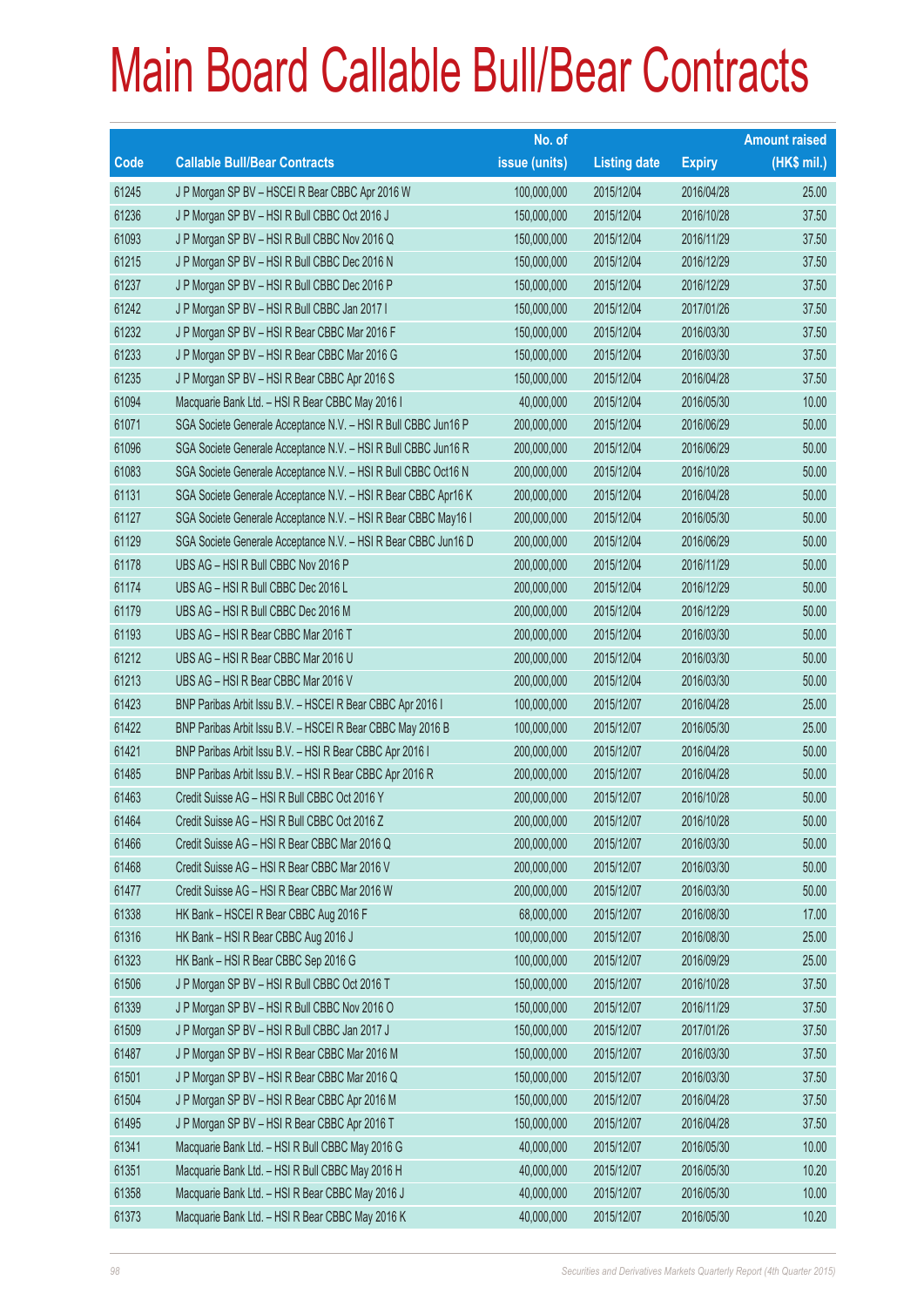|       |                                                                | No. of        |                     |               | <b>Amount raised</b> |
|-------|----------------------------------------------------------------|---------------|---------------------|---------------|----------------------|
| Code  | <b>Callable Bull/Bear Contracts</b>                            | issue (units) | <b>Listing date</b> | <b>Expiry</b> | $(HK$$ mil.)         |
| 61378 | SGA Societe Generale Acceptance N.V. - HSI R Bull CBBC Sep16 J | 200,000,000   | 2015/12/07          | 2016/09/29    | 50.00                |
| 61395 | SGA Societe Generale Acceptance N.V. - HSI R Bear CBBC May16 K | 200,000,000   | 2015/12/07          | 2016/05/30    | 50.00                |
| 61385 | SGA Societe Generale Acceptance N.V. - HSI R Bear CBBC Jun16 E | 200,000,000   | 2015/12/07          | 2016/06/29    | 50.00                |
| 61410 | SGA Societe Generale Acceptance N.V. - HSI R Bear CBBC Jun16 I | 200,000,000   | 2015/12/07          | 2016/06/29    | 50.00                |
| 61436 | UBS AG - HSI R Bull CBBC Dec 2016 N                            | 200,000,000   | 2015/12/07          | 2016/12/29    | 50.00                |
| 61440 | UBS AG - HSI R Bear CBBC Mar 2016 W                            | 200,000,000   | 2015/12/07          | 2016/03/30    | 50.00                |
| 61444 | UBS AG - HSI R Bear CBBC Mar 2016 X                            | 200,000,000   | 2015/12/07          | 2016/03/30    | 50.00                |
| 61462 | UBS AG - HSI R Bear CBBC Mar 2016 Y                            | 200,000,000   | 2015/12/07          | 2016/03/30    | 50.00                |
| 61609 | Credit Suisse AG - HSI R Bull CBBC Oct 2016 A                  | 200,000,000   | 2015/12/08          | 2016/10/28    | 50.00                |
| 61607 | Credit Suisse AG - HSI R Bull CBBC Oct 2016 D                  | 200,000,000   | 2015/12/08          | 2016/10/28    | 50.00                |
| 61603 | Credit Suisse AG - HSI R Bull CBBC Oct 2016 K                  | 200,000,000   | 2015/12/08          | 2016/10/28    | 50.00                |
| 61600 | Credit Suisse AG - HSI R Bull CBBC Oct 2016 N                  | 200,000,000   | 2015/12/08          | 2016/10/28    | 50.00                |
| 61584 | Credit Suisse AG - HSI R Bear CBBC Apr 2016 D                  | 200,000,000   | 2015/12/08          | 2016/04/28    | 50.00                |
| 61599 | Credit Suisse AG - HSI R Bear CBBC Apr 2016 G                  | 200,000,000   | 2015/12/08          | 2016/04/28    | 50.00                |
| 61585 | Credit Suisse AG - HSI R Bear CBBC Apr 2016 Y                  | 200,000,000   | 2015/12/08          | 2016/04/28    | 50.00                |
| 61597 | Credit Suisse AG - HSI R Bear CBBC Apr 2016 Z                  | 200,000,000   | 2015/12/08          | 2016/04/28    | 50.00                |
| 61540 | HK Bank - China Mobile R Bull CBBC Oct 2016 H                  | 120,000,000   | 2015/12/08          | 2016/10/17    | 30.00                |
| 61549 | HK Bank - CNOOC R Bull CBBC Oct 2016 F                         | 60,000,000    | 2015/12/08          | 2016/10/24    | 15.00                |
| 61533 | HK Bank - Galaxy Ent R Bull CBBC Aug 2017 A                    | 50,000,000    | 2015/12/08          | 2017/08/16    | 12.50                |
| 61535 | HK Bank - HKEx R Bull CBBC Oct 2016 N                          | 100,000,000   | 2015/12/08          | 2016/10/31    | 25.00                |
| 61539 | HK Bank - HKEx R Bear CBBC Jul 2016 G                          | 50,000,000    | 2015/12/08          | 2016/07/04    | 12.50                |
| 61552 | HK Bank - HSI R Bear CBBC Aug 2016 K                           | 400,000,000   | 2015/12/08          | 2016/08/30    | 100.00               |
| 61550 | HK Bank - HSI R Bear CBBC Sep 2016 H                           | 150,000,000   | 2015/12/08          | 2016/09/29    | 37.50                |
| 61670 | J P Morgan SP BV - HSCEI R Bull CBBC Sep 2016 F                | 100,000,000   | 2015/12/08          | 2016/09/29    | 25.00                |
| 61704 | J P Morgan SP BV - HSI R Bull CBBC Oct 2016 Q                  | 150,000,000   | 2015/12/08          | 2016/10/28    | 37.50                |
| 61613 | J P Morgan SP BV - HSI R Bear CBBC Mar 2016 C                  | 150,000,000   | 2015/12/08          | 2016/03/30    | 37.50                |
| 61676 | JP Morgan SP BV - HSI R Bear CBBC Mar 2016 S                   | 150,000,000   | 2015/12/08          | 2016/03/30    | 37.50                |
| 61702 | J P Morgan SP BV - HSI R Bear CBBC Apr 2016 P                  | 150,000,000   | 2015/12/08          | 2016/04/28    | 37.50                |
| 61578 | SGA Societe Generale Acceptance N.V. - HSI R Bull CBBC Jul16 O | 200,000,000   | 2015/12/08          | 2016/07/28    | 50.00                |
| 61555 | SGA Societe Generale Acceptance N.V. - HSI R Bull CBBC Jul16 V | 200,000,000   | 2015/12/08          | 2016/07/28    | 50.00                |
| 61557 | SGA Societe Generale Acceptance N.V. - HSI R Bull CBBC Jul16 X | 200,000,000   | 2015/12/08          | 2016/07/28    | 50.00                |
| 61582 | SGA Societe Generale Acceptance N.V. - HSI R Bear CBBC Jun16 J | 200,000,000   | 2015/12/08          | 2016/06/29    | 50.00                |
| 61583 | SGA Societe Generale Acceptance N.V. - HSI R Bear CBBC Jun16 K | 200,000,000   | 2015/12/08          | 2016/06/29    | 50.00                |
| 61626 | UBS AG - HSI R Bull CBBC Oct 2016 S                            | 200,000,000   | 2015/12/08          | 2016/10/28    | 50.00                |
| 61668 | UBS AG - HSI R Bull CBBC Nov 2016 Q                            | 200,000,000   | 2015/12/08          | 2016/11/29    | 50.00                |
| 61622 | UBS AG - HSI R Bull CBBC Dec 2016 O                            | 200,000,000   | 2015/12/08          | 2016/12/29    | 50.00                |
| 61637 | UBS AG - HSI R Bull CBBC Dec 2016 P                            | 200,000,000   | 2015/12/08          | 2016/12/29    | 50.00                |
| 61657 | UBS AG - HSI R Bull CBBC Dec 2016 Q                            | 200,000,000   | 2015/12/08          | 2016/12/29    | 50.00                |
| 61618 | UBS AG - HSI R Bear CBBC Mar 2016 A                            | 200,000,000   | 2015/12/08          | 2016/03/30    | 50.00                |
| 61619 | UBS AG - HSI R Bear CBBC Mar 2016 D                            | 200,000,000   | 2015/12/08          | 2016/03/30    | 50.00                |
| 61620 | UBS AG - HSI R Bear CBBC Mar 2016 G                            | 200,000,000   | 2015/12/08          | 2016/03/30    | 50.00                |
| 61614 | UBS AG - HSI R Bear CBBC Mar 2016 Z                            | 200,000,000   | 2015/12/08          | 2016/03/30    | 50.00                |
| 61656 | UBS AG - TCH R Bull CBBC Jul 2016 D                            | 50,000,000    | 2015/12/08          | 2016/07/18    | 12.50                |
| 61791 | BNP Paribas Arbit Issu B.V. - HSI R Bull CBBC Oct 2016 N       | 250,000,000   | 2015/12/09          | 2016/10/28    | 62.50                |
| 61734 | BNP Paribas Arbit Issu B.V. - HSI R Bear CBBC May 2016 F       | 200,000,000   | 2015/12/09          | 2016/05/30    | 50.00                |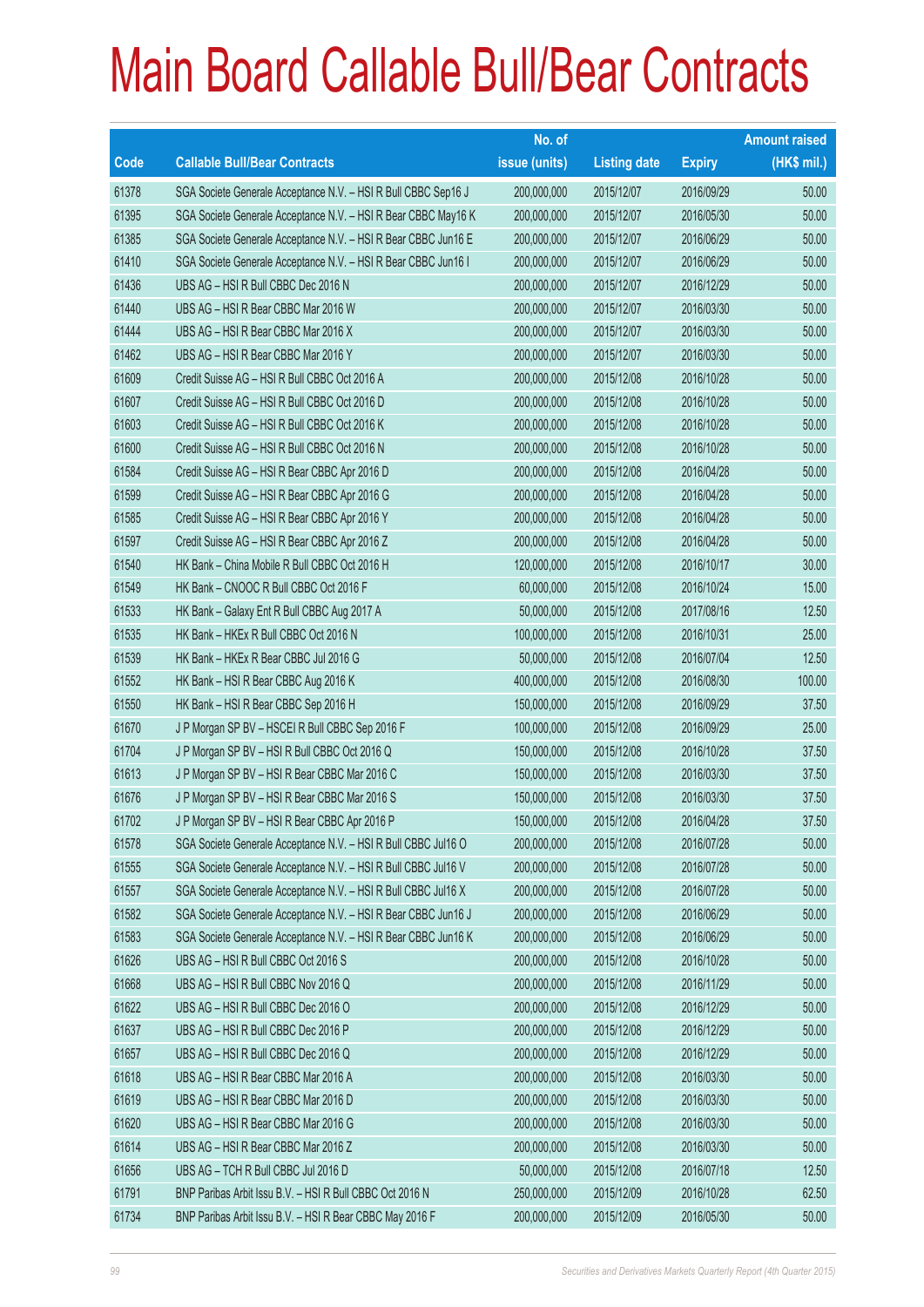|       |                                                                | No. of        |                     |               | <b>Amount raised</b> |
|-------|----------------------------------------------------------------|---------------|---------------------|---------------|----------------------|
| Code  | <b>Callable Bull/Bear Contracts</b>                            | issue (units) | <b>Listing date</b> | <b>Expiry</b> | $(HK$$ mil.)         |
| 61771 | Credit Suisse AG - HSI R Bull CBBC Oct 2016 P                  | 200,000,000   | 2015/12/09          | 2016/10/28    | 50.00                |
| 61775 | Credit Suisse AG - HSI R Bull CBBC Oct 2016 Q                  | 200,000,000   | 2015/12/09          | 2016/10/28    | 50.00                |
| 61788 | Credit Suisse AG - HSI R Bull CBBC Oct 2016 R                  | 200,000,000   | 2015/12/09          | 2016/10/28    | 50.00                |
| 61769 | Credit Suisse AG - HSI R Bear CBBC Apr 2016 K                  | 200,000,000   | 2015/12/09          | 2016/04/28    | 50.00                |
| 61803 | Goldman Sachs SP (Asia) - HSI R Bear CBBC Apr 2016 E           | 200,000,000   | 2015/12/09          | 2016/04/28    | 51.40                |
| 61719 | HK Bank - HSI R Bull CBBC Aug 2016 T                           | 150,000,000   | 2015/12/09          | 2016/08/30    | 37.50                |
| 61718 | HK Bank - HSI R Bull CBBC Sep 2016 X                           | 150,000,000   | 2015/12/09          | 2016/09/29    | 37.50                |
| 61806 | J P Morgan SP BV - HSI R Bull CBBC Nov 2016 S                  | 150,000,000   | 2015/12/09          | 2016/11/29    | 37.50                |
| 61804 | J P Morgan SP BV - HSI R Bull CBBC Dec 2016 Q                  | 150,000,000   | 2015/12/09          | 2016/12/29    | 37.50                |
| 61770 | J P Morgan SP BV - HSI R Bear CBBC Apr 2016 U                  | 150,000,000   | 2015/12/09          | 2016/04/28    | 37.50                |
| 61807 | J P Morgan SP BV - HSI R Bear CBBC Apr 2016 W                  | 150,000,000   | 2015/12/09          | 2016/04/28    | 37.50                |
| 61764 | Macquarie Bank Ltd. - HSI R Bull CBBC Jul 2016 A               | 40,000,000    | 2015/12/09          | 2016/07/28    | 10.00                |
| 61789 | Macquarie Bank Ltd. - HSI R Bear CBBC May 2016 L               | 40,000,000    | 2015/12/09          | 2016/05/30    | 10.00                |
| 61755 | SGA Societe Generale Acceptance N.V. - HSI R Bull CBBC Jul16 P | 200,000,000   | 2015/12/09          | 2016/07/28    | 50.00                |
| 61743 | SGA Societe Generale Acceptance N.V. - HSI R Bull CBBC Sep16 K | 200,000,000   | 2015/12/09          | 2016/09/29    | 50.00                |
| 61757 | SGA Societe Generale Acceptance N.V. - HSI R Bull CBBC Sep16 L | 200,000,000   | 2015/12/09          | 2016/09/29    | 50.00                |
| 61730 | SGA Societe Generale Acceptance N.V. - HSI R Bear CBBC May16 L | 200,000,000   | 2015/12/09          | 2016/05/30    | 50.00                |
| 61792 | UBS AG - HSCEI R Bull CBBC Oct 2016 D                          | 200,000,000   | 2015/12/09          | 2016/10/28    | 50.00                |
| 61794 | UBS AG - HSCEI R Bear CBBC Mar 2016 A                          | 100,000,000   | 2015/12/09          | 2016/03/30    | 25.00                |
| 61798 | UBS AG - HSI R Bull CBBC Oct 2016 T                            | 200,000,000   | 2015/12/09          | 2016/10/28    | 50.00                |
| 61795 | UBS AG - HSI R Bull CBBC Nov 2016 R                            | 200,000,000   | 2015/12/09          | 2016/11/29    | 50.00                |
| 61800 | UBS AG - HSI R Bull CBBC Nov 2016 S                            | 200,000,000   | 2015/12/09          | 2016/11/29    | 50.00                |
| 61802 | UBS AG - HSI R Bull CBBC Nov 2016 T                            | 200,000,000   | 2015/12/09          | 2016/11/29    | 50.00                |
| 61797 | UBS AG - HSI R Bull CBBC Dec 2016 R                            | 200,000,000   | 2015/12/09          | 2016/12/29    | 50.00                |
| 61801 | UBS AG - HSI R Bull CBBC Dec 2016 S                            | 200,000,000   | 2015/12/09          | 2016/12/29    | 50.00                |
| 61967 | Credit Suisse AG - HSI R Bull CBBC Nov 2016 R                  | 200,000,000   | 2015/12/10          | 2016/11/29    | 50.00                |
| 61971 | Credit Suisse AG - HSI R Bear CBBC Apr 2016 O                  | 200,000,000   | 2015/12/10          | 2016/04/28    | 50.00                |
| 61882 | HK Bank - AIA R Bull CBBC Sep 2016 G                           | 60,000,000    | 2015/12/10          | 2016/09/19    | 21.00                |
| 61829 | HK Bank - CSOP A50 ETF R Bull CBBC Sep 2016 A                  | 100,000,000   | 2015/12/10          | 2016/09/05    | 25.00                |
| 61815 | HK Bank - A50 R Bull CBBC Sep 2016 D                           | 100,000,000   | 2015/12/10          | 2016/09/19    | 25.00                |
| 61897 | HK Bank - HKEx R Bull CBBC Sep 2016 L                          | 100,000,000   | 2015/12/10          | 2016/09/21    | 25.00                |
| 61859 | HK Bank - HSCEI R Bull CBBC Sep 2016 I                         | 100,000,000   | 2015/12/10          | 2016/09/29    | 25.00                |
| 61840 | HK Bank - HSI R Bull CBBC Jul 2016 A                           | 150,000,000   | 2015/12/10          | 2016/07/28    | 37.50                |
| 61960 | J P Morgan SP BV - HSI R Bull CBBC Nov 2016 T                  | 150,000,000   | 2015/12/10          | 2016/11/29    | 37.50                |
| 62026 | J P Morgan SP BV - HSI R Bull CBBC Jan 2017 K                  | 150,000,000   | 2015/12/10          | 2017/01/26    | 37.50                |
| 62055 | J P Morgan SP BV - HSI R Bear CBBC Mar 2016 O                  | 150,000,000   | 2015/12/10          | 2016/03/30    | 37.50                |
| 61977 | UBS AG - HSI R Bull CBBC Dec 2016 T                            | 200,000,000   | 2015/12/10          | 2016/12/29    | 50.00                |
| 62057 | BNP Paribas Arbit Issu B.V. - HSI R Bull CBBC Sep 2016 A       | 250,000,000   | 2015/12/11          | 2016/09/29    | 62.50                |
| 62086 | BNP Paribas Arbit Issu B.V. - HSI R Bull CBBC Oct 2016 O       | 250,000,000   | 2015/12/11          | 2016/10/28    | 62.50                |
| 62154 | BNP Paribas Arbit Issu B.V. - HSI R Bull CBBC Nov 2016 P       | 250,000,000   | 2015/12/11          | 2016/11/29    | 62.50                |
| 62242 | Credit Suisse AG - HSI R Bull CBBC Nov 2016 S                  | 200,000,000   | 2015/12/11          | 2016/11/29    | 50.00                |
| 62270 | Credit Suisse AG - HSI R Bull CBBC Nov 2016 T                  | 200,000,000   | 2015/12/11          | 2016/11/29    | 50.00                |
| 62303 | Credit Suisse AG - HSI R Bear CBBC Apr 2016 I                  | 200,000,000   | 2015/12/11          | 2016/04/28    | 50.00                |
| 62304 | Credit Suisse AG - HSI R Bear CBBC Apr 2016 Q                  | 200,000,000   | 2015/12/11          | 2016/04/28    | 50.00                |
| 62305 | J P Morgan SP BV - HSI R Bull CBBC Dec 2016 R                  | 150,000,000   | 2015/12/11          | 2016/12/29    | 37.50                |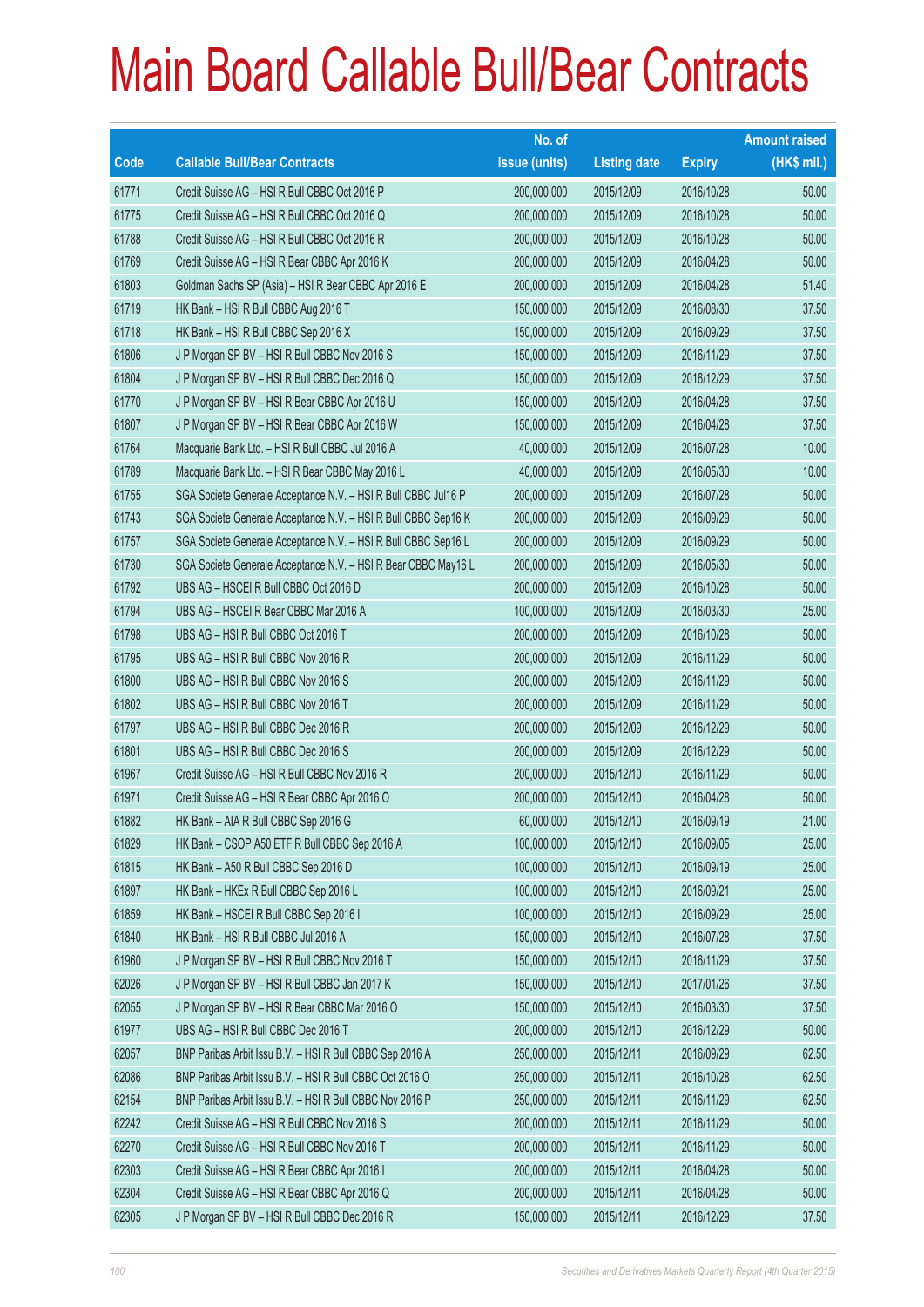|       |                                                                | No. of        |                     |               | <b>Amount raised</b> |
|-------|----------------------------------------------------------------|---------------|---------------------|---------------|----------------------|
| Code  | <b>Callable Bull/Bear Contracts</b>                            | issue (units) | <b>Listing date</b> | <b>Expiry</b> | $(HK$$ mil.)         |
| 62449 | J P Morgan SP BV - HSI R Bull CBBC Dec 2016 S                  | 150,000,000   | 2015/12/11          | 2016/12/29    | 37.50                |
| 62432 | J P Morgan SP BV - HSI R Bear CBBC Mar 2016 T                  | 150,000,000   | 2015/12/11          | 2016/03/30    | 37.50                |
| 62446 | J P Morgan SP BV - HSI R Bear CBBC Apr 2016 Y                  | 150,000,000   | 2015/12/11          | 2016/04/28    | 37.50                |
| 62198 | SGA Societe Generale Acceptance N.V. - HSI R Bull CBBC Jul16 S | 200,000,000   | 2015/12/11          | 2016/07/28    | 50.00                |
| 62228 | SGA Societe Generale Acceptance N.V. - HSI R Bear CBBC May16 J | 200,000,000   | 2015/12/11          | 2016/05/30    | 50.00                |
| 62233 | SGA Societe Generale Acceptance N.V. - HSI R Bear CBBC May16 Q | 200,000,000   | 2015/12/11          | 2016/05/30    | 50.00                |
| 62356 | UBS AG - HSI R Bull CBBC Nov 2016 U                            | 200,000,000   | 2015/12/11          | 2016/11/29    | 50.00                |
| 62306 | UBS AG - HSI R Bull CBBC Dec 2016 U                            | 200,000,000   | 2015/12/11          | 2016/12/29    | 50.00                |
| 62629 | BNP Paribas Arbit Issu B.V. - HSI R Bear CBBC May 2016 G       | 200,000,000   | 2015/12/14          | 2016/05/30    | 50.00                |
| 62642 | Credit Suisse AG - HSI R Bull CBBC Sep 2016 J                  | 200,000,000   | 2015/12/14          | 2016/09/29    | 50.00                |
| 62638 | Credit Suisse AG - HSI R Bear CBBC Mar 2016 X                  | 200,000,000   | 2015/12/14          | 2016/03/30    | 50.00                |
| 62512 | HK Bank - CKH R Bull CBBC Oct 2016 B                           | 60,000,000    | 2015/12/14          | 2016/10/31    | 15.00                |
| 62481 | HK Bank - CSOP A50 ETF R Bull CBBC Oct 2016 A                  | 100,000,000   | 2015/12/14          | 2016/10/03    | 25.00                |
| 62556 | HK Bank - Sands China R Bull CBBC Dec 2016 A                   | 50,000,000    | 2015/12/14          | 2016/12/05    | 12.50                |
| 62459 | HK Bank - TCH R Bull CBBC Oct 2016 C                           | 100,000,000   | 2015/12/14          | 2016/10/31    | 25.00                |
| 62462 | HK Bank - TCH R Bull CBBC Nov 2016 A                           | 100,000,000   | 2015/12/14          | 2016/11/14    | 25.00                |
| 62484 | HK Bank - TCH R Bear CBBC Jul 2016 H                           | 100,000,000   | 2015/12/14          | 2016/07/25    | 25.00                |
| 62674 | J P Morgan SP BV - HSI R Bull CBBC Sep 2016 Y                  | 150,000,000   | 2015/12/14          | 2016/09/29    | 37.50                |
| 62678 | J P Morgan SP BV - HSI R Bear CBBC Apr 2016 Z                  | 150,000,000   | 2015/12/14          | 2016/04/28    | 37.50                |
| 62664 | SGA Societe Generale Acceptance N.V. - HSI R Bull CBBC Oct16 O | 200,000,000   | 2015/12/14          | 2016/10/28    | 50.00                |
| 62646 | SGA Societe Generale Acceptance N.V. - HSI R Bear CBBC Jun16 L | 200,000,000   | 2015/12/14          | 2016/06/29    | 50.00                |
| 62672 | UBS AG - HSI R Bear CBBC Mar 2016 C                            | 200,000,000   | 2015/12/14          | 2016/03/30    | 50.00                |
| 62673 | UBS AG - HSI R Bear CBBC Mar 2016 E                            | 200,000,000   | 2015/12/14          | 2016/03/30    | 50.00                |
| 62788 | BNP Paribas Arbit Issu B.V. - HSCEI R Bear CBBC Apr 2016 J     | 100,000,000   | 2015/12/15          | 2016/04/28    | 25.00                |
| 62698 | BNP Paribas Arbit Issu B.V. - HSI R Bull CBBC Oct 2016 P       | 250,000,000   | 2015/12/15          | 2016/10/28    | 62.50                |
| 62702 | BNP Paribas Arbit Issu B.V. - HSI R Bull CBBC Oct 2016 Q       | 250,000,000   | 2015/12/15          | 2016/10/28    | 62.50                |
| 62700 | BNP Paribas Arbit Issu B.V. - HSI R Bull CBBC Nov 2016 A       | 250,000,000   | 2015/12/15          | 2016/11/29    | 62.50                |
| 62763 | BNP Paribas Arbit Issu B.V. - HSI R Bear CBBC Apr 2016 T       | 200,000,000   | 2015/12/15          | 2016/04/28    | 50.00                |
| 62761 | BNP Paribas Arbit Issu B.V. - HSI R Bear CBBC May 2016 H       | 200,000,000   | 2015/12/15          | 2016/05/30    | 50.00                |
| 62766 | BNP Paribas Arbit Issu B.V. - HSI R Bear CBBC May 2016 I       | 200,000,000   | 2015/12/15          | 2016/05/30    | 50.00                |
| 62708 | Credit Suisse AG - HSCEI R Bear CBBC Mar 2016 B                | 100,000,000   | 2015/12/15          | 2016/03/30    | 25.00                |
| 62723 | Credit Suisse AG - HSI R Bull CBBC Sep 2016 B                  | 200,000,000   | 2015/12/15          | 2016/09/29    | 50.00                |
| 62713 | Credit Suisse AG - HSI R Bull CBBC Sep 2016 K                  | 200,000,000   | 2015/12/15          | 2016/09/29    | 50.00                |
| 62719 | Credit Suisse AG - HSI R Bull CBBC Sep 2016 L                  | 200,000,000   | 2015/12/15          | 2016/09/29    | 50.00                |
| 62831 | Credit Suisse AG - HSI R Bear CBBC Mar 2016 A                  | 200,000,000   | 2015/12/15          | 2016/03/30    | 50.00                |
| 62825 | Credit Suisse AG - HSI R Bear CBBC Mar 2016 O                  | 200,000,000   | 2015/12/15          | 2016/03/30    | 50.00                |
| 62824 | Credit Suisse AG - HSI R Bear CBBC Mar 2016 Y                  | 200,000,000   | 2015/12/15          | 2016/03/30    | 50.00                |
| 62848 | Goldman Sachs SP (Asia) - HSI R Bull CBBC Sep 2016 A           | 200,000,000   | 2015/12/15          | 2016/09/29    | 60.00                |
| 62887 | Goldman Sachs SP (Asia) - HSI R Bear CBBC Apr 2016 F           | 200,000,000   | 2015/12/15          | 2016/04/28    | 53.20                |
| 62755 | J P Morgan SP BV - HSCEI R Bear CBBC Apr 2016 X                | 100,000,000   | 2015/12/15          | 2016/04/28    | 25.00                |
| 62756 | J P Morgan SP BV - HSI R Bull CBBC Oct 2016 S                  | 150,000,000   | 2015/12/15          | 2016/10/28    | 37.50                |
| 62758 | J P Morgan SP BV - HSI R Bull CBBC Nov 2016 U                  | 150,000,000   | 2015/12/15          | 2016/11/29    | 37.50                |
| 62760 | J P Morgan SP BV - HSI R Bull CBBC Dec 2016 T                  | 150,000,000   | 2015/12/15          | 2016/12/29    | 37.50                |
| 62820 | J P Morgan SP BV - HSI R Bull CBBC Jan 2017 L                  | 150,000,000   | 2015/12/15          | 2017/01/26    | 37.50                |
| 62791 | J P Morgan SP BV - HSI R Bear CBBC Mar 2016 N                  | 150,000,000   | 2015/12/15          | 2016/03/30    | 37.50                |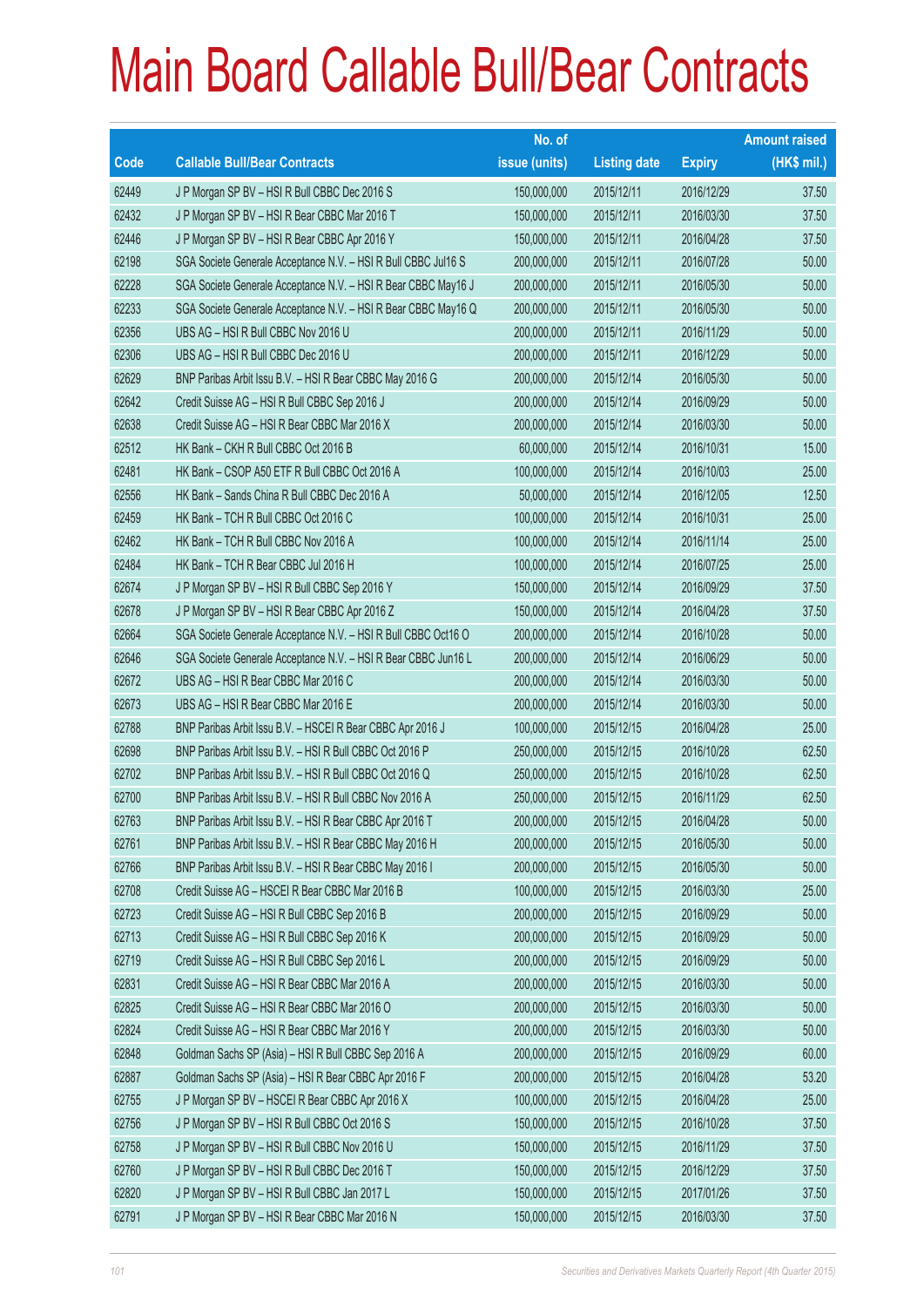|       |                                                                | No. of        |                     |               | <b>Amount raised</b> |
|-------|----------------------------------------------------------------|---------------|---------------------|---------------|----------------------|
| Code  | <b>Callable Bull/Bear Contracts</b>                            | issue (units) | <b>Listing date</b> | <b>Expiry</b> | (HK\$ mil.)          |
| 62806 | J P Morgan SP BV - HSI R Bear CBBC Mar 2016 U                  | 150,000,000   | 2015/12/15          | 2016/03/30    | 37.50                |
| 62813 | J P Morgan SP BV - HSI R Bear CBBC Apr 2016 B                  | 150,000,000   | 2015/12/15          | 2016/04/28    | 37.50                |
| 62790 | Macquarie Bank Ltd. - HSI R Bear CBBC May 2016 M               | 40,000,000    | 2015/12/15          | 2016/05/30    | 10.00                |
| 62689 | SGA Societe Generale Acceptance N.V. - HSI R Bull CBBC Jun16 S | 200,000,000   | 2015/12/15          | 2016/06/29    | 50.00                |
| 62680 | SGA Societe Generale Acceptance N.V. - HSI R Bull CBBC Oct16 P | 200,000,000   | 2015/12/15          | 2016/10/28    | 50.00                |
| 62727 | SGA Societe Generale Acceptance N.V. - HSI R Bear CBBC Apr16 F | 200,000,000   | 2015/12/15          | 2016/04/28    | 50.00                |
| 62733 | SGA Societe Generale Acceptance N.V. - HSI R Bear CBBC Apr16 M | 200,000,000   | 2015/12/15          | 2016/04/28    | 50.00                |
| 62736 | SGA Societe Generale Acceptance N.V. - HSI R Bear CBBC Apr16 O | 200,000,000   | 2015/12/15          | 2016/04/28    | 50.00                |
| 62749 | SGA Societe Generale Acceptance N.V. - HSI R Bear CBBC Jun16 M | 400,000,000   | 2015/12/15          | 2016/06/29    | 100.00               |
| 62889 | UBS AG - HSI R Bull CBBC Nov 2016 V                            | 200,000,000   | 2015/12/15          | 2016/11/29    | 50.00                |
| 62897 | UBS AG - HSI R Bull CBBC Nov 2016 W                            | 200,000,000   | 2015/12/15          | 2016/11/29    | 50.00                |
| 62895 | UBS AG - HSI R Bull CBBC Dec 2016 V                            | 200,000,000   | 2015/12/15          | 2016/12/29    | 50.00                |
| 62899 | UBS AG - HSI R Bear CBBC Mar 2016 F                            | 200,000,000   | 2015/12/15          | 2016/03/30    | 50.00                |
| 62901 | UBS AG - HSI R Bear CBBC Mar 2016 H                            | 200,000,000   | 2015/12/15          | 2016/03/30    | 50.00                |
| 62903 | UBS AG - HSI R Bear CBBC Mar 2016 K                            | 200,000,000   | 2015/12/15          | 2016/03/30    | 50.00                |
| 63053 | Credit Suisse AG - HSI R Bull CBBC Oct 2016 O                  | 200,000,000   | 2015/12/16          | 2016/10/28    | 50.00                |
| 63072 | Credit Suisse AG - HSI R Bear CBBC Apr 2016 F                  | 200,000,000   | 2015/12/16          | 2016/04/28    | 50.00                |
| 63073 | Credit Suisse AG - HSI R Bear CBBC Apr 2016 H                  | 200,000,000   | 2015/12/16          | 2016/04/28    | 50.00                |
| 62909 | HK Bank - Sinopec Corp R Bear CBBC Nov 2016 A                  | 40,000,000    | 2015/12/16          | 2016/11/28    | 10.00                |
| 62968 | HK Bank - HSI R Bull CBBC Aug 2016 U                           | 150,000,000   | 2015/12/16          | 2016/08/30    | 37.50                |
| 63009 | HK Bank - HSI R Bear CBBC May 2016 I                           | 100,000,000   | 2015/12/16          | 2016/05/30    | 25.00                |
| 62993 | HK Bank - HSI R Bear CBBC May 2016 Z                           | 100,000,000   | 2015/12/16          | 2016/05/30    | 25.00                |
| 63013 | HK Bank - PetCh R Bear CBBC Nov 2016 A                         | 40,000,000    | 2015/12/16          | 2016/11/28    | 10.00                |
| 62931 | HK Bank - Ping An R Bull CBBC Oct 2016 I                       | 188,000,000   | 2015/12/16          | 2016/10/26    | 47.00                |
| 62948 | HK Bank - Ping An R Bull CBBC Oct 2016 J                       | 188,000,000   | 2015/12/16          | 2016/10/28    | 47.00                |
| 62966 | HK Bank - Ping An R Bear CBBC Oct 2016 C                       | 40,000,000    | 2015/12/16          | 2016/10/28    | 10.00                |
| 63123 | J P Morgan SP BV - HSCEI R Bull CBBC Nov 2016 C                | 100,000,000   | 2015/12/16          | 2016/11/29    | 25.00                |
| 63118 | J P Morgan SP BV - HSCEI R Bear CBBC Apr 2016 Y                | 100,000,000   | 2015/12/16          | 2016/04/28    | 25.00                |
| 63082 | J P Morgan SP BV - HSI R Bull CBBC Nov 2016 W                  | 150,000,000   | 2015/12/16          | 2016/11/29    | 37.50                |
| 63108 | J P Morgan SP BV - HSI R Bull CBBC Jan 2017 M                  | 150,000,000   | 2015/12/16          | 2017/01/26    | 37.50                |
| 63083 | J P Morgan SP BV - HSI R Bear CBBC Mar 2016 V                  | 150,000,000   | 2015/12/16          | 2016/03/30    | 37.50                |
| 63088 | J P Morgan SP BV - HSI R Bear CBBC Apr 2016 C                  | 150,000,000   | 2015/12/16          | 2016/04/28    | 37.50                |
| 63104 | J P Morgan SP BV - HSI R Bear CBBC Apr 2016 D                  | 150,000,000   | 2015/12/16          | 2016/04/28    | 37.50                |
| 63042 | SGA Societe Generale Acceptance N.V. - HSI R Bull CBBC Jun16 H | 200,000,000   | 2015/12/16          | 2016/06/29    | 50.00                |
| 63014 | SGA Societe Generale Acceptance N.V. - HSI R Bull CBBC Oct16 Q | 200,000,000   | 2015/12/16          | 2016/10/28    | 50.00                |
| 63015 | SGA Societe Generale Acceptance N.V. - HSI R Bull CBBC Oct16 R | 200,000,000   | 2015/12/16          | 2016/10/28    | 50.00                |
| 63049 | SGA Societe Generale Acceptance N.V. - HSI R Bear CBBC May16 A | 200,000,000   | 2015/12/16          | 2016/05/30    | 50.00                |
| 63051 | SGA Societe Generale Acceptance N.V. - HSI R Bear CBBC Jun16 N | 200,000,000   | 2015/12/16          | 2016/06/29    | 50.00                |
| 63055 | UBS AG - HSI R Bull CBBC Dec 2016 W                            | 200,000,000   | 2015/12/16          | 2016/12/29    | 50.00                |
| 63062 | UBS AG - HSI R Bear CBBC Mar 2016 I                            | 200,000,000   | 2015/12/16          | 2016/03/30    | 50.00                |
| 63069 | UBS AG - HSI R Bear CBBC Mar 2016 L                            | 200,000,000   | 2015/12/16          | 2016/03/30    | 50.00                |
| 63135 | BNP Paribas Arbit Issu B.V. - HSI R Bull CBBC Sep 2016 B       | 250,000,000   | 2015/12/17          | 2016/09/29    | 62.50                |
| 63124 | BNP Paribas Arbit Issu B.V. - HSI R Bear CBBC Apr 2016 P       | 200,000,000   | 2015/12/17          | 2016/04/28    | 50.00                |
| 63153 | BNP Paribas Arbit Issu B.V. - HSI R Bear CBBC Apr 2016 W       | 200,000,000   | 2015/12/17          | 2016/04/28    | 50.00                |
| 63145 | Credit Suisse AG - HSI R Bull CBBC Oct 2016 S                  | 200,000,000   | 2015/12/17          | 2016/10/28    | 50.00                |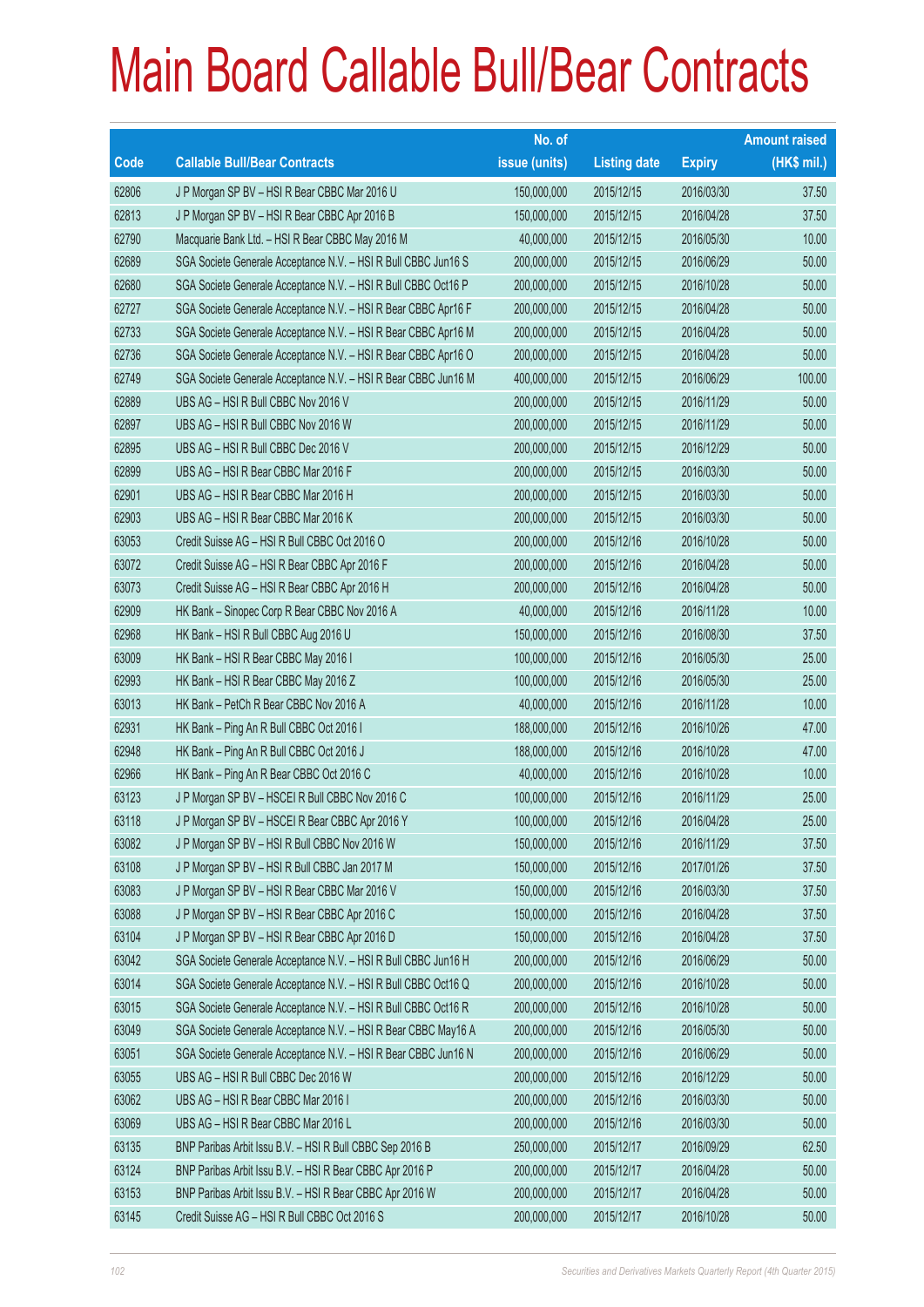|       |                                                                | No. of        |                     |               | <b>Amount raised</b> |
|-------|----------------------------------------------------------------|---------------|---------------------|---------------|----------------------|
| Code  | <b>Callable Bull/Bear Contracts</b>                            | issue (units) | <b>Listing date</b> | <b>Expiry</b> | (HK\$ mil.)          |
| 63147 | Credit Suisse AG - HSI R Bear CBBC Mar 2016 Q                  | 200,000,000   | 2015/12/17          | 2016/03/30    | 50.00                |
| 63148 | Credit Suisse AG - HSI R Bear CBBC Mar 2016 S                  | 200,000,000   | 2015/12/17          | 2016/03/30    | 50.00                |
| 63164 | J P Morgan SP BV - HSCEI R Bear CBBC Apr 2016 Z                | 100,000,000   | 2015/12/17          | 2016/04/28    | 25.00                |
| 63155 | J P Morgan SP BV - HSI R Bull CBBC Dec 2016 I                  | 150,000,000   | 2015/12/17          | 2016/12/29    | 37.50                |
| 63173 | J P Morgan SP BV - HSI R Bear CBBC Mar 2016 W                  | 150,000,000   | 2015/12/17          | 2016/03/30    | 37.50                |
| 63171 | J P Morgan SP BV - HSI R Bear CBBC Mar 2016 Y                  | 150,000,000   | 2015/12/17          | 2016/03/30    | 37.50                |
| 63178 | J P Morgan SP BV - HSI R Bear CBBC Apr 2016 I                  | 150,000,000   | 2015/12/17          | 2016/04/28    | 37.50                |
| 63136 | Macquarie Bank Ltd. - HSI R Bear CBBC Jul 2016 A               | 40,000,000    | 2015/12/17          | 2016/07/28    | 10.00                |
| 63125 | SGA Societe Generale Acceptance N.V. - HSI R Bull CBBC Oct16 S | 200,000,000   | 2015/12/17          | 2016/10/28    | 50.00                |
| 63133 | SGA Societe Generale Acceptance N.V. - HSI R Bear CBBC May16 T | 200,000,000   | 2015/12/17          | 2016/05/30    | 50.00                |
| 63126 | SGA Societe Generale Acceptance N.V. - HSI R Bear CBBC Jun16 O | 200,000,000   | 2015/12/17          | 2016/06/29    | 50.00                |
| 63197 | UBS AG - HSCEI R Bear CBBC Mar 2016 B                          | 100,000,000   | 2015/12/17          | 2016/03/30    | 25.00                |
| 63181 | UBS AG - HSI R Bull CBBC Feb 2017 A                            | 200,000,000   | 2015/12/17          | 2017/02/27    | 50.00                |
| 63186 | UBS AG - HSI R Bear CBBC Mar 2016 J                            | 200,000,000   | 2015/12/17          | 2016/03/30    | 50.00                |
| 63184 | UBS AG - HSI R Bear CBBC Mar 2016 M                            | 200,000,000   | 2015/12/17          | 2016/03/30    | 50.00                |
| 63248 | BNP Paribas Arbit Issu B.V. - HSCEI R Bear CBBC Apr 2016 K     | 100,000,000   | 2015/12/18          | 2016/04/28    | 25.00                |
| 63207 | BNP Paribas Arbit Issu B.V. - HSCEI R Bear CBBC May 2016 C     | 100,000,000   | 2015/12/18          | 2016/05/30    | 25.00                |
| 63227 | BNP Paribas Arbit Issu B.V. - HSI R Bull CBBC Sep 2016 C       | 250,000,000   | 2015/12/18          | 2016/09/29    | 62.50                |
| 63201 | BNP Paribas Arbit Issu B.V. - HSI R Bull CBBC Oct 2016 R       | 250,000,000   | 2015/12/18          | 2016/10/28    | 62.50                |
| 63311 | BNP Paribas Arbit Issu B.V. - HSI R Bull CBBC Oct 2016 S       | 250,000,000   | 2015/12/18          | 2016/10/28    | 62.50                |
| 63237 | BNP Paribas Arbit Issu B.V. - HSI R Bear CBBC Apr 2016 X       | 200,000,000   | 2015/12/18          | 2016/04/28    | 50.00                |
| 63246 | BNP Paribas Arbit Issu B.V. - HSI R Bear CBBC May 2016 J       | 200,000,000   | 2015/12/18          | 2016/05/30    | 50.00                |
| 63316 | BNP Paribas Arbit Issu B.V. - HSI R Bear CBBC May 2016 K       | 200,000,000   | 2015/12/18          | 2016/05/30    | 50.00                |
| 63251 | Credit Suisse AG - HSI R Bull CBBC Sep 2016 M                  | 200,000,000   | 2015/12/18          | 2016/09/29    | 50.00                |
| 63256 | Credit Suisse AG - HSI R Bull CBBC Sep 2016 N                  | 200,000,000   | 2015/12/18          | 2016/09/29    | 50.00                |
| 63294 | Credit Suisse AG - HSI R Bear CBBC Mar 2016 V                  | 200,000,000   | 2015/12/18          | 2016/03/30    | 50.00                |
| 63265 | Credit Suisse AG - HSI R Bear CBBC May 2016 T                  | 200,000,000   | 2015/12/18          | 2016/05/30    | 50.00                |
| 63293 | Credit Suisse AG - HSI R Bear CBBC May 2016 U                  | 200,000,000   | 2015/12/18          | 2016/05/30    | 50.00                |
| 63317 | J P Morgan SP BV - HSI R Bull CBBC Dec 2016 U                  | 150,000,000   | 2015/12/18          | 2016/12/29    | 37.50                |
| 63321 | J P Morgan SP BV - HSI R Bull CBBC Jan 2017 N                  | 150,000,000   | 2015/12/18          | 2017/01/26    | 37.50                |
| 63335 | J P Morgan SP BV - HSI R Bear CBBC Mar 2016 I                  | 150,000,000   | 2015/12/18          | 2016/03/30    | 37.50                |
| 63324 | J P Morgan SP BV - HSI R Bear CBBC Mar 2016 X                  | 150,000,000   | 2015/12/18          | 2016/03/30    | 37.50                |
| 63332 | J P Morgan SP BV - HSI R Bear CBBC Apr 2016 J                  | 150,000,000   | 2015/12/18          | 2016/04/28    | 37.50                |
| 63338 | J P Morgan SP BV - HSI R Bear CBBC Apr 2016 K                  | 150,000,000   | 2015/12/18          | 2016/04/28    | 37.50                |
| 63250 | Macquarie Bank Ltd. - HSI R Bear CBBC Jul 2016 B               | 40,000,000    | 2015/12/18          | 2016/07/28    | 10.00                |
| 63209 | SGA Societe Generale Acceptance N.V. - HSI R Bull CBBC Jun16 L | 200,000,000   | 2015/12/18          | 2016/06/29    | 50.00                |
| 63216 | SGA Societe Generale Acceptance N.V. - HSI R Bull CBBC Oct16 T | 200,000,000   | 2015/12/18          | 2016/10/28    | 50.00                |
| 63224 | SGA Societe Generale Acceptance N.V. - HSI R Bear CBBC May16 X | 200,000,000   | 2015/12/18          | 2016/05/30    | 50.00                |
| 63217 | SGA Societe Generale Acceptance N.V. - HSI R Bear CBBC Jun16 P | 200,000,000   | 2015/12/18          | 2016/06/29    | 50.00                |
| 63297 | UBS AG - HSI R Bull CBBC Nov 2016 X                            | 200,000,000   | 2015/12/18          | 2016/11/29    | 50.00                |
| 63300 | UBS AG - HSI R Bull CBBC Dec 2016 X                            | 200,000,000   | 2015/12/18          | 2016/12/29    | 50.00                |
| 63301 | UBS AG - HSI R Bear CBBC Mar 2016 N                            | 200,000,000   | 2015/12/18          | 2016/03/30    | 50.00                |
| 63305 | UBS AG - HSI R Bear CBBC Apr 2016 A                            | 200,000,000   | 2015/12/18          | 2016/04/28    | 50.00                |
| 63414 | BNP Paribas Arbit Issu B.V. - HSI R Bull CBBC Sep 2016 D       | 250,000,000   | 2015/12/21          | 2016/09/29    | 62.50                |
| 63405 | BNP Paribas Arbit Issu B.V. - HSI R Bull CBBC Oct 2016 T       | 250,000,000   | 2015/12/21          | 2016/10/28    | 62.50                |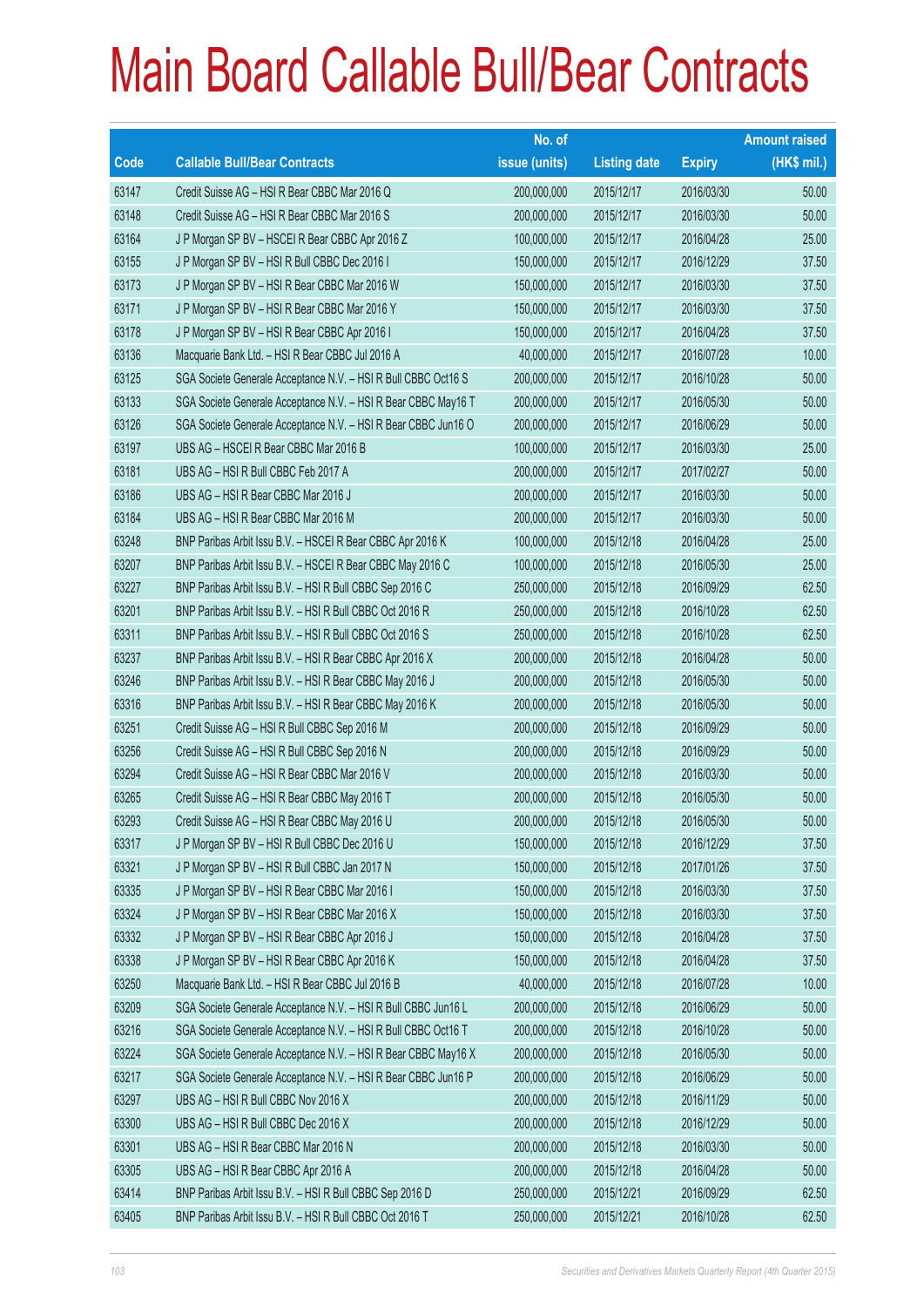|       |                                                                | No. of        |                     |               | <b>Amount raised</b> |
|-------|----------------------------------------------------------------|---------------|---------------------|---------------|----------------------|
| Code  | <b>Callable Bull/Bear Contracts</b>                            | issue (units) | <b>Listing date</b> | <b>Expiry</b> | $(HK$$ mil.)         |
| 63419 | BNP Paribas Arbit Issu B.V. - HSI R Bull CBBC Oct 2016 U       | 250,000,000   | 2015/12/21          | 2016/10/28    | 62.50                |
| 63479 | BNP Paribas Arbit Issu B.V. - HSI R Bear CBBC Apr 2016 N       | 200,000,000   | 2015/12/21          | 2016/04/28    | 50.00                |
| 63477 | BNP Paribas Arbit Issu B.V. - HSI R Bear CBBC May 2016 L       | 200,000,000   | 2015/12/21          | 2016/05/30    | 50.00                |
| 63537 | Credit Suisse AG - HSCEI R Bear CBBC Mar 2016 C                | 100,000,000   | 2015/12/21          | 2016/03/30    | 25.00                |
| 63532 | Credit Suisse AG - HSI R Bull CBBC Oct 2016 U                  | 200,000,000   | 2015/12/21          | 2016/10/28    | 50.00                |
| 63534 | Credit Suisse AG - HSI R Bull CBBC Oct 2016 V                  | 200,000,000   | 2015/12/21          | 2016/10/28    | 50.00                |
| 63535 | Credit Suisse AG - HSI R Bull CBBC Oct 2016 W                  | 200,000,000   | 2015/12/21          | 2016/10/28    | 50.00                |
| 63538 | Credit Suisse AG - HSI R Bear CBBC Apr 2016 M                  | 200,000,000   | 2015/12/21          | 2016/04/28    | 50.00                |
| 63556 | Credit Suisse AG - HSI R Bear CBBC Apr 2016 N                  | 200,000,000   | 2015/12/21          | 2016/04/28    | 50.00                |
| 63557 | Credit Suisse AG - HSI R Bear CBBC Apr 2016 P                  | 200,000,000   | 2015/12/21          | 2016/04/28    | 50.00                |
| 63558 | Credit Suisse AG - HSI R Bear CBBC Apr 2016 S                  | 200,000,000   | 2015/12/21          | 2016/04/28    | 50.00                |
| 63491 | Bank of East Asia - Sinopec Corp R Bull CBBC Dec 2016 B        | 60,000,000    | 2015/12/21          | 2016/12/06    | 15.00                |
| 63494 | Bank of East Asia - TCH R Bull CBBC Dec 2016 B                 | 40,000,000    | 2015/12/21          | 2016/12/05    | 10.00                |
| 63595 | Goldman Sachs SP (Asia) - HSI R Bull CBBC Sep 2016 B           | 200,000,000   | 2015/12/21          | 2016/09/29    | 51.00                |
| 63596 | Goldman Sachs SP (Asia) - HSI R Bull CBBC Sep 2016 C           | 200,000,000   | 2015/12/21          | 2016/09/29    | 51.00                |
| 63597 | Goldman Sachs SP (Asia) - HSI R Bear CBBC Apr 2016 G           | 200,000,000   | 2015/12/21          | 2016/04/28    | 51.60                |
| 63598 | Goldman Sachs SP (Asia) - HSI R Bear CBBC Apr 2016 H           | 200,000,000   | 2015/12/21          | 2016/04/28    | 51.20                |
| 63343 | HK Bank - CC Bank R Bull CBBC Aug 2016 F                       | 100,000,000   | 2015/12/21          | 2016/08/29    | 25.00                |
| 63344 | HK Bank - CNOOC R Bull CBBC Nov 2016 G                         | 60,000,000    | 2015/12/21          | 2016/11/21    | 15.00                |
| 63348 | HK Bank - CNOOC R Bear CBBC Nov 2016 A                         | 40,000,000    | 2015/12/21          | 2016/11/21    | 10.00                |
| 63358 | HK Bank - Sinopec Corp R Bull CBBC Jan 2017 A                  | 80,000,000    | 2015/12/21          | 2017/01/16    | 20.00                |
| 63354 | HK Bank - HKEx R Bear CBBC Jul 2016 H                          | 50,000,000    | 2015/12/21          | 2016/07/11    | 12.50                |
| 63381 | HK Bank - HSCEI R Bear CBBC Sep 2016 C                         | 68,000,000    | 2015/12/21          | 2016/09/29    | 17.00                |
| 63362 | HK Bank - HSCEI R Bear CBBC Oct 2016 C                         | 68,000,000    | 2015/12/21          | 2016/10/28    | 17.00                |
| 63386 | HK Bank - HSI R Bear CBBC Aug 2016 L                           | 100,000,000   | 2015/12/21          | 2016/08/30    | 25.00                |
| 63378 | HK Bank - HSI R Bear CBBC Sep 2016 I                           | 100,000,000   | 2015/12/21          | 2016/09/29    | 25.00                |
| 63384 | HK Bank - ICBC R Bull CBBC Aug 2016 B                          | 80,000,000    | 2015/12/21          | 2016/08/31    | 20.00                |
| 63389 | HK Bank - ICBC R Bull CBBC Sep 2016 B                          | 80,000,000    | 2015/12/21          | 2016/09/30    | 20.00                |
| 63400 | HK Bank - ICBC R Bear CBBC Sep 2016 A                          | 40,000,000    | 2015/12/21          | 2016/09/30    | 10.00                |
| 63609 | J P Morgan SP BV - China Life R Bull CBBC Dec 2016 A           | 100,000,000   | 2015/12/21          | 2016/12/16    | 25.00                |
| 63612 | J P Morgan SP BV - HKEx R Bull CBBC Sep 2016 D                 | 100,000,000   | 2015/12/21          | 2016/09/15    | 25.00                |
| 63470 | J P Morgan SP BV - HSI R Bull CBBC Sep 2016 Z                  | 200,000,000   | 2015/12/21          | 2016/09/29    | 50.00                |
| 63466 | J P Morgan SP BV - HSI R Bull CBBC Oct 2016 U                  | 150,000,000   | 2015/12/21          | 2016/10/28    | 37.50                |
| 63471 | J P Morgan SP BV - HSI R Bull CBBC Nov 2016 X                  | 200,000,000   | 2015/12/21          | 2016/11/29    | 50.00                |
| 63585 | J P Morgan SP BV - HSI R Bear CBBC Mar 2016 F                  | 150,000,000   | 2015/12/21          | 2016/03/30    | 37.50                |
| 63586 | J P Morgan SP BV - HSI R Bear CBBC Mar 2016 G                  | 200,000,000   | 2015/12/21          | 2016/03/30    | 50.00                |
| 63592 | J P Morgan SP BV - HSI R Bear CBBC Apr 2016 L                  | 150,000,000   | 2015/12/21          | 2016/04/28    | 37.50                |
| 63610 | J P Morgan SP BV - Sands China R Bull CBBC Dec 2016 A          | 100,000,000   | 2015/12/21          | 2016/12/16    | 25.00                |
| 63512 | Macquarie Bank Ltd. - HSI R Bull CBBC May 2016 I               | 40,000,000    | 2015/12/21          | 2016/05/30    | 10.00                |
| 63521 | Macquarie Bank Ltd. - HSI R Bull CBBC May 2016 J               | 40,000,000    | 2015/12/21          | 2016/05/30    | 10.20                |
| 63522 | Macquarie Bank Ltd. - HSI R Bull CBBC May 2016 K               | 40,000,000    | 2015/12/21          | 2016/05/30    | 10.40                |
| 63508 | Macquarie Bank Ltd. - HSI R Bear CBBC Jul 2016 C               | 40,000,000    | 2015/12/21          | 2016/07/28    | 10.00                |
| 63440 | SGA Societe Generale Acceptance N.V. - HSI R Bull CBBC Jun16 O | 200,000,000   | 2015/12/21          | 2016/06/29    | 50.00                |
| 63462 | SGA Societe Generale Acceptance N.V. - HSI R Bull CBBC Jul16 T | 200,000,000   | 2015/12/21          | 2016/07/28    | 50.00                |
| 63426 | SGA Societe Generale Acceptance N.V. - HSI R Bull CBBC Oct16 U | 200,000,000   | 2015/12/21          | 2016/10/28    | 50.00                |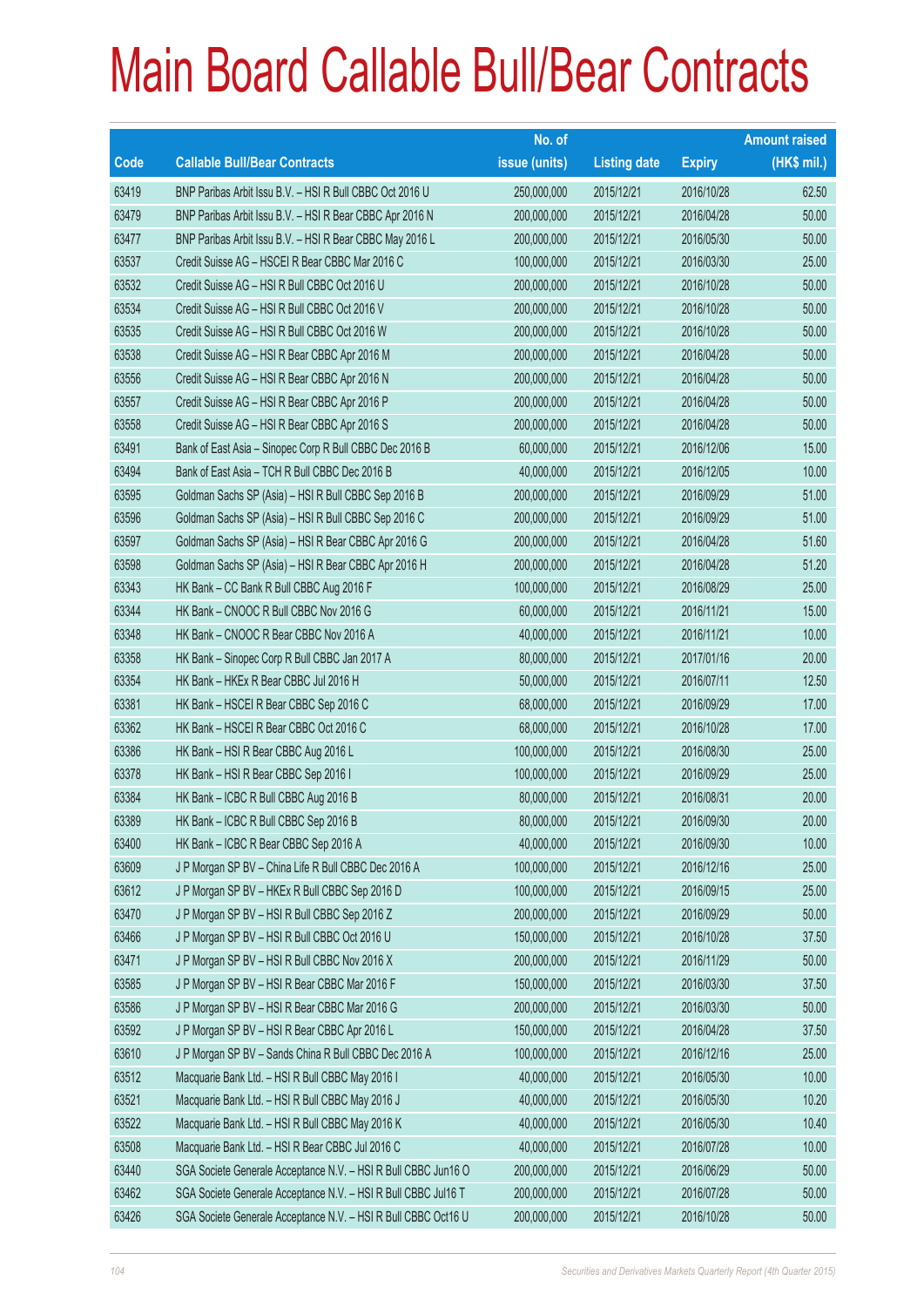|        |                                                                | No. of        |                     |               | <b>Amount raised</b> |
|--------|----------------------------------------------------------------|---------------|---------------------|---------------|----------------------|
| Code   | <b>Callable Bull/Bear Contracts</b>                            | issue (units) | <b>Listing date</b> | <b>Expiry</b> | $(HK$$ mil.)         |
| 63427  | SGA Societe Generale Acceptance N.V. - HSI R Bull CBBC Oct16 V | 200,000,000   | 2015/12/21          | 2016/10/28    | 50.00                |
| 63460  | SGA Societe Generale Acceptance N.V. - HSI R Bull CBBC Oct16 W | 200,000,000   | 2015/12/21          | 2016/10/28    | 50.00                |
| 63527  | SGA Societe Generale Acceptance N.V. - HSI R Bear CBBC Apr16 P | 200,000,000   | 2015/12/21          | 2016/04/28    | 50.00                |
| 63529  | SGA Societe Generale Acceptance N.V. - HSI R Bear CBBC Apr16 Q | 200,000,000   | 2015/12/21          | 2016/04/28    | 50.00                |
| 63530  | SGA Societe Generale Acceptance N.V. - HSI R Bear CBBC Apr16 T | 200,000,000   | 2015/12/21          | 2016/04/28    | 50.00                |
| 63561  | UBS AG - HSI R Bull CBBC Nov 2016 Y                            | 200,000,000   | 2015/12/21          | 2016/11/29    | 50.00                |
| 63565  | UBS AG - HSI R Bull CBBC Dec 2016 Y                            | 200,000,000   | 2015/12/21          | 2016/12/29    | 50.00                |
| 63566  | UBS AG - HSI R Bull CBBC Dec 2016 Z                            | 200,000,000   | 2015/12/21          | 2016/12/29    | 50.00                |
| 63567  | UBS AG - HSI R Bear CBBC Mar 2016 T                            | 200,000,000   | 2015/12/21          | 2016/03/30    | 50.00                |
| 63572  | UBS AG - HSI R Bear CBBC Mar 2016 U                            | 200,000,000   | 2015/12/21          | 2016/03/30    | 50.00                |
| 63569  | UBS AG - HSI R Bear CBBC Apr 2016 B                            | 200,000,000   | 2015/12/21          | 2016/04/28    | 50.00                |
| 63707  | Credit Suisse AG - HSI R Bull CBBC Nov 2016 U                  | 200,000,000   | 2015/12/22          | 2016/11/29    | 50.00                |
| 63726  | Credit Suisse AG - HSI R Bull CBBC Nov 2016 V                  | 200,000,000   | 2015/12/22          | 2016/11/29    | 50.00                |
| 63729  | Credit Suisse AG - HSI R Bull CBBC Nov 2016 W                  | 200,000,000   | 2015/12/22          | 2016/11/29    | 50.00                |
| 63675  | Credit Suisse AG - HSI R Bear CBBC May 2016 V                  | 200,000,000   | 2015/12/22          | 2016/05/30    | 50.00                |
| 63676  | Credit Suisse AG - HSI R Bear CBBC May 2016 W                  | 200,000,000   | 2015/12/22          | 2016/05/30    | 50.00                |
| 63644  | HK Bank - China Life R Bull CBBC Jul 2016 D                    | 60,000,000    | 2015/12/22          | 2016/07/29    | 15.00                |
| 63643  | HK Bank - CSOP A50 ETF R Bull CBBC Oct 2016 B                  | 100,000,000   | 2015/12/22          | 2016/10/17    | 25.00                |
| 63631  | HK Bank - HSCEI R Bull CBBC Oct 2016 I                         | 100,000,000   | 2015/12/22          | 2016/10/28    | 25.00                |
| 63613  | HK Bank - HSI R Bull CBBC Sep 2016 Y                           | 150,000,000   | 2015/12/22          | 2016/09/29    | 37.50                |
| 63617  | HK Bank - HSI R Bull CBBC Oct 2016 Q                           | 150,000,000   | 2015/12/22          | 2016/10/28    | 37.50                |
| 63745  | J P Morgan SP BV - HSI R Bull CBBC Oct 2016 V                  | 200,000,000   | 2015/12/22          | 2016/10/28    | 50.00                |
| 63744  | J P Morgan SP BV - HSI R Bull CBBC Nov 2016 N                  | 200,000,000   | 2015/12/22          | 2016/11/29    | 50.00                |
| 63746  | J P Morgan SP BV - HSI R Bear CBBC May 2016 A                  | 150,000,000   | 2015/12/22          | 2016/05/30    | 37.50                |
| 63664  | SGA Societe Generale Acceptance N.V. - HSI R Bull CBBC Jul16 Q | 200,000,000   | 2015/12/22          | 2016/07/28    | 50.00                |
| 63651  | SGA Societe Generale Acceptance N.V. - HSI R Bull CBBC Aug16 Q | 200,000,000   | 2015/12/22          | 2016/08/30    | 50.00                |
| 63666  | SGA Societe Generale Acceptance N.V. - HSI R Bull CBBC Sep16 J | 200,000,000   | 2015/12/22          | 2016/09/29    | 50.00                |
| 63667  | SGA Societe Generale Acceptance N.V. - HSI R Bear CBBC Jun16 Q | 200,000,000   | 2015/12/22          | 2016/06/29    | 50.00                |
| 63741  | UBS AG - HSI R Bull CBBC Nov 2016 H                            | 200,000,000   | 2015/12/22          | 2016/11/29    | 50.00                |
| 63740  | UBS AG - HSI R Bull CBBC Nov 2016 Z                            | 200,000,000   | 2015/12/22          | 2016/11/29    | 50.00                |
| 63743  | UBS AG - HSI R Bull CBBC Dec 2016 D                            | 200,000,000   | 2015/12/22          | 2016/12/29    | 50.00                |
| 63738  | UBS AG - HSI R Bear CBBC Apr 2016 C                            | 200,000,000   | 2015/12/22          | 2016/04/28    | 50.00                |
| 63739  | UBS AG - HSI R Bear CBBC Apr 2016 D                            | 200,000,000   | 2015/12/22          | 2016/04/28    | 50.00                |
| 64837# | Goldman Sachs SP (Asia) - HSI R Bull CBBC Jul 2016 A           | 150,000,000   | 2015/12/22          | 2016/07/28    | 16.80                |
| 63832  | BNP Paribas Arbit Issu B.V. - Ch Mob R Bull CBBC Dec 2016 C    | 50,000,000    | 2015/12/23          | 2016/12/30    | 12.50                |
| 63829  | BNP Paribas Arbit Issu B.V. - HKEx R Bull CBBC Sep 2016 E      | 40,000,000    | 2015/12/23          | 2016/09/30    | 10.00                |
| 63899  | Credit Suisse AG - HSCEI R Bull CBBC Sep 2016 B                | 100,000,000   | 2015/12/23          | 2016/09/29    | 25.00                |
| 63898  | Credit Suisse AG - HSCEI R Bull CBBC Oct 2016 B                | 100,000,000   | 2015/12/23          | 2016/10/28    | 25.00                |
| 63886  | Credit Suisse AG - HSI R Bull CBBC Sep 2016 A                  | 200,000,000   | 2015/12/23          | 2016/09/29    | 50.00                |
| 63888  | Credit Suisse AG - HSI R Bull CBBC Sep 2016 F                  | 200,000,000   | 2015/12/23          | 2016/09/29    | 50.00                |
| 63893  | Credit Suisse AG - HSI R Bull CBBC Sep 2016 U                  | 200,000,000   | 2015/12/23          | 2016/09/29    | 50.00                |
| 63889  | Credit Suisse AG - HSI R Bull CBBC Oct 2016 A                  | 200,000,000   | 2015/12/23          | 2016/10/28    | 50.00                |
| 63868  | Credit Suisse AG - HSI R Bear CBBC Apr 2016 W                  | 200,000,000   | 2015/12/23          | 2016/04/28    | 50.00                |
| 63884  | Credit Suisse AG - HSI R Bear CBBC May 2016 X                  | 200,000,000   | 2015/12/23          | 2016/05/30    | 50.00                |
| 63864  | Credit Suisse AG - HSI R Bear CBBC Jun 2016 D                  | 200,000,000   | 2015/12/23          | 2016/06/29    | 50.00                |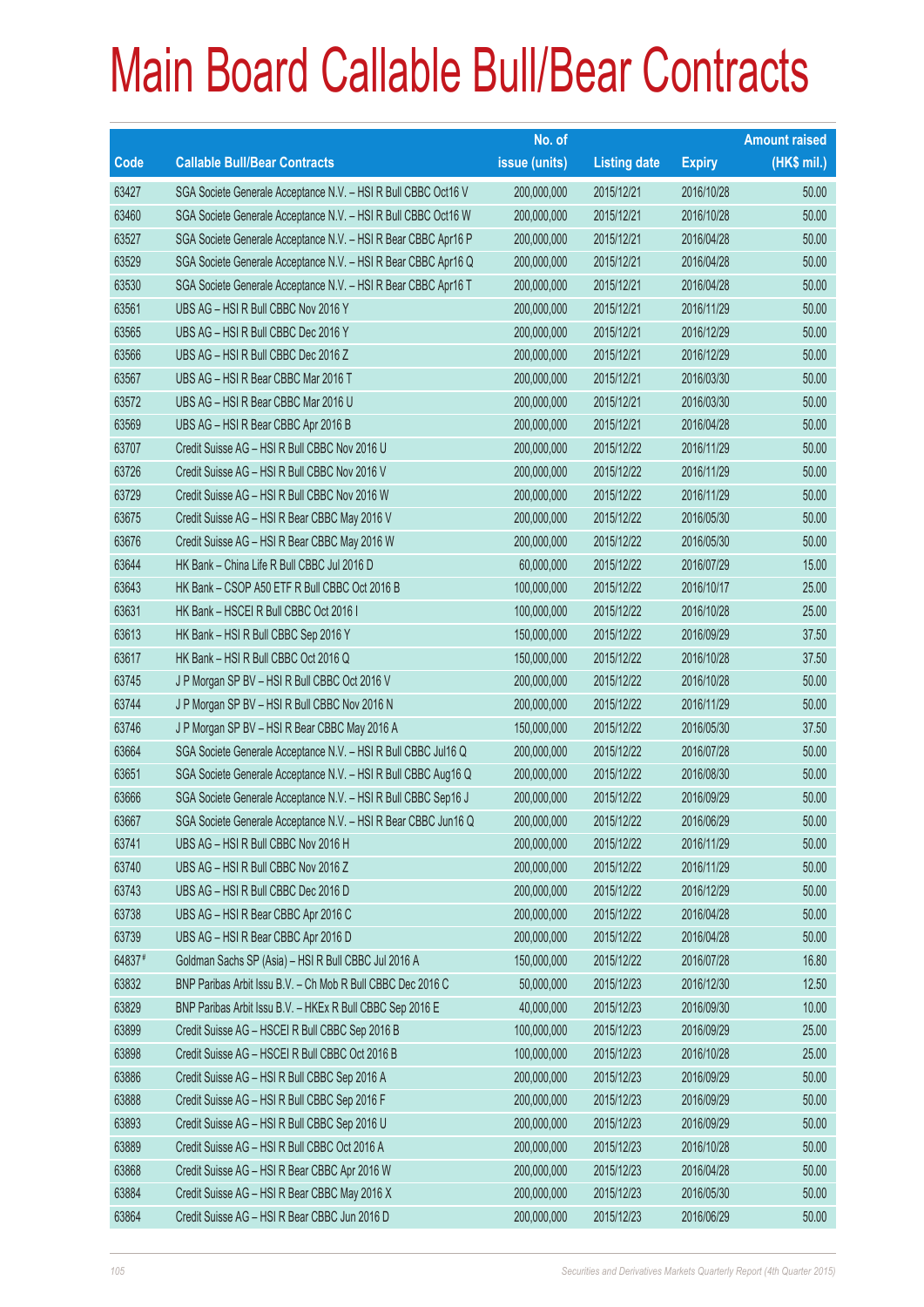|       |                                                                | No. of        |                     |               | <b>Amount raised</b> |
|-------|----------------------------------------------------------------|---------------|---------------------|---------------|----------------------|
| Code  | <b>Callable Bull/Bear Contracts</b>                            | issue (units) | <b>Listing date</b> | <b>Expiry</b> | (HK\$ mil.)          |
| 63906 | J P Morgan SP BV - HSI R Bull CBBC Oct 2016 W                  | 150,000,000   | 2015/12/23          | 2016/10/28    | 37.50                |
| 63935 | J P Morgan SP BV - HSI R Bull CBBC Nov 2016 P                  | 200,000,000   | 2015/12/23          | 2016/11/29    | 50.00                |
| 63810 | J P Morgan SP BV - HSI R Bear CBBC Mar 2016 M                  | 200,000,000   | 2015/12/23          | 2016/03/30    | 50.00                |
| 63791 | J P Morgan SP BV - HSI R Bear CBBC May 2016 B                  | 200,000,000   | 2015/12/23          | 2016/05/30    | 50.00                |
| 63817 | SGA Societe Generale Acceptance N.V. - HSI R Bull CBBC Jun16 M | 200,000,000   | 2015/12/23          | 2016/06/29    | 50.00                |
| 63820 | SGA Societe Generale Acceptance N.V. - HSI R Bull CBBC Jun16 U | 200,000,000   | 2015/12/23          | 2016/06/29    | 50.00                |
| 63813 | SGA Societe Generale Acceptance N.V. - HSI R Bull CBBC Aug16 R | 200,000,000   | 2015/12/23          | 2016/08/30    | 50.00                |
| 63750 | SGA Societe Generale Acceptance N.V. - HSI R Bear CBBC Apr16 V | 200,000,000   | 2015/12/23          | 2016/04/28    | 50.00                |
| 63748 | SGA Societe Generale Acceptance N.V. - HSI R Bear CBBC May16 S | 200,000,000   | 2015/12/23          | 2016/05/30    | 50.00                |
| 63782 | SGA Societe Generale Acceptance N.V. - HSI R Bear CBBC May16 Y | 200,000,000   | 2015/12/23          | 2016/05/30    | 50.00                |
| 63837 | UBS AG - HSBC R Bear CBBC Jul 2016 A                           | 100,000,000   | 2015/12/23          | 2016/07/18    | 25.00                |
| 63838 | UBS AG - HSCEI R Bull CBBC Oct 2016 E                          | 200,000,000   | 2015/12/23          | 2016/10/28    | 50.00                |
| 63841 | UBS AG - HSI R Bull CBBC Oct 2016 U                            | 200,000,000   | 2015/12/23          | 2016/10/28    | 50.00                |
| 63862 | UBS AG - HSI R Bull CBBC Oct 2016 V                            | 200,000,000   | 2015/12/23          | 2016/10/28    | 50.00                |
| 63859 | UBS AG - HSI R Bull CBBC Nov 2016 I                            | 200,000,000   | 2015/12/23          | 2016/11/29    | 50.00                |
| 63860 | UBS AG - HSI R Bull CBBC Nov 2016 J                            | 200,000,000   | 2015/12/23          | 2016/11/29    | 50.00                |
| 63844 | UBS AG - HSI R Bull CBBC Feb 2017 B                            | 200,000,000   | 2015/12/23          | 2017/02/27    | 50.00                |
| 63834 | UBS AG - Ping An R Bull CBBC Oct 2016 D                        | 100,000,000   | 2015/12/23          | 2016/10/03    | 25.00                |
| 63836 | UBS AG - TCH R Bull CBBC Jul 2016 E                            | 50,000,000    | 2015/12/23          | 2016/07/18    | 12.50                |
| 63984 | BNP Paribas Arbit Issu B.V. - HSCEI R Bull CBBC Nov 2016 J     | 100,000,000   | 2015/12/24          | 2016/11/29    | 25.00                |
| 63986 | BNP Paribas Arbit Issu B.V. - HSCEI R Bull CBBC Dec 2016 J     | 100,000,000   | 2015/12/24          | 2016/12/29    | 25.00                |
| 64004 | BNP Paribas Arbit Issu B.V. - HSCEI R Bear CBBC Aug 2016 A     | 100,000,000   | 2015/12/24          | 2016/08/30    | 25.00                |
| 64003 | BNP Paribas Arbit Issu B.V. - HSI R Bull CBBC Sep 2016 E       | 250,000,000   | 2015/12/24          | 2016/09/29    | 62.50                |
| 64002 | BNP Paribas Arbit Issu B.V. - HSI R Bull CBBC Oct 2016 V       | 250,000,000   | 2015/12/24          | 2016/10/28    | 62.50                |
| 63964 | BNP Paribas Arbit Issu B.V. - HSI R Bear CBBC Apr 2016 L       | 200,000,000   | 2015/12/24          | 2016/04/28    | 50.00                |
| 63981 | BNP Paribas Arbit Issu B.V. - HSI R Bear CBBC Apr 2016 Y       | 200,000,000   | 2015/12/24          | 2016/04/28    | 50.00                |
| 63976 | BNP Paribas Arbit Issu B.V. - HSI R Bear CBBC May 2016 M       | 200,000,000   | 2015/12/24          | 2016/05/30    | 50.00                |
| 64016 | Credit Suisse AG - HSI R Bull CBBC Nov 2016 X                  | 200,000,000   | 2015/12/24          | 2016/11/29    | 50.00                |
| 64017 | Credit Suisse AG - HSI R Bull CBBC Nov 2016 Y                  | 200,000,000   | 2015/12/24          | 2016/11/29    | 50.00                |
| 64022 | Credit Suisse AG - HSI R Bull CBBC Nov 2016 Z                  | 200,000,000   | 2015/12/24          | 2016/11/29    | 50.00                |
| 64014 | Credit Suisse AG - HSI R Bear CBBC Mar 2016 A                  | 200,000,000   | 2015/12/24          | 2016/03/30    | 50.00                |
| 64015 | Credit Suisse AG - HSI R Bear CBBC Mar 2016 Q                  | 200,000,000   | 2015/12/24          | 2016/03/30    | 50.00                |
| 64013 | Credit Suisse AG - HSI R Bear CBBC Mar 2016 W                  | 200,000,000   | 2015/12/24          | 2016/03/30    | 50.00                |
| 63937 | Goldman Sachs SP (Asia) - HSI R Bull CBBC Sep 2016 D           | 200,000,000   | 2015/12/24          | 2016/09/29    | 50.60                |
| 63957 | HK Bank - ABC R Bull CBBC Nov 2016 C                           | 80,000,000    | 2015/12/24          | 2016/11/07    | 20.00                |
| 63941 | HK Bank - Galaxy Ent R Bull CBBC Nov 2016 D                    | 50,000,000    | 2015/12/24          | 2016/11/28    | 14.50                |
| 63952 | HK Bank - HKEx R Bull CBBC Oct 2016 O                          | 100,000,000   | 2015/12/24          | 2016/10/12    | 25.00                |
| 63943 | HK Bank - HS H-SH ETF R Bull CBBC Sep 2016 C                   | 100,000,000   | 2015/12/24          | 2016/09/29    | 25.00                |
| 63954 | HK Bank - HSCEI R Bull CBBC Sep 2016 J                         | 100,000,000   | 2015/12/24          | 2016/09/29    | 25.00                |
| 63953 | HK Bank - HSI R Bull CBBC Aug 2016 V                           | 150,000,000   | 2015/12/24          | 2016/08/30    | 37.50                |
| 63987 | Macquarie Bank Ltd. - HSI R Bull CBBC Jul 2016 B               | 40,000,000    | 2015/12/24          | 2016/07/28    | 10.00                |
| 63989 | Macquarie Bank Ltd. - HSI R Bull CBBC Jul 2016 C               | 40,000,000    | 2015/12/24          | 2016/07/28    | 10.20                |
| 63991 | Macquarie Bank Ltd. - HSI R Bull CBBC Jul 2016 D               | 40,000,000    | 2015/12/24          | 2016/07/28    | 10.40                |
| 63995 | SGA Societe Generale Acceptance N.V. - HSI R Bull CBBC Jun16 Y | 200,000,000   | 2015/12/24          | 2016/06/29    | 50.00                |
| 63993 | SGA Societe Generale Acceptance N.V. - HSI R Bull CBBC Jul16 U | 200,000,000   | 2015/12/24          | 2016/07/28    | 50.00                |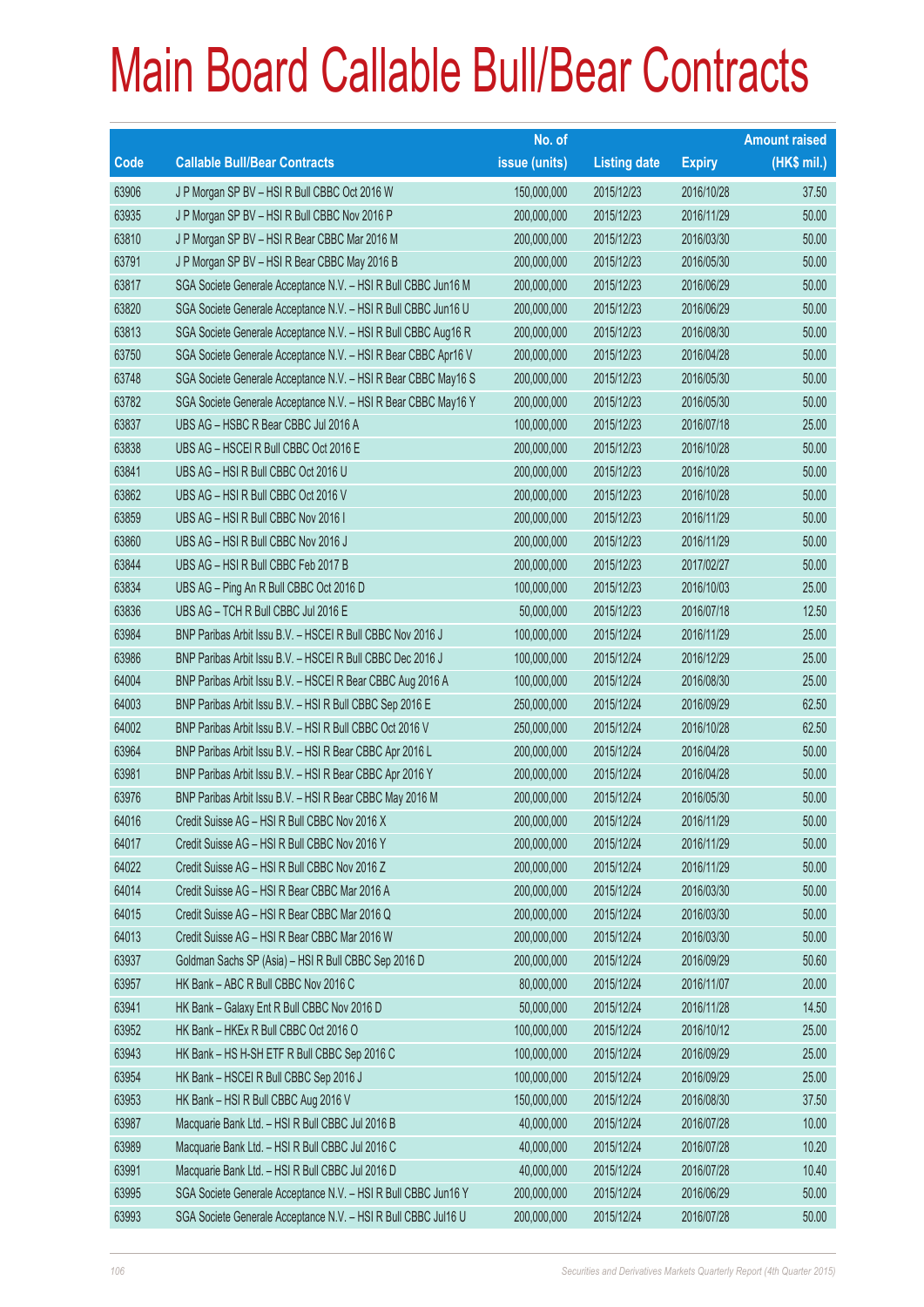|       |                                                                | No. of        |                     |               | <b>Amount raised</b> |
|-------|----------------------------------------------------------------|---------------|---------------------|---------------|----------------------|
| Code  | <b>Callable Bull/Bear Contracts</b>                            | issue (units) | <b>Listing date</b> | <b>Expiry</b> | $(HK$$ mil.)         |
| 63963 | SGA Societe Generale Acceptance N.V. - HSI R Bear CBBC May16 F | 200,000,000   | 2015/12/24          | 2016/05/30    | 50.00                |
| 63961 | SGA Societe Generale Acceptance N.V. - HSI R Bear CBBC May16 V | 200,000,000   | 2015/12/24          | 2016/05/30    | 50.00                |
| 63997 | SGA Societe Generale Acceptance N.V. - HSI R Bear CBBC Jun16 R | 200,000,000   | 2015/12/24          | 2016/06/29    | 50.00                |
| 64010 | UBS AG - HSI R Bull CBBC Oct 2016 W                            | 200,000,000   | 2015/12/24          | 2016/10/28    | 50.00                |
| 64007 | UBS AG - HSI R Bull CBBC Dec 2016 E                            | 200,000,000   | 2015/12/24          | 2016/12/29    | 50.00                |
| 64011 | UBS AG - HSI R Bull CBBC Dec 2016 I                            | 200,000,000   | 2015/12/24          | 2016/12/29    | 50.00                |
| 64005 | UBS AG - HSI R Bear CBBC Mar 2016 W                            | 200,000,000   | 2015/12/24          | 2016/03/30    | 50.00                |
| 64006 | UBS AG - HSI R Bear CBBC Mar 2016 Y                            | 200,000,000   | 2015/12/24          | 2016/03/30    | 50.00                |
| 64024 | BNP Paribas Arbit Issu B.V. - HSI R Bull CBBC Nov 2016 H       | 250,000,000   | 2015/12/28          | 2016/11/29    | 62.50                |
| 64053 | Credit Suisse AG - HSI R Bull CBBC Dec 2016 J                  | 200,000,000   | 2015/12/28          | 2016/12/29    | 50.00                |
| 64058 | Credit Suisse AG - HSI R Bull CBBC Dec 2016 K                  | 200,000,000   | 2015/12/28          | 2016/12/29    | 50.00                |
| 64059 | Credit Suisse AG - HSI R Bull CBBC Dec 2016 L                  | 200,000,000   | 2015/12/28          | 2016/12/29    | 50.00                |
| 64078 | Credit Suisse AG - HSI R Bear CBBC Apr 2016 T                  | 200,000,000   | 2015/12/28          | 2016/04/28    | 50.00                |
| 64084 | Credit Suisse AG - HSI R Bear CBBC Apr 2016 X                  | 200,000,000   | 2015/12/28          | 2016/04/28    | 50.00                |
| 64089 | J P Morgan SP BV - HSI R Bull CBBC Oct 2016 X                  | 150,000,000   | 2015/12/28          | 2016/10/28    | 37.50                |
| 64085 | J P Morgan SP BV - HSI R Bull CBBC Nov 2016 V                  | 150,000,000   | 2015/12/28          | 2016/11/29    | 37.50                |
| 64098 | J P Morgan SP BV - HSI R Bear CBBC Mar 2016 N                  | 200,000,000   | 2015/12/28          | 2016/03/30    | 50.00                |
| 64037 | SGA Societe Generale Acceptance N.V. - HSI R Bull CBBC Aug16 N | 200,000,000   | 2015/12/28          | 2016/08/30    | 50.00                |
| 64031 | SGA Societe Generale Acceptance N.V. - HSI R Bull CBBC Aug16 P | 200,000,000   | 2015/12/28          | 2016/08/30    | 50.00                |
| 64032 | SGA Societe Generale Acceptance N.V. - HSI R Bull CBBC Sep16 Y | 200,000,000   | 2015/12/28          | 2016/09/29    | 50.00                |
| 64041 | SGA Societe Generale Acceptance N.V. - HSI R Bear CBBC Jun16 S | 200,000,000   | 2015/12/28          | 2016/06/29    | 50.00                |
| 64046 | UBS AG - HSI R Bull CBBC Nov 2016 L                            | 200,000,000   | 2015/12/28          | 2016/11/29    | 50.00                |
| 64048 | UBS AG - HSI R Bull CBBC Nov 2016 M                            | 200,000,000   | 2015/12/28          | 2016/11/29    | 50.00                |
| 64044 | UBS AG - HSI R Bear CBBC Mar 2016 Z                            | 200,000,000   | 2015/12/28          | 2016/03/30    | 50.00                |
| 64141 | Credit Suisse AG - HSI R Bull CBBC Oct 2016 D                  | 200,000,000   | 2015/12/29          | 2016/10/28    | 50.00                |
| 64139 | Credit Suisse AG - HSI R Bear CBBC May 2016 Y                  | 200,000,000   | 2015/12/29          | 2016/05/30    | 50.00                |
| 64140 | Credit Suisse AG - HSI R Bear CBBC May 2016 Z                  | 200,000,000   | 2015/12/29          | 2016/05/30    | 50.00                |
| 64155 | Goldman Sachs SP (Asia) - HSI R Bull CBBC Sep 2016 E           | 200,000,000   | 2015/12/29          | 2016/09/29    | 69.60                |
| 64156 | Goldman Sachs SP (Asia) - HSI R Bull CBBC Sep 2016 F           | 200,000,000   | 2015/12/29          | 2016/09/29    | 57.80                |
| 64160 | Goldman Sachs SP (Asia) - HSI R Bull CBBC Sep 2016 G           | 200,000,000   | 2015/12/29          | 2016/09/29    | 50.60                |
| 64101 | HK Bank - A50 R Bull CBBC Oct 2016 F                           | 100,000,000   | 2015/12/29          | 2016/10/17    | 25.00                |
| 64108 | HK Bank - HSI R Bull CBBC Oct 2016 R                           | 150,000,000   | 2015/12/29          | 2016/10/28    | 37.50                |
| 64100 | HK Bank - TCH R Bull CBBC Aug 2016 M                           | 100,000,000   | 2015/12/29          | 2016/08/31    | 25.00                |
| 64143 | J P Morgan SP BV - HSI R Bull CBBC Nov 2016 Y                  | 200,000,000   | 2015/12/29          | 2016/11/29    | 50.00                |
| 64145 | J P Morgan SP BV - HSI R Bull CBBC Dec 2016 V                  | 150,000,000   | 2015/12/29          | 2016/12/29    | 37.50                |
| 64149 | J P Morgan SP BV - HSI R Bull CBBC Jan 2017 O                  | 150,000,000   | 2015/12/29          | 2017/01/26    | 37.50                |
| 64142 | J P Morgan SP BV - HSI R Bear CBBC Mar 2016 U                  | 200,000,000   | 2015/12/29          | 2016/03/30    | 50.00                |
| 64153 | J P Morgan SP BV - HSI R Bear CBBC Apr 2016 R                  | 150,000,000   | 2015/12/29          | 2016/04/28    | 37.50                |
| 64109 | SGA Societe Generale Acceptance N.V. - HSI R Bull CBBC Oct16 X | 200,000,000   | 2015/12/29          | 2016/10/28    | 50.00                |
| 64121 | SGA Societe Generale Acceptance N.V. - HSI R Bear CBBC Apr16 Y | 200,000,000   | 2015/12/29          | 2016/04/28    | 50.00                |
| 64133 | SGA Societe Generale Acceptance N.V. - HSI R Bear CBBC Apr16 Z | 200,000,000   | 2015/12/29          | 2016/04/28    | 50.00                |
| 64136 | UBS AG - HSI R Bull CBBC Nov 2016 K                            | 200,000,000   | 2015/12/29          | 2016/11/29    | 50.00                |
| 64135 | UBS AG - HSI R Bear CBBC Mar 2016 F                            | 200,000,000   | 2015/12/29          | 2016/03/30    | 50.00                |
| 64220 | Credit Suisse AG - HSI R Bull CBBC Nov 2016 A                  | 200,000,000   | 2015/12/30          | 2016/11/29    | 50.00                |
| 64234 | Credit Suisse AG - HSI R Bear CBBC Mar 2016 S                  | 200,000,000   | 2015/12/30          | 2016/03/30    | 50.00                |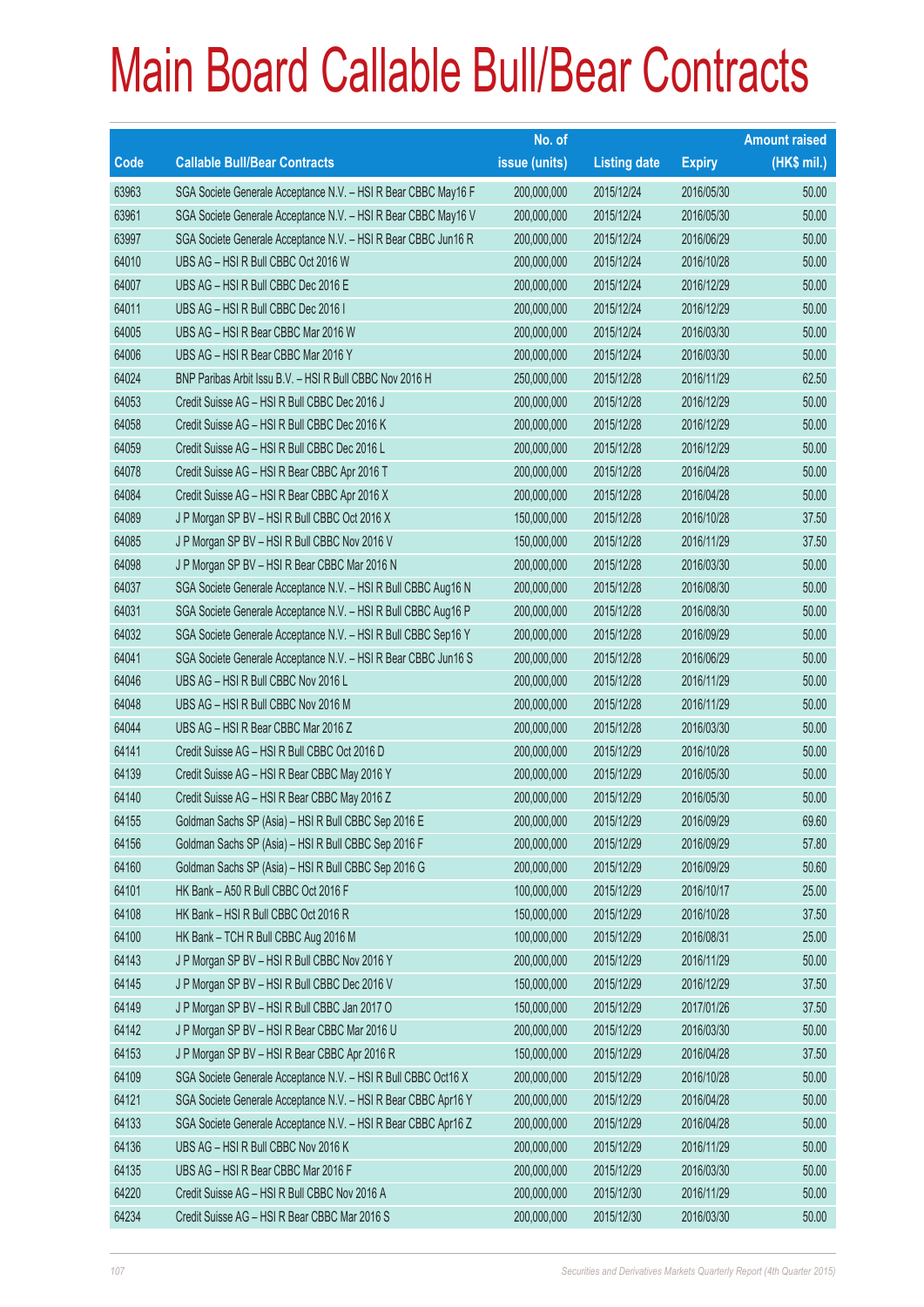|       |                                                                 | No. of        |                     |               | <b>Amount raised</b> |
|-------|-----------------------------------------------------------------|---------------|---------------------|---------------|----------------------|
| Code  | <b>Callable Bull/Bear Contracts</b>                             | issue (units) | <b>Listing date</b> | <b>Expiry</b> | $(HK$$ mil.)         |
| 64161 | HK Bank - HSI R Bull CBBC Sep 2016 Z                            | 150,000,000   | 2015/12/30          | 2016/09/29    | 37.50                |
| 64237 | J P Morgan SP BV - HSI R Bull CBBC Dec 2016 X                   | 200,000,000   | 2015/12/30          | 2016/12/29    | 50.00                |
| 64252 | J P Morgan SP BV - HSI R Bull CBBC Dec 2016 Y                   | 200,000,000   | 2015/12/30          | 2016/12/29    | 50.00                |
| 64240 | J P Morgan SP BV - HSI R Bear CBBC Mar 2016 V                   | 200,000,000   | 2015/12/30          | 2016/03/30    | 50.00                |
| 64244 | J P Morgan SP BV - HSI R Bear CBBC Apr 2016 T                   | 200,000,000   | 2015/12/30          | 2016/04/28    | 50.00                |
| 64168 | SGA Societe Generale Acceptance N.V - CSA50 R Bull CBBC Mar17 A | 100,000,000   | 2015/12/30          | 2017/03/30    | 25.00                |
| 64201 | SGA Societe Generale Acceptance N.V. - A50 R Bull CBBC Feb17 A  | 100,000,000   | 2015/12/30          | 2017/02/27    | 25.00                |
| 64197 | SGA Societe Generale Acceptance N.V. - A50 R Bull CBBC Apr17 A  | 100,000,000   | 2015/12/30          | 2017/04/27    | 25.00                |
| 64191 | SGA Societe Generale Acceptance N.V. - HSBC R Bull CBBC Jun17 A | 200,000,000   | 2015/12/30          | 2017/06/29    | 50.00                |
| 64190 | SGA Societe Generale Acceptance N.V. - HSBC R Bull CBBC Sep17 A | 200,000,000   | 2015/12/30          | 2017/09/28    | 50.00                |
| 64214 | SGA Societe Generale Acceptance N.V. - TCH R Bull CBBC Jul16 A  | 200,000,000   | 2015/12/30          | 2016/07/28    | 50.00                |
| 64207 | SGA Societe Generale Acceptance N.V. - TCH R Bull CBBC Sep16 A  | 200,000,000   | 2015/12/30          | 2016/09/29    | 50.00                |
| 64205 | SGA Societe Generale Acceptance N.V. - TCH R Bull CBBC Nov16 A  | 200,000,000   | 2015/12/30          | 2016/11/29    | 50.00                |
| 64311 | BNP Paribas Arbit Issu B.V. - CAM CSI300 R Bull CBBC Sep16 G    | 100,000,000   | 2015/12/31          | 2016/09/30    | 25.00                |
| 64295 | BNP Paribas Arbit Issu B.V. - A50 Ch R Bull CBBC Jun 2016 C     | 100,000,000   | 2015/12/31          | 2016/06/30    | 25.00                |
| 64456 | BNP Paribas Arbit Issu B.V. - HKEx R Bull CBBC Sep 2016 F       | 40,000,000    | 2015/12/31          | 2016/09/30    | 13.20                |
| 64399 | BNP Paribas Arbit Issu B.V. - HSI R Bull CBBC Oct 2016 W        | 250,000,000   | 2015/12/31          | 2016/10/28    | 62.50                |
| 64271 | BNP Paribas Arbit Issu B.V. - HSI R Bear CBBC Jun 2016 A        | 200,000,000   | 2015/12/31          | 2016/06/29    | 50.00                |
| 64294 | BNP Paribas Arbit Issu B.V. - HSI R Bear CBBC Jul 2016 A        | 200,000,000   | 2015/12/31          | 2016/07/28    | 50.00                |
| 64312 | BNP Paribas Arbit Issu B.V. - Ping An R Bull CBBC Dec 2016 E    | 50,000,000    | 2015/12/31          | 2016/12/30    | 12.50                |
| 64504 | Credit Suisse AG - HSI R Bull CBBC Oct 2016 K                   | 200,000,000   | 2015/12/31          | 2016/10/28    | 50.00                |
| 64508 | Credit Suisse AG - HSI R Bull CBBC Oct 2016 N                   | 200,000,000   | 2015/12/31          | 2016/10/28    | 50.00                |
| 64500 | Credit Suisse AG - HSI R Bear CBBC Mar 2016 O                   | 200,000,000   | 2015/12/31          | 2016/03/30    | 50.00                |
| 64497 | Credit Suisse AG - HSI R Bear CBBC Mar 2016 V                   | 200,000,000   | 2015/12/31          | 2016/03/30    | 50.00                |
| 64512 | J P Morgan SP BV - HSCEI R Bull CBBC Dec 2016 F                 | 100,000,000   | 2015/12/31          | 2016/12/29    | 25.00                |
| 64494 | J P Morgan SP BV - HSI R Bull CBBC Dec 2016 J                   | 200,000,000   | 2015/12/31          | 2016/12/29    | 50.00                |
| 64517 | J P Morgan SP BV - HSI R Bull CBBC Dec 2016 L                   | 150,000,000   | 2015/12/31          | 2016/12/29    | 37.50                |
| 64474 | J P Morgan SP BV - HSI R Bear CBBC Mar 2016 W                   | 200,000,000   | 2015/12/31          | 2016/03/30    | 50.00                |
| 64521 | J P Morgan SP BV - HSI R Bear CBBC Apr 2016 C                   | 150,000,000   | 2015/12/31          | 2016/04/28    | 37.50                |
| 64315 | SGA Societe Generale Acceptance NV - HSCEI R Bull CBBC Oct16 A  | 200,000,000   | 2015/12/31          | 2016/10/28    | 50.00                |
| 64320 | SGA Societe Generale Acceptance NV - HSCEI R Bear CBBC Apr16 A  | 200,000,000   | 2015/12/31          | 2016/04/28    | 50.00                |
| 64366 | SGA Societe Generale Acceptance NV - HSCEI R Bear CBBC May16 A  | 200,000,000   | 2015/12/31          | 2016/05/30    | 50.00                |
| 64386 | SGA Societe Generale Acceptance NV - HSCEI R Bear CBBC May16 B  | 200,000,000   | 2015/12/31          | 2016/05/30    | 50.00                |
| 64385 | SGA Societe Generale Acceptance NV - HSCEI R Bear CBBC Jun16 A  | 200,000,000   | 2015/12/31          | 2016/06/29    | 50.00                |
| 64387 | SGA Societe Generale Acceptance NV - HSCEI R Bear CBBC Jun16 B  | 200,000,000   | 2015/12/31          | 2016/06/29    | 50.00                |
| 64398 | SGA Societe Generale Acceptance N.V. - HSI R Bull CBBC Sep16 K  | 200,000,000   | 2015/12/31          | 2016/09/29    | 50.00                |
| 64253 | SGA Societe Generale Acceptance N.V. - HSI R Bull CBBC Oct16 Y  | 200,000,000   | 2015/12/31          | 2016/10/28    | 50.00                |
| 64391 | SGA Societe Generale Acceptance N.V. - HSI R Bull CBBC Oct16 Z  | 400,000,000   | 2015/12/31          | 2016/10/28    | 100.00               |
| 64257 | SGA Societe Generale Acceptance N.V. - HSI R Bear CBBC May16 I  | 200,000,000   | 2015/12/31          | 2016/05/30    | 50.00                |
| 64473 | UBS AG - HSI R Bull CBBC Nov 2016 N                             | 200,000,000   | 2015/12/31          | 2016/11/29    | 50.00                |
| 64460 | UBS AG - HSI R Bear CBBC Mar 2016 H                             | 200,000,000   | 2015/12/31          | 2016/03/30    | 50.00                |
| Total |                                                                 |               |                     |               | 87,034.75            |

Further issue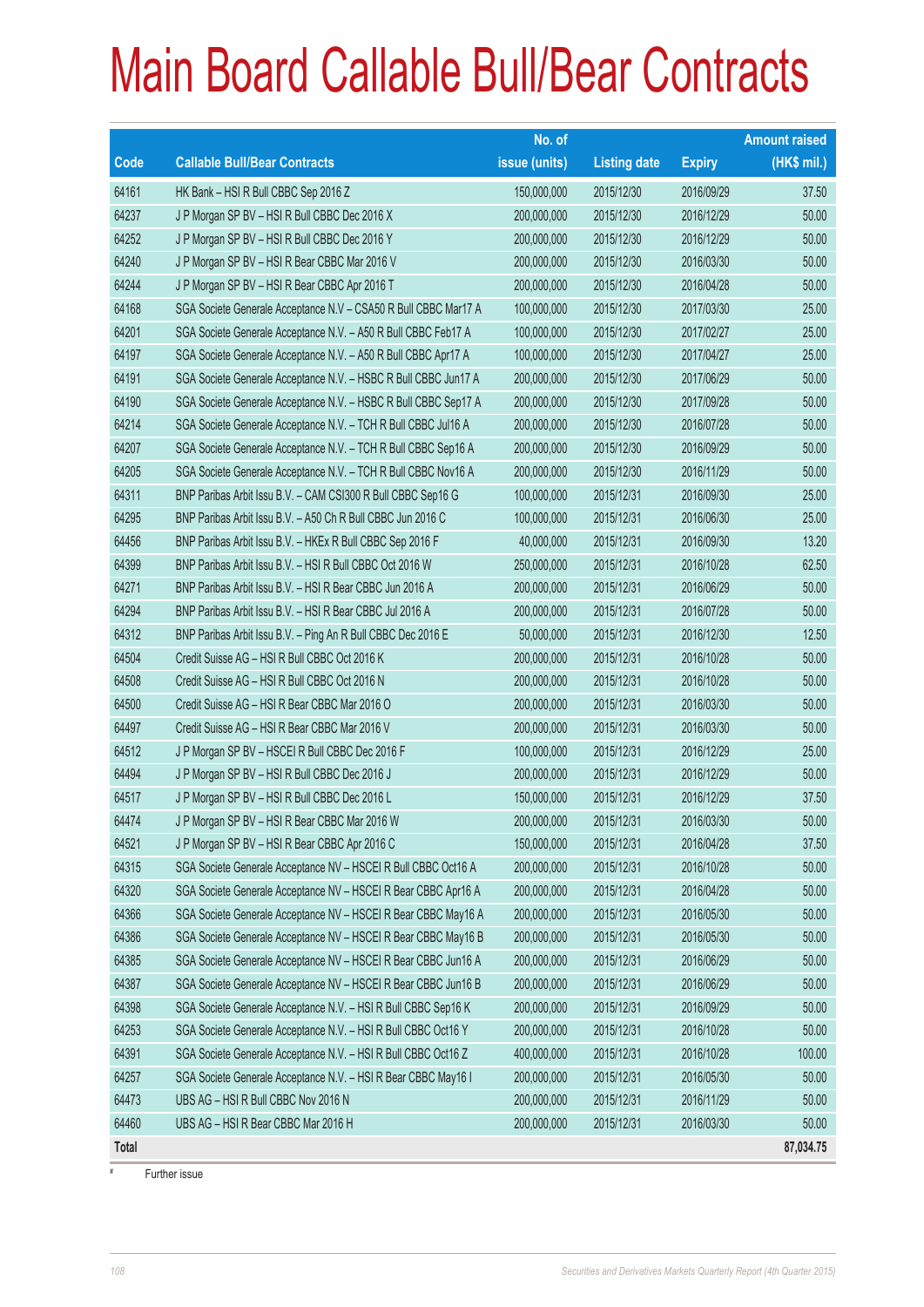# DR/ELI/Trading Only Stocks Trading Statistics

### **Depositary Receipt Trading Statistics**

|      |    | No. of issues | Turnover value (HK\$ mil.) |
|------|----|---------------|----------------------------|
| 2014 | Q4 | 4             | 81.70                      |
| 2015 | Q1 |               | 43.92                      |
|      | Q2 |               | 107.08                     |
|      | Q3 |               | 67.99                      |
|      | Q4 |               | 49.30                      |

## **Equity Linked Instrument Trading Statistics**

|      |    | No. of issues | Turnover value (HK\$ mil.) |
|------|----|---------------|----------------------------|
| 2014 | Q4 | –             |                            |
| 2015 | Q1 | -             | -                          |
|      | Q2 | -             | -                          |
|      | Q3 | -             | -                          |
|      | Q4 | -             |                            |

### **NASDAQ Stocks**

|      |    | No. of issues | Turnover value (HK\$ mil.) |
|------|----|---------------|----------------------------|
| 2014 | Q4 |               | 1.27                       |
| 2015 | Q1 |               | 0.20                       |
|      | Q2 | 6             | 0.48                       |
|      | Q3 | 6             | 0.01                       |
|      | Q4 | ิค            | 0.01                       |

#### **iShares**

|      |    | No. of issues | Turnover value (HK\$ mil.) |
|------|----|---------------|----------------------------|
| 2014 | Q4 |               |                            |
| 2015 | Q1 |               |                            |
|      | Q2 |               |                            |
|      | Q3 |               |                            |
|      | Q4 |               | 0.09                       |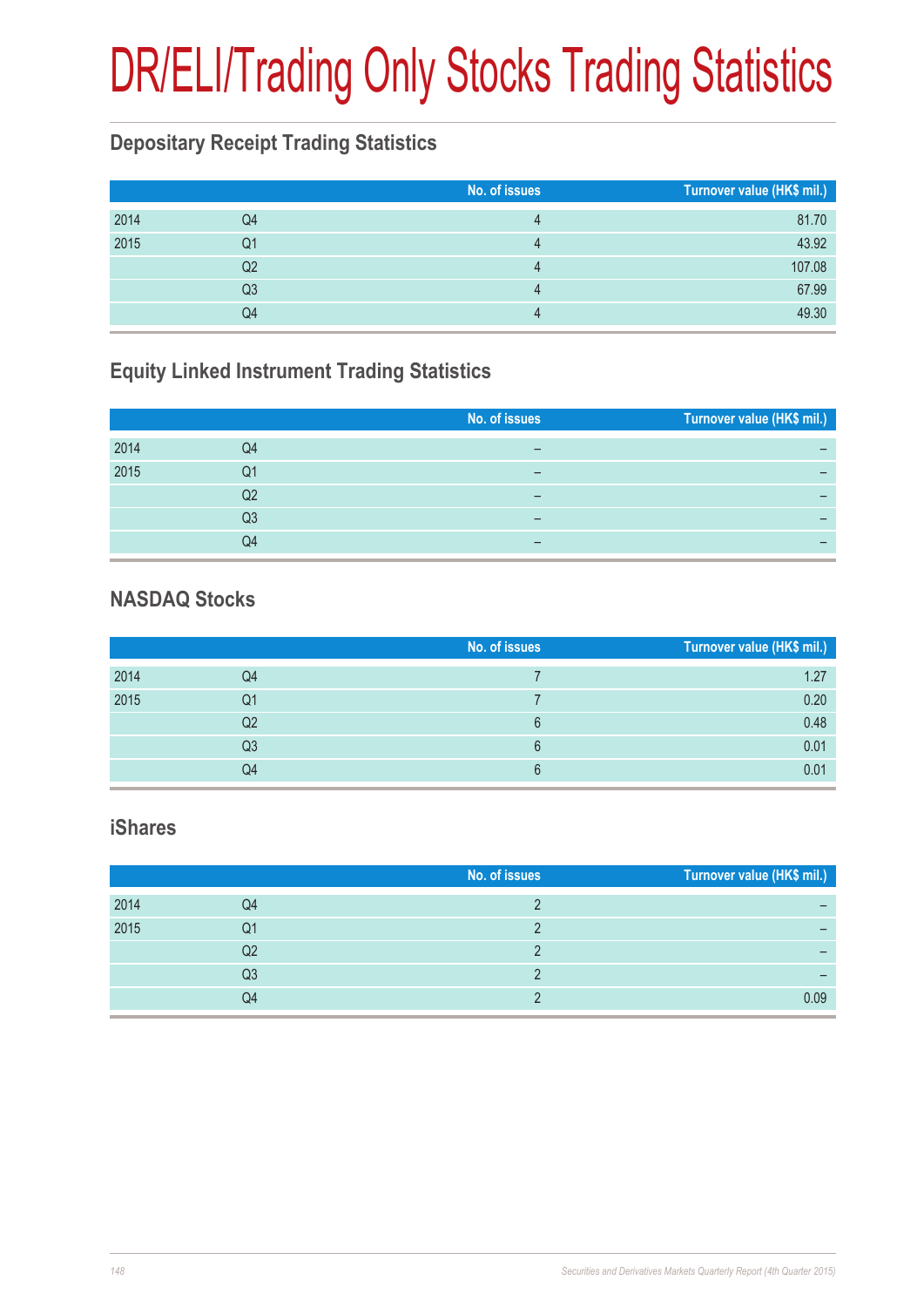## **Equity Turnover – GEM**

|      |    | Share (Mil. shs) | Value (HK\$ mil.) | No. of deals |
|------|----|------------------|-------------------|--------------|
| 2014 | Q4 | 77,002.94        | 34,223.56         | 888,648      |
| 2015 | Q1 | 74,102.98        | 31,767.18         | 912,664      |
|      | Q2 | 254,155.08       | 131,631.55        | 2,815,024    |
|      | Q3 | 137,580.38       | 51,332.73         | 1,377,832    |
|      | Q4 | 136,058.68       | 39,886.12         | 1,212,890    |

## **Equity Trading Statistics – GEM**

|      |                | No. of<br>trading days | <b>Average daily turnover</b><br>(HK\$ mil.) | Average value<br>per deal |
|------|----------------|------------------------|----------------------------------------------|---------------------------|
| 2014 | Q4             | 62                     | 551.99                                       | 38,512                    |
| 2015 | Q <sub>1</sub> | 61                     | 520.77                                       | 34,807                    |
|      | Q <sub>2</sub> | 60                     | 2,193.86                                     | 46,760                    |
|      | Q3             | 63                     | 814.81                                       | 37,256                    |
|      | Q4             | 63                     | 633.11                                       | 32,885                    |

#### **20 Most Advanced GEM Stocks**

for 4th quarter 2015

|                |       |                        |                 | <b>Closing price</b>    |        |
|----------------|-------|------------------------|-----------------|-------------------------|--------|
| Rank           | Code  | <b>Stock</b>           | End of Dec 2015 | End of Sep 2015         | $%$ up |
| 1              | 08197 | NORTHEAST TIGER        | 1.840           | 0.390                   | 371.79 |
| $\overline{2}$ | 08265 | POWERWELL PAC          | 3.470           | 0.920                   | 277.17 |
| $\sqrt{3}$     | 08312 | <b>BRILLIANCE WW</b>   | 0.630           | 0.225                   | 180.00 |
| 4              | 08326 | <b>JC GROUP HLDG</b>   | 6.240           | 2.730                   | 128.57 |
| 5              | 08046 | <b>HENG XIN CHINA</b>  | 0.260           | 0.119                   | 118.49 |
| 6              | 08030 | <b>FLYING FIN</b>      | 1.290           | 0.610                   | 111.48 |
| $\overline{7}$ | 08125 | <b>KATE CHINA</b>      | 6.000           | 2.900                   | 106.90 |
| 8              | 08095 | <b>BEIDA JADE BIRD</b> | 2.080           | 1.010                   | 105.94 |
| 9              | 08153 | <b>CODE AGRI</b>       | 1.230           | 0.632<br>$\overline{A}$ | 94.62  |
| 10             | 08106 | <b>ZHEDA LANDE</b>     | 0.780           | 0.425                   | 83.53  |
| 11             | 08272 | C FOOD&BEV GP          | 0.550           | 0.310                   | 77.42  |
| 12             | 08068 | <b>NU INT'L</b>        | 0.810           | 0.470                   | 72.34  |
| 13             | 08261 | <b>HAITIAN HYDRO</b>   | 1.230           | 0.720                   | 70.83  |
| 14             | 08077 | <b>KVB KUNLUN FG</b>   | 1.120           | 0.690                   | 62.32  |
| 15             | 08193 | <b>GC PRO SER</b>      | 0.760           | 0.470                   | 61.70  |
| 16             | 08036 | <b>GOLDENMARS</b>      | 4.190           | 2.670                   | 56.93  |
| 17             | 08310 | <b>DAFENG PORT</b>     | 0.790           | 0.510                   | 54.90  |
| 18             | 08105 | <b>SYNERGY GROUP</b>   | 1.870           | 1.210                   | 54.55  |
| 19             | 08207 | <b>CREDIT CHINA</b>    | 3.030           | 2.000                   | 51.50  |
| 20             | 08249 | NINGBO WANHAO          | 0.405           | 0.270                   | 50.00  |

A Adjusted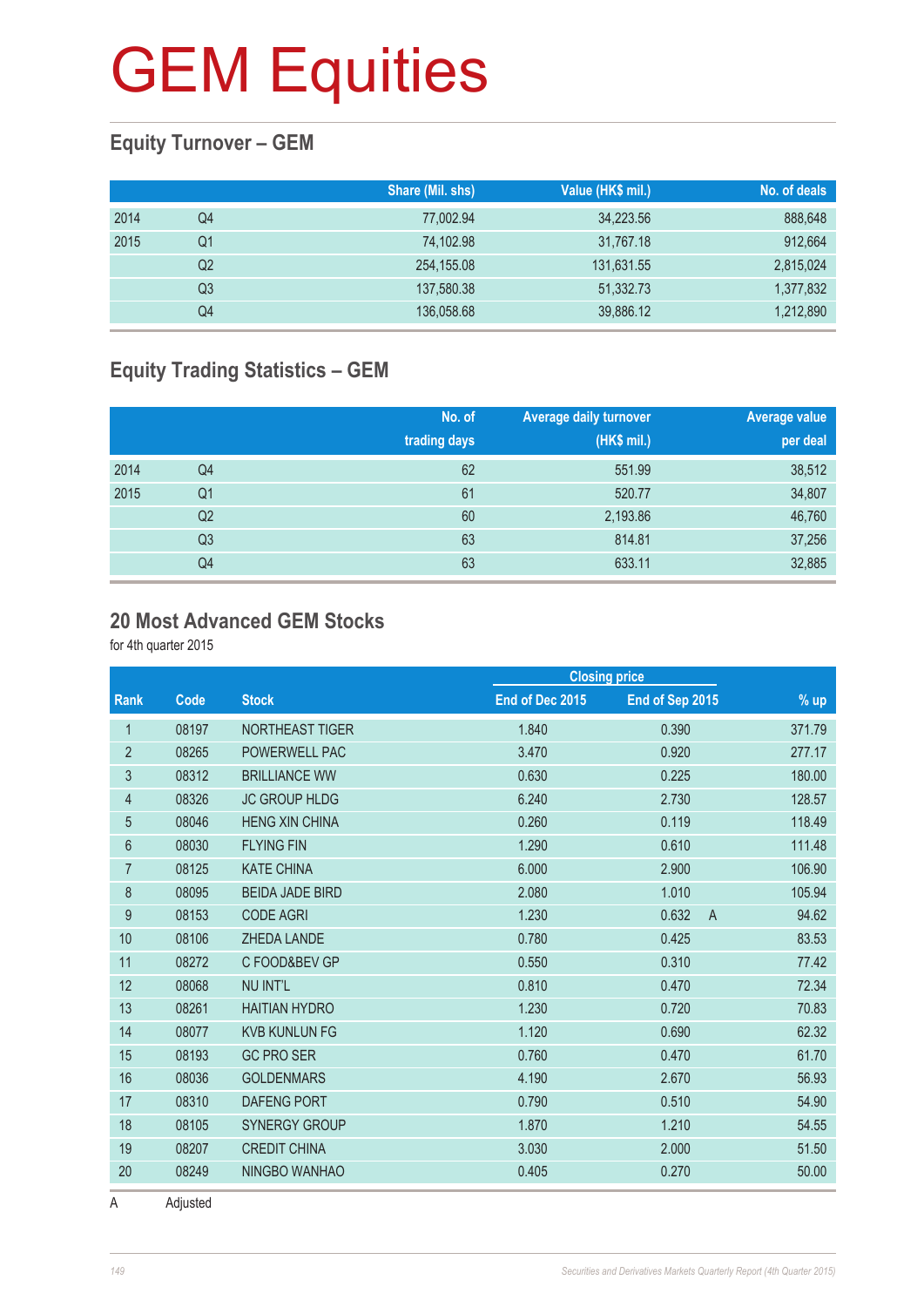### **20 Most Declined GEM Stocks**

for 4th quarter 2015

|                |       |                        |                 | <b>Closing price</b>    |          |
|----------------|-------|------------------------|-----------------|-------------------------|----------|
| Rank           | Code  | <b>Stock</b>           | End of Dec 2015 | End of Sep 2015         | % down   |
| 1              | 08006 | <b>SINO SPLENDID</b>   | 0.029           | 0.690                   | $-95.80$ |
| $\overline{2}$ | 08248 | <b>FDB HOLDINGS</b>    | 0.153           | 1.150                   | $-86.70$ |
| 3              | 08109 | <b>CREATIVE ENERGY</b> | 0.034           | 0.109                   | $-68.81$ |
| 4              | 08170 | <b>KSL HOLDINGS</b>    | 2.880           | 8.500                   | $-66.12$ |
| $\overline{5}$ | 08179 | <b>FOOD IDEA</b>       | 0.038           | 0.110                   | $-65.45$ |
| $6\phantom{.}$ | 08173 | <b>PAN ASIA MINING</b> | 0.045           | 0.106                   | $-57.55$ |
| $\overline{7}$ | 08181 | <b>KONGSHUMUNION</b>   | 0.172           | 0.400                   | $-57.00$ |
| 8              | 08047 | <b>SKY FOREVER</b>     | 0.085           | 0.185                   | $-54.05$ |
| 9              | 08147 | <b>MILLENNIUM PG</b>   | 1.240           | 2.480<br>$\overline{A}$ | $-50.00$ |
| 10             | 08212 | <b>CELEBRATE INT</b>   | 0.380           | 0.660<br>$\overline{A}$ | $-42.42$ |
| 11             | 08103 | <b>TAI SHING</b>       | 0.620           | 1.030<br>$\overline{A}$ | $-39.81$ |
| 12             | 08120 | CH DEMETER INV         | 0.056           | 0.091                   | $-38.46$ |
| 13             | 08081 | <b>CMG CUL INV</b>     | 0.315           | 0.510<br>$\overline{A}$ | $-38.24$ |
| 14             | 08177 | <b>REF HOLDINGS</b>    | 0.680           | 1.090                   | $-37.61$ |
| 15             | 08086 | DX.COM HOLDINGS        | 0.265           | 0.420<br>$\overline{A}$ | $-36.90$ |
| 16             | 08100 | <b>GET HOLDINGS</b>    | 0.212           | 0.335                   | $-36.72$ |
| 17             | 08028 | <b>TIMELESS</b>        | 0.135           | 0.205<br>$\overline{A}$ | $-34.15$ |
| 18             | 08059 | <b>GLORY FLAME</b>     | 1.100           | 1.660                   | $-33.73$ |
| 19             | 08019 | <b>HAO WEN HLDGS</b>   | 0.360           | 0.540<br>$\overline{A}$ | $-33.33$ |
| 20             | 08315 | <b>KF SECURITY</b>     | 0.280           | 0.420                   | $-33.33$ |

A Adjusted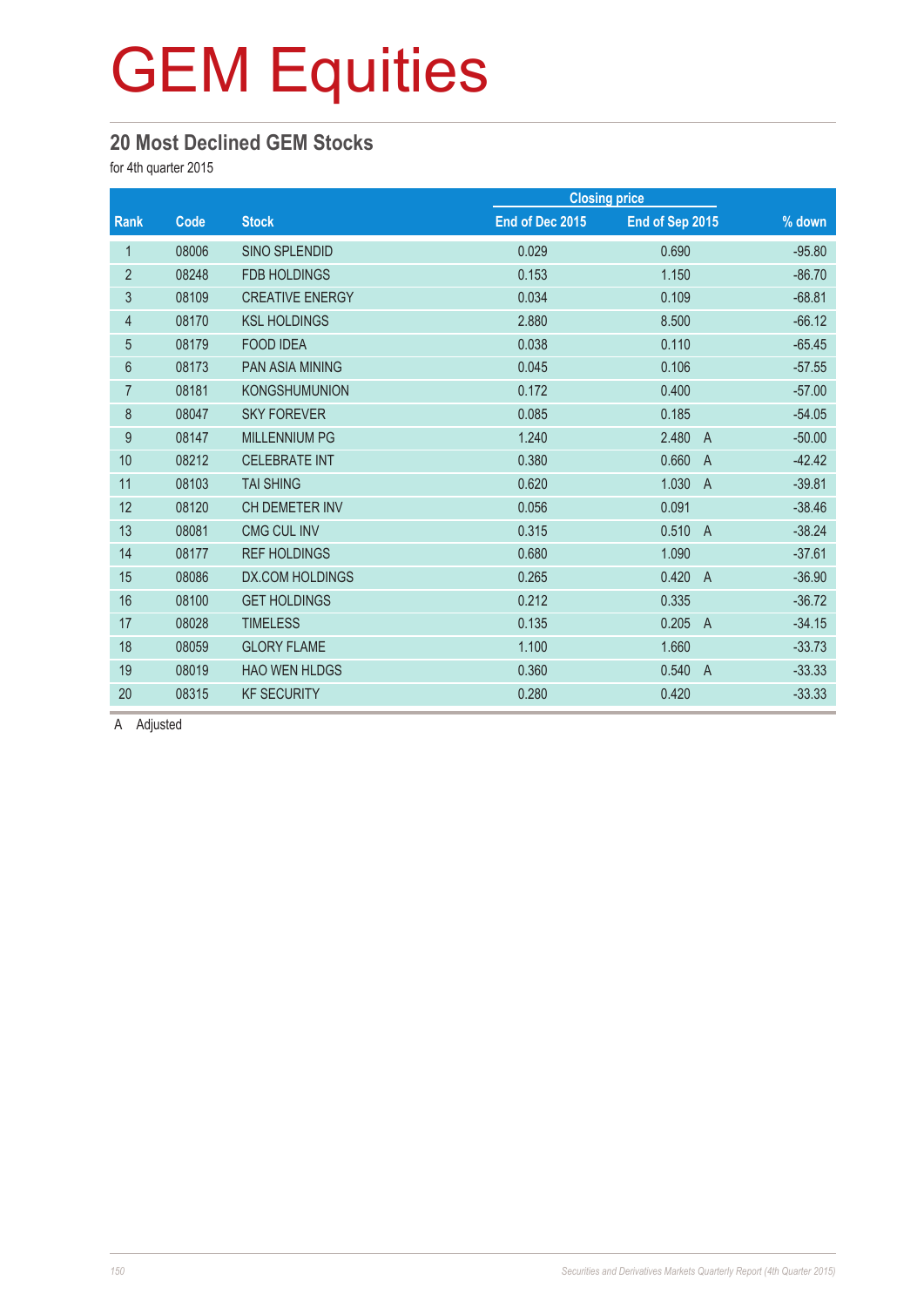## **20 Most Active GEM Stocks by Value**

for 4th quarter 2015

| Rank           | Code  | <b>Stock</b>             | Turnover (HK\$ mil.) | % of total |
|----------------|-------|--------------------------|----------------------|------------|
| 1              | 08207 | <b>CREDIT CHINA</b>      | 2,553.64             | 6.40       |
| $\overline{2}$ | 08369 | <b>LAP KEI ENGRG</b>     | 1,908.96             | 4.79       |
| $\mathfrak{S}$ | 08078 | <b>CHINA3D DIGIT</b>     | 1,793.81             | 4.50       |
| $\overline{4}$ | 08006 | SINO SPLENDID            | 1,459.09             | 3.66       |
| 5              | 08279 | <b>AGTECH HOLDINGS</b>   | 919.46               | 2.31       |
| $6\,$          | 08167 | <b>NEO TELEMEDIA</b>     | 907.22               | 2.27       |
| 7              | 08195 | <b>L&amp;A INTL HOLD</b> | 899.57               | 2.26       |
| 8              | 08315 | <b>KF SECURITY</b>       | 838.49               | 2.10       |
| 9              | 08095 | <b>BEIDA JADE BIRD</b>   | 746.52               | 1.87       |
| 10             | 08197 | NORTHEAST TIGER          | 743.14               | 1.86       |
| 11             | 08260 | <b>ZEBRA STRAT</b>       | 686.51               | 1.72       |
| 12             | 08325 | <b>CHINA SMARTPAY</b>    | 658.23               | 1.65       |
| 13             | 08158 | <b>CRMI</b>              | 639.79               | 1.60       |
| 14             | 08089 | <b>CHINESE STRAT</b>     | 624.61               | 1.57       |
| 15             | 08248 | <b>FDB HOLDINGS</b>      | 619.22               | 1.55       |
| 16             | 08290 | <b>AHSAY BACKUP</b>      | 615.33               | 1.54       |
| 17             | 08046 | <b>HENG XIN CHINA</b>    | 612.34               | 1.54       |
| 18             | 08125 | <b>KATE CHINA</b>        | 556.30               | 1.39       |
| 19             | 08087 | CHINA 33MEDIA            | 543.61               | 1.36       |
| 20             | 08088 | <b>AID PARTNERS</b>      | 529.46               | 1.33       |
| <b>Total</b>   |       |                          | 18,855.30            | 47.27      |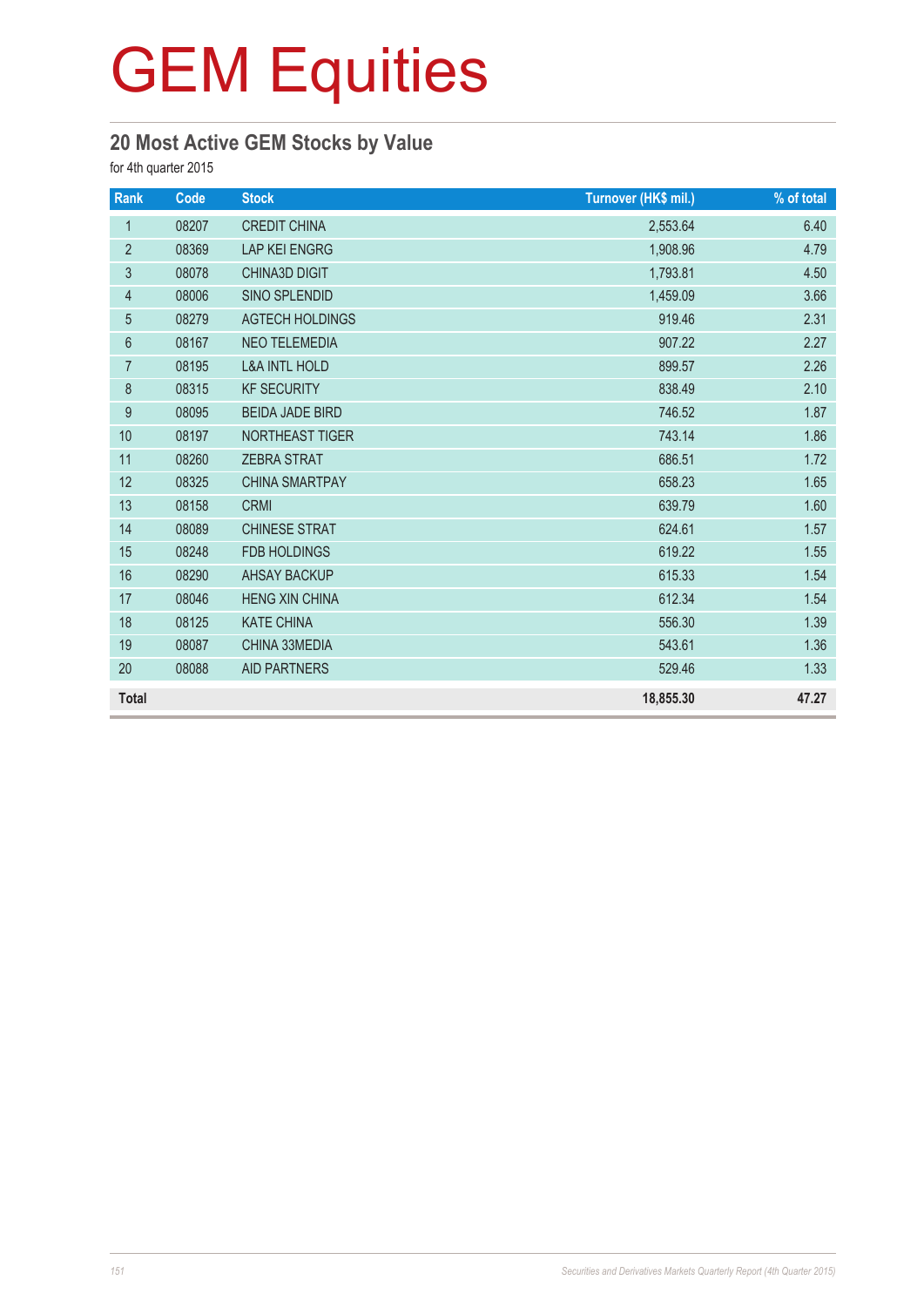## **20 Most Active GEM Stock by Shares**

for 4th quarter 2015

| Rank           | Code  | <b>Stock</b>           | <b>Turnover (Mil. shs)</b> | % of total |
|----------------|-------|------------------------|----------------------------|------------|
| $\mathbf{1}$   | 08006 | <b>SINO SPLENDID</b>   | 17,157.94                  | 12.61      |
| $\overline{2}$ | 08179 | <b>FOOD IDEA</b>       | 7,635.27                   | 5.61       |
| $\mathfrak{S}$ | 08171 | <b>CHINA TRENDS</b>    | 7,233.85                   | 5.32       |
| 4              | 08081 | <b>CMG CUL INV</b>     | 6,382.23                   | 4.69       |
| $\overline{5}$ | 08018 | <b>FINSOFT FIN</b>     | 5,170.79                   | 3.80       |
| $\,6\,$        | 08201 | PPS INT'L              | 3,861.54                   | 2.84       |
| $\overline{7}$ | 08109 | <b>CREATIVE ENERGY</b> | 3,591.11                   | 2.64       |
| 8              | 08087 | CHINA 33MEDIA          | 3,457.09                   | 2.54       |
| 9              | 08173 | <b>PAN ASIA MINING</b> | 3,179.29                   | 2.34       |
| 10             | 08046 | <b>HENG XIN CHINA</b>  | 3,076.19                   | 2.26       |
| 11             | 08192 | <b>GLOBAL ENERGY</b>   | 2,920.71                   | 2.15       |
| 12             | 08148 | <b>AURUM PACIFIC</b>   | 2,803.90                   | 2.06       |
| 13             | 08078 | <b>CHINA3D DIGIT</b>   | 2,760.79                   | 2.03       |
| 14             | 08315 | <b>KF SECURITY</b>     | 2,692.55                   | 1.98       |
| 15             | 08101 | <b>JIA MENG HLDG</b>   | 2,630.08                   | 1.93       |
| 16             | 08369 | <b>LAP KEI ENGRG</b>   | 2,607.49                   | 1.92       |
| 17             | 08132 | CHINAOILGANGRAN        | 2,357.96                   | 1.73       |
| 18             | 08290 | <b>AHSAY BACKUP</b>    | 2,165.51                   | 1.59       |
| 19             | 08238 | <b>WINTO GROUP</b>     | 1,782.42                   | 1.31       |
| 20             | 08366 | <b>FRASER HLDGS</b>    | 1,609.80                   | 1.18       |
| <b>Total</b>   |       |                        | 85,076.50                  | 62.53      |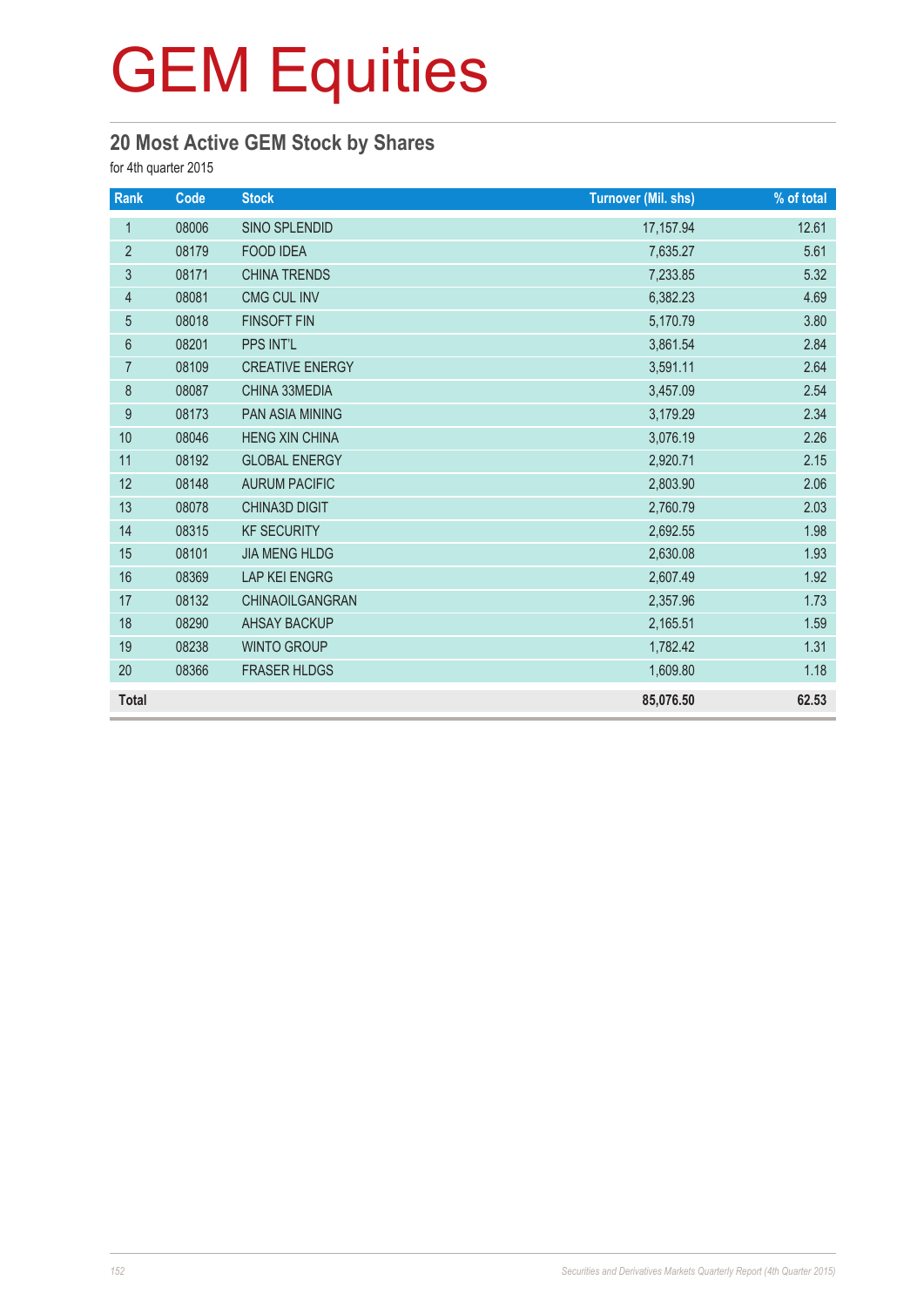#### **Market Capitalisation of Listed Companies for GEM**

as at the quarter end

|      |                | HK\$ mil.   |
|------|----------------|-------------|
| 2014 | Q4             | 179,409.87  |
| 2015 | Q1             | 207,611.93  |
|      | Q2             | 326,139.64  |
|      | Q <sub>3</sub> | 224, 157.68 |
|      | Q4             | 258,175.74  |

#### **Market Capitalisation by Hang Seng Industry Classification System\* – GEM** Quarter-end figures



Hang Seng Industry Classification System (HSICS) is provided by Hang Seng Indexes Company Limited.

Note: New Hang Seng Industry Classification System took effect on 9 September 2013.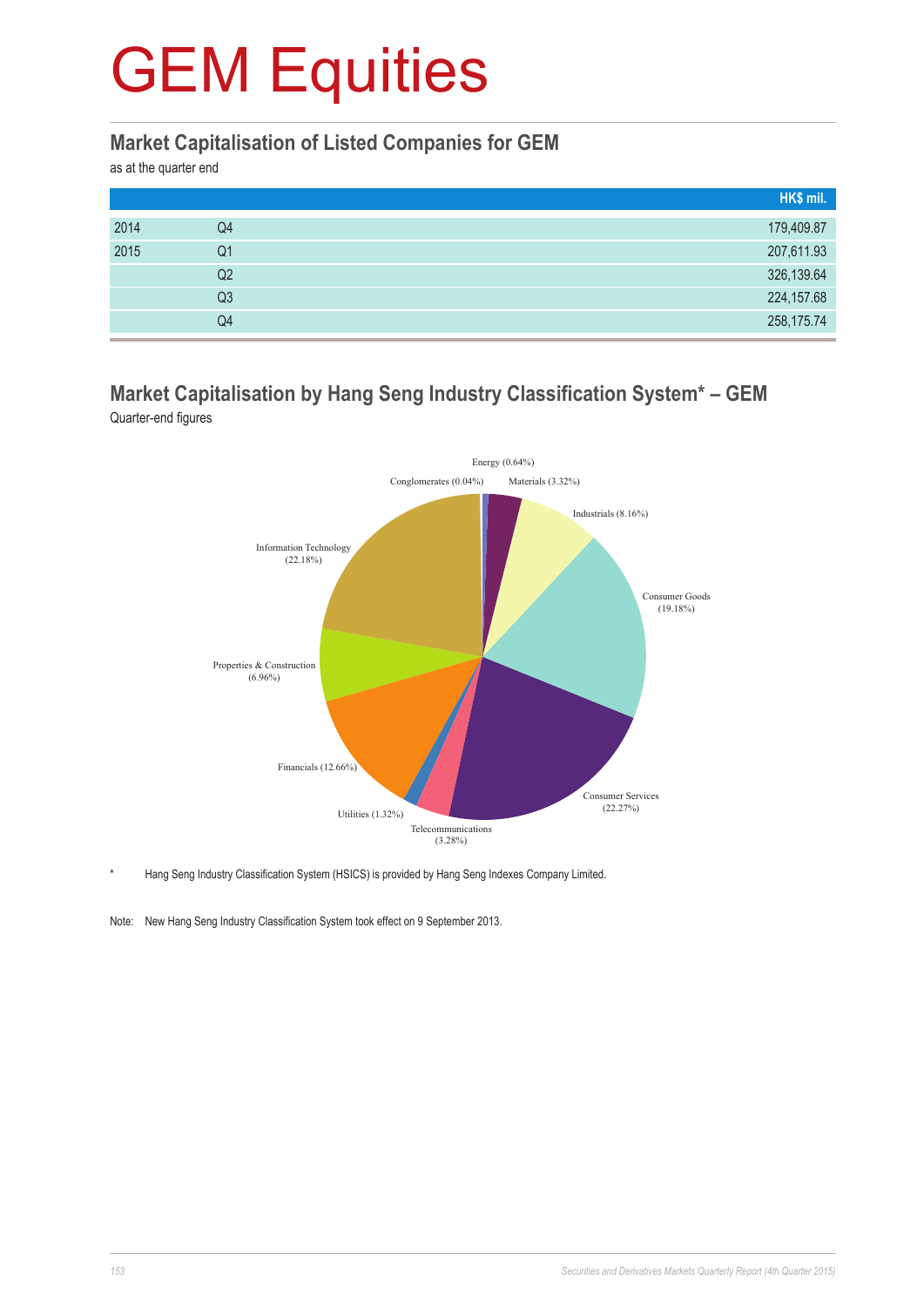### **50 Leading Companies by Market Capitalisation – GEM**

as at the 4th quarter end 2015

|                     |       |                                                              | <b>Market capitalisation</b> |                   |
|---------------------|-------|--------------------------------------------------------------|------------------------------|-------------------|
| Rank                |       | <b>Company</b>                                               | $(HK$$ mil.)                 | % of market total |
| 1                   | 08207 | Credit China Holdings Ltd.                                   | 11,741.89                    | 4.55              |
| 2                   | 08195 | L & A International Holdings Ltd.                            | 10,440.00                    | 4.04              |
| 3                   | 08279 | AGTech Holdings Ltd.                                         | 9,280.78                     | 3.59              |
| 4                   | 08368 | Creative China Holdings Ltd.                                 | 8,880.00                     | 3.44              |
| 5                   | 08138 | Beijing Tong Ren Tang Chinese Medicine Co. Ltd.              | 8,270.55                     | 3.20              |
| $6\phantom{a}$      | 08137 | Honbridge Holdings Ltd.                                      | 7,704.59                     | 2.98              |
| 7                   | 08158 | China Regenerative Medicine International Ltd.               | 7,212.79                     | 2.79              |
| 8                   | 08032 | Viva China Holdings Ltd.                                     | 6,998.63                     | 2.71              |
| 9                   | 08147 | Millennium Pacific Group Holdings Ltd.                       | 6,482.47                     | 2.51              |
| 10                  | 08008 | Sunevision Holdings Ltd.                                     | 5,759.48                     | 2.23              |
| 11                  | 08167 | Neo Telemedia Ltd.                                           | 5,431.44                     | 2.10              |
| 12                  | 08316 | Pak Wing Group (Holdings) Ltd.                               | 4,880.00                     | 1.89              |
| 13                  | 08005 | Yuxing InfoTech Investment Holdings Ltd.                     | 4,683.71                     | 1.81              |
| 14                  | 08021 | WLS Holdings Ltd.                                            | 4,596.16                     | 1.78              |
| 15                  | 08245 | On Real International Holdings Ltd.                          | 4,579.20                     | 1.77              |
| 16                  | 08237 | Link Holdings Ltd.                                           | 4,467.20                     | 1.73              |
| 17                  | 08057 | Madison Wine Holdings Ltd.                                   | 4,152.00                     | 1.61              |
| 18                  | 08193 | GreaterChina Professional Services Ltd.                      | 3,692.06                     | 1.43              |
| 19                  | 08127 | Season Pacific Holdings Ltd.                                 | 3,560.00                     | 1.38              |
| 20                  | 08140 | ICO Group Ltd.                                               | 3,440.00                     | 1.33              |
| 21                  | 08050 | Yunbo Digital Synergy Group Ltd.                             | 3,119.38                     | 1.21              |
| 22                  | 08099 | China Wood Optimization (Holding) Ltd.                       | 3,080.00                     | 1.19              |
| 23                  | 08156 | China Vanguard Group Ltd.                                    | 2,793.19                     | 1.08              |
| 24                  | 08261 | Haitian Hydropower International Ltd.                        | 2,686.32                     | 1.04              |
| 25                  | 08172 | Lajin Entertainment Network Group Ltd.                       | 2,589.62                     | 1.00              |
| 26                  | 08097 | Pinestone Captial Ltd.                                       | 2,534.40                     | 0.98              |
| 27                  | 08325 | China Smartpay Group Holdings Ltd.                           | 2,524.17                     | 0.98              |
| 28                  | 08083 | China Innovationpay Group Ltd.                               | 2,496.54                     | 0.97              |
| 29                  | 08326 | JC Group Holdings Ltd.                                       | 2,496.00                     | 0.97              |
| 30                  | 08361 | China Parenting Network Holdings Ltd.                        | 2,443.07                     | 0.95              |
| 31                  | 08068 | New Universe International Group Ltd.                        | 2,394.11                     | 0.93              |
| 32                  | 08077 | KVB Kunlun Financial Group Ltd.                              | 2,277.00                     | 0.88              |
| 33                  | 08088 | AID Partners Capital Holdings Ltd.                           | 2,275.83                     | 0.88              |
| 34                  | 08176 | EDS Wellness Holdings Ltd.                                   | 2,099.02                     | 0.81              |
| 35                  | 08058 | Shandong Luoxin Pharmaceutical Group Stock Co., Ltd. - H Shs | 2,040.54                     | 0.79              |
| 36                  | 08125 | Kate China Holdings Ltd.                                     | 1,980.00                     | 0.77              |
| 37                  | 08030 | Flying Financial Service Holdings Ltd.                       | 1,974.77                     | 0.76              |
| 38                  | 08016 | Changhong Jiahua Holdings Ltd.                               | 1,934.69                     | 0.75              |
| 39                  | 08218 | Echo International Holdings Group Ltd.                       | 1,920.00                     | 0.74              |
| 40                  | 08267 | Linekong Interactive Group Co., Ltd.                         | 1,822.21                     | 0.71              |
| 41                  | 08315 | King Force Security Holdings Ltd.                            | 1,792.00                     | 0.69              |
| 42                  | 08078 | China 3D Digital Entertainment Ltd.                          | 1,743.90                     | 0.68              |
| 43                  | 08246 | Northern New Energy Holdings Ltd.                            | 1,716.64                     | 0.66              |
| 44                  | 08123 | First China Financial Network Holdings Ltd.                  | 1,689.73                     | 0.65              |
| 45                  | 08260 | Zebra Strategic Holdings Ltd.                                | 1,681.20                     | 0.65              |
| 46                  | 08143 | Hua Xia Healthcare Holdings Ltd.                             | 1,665.26                     | 0.65              |
| 47                  | 08155 | South China Land Ltd.                                        | 1,643.24                     | 0.64              |
| 48                  | 08311 | Perfect Optronics Ltd.                                       | 1,587.55                     | 0.61              |
| 49                  | 08132 | China Oil Gangran Energy Group Holdings Ltd.                 | 1,581.18                     | 0.61              |
| 50                  | 08090 | China Assurance Finance Group Ltd.                           | 1,427.63                     | 0.55              |
| <b>Total</b>        |       |                                                              | 190,262.16                   | 73.69             |
| <b>Market Total</b> |       |                                                              | 258,175.74                   | 100.00            |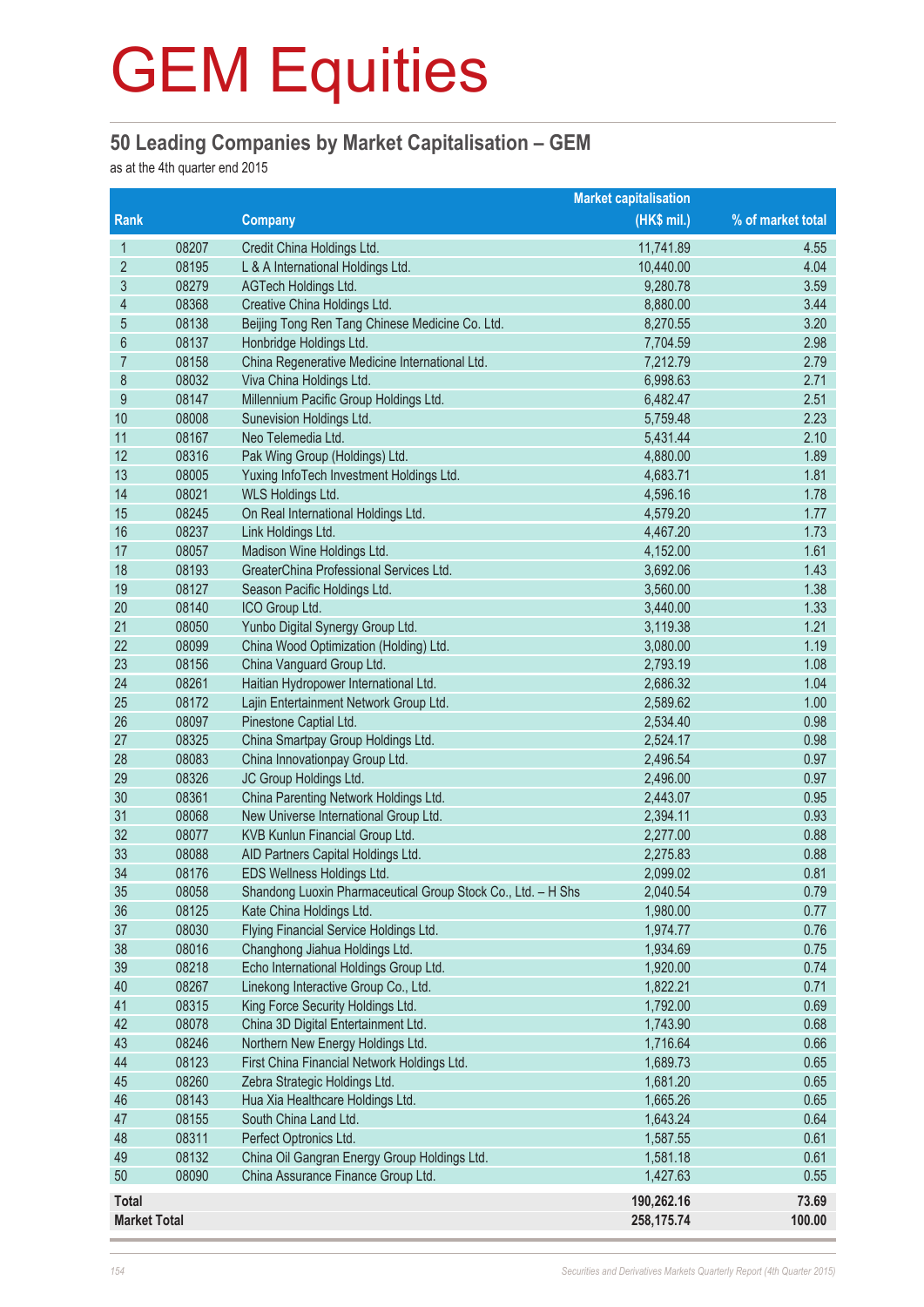### **New Listing Statistics – equities for GEM**

|      |    | No. of newly listed companies | Funds raised (HK\$ mil.) |
|------|----|-------------------------------|--------------------------|
| 2014 | Q4 | 5                             | 1,083.24                 |
| 2015 | Q1 | 9                             | 626.75                   |
|      | Q2 | 5                             | 404.40                   |
|      | Q3 |                               | 777.74                   |
|      | Q4 | 13                            | 931.94                   |

### **Newly Listed Companies for GEM**

for 4th quarter 2015

| Code         | <b>Company name</b>                          | <b>Listing date</b> | No. of issued shares | Funds raised (HK\$ mil.) |
|--------------|----------------------------------------------|---------------------|----------------------|--------------------------|
| 08127        | Season Pacific Holdings Ltd.                 | 2015/10/07          | 1,000,000,000        | 37.50                    |
| 08290        | Ahsay Backup Software Development Co. Ltd.   | 2015/10/08          | 2,000,000,000        | 100.00                   |
| 08141        | KPa-BM Holdings Ltd.                         | 2015/10/08          | 600,000,000          | 45.00                    |
| 08057        | Madison Wine Holdings Ltd.                   | 2015/10/08          | 400,000,000          | 75.00                    |
| 08122        | Thelloy Development Group Ltd.               | 2015/10/09          | 800,000,000          | 65.00                    |
| 08327        | Top Dynamic International Holdings Ltd.      | 2015/10/09          | 800,000,000          | 60.00                    |
| 08366        | Fraser Holdings Ltd.                         | 2015/11/02          | 1,440,000,000        | 72.00                    |
| 08182        | China Candy Holdings Ltd.                    | 2015/11/11          | 1,340,000,000        | 75.04                    |
| 08368        | Creative China Holdings Ltd.                 | 2015/11/18          | 1,200,000,000        | 117.00                   |
| 08196        | Great Water Holdings Ltd.                    | 2015/12/09          | 300,000,000          | 72.00                    |
| 08230        | China Yu Tian Holdings Ltd.                  | 2015/12/29          | 810,000,000          | 113.40                   |
| 08331        | Feishang Non-metal Materials Technology Ltd. | 2015/12/29          | 500,000,000          | 40.00                    |
| 08012        | World-Link Logistics (Asia) Holding Ltd.     | 2015/12/29          | 480,000,000          | 60.00                    |
| <b>Total</b> |                                              |                     |                      | 931.94                   |

### **Withdrawal of Listed Companies – GEM**

for 4th quarter 2015

| <b>Code</b> | <b>Company name</b>      | Last trading date | Delisted date |
|-------------|--------------------------|-------------------|---------------|
| 08209       | Major Holdings Ltd. *    | 2015/10/29        | 2015/10/30    |
| 08185       | RM Group Holdings Ltd. * | 2015/11/19        | 2015/11/20    |

\* Transfers of listing from GEM to Main Board pursuant to the revised Rule 9.24 of the GEM Listing Rules and to the new Chapter 9A of the Main Board Listing Rules effective from 1 July 2008.

§ Effective date of the transfer of listing from GEM to Main Board.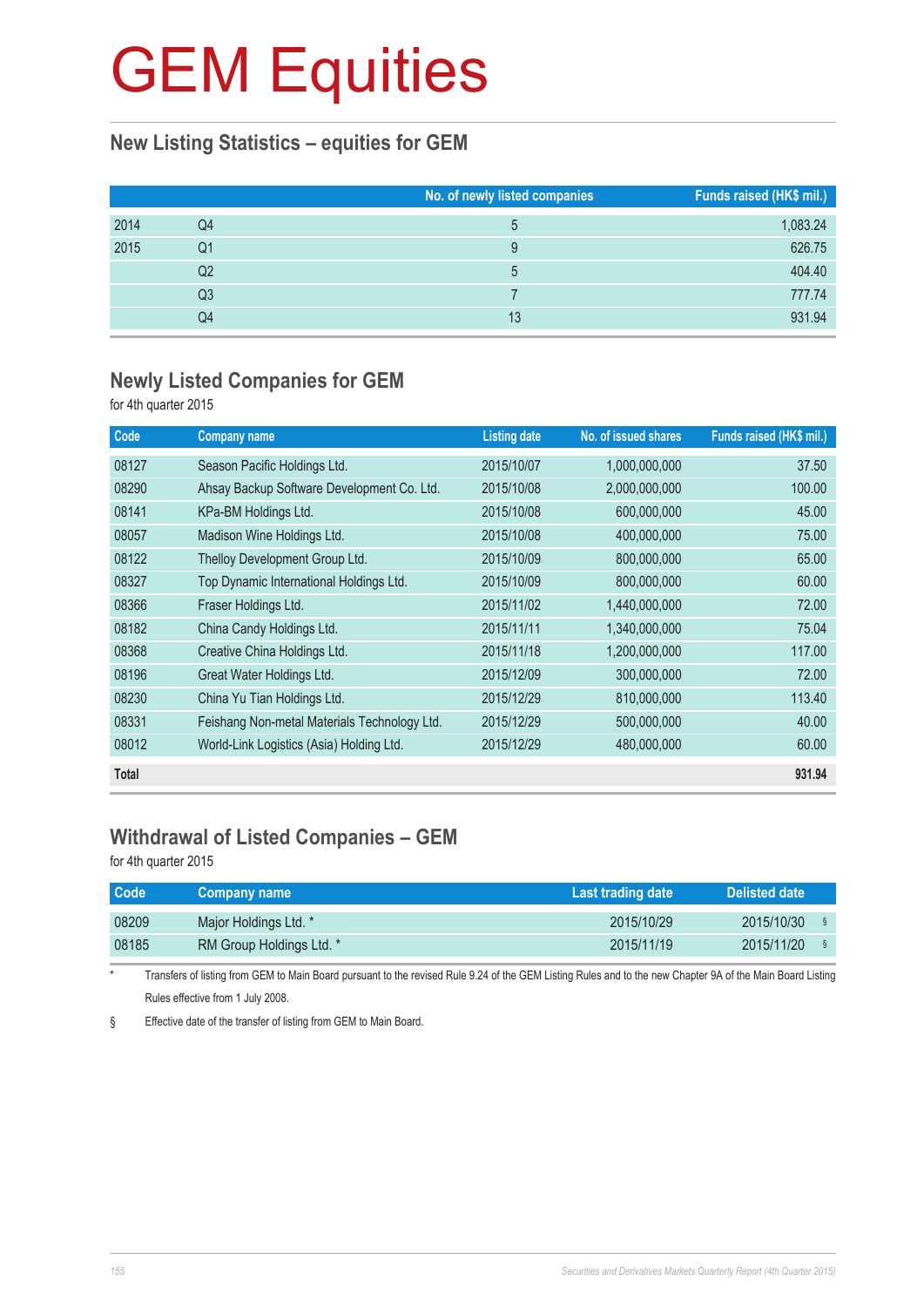## **GEM Equities**

#### **Company Name Changes for GEM**

for 4th quarter 2015

| Code  | Old name                  | New name                              | <b>Effective date</b> | Adoption date |
|-------|---------------------------|---------------------------------------|-----------------------|---------------|
| 08163 | Merdeka Mobile Group Ltd. | Merdeka Financial Services Group Ltd. | 2015/11/23            | 2015/11/23    |
| 08063 | Well Way Group Ltd.       | Global Mastermind Holdings Ltd.       | 2015/11/24            | 2015/12/29    |

#### **Bonus Issues/Bonus Warrants for GEM**

for 4th quarter 2015

| Code <sup>1</sup> | <b>Company</b>                      | <b>Particulars</b> | Ex-date    |
|-------------------|-------------------------------------|--------------------|------------|
| 08078             | China 3D Digital Entertainment Ltd. | 3 for 1            | 2015/10/23 |

### **Share Split/Consolidation for GEM**

for 4th quarter 2015

| Code  | Company                                         | <b>Particulars</b>      | <b>Effective date</b> |
|-------|-------------------------------------------------|-------------------------|-----------------------|
| 08140 | ICO Group Ltd.                                  | Split 1 into 4          | 2015/10/05            |
| 08147 | Millennium Pacific Group Holdings Ltd.          | Split 1 into 5          | 2015/10/09            |
| 08153 | Code Agriculture (Holdings) Ltd.                | Consolidation 4 into 1  | 2015/10/15            |
| 08019 | Hao Wen Holdings Ltd.                           | Consolidation 20 into 1 | 2015/11/09            |
| 08086 | DX.com Holdings Ltd.                            | Consolidation 10 into 1 | 2015/11/10            |
| 08175 | China Digital Culture (Group) Ltd.              | Consolidation 4 into 1  | 2015/12/01            |
| 08215 | First Credit Finance Group Ltd.                 | Consolidation 2 into 1  | 2015/12/11            |
| 08212 | Celebrate International Holdings Ltd.           | Consolidation 10 into 1 | 2015/12/22            |
| 08081 | China Mobile Games and Cultural Investment Ltd. | Consolidation 10 into 1 | 2015/12/22            |
| 08103 | Tai Shing International (Holdings) Ltd.         | Consolidation 10 into 1 | 2015/12/30            |

### **Rights Issues & Open Offers for GEM**

for 4th quarter 2015

| <b>Month</b> | Code  | <b>Company</b>                         | <b>Ratio</b>                | Funds raised (HK\$ mil.) |
|--------------|-------|----------------------------------------|-----------------------------|--------------------------|
| Oct          | 08101 | Jia Meng Holdings Ltd.                 | Rts 3 for 1 @\$0.08         | 138.82                   |
|              | 08030 | Flying Financial Service Holdings Ltd. | Open offer 1 for 2 @\$0.40  | 204.11                   |
| Dec          | 08130 | Zhi Cheng Holdings Ltd.                | Open offer 1 for 2 @\$0.10  | 31.30                    |
|              | 08201 | PPS International (Holdings) Ltd.      | Open offer 1 for 2 @\$0.013 | 65.00                    |
|              | 08242 | Megalogic Technology Holdings Ltd.     | Open offer 3 for 1 @\$0.20  | 207.36                   |
|              | 08167 | Neo Telemedia Ltd.                     | Open offer 1 for 2 @\$0.38  | 1,206.99                 |
|              | 08028 | Timeless Software Ltd.                 | Open offer 1 for 5 @\$0.10  | 39.80                    |
|              | 08269 | Wealth Glory Holdings Ltd.             | Open offer 1 for 2 @\$0.07  | 95.87                    |
| <b>Total</b> |       |                                        |                             | 1,989.25                 |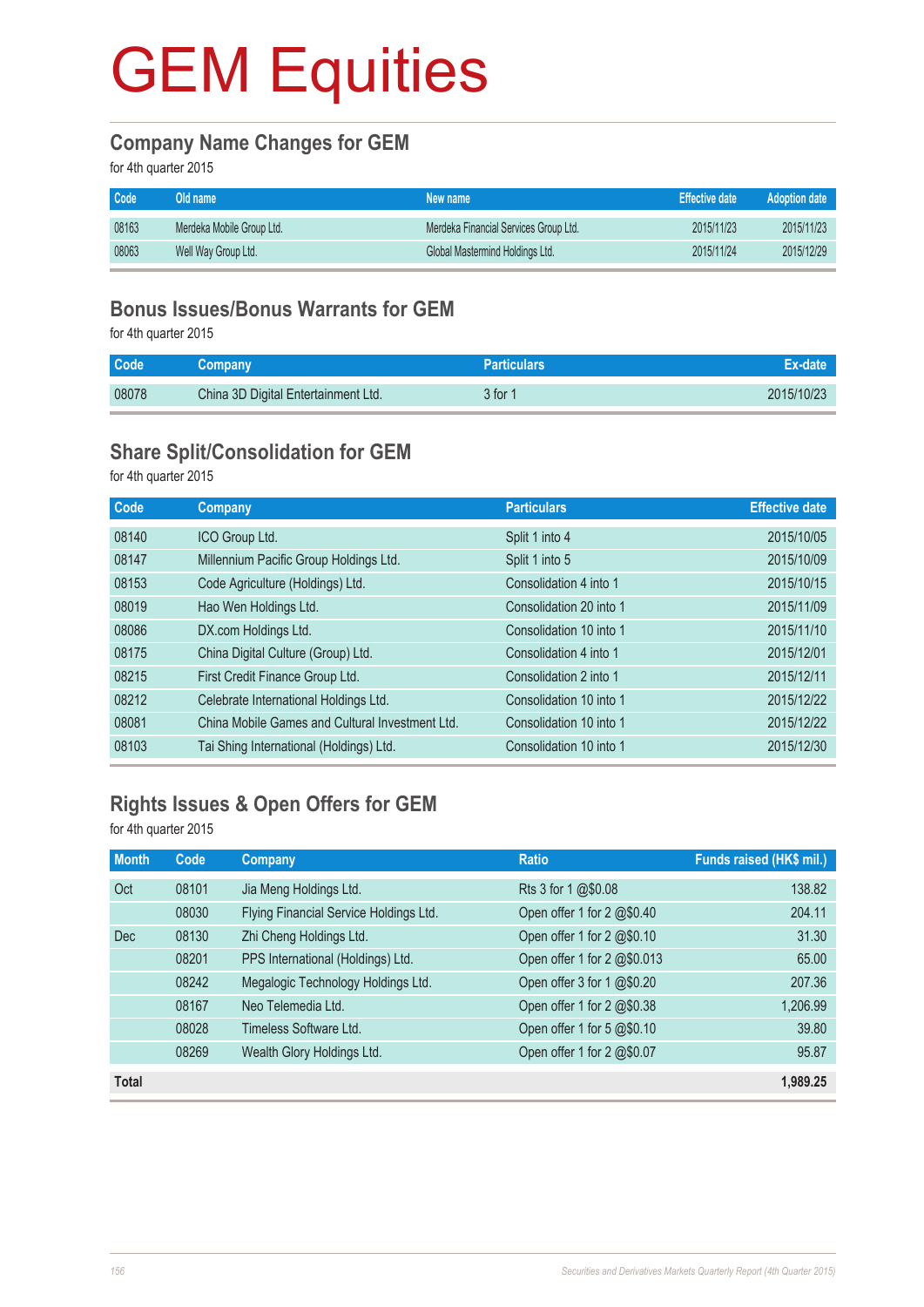# GEM Equities

### **Placing\***

|              |             |                        | No. of        |                      |                     |
|--------------|-------------|------------------------|---------------|----------------------|---------------------|
|              |             |                        | new shares    | <b>Placing price</b> | <b>Funds raised</b> |
| <b>Month</b> | <b>Code</b> | <b>Company</b>         | placed        | (HK\$)               | (HK\$ mil.)         |
| 2015         |             |                        |               |                      |                     |
| Oct          | 08178       | <b>CHINA INFO TECH</b> | 646,800,000   | 0.1000               | 64.68               |
|              | 08081       | <b>CMG CUL INV</b>     | 1,140,210,000 | 0.0450               | 51.31               |
|              | 08207       | <b>CREDIT CHINA</b>    | 265,128,000   | 1.9500               | 517.00              |
|              | 08193       | <b>GC PRO SER</b>      | 4,000,000,000 | 0.1000               | 400.00              |
|              | 08192       | <b>GLOBAL ENERGY</b>   | 767,680,000   | 0.0530               | 40.69               |
|              | 08181       | KONGSHUMUNION          | 80,000,000    | 0.4000               | 32.00               |
|              |             |                        |               |                      |                     |
| Nov          | 08148       | <b>AURUM PACIFIC</b>   | 840,000,000   | 0.1000               | 84.00               |
|              | 08175       | <b>C DIGITAL-NEW</b>   | 730,000,000   | 0.0780               | 56.94               |
|              | 08089       | <b>CHINESE STRAT</b>   | 120,000,000   | 0.4800               | 57.60               |
|              | 08176       | <b>EDS WELLNESS</b>    | 345,000,000   | 0.4000               | 138.00              |
|              | 08022       | <b>EVERSHINE GP</b>    | 190,446,000   | 0.1980               | 37.71               |
|              | 08046       | <b>HENG XIN CHINA</b>  | 590,000,000   | 0.1050               | 61.95               |
|              | 08256       | <b>NETEL</b>           | 14,000,000    | 0.1490               | 2.09                |
|              | 08103       | <b>TAI SHING</b>       | 135,724,862   | 0.1000               | 13.57               |
|              | 08260       | <b>ZEBRA STRAT</b>     | 66,500,000    | 1.1800               | 78.47               |
|              |             |                        |               |                      |                     |
| Dec          | 08120       | CH DEMETER INV         | 328,760,000   | 0.1000               | 32.88               |
|              | 08089       | <b>CHINESE STRAT</b>   | 42,080,000    | 0.9350               | 39.34               |
|              | 08207       | <b>CREDIT CHINA</b>    | 280,324,000   | 2.1000               | 588.68              |
|              | 08179       | <b>FOOD IDEA</b>       | 768,000,000   | 0.0360               | 27.65               |
|              | 08083       | <b>INNOVATIONPAY</b>   | 300,000,000   | 0.4060               | 121.80              |
|              | 08237       | <b>LINK HOLDINGS</b>   | 690,000,000   | 0.3300               | 227.70              |
|              | 08037       | <b>RUI KANG PHARM</b>  | 50,537,000    | 0.1000               | 5.05                |
|              | 08021       | <b>WLS HOLDINGS</b>    | 7,680,000,000 | 0.0688               | 528.00              |
|              | 08106       | ZHEDA LANDE            | 150,000,000   | 0.3200               | 48.00               |
| <b>Total</b> |             |                        |               |                      | 3,255.11            |

\* Due to the reporting time-lag, placing figures for the quarter are provisional.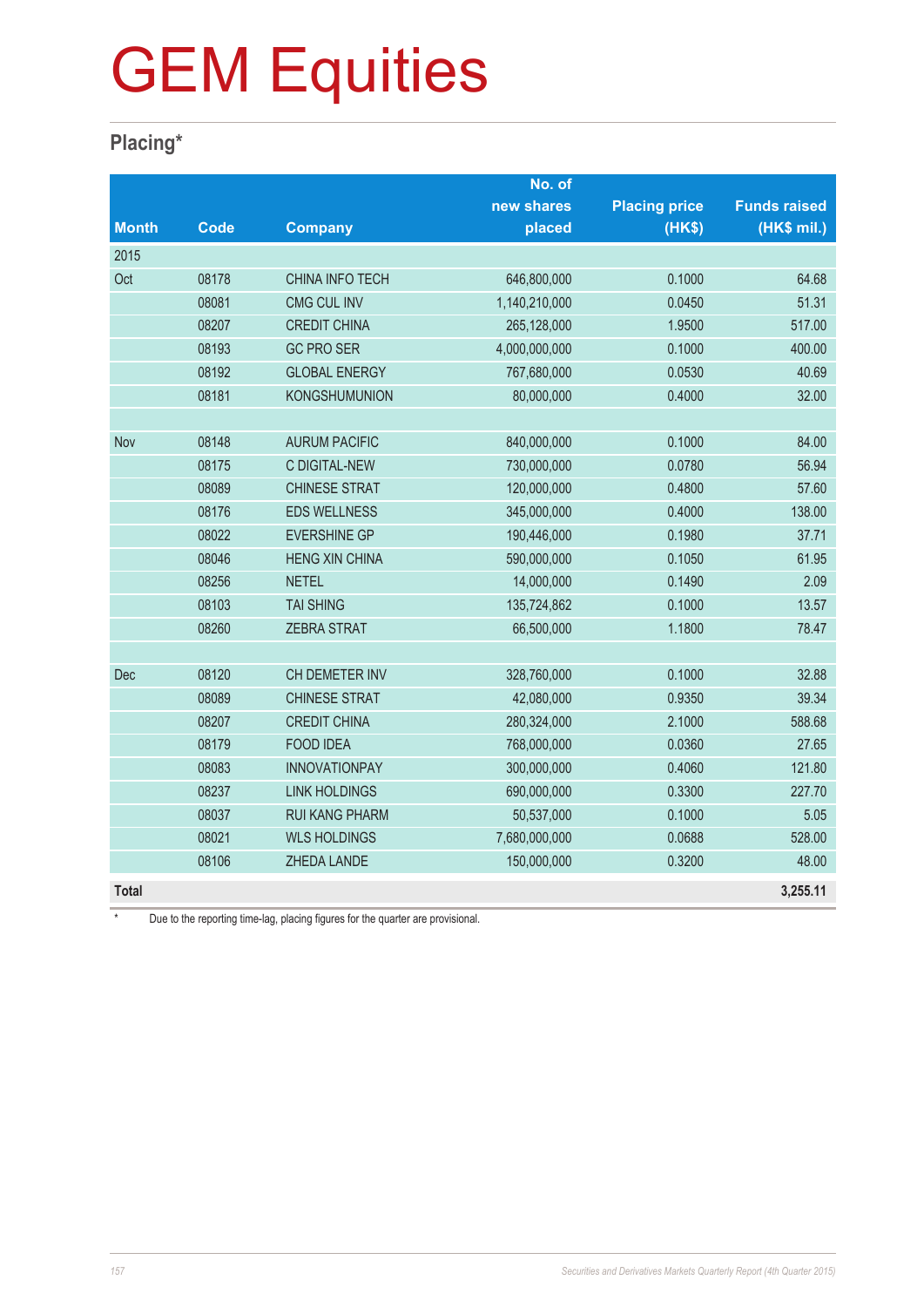### GEM Warrants

### **Warrant Trading and Market Value Statistics – GEM**

|      |    | <b>Number</b> | Turnover value (HK\$ mil.) | Market value (HK\$ mil.) |
|------|----|---------------|----------------------------|--------------------------|
| 2014 | Q4 |               | 0.00                       | 0.00                     |
| 2015 | Q1 |               | 0.00                       | 0.00                     |
|      | Q2 |               | 0.00                       | 0.00                     |
|      | Q3 |               | 41.31                      | 18.74                    |
|      | Q4 |               | 4.37                       | 9.86                     |

### **Newly Listed Equity GEM Warrants**

for 4th quarter 2015

|              |                        | <b>Initial issued</b> |                     |               | <b>Amount raised</b> |
|--------------|------------------------|-----------------------|---------------------|---------------|----------------------|
| <b>Code</b>  | <b>Equity warrants</b> | amount (HK)           | <b>Listing date</b> | <b>Expiry</b> | (HK\$ mil.)          |
| Nil          |                        |                       |                     |               |                      |
| <b>Total</b> |                        |                       |                     |               | -                    |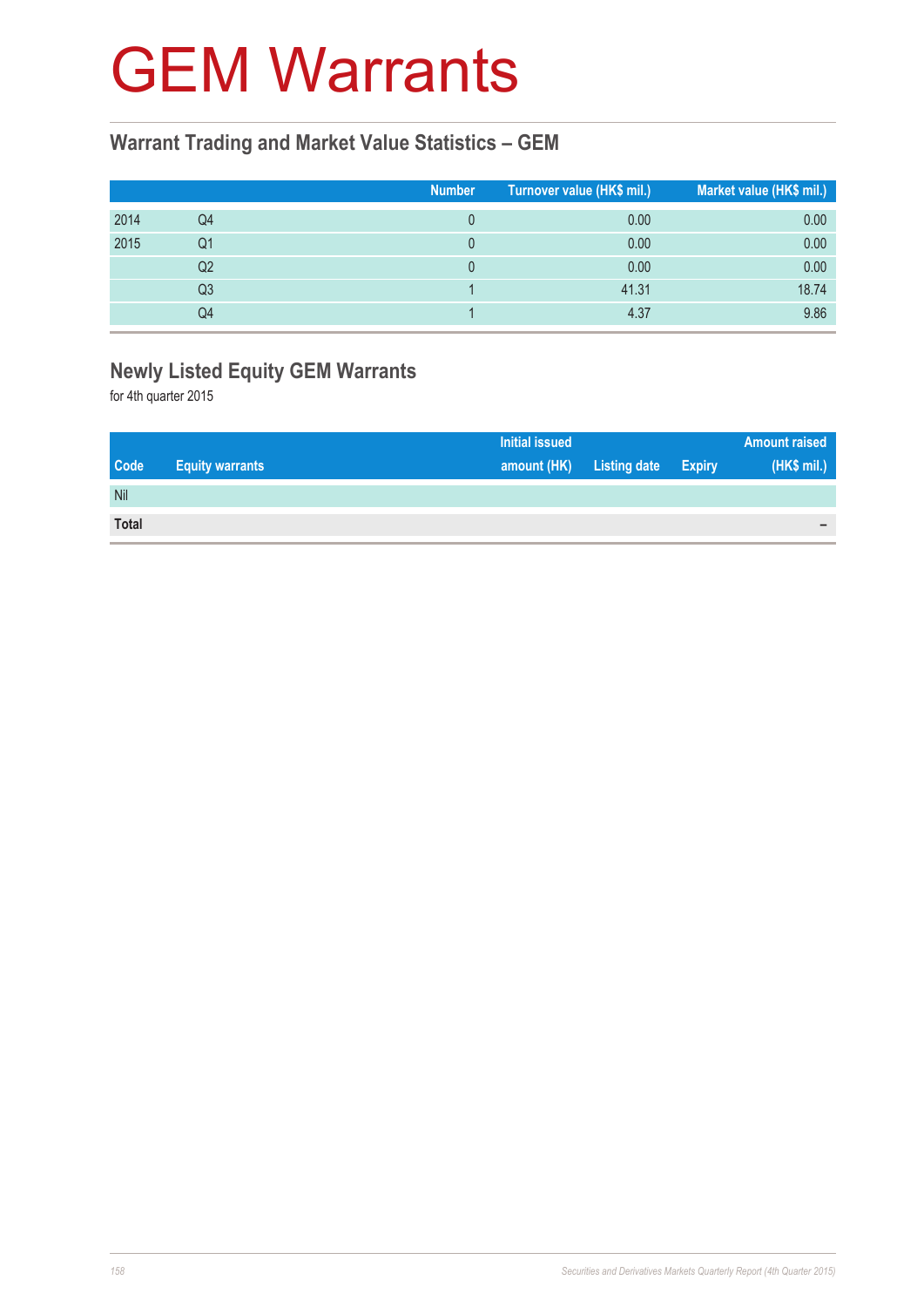## Stock Market Indices

#### **Hang Seng Index**



### **S&P/HKEx LargeCap Index**



#### **S&P/HKEx GEM Index**

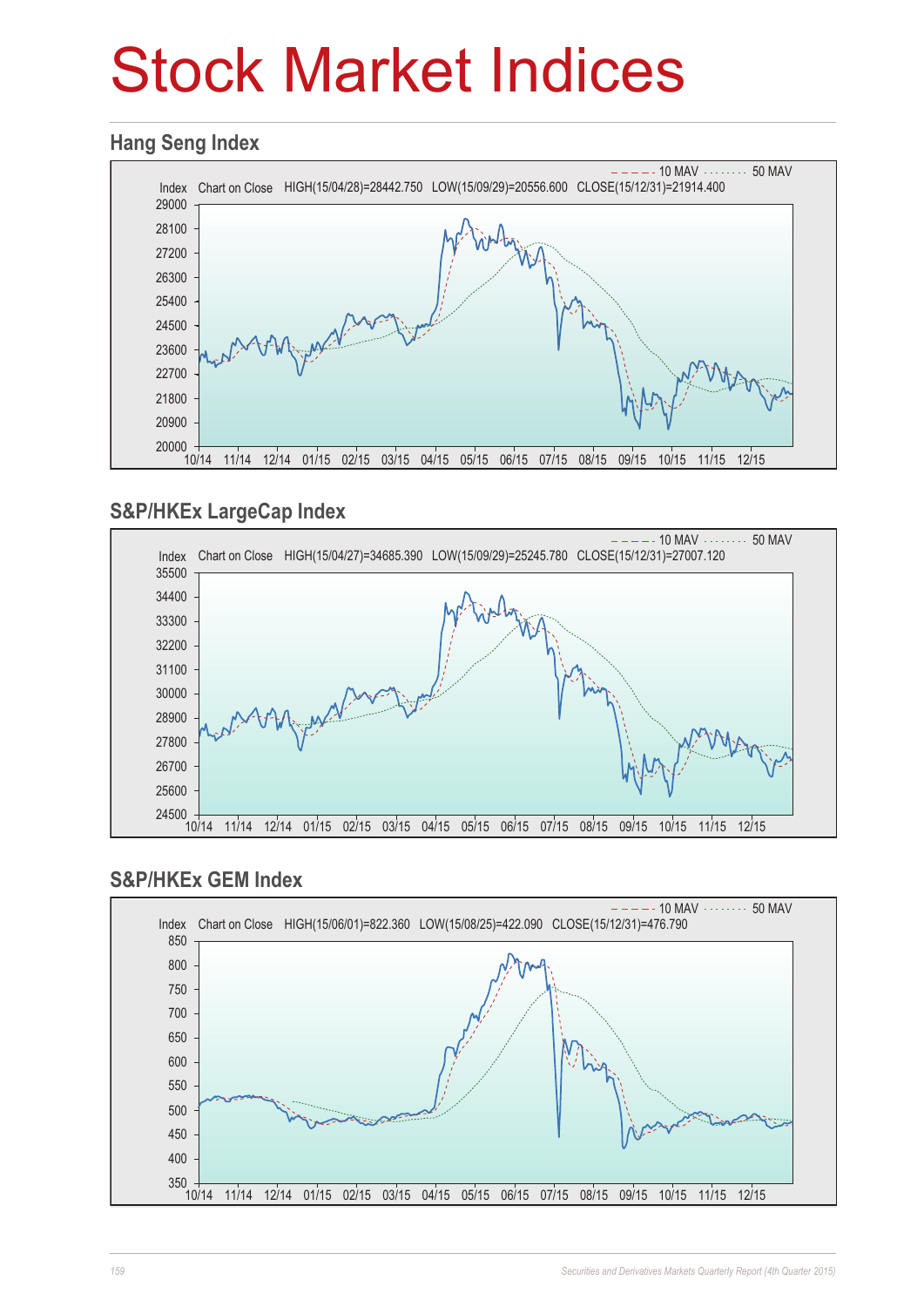# Stock Market Indices

### **Hong Kong Stock Market Indices**

|                                               | End of Dec 2015 | End of Sep 2015 |           |          |
|-----------------------------------------------|-----------------|-----------------|-----------|----------|
| <b>Index</b>                                  | <b>Close</b>    | <b>Close</b>    |           | Change % |
| S&P/HKEx LargeCap Index                       | 27007.12        | 25563.43        | $+$       | 5.65%    |
|                                               |                 |                 |           |          |
| S&P/HKEx GEM Index                            | 476.79          | 461.58          | $\ddot{}$ | 3.30%    |
|                                               |                 |                 |           |          |
| <b>HANG SENG INDEX</b>                        | 21914.40        | 20846.30        | $+$       | 5.12%    |
| <b>SECTORIAL INDICES</b>                      |                 |                 |           |          |
| Finance                                       | 30576.03        | 28532.36        | $\ddot{}$ | 7.16%    |
| <b>Utilities</b>                              | 51113.56        | 51590.14        | -         | 0.92%    |
| Properties                                    | 29907.17        | 29418.68        | $\ddot{}$ | 1.66%    |
| Commerce & Industry                           | 12522.23        | 11973.08        | $\ddot{}$ | 4.59%    |
|                                               |                 |                 |           |          |
| HANG SENG CHINA-AFFILIATED CORPORATIONS INDEX | 4052.12         | 3901.65         | $\ddot{}$ | 3.86%    |
| HANG SENG CHINA ENTERPRISES INDEX             | 9661.03         | 9405.50         | $\ddot{}$ | 2.72%    |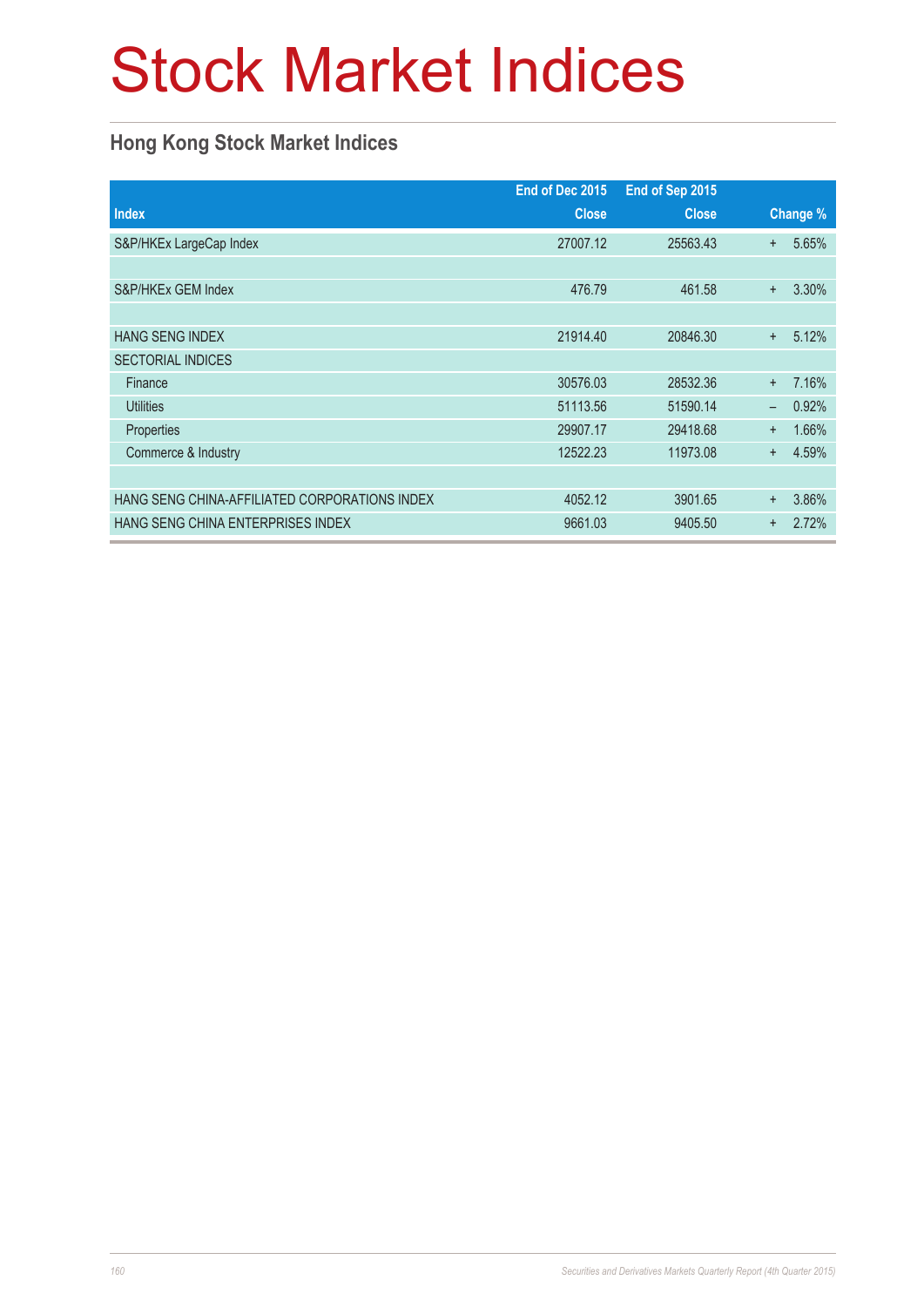## Stock Market Indices

### **WORLD INDICES**

|                                 | End of Dec 2015<br>End of Sep 2015 |              |                          |            |
|---------------------------------|------------------------------------|--------------|--------------------------|------------|
| <b>Index</b>                    | <b>Close</b>                       | <b>Close</b> |                          | Change %   |
| <b>HONG KONG</b>                |                                    |              |                          |            |
| S&P/HKEx LargeCap Index         | 27007.12                           | 25563.43     | $\ddot{}$                | 5.65%      |
| Hang Seng Index                 | 21914.40                           | 20846.30     | $\ddot{}$                | 5.12%      |
| <b>AUSTRALIA</b>                |                                    |              |                          |            |
| All Ordinaries Index            | 5344.56                            | 5058.60      | $\boldsymbol{+}$         | 5.65%      |
| <b>JAKARTA</b>                  |                                    |              |                          |            |
| Composite Index                 | 4593.01                            | 4223.91      | $\ddot{}$                | 8.74%      |
| <b>JAPAN</b>                    |                                    |              |                          |            |
| Nikkei (225)                    | 19033.71                           | 17388.15     | $\ddot{}$                | 9.46%      |
| <b>KOREA</b>                    |                                    |              |                          |            |
| Composite Index                 | 1961.31                            | 1962.81      | -                        | 0.08%      |
| <b>KUALA LUMPUR</b>             |                                    |              |                          |            |
| Composite Index                 | 1692.51                            | 1621.04      | $\ddot{}$                | 4.41%      |
| <b>MANILA</b>                   |                                    |              |                          |            |
| Composite Index                 | 6952.08                            | 6893.98      | $\ddot{}$                | 0.84%      |
| <b>NEW ZEALAND</b>              |                                    |              |                          |            |
| <b>NZSE (50)</b>                | 6324.26                            | 5593.36      |                          | + 13.07%   |
| <b>SHANGHAI</b>                 |                                    |              |                          |            |
| A Shares Index                  | 3704.30                            | 3197.37      |                          | + 15.85%   |
| <b>B</b> Shares Index           | 426.41                             | 309.71       |                          | + 37.68%   |
| <b>SHENZHEN</b>                 |                                    |              |                          |            |
| A Shares Index                  | 2415.50                            | 1795.36      |                          | $+ 34.54%$ |
| <b>B</b> Shares Index           | 1309.36                            | 1050.74      |                          | + 24.61%   |
| <b>SINGAPORE</b>                |                                    |              |                          |            |
| <b>FTSE Straits Times Index</b> | 2882.73                            | 2790.89      | $\ddot{}$                | 3.29%      |
| <b>TAIWAN</b>                   |                                    |              |                          |            |
| Taipei Weighted Stock Index     | 8338.06                            | 8181.24      | $\ddot{}$                | 1.92%      |
| <b>THAILAND</b>                 |                                    |              |                          |            |
| <b>SET Index</b>                | 1288.02                            | 1349.00      | -                        | 4.52%      |
| <b>NEW YORK</b>                 |                                    |              |                          |            |
| <b>DJIA</b>                     | 17425.03                           | 16284.70     | $\ddagger$               | 7.00%      |
| Nasdaq Composite Index          | 5007.41                            | 4620.17      | $\ddot{}$                | 8.38%      |
| <b>TORONTO</b>                  |                                    |              |                          |            |
| S&P/TSX Composite Index         | 13009.95                           | 13306.96     | $\overline{\phantom{a}}$ | 2.23%      |
| <b>GERMANY</b>                  |                                    |              |                          |            |
| DAX Capital Value Index         | 5390.31                            | 4847.12      |                          | + 11.21%   |
| <b>LONDON</b>                   |                                    |              |                          |            |
| FTSE (100)                      | 6242.32                            | 6061.61      | $\ddagger$               | 2.98%      |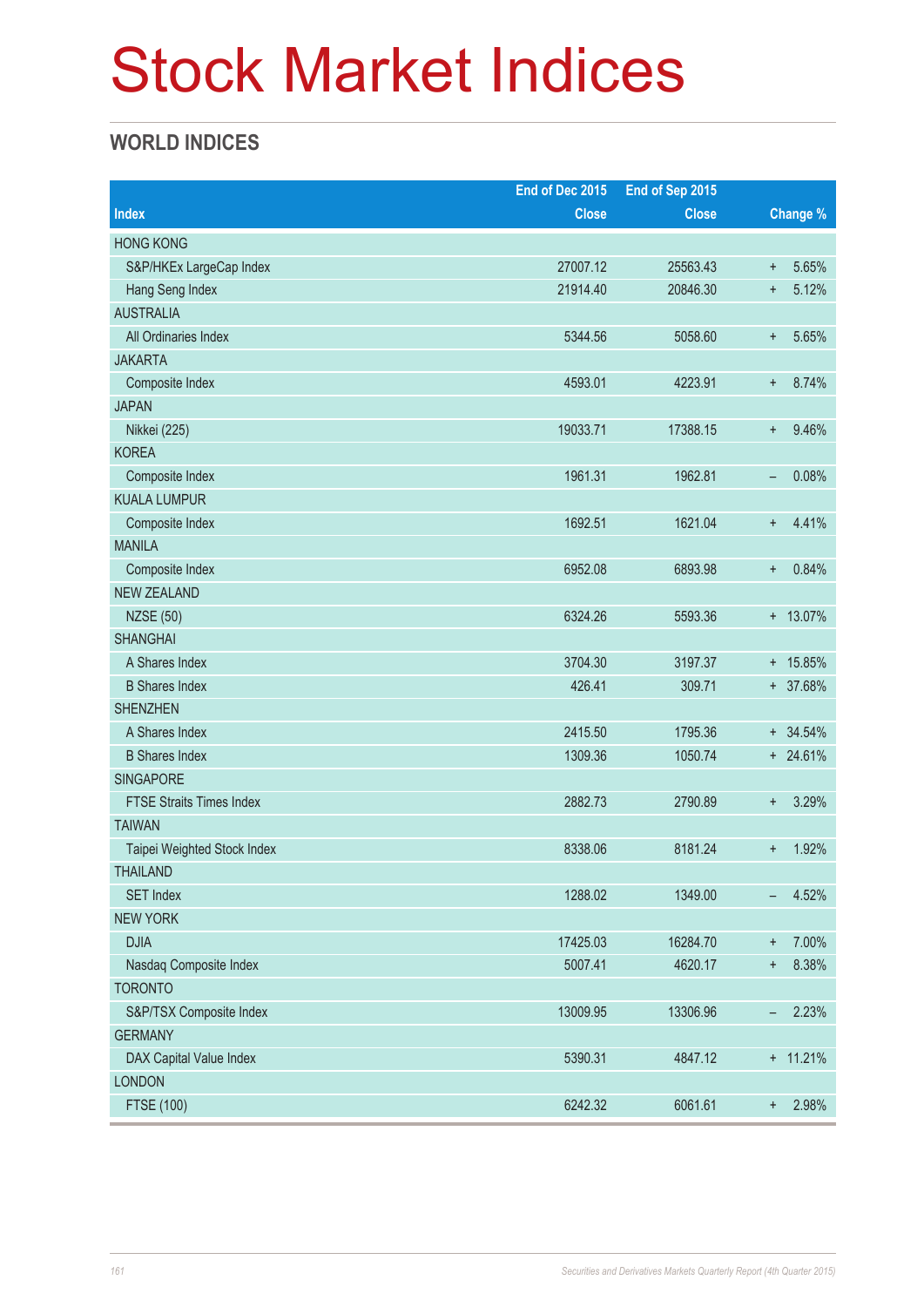### **Contract Volume by Derivatives Products**

|                                                    |                  | <b>Contracts</b> |
|----------------------------------------------------|------------------|------------------|
| <b>Derivatives product</b>                         | 4th Quarter 2015 | 4th Quarter 2014 |
| Hang Seng Index Futures                            | 7,209,070        | 4,534,728        |
| Hang Seng Index Options                            | 1,622,372        | 2,118,013        |
| Mini-Hang Seng Index Futures                       | 2,611,709        | 2,131,008        |
| Mini-Hang Seng Index Options                       | 223,546          | 276,842          |
| <b>H-shares Index Futures</b>                      | 7,894,548        | 6,612,741        |
| H-shares Index Options                             | 3,970,659        | 2,716,432        |
| Mini H-shares Index Futures                        | 1,411,243        | 1,292,073        |
| Flexible Hang Seng Index Options                   | 3,800            |                  |
| Flexible H-shares Index Options                    | 3,681            | 3,450            |
| <b>HSI Dividend Point Index Futures</b>            | 900              | 70               |
| <b>HSCEI Dividend Point Index Futures</b>          | 45,463           | 50,041           |
| <b>HSI Volatility Index Futures</b>                | 40               | 31               |
| CES China 120 Index Futures                        | 286              | 10,756           |
| <b>IBOVESPA Futures</b>                            | 0                | 0                |
| <b>MICEX Index Futures</b>                         | 0                | $\Omega$         |
| S&P BSE Sensex Index Futures                       | $\Omega$         | $\Omega$         |
| FTSE/JSE Top40 Futures                             | $\Omega$         | <sup>0</sup>     |
| <b>Stock Futures</b>                               | 116,277          | 122,185          |
| <b>Stock Options</b>                               | 15,195,091       | 23,238,909       |
| Three-month HIBOR Futures                          | $\left( \right)$ | $\left($         |
| One-month HIBOR Futures                            | 3                | $\Omega$         |
| Three-year Exchange Fund Note Futures <sup>1</sup> |                  |                  |
| RMB Currency Futures - USD/CNH Futures             | 83,160           | 53,349           |
| Gold Futures <sup>2</sup>                          |                  | $\Omega$         |
| London Aluminium Mini Futures <sup>3</sup>         | 4,925            | 1,644            |
| London Zinc Mini Futures <sup>4</sup>              | 7,162            | 2,828            |
| London Copper Mini Futures <sup>5</sup>            | 4,370            | 4,318            |
| London Lead Mini Futures <sup>6</sup>              | $\Omega$         |                  |
| London Nickel Mini Futures <sup>7</sup>            | 155              |                  |
| London Tin Mini Futures <sup>8</sup>               | $\mathfrak{p}$   |                  |
| <b>Total</b>                                       | 40,408,462       | 43, 169, 418     |

1 Trading in 3-Year Exchange Fund Note Futures suspended with effect from 14 Sep 2015

2 Trading in Gold Futures suspended with effect from 27 May 2015

3 Trading in London Aluminium Mini Futures commenced on 01 Dec 2014

4 Trading in London Zinc Mini Futures commenced on 01 Dec 2014

Trading in London Copper Mini Futures commenced on 01 Dec 2014

6 Trading in London Lead Mini Futures commenced on 14 Dec 2015

7 Trading in London Nickel Mini Futures commenced on 14 Dec 2015

8 Trading in London Tin Mini Futures commenced on 14 Dec 2015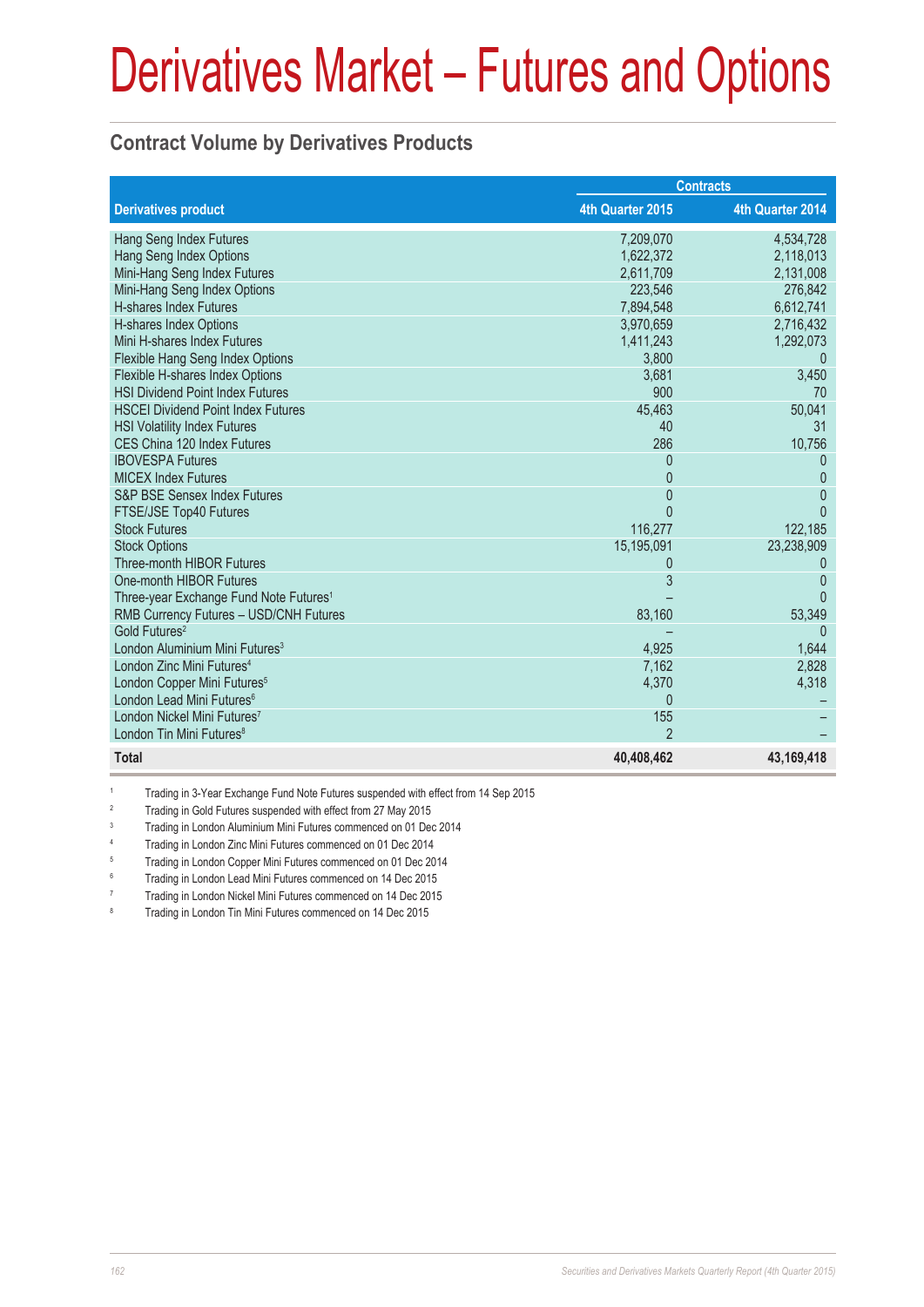### **Hang Seng Index Futures – Contract Volume and Open Interest (contracts)**

|      |                | <b>Total</b><br>contract volume | <b>Quarter-end</b><br>open interest |
|------|----------------|---------------------------------|-------------------------------------|
| 2014 | Q4             | 4,534,728                       | 99,195                              |
| 2015 | Q <sub>1</sub> | 3,925,409                       | 115,396                             |
|      | Q <sub>2</sub> | 4,892,457                       | 120,329                             |
|      | Q <sub>3</sub> | 5,212,839                       | 102,582                             |
|      | Q4             | 7,209,070                       | 97,118                              |

#### **Mini Hang Seng Index Futures – Contract Volume and Open Interest (contracts)**

|      |                | <b>Total</b><br>contract volume | Quarter-end<br>open interest |
|------|----------------|---------------------------------|------------------------------|
| 2014 | Q4             | 2,131,008                       | 7,472                        |
| 2015 | Q <sub>1</sub> | 1,834,431                       | 7,247                        |
|      | Q <sub>2</sub> | 2,535,820                       | 10,316                       |
|      | Q3             | 3,064,596                       | 7,431                        |
|      | Q4             | 2,611,709                       | 7,556                        |

### **Hang Seng Index Options – Contract Volume and Open Interest (contracts)**

|      |                | <b>Total</b>    | Quarter-end   |
|------|----------------|-----------------|---------------|
|      |                | contract volume | open interest |
| 2014 | Q4             | 2,118,013       | 169,950       |
| 2015 | Q <sub>1</sub> | 1,691,364       | 203,839       |
|      | Q <sub>2</sub> | 2,107,749       | 202,300       |
|      | Q <sub>3</sub> | 2,093,981       | 257,268       |
|      | Q4             | 1,622,372       | 172,564       |

### **H-Share Index Futures – Contract Volume and Open Interest (contracts)**

|      |                | <b>Total</b>    | <b>Quarter-end</b> |
|------|----------------|-----------------|--------------------|
|      |                | contract volume | open interest      |
| 2014 | Q4             | 6,612,741       | 259,173            |
| 2015 | Q <sub>1</sub> | 6,635,210       | 303,145            |
|      | Q <sub>2</sub> | 9,273,172       | 317,137            |
|      | Q3             | 9,576,380       | 349,891            |
|      | Q4             | 7,894,548       | 384,767            |

### **Stock Options Market Turnover and Open Interest (contracts)**

|      |    | <b>Total</b>        | <b>Total</b>    | Quarter-end   |
|------|----|---------------------|-----------------|---------------|
|      |    | Premium (HK\$ mil.) | contract volume | open interest |
| 2014 | Q4 | 15,471.60           | 23,238,909      | 6,320,147     |
| 2015 | Q1 | 17,410.66           | 22,162,657      | 6,545,827     |
|      | Q2 | 30,404.09           | 31,431,575      | 7,635,003     |
|      | Q3 | 22,706.73           | 23,674,156      | 6,679,004     |
|      | Q4 | 9,781.44            | 15,195,091      | 4,827,678     |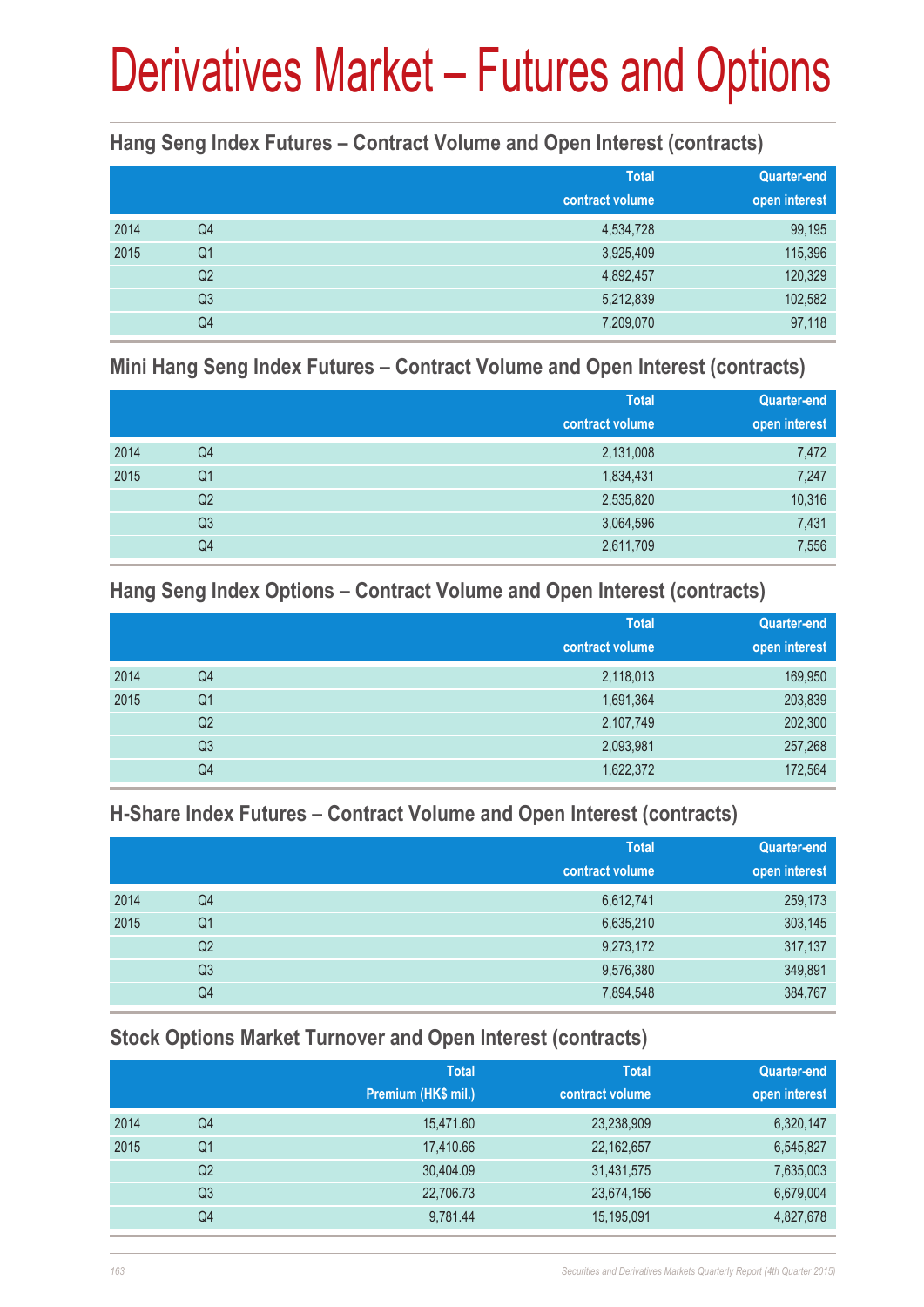### **Stock Options Premium by Class**

for 4th Quarter 2015

|                           | <b>Premium</b>  |              |            |  |  |
|---------------------------|-----------------|--------------|------------|--|--|
| <b>Options class</b>      |                 | $(HK$$ mil.) | % of total |  |  |
| X ISHARES A50             | A <sub>50</sub> | 895.31       | 9.15%      |  |  |
| <b>ANHUI CONCH</b>        | <b>ACC</b>      | 40.03        | 0.41%      |  |  |
| <b>AIA</b>                | <b>AIA</b>      | 338.83       | 3.46%      |  |  |
| <b>CHALCO</b>             | <b>ALC</b>      | 3.62         | 0.04%      |  |  |
| CAM CSI300                | <b>AMC</b>      | 426.31       | 4.36%      |  |  |
| <b>BANKCOMM</b>           | <b>BCM</b>      | 16.96        | 0.17%      |  |  |
| <b>BANK OF E ASIA</b>     | <b>BEA</b>      | 4.23         | 0.04%      |  |  |
| <b>BELLE INT'L</b>        | <b>BIH</b>      | 12.23        | 0.13%      |  |  |
| <b>BOC HONG KONG</b>      | <b>BOC</b>      | 43.36        | 0.44%      |  |  |
| <b>BYD COMPANY</b>        | <b>BYD</b>      | 25.54        | 0.26%      |  |  |
| CHINA COMM CONS           | CCC             | 58.02        | 0.59%      |  |  |
| <b>CHINA COAL</b>         | <b>CCE</b>      | 6.66         | 0.07%      |  |  |
| <b>CHINA COSCO</b>        | <b>CCS</b>      | 0.89         | 0.01%      |  |  |
| <b>CHINA CINDA</b>        | <b>CDA</b>      | 9.79         | 0.10%      |  |  |
| <b>CGN POWER</b>          | <b>CGN</b>      | 0.55         | 0.01%      |  |  |
| <b>CHINA MOBILE</b>       | <b>CHT</b>      | 465.00       | 4.75%      |  |  |
| <b>CHINA UNICOM</b>       | <b>CHU</b>      | 108.53       | 1.11%      |  |  |
| <b>CITIC</b>              | <b>CIT</b>      | 30.20        | 0.31%      |  |  |
| <b>CKH HOLDINGS</b>       | <b>CKH</b>      | 114.33       | 1.17%      |  |  |
| <b>CK PROPERTY</b>        | <b>CKP</b>      | 5.20         | 0.05%      |  |  |
| <b>CHINA LIFE</b>         | <b>CLI</b>      | 527.42       | 5.39%      |  |  |
| <b>CLP HOLDINGS</b>       | <b>CLP</b>      | 10.71        | 0.11%      |  |  |
| <b>CM BANK</b>            | <b>CMB</b>      | 129.24       | 1.32%      |  |  |
| <b>CNOOC</b>              | <b>CNC</b>      | 155.71       | 1.59%      |  |  |
| <b>CHINA OVERSEAS</b>     | COL             | 248.48       | 2.54%      |  |  |
| <b>CATHAY PAC AIR</b>     | <b>CPA</b>      | 0.35         | 0.00%      |  |  |
| SINOPEC CORP              | <b>CPC</b>      | 92.35        | 0.94%      |  |  |
| <b>CPIC</b>               | <b>CPI</b>      | 63.44        | 0.65%      |  |  |
| <b>CHINA RAIL CONS</b>    | <b>CRC</b>      | 4.78         | 0.05%      |  |  |
| <b>CHINA RAILWAY</b>      | <b>CRG</b>      | 8.49         | 0.09%      |  |  |
| <b>CHINA RES LAND</b>     | <b>CRL</b>      | 25.41        | 0.26%      |  |  |
| X WISECSI300ETF           | CS <sub>3</sub> | 0.02         | 0.00%      |  |  |
| CSOP A50 ETF              | <b>CSA</b>      | 961.45       | 9.83%      |  |  |
| <b>CHINA SHENHUA</b>      | <b>CSE</b>      | 77.30        | 0.79%      |  |  |
| <b>CITIC BANK</b>         | <b>CTB</b>      | 24.49        | 0.25%      |  |  |
| <b>CHINA TELECOM</b>      | <b>CTC</b>      | 31.16        | 0.32%      |  |  |
| <b>CITIC SEC</b>          | <b>CTS</b>      | 21.77        | 0.22%      |  |  |
| <b>DONGFENG GROUP</b>     | <b>DFM</b>      | 8.31         | 0.08%      |  |  |
| <b>ESPRIT HOLDINGS</b>    | <b>ESP</b>      | 0.67         | 0.01%      |  |  |
| <b>FIH</b>                | <b>FIH</b>      | 0.27         | 0.00%      |  |  |
| <b>GALAXY ENT</b>         | <b>GLX</b>      | 266.54       | 2.72%      |  |  |
| <b>GREATWALL MOTOR</b>    | <b>GWM</b>      | 62.14        | 0.64%      |  |  |
| <b>HAITONG SEC</b>        | HAI             | 34.54        | 0.35%      |  |  |
| HS H-SHARE ETF            | <b>HCF</b>      | 22.63        | 0.23%      |  |  |
| <b>POWER ASSETS</b>       | <b>HEH</b>      | 24.72        | 0.25%      |  |  |
| <b>HKEX</b>               | <b>HEX</b>      | 997.38       | 10.20%     |  |  |
| <b>HENGAN INT'L</b>       | <b>HGN</b>      | 9.52         | 0.10%      |  |  |
| <b>HSBC HOLDINGS</b>      | <b>HKB</b>      | 359.01       | 3.67%      |  |  |
| <b>HK &amp; CHINA GAS</b> | <b>HKG</b>      | 9.50         | 0.10%      |  |  |
| <b>HENDERSON LAND</b>     | <b>HLD</b>      | 30.51        | 0.31%      |  |  |
| <b>HUANENG POWER</b>      | <b>HNP</b>      | 22.18        | 0.23%      |  |  |
| <b>HANG SENG BANK</b>     | <b>HSB</b>      | 46.03        | 0.47%      |  |  |
| <b>JIANGXI COPPER</b>     | <b>JXC</b>      | 43.14        | 0.44%      |  |  |
| <b>KUNLUN ENERGY</b>      | <b>KLE</b>      | 34.16        | 0.35%      |  |  |
| <b>KINGSOFT</b>           | <b>KSO</b>      | 25.69        | 0.26%      |  |  |
| LENOVO GROUP              | <b>LEN</b>      | 70.01        | 0.72%      |  |  |
| LI & FUNG                 | <b>LIF</b>      | 24.86        | 0.25%      |  |  |
| <b>MENGNIU DAIRY</b>      | <b>MEN</b>      | 5.77         | 0.06%      |  |  |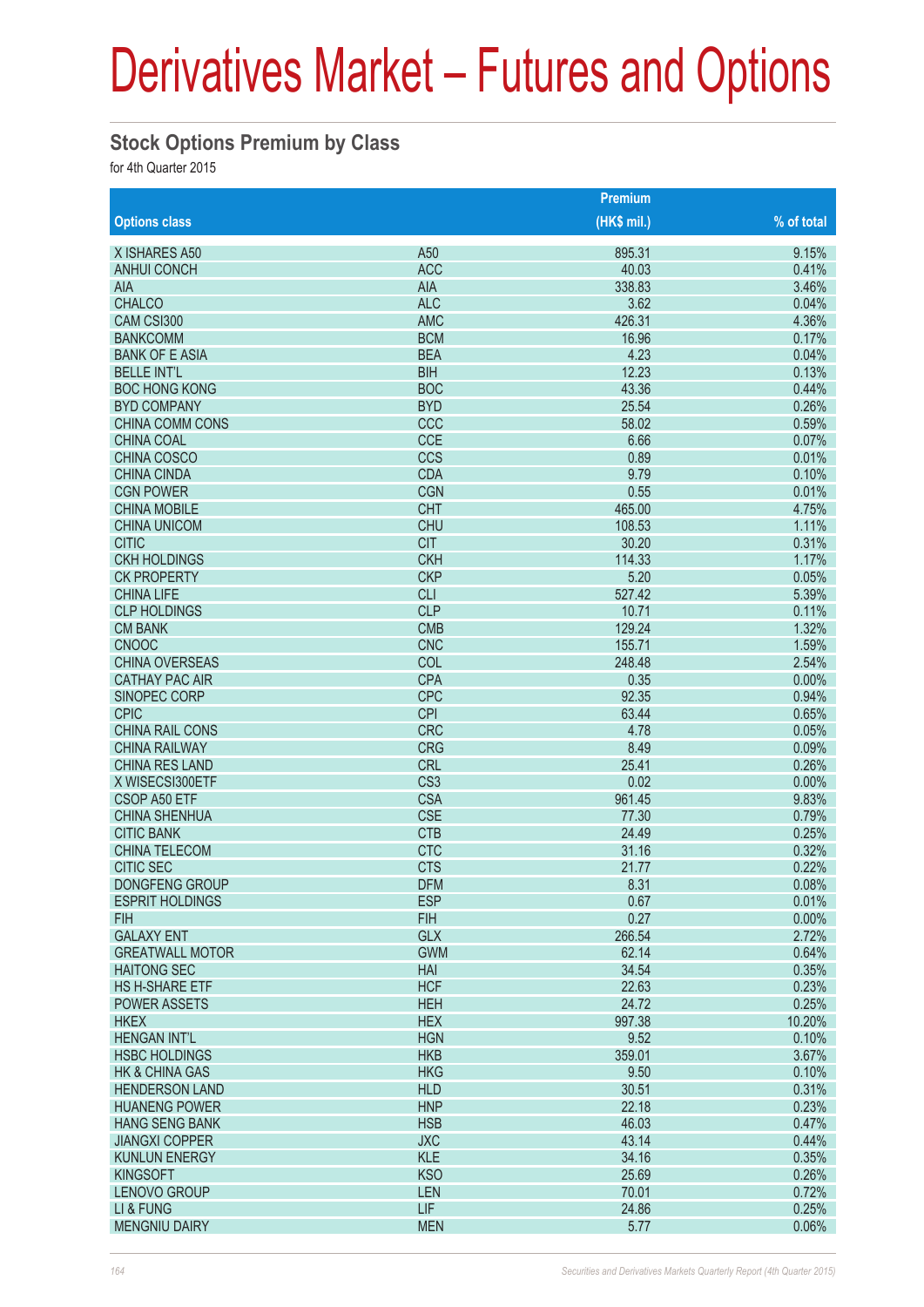|                           |            | <b>Premium</b> |            |
|---------------------------|------------|----------------|------------|
| <b>Options class</b>      |            | (HK\$ mil.)    | % of total |
| <b>MGM CHINA</b>          | <b>MGM</b> | 2.03           | 0.02%      |
| <b>MINSHENG BANK</b>      | <b>MSB</b> | 47.34          | 0.48%      |
| <b>MTR CORPORATION</b>    | <b>MTR</b> | 7.70           | 0.08%      |
| <b>CNBM</b>               | <b>NBM</b> | 26.53          | 0.27%      |
| <b>NCI</b>                | <b>NCL</b> | 27.22          | 0.28%      |
| <b>NEW WORLD DEV</b>      | <b>NWD</b> | 9.33           | 0.10%      |
| <b>PING AN</b>            | PAI        | 677.74         | 6.93%      |
| <b>PFTROCHINA</b>         | <b>PEC</b> | 195.94         | 2.00%      |
| PICC P&C                  | <b>PIC</b> | 52.89          | 0.54%      |
| <b>PICC GROUP</b>         | <b>PIN</b> | 6.89           | 0.07%      |
| <b>GCL-POLY ENERGY</b>    | PLE        | 2.81           | 0.03%      |
| <b>R&amp;F PROPERTIES</b> | <b>RFP</b> | 1.72           | 0.02%      |
| <b>SANDS CHINA LTD</b>    | <b>SAN</b> | 140.27         | 1.43%      |
| <b>SHK PPT</b>            | <b>SHK</b> | 265.79         | 2.72%      |
| <b>STANCHART</b>          | <b>STC</b> | 35.79          | 0.37%      |
| <b>SWIRE PACIFIC A</b>    | <b>SWA</b> | 23.13          | 0.24%      |
| <b>TENCENT</b>            | <b>TCH</b> | 655.55         | 6.70%      |
| <b>TRACKER FUND</b>       | <b>TRF</b> | 7.53           | 0.08%      |
| <b>WHARF HOLDINGS</b>     | <b>WHL</b> | 34.24          | 0.35%      |
| <b>WANT WANT CHINA</b>    | <b>WWC</b> | 3.42           | 0.03%      |
| <b>ABC</b>                | <b>XAB</b> | 73.93          | 0.76%      |
| <b>BANK OF CHINA</b>      | <b>XBC</b> | 99.09          | 1.01%      |
| <b>CCB</b>                | <b>XCC</b> | 173.48         | 1.77%      |
| <b>ICBC</b>               | <b>XIC</b> | 109.25         | 1.12%      |
| YANZHOU COAL              | <b>YZC</b> | 13.35          | 0.14%      |
| <b>ZIJIN MINING</b>       | <b>ZJM</b> | 2.66           | 0.03%      |
| <b>Total</b>              |            | 9,781.44       | 100.00%    |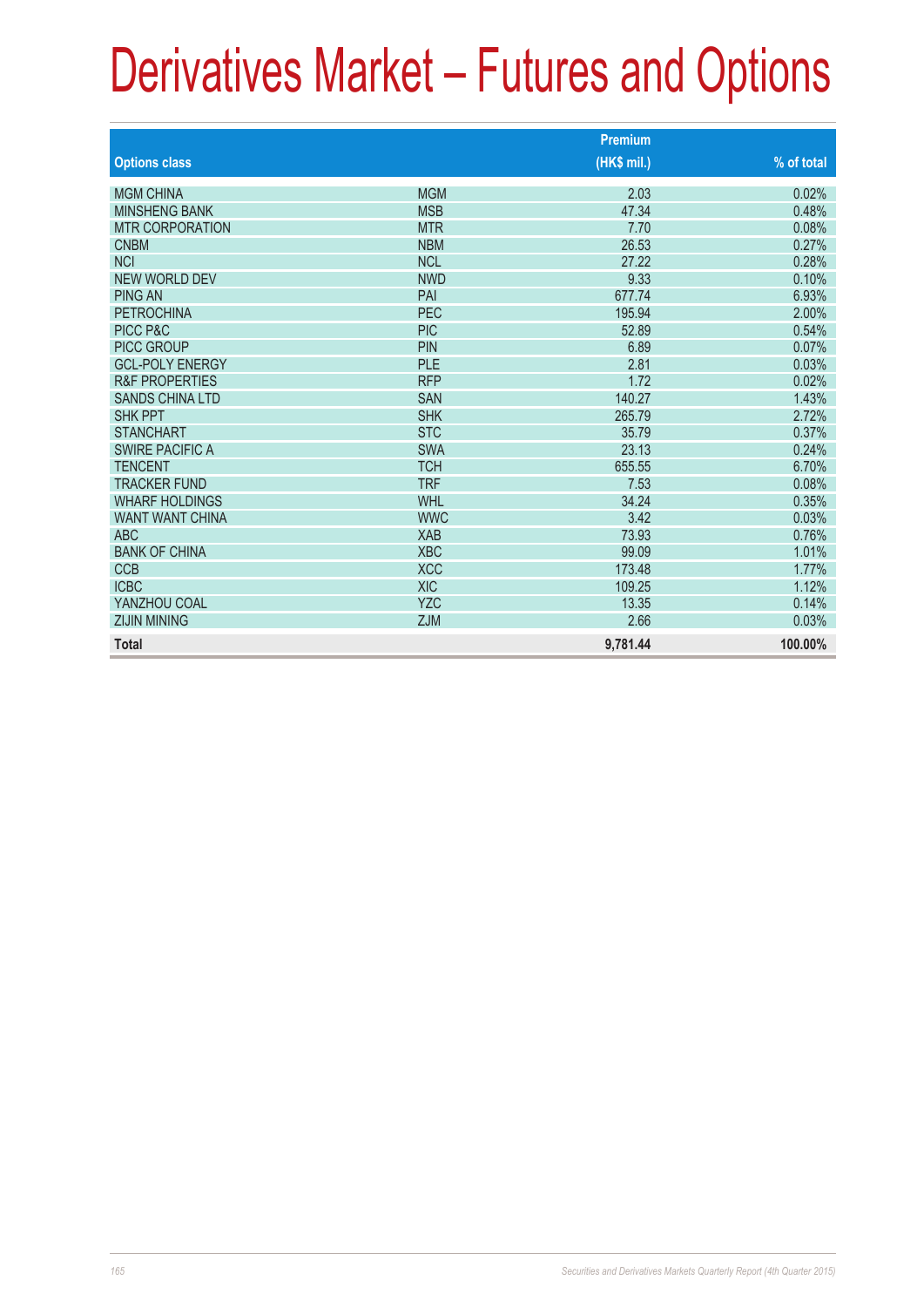### **Stock Options Contract Volume by Class**

for 4th Quarter 2015

|                           |                 | <b>Contract</b> |            |
|---------------------------|-----------------|-----------------|------------|
| <b>Options class</b>      |                 | volume          | % of total |
| X ISHARES A50             | A50             | 503,195         | 3.31%      |
| <b>ANHUI CONCH</b>        | <b>ACC</b>      | 67,372          | 0.44%      |
| <b>AIA</b>                | <b>AIA</b>      | 322,808         | 2.12%      |
| <b>CHALCO</b>             | <b>ALC</b>      | 9,368           | 0.06%      |
| CAM CSI300                | <b>AMC</b>      | 130,274         | 0.86%      |
| <b>BANKCOMM</b>           | <b>BCM</b>      | 77,223          | 0.51%      |
| <b>BANK OF E ASIA</b>     | <b>BEA</b>      | 26,978          | 0.18%      |
| <b>BELLE INT'L</b>        | <b>BIH</b>      | 28,244          | 0.19%      |
| <b>BOC HONG KONG</b>      | <b>BOC</b>      | 129,919         | 0.86%      |
| <b>BYD COMPANY</b>        | <b>BYD</b>      | 17,736          | 0.12%      |
| <b>CHINA COMM CONS</b>    | CCC             | 133,791         | 0.88%      |
| <b>CHINA COAL</b>         | <b>CCE</b>      | 28,388          | 0.19%      |
| <b>CHINA COSCO</b>        | CCS             | 2,572           | 0.02%      |
| <b>CHINA CINDA</b>        | <b>CDA</b>      | 10,619          | 0.07%      |
| <b>CGN POWER</b>          | <b>CGN</b>      | 377             | 0.00%      |
| <b>CHINA MOBILE</b>       | <b>CHT</b>      | 472,867         | 3.11%      |
| <b>CHINA UNICOM</b>       | <b>CHU</b>      | 149,270         | 0.98%      |
| <b>CITIC</b>              | <b>CIT</b>      | 68,845          | 0.45%      |
| <b>CKH HOLDINGS</b>       | <b>CKH</b>      | 110,506         | 0.73%      |
| <b>CK PROPERTY</b>        | <b>CKP</b>      | 3,422           | 0.02%      |
| <b>CHINA LIFE</b>         | <b>CLI</b>      | 562,079         | 3.70%      |
| <b>CLP HOLDINGS</b>       | <b>CLP</b>      | 24,467          | 0.16%      |
| <b>CM BANK</b>            | <b>CMB</b>      | 304,713         | 2.01%      |
| <b>CNOOC</b>              | <b>CNC</b>      | 403,853         | 2.66%      |
| <b>CHINA OVERSEAS</b>     | COL             | 145,380         | 0.96%      |
| <b>CATHAY PAC AIR</b>     | <b>CPA</b>      | 1,231           | 0.01%      |
| SINOPEC CORP              | <b>CPC</b>      | 199,510         | 1.31%      |
| <b>CPIC</b>               | <b>CPI</b>      | 68,039          | 0.45%      |
| <b>CHINA RAIL CONS</b>    | <b>CRC</b>      | 13,823          | 0.09%      |
| <b>CHINA RAILWAY</b>      | <b>CRG</b>      | 21,393          | 0.14%      |
| <b>CHINA RES LAND</b>     | <b>CRL</b>      | 13,217          | 0.09%      |
| X WISECSI300ETF           | CS <sub>3</sub> | 9               | 0.00%      |
| CSOP A50 ETF              | <b>CSA</b>      | 481,208         | 3.17%      |
| <b>CHINA SHENHUA</b>      | <b>CSE</b>      | 176,694         | 1.16%      |
| <b>CITIC BANK</b>         | <b>CTB</b>      | 90,605          | 0.60%      |
| <b>CHINA TELECOM</b>      | <b>CTC</b>      | 75,213          | 0.49%      |
| <b>CITIC SEC</b>          | <b>CTS</b>      | 22,767          | 0.15%      |
| <b>DONGFENG GROUP</b>     | <b>DFM</b>      | 8,107           | 0.05%      |
| <b>ESPRIT HOLDINGS</b>    | <b>ESP</b>      | 16,351          | 0.11%      |
| <b>FIH</b>                | <b>FIH</b>      | 1,640           | 0.01%      |
| <b>GALAXY ENT</b>         | <b>GLX</b>      | 256,377         | 1.69%      |
| <b>GREATWALL MOTOR</b>    | <b>GWM</b>      | 203,130         | 1.34%      |
| <b>HAITONG SEC</b>        | <b>HAI</b>      | 23,231          | 0.15%      |
| HS H-SHARE ETF            | <b>HCF</b>      | 10,548          | 0.07%      |
| POWER ASSETS              | <b>HEH</b>      | 38,083          | 0.25%      |
| <b>HKEX</b>               | <b>HEX</b>      | 1,834,777       | 12.07%     |
| <b>HENGAN INT'L</b>       | <b>HGN</b>      | 9,048           | 0.06%      |
| <b>HSBC HOLDINGS</b>      | <b>HKB</b>      | 516,949         | 3.40%      |
| <b>HK &amp; CHINA GAS</b> | <b>HKG</b>      | 27,001          | 0.18%      |
| <b>HENDERSON LAND</b>     | <b>HLD</b>      | 20,334          | 0.13%      |
| <b>HUANENG POWER</b>      | <b>HNP</b>      | 28,977          | 0.19%      |
| <b>HANG SENG BANK</b>     | <b>HSB</b>      | 138,141         | 0.91%      |
| <b>JIANGXI COPPER</b>     | <b>JXC</b>      | 90,121          | 0.59%      |
| <b>KUNLUN ENERGY</b>      | <b>KLE</b>      | 63,562          | 0.42%      |
| <b>KINGSOFT</b>           | <b>KSO</b>      | 32,835          | 0.22%      |
| <b>LENOVO GROUP</b>       | <b>LEN</b>      | 98,164          | 0.65%      |
| LI & FUNG                 | <b>LIF</b>      | 40,078          | 0.26%      |
| <b>MENGNIU DAIRY</b>      | <b>MEN</b>      | 6,571           | 0.04%      |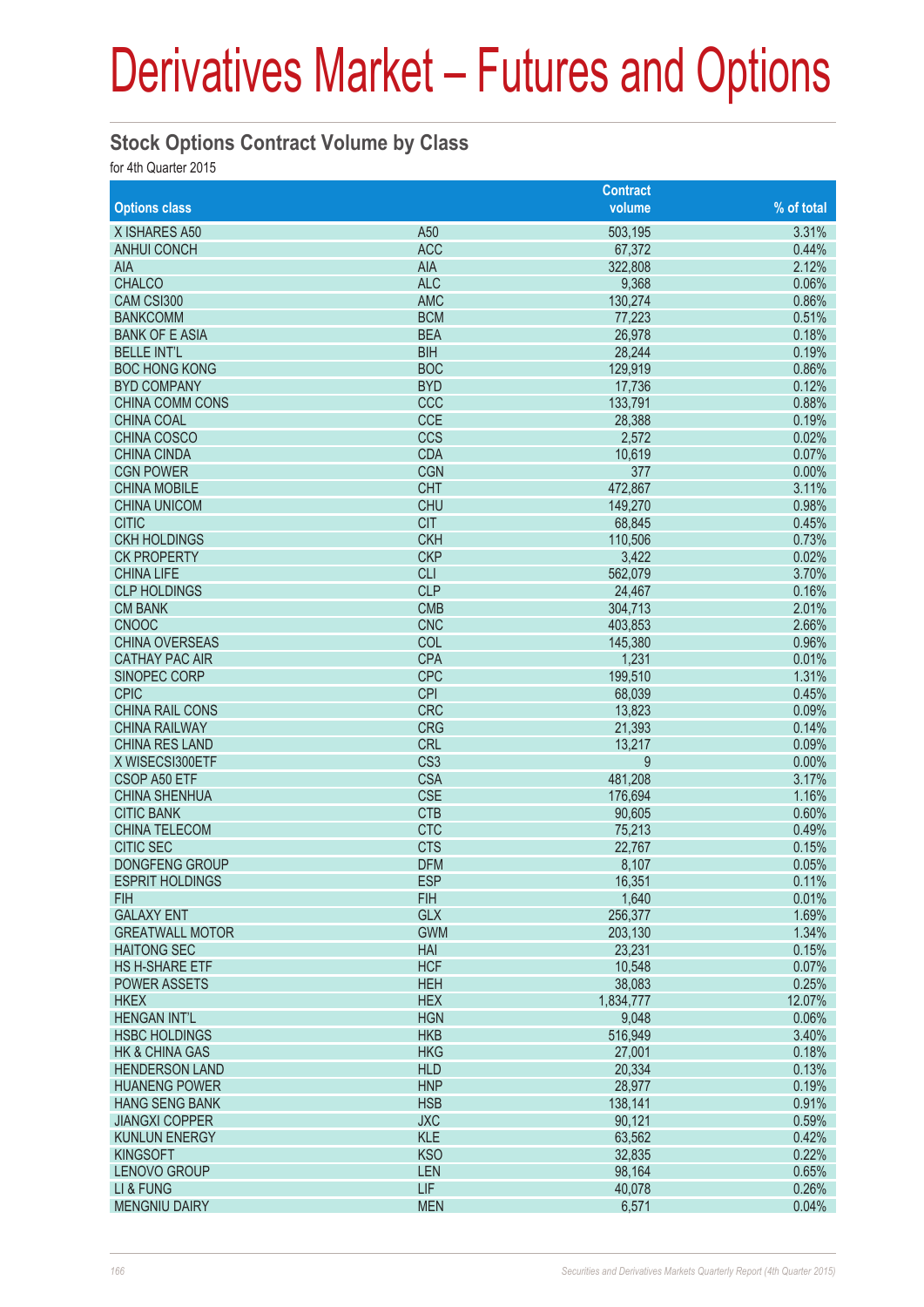|                           |            | <b>Contract</b> |            |
|---------------------------|------------|-----------------|------------|
| <b>Options class</b>      |            | volume          | % of total |
| <b>MGM CHINA</b>          | <b>MGM</b> | 7,079           | 0.05%      |
| <b>MINSHENG BANK</b>      |            |                 |            |
|                           | <b>MSB</b> | 65,852          | 0.43%      |
| <b>MTR CORPORATION</b>    | <b>MTR</b> | 19,956          | 0.13%      |
| <b>CNBM</b>               | <b>NBM</b> | 35,468          | 0.23%      |
| <b>NCI</b>                | <b>NCL</b> | 10.707          | 0.07%      |
| <b>NEW WORLD DEV</b>      | <b>NWD</b> | 23,578          | 0.16%      |
| <b>PING AN</b>            | PAI        | 996,262         | 6.56%      |
| <b>PETROCHINA</b>         | <b>PEC</b> | 325,680         | 2.14%      |
| PICC P&C                  | <b>PIC</b> | 41,859          | 0.28%      |
| <b>PICC GROUP</b>         | <b>PIN</b> | 7.457           | 0.05%      |
| <b>GCL-POLY ENERGY</b>    | PLE        | 4,316           | 0.03%      |
| <b>R&amp;F PROPERTIES</b> | <b>RFP</b> | 7,852           | 0.05%      |
| <b>SANDS CHINA LTD</b>    | <b>SAN</b> | 256,326         | 1.69%      |
| <b>SHK PPT</b>            | <b>SHK</b> | 107,594         | 0.71%      |
| <b>STANCHART</b>          | <b>STC</b> | 160,698         | 1.06%      |
| <b>SWIRE PACIFIC A</b>    | <b>SWA</b> | 24,518          | 0.16%      |
| <b>TENCENT</b>            | <b>TCH</b> | 1,743,945       | 11.48%     |
| <b>TRACKER FUND</b>       | <b>TRF</b> | 26,152          | 0.17%      |
| <b>WHARF HOLDINGS</b>     | <b>WHL</b> | 23,071          | 0.15%      |
| <b>WANT WANT CHINA</b>    | <b>WWC</b> | 9,309           | 0.06%      |
| <b>ABC</b>                | <b>XAB</b> | 85,287          | 0.56%      |
| <b>BANK OF CHINA</b>      | <b>XBC</b> | 847,435         | 5.58%      |
| <b>CCB</b>                | <b>XCC</b> | 1,151,248       | 7.58%      |
| <b>ICBC</b>               | <b>XIC</b> | 818,422         | 5.39%      |
| YANZHOU COAL              | <b>YZC</b> | 23.835          | 0.16%      |
| <b>ZIJIN MINING</b>       | <b>ZJM</b> | 9,185           | 0.06%      |
|                           |            |                 |            |
| <b>Total</b>              |            | 15,195,091      | 100.00%    |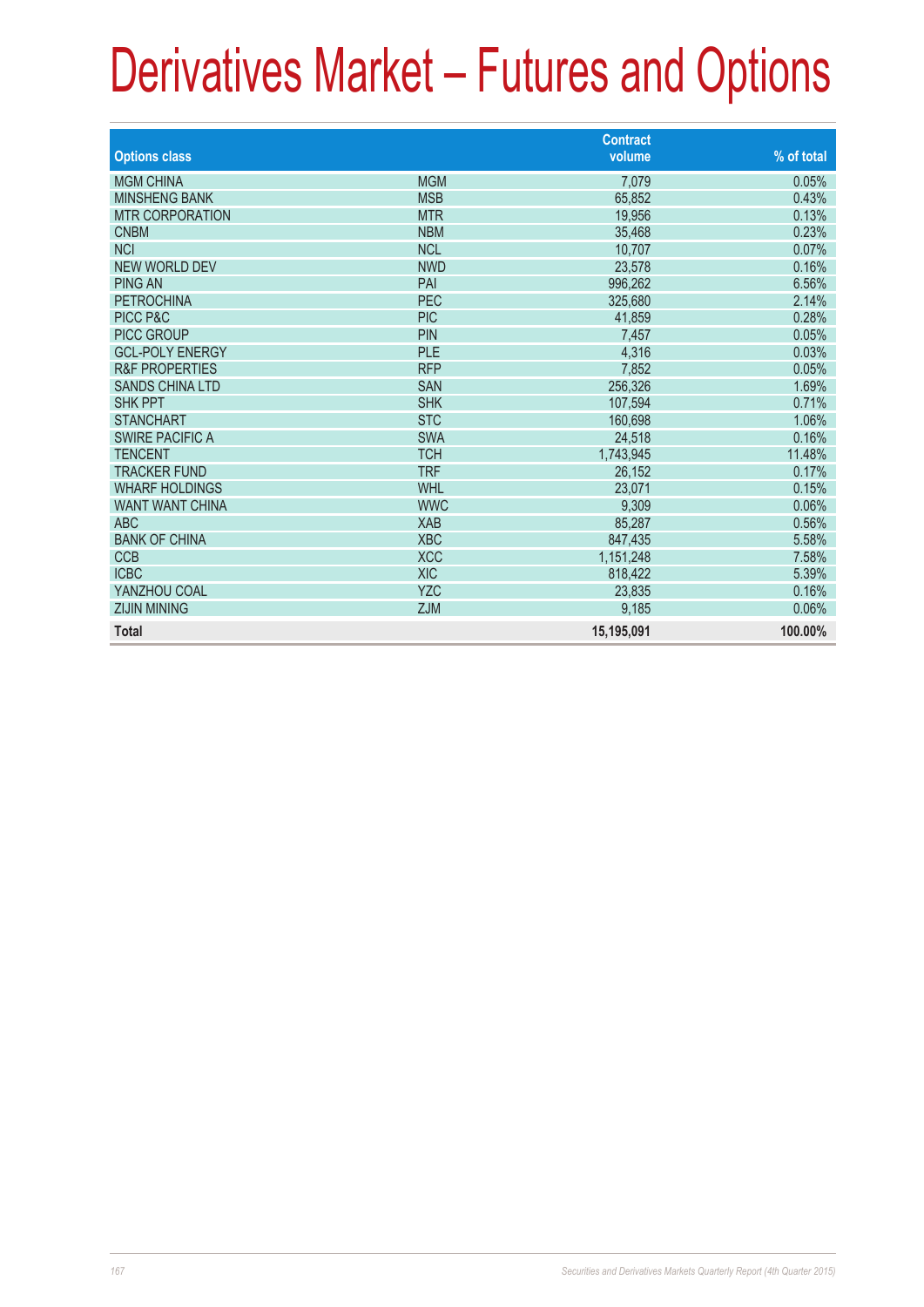#### **Average Daily Settlement Instructions (SIs) Settled in CCASS**

(both delivering and receiving SIs are counted)

|            |                |                      | Sis by shares | Sis by value |
|------------|----------------|----------------------|---------------|--------------|
| Year/Month |                | <b>Number of SIs</b> | (bil. shs)    | (HK\$bil.)   |
| 2014       | Q4             | 92,208               | 58.24         | 220.11       |
| 2015       | Q <sub>1</sub> | 90,242               | 44.99         | 209.79       |
|            | Q <sub>2</sub> | 122,363              | 72.45         | 372.55       |
|            | Q <sub>3</sub> | 101,225              | 58.26         | 243.97       |
|            | Q4             | 89,652               | 47.71         | 188.39       |

### **Average Daily Investor Settlement Instructions (ISIs) settled in CCASS**

(one sided ISIs are counted)

| Year/Month |                | <b>Number of ISIs</b> | ISIs by shares (Mil shs) | ISIs by value (HK\$ mil.) |
|------------|----------------|-----------------------|--------------------------|---------------------------|
| 2014       | Q4             | 415                   | 651.43                   | 249.41                    |
| 2015       | Q1             | 401                   | 49.48                    | 165.36                    |
|            | Q2             | 716                   | 231.32                   | 289.16                    |
|            | Q <sub>3</sub> | 390                   | 193.07                   | 220.27                    |
|            | Q4             | 267                   | 61.49                    | 101.52                    |

### **Securities under CCASS Custody**

(balances at quarter end)

|            |                |            | % of issued       |                     | % of market       |
|------------|----------------|------------|-------------------|---------------------|-------------------|
|            |                | Number of  | shares of         |                     | capitalisation of |
|            |                | shares     | admitted          | <b>Market value</b> | admitted          |
| Year/Month |                | (bil. shs) | <b>securities</b> | (HK\$ bil.)         | <b>securities</b> |
| 2014       | Q4             | 4,450.01   | 71.29             | 14,911.90           | 54.09             |
| 2015       | Q <sub>1</sub> | 4,489.32   | 71.67             | 15,975.62           | 54.46             |
|            | Q <sub>2</sub> | 4,952.17   | 73.78             | 17,891.63           | 57.24             |
|            | Q <sub>3</sub> | 5,397.98   | 74.44             | 14,074.11           | 56.13             |
|            | Q4             | 5,467.21   | 74.50             | 15,071.15           | 56.58             |

Share quantity and market value of securities in non-HKD currency are included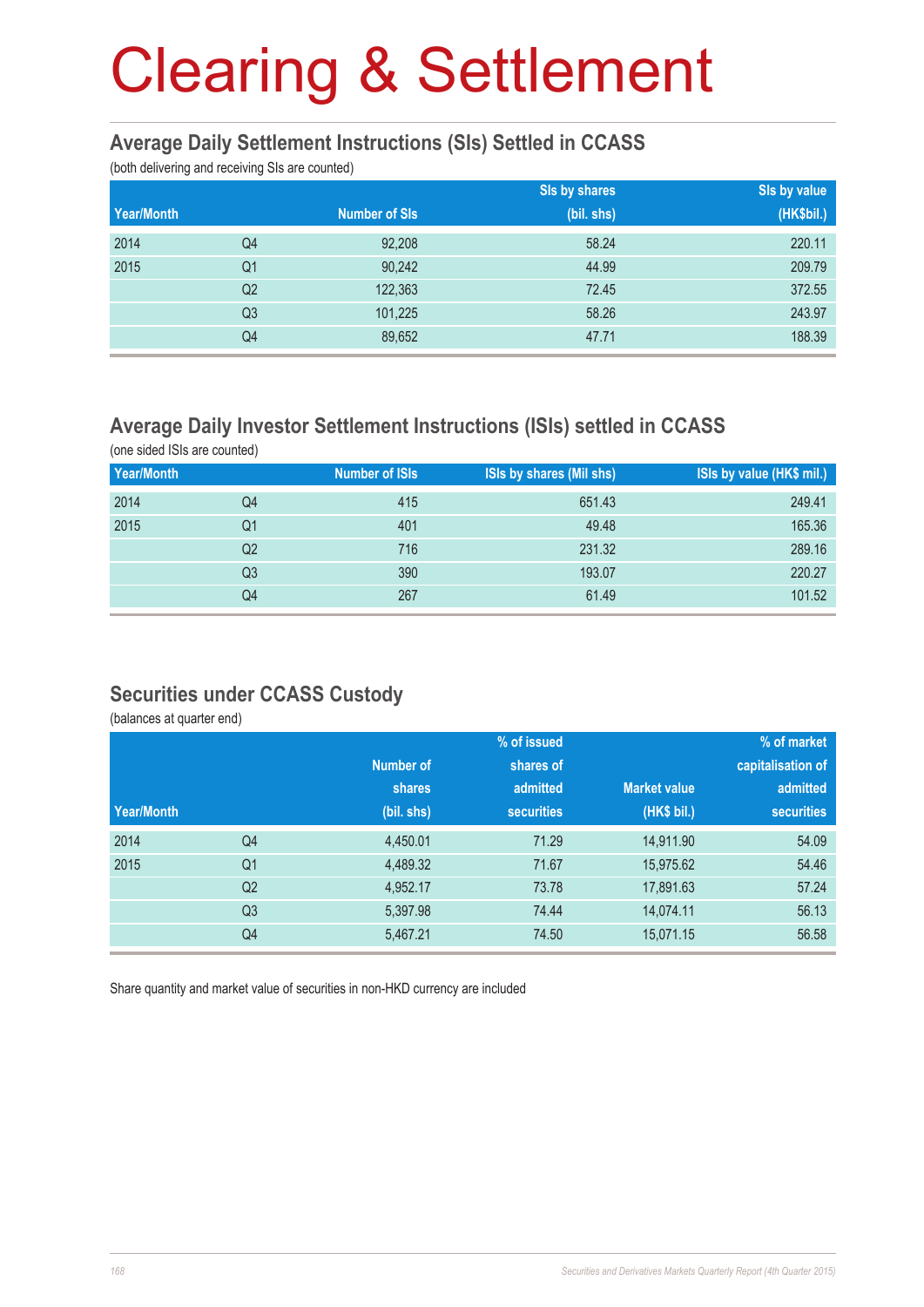#### **Average Daily Stock Exchange Trades Processed in CCASS**

(including CNS trades, isolated trades and cross trades)

|            |                | No. of CCASS | % of Exchange    | No. of shares | % of market | Value of trades | % of market |
|------------|----------------|--------------|------------------|---------------|-------------|-----------------|-------------|
| Year/Month |                | trades       | trades           | (Mil. shs)    | turnover    | (HK\$ mil.)     | turnover    |
| 2014       | Q4             | 1,151,087    | 100              | 154.712.04    | 100         | 80.060.20       | 100         |
| 2015       | Q1             | 1,182,398    | 100              | 187,686.03    | 100         | 85,005.00       | 100         |
|            | Q <sub>2</sub> | 1,864,260    | 100              | 242.342.57    | 100         | 158,049.69      | 100         |
|            | Q3             | 1,449,054    | 100              | 226,605.64    | 100         | 98,705.62       | 100         |
|            | Q4             | 1,106,299    | 100 <sup>°</sup> | 210,829.38    | 100         | 70,729.28       | 100         |

### **Average Daily Netting Efficiency of CNS Trades**

(in stock positions and share quantity)

|            |                |                 | <b>Netting</b> | No. of shares due | <b>Netting</b> |
|------------|----------------|-----------------|----------------|-------------------|----------------|
|            |                | No. of CNS      | efficiency     | for settlement    | efficiency     |
| Year/Month |                | stock positions | $(\%)$         | (Mil. shs)        | $(\%)$         |
| 2014       | Q4             | 79,394          | 96.28          | 26,827.51         | 91.18          |
| 2015       | Q <sub>1</sub> | 78,902          | 96.40          | 24,508.05         | 93.29          |
|            | Q <sub>2</sub> | 119,864         | 96.54          | 51,102.24         | 88.81          |
|            | Q <sub>3</sub> | 85,219          | 96.81          | 30,285.88         | 93.26          |
|            | Q4             | 72,118          | 96.46          | 24,746.99         | 93.92          |

### **Average Daily Settlement Efficiency of CNS Stock Positions**

| Year/Month |                |       | <b>Settlement efficiency (%)</b> |  |  |
|------------|----------------|-------|----------------------------------|--|--|
|            |                | S day | $S + 1$ day                      |  |  |
| 2014       | Q4             | 99.88 | 99.99                            |  |  |
| 2015       | Q <sub>1</sub> | 99.93 | 99.99                            |  |  |
|            | Q <sub>2</sub> | 99.96 | 99.99                            |  |  |
|            | Q <sub>3</sub> | 99.93 | 99.99                            |  |  |
|            | Q4             | 99.92 | 99.99                            |  |  |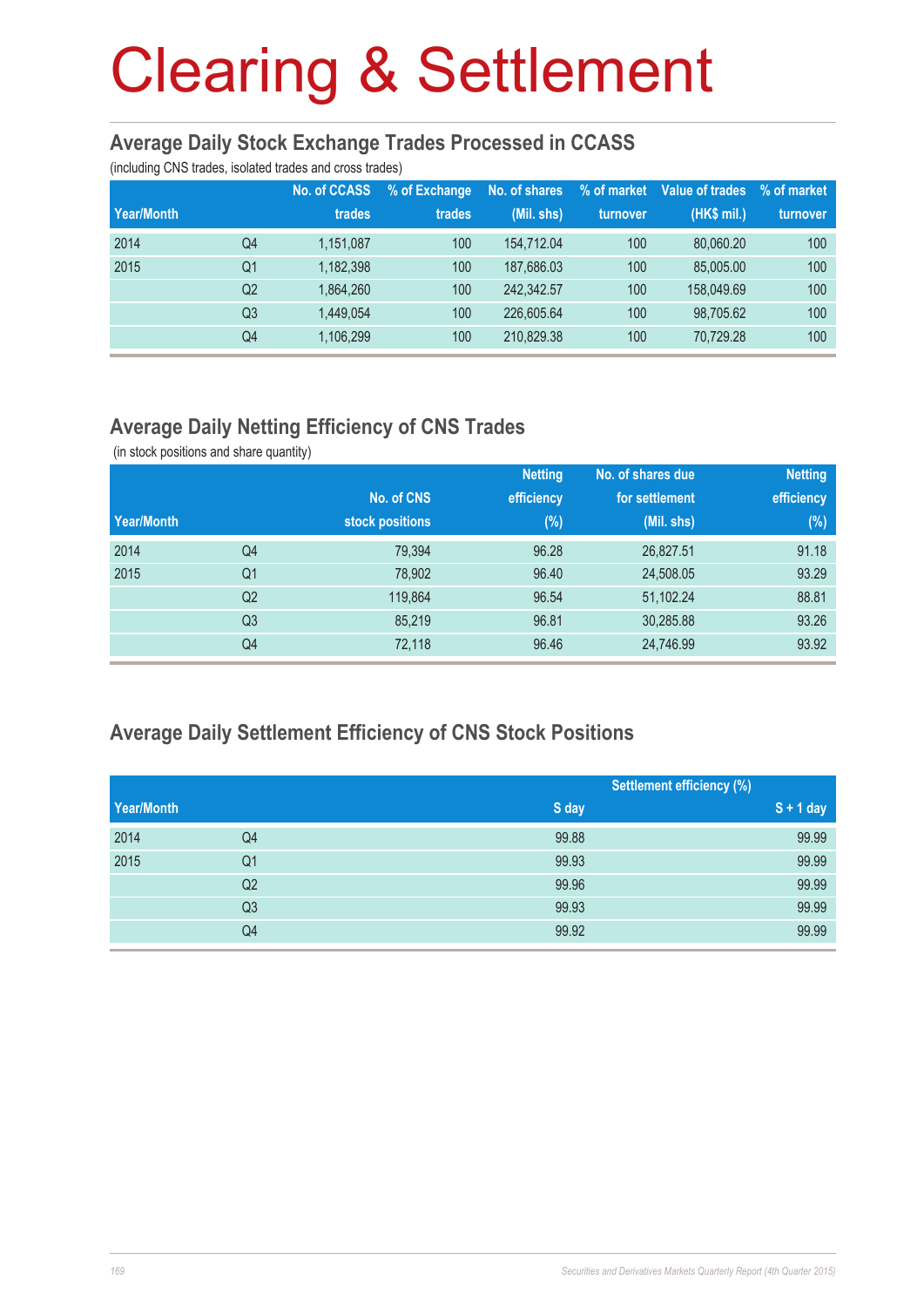### **Open Interest by Derivatives Products**

| <b>Contracts</b>                                   |                  |                  |
|----------------------------------------------------|------------------|------------------|
| <b>Derivatives product</b>                         | 4th Quarter 2015 | 4th Quarter 2014 |
| Hang Seng Index Futures                            | 97,118           | 99,195           |
| Hang Seng Index Options                            | 172,564          | 169,950          |
| Mini-Hang Seng Index Futures                       | 7,556            | 7,472            |
| Mini-Hang Seng Index Options                       | 4,945            | 5,734            |
| H-shares Index Futures                             | 384,767          | 259,173          |
| <b>H-shares Index Options</b>                      | 1,625,661        | 991,190          |
| Mini H-shares Index Futures                        | 6,088            | 3,588            |
| Flexible Hang Seng Index Options                   | 2,975            | 50               |
| Flexible H-shares Index Options                    | 16,131           | 25,440           |
| <b>HSI Dividend Point Index Futures</b>            | 2,581            | 3,480            |
| <b>HSCEI Dividend Point Index Futures</b>          | 75,426           | 48,174           |
| <b>HSI Volatility Index Futures</b>                | $\mathbf{1}$     | $\overline{2}$   |
| CES China 120 Index Futures                        | 5                | 93               |
| <b>IBOVESPA Futures</b>                            | $\mathbf{0}$     | $\mathbf{0}$     |
| <b>MICEX Index Futures</b>                         | $\overline{0}$   | $\mathbf 0$      |
| S&P BSE Sensex Index Futures                       | $\theta$         | $\theta$         |
| FTSE/JSE Top40 Futures                             | $\mathbf{0}$     | $\mathbf{0}$     |
| <b>Stock Futures</b>                               | 20,088           | 14,916           |
| <b>Stock Options</b>                               | 4,827,678        | 6,320,147        |
| Three-month HIBOR Futures                          | $\theta$         | 5                |
| One-month HIBOR Futures                            | $\mathbf{0}$     | $\mathbf{0}$     |
| Three-year Exchange Fund Note Futures <sup>1</sup> |                  | $\mathbf{0}$     |
| RMB Currency Futures - USD/CNH Futures             | 23,046           | 9,747            |
| Gold Futures <sup>2</sup>                          |                  | $\theta$         |
| London Aluminium Mini Futures <sup>3</sup>         | 75               | 270              |
| London Zinc Mini Futures <sup>4</sup>              | 109              | 445              |
| London Copper Mini Futures <sup>5</sup>            | 16               | 1,335            |
| London Lead Mini Futures <sup>6</sup>              | $\theta$         |                  |
| London Nickel Mini Futures7                        | 150              |                  |
| London Tin Mini Futures <sup>8</sup>               | $\mathbf{0}$     |                  |
| <b>Total</b>                                       | 7,266,980        | 7,960,406        |

1 Trading in 3-Year Exchange Fund Note Futures suspended with effect from 14 Sep 2015

- 2 Trading in Gold Futures suspended with effect from 27 May 2015
- 3 Trading in London Aluminium Mini Futures commenced on 01 Dec 2014
- 4 Trading in London Zinc Mini Futures commenced on 01 Dec 2014
- 5 Trading in London Copper Mini Futures commenced on 01 Dec 2014
- 6 Trading in London Lead Mini Futures commenced on 14 Dec 2015
- 7 Trading in London Nickel Mini Futures commenced on 14 Dec 2015
- 8 Trading in London Tin Mini Futures commenced on 14 Dec 2015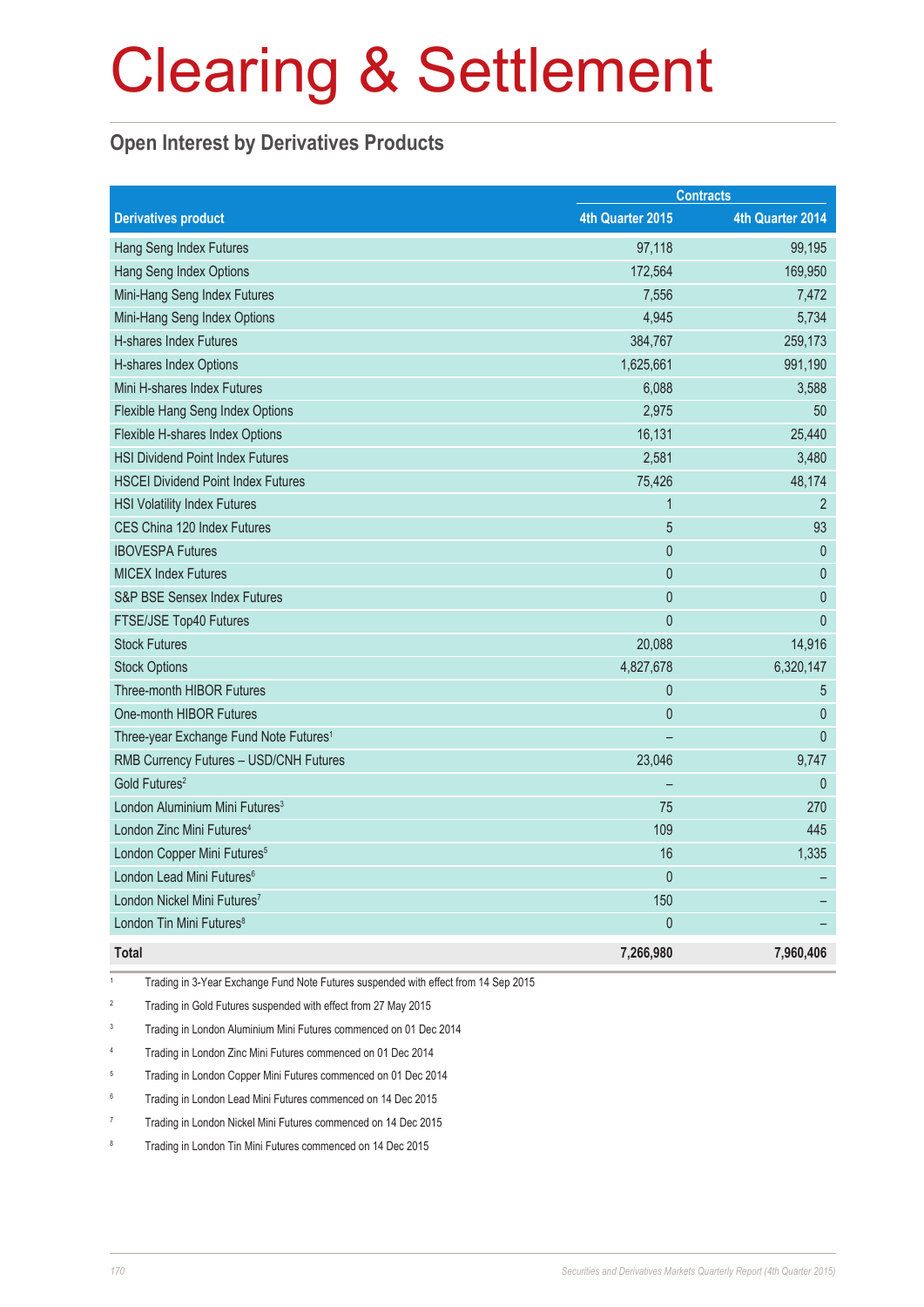#### **Stock Options Open Interest by Class**

as at the end of 4th Quarter 2015

|                        |                 | <b>Open interest</b> |            |
|------------------------|-----------------|----------------------|------------|
| <b>Options class</b>   |                 | (contracts)          | % of total |
| X ISHARES A50          | A50             | 121,157              | 2.51       |
| <b>ANHUI CONCH</b>     | <b>ACC</b>      | 34,628               | 0.72       |
| AIA                    | <b>AIA</b>      | 67,591               | 1.40       |
| <b>CHALCO</b>          | <b>ALC</b>      | 3,640                | 0.08       |
| CAM CSI300             | <b>AMC</b>      | 9,748                | 0.20       |
| <b>BANKCOMM</b>        | <b>BCM</b>      | 45,763               | 0.95       |
| <b>BANK OF E ASIA</b>  | <b>BEA</b>      | 5,197                | 0.11       |
| <b>BELLE INT'L</b>     | <b>BIH</b>      | 8,799                | 0.18       |
| <b>BOC HONG KONG</b>   | <b>BOC</b>      | 31,230               | 0.65       |
| <b>BYD COMPANY</b>     | <b>BYD</b>      | 5,672                | 0.12       |
| CHINA COMM CONS        | CCC             | 37,047               | 0.77       |
| CHINA COAL             | <b>CCE</b>      | 9,195                | 0.19       |
| CHINA COSCO            | <b>CCS</b>      | 4,409                | 0.09       |
| <b>CHINA CINDA</b>     | <b>CDA</b>      | 4,236                | 0.09       |
| <b>CGN POWER</b>       | <b>CGN</b>      | 184                  | 0.00       |
| <b>CHINA MOBILE</b>    | <b>CHT</b>      | 99,243               | 2.06       |
| <b>CHINA UNICOM</b>    | <b>CHU</b>      | 41,881               | 0.87       |
| <b>CITIC</b>           | <b>CIT</b>      | 29,228               | 0.61       |
| <b>CKH HOLDINGS</b>    | <b>CKH</b>      | 30,683               | 0.64       |
| <b>CK PROPERTY</b>     | <b>CKP</b>      | 2,239                | 0.05       |
| <b>CHINA LIFE</b>      | <b>CLI</b>      | 148,682              | 3.08       |
| <b>CLP HOLDINGS</b>    | <b>CLP</b>      | 6,359                | 0.13       |
| <b>CM BANK</b>         | <b>CMB</b>      | 138,248              | 2.86       |
| <b>CNOOC</b>           | <b>CNC</b>      | 144,344              | 2.99       |
| <b>CHINA OVERSEAS</b>  | COL             | 38,866               | 0.81       |
| <b>CATHAY PAC AIR</b>  | <b>CPA</b>      | 677                  | 0.01       |
| SINOPEC CORP           | <b>CPC</b>      | 88,144               | 1.83       |
| <b>CPIC</b>            | <b>CPI</b>      | 12,616               | 0.26       |
| CHINA RAIL CONS        | <b>CRC</b>      | 6,575                | 0.14       |
| <b>CHINA RAILWAY</b>   | <b>CRG</b>      | 7,814                | 0.16       |
| <b>CHINA RES LAND</b>  | <b>CRL</b>      | 3,373                | 0.07       |
| X WISECSI300ETF        | CS <sub>3</sub> | 6                    | 0.00       |
| CSOP A50 ETF           | <b>CSA</b>      | 91,933               | 1.90       |
| <b>CHINA SHENHUA</b>   | <b>CSE</b>      | 62,645               | 1.30       |
| <b>CITIC BANK</b>      | <b>CTB</b>      | 73,656               | 1.53       |
| CHINA TELECOM          | <b>CTC</b>      | 26,564               | 0.55       |
| <b>CITIC SEC</b>       | <b>CTS</b>      | 9,315                | 0.19       |
| DONGFENG GROUP         | <b>DFM</b>      | 2,260                | 0.05       |
| <b>ESPRIT HOLDINGS</b> | <b>ESP</b>      | 9,783                | 0.20       |
| <b>FIH</b>             | <b>FIH</b>      | 978                  | 0.02       |
| <b>GALAXY ENT</b>      | <b>GLX</b>      | 47,213               | 0.98       |
| <b>GREATWALL MOTOR</b> | <b>GWM</b>      | 57,815               | 1.20       |
| <b>HAITONG SEC</b>     | HAI             | 10,227               | 0.21       |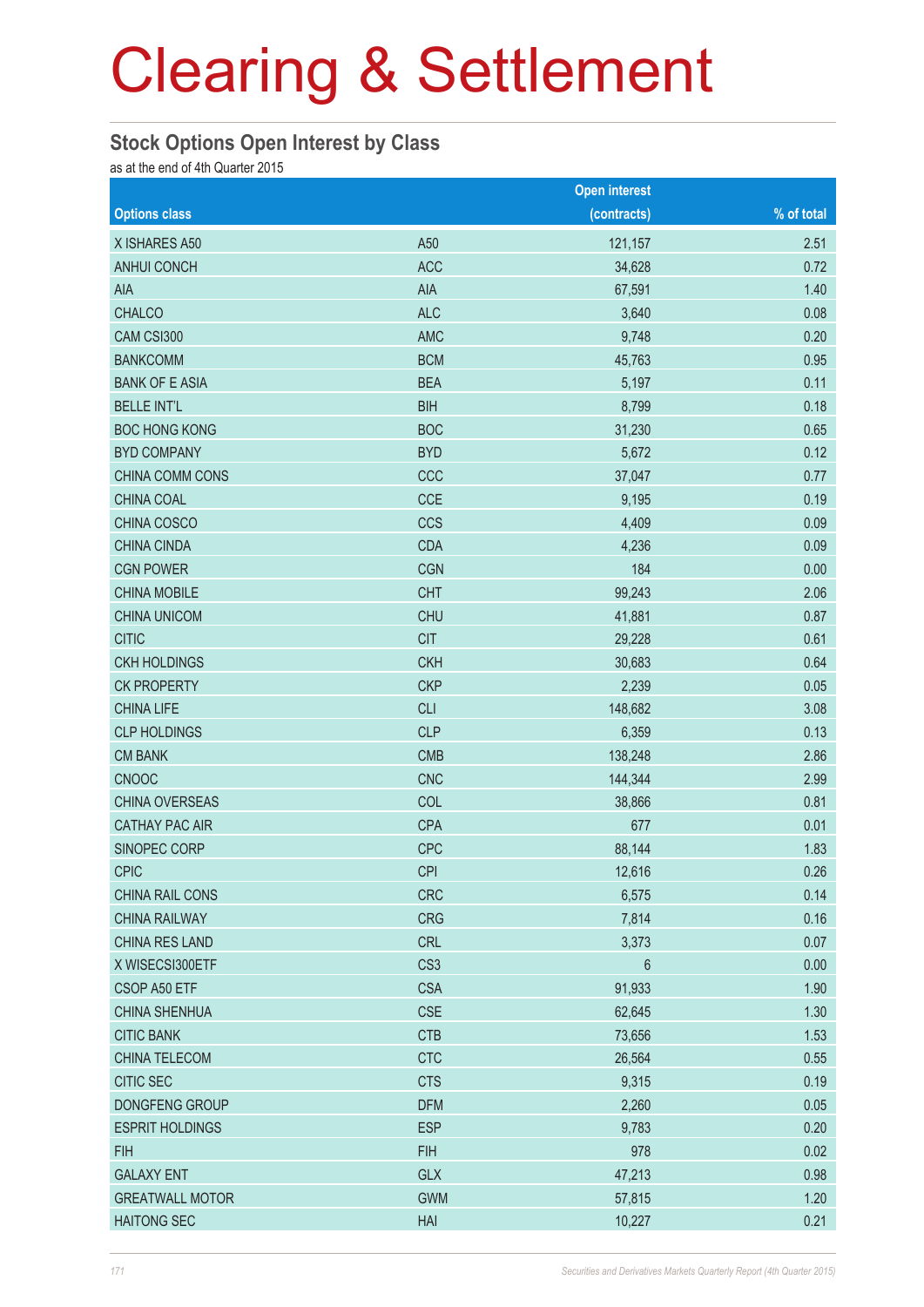|                           |            | <b>Open interest</b> |            |
|---------------------------|------------|----------------------|------------|
| <b>Options class</b>      |            | (contracts)          | % of total |
| HS H-SHARE ETF            | <b>HCF</b> | 3,830                | 0.08       |
| <b>POWER ASSETS</b>       | <b>HEH</b> | 6,747                | 0.14       |
| <b>HKEX</b>               | <b>HEX</b> | 359,498              | 7.45       |
| <b>HENGAN INT'L</b>       | <b>HGN</b> | 2,438                | 0.05       |
| <b>HSBC HOLDINGS</b>      | <b>HKB</b> | 217,251              | 4.50       |
| <b>HK &amp; CHINA GAS</b> | <b>HKG</b> | 8,003                | 0.17       |
| <b>HENDERSON LAND</b>     | <b>HLD</b> | 5,025                | 0.10       |
| <b>HUANENG POWER</b>      | <b>HNP</b> | 8,549                | 0.18       |
| <b>HANG SENG BANK</b>     | <b>HSB</b> | 52,732               | 1.09       |
| <b>JIANGXI COPPER</b>     | <b>JXC</b> | 23,747               | 0.49       |
| <b>KUNLUN ENERGY</b>      | <b>KLE</b> | 24,574               | 0.51       |
| <b>KINGSOFT</b>           | <b>KSO</b> | 7,555                | 0.16       |
| <b>LENOVO GROUP</b>       | <b>LEN</b> | 39,640               | 0.82       |
| LI & FUNG                 | LIF        | 10,017               | 0.21       |
| <b>MENGNIU DAIRY</b>      | <b>MEN</b> | 1,795                | 0.04       |
| <b>MGM CHINA</b>          | <b>MGM</b> | 1,838                | 0.04       |
| <b>MINSHENG BANK</b>      | <b>MSB</b> | 27,213               | 0.56       |
| <b>MTR CORPORATION</b>    | <b>MTR</b> | 4,866                | 0.10       |
| <b>CNBM</b>               | <b>NBM</b> | 20,551               | 0.43       |
| <b>NCI</b>                | <b>NCL</b> | 7,518                | 0.16       |
| NEW WORLD DEV             | <b>NWD</b> | 5,965                | 0.12       |
| <b>PING AN</b>            | PAI        | 320,774              | 6.64       |
| <b>PETROCHINA</b>         | PEC        | 128,185              | 2.66       |
| PICC P&C                  | <b>PIC</b> | 12,743               | 0.26       |
| PICC GROUP                | <b>PIN</b> | 3,565                | 0.07       |
| <b>GCL-POLY ENERGY</b>    | <b>PLE</b> | 850                  | 0.02       |
| <b>R&amp;F PROPERTIES</b> | <b>RFP</b> | 3,920                | 0.08       |
| SANDS CHINA LTD           | SAN        | 62,861               | 1.30       |
| <b>SHK PPT</b>            | <b>SHK</b> | 24,015               | 0.50       |
| <b>STANCHART</b>          | <b>STC</b> | 40,726               | 0.84       |
| <b>SWIRE PACIFIC A</b>    | <b>SWA</b> | 6,475                | 0.13       |
| <b>TENCENT</b>            | <b>TCH</b> | 398,280              | 8.25       |
| <b>TRACKER FUND</b>       | <b>TRF</b> | 8,725                | 0.18       |
| <b>WHARF HOLDINGS</b>     | <b>WHL</b> | 6,333                | 0.13       |
| <b>WANT WANT CHINA</b>    | <b>WWC</b> | 2,977                | 0.06       |
| ABC                       | <b>XAB</b> | 39,826               | 0.82       |
| <b>BANK OF CHINA</b>      | <b>XBC</b> | 502,630              | 10.41      |
| <b>CCB</b>                | <b>XCC</b> | 453,892              | 9.40       |
| <b>ICBC</b>               | <b>XIC</b> | 376,119              | 7.79       |
| YANZHOU COAL              | <b>YZC</b> | 10,483               | 0.22       |
| <b>ZIJIN MINING</b>       | <b>ZJM</b> | 5,084                | 0.11       |
| <b>Total</b>              |            | 4,827,678            | 100.00     |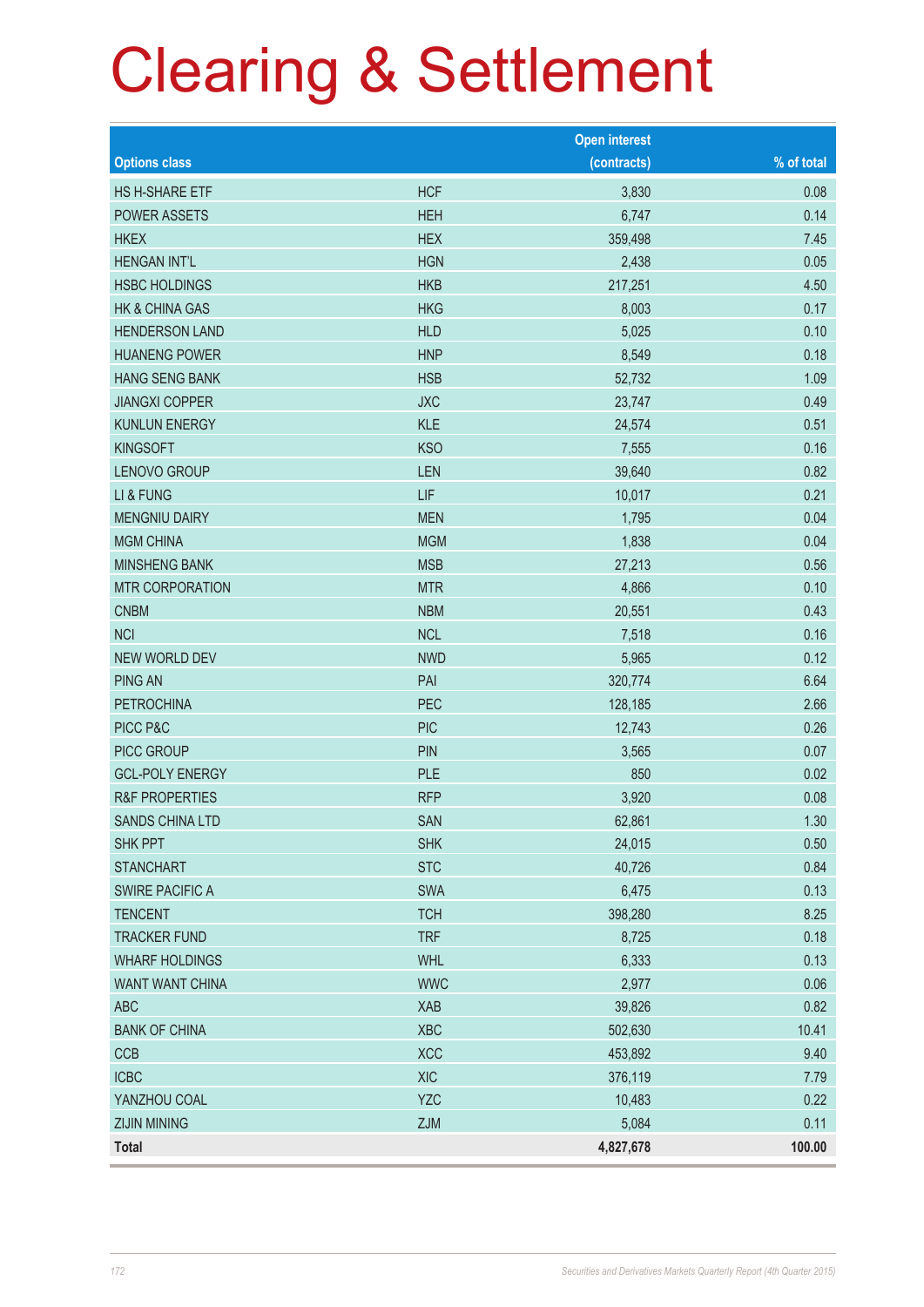# Exchange Participants Statistics

### **Stock Exchange**

|      |                | No. of Trading<br><b>Right Holders</b> | <b>Exchange</b><br><b>Participants -</b><br><b>Trading</b> | <b>Exchange</b><br><b>Participants -</b><br>Non-Trading | Non-Exchange<br><b>Participants</b> |
|------|----------------|----------------------------------------|------------------------------------------------------------|---------------------------------------------------------|-------------------------------------|
| 2014 | Q4             | 558 (969)                              | 500 (904)                                                  | 40 (47)                                                 | 18(18)                              |
| 2015 | Q <sub>1</sub> | 553 (962)                              | 500 (902)                                                  | 36(43)                                                  | 17(17)                              |
|      | Q <sub>2</sub> | 553 (962)                              | 500 (900)                                                  | 37(46)                                                  | 16(16)                              |
|      | Q <sub>3</sub> | 556 (965)                              | 505 (905)                                                  | 35(44)                                                  | 16(16)                              |
|      | Q4             | 566 (975)                              | 515 (915)                                                  | 35(44)                                                  | 16(16)                              |

( ) No. of trading rights

### **Futures Exchange**

|      |                | No. of Trading<br><b>Right Holders</b> | <b>Exchange</b><br><b>Participants-</b><br><b>Trading</b> | <b>Exchange</b><br><b>Participants -</b><br>Non-Trading | Non-Exchange<br><b>Participants</b> |
|------|----------------|----------------------------------------|-----------------------------------------------------------|---------------------------------------------------------|-------------------------------------|
| 2014 | Q4             | 231 (255)                              | 179 (201)                                                 | -                                                       | 52(54)                              |
| 2015 | Q <sub>1</sub> | 231 (255)                              | 179 (201)                                                 | -                                                       | 52(54)                              |
|      | Q <sub>2</sub> | 230 (254)                              | 177 (199)                                                 | $\overline{\phantom{0}}$                                | 53(55)                              |
|      | Q <sub>3</sub> | 230 (254)                              | 177 (199)                                                 | $\overline{\phantom{0}}$                                | 53(55)                              |
|      | Q4             | 232 (256)                              | 179 (201)                                                 |                                                         | 53(55)                              |

Notes:

(1) The figures in blanket is the number of trading rights held.

(2) An Exchange Participant is a corporation who may trade on or through the Exchange and is licensed under the Securities and Futures Ordinance to carry on securities/futures/options dealing activity.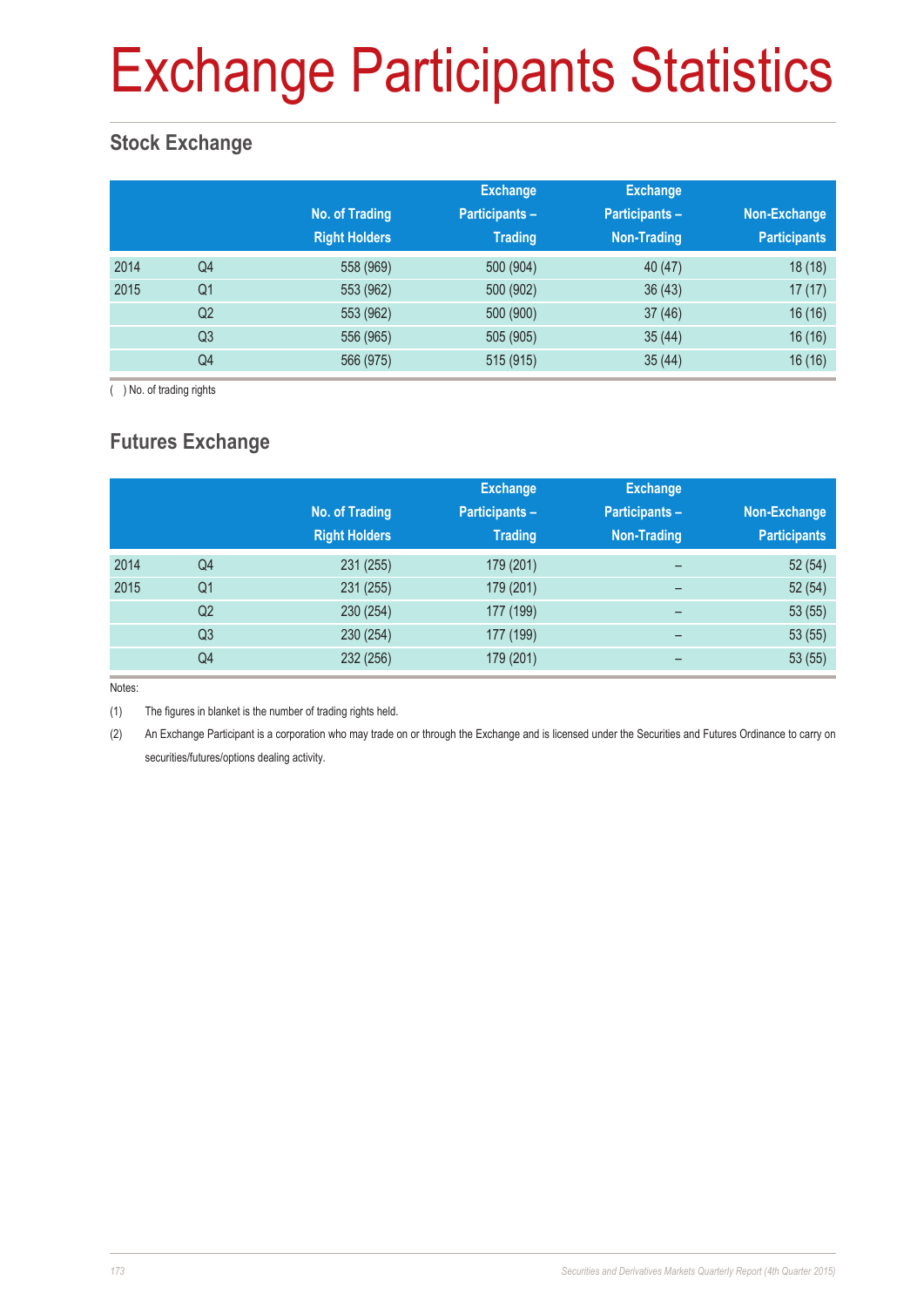# Clearing Participants Statistics

### **HKCC Participants**

| Year/month |                | <b>Clearing Participants</b> | <b>General Clearing</b><br><b>Participants</b> |
|------------|----------------|------------------------------|------------------------------------------------|
| 2014       | Q4             | 152                          | 9                                              |
| 2015       | Q1             | 152                          | 9                                              |
|            | Q <sub>2</sub> | 150                          | 9                                              |
|            | Q <sub>3</sub> | 149                          | 9                                              |
|            | Q4             | 151                          | 9                                              |

### **SEOCH Participants**

|            |                |                                     | <b>General Clearing</b> |
|------------|----------------|-------------------------------------|-------------------------|
| Year/month |                | <b>Direct Clearing Participants</b> | <b>Participants</b>     |
| 2014       | Q4             | 65                                  | 9                       |
| 2015       | Q1             | 66                                  | 9                       |
|            | Q <sub>2</sub> | 68                                  | 9                       |
|            | Q <sub>3</sub> | 67                                  | 9                       |
|            | Q4             | 69                                  | 9                       |

### **HKSCC Participants**

|            |                | <b>Direct Clearing</b> | <b>General Clearing</b> | Non-broker            |
|------------|----------------|------------------------|-------------------------|-----------------------|
| Year/month |                | <b>Participant</b>     | <b>Participant</b>      | <b>Participants</b> * |
| 2014       | Q4             | 481                    | 10                      | 42                    |
| 2015       | Q1             | 477                    | 10                      | 42                    |
|            | Q <sub>2</sub> | 478                    | 10                      | 42                    |
|            | Q <sub>3</sub> | 482                    | 10                      | 43                    |
|            | Q4             | 492                    | 10                      | 43                    |

Non-broker participants include Clearing Agency Participants, Custodian Participants and Stock Pledgee Participants.